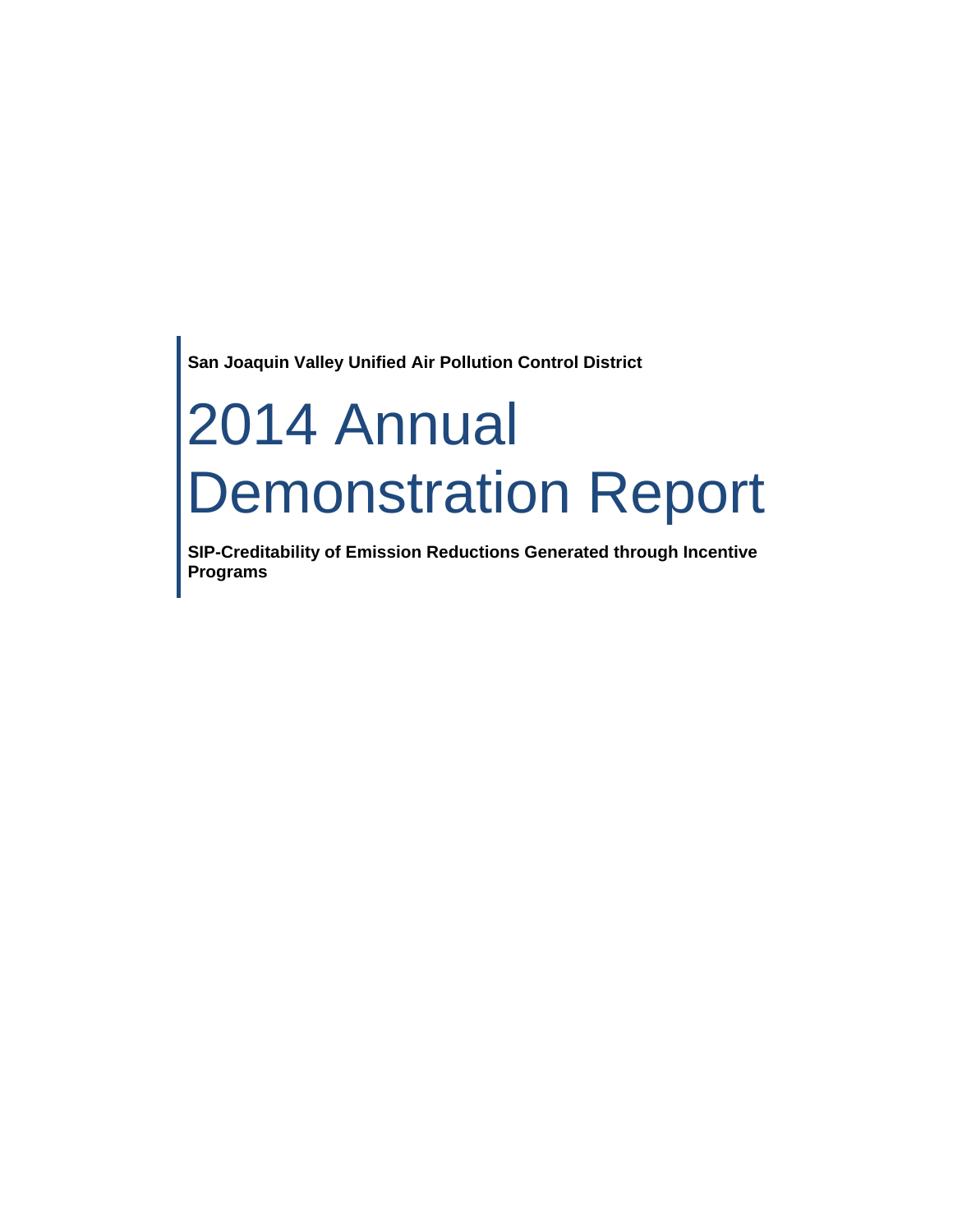This page intentionally blank.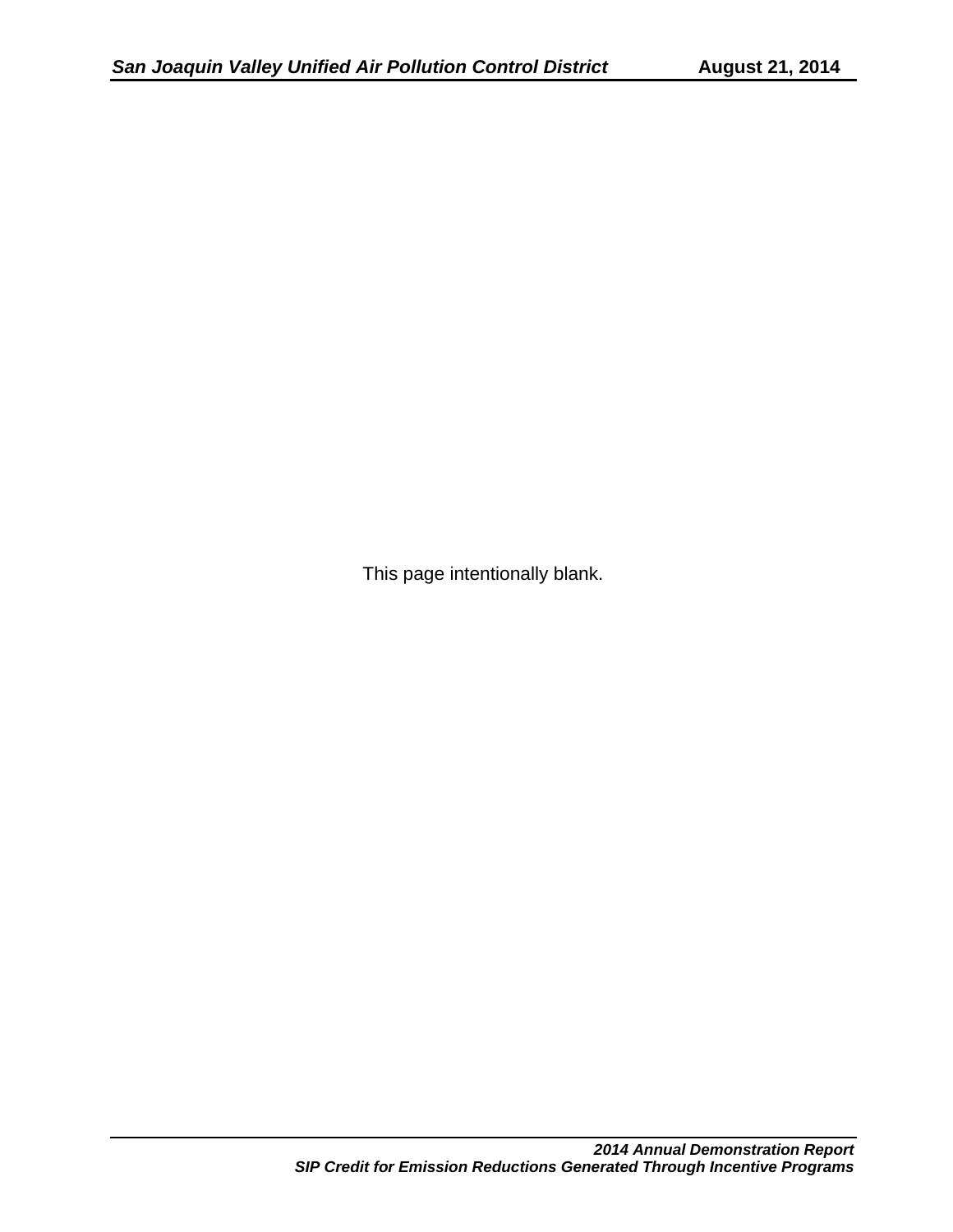## **Contents**

| I.   |                                                                                 |  |
|------|---------------------------------------------------------------------------------|--|
| ΙΙ.  |                                                                                 |  |
| III. |                                                                                 |  |
|      |                                                                                 |  |
|      |                                                                                 |  |
|      | ARB Carl Moyer Memorial Air Quality Standards Attainment Program Guidelines. 13 |  |
|      | D. ARB Proposition 1B: Goods Movement Emission Reduction Program Guidelines. 16 |  |
|      | E. USDA NRCS Combustion Systems Improvement of Mobile Engines Incentive         |  |
| IV.  |                                                                                 |  |
|      |                                                                                 |  |
|      |                                                                                 |  |
|      |                                                                                 |  |
| V.   |                                                                                 |  |
|      | B. Carl Moyer Program Specific Monitoring and Enforcement Activities30          |  |
|      | C. Proposition 1B Program Monitoring and Enforcement Activities 33              |  |
|      | D. Combustion Systems Improvement of Mobile Engines Program Monitoring and      |  |
| VI.  |                                                                                 |  |
| VII. |                                                                                 |  |
|      |                                                                                 |  |
|      | Appendix B: NRCS Combustion System Improvement Program Project Information  B-1 |  |

2014 Annual Demonstration Report Data Sheet (electronic attachment)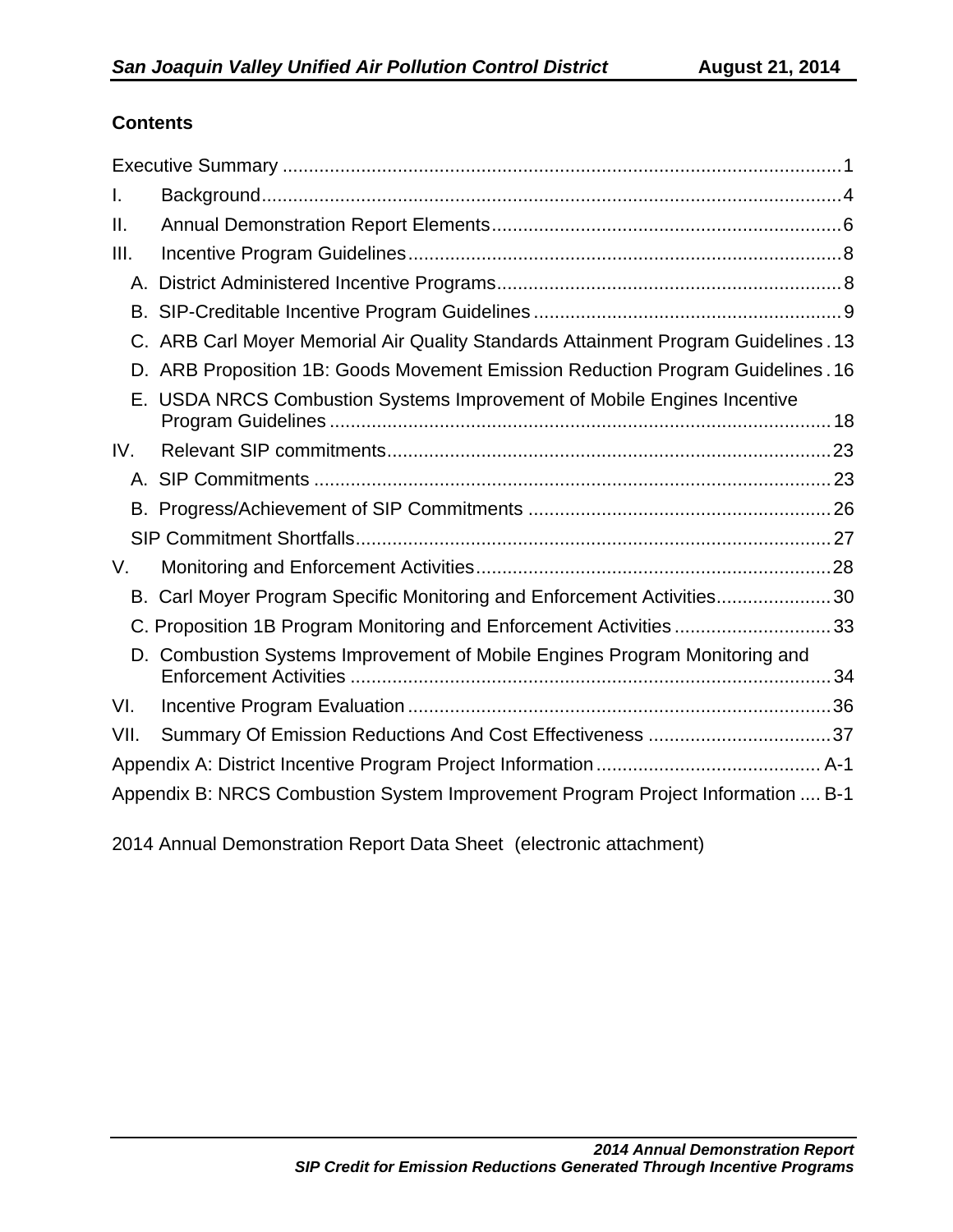# **List of Tables**

| Table 1: | Total SIP-Creditable Incentive-Based Emission Reductions Generated                   |
|----------|--------------------------------------------------------------------------------------|
|          | . 2                                                                                  |
| Table 2: | <b>Cumulative Total SIP-Creditable Incentive-Based Emission Reductions</b>           |
|          |                                                                                      |
| Table 3: |                                                                                      |
| Table 4: |                                                                                      |
| Table 5: |                                                                                      |
| Table 6: |                                                                                      |
| Table 7: | 2007 Ozone Plan Agricultural Equipment Emissions Inventory Seasonal                  |
|          |                                                                                      |
| Table 8: | Summary of Progress Made towards EPA Approved SIP Commitments27                      |
| Table 9: | Summary of Progress Made Towards Future SIP Commitments 27                           |
|          |                                                                                      |
|          |                                                                                      |
|          | Table 12: Carl Moyer Program Projects with Contractual Violations 33                 |
|          | Table 13: Proposition 1B Program Projects with Contractual Violations 34             |
|          | Table 14: Total SIP-Creditable Incentive-Based Emission Reductions Generated         |
|          |                                                                                      |
|          | Table 15: Emission Reductions Claimed through use of Incentive Program Guidelines    |
|          |                                                                                      |
|          | Table 16: Emission Reductions Claimed through use of Incentive Program Guidelines    |
|          |                                                                                      |
|          | Table 17: Summary of District-Administered Incentive Programs 41                     |
|          | Table 18: Total Claimed SIP-Creditable Incentive-Based Emission Reductions Using the |
|          | Carl Moyer Guidelines Pursuant to Section 3.1 and Section 3.2  42                    |
|          |                                                                                      |
|          | Table 19: SIP-Creditable Incentive-Based Emission Reductions for Off-Road            |
|          | Compression-Ignition Equipment Replacement Claimed Pursuant to Section               |
|          | Table 20: SIP-Creditable Incentive-Based Emission Reductions for Off-Road            |
|          |                                                                                      |
|          | Compression-Ignition Equipment Repower and Retrofit Claimed Pursuant to              |
|          | 44                                                                                   |
|          | Table 21: SIP-Creditable Incentive-Based Emission Reductions for Repower of          |
|          | Agricultural Pumps Engines Claimed Pursuant to Section 3.1<br>45                     |
|          | Table 22: SIP-Creditable Incentive-Based Emission Reductions for Purchase of New     |
|          | Electric Agricultural Pump Motors Claimed Pursuant to Section 3.146                  |
|          | Table 23: SIP-Creditable Incentive-Based Emission Reductions for Locomotives and     |
|          | New Electric Forklift Purchase Claimed Pursuant to Section 3.21 47                   |
|          | Table 24: SIP-Creditable Incentive-Based Emission Reductions for On-Road Trucks48    |
|          | Table 25: SIP-Creditable Incentive-Based Emission Reductions for Agricultural        |
|          |                                                                                      |
|          |                                                                                      |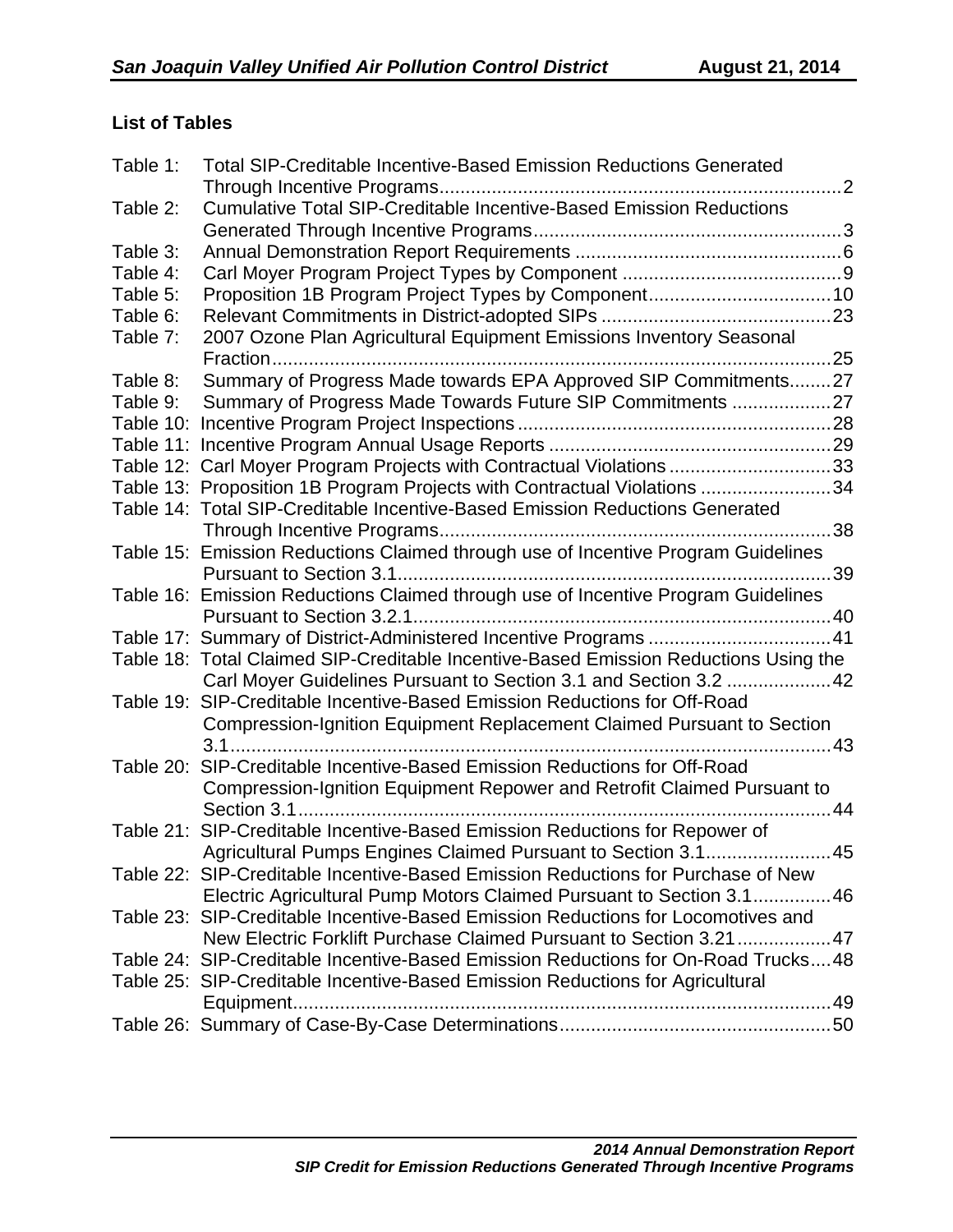### **EXECUTIVE SUMMARY**

The San Joaquin Valley Unified Air Pollution Control District (District) currently operates one of the largest and most well-respected incentive programs in California. Since 1992, the District's incentive programs have provided over \$594 million in incentive funds. This has been matched by cost-sharing on the part of participating businesses, public agencies, and residents, who together have invested over \$482 million, for a total public/private investment of well over \$1 billion in low and zero emissions equipment and operations. These combined efforts have accelerated the adoption of cleaner technologies (beyond that achieved by stringent regulations alone) achieved over 108,000 tons of lifetime emission reductions, improved air quality and public health, and progressed the San Joaquin Valley (Valley) towards attainment of increasingly stringent federal air quality standards. In addition to District-administered incentive programs, the California Air Resources Board (ARB) and the United States Department of Agriculture (USDA) Natural Resources Conservation Service (NRCS) also implement highly effective incentive programs, further reducing emissions in the Valley.

Although incentive programs result in real air quality benefits, the emission reductions resulting from voluntary incentive programs have generally not been quantified for or provided credit in attainment plans to meet federal Clean Air Act (CAA) requirements. District Rule 9610 (State Implementation Plan Credit for Emission Reductions Generated through Incentive Programs) serves as an administrative mechanism for crediting emission reductions achieved in the Valley through incentive programs for use in state implementation plans (SIPs). The future year emission reductions claimed in District SIPs through Rule 9610 are to be quantified through annual demonstration reports, such as this Annual Demonstration Report.

The emission reductions quantified and claimed for SIP credit as part of this report are accounted for in Table 1 and table 2 below and include reductions of oxides of nitrogen (NOx), particulate matter (PM), and reactive organic gases (ROG). The SIP creditable emissions reductions noted below were achieved through the implementation of 1,009 projects. Extensive documentation of these reductions, related SIP commitments, and other Rule 9610 requirements are included in the remainder of this report and in supporting data provided in the Annual Demonstration Report Data Sheet that accompanies this report.

On Monday, May 19, 2014 EPA proposed to fully approve Rule 9610 as a revision to the California  $SIP<sup>1</sup>$ . The proposed rule is anticipated to be finalized after this annual demonstration report has been submitted. The associated Technical Support Document<sup>2</sup> contained recommendations for implementation for the Manual of Procedures (MOP) and the Annual Demonstration Report. The District evaluated these recommendations and incorporated them throughout this Annual Demonstration Report as appropriate.

1

<sup>&</sup>lt;sup>1</sup> EPA. 40 CFR Part 52. Revision to the California State Implementation Plan; San Joaquin Valley Unified Air Pollution *Control District; Quantification of Emission Reductions From Incentive programs* Retrieved on June 19, 2014 from

http://www.gpo.gov/fdsys/pkg/FR-2014-05-19/pdf/2014-11481.pdf*.* <sup>2</sup> EPA. *EPA's Notice of Proposed Rulemaking for the California State Implementation Plan San Joaquin Valley Unified Air Pollution Control District's Rule 9610, State Implementation Plan Credit for Emission Reductions Generated through Incentive Programs*. Retrieved on June 19, 2014 from http://www.regulations.gov/.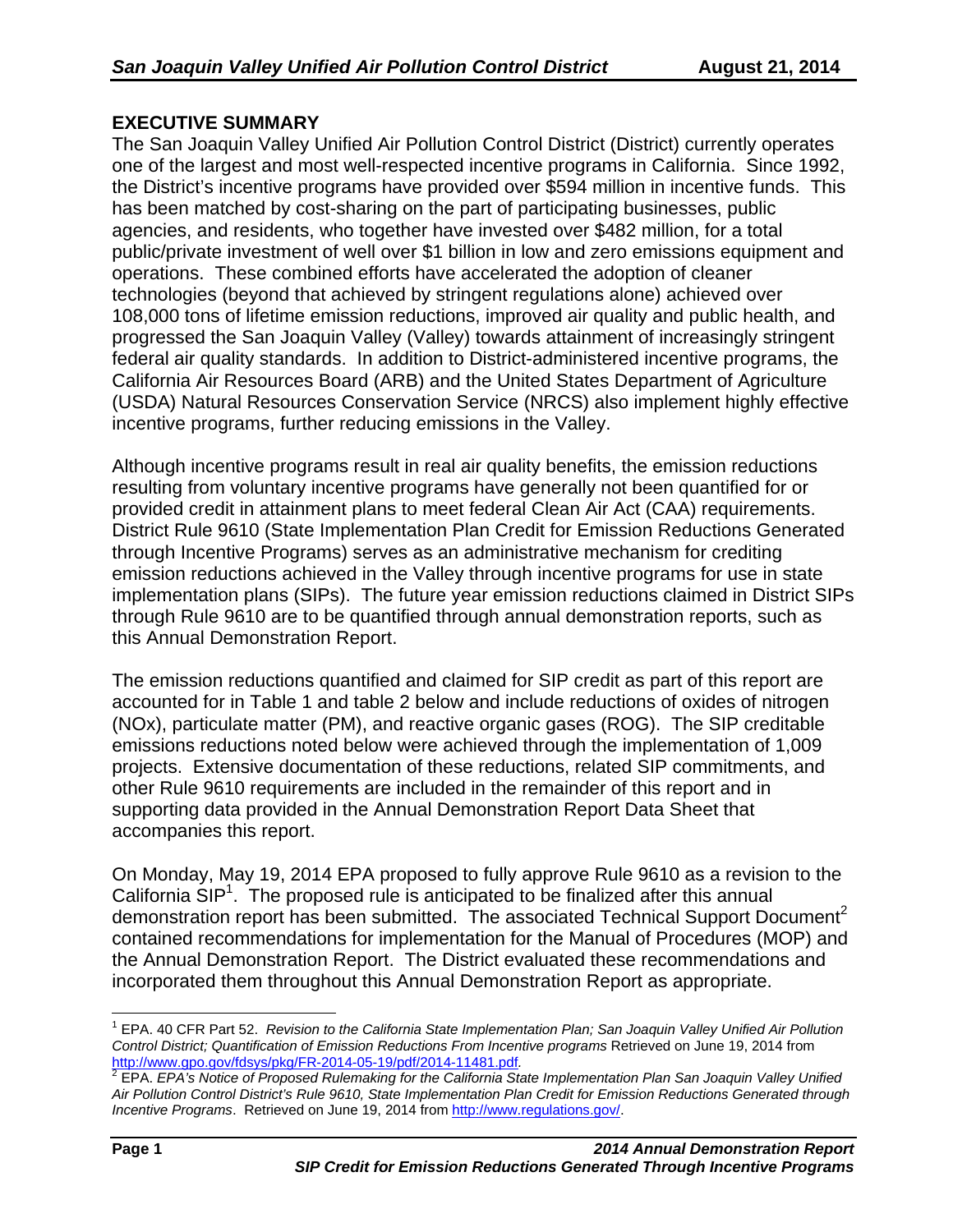Table 1 summarizes the total SIP-creditable incentive-based emission reductions generated through incentive programs, expressed in tons per year and tons per day, claimed in the 2014 Annual Demonstration Report. The data also includes 62 projects that were implemented during the timeframe covered under the 2013 report but were not included in that data set.

|      |            |                                             | <b>Current Reporting Period</b> |            |                                            |            |
|------|------------|---------------------------------------------|---------------------------------|------------|--------------------------------------------|------------|
|      |            | <b>Emissions Reduced</b><br>(tons per year) |                                 |            | <b>Emissions Reduced</b><br>(tons per day) |            |
|      | <b>NOx</b> | РM                                          | <b>ROG</b>                      | <b>NOx</b> | <b>PM</b>                                  | <b>ROG</b> |
| 2009 | 3.50       | 0.07                                        | 0.39                            | 0.01       | 0.00                                       | 0.00       |
| 2010 | 25.93      | 0.85                                        | 3.00                            | 0.07       | 0.00                                       | 0.01       |
| 2011 | 28.77      | 0.94                                        | 3.35                            | 0.08       | 0.00                                       | 0.01       |
| 2012 | 89.85      | 3.15                                        | 11.68                           | 0.25       | 0.01                                       | 0.03       |
| 2013 | 731.44     | 30.02                                       | 78.35                           | 2.00       | 0.08                                       | 0.21       |
| 2014 | 645.82     | 27.34                                       | 71.87                           | 1.77       | 0.07                                       | 0.20       |
| 2015 | 634.85     | 27.09                                       | 71.58                           | 1.74       | 0.07                                       | 0.20       |
| 2016 | 631.01     | 26.99                                       | 71.46                           | 1.73       | 0.07                                       | 0.20       |
| 2017 | 620.12     | 26.52                                       | 71.15                           | 1.70       | 0.07                                       | 0.19       |
| 2018 | 549.16     | 23.18                                       | 71.15                           | 1.50       | 0.06                                       | 0.19       |
| 2019 | 545.66     | 23.11                                       | 70.76                           | 1.49       | 0.06                                       | 0.19       |
| 2020 | 511.71     | 21.91                                       | 66.74                           | 1.40       | 0.06                                       | 0.18       |
| 2021 | 508.87     | 21.81                                       | 66.39                           | 1.39       | 0.06                                       | 0.18       |
| 2022 | 448.00     | 19.61                                       | 58.07                           | 1.23       | 0.05                                       | 0.16       |
| 2023 | 64.73      | 2.84                                        | 8.08                            | 0.18       | 0.01                                       | 0.02       |
| 2024 | 6.39       | 0.18                                        | 0.26                            | 0.02       | 0.00                                       | 0.00       |

# **Table 1: Total SIP-Creditable Incentive-Based Emission Reductions Generated Through Incentive Programs**

Table 2 summarizes the cumulative total SIP-creditable incentive-based emission reductions generated through incentive programs, expressed in tons per year and tons per day, claimed in the 2013 and 2014 Annual Demonstration Reports.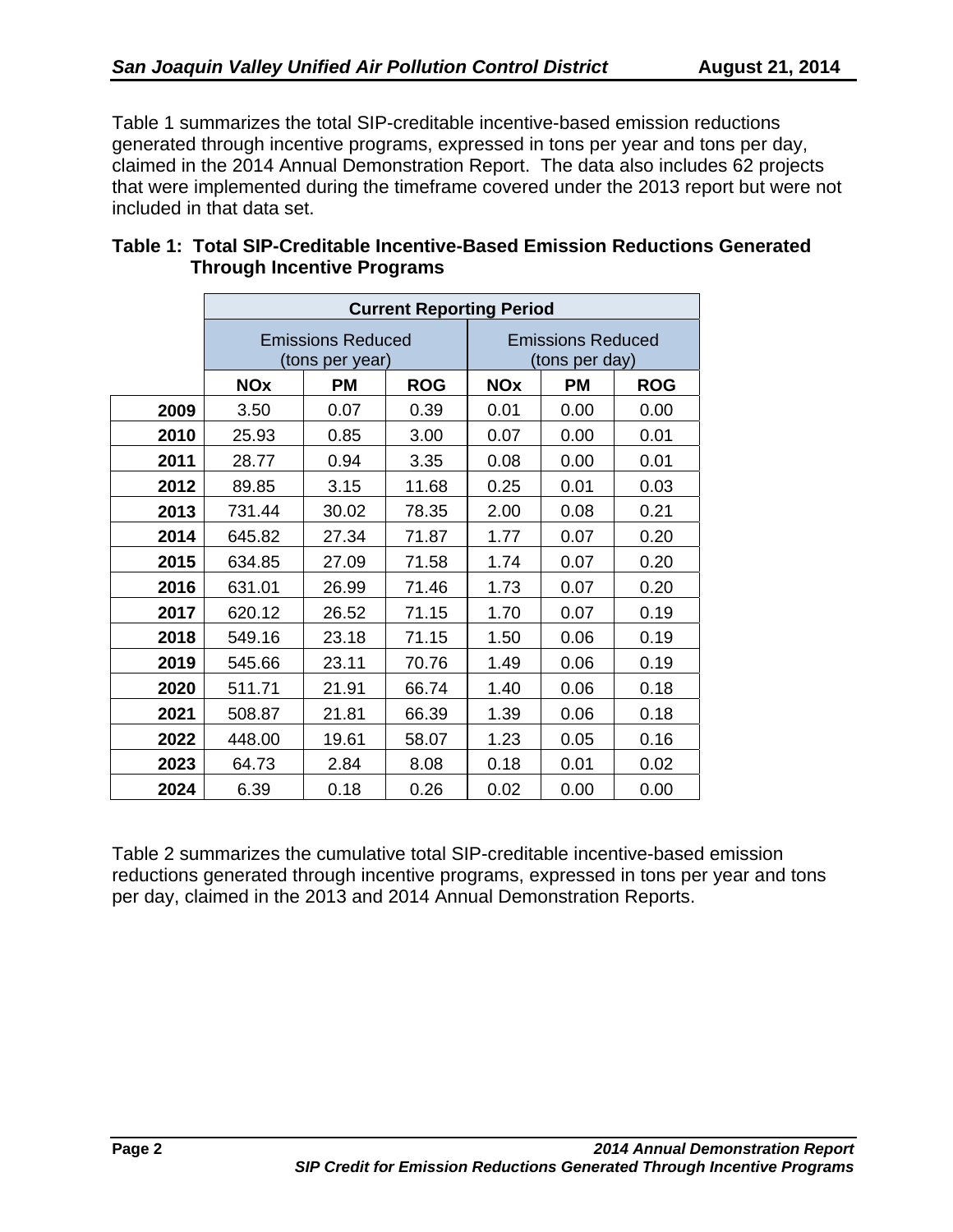|      |            |                                             | <b>Cumulative Reporting</b> |            |                                            |            |
|------|------------|---------------------------------------------|-----------------------------|------------|--------------------------------------------|------------|
|      |            | <b>Emissions Reduced</b><br>(tons per year) |                             |            | <b>Emissions Reduced</b><br>(tons per day) |            |
|      | <b>NOx</b> | <b>PM</b>                                   | <b>ROG</b>                  | <b>NOx</b> | <b>PM</b>                                  | <b>ROG</b> |
| 2009 | 1106.94    | 36.36                                       | 116.62                      | 3.03       | 0.10                                       | 0.32       |
| 2010 | 2686.24    | 84.40                                       | 239.79                      | 7.36       | 0.23                                       | 0.66       |
| 2011 | 4202.49    | 145.83                                      | 369.37                      | 11.51      | 0.40                                       | 1.01       |
| 2012 | 5770.51    | 209.45                                      | 464.20                      | 15.81      | 0.57                                       | 1.27       |
| 2013 | 6456.87    | 238.12                                      | 532.22                      | 17.69      | 0.65                                       | 1.46       |
| 2014 | 5372.58    | 204.95                                      | 453.70                      | 14.72      | 0.56                                       | 1.24       |
| 2015 | 4650.15    | 189.68                                      | 441.60                      | 12.74      | 0.52                                       | 1.21       |
| 2016 | 4063.91    | 166.14                                      | 435.49                      | 11.13      | 0.46                                       | 1.19       |
| 2017 | 3182.06    | 132.44                                      | 429.20                      | 8.72       | 0.36                                       | 1.18       |
| 2018 | 3021.89    | 125.67                                      | 422.25                      | 8.28       | 0.34                                       | 1.16       |
| 2019 | 2624.66    | 112.18                                      | 354.39                      | 7.19       | 0.31                                       | 0.97       |
| 2020 | 1877.81    | 82.57                                       | 254.54                      | 5.14       | 0.23                                       | 0.70       |
| 2021 | 1073.06    | 48.33                                       | 144.10                      | 2.94       | 0.13                                       | 0.39       |
| 2022 | 545.31     | 24.14                                       | 68.10                       | 1.49       | 0.07                                       | 0.19       |
| 2023 | 147.53     | 6.75                                        | 16.35                       | 0.40       | 0.02                                       | 0.04       |
| 2024 | 72.48      | 3.53                                        | 6.93                        | 0.20       | 0.01                                       | 0.02       |

## **Table 2: Cumulative Total SIP-Creditable Incentive-Based Emission Reductions Generated Through Incentive Programs**

This section intentionally blank.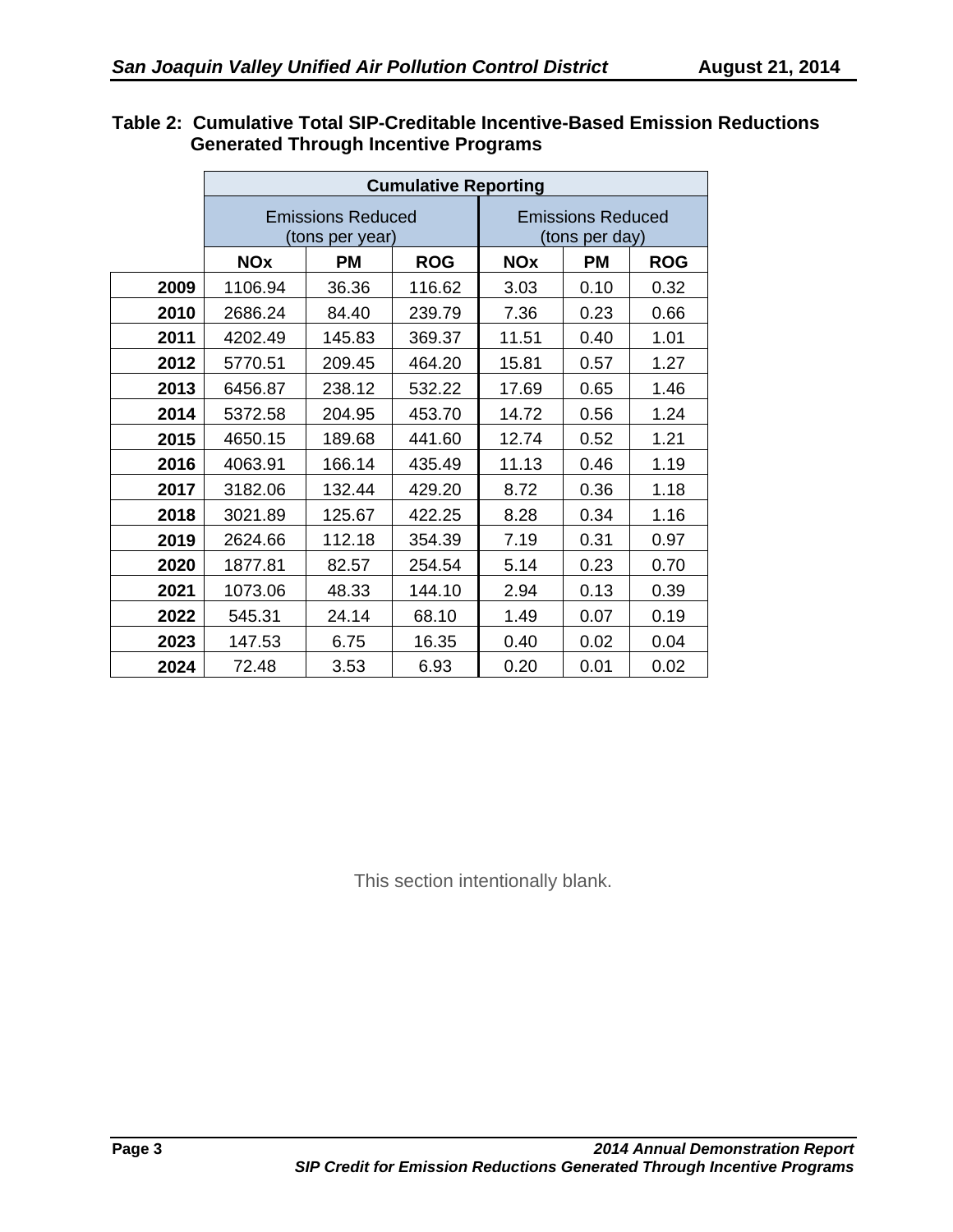# **I. BACKGROUND**

In developing the *2007 Ozone Plan*, the District and ARB recognized the need for additional emission reductions from sources outside of the District's regulatory authority to meet the stringent 1997 8-hour ozone standard, particularly from mobile sources. Subsequently, the plan called for significantly increased incentive funding to help accelerate attainment of the standard. Since then, the District has advocated to increase incentive funding for the Valley, resulting in significantly increased funding. Recognizing the importance of incentive-based emission reductions in addressing increasingly stringent federal standards, the District and EPA have worked together to develop an administrative framework for providing federal SIP credit for incentive programs.

As part of developing new incentive programs aimed at reducing emissions from agricultural equipment, the District and the USDA NRCS work together to ensure that both agencies' incentive programs achieve emission reductions that can be credited in SIPs. Towards that end, in December 2010, the District, EPA, ARB, and USDA NRCS signed a memorandum of understanding (MOU) committing to establish a framework for providing such SIP credit. All parties involved (EPA, NRCS, ARB and the District) agreed to work collaboratively to develop a mechanism to provide SIP credit for emission reductions from federal, state, and local incentive programs that meet the federal criteria of surplus, quantifiable, enforceable, and permanent.

NRCS and EPA continued to work together to develop a mechanism pursuant to the CAA to quantify SIP credit for emission reductions from farm equipment, achieved through voluntary incentive programs at the state/local level. As a result of these continued efforts, EPA and NRCS signed *Implementation Principles for Addressing Agricultural Equipment under the Clean Air Act,* in July 2012*.*

District Rule 9610 is the result of the collaborative efforts between EPA, ARB, NRCS, and the District. Rule 9610 provides the District with an administrative mechanism to claim SIP credit for incentive-based emission reductions achieved in the Valley. The key components of the District's Rule 9610 SIP-crediting process include:

- **Incentive Program Guidelines** for specific programs, developed through a public process with opportunity for public commenting and EPA concurrence.
- **A Manual of Procedures**, which assures that all incentive program guidelines used for SIP creditability are publicly available and maintained in a centralized location on the District's website.
- **Annual Demonstration Reports**, such as this report, to quantify the amount of emissions reductions achieved by incentive programs meeting the requirements in Rule 9610. More information on report components and process is included later in this report.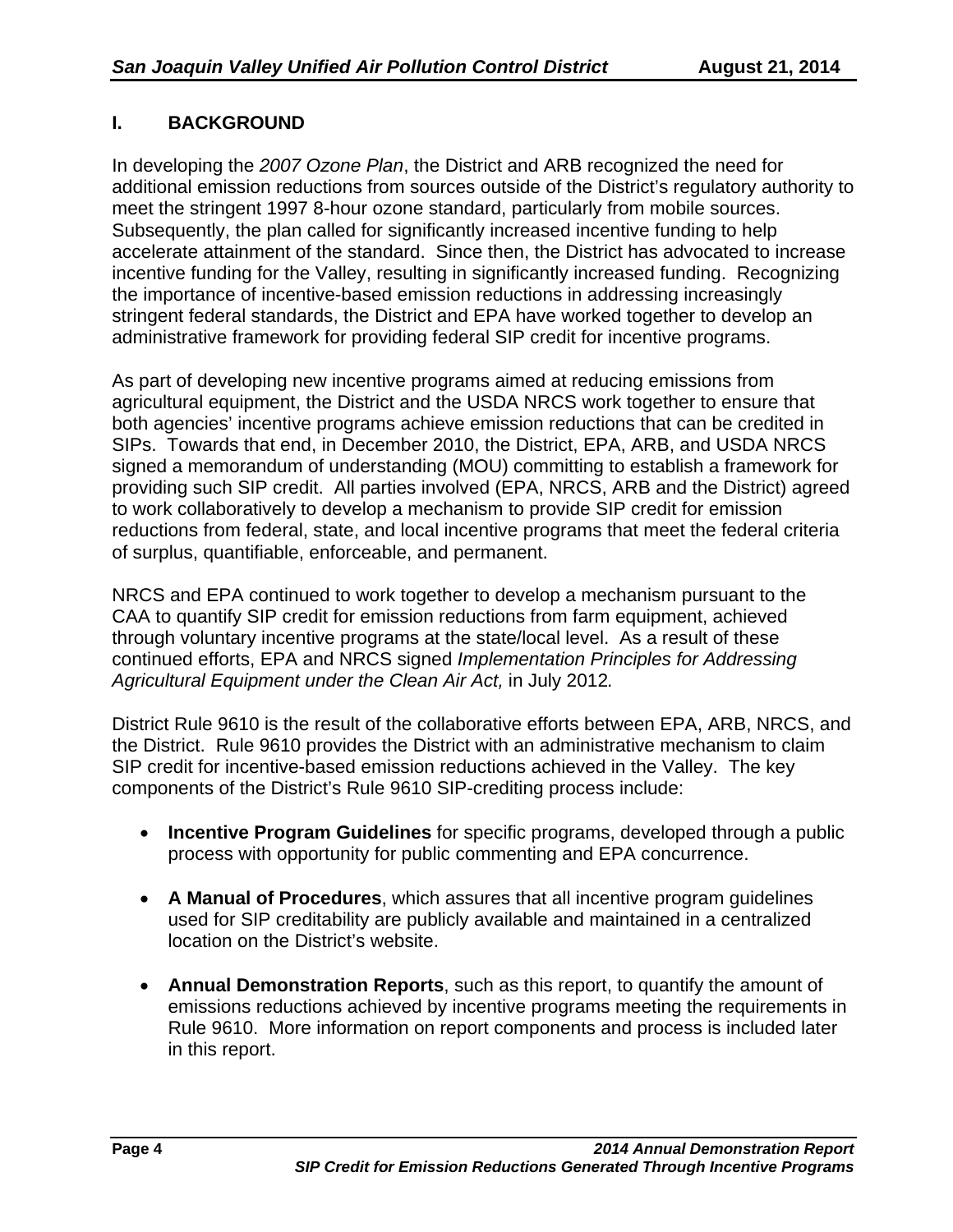Throughout the SIP-crediting process, the goal is to quantify incentive-based emission reductions that satisfy the following EPA integrity principles (defined in Section 2.0 of Rule 9610):

- **Surplus:** emission reductions are not otherwise required by any federal, state, or local regulation or other legal mandate. These emission reductions must also be in excess of the baseline inventories underlying a SIP attainment demonstration.
- **Quantifiable:** emission reductions can be reliably determined and replicated through the use of well-established, publicly available emission factors and calculation methodologies.
- **Enforceable:** based on the following provisions:
	- o The emission reductions must be independently and practicably verifiable through inspections, monitoring, and/or other mechanisms;
	- o Incentive program violations are defined through legally binding contracts, including identifying party or parties responsible for ensuring that emission reductions are achieved;
	- o Grantees are obligated to provide all records needed to demonstrate that emission reductions are achieved; and
	- o The public has access to all emission-related information for reductions claimed in the annual demonstration report, as outlined in Section 4.0 of Rule 9610.
- **Permanent:** for the lifetime of the project, assured by actions taken to physically destroy, or permanently disable, baseline equipment or vehicles, or to permanently amend practices to ensure the reduction of emissions for the duration of the project life.

This report demonstrates that the incentive-based emission reductions quantified and claimed for SIP credit meet each of these four integrity principles and complies with requirements in Rule 9610.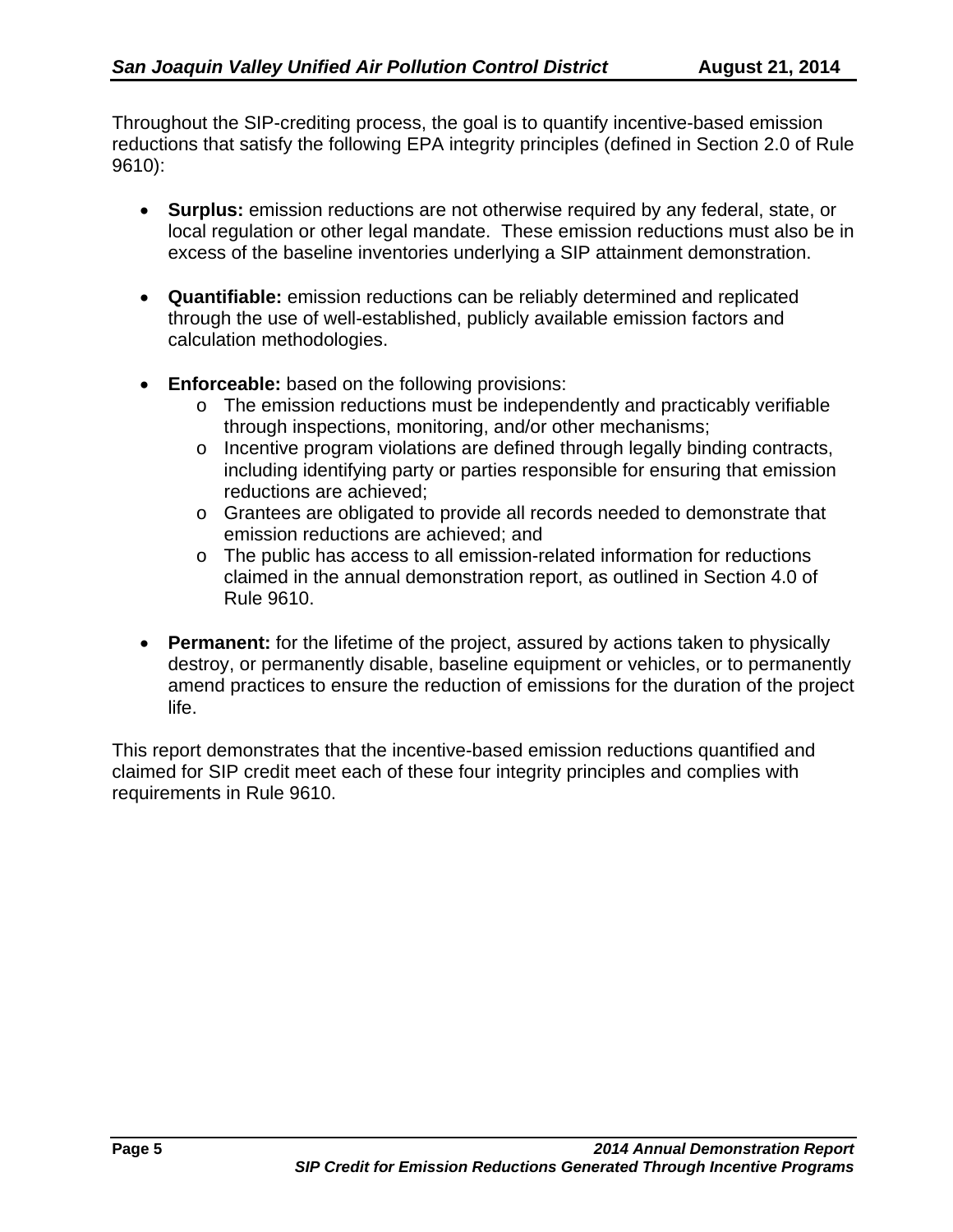## **II. ANNUAL DEMONSTRATION REPORT ELEMENTS**

This District-prepared report will demonstrate the quantity of emission reductions achieved through SIP-creditable incentive programs. District Rule 9610 includes several requirements be met in order to demonstrate that the claimed incentive-based emission reductions are SIP-creditable. The elements described in Section 4.0 of Rule 9610 that this 2014 Annual Demonstration Report includes are summarized in Table 3.

## **Table 3: Annual Demonstration Report Requirements**

| <b>Element</b>                                                                                                                                                                                                                                                                                                                                                                                                                  | <b>Where</b><br>satisfied                                                                                                              |
|---------------------------------------------------------------------------------------------------------------------------------------------------------------------------------------------------------------------------------------------------------------------------------------------------------------------------------------------------------------------------------------------------------------------------------|----------------------------------------------------------------------------------------------------------------------------------------|
| Description of guidelines used, how the guidelines ensure that the claimed<br>emission reductions are SIP-creditable, and a list of any procedures being<br>used for the first time under the rule                                                                                                                                                                                                                              | Section III of<br>this report                                                                                                          |
| Quantification of emission reductions generated through incentive programs,<br>summarized by pollutant and by years and including:<br>Cost-effectiveness<br>Funding amount<br>$\bullet$<br>Incentive program guideline<br>$\bullet$<br>Project type                                                                                                                                                                             | Section VII of<br>this report                                                                                                          |
| Adjustments to reductions claimed in prior annual demonstration reports                                                                                                                                                                                                                                                                                                                                                         | <b>NA</b>                                                                                                                              |
| Identification of SIP commitments in District adopted SIP(s) which the District<br>has satisfied in whole or in part through Rule 9610, including identification and<br>quantification of, and remedies for, any shortfalls                                                                                                                                                                                                     | Section IV of<br>this report                                                                                                           |
| Project information, including the following, as applicable:                                                                                                                                                                                                                                                                                                                                                                    |                                                                                                                                        |
| Project identification number                                                                                                                                                                                                                                                                                                                                                                                                   |                                                                                                                                        |
| Project location<br>Project type<br>Project life<br>$\bullet$<br>Implementation date<br>$\bullet$<br>Funding provided by the District, NRCS, or ARB<br>Guidelines used<br>$\bullet$<br>Quantified emission reductions per year, and aggregated over the<br>project life, by pollutant<br>Description of baseline and new equipment<br>$\bullet$<br>Additional details as needed                                                 | Appendices A<br>and B of this<br>report, Manual<br>of Procedures,<br>and Annual<br>Demonstration<br><b>Report Data</b><br><b>Sheet</b> |
| Summary of monitoring and enforcement activities for the reporting period for<br>incentive programs for which SIP-creditable emission reductions are being<br>claimed, including:<br>Identification of project audits, usage reports, inspections, and other<br>$\bullet$<br>monitoring activities<br>List of projects that do not satisfy contractual requirements and<br>$\bullet$<br>associated enforcement actions/remedies | Section V of<br>this report                                                                                                            |
| Incentive Program Evaluation: retrospective assessment of the incentive                                                                                                                                                                                                                                                                                                                                                         | Section VI of                                                                                                                          |
| program performance and recommendations, if any, for future enhancements                                                                                                                                                                                                                                                                                                                                                        | this report                                                                                                                            |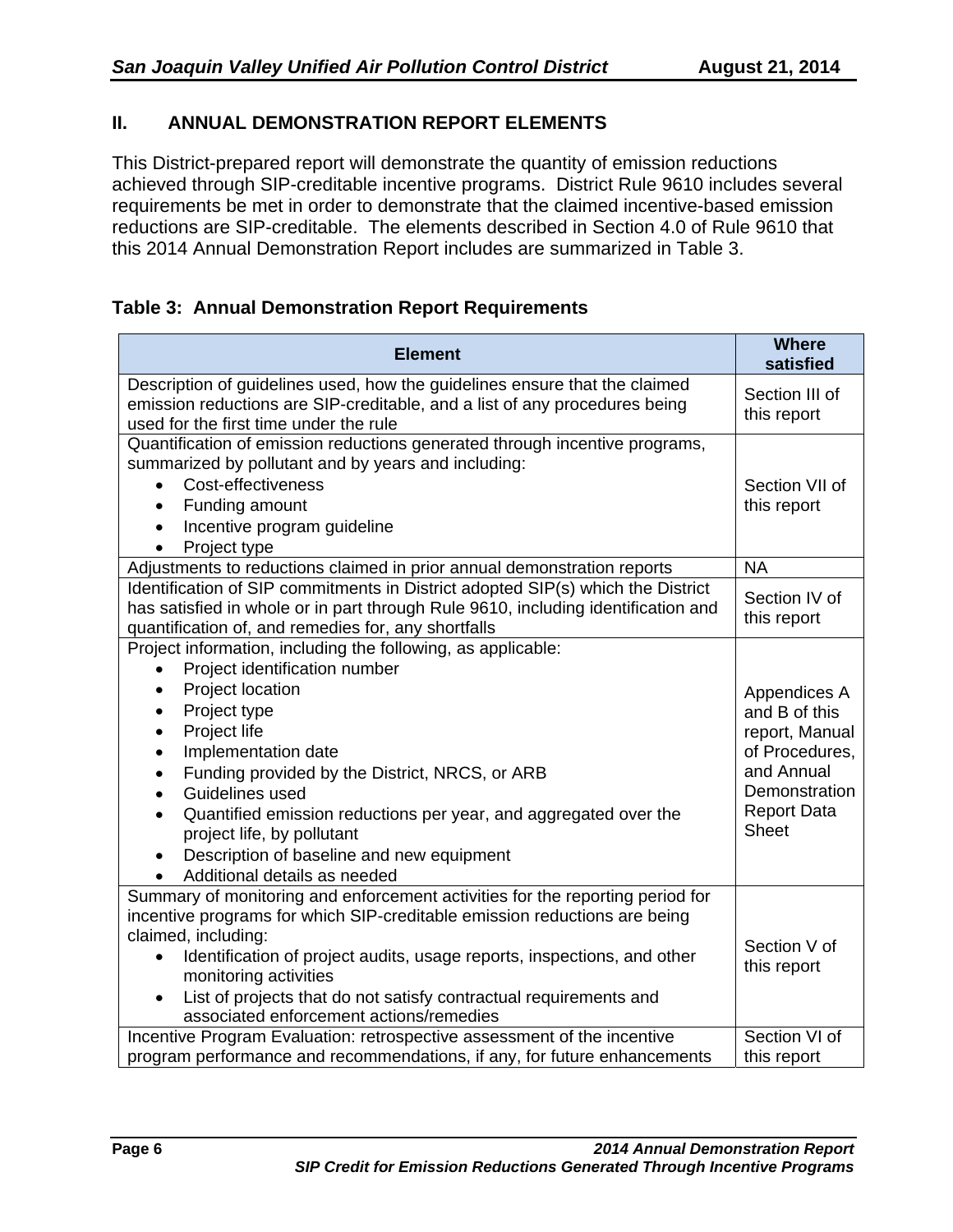#### Annual Demonstration Report Process

Section 5.0 of Rule 9610 requires the following process for the annual demonstration report:

- **1. The APCO shall submit the annual demonstration report and information described in Section 4.0 to ARB and EPA no later than August 31 of each year.**  The APCO will present the Draft Annual Demonstration Report to the District Governing Board for review and then submit it to ARB and EPA for concurrence after the Governing Board public hearing, and prior to the August 31 deadline.
- **2. The APCO shall release the draft annual demonstration report to the public and present it to the District Governing Board prior to submittal to ARB and EPA for concurrence.**

The Draft Annual Demonstration Report was released to the public for review and comment on Tuesday, August 15, 2014. The public comment period ended at 5:00 PM on Sunday, August 31, 2014. Comments were received and addressed accordingly. The public had an additional opportunity to comment on the draft report at the August 21, 2014 Governing Board public hearing when it will be presented to the Governing Board.

**3. Previously submitted annual demonstration reports shall be made available on the District's website.**

Previous versions of the Annual Demonstration Report, the Rule and the Manual of Procedures are available on the District's website.

#### Recordkeeping Requirements

Section 6.0 of Rule 9610 requires all documents created and/or used in implementing the requirements of Section 4.0 shall be kept and maintained as required by the applicable incentive program guidelines. Consistent with the California Public Records Act and other related requirements, such records shall be made available for public review. The public may request records through the District's Public Records Release Request, available on the District website at:

http://www.valleyair.org/General\_info/public\_records\_release\_request.htm. However, the records related to implementation of the USDA NRCS Combustion Systems Improvement of Mobile Engines incentive program are prohibited from mandatory disclosure pursuant to the Food, Conservation, and Energy Act of 2008 (7 U.S.C. § 8791).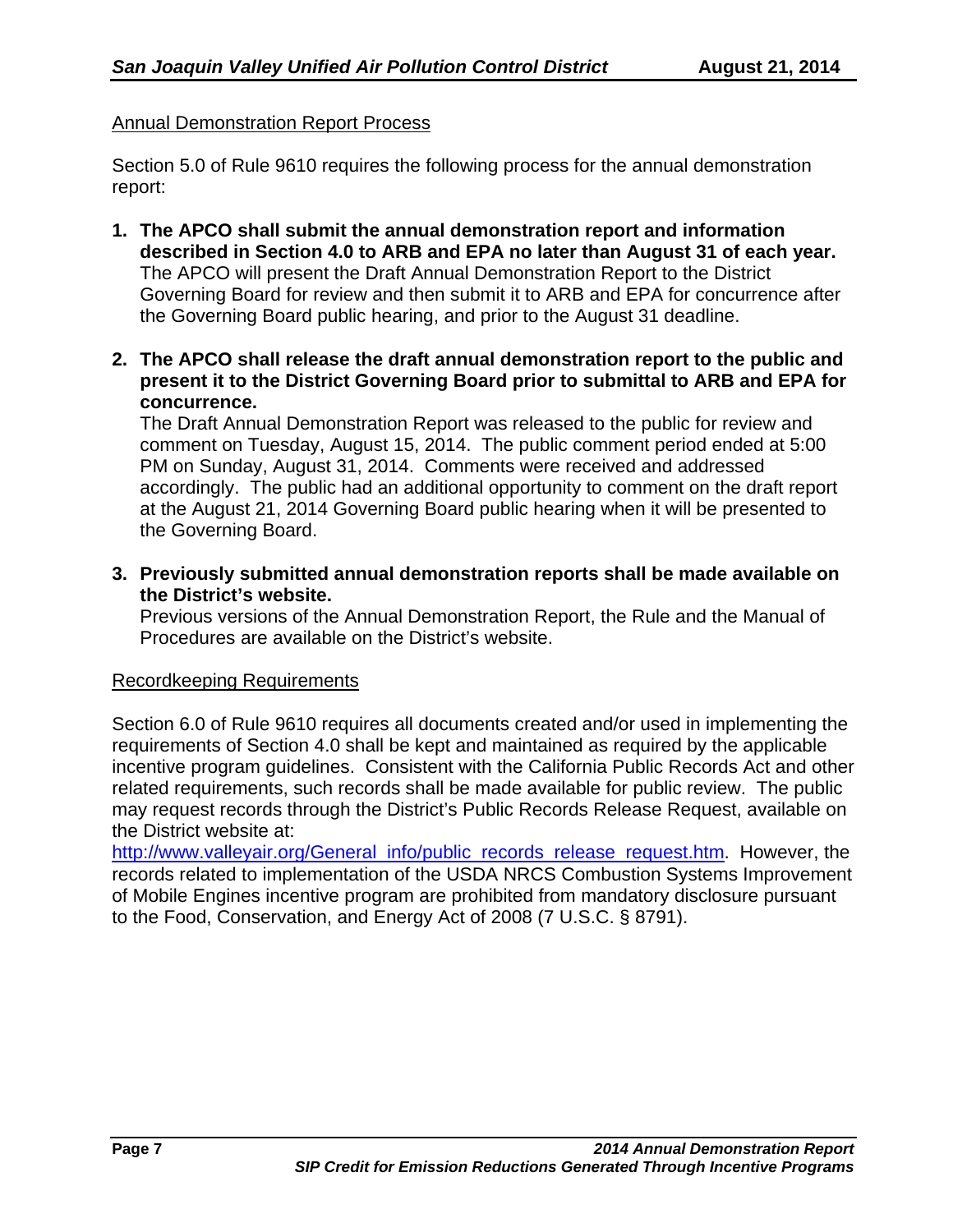## **III. INCENTIVE PROGRAM GUIDELINES**

### **A. District Administered Incentive Programs**

Historically, the District has successfully administered a number of incentive programs aimed at reducing emissions across a wide variety of sectors in the Valley. These programs include:

- The Heavy-Duty Engine Program:
	- o Agricultural tractor/mobile equipment
	- o Stationary agricultural irrigation pumps
	- o On-road trucks
	- o Forklifts
	- o Off-road construction equipment
	- o Locomotives
	- o School buses
- Proposition 1B: Goods Movement Emission Reduction Program
	- o On-road trucks
	- o Locomotives
- Public Benefits Grant Program
	- o Light-duty advanced technology vehicles
	- o Alternative fuel infrastructure
	- o Advanced transit and transportation
- REMOVE Program
	- o Bicycle Infrastructure
	- o E-mobility
	- o Vanpools
	- o Commuter subsidies
	- o Alternative fuel vehicle mechanics training
- Drive Clean! Rebate Program
- Clean Green Yard Machine Program

More information about the above mentioned programs is available on the District website at: http://www.valleyair.org/Grant\_Programs/GrantPrograms.htm. Each of these programs is effective in assisting the Valley in reaching our air quality attainment goals and the benefits of these programs are reflected in a variety of ways, including advancing new technologies, accelerating fleet turnover with the adoption of new technologies, and influencing the behavior of Valley residents towards more air-friendly practices. The majority of the emissions reduced has been achieved through extremely cost-effective heavy-duty equipment replacement, retrofit and repower projects; it is these projects that make up the bulk of the claimed emission reductions claimed in this annual demonstration report.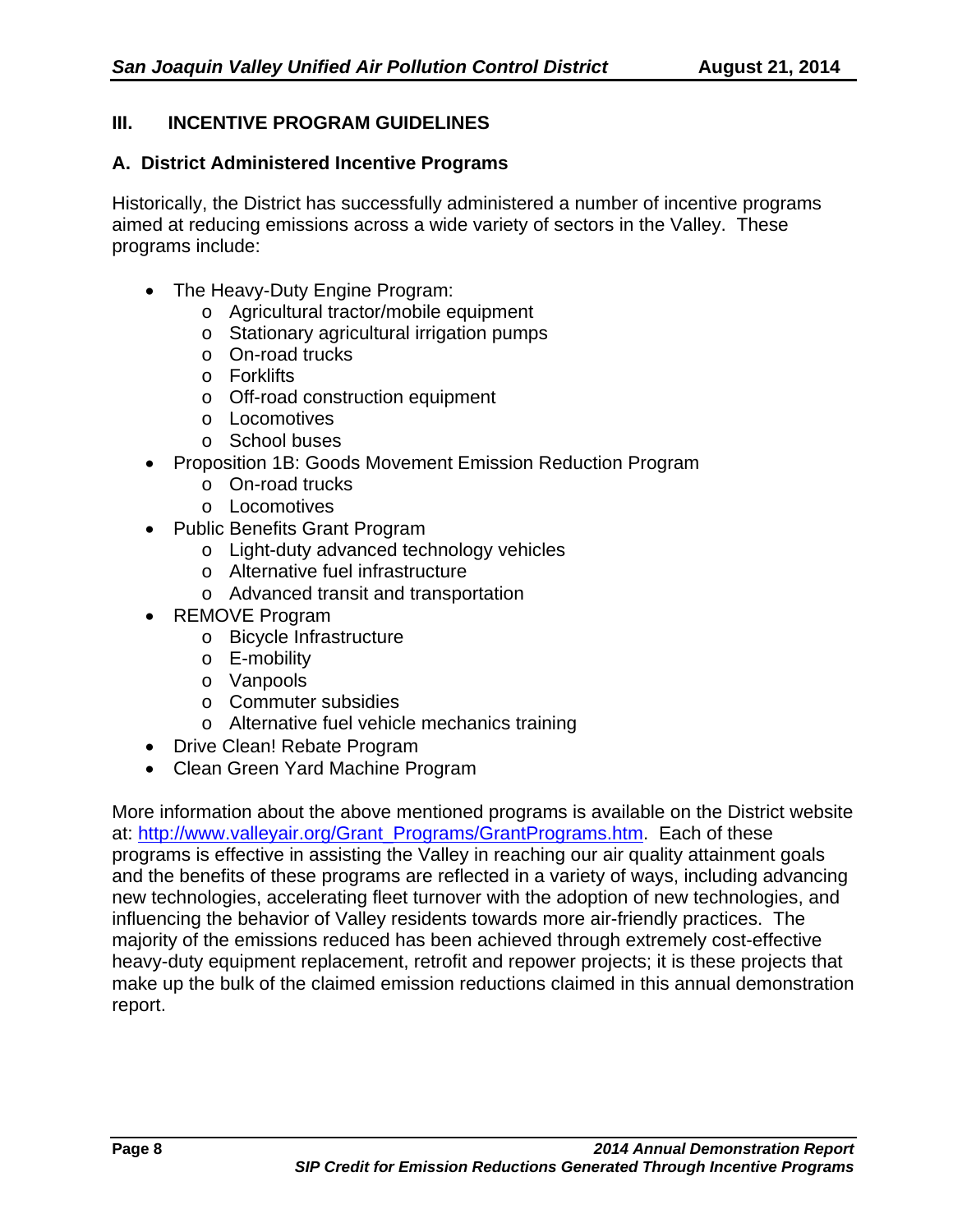## **B. SIP-Creditable Incentive Program Guidelines**

Pursuant to Section 4.1 of Rule 9610, the annual demonstration report shall contain a list of any incentive program guidelines that are being used to claim SIP credit under this rule for the first time. As this is the first annual demonstration report, all incentive program guidelines listed in this report are being used for the first time. That is to say, this is not the first time these guidelines are being used, but the first time they are being used to claim SIP credit under the administrative mechanism created by Rule 9610.

Section 3.0 of Rule 9610 provides specific requirements for the District to follow with regard to incentive program guidelines. This section of the rule identifies pre-approved guidelines, guidelines for which EPA will need to make determinations on before granting credit in the SIP, and a requirement for maintaining a website whereby the incentive program guidelines are publicly available.

**Section 3.1** of Rule 9610 identifies pre-approved incentive program guidelines from which the District can claim credit for incentive-based emission reductions. These guidelines include:

 ARB Carl Moyer Memorial Air Quality Standards Attainment Program (Carl Moyer Program) Guidelines for incentive projects funded by either the Carl Moyer Program or non Carl Moyer funding sources, for the project types listed in table 4.

## **Table 4: Carl Moyer Program Project Types by Component**

|                             |                                   | 2005 Guidelines<br>(approved<br>11/17/2005) | 2008 Guidelines<br>(approved<br>3/27/2008 | 2011 Guidelines<br>(approved<br>4/28/2011) |
|-----------------------------|-----------------------------------|---------------------------------------------|-------------------------------------------|--------------------------------------------|
| <b>Component</b>            | <b>Component</b><br><b>Option</b> | <b>Chapter</b>                              | <b>Chapter</b>                            | <b>Chapter</b>                             |
|                             | <b>New Vehicle</b>                |                                             |                                           |                                            |
| On-Road Heavy-Duty          | Purchase                          |                                             | 3                                         | 4                                          |
| Vehicle (On-Road)           | Repower                           |                                             | 3                                         | 4                                          |
|                             | Retrofit                          |                                             | 3                                         | 4                                          |
| On-Road Heavy-Duty          | <b>Fleet Modernization</b>        |                                             |                                           |                                            |
| Vehicles (On-Road)          | Replacement                       | 2                                           | 4                                         | 5                                          |
| Off-Road                    | Vehicle                           |                                             |                                           |                                            |
| Compression-Ignition        | Replacement                       | n/a                                         |                                           | 9                                          |
| Equipment                   | <b>Engine Repower</b>             | 5                                           | 5                                         |                                            |
| (Off-Road)                  | <b>Engine Retrofit</b>            | 5                                           | 5                                         |                                            |
| Portable and Stationary     | Repower                           | 10                                          | 10                                        | 10                                         |
| <b>Agricultural Sources</b> | New Purchase                      | 10                                          | 10                                        | 10                                         |
| (Ag Engine)                 | <b>Engine Retrofit</b>            | 10                                          | 10                                        | 10                                         |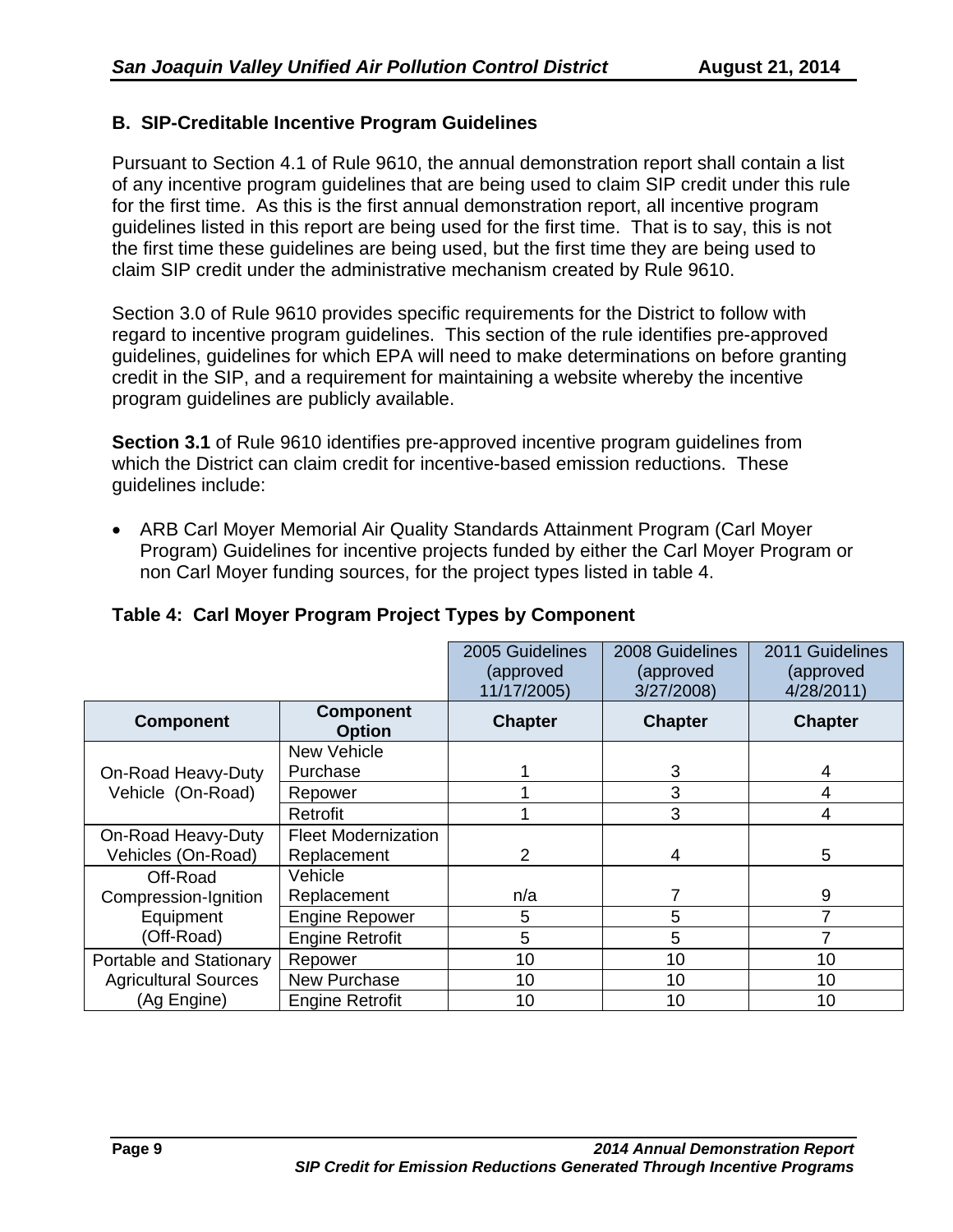- NRCS Conservation Practice Standard 372 Combustion System Improvement (approved September 2010); Conservation Practice Standard 723 – Combustion System Air Emission Management (approved May 2009); NRCS General Manual, Title 450, Part 401 – Conservation Practice Standards (approved October 18, 2009); NRCS General Manual, Title 450, Part 407 – Documentation, Certification, and Spot Checking (approved October 17, 2009); Conservation Practice Standard 372 Specification (approved September 2010); NRCS Interim Conservation Practice Standard 723 – Combustion System Air Emission management (approved May 2009); and associated NRCS Program Combustion System Improvement of Mobile Engines Guidelines for incentive projects funded by EQIP funds and accompanying calculation, emission factors, and destruction certification worksheets.
- ARB Proposition 1B Goods Movement Emission Reduction Program (Proposition 1B) Guidelines for Heavy-Duty Diesel Trucks, for the project types listed in table 5.

|           |                         | 2008              | 2010              | 2013              |
|-----------|-------------------------|-------------------|-------------------|-------------------|
|           |                         | <b>Guidelines</b> | <b>Guidelines</b> | <b>Guidelines</b> |
|           |                         | (approved         | (approved         | (approved         |
|           |                         | 02/28/2008)       | 03/25/2010)       | 01/25/2013        |
| Component | <b>Component Option</b> | <b>Appendix</b>   | <b>Appendix</b>   | <b>Appendix</b>   |
|           | Repower                 | n                 |                   |                   |
| On-Road   | Replacement             |                   |                   |                   |
| Prop 1B   | (Vehicle Replacement)   | A                 | A                 | A                 |
|           | PM retrofit             |                   |                   |                   |
|           | PM + NOx Retrofit       |                   |                   |                   |

#### **Table 5: Proposition 1B Program Project Types by Component**

The summaries of SIP-creditable incentive-based emission reductions claimed under Section 3.1 of Rule 9610 are included in Section VII of this annual demonstration report, and the detailed information for each project is presented in the Annual Demonstration Report Data Sheet that accompanies this report. To identify the specific guideline reference applicable to an individual project in the data sheet, reference the "Applicable Guideline", "Component" and "Component Option" fields from the data sheet to the corresponding list of pre-approved guidelines identified in the tables in section III (B) of this report.

**Section 3.2** of Rule 9610 allows the District to quantify emission reductions under the rule in accordance with incentive program guidelines not specifically identified in Section 3.1, provided the District submits to EPA a demonstration that each such incentive program guideline provides for SIP-creditable emission reductions. Incentive program guidelines subject to Section 3.2 may include ARB Carl Moyer Program Guidelines, NRCS Combustion System Improvement Conservation Practice Standard 372 and associated NRCS Program Combustion System Improvement of Mobile Engines Guidelines, and ARB Proposition 1B Goods Movement Emission Reduction Program Guidelines. Section 3.2 also allows for SIP-credit for case-by-case determinations under the Carl Moyer Program Guidelines if such determination is reviewed through a public process and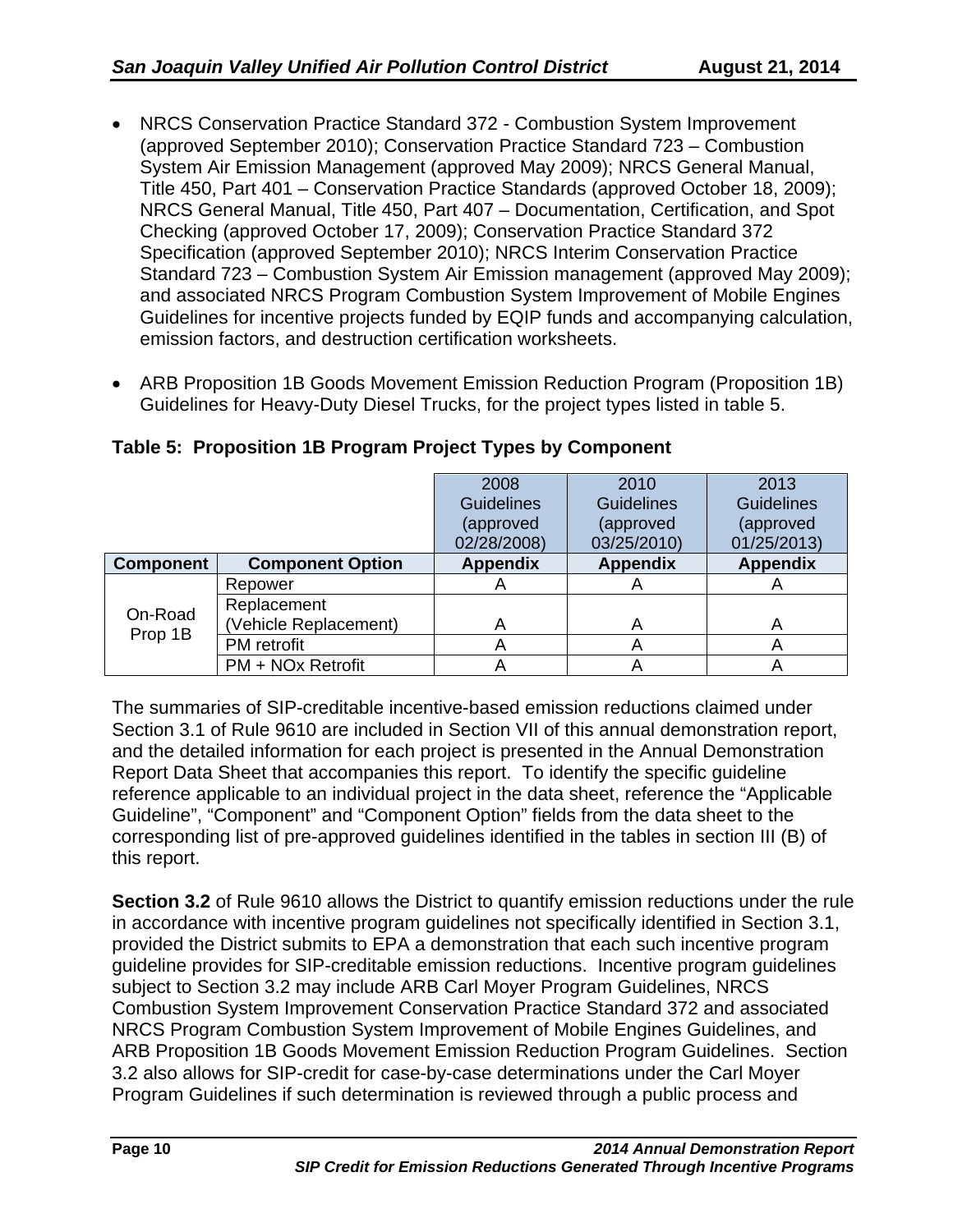submitted to EPA for approval into the SIP. Any case-by-case determinations that have followed the above mentioned process during the report period will be identified in Section VII of this report.

The Annual Demonstration Report employs Section 3.2 of the rule by claiming SIP credit for incentive-based emission reductions from the ARB Carl Moyer Program Guidelines (2005, 2008, 2011) for locomotive alternative technology switchers and new electric forklift purchases. The summaries of these SIP-creditable incentive-based emission reductions claimed under Section 3.2 of Rule 9610 are included in Section VI of this annual demonstration report and the detailed information for each project is presented in the Annual Demonstration Report Data Sheet that accompanies this report.

The following discussion demonstrates that each such incentive program guideline provides for SIP-creditable emission reductions.

#### Locomotive Repower

Projects funded with the 2008 and 2011 Carl Moyer Program Guidelines followed all required steps to ensure SIP-creditability criteria were met as follows:

*Surplus –* There are currently no federal, state, or local rules or regulations pertaining to the emissions of locomotives in the state of California. Therefore, all incentivebased emission reductions are surplus.

*Quantifiable* – The Carl Moyer Guidelines provide calculation methodologies and emission factors for locomotive projects. These methodologies have been reviewed and adopted through a public process. All locomotive projects in this Annual Demonstration Report were quantified using these SIP-creditable calculation methodologies, as referenced on the Manual of Procedures website.

*Enforceable –* The District performed inspections pursuant to Carl Moyer Guideline requirements and satisfied enforceability requirements under Section 4.0 of Rule 9610. These inspections verified contractual requirements were followed thus ensuring projected emission reductions were achieved. These projects included legally binding contracts between the grantee and the District that identified the party or parties responsible for ensuring that the emission reductions were achieved. These contracts also obligated the grantee to provide all records needed to demonstrate the emissions reduced.

*Permanent* – Per contractual requirements, the cleaner locomotive is required to be operated for the duration of the project life.

## Purchase of New Electric Forklifts

Projects funded with the 2008 Carl Moyer Program Guidelines followed all required steps to ensure SIP-creditability criteria were met, as follows: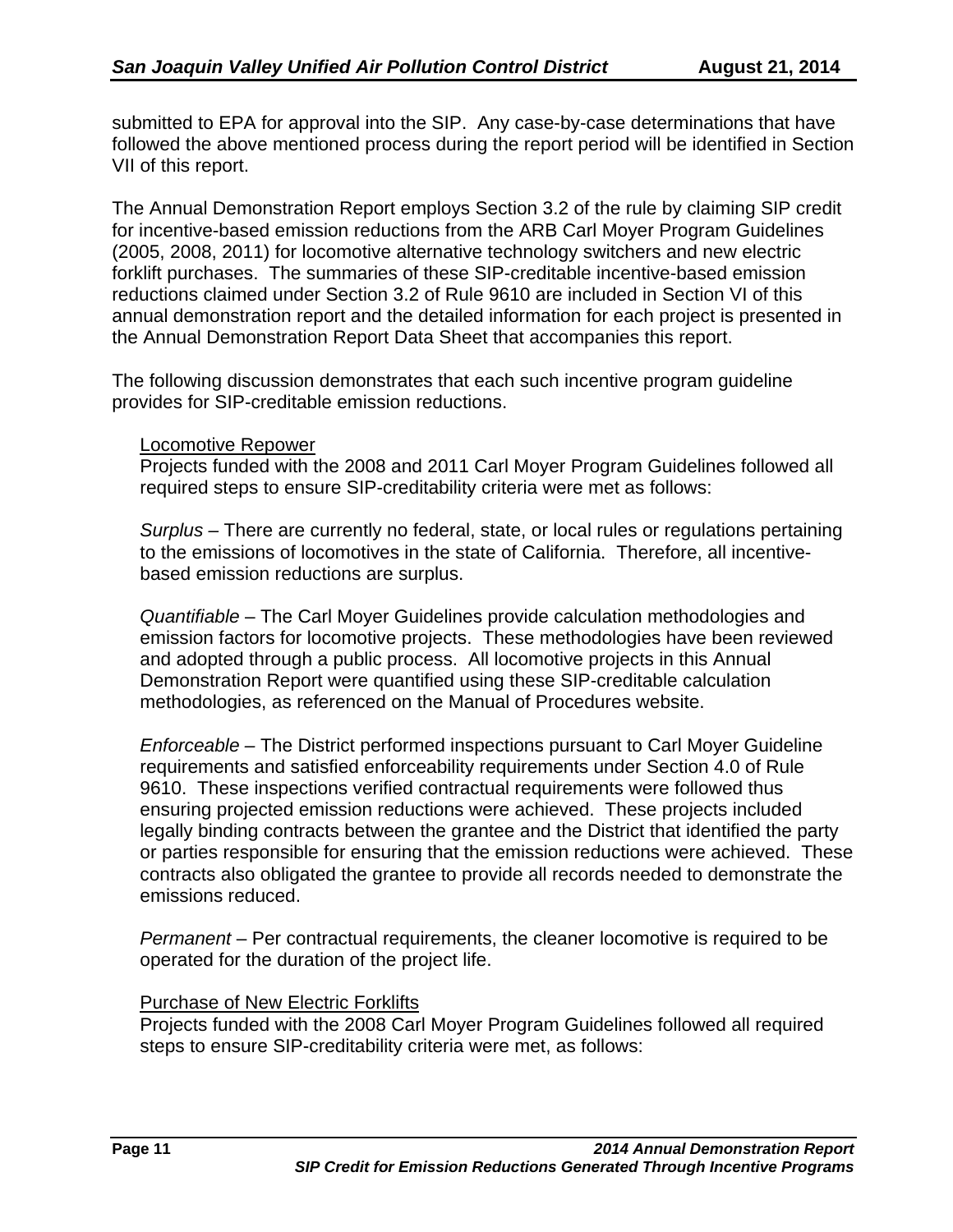*Surplus –* The current regulation for off-road mobile equipment has an exemption for agricultural-use vehicles. The forklifts that were funded are used solely for agricultural purposes, and therefore are surplus to the state regulation.

*Quantifiable* – The Carl Moyer Guidelines provide calculation methodologies and emission factors for forklift projects. These methodologies have been reviewed and adopted through a public process. All forklift projects in this report were quantified using these SIP-creditable calculation methodologies. This methodology assumes the baseline equipment to be a new diesel forklift. Therefore, new purchases of electric forklifts are calculated based on the difference in emissions between a new diesel forklift and a new electric forklift.

*Enforceable –* The District performed inspections pursuant to Carl Moyer Guideline requirements and satisfied enforceability requirements under Section 4.0 of Rule 9610. These inspections verified contractual requirements were followed thus ensuring projected emission reductions were achieved. These projects included legally binding contracts between the grantee and the District that identified the party or parties responsible for ensuring that the emission reductions were achieved. These contracts also obligated the grantee to provide all records needed to demonstrate the emissions reduced.

*Permanent* – Per contractual requirements, the new electric forklift is required to be operated for the duration of the project life.

**Section 3.3** of Rule 9610 requires the District to develop and maintain a Manual of Procedures that includes all incentive program guidelines used to achieve SIP-creditable emission reductions from incentive programs. The rule requires the Manual of Procedures be made publicly available on the District's website and maintained on an ongoing basis as incentive program guidelines are adopted and includes a description of how incentive program guidelines ensure that emission reductions are SIP-creditable.

Sections C through E below describe the specific incentive program guidelines identified in Rule 9610 that were used to reduce emissions and calculate the emission reductions included in this annual demonstration report. These guidelines are developed and periodically revised through a public process with opportunity for public review and commenting. In cases where more than one version of an incentive program guideline was used for a given incentive project, the specific version is identified and included within the detailed project information provided in the Annual Demonstration Report Data Sheet. Based on EPA guidance and requirements of Rule 9610, the following descriptions include details about how each incentive program guideline ensures that the EPA integrity principles (also called SIP-creditability criteria) of being surplus, quantifiable, enforceable, and permanent are fulfilled.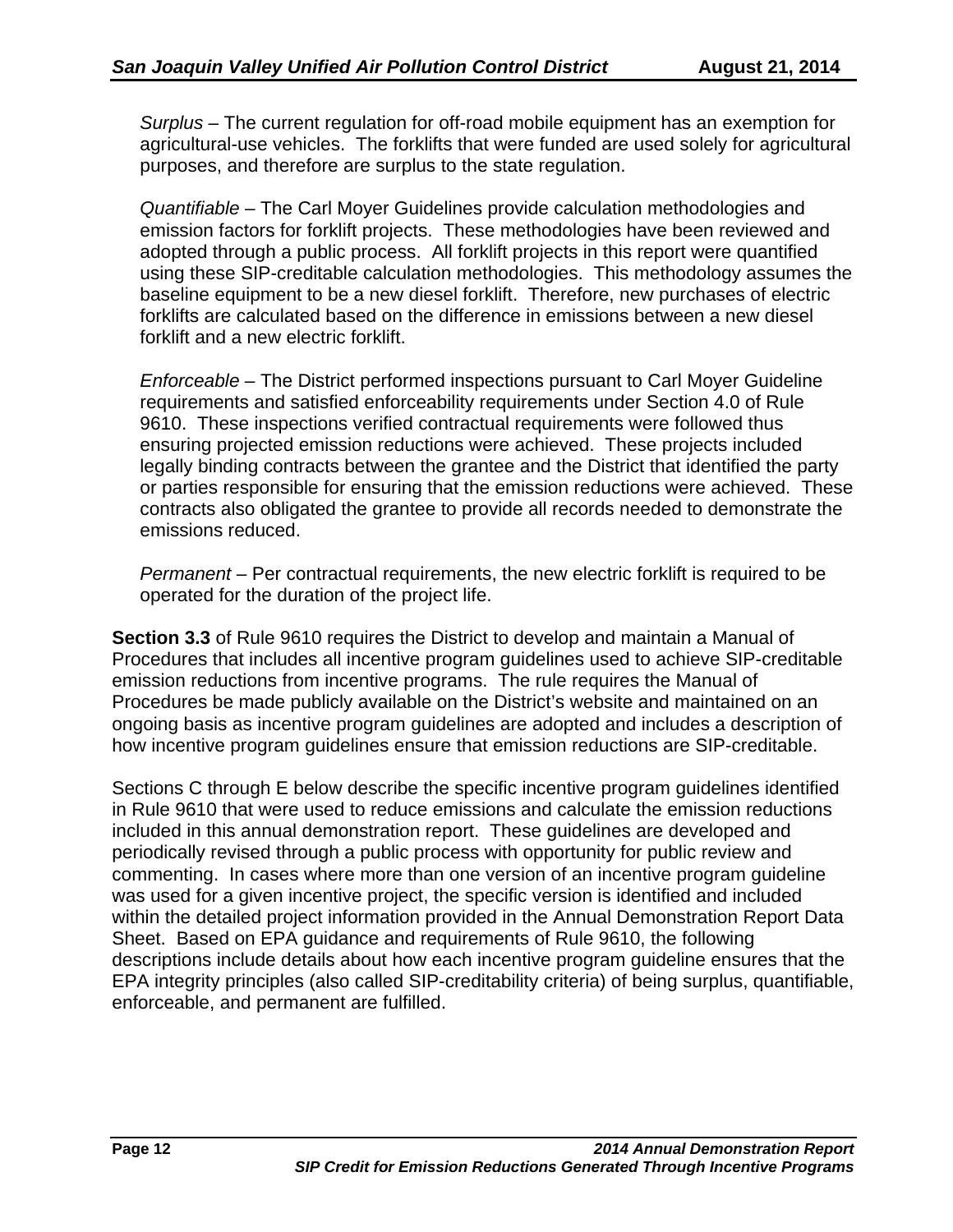## **C. ARB Carl Moyer Memorial Air Quality Standards Attainment Program Guidelines**

The Carl Moyer Program is a grant program that funds the incremental cost of cleanerthan-required engines and equipment. Adopted in 1999 by ARB, this program was created through a public process and provides incentives to help obtain early or extra emission reductions, especially from emission sources in environmental justice communities and areas disproportionately impacted by air pollution with a primary objective of obtaining cost-effective and surplus emission reductions.

The Carl Moyer Program has been successfully implemented through the cooperative efforts of ARB and air districts in California. As directed by the California Health and Safety Code, ARB's role is to oversee the Carl Moyer Program by managing program funds, developing and maintaining guidelines, and determining cost-effectiveness methodologies. Air districts use the Carl Moyer Program Guidelines to select, fund, and monitor projects in their jurisdiction by providing grants to public and private entities.

The Carl Moyer Program guidelines include robust administrative requirements to ensure that emission reductions are enforceable and are achieved throughout the life of a project. The District has used the Carl Moyer Program Guidelines to develop the practices that are currently in place to ensure all EPA integrity principles of Surplus, Quantifiable, Enforceable, and Permanent are met. The following is a summary of how the Carl Moyer Program Guidelines meet each SIP-creditability criterion:

### **Surplus**

The Carl Moyer Program Guidelines ensure that projects are surplus to regulations by only allowing projects to be selected that are not required by any federal, state, or local regulation, memorandum of agreement/understanding with a regulatory agency, settlement agreement, mitigation requirement, or other legal mandate. For example, the guidelines have accounted for each adopted regulation to determine the compliance dates of any affected engines and emission benefits claimed by each regulation have been determined. Minimum project lives are established in each component to ensure that the program does not fund actions taken to comply with regulatory deadlines. The minimum project life requirement also ensures the overall cost effectiveness of the program and that the emission reductions are real for the life of the project.

In some cases, a split project life methodology is utilized to properly account for all possible emission reductions while still ensuring that the emission reductions being claimed are surplus. In the case of split project life calculations, the first calculation captures the surplus between the baseline (tier 1 or tier 2) technology and a new tier 4 for the length of time until the rule compliance deadline. The second calculation captures the surplus from tier 4 (compliance requirement baseline) to electric for the remainder of the project life. Projects that are subject to the split life calculation methodology typically have a total project life of ten (10) years.

The District has utilized a split project life for tier 1 and tier 2 diesel agricultural irrigation pumps being replaced with new electric motors. These diesel engines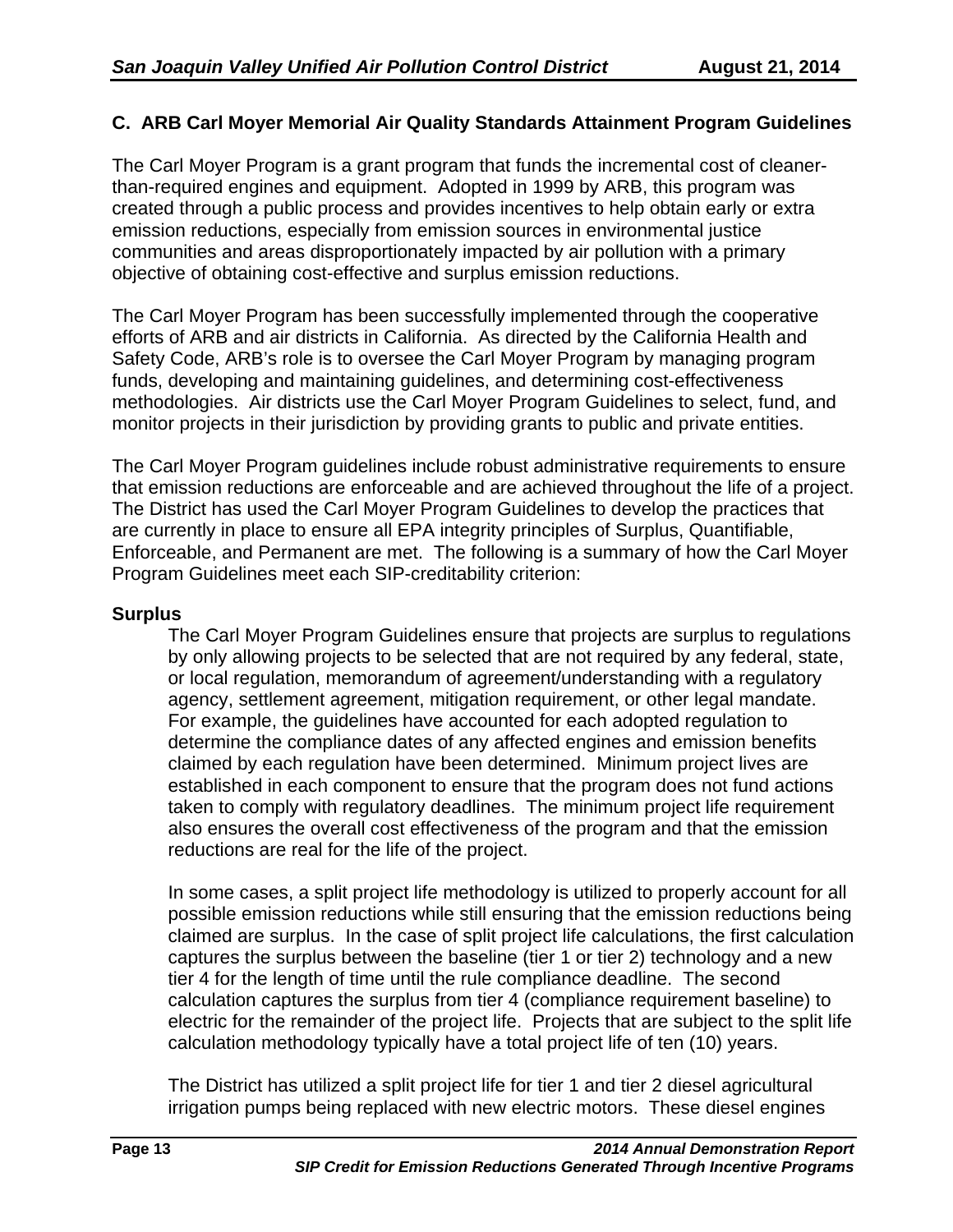are required by the District's Rule 4702 to upgrade to a tier 4 diesel engine by 12/31/2013. The project life is split between the surplus time for Rule 4702 (baseline to tier 4) and the remainder of the allowable 10 years for the reduced technology to the electric motor (tier 4 to electric).

The summary below provides more detail about how the 2011 Carl Moyer Program Guidelines ensure that the SIP-creditability integrity principle of "Surplus" is fulfilled:

- o *Requirement that emission reductions generated by incentive programs are not required by other regulation* 
	- (Moyer Guidelines Chapter 2, Project Criteria A, H, I, MM).
- o *Protocols for quantifying maximum project life and maximum emission reductions which account for upcoming regulatory deadlines for a given source category* 
	- (Moyer Guidelines Chapter 2, Project Criteria B, I and MM).
- o *Assurance that baseline equipment was in use* 
	- (Moyer Guidelines Chapter 3, Section Z.6(B) and AA.2.).
- o *Assurance that new/upgraded equipment is not already accounted for in future-year inventories underlying a SIP attainment demonstration by natural fleet turnover, finite equipment life or incentives* 
	- The definition of surplus in the Moyer guidelines requires that the emission reductions achieved are above and beyond those required under existing regulations that are incorporated into a SIP. As part of the SIP development process, ARB reviews the Moyer project mix to ensure that the amount of emission reductions credited to the program are not included in the future year inventories specific to each individual attainment demonstration.
- o *Procedures that ensure that old equipment was used in the geographic area of interest* 
	- (Moyer Guidelines, Chapter 2, Section S and Chapter 3, Section Z.6.(B)).

## **Quantifiable**

The District evaluates the potential emission reductions that would be achieved by replacing the old equipment with the new equipment using the established calculation methodologies and emissions factors in the program guidelines. The calculation methodology, including calculation formulas, assumptions, emission factors and sample calculations are part of the Carl Moyer Program Guidelines and have been approved through a public process. To ensure that real, quantifiable emission reductions are achieved over the life of a project, the program guidelines require that emission control technologies be certified or verified by ARB (certification or verification by the EPA or International Maritime Organization may be allowed for some source categories for which ARB does not have a certification or verification program). The summary below provides more detail about how the 2011 Carl Moyer Program Guidelines ensure that the SIP-creditability integrity principle of "Quantifiable" is fulfilled: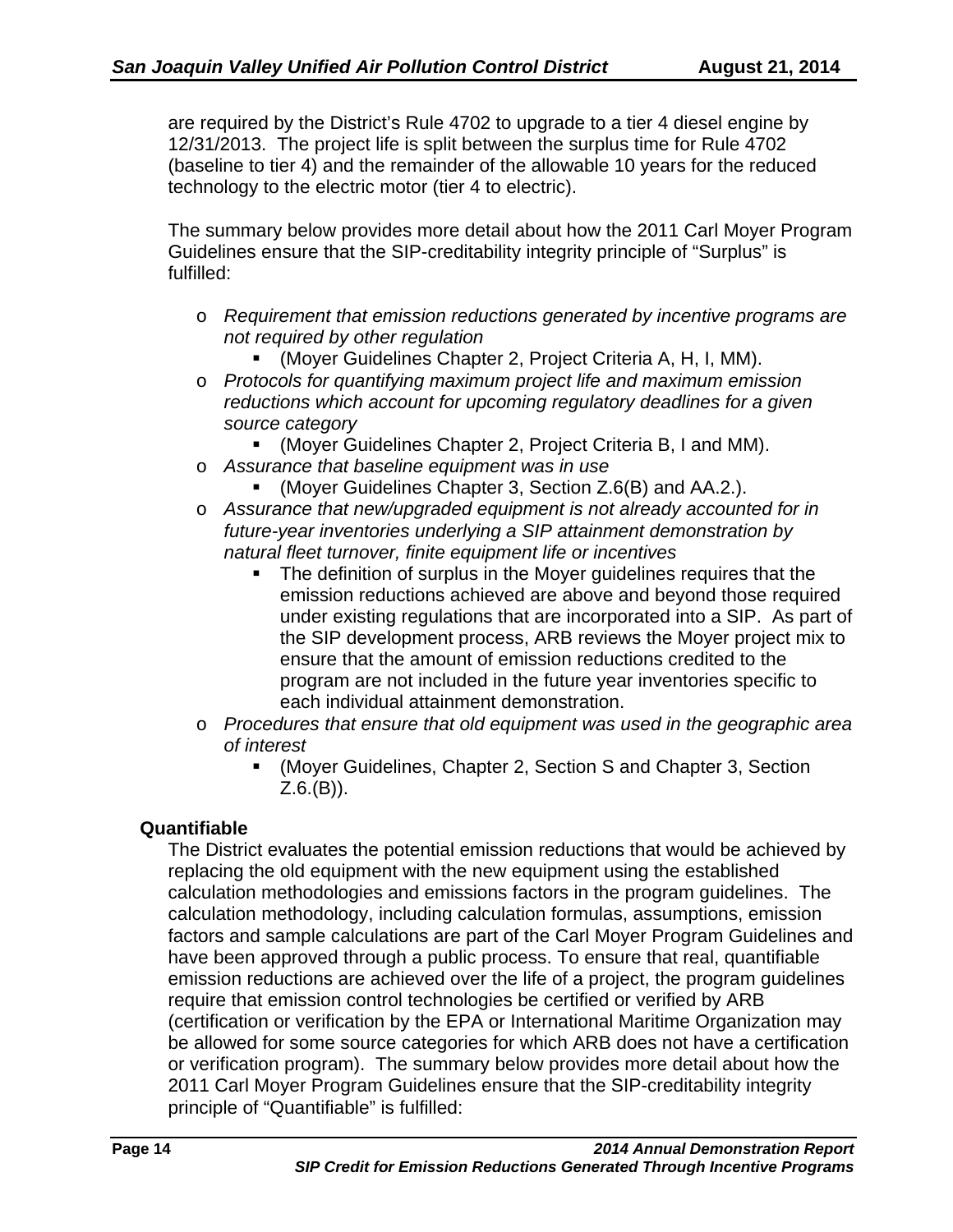- *Emissions data needed to calculate emission reductions must be publicly available, current, and accurate. This should include appropriate emission factors, load factors, and other conversion factors.* 
	- o Moyer Guidelines, Appendix D (Publicly Available) and Chapter 1, Section E.7 (Allows ARB Executive Officer to modify the Guidelines under a public process, to keep them effective and upto-date.)
- *Guidelines include necessary formulas and instructions to calculate emission reductions based on above data, and explicit instructions to ensure appropriate data are used in calculations* 
	- o Moyer Guidelines, Appendix C (contains formulas and instructions)
	- o Moyer Guidelines, Supplemental document, "Sample Calculations" (contains formulas and instructions)
	- o Moyer Guidelines, Appendix C, Section B.5, and Supplemental document, "Sample Calculations" (contains explicit instructions regarding inputs)
- *Requirement to provide activity data sufficient to determine actual emission reductions* 
	- o Moyer Guidelines, Chapter 3, Section Z.6.(B)
- *Requirement to demonstrate the percentage of emission reductions that occur in the geographic area of interest, and that emission reductions are therefore SIP creditable* 
	- o Moyer Guidelines, Section S.
	- o Moyer Guidelines, Section Z.6.(B)
- *Requirement to periodically audit completed projects to verify emission reduction projections are fulfilled* 
	- o Moyer Guidelines Chapter 2, Sections Z.10.
	- o Moyer Guidelines Chapter 3, Sections EE.

## **Enforceable**

Emission reductions and other required actions are enforceable if: they are independently verifiable; program violations and those liable are defined; information needed to determine emission reductions is available to the public; and they are practicably enforceable in accordance with other EPA guidance on practicable enforceability. The summary below provides more detail about how the 2011 Carl Moyer Program Guidelines ensure that the SIP-creditability integrity principle of "Enforceable" is fulfilled:

- *Require Grantees to provide all necessary recordkeeping and reporting needed to verify emission reductions* 
	- o Moyer Guidelines, Chapter 3, Section Z.9 and DD
- *Require inspections to ensure incentive program information is consistent with actual operating equipment* 
	- o Moyer Guidelines Chapter 3, Sections AA and BB.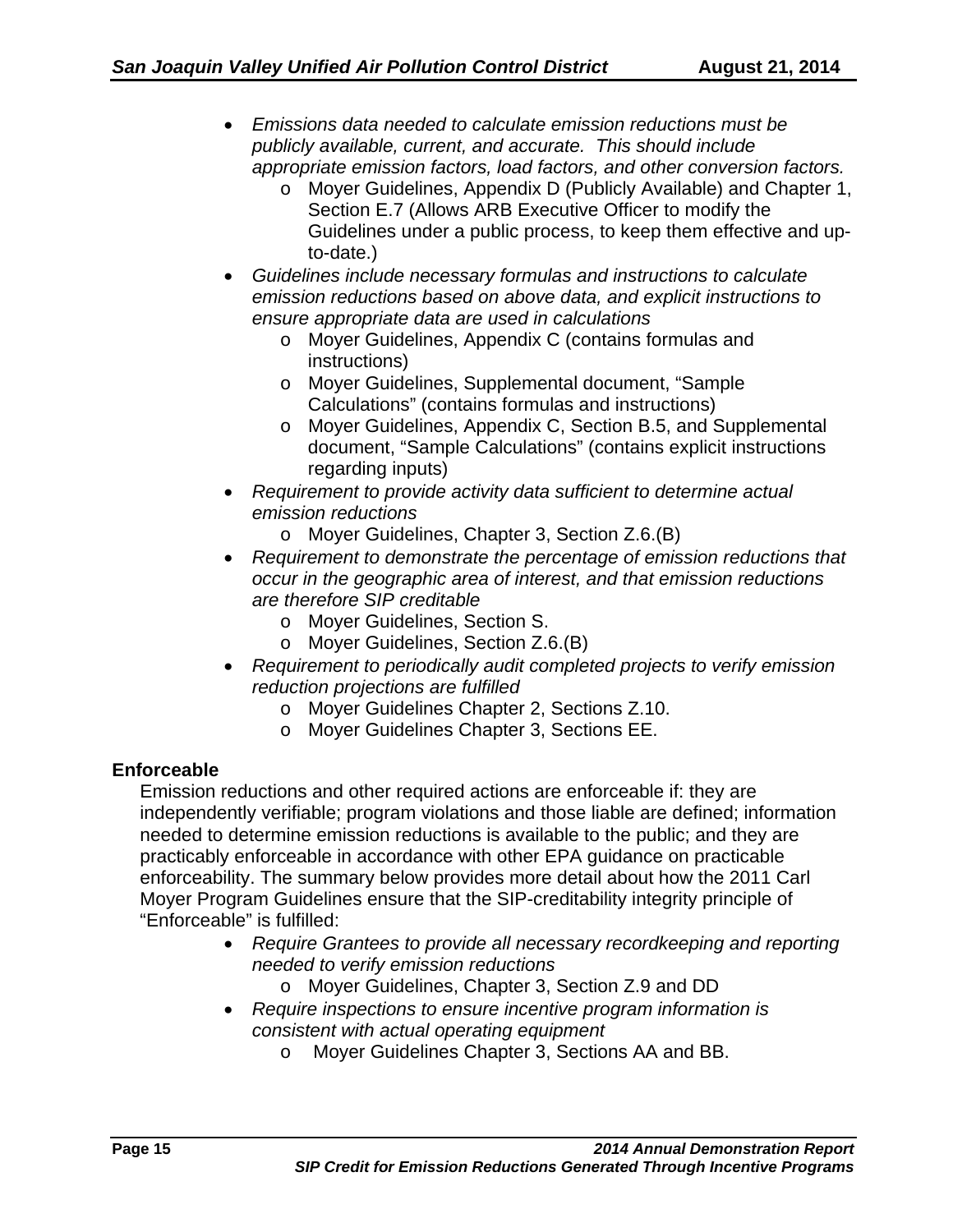- *Identify liable parties and liability associated with contract noncompliance* 
	- o Moyer Guidelines Chapter 3, Section Z.11.

#### **Permanent**

To ensure that the SIP-creditable emission reductions are permanent, actions such as pre-inspections and post-inspections of the new equipment and verification that the baseline equipment has been destroyed through the required process as described in the program guidelines are performed. The summary below provides more detail about how the 2011 Carl Moyer Program Guidelines ensure that the SIP-creditability integrity principle of "Permanent" is fulfilled:

- *Data needed to determine and track location of activity*  o Moyer Guidelines, Chapter 3, Section DD
- *Provisions for ensuring that the project was completed, including the verification of disposition of baseline equipment.* 
	- o Moyer Guidelines Chapter 3, Sections AA and BB

A summary of emission reductions achieved through the use of the Carl Moyer Program Guidelines is included in Section VII of this report. The complete Carl Moyer Program Guidelines can be found online at: www.arb.ca.gov/msprog/moyer/guidelines/current.htm.

#### **D. ARB Proposition 1B: Goods Movement Emission Reduction Program Guidelines**

In November 2006, California voters approved Proposition 1B authorizing \$1 billion in bond funding to reduce air pollution associated with the movement of freight along California's major trade corridors. Subsequent implementing legislation established standards and procedures for the expenditure of these funds. Governor Schwarzenegger's Executive Order S-02-07 provides further direction to ensure accountability and transparency in administering bond-funded programs.

ARB developed the *Proposition 1B: Goods Movement Emission Reduction Program Guidelines for Implementation* (Proposition 1B Guidelines),through a public process in consultation with stakeholders, including: air districts, metropolitan planning organizations, port authorities, shipping lines, railroad companies, trucking companies, harbor craft owners, freight distributors, terminal operators, local port community advisory groups, community interest groups, and airports. The Proposition 1B Guidelines ensure that the District funds qualifying projects that achieve the following results:

- Reduce emissions and health risks;
- Incorporate simplicity and efficiency;
- Ensure cost effectiveness;
- Leverage other funding sources; and
- Provide transparency and accountability.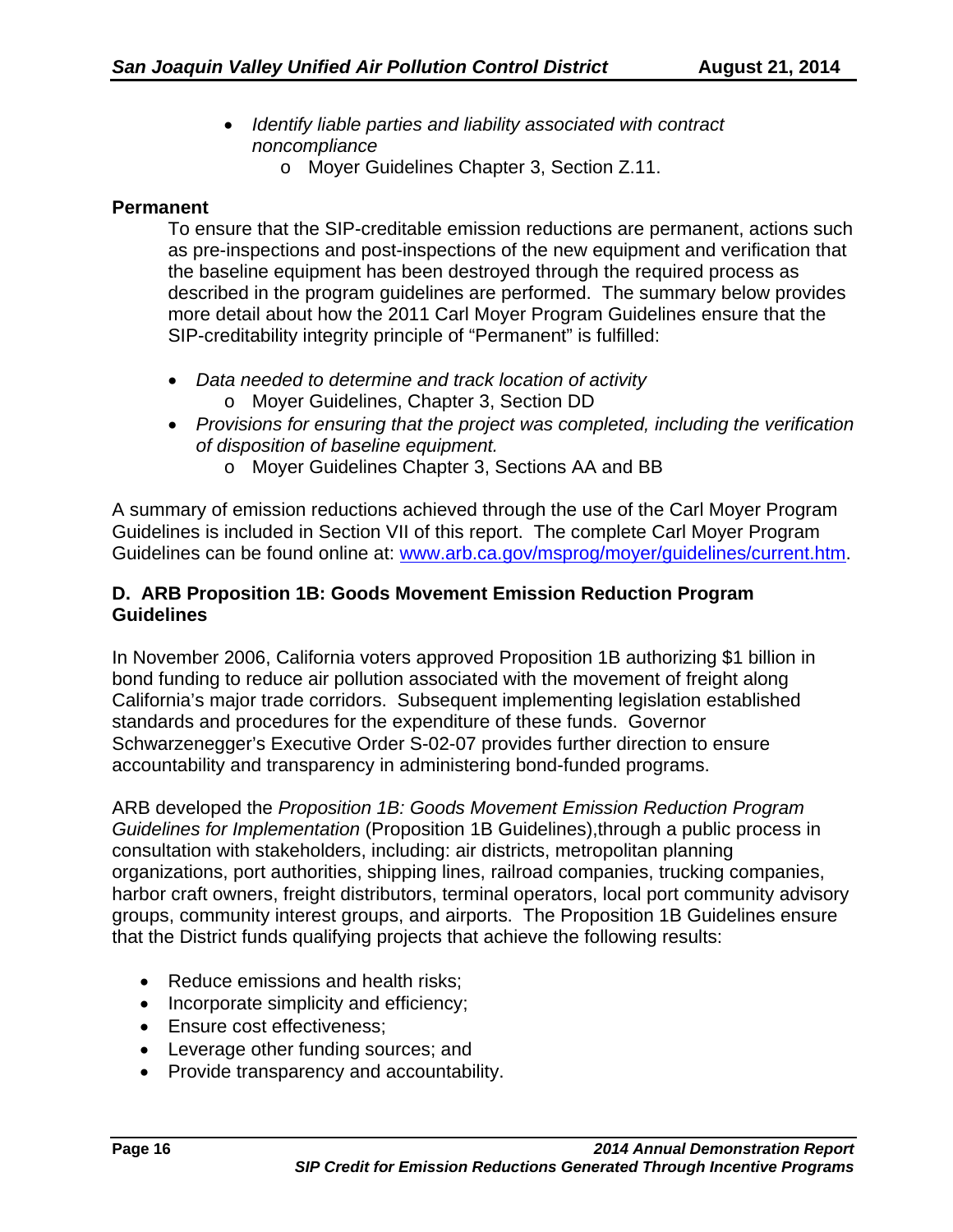ARB, under direction from Executive Order S-02-07, established transparency and accountability measures for administering the bond funding. ARB has made all program materials including, but not limited to; guidelines, Board Resolutions, Notice of Funding Availability, summary tables, recommendations for funding, materials from public workshops, and completed applications submitted by local and state agencies available on their website.

Through the Proposition 1B Program, the District provides incentive funds to reduce emissions from eligible heavy-duty trucks traveling through California's major trade corridors and locomotives with the following funding options:

- Retrofit of existing vehicles
- Repower of existing vehicles
- Replace an older vehicle with a newer, cleaner vehicle
- A tiered truck transaction, which involves retrofitting and replacing two different vehicles.

The program is designed to supplement ARB's diesel regulations by funding early compliance or providing extra emission reductions beyond those required by current rules.

The guidelines include robust administrative requirements to ensure that emission reductions are enforceable and are achieved throughout the life of a project. The District has used the Proposition 1B Guidelines to develop the practices that are currently in place to ensure all EPA integrity principles are met. The following is a summary of how the Proposition 1B Guidelines meet each SIP-creditability criterion:

## **Surplus**

The Proposition 1B program supplements ARB's diesel regulations by funding early compliance or providing extra emission reductions beyond those required by current rules. The program guidelines require that the District ensure all trucks being considered to receive funding have had ARB verify compliance with the state's diesel regulations and further require that any trucks under contract with the District be noted as such in the state's online regulation reporting database. This ensures that the new truck will not be used towards compliance during the project life ensuring that the emission reductions are surplus. Chapter 6 Section E discusses the requirements that fleets remain in compliance with the Truck and Bus Regulation and that program funded equipment cannot be used towards compliance with the regulation.

#### **Quantifiable**

The District evaluates the potential reductions that would be achieved by replacing the old equipment with the new equipment using the Project Benefits Calculator created by ARB. The calculator is available to the public on ARB's website at http://www.arb.ca.gov/bonds/gmbond/gmbond.htm and is updated by ARB on a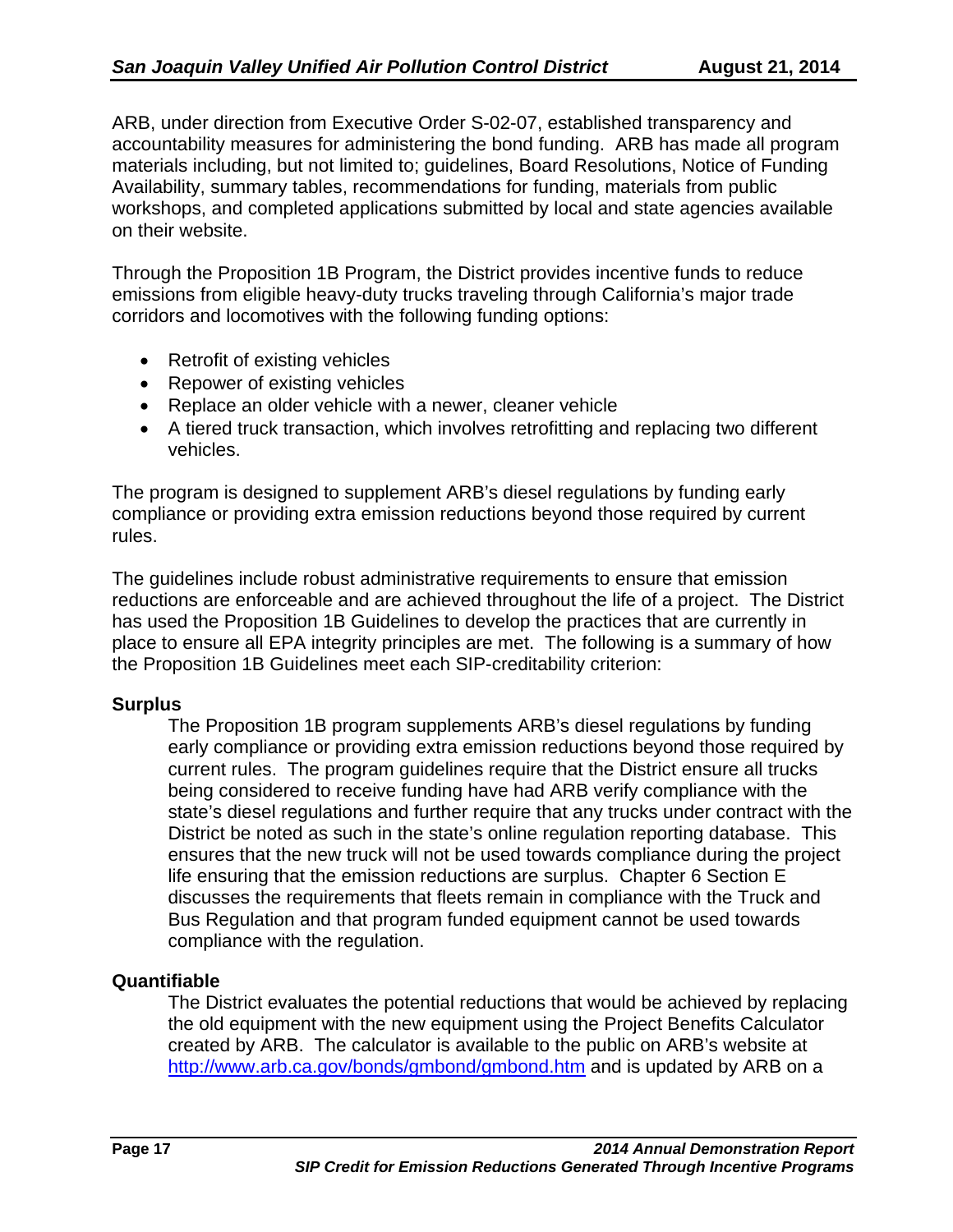regular basis. Chapter 2 Section C discusses Proposition 1B program emission reduction calculations.

### **Enforceable**

The District has created enforceable contracts, based on requirements in the Proposition 1B Program Guidelines, which are signed by both District management and the Grantee to ensure that projects are fully accomplished and the integrity principles are met. The legally binding contracts include, but are not limited to, usage reporting requirements for the Grantee, operating location requirements for the new vehicle, the destruction requirements of the baseline equipment/engine, and an allowance for the District to conduct an audit of the project at any time during the project life. Appendix A of Proposition 1B Program guidelines details contract requirements for truck projects.

#### **Permanent**

To ensure that the SIP-creditable emission reductions are permanent, actions such as post-inspections of the new equipment and verification that the baseline equipment has been destroyed through the required process as described in the program guidelines are performed. Chapter 4 Section A of the Proposition 1B program discusses scrap and post inspection requirements.

A summary of emission reductions achieved through the use of the Proposition 1B Program Guidelines is included in Section VII of this report. The complete Proposition 1B Program Guidelines can be found online at:

http://www.arb.ca.gov/bonds/gmbond/gmbond.htm.

## **E. USDA NRCS Combustion Systems Improvement of Mobile Engines Incentive Program Guidelines**

Under the Food Conservation and Energy Act of 2008, the USDA Secretary provides eligible producers with program support to address serious air quality concerns from agricultural operations and help meet regulatory requirements through the Environmental Quality Incentives Program (EQIP). The National Air Quality Initiative (NAQI, once referred to as "CIG-b") is a voluntary incentive program with the primary goal to achieve and maintain the health-based National Ambient Air Quality Standards (NAAQS) within designated non-attainment areas of California. Financial assistance is targeted to counties that have been identified as having significant air quality resource concerns by being designated as non-attainment for Ozone and/or Particulate Matter (PM10 / PM2.5). These areas experience air pollution levels that persistently exceed the NAAQS established by the CAA.

## http://www.nrcs.usda.gov/wps/portal/nrcs/detail/ca/programs/financial/eqip/?cid=stelprdb1 247012

Given its experience in running similar incentive programs, the District provided assistance to NRCS in developing this new program. Through this program, NRCS provides incentive funds to assist farmers in replacing diesel powered agricultural equipment with the goal of ensuring the resulting emission reductions meet the SIPcreditability criteria of being surplus, quantifiable, enforceable, and permanent. Since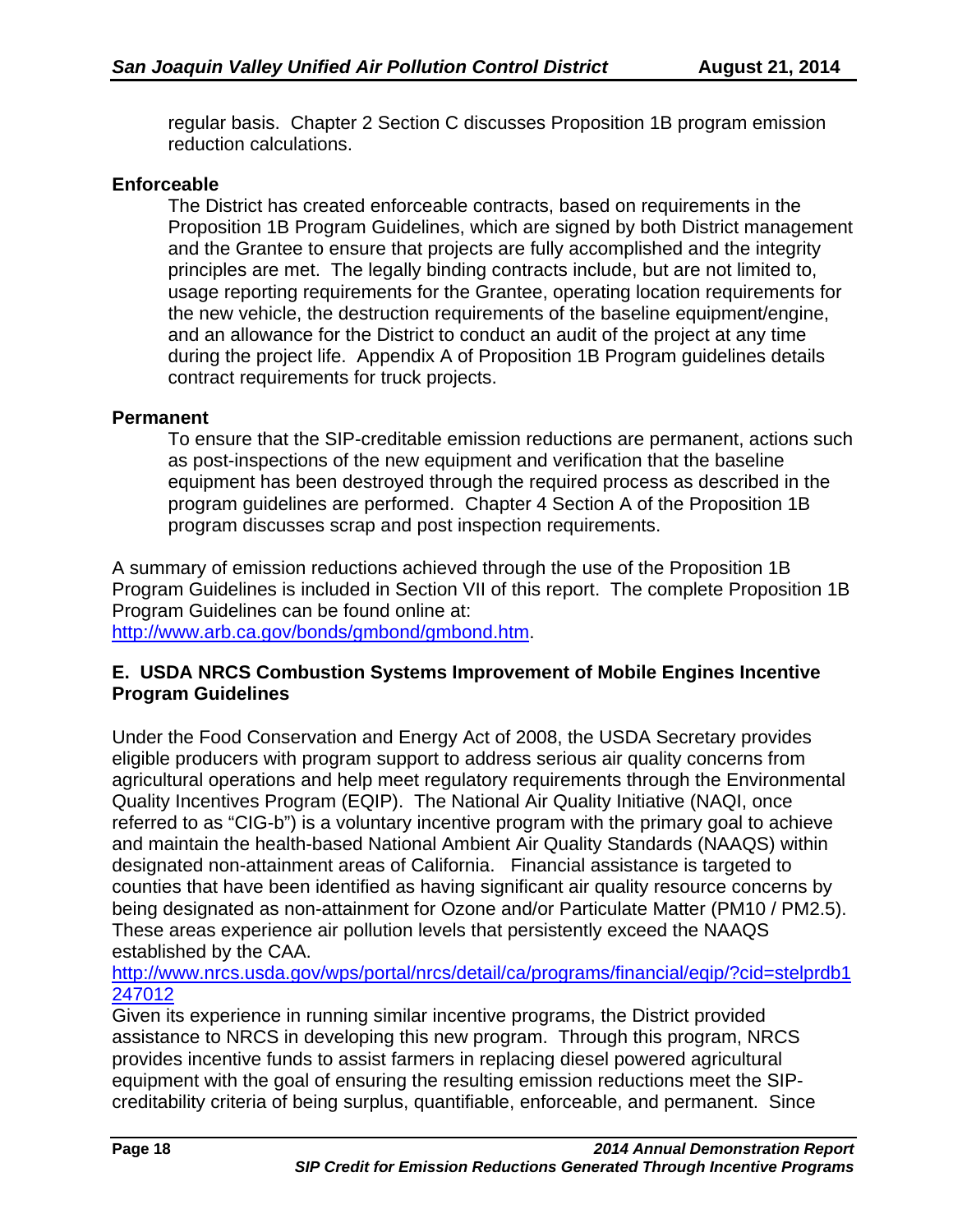2009, the NRCS program, in combination with the District's program, has provided over \$129 million in incentives for agricultural equipment replacement, with significant continued investment currently ongoing. Eligible participants are owners of land in agricultural or forest production or persons who are engaged in livestock, agriculture, or forest production on eligible land and that have a natural resource concern on the land.

Applications are accepted on a continuous basis with periodic application ranking cut-offs. The NRCS has specific expertise regarding agricultural practices and operations and works closely with agricultural stakeholders in reviewing applications for eligibility. Applications are ranked for funding based upon ranking criteria developed with input from Local Work Groups, Stakeholders, and the State Technical Advisory Committee (STAC). The ranking score of a project is based on multiple factors including but not limited to:

- Whether or not the project location is in an area that has an EPA NAAQS nonattainment designation for PM2.5, PM10, and/or Ozone and what type of designation that area has (for example "extreme" nonattainment).
- If there are currently any local or state agriculturally based air emission regulatory requirements for the area that the project is located.
- The emission level of the baseline equipment/engine and the emission factors of the new/replacement equipment/engine.
- The amount of NOx, ROG, and PM that is projected to be reduced by funding the project.

The ranking criteria ensure that the projects with the greatest amount of reductions, resulting in the highest air quality benefit will be selected for funding.

NRCS has created robust administrative requirements based on those in the Carl Moyer Program Guidelines to ensure that emission reductions are enforceable, are achieved throughout the life of a project, and ensure all EPA integrity principles are met. These requirements are contained in Conservation Practice Standard (CPS) 372 – Combustion System Improvement and associated specifications and procedures. The following is a summary of how the NRCS Guidelines meet each SIP-creditability criterion:

## **Surplus**

Under the NAQI, page 3 of the CA-NRCS program guidelines specifies that SIP creditable emission reductions are "achieved from contracts or parts of contracts funded under the air quality initiative [that] are not required by any federal, state, or local regulation, settlement agreement, mitigation requirement, or other legal mandate." A rule or regulation does not currently exist for off-road mobile agricultural equipment, so the emission reductions resulting from replacing existing mobile off-road agricultural engines funded under the NAQI per CPS 372- Combustion Systems Improvement are surplus. The FY 2013 National Air Quality Initiative Programs Description is posted on-line at: ftp://ftpfc.sc.egov.usda.gov/CA/programs/EQIP/2013/2013 EQIP Air Quality Initiative P rogDesc.pdf.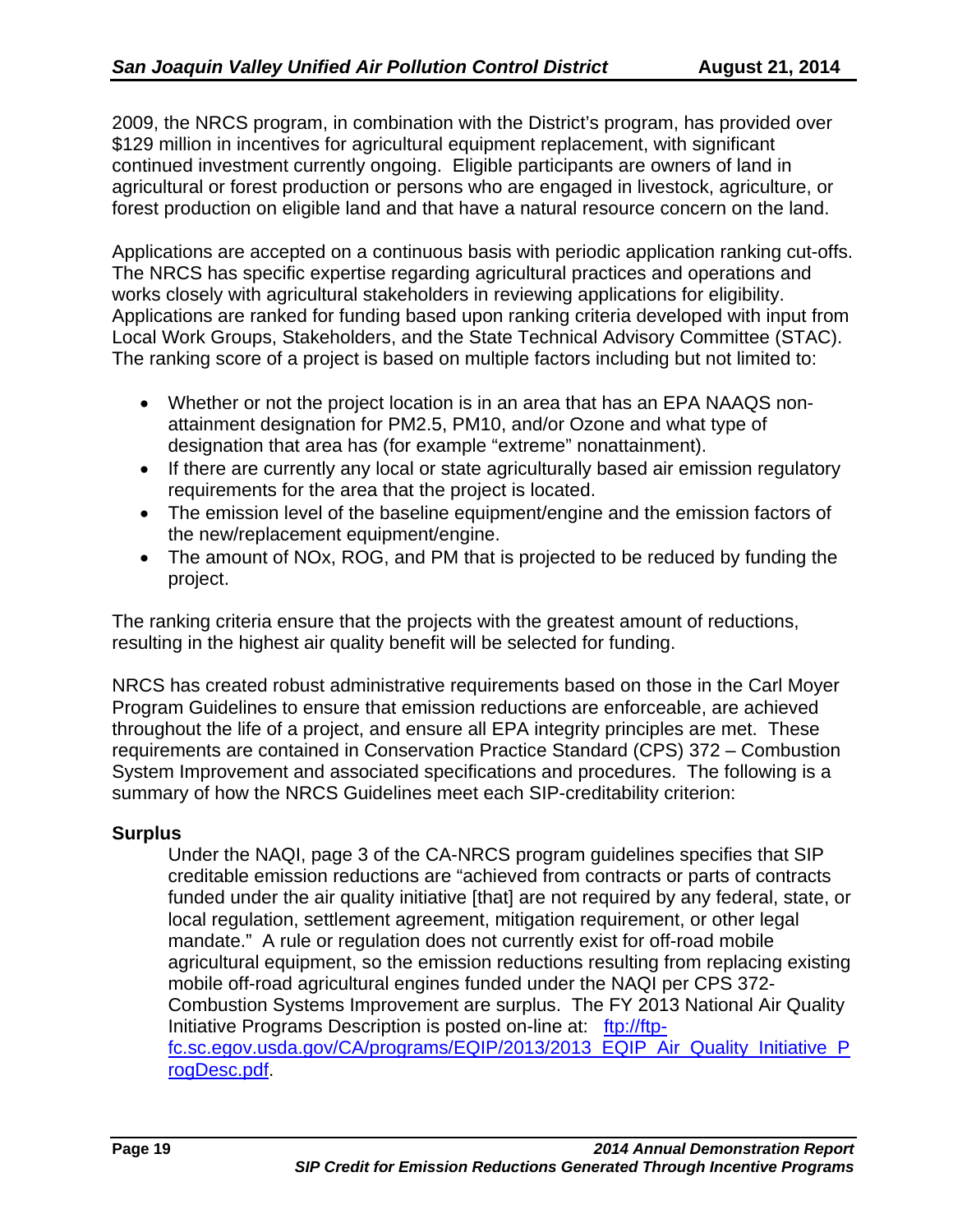The 2012 CA-NRCS program guidelines are posted on-line at: ftp://ftpfc.sc.egov.usda.gov/CA/programs/AQI/2012\_Combustion\_Systems\_Improvement\_ Policy\_and\_Procedures.pdf

## **Quantifiable**

The District provided technical assistance to CA-NRCS in developing their calculation methodologies. The methodologies from the Carl Moyer Program are the basis for components included in CPS-372 and its supporting documents for the NAQI, including the CA-NRCS program guidelines. The District provided technical assistance to CA-NRCS in developing their calculation methodologies, which are consistent with the Carl Moyer Program. The NRCS Field Office Technical Guide places a ten-year lifespan for projects implemented under CPS 372 – Combustion System Improvement, which is also consistent with the Carl Moyer program. A conservation practice lifespan is the minimum time (in years) the implemented practice is expected to be fully functional for its intended purpose (NRCS General Manual, Title 450, Part 401.15)

http://directives.sc.egov.usda.gov/viewerFS.aspx?hid=19430. A list of California NRCS practice standard life-spans are posted on-line at:

http://efotg.sc.egov.usda.gov/references/public/CA/List\_of\_Practices\_Lifespans\_20 13-11 CA Alpha.xlsx.

The emission reductions for each project, including projects with multiple old units for one new unit, are calculated using the methodologies outlined in the Carl Moyer Guidelines. All equipment engines are cross-referenced against an ARB executive order that verifies the emission of every equipment engine. The NRCS calculation worksheets and emission factors are posted on-line at: ftp://ftp-

fc.sc.egov.usda.gov/CA/programs/EQIP/2013/2013\_EQIP\_Air\_Quality\_Initiative\_A ttachments.pdf

## **Enforceable**

The NRCS inspects equipment in proposals prior to contract development to verify the existing mobile off-road agricultural equipment is operational per CPS-372 specifications. Destruction of existing equipment is certified by the disposal operator and participant and date-stamped photos are provided. The certification worksheet is posted on-line at: ftp://ftp-

fc.sc.egov.usda.gov/CA/programs/EQIP/2013/2013\_EQIP\_Air\_Quality\_Initiative\_A ttachments.pdf.

On an annual basis NRCS reviews at least 5% of all active projects. From these project reviews NRCS verifies that the new equipment is still operational. http://directives.sc.egov.usda.gov/RollupViewer.aspx?hid=25728.

Per Subpart C, 512.22, participants have control of the land for the length of the proposed contract through deed, lease, or other written authorization. If the applicant does not own the land, the landowner must give written consent to install, operate, and maintain the practice through the lifespan of the practice. This is conducted through a partnership with the USDA Farm Service Agency, who is responsible for program eligibility support.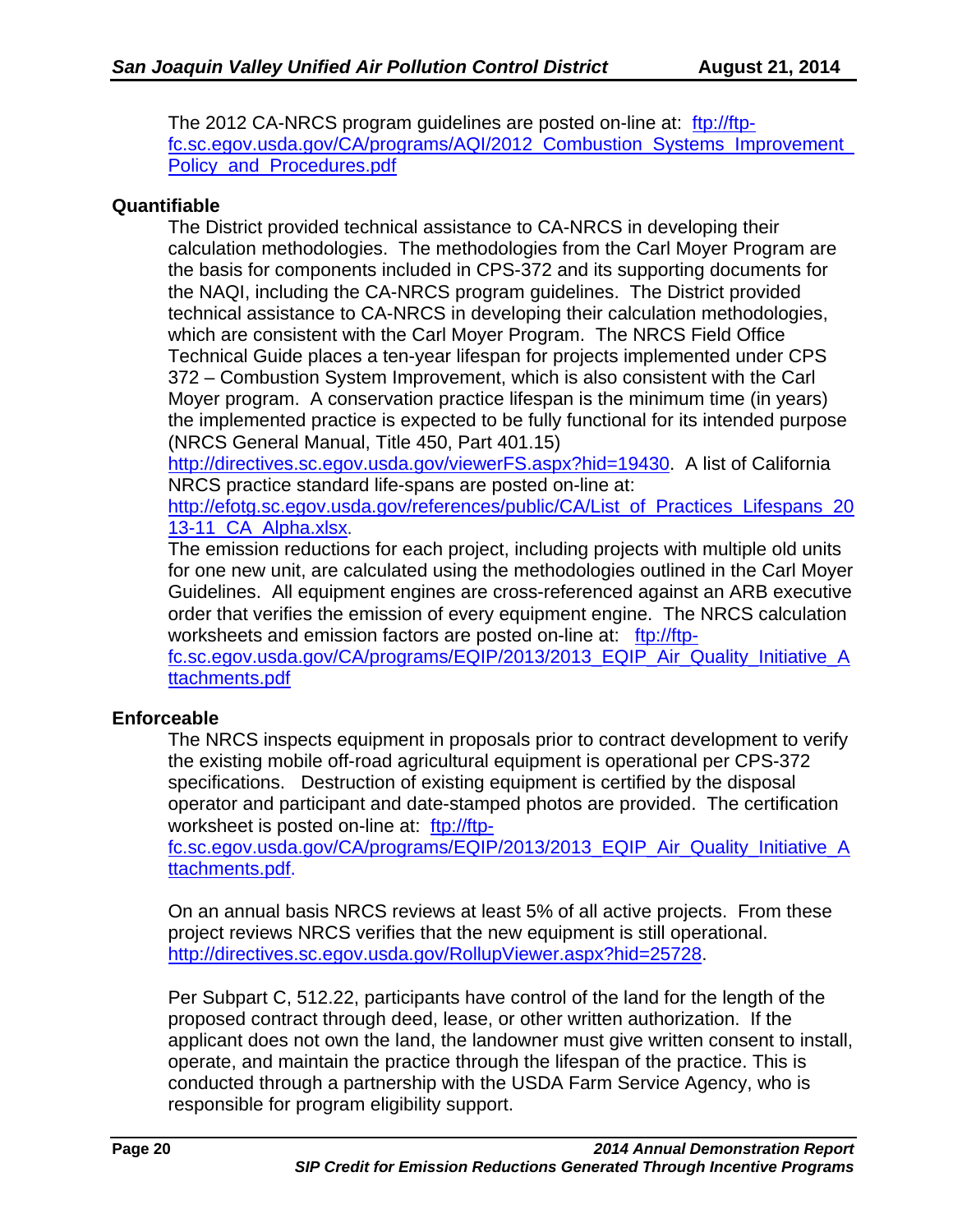Subpart F covers Contract Administration and provides for recovering liquidated damages for certain deviations to a contract. Handling contract violations is addressed in Subpart H where violations of contract terms must be corrected by the participant within a reasonable period of time to comply. If the violation continues, the contract may be terminated and future program participation deferred.

#### **Permanent**

NRCS eligibility is based on the county that the tractor resides in; in this case, the tractor has to reside within one of the eight counties of the San Joaquin Valley. Under the NAQI, the NRCS prioritizes applications based on a county's nonattainment designation within California. Applications received from attainment areas are not eligible. Currently, only the emission reductions originating from within the eight San Joaquin Valley counties are seeking SIP credit under this proposal. The destruction of the existing mobile off-road engines and equipment are verified per CPS 372 specifications, posted on-line at: http://efotg.sc.egov.usda.gov/references/public/CA/372-spec-09-10.doc. Destruction certification worksheets are posted on-line at: ftp://ftpfc.sc.egov.usda.gov/CA/programs/EQIP/2013/2013\_EQIP\_Air\_Quality\_Initiative\_A ttachments.pdf. The NRCS also has a stipulation that the tractor has to be tied to the land where it is in use. This requires that the tractor be used 100% of the time in the San Joaquin Valley. Under the NAQI, NRCS staff verifies by site visit the operational condition of the existing mobile off-road agricultural equipment.

Destruction of the existing equipment and emissions certification verifications are performed to determine contract compliance.

The Combustion Systems Improvement of Mobile Engines incentive program is unique from other incentive programs in that NRCS is explicitly prohibited from identifying Grantees by name under the Food, Conservation, and Energy Act of 2008 (7 U.S.C. § 8791). NRCS must maintain the confidentiality of information provided by an agricultural producer participating in the NRCS Combustion Systems Improvement of Mobile Engines incentive program. The information is exempt from mandatory disclosure and may not be used in judicial or administrative proceedings without the consent of the person involved. However, in March 2014, NRCS, EPA, the District and ARB signed the "Addendum to the December 2010 Statement of Principles Regarding the Approach to State Implementation Plan Creditability of Agricultural Equipment Replacement Incentive Programs Implemented by the USDA NRCS and the San Joaquin Valley Air Pollution Control District" (Addendum). The purpose of this Addendum is to identify information that NRCS will make available to EPA and the District, consistent with NRCS's statutory responsibilities under Section 1619 of the Farm Bill, to ensure that both EPA and the District can carry out their respective implementation responsibilities under the CAA and Rule 9610.

A summary of emission reductions achieved through the use of the NRCS Combustion System Improvement of Mobile Engines incentive program guidelines is included in Section VII of this report. The NRCS Combustion System Improvement of Mobile Engines incentive program can be found online at: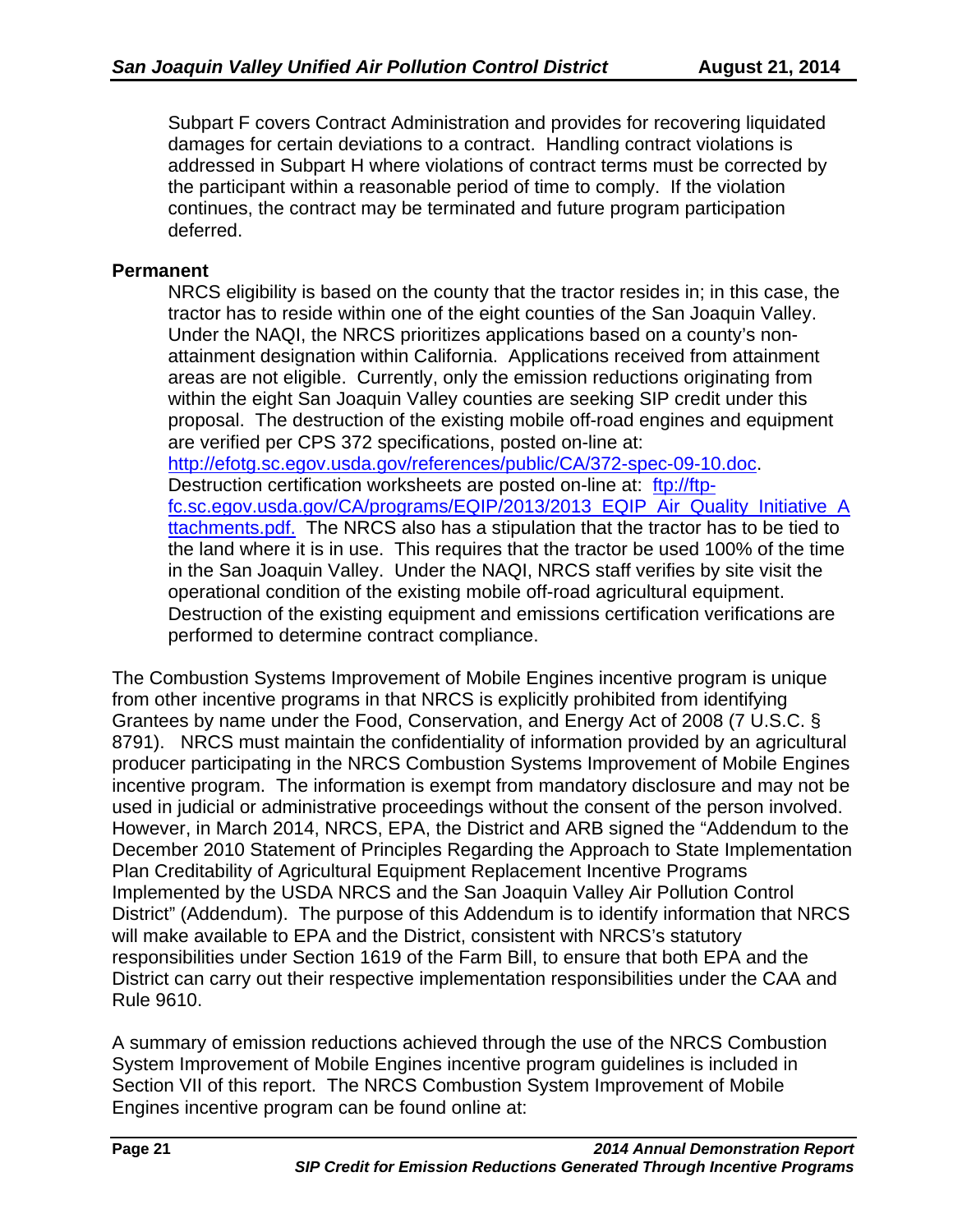- Conservation Practice Standard 372: http://efotg.sc.egov.usda.gov/references/public/CA/372-std-09-2010.pdf
- Conservation Practice Standard 372 Specification: http://efotg.sc.egov.usda.gov/references/public/CA/372B-OM-ca-8-13.doc
- Procedures: ftp://ftpfc.sc.egov.usda.gov/CA/programs/AQI/2012\_Combustion\_Systems\_Improvement\_ Policy\_and\_Procedures.pdf

This section intentionally blank.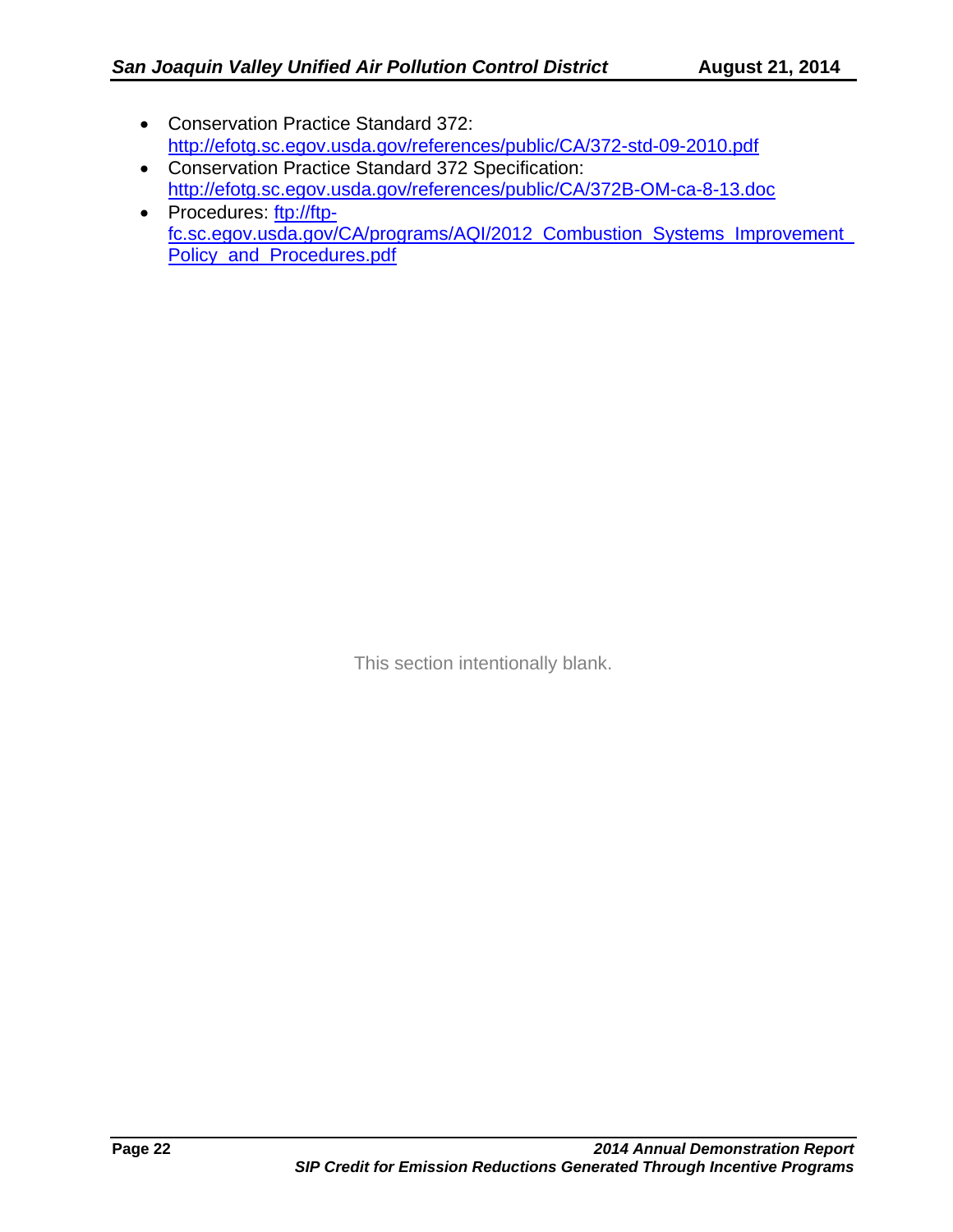# **IV. RELEVANT SIP COMMITMENTS**

Through Rule 9610, the District may rely on projections of SIP-creditable incentive-based emission reductions to satisfy federal CAA requirements, including the demonstration of attainment, Reasonable Further Progress, Rate of Progress, contingency measures, and/or black box reductions (Section 182(e)(5) of the CAA). For such SIP commitments, the District identifies specific amounts of SIP-creditable emission reductions by year in the relevant SIP. This annual demonstration report then identifies the SIP commitments included in District adopted SIPs (by year, pollutant, and magnitude) which the District has satisfied, in whole or in part, through SIP-creditable emission reductions. This annual demonstration report also identifies and quantifies any SIP commitment shortfalls and remedies for addressing those shortfalls.

## **A. SIP Commitments**

The following table is a summary of SIP commitments to reduce emissions for which the District intends to claim credit for using District Rule 9610 as the administrative mechanism. The magnitude of the emission reductions are expressed in tons per day (tpd).

| <b>District-adopted SIP</b>                        | <b>Adoption</b><br>date | <b>Requirement</b>                                                           | Year       | <b>Pollutant</b>               | <b>Magnitude</b>       |
|----------------------------------------------------|-------------------------|------------------------------------------------------------------------------|------------|--------------------------------|------------------------|
| 2008 PM2.5 Plan                                    | 6/20/13                 | Contingency <sup>3</sup>                                                     | 2015       | <b>NO<sub>x</sub></b><br>PM2.5 | 4.15 tpd<br>$0.10$ tpd |
| 2007 Ozone Plan                                    | 9/27/07                 | <b>ARB</b> commitment<br>to reduce ag<br>equipment<br>emissions <sup>4</sup> | 2017       | <b>NO<sub>x</sub></b>          | 5-10 tpd               |
| 2013 Plan for the Revoked<br>1-Hour Ozone Standard | 9/19/13                 | Contingency <sup>5</sup>                                                     | 2018       | <b>NO<sub>x</sub></b>          | 3.5 tpd                |
| 2007 Ozone Plan                                    | 4/30/07                 | "Black Box"                                                                  | $2023^{6}$ | <b>NO<sub>x</sub></b>          | <b>TBD</b>             |

## **Table 6: Relevant Commitments in District-adopted SIPs**

*2008 PM2.5 Plan* **(Contingency Quantification, 2015):** The District meets its *2008 PM2.5 Plan* commitment to quantify an adequate amount of contingency emissions reductions, including SIP-creditable emissions reductions from incentive programs quantified in this report. On May 22, 2014, EPA approved a SIP revision to address CAA nonattainment area contingency measure requirements for the 1997 annual and 24-hour

<sup>1</sup> 3 SJVUAPCD, *Quantification of Contingency Reductions for the 2008 PM2.5 Plan* (June 20, 2013). Retrieved July 2014 at http://www.valleyair.org/Board\_meetings/GB/agenda\_minutes/Agenda/2013/June/items/11.pdf

ARB, 2007 State Strategy Attachment B, pages 16-17 (September 27, 2007). Retrieved May 2013 at http://www.arb.ca.gov/planning/sip/2007sip/07-28\_attachment\_b.pdf

<sup>&</sup>lt;sup>5</sup> SJVUAPCD, 2013 Plan for the Revoked 1-Hour Ozone Standard (September 19, 2013), Chapter 4, page 4-9. Retrieved July 2014 at http://www.valleyair.org/Air\_Quality\_Plans/Ozone-OneHourPlan-2013.htm 6

 $6$  Per CAA  $\frac{1}{5}$ 182(e)(5), the District is required to, in 2019, identify specific control measures that will achieve the emissions reductions necessary to fulfill the "black box" identified in Chapter 11, page 11-1. http://www.valleyair.org/Air\_Quality\_Plans/docs/AQ\_Ozone\_2007\_Adopted/16%20Chapter%2011%20April%202007.pd f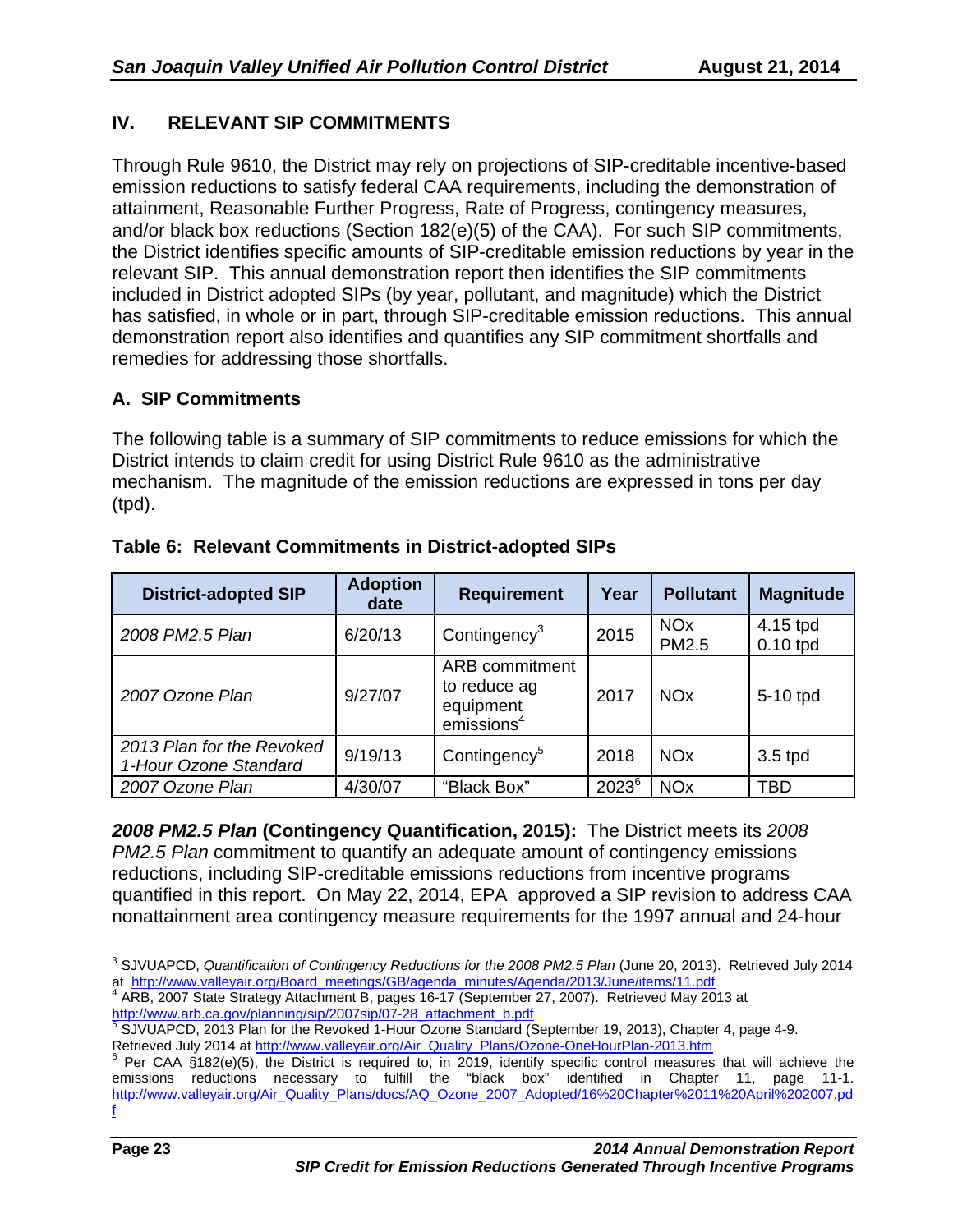fine particulate matter (PM2.5) NAAQS in the San Joaquin Valley.<sup>7</sup> SIP Creditable incentive-based emission reductions accounted for by EPA in this proposed approval include on-road vehicle replacement projects that have been funded through the Prop 1B program and agricultural off-road vehicle replacement projects funded through the Carl Moyer Program.

*2007 Ozone Plan* **(Agricultural Equipment, 2017):** The 2007 San Joaquin Valley 8- Hour Ozone SIP, approved by EPA, contained a commitment by the ARB to present to their Board a regulation for off-road mobile agricultural equipment in 2013. The regulation would move California towards meeting ambient air quality standards for the Valley by utilizing the cleanest available technologies. Specifically, the approved SIP includes a goal to achieve emissions reductions of 5 to 10 tons per day of NOx from mobile agricultural equipment in the Valley by 2017 to accelerate progress toward attainment of the ozone standard. The attainment deadline is 2023.

Beginning in 2009, the District and NRCS, in partnership with agricultural stakeholders, launched incentive programs aimed at reducing emissions from agricultural equipment. These programs have been well-funded and have achieved significant emission reductions since 2009. As documented in this report, projects implemented to date will achieve 6.68 tpd of NOx reductions in 2017 (see table 8), making significant progress, and in fact, already exceeding the minimum of 5tpd NOx commitment in the *2007 Ozone Plan*. While included in this report, ARB plans on reporting on overall progress made relative to this SIP commitment in the 3<sup>rd</sup> quarter of 2013 (see below description of ARB's ag equipment effort, and http://www.arb.ca.gov/ag/agtractor/agtractor.htm for further information).

In addition to these already implemented projects, the District has already executed an additional \$12.6 million in contracts for 370 units, projecting to achieve an additional 0.56 tons of summertime NOx/day in 2017. Additionally, NRCS has also executed approximately \$24 million in contracts for over 480 units, projecting to achieve an additional 1.92 tons of summertime NOx/day. Combined with the reductions documented in this report, these projects are **expected to achieve 10.74 tpd of NOx reductions in 2017**. The District and NRCS are continuing to invest significant additional funding to replace agricultural equipment, and the total emissions reductions achieved towards this commitment is continued to grow substantially in the next several years. This progress will be documented in future annual demonstration reports.

The agricultural equipment incentive-based emission reductions documented in this report have been summer-adjusted to allow for comparison with the *2007 Ozone Plan* commitment (based on summer ozone season), using the seasonal emissions inventory fractions included in the plan's emissions inventory as follows:

 7 EPA, Approval and Promulgation of Implementation Plans; California; San Joaquin Valley; Contingency Measures for the 1997 PM2.5 Standards, 79 Fed. Reg. 99, pp. 29327 - 29351. (2014, May 22). (to be codified at 40 CFR Part 52). Retrieved July 2014 at http://www.gpo.gov/fdsys/pkg/FR-2014-05-22/pdf/2014-11681.pdf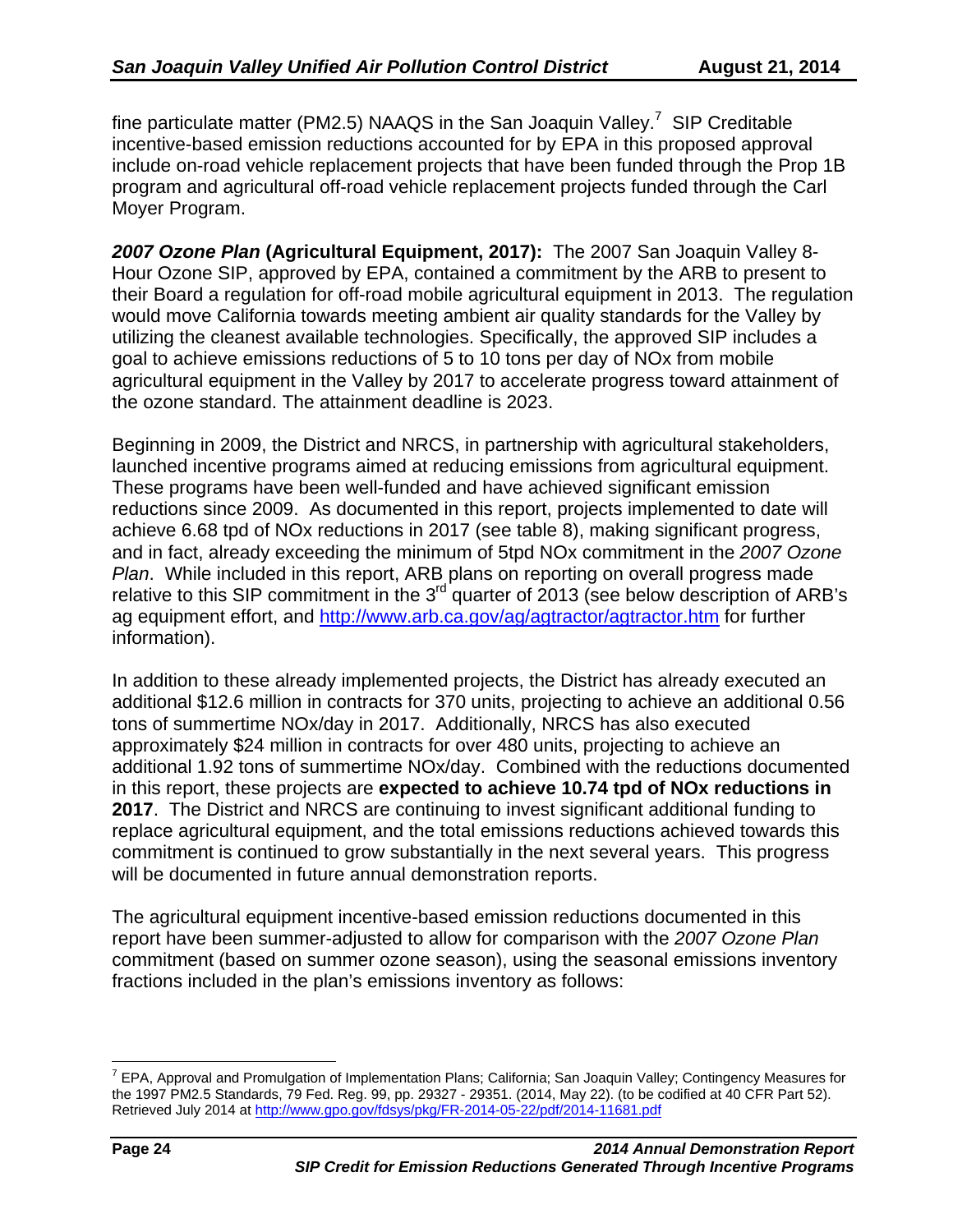### **Table 7: 2007 Ozone Plan Agricultural Equipment Emissions Inventory Seasonal Fraction**

| <b>Season</b> | <b>Seasonal Fraction</b> |
|---------------|--------------------------|
| Winter        | 0.391                    |
| Summer        | 0.609                    |

ARB Rulemaking: ARB's Regulation for State Implementation Plan Credit from Mobile Agricultural Equipment in the Valley was adopted by their Board in October 2013. The regulation provides a mechanism to ensure that the agriculture industry's voluntary participation in incentive programs in the Valley is recognized by the EPA. To meet EPA requirements, the emission reductions must be surplus, quantifiable, enforceable, and permanent. ARB's regulation defines the criteria and process that ARB will use to determine that the reductions from the use of incentives generated from federal, state, and local funds spent on qualifying mobile agricultural equipment projects are surplus, quantifiable, enforceable, and permanent and are therefore eligible for SIP credit.

*2013 Plan for the Revoked 1-Hour Ozone Standard***:** The District adopted this plan in September 2013 and included a commitment for 3.5 tpd of NOx reductions from SIPcreditable incentives in 2018 to satisfy part of the requirement of attainment year contingency reductions.

*2007 Ozone Plan* **("Black Box" 2023):** This commitment will be accounted for in future annual demonstration reports, since these reductions are necessary to be achieved in 2023.

*2012 PM2.5* **Plan (Contingency Quantification, 2020)8 :** The *2013 Annual Demonstration Report* included a commitment from the *2012 PM2.5 Plan* for 1.9 tpd of NOx reductions for contingency in 2020. However, the attainment year contingency measure commitment from this plan no longer applies.

Subsequent to the District's adoption of that plan, the DC Circuit court ruled that EPA should have been implementing the PM2.5 NAAQS under CAA subpart 4 instead of subpart 1; EPA then classified all nonattainment areas as moderate in June 2014<sup>9</sup>. The District is submitting documentation to EPA requesting reclassification as a serious nonattainment area through a demonstration that attainment by the moderate attainment deadline of 2015 is impracticable. After EPA reclassifies the Valley as serious, the District would then compile a new attainment plan for the 2006 PM2.5 standard to establish an attainment deadline within subpart 4, and to meet other requirements for serious nonattainment areas under subpart 4. As part of this new plan, the District will

 $\overline{\phantom{a}}$ <sup>8</sup> SJVUAPCD, 2012 PM2.5 Plan (December 20, 2012). Retrieved May 2013 at http://www.valleyair.org/Workshops/postings/2012/12-20- 12PM25/FinalVersion/09%20Chapter%209%20RACM%20RFP%20Contingency.pdf

<sup>9</sup> EPA. 79 Fed. Reg. 105, pp. 31566-31782. *Identification of Nonattainment Classification and Deadlines for Submission of State Implementation Plan Provisions for the 1997 Fine Particle (PM2.5) National Ambient Air Quality Standard (NAAQS) and 2006 PM2.5 NAAQS,* codified at 40 CFR Chapter 1. Retrieved 7/21/2014 from http://www.gpo.gov/fdsys/pkg/FR-2014-06-02/pdf/2014-10395.pdf.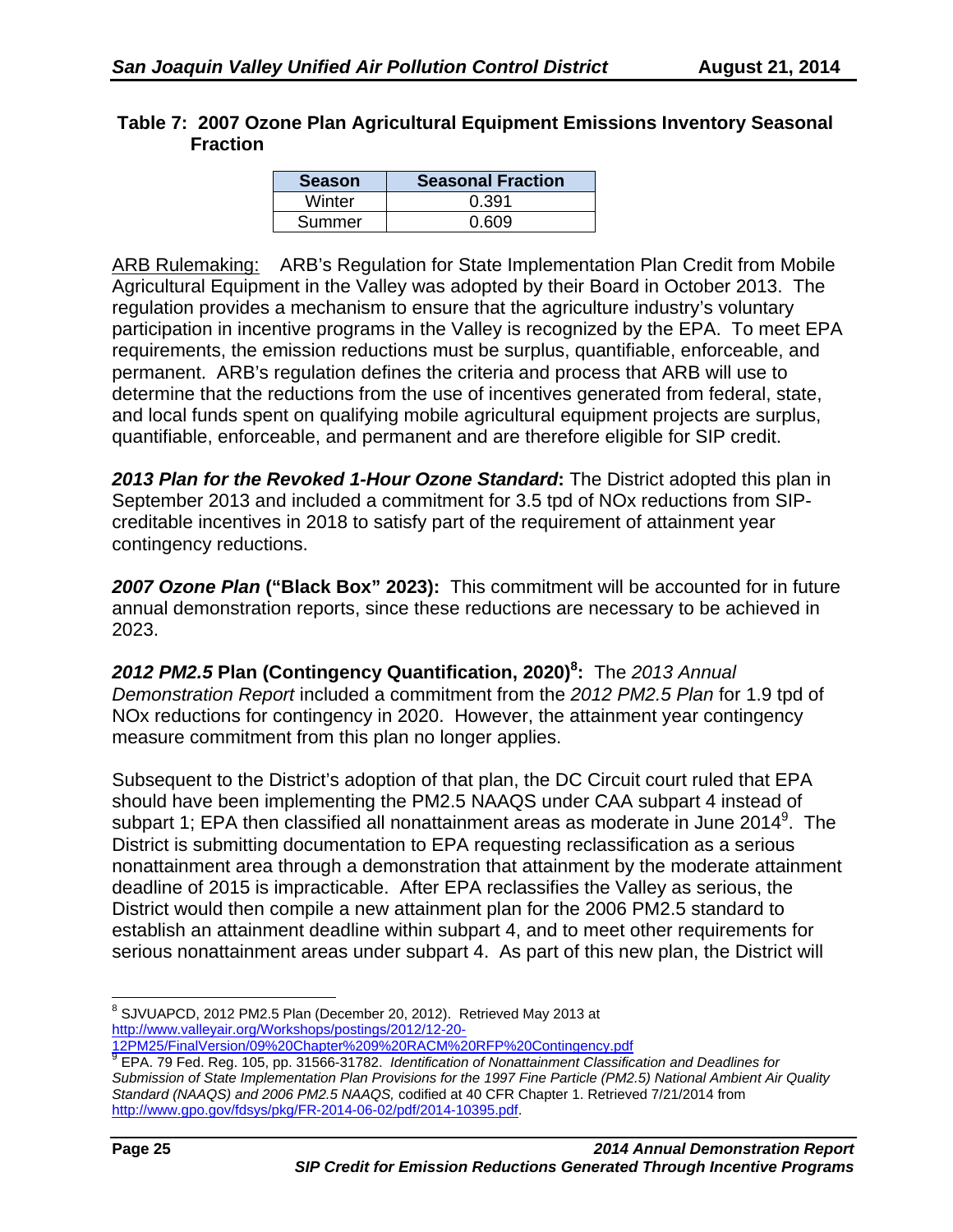have to demonstrate sufficient contingency measures for its serious attainment year, and may commit to Rule 9610 Reductions to satisfy part of that requirement.

## **B. Progress/Achievement of SIP Commitments**

Table 8 below provides a summary of progress made towards meeting the 2008 PM2.35 Plan SIP commitments approved by EPA. The projects and associated emissions reductions identified in Appendices A and B of EPA's, "Technical Support Document for EPA's Notice of Proposed Rulemaking for the California State Implementation Plan San Joaquin Valley Unified Air Pollution Control District's Rule 9610, State Implementation Plan Credit for Emission Reductions Generated through Incentive Programs," (TSD Project List) made available on May 19, 2014 and incorporated by reference, and claimed below for 2015 SIP commitments for the 2008 PM2.5 Plan, have been analyzed and verified as being current and active projects with no contractual violations, as documented by the District's monitoring activities described in section 5 of this report. The TSD Project List is available at the District's website at www.valleyair.org. Based on usage surveys received, at the time of this report, these agricultural off-road vehicle replacement projects were reporting an average usage at 96% of the contracted amount and the onroad vehicle replacement projects were reporting an average usage at 101% of their contracted amounts. This very low rate of noncompliance does not impact the District's emission reduction estimates for the projects identified in the Project List. The emissions reductions associated with those projects are on track and the District anticipates the 4.15 tpd NOx emission reductions and the 0.110 tpd PM2.5 reductions will be achieved through 2015.

Documents related to the projects being claimed for SIP credit can be obtained through the District's Public Records Request process. All requests for copies of public records must be made in writing. Requests will be processed in the order in which they are received. A Public Records Request Form can obtain by calling the District's Public Records Coordinator at (559) 230-6000. A form is also available on the District's web page at http://www.valleyair.org/General\_info/public\_records\_release\_request.htm. Requests may be submitted by facsimile to (559) 230-6061, or by mail to Public Records Request, 1990 East Gettysburg Avenue, Fresno, CA 93726-0244, or by email to public.records.coordinator@valleyair.org. A complete listing of instructions on how to obtain documents can be found at

http://www.valleyair.org/General\_info/pubdocs/PRRFormInstructions09-17-07.pdf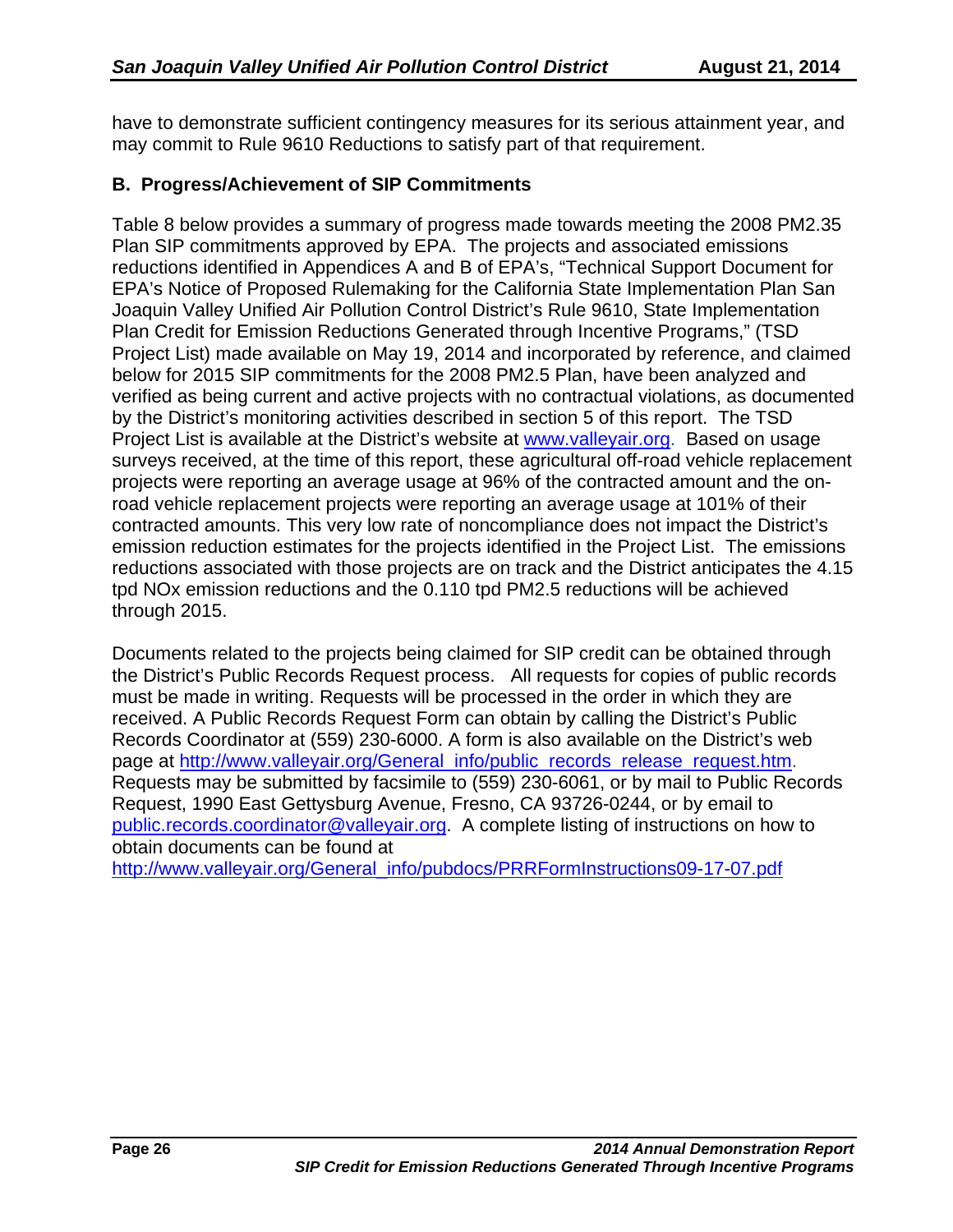| <b>SIP Commitment</b>                                                                        | <b>Incentive Program</b>                                                                                                                                                                                                                                                                                                                                                                                          | <b>Reductions (tpd)</b>                    |
|----------------------------------------------------------------------------------------------|-------------------------------------------------------------------------------------------------------------------------------------------------------------------------------------------------------------------------------------------------------------------------------------------------------------------------------------------------------------------------------------------------------------------|--------------------------------------------|
|                                                                                              | All data for NOx, 2015. See Section II for more information.                                                                                                                                                                                                                                                                                                                                                      |                                            |
|                                                                                              | Agricultural Off-road vehicle replacement projects<br>funded through "The Carl Moyer Program Guidelines,"<br>approved April 28, 2011, Chapter 9                                                                                                                                                                                                                                                                   | 1.33 tpd NO <sub>x</sub><br>0.06 tpd PM2.5 |
| 2008 PM2.5 Plan:<br>4.15 tpd of NO <sub>x</sub> in<br>2015<br>$0.10$ tpd of PM2.5<br>in 2015 | On-road vehicle replacement projects funded through<br>"Proposition 1B: Goods Movement Emission Reduction<br>Program, Final Guidelines for Implementation," adopted<br>February 28, 2008, Appendix A, Vehicle Replacements<br>and "Proposition 1B: Goods Movement Emission<br>Reduction Program, Final 2010 Guidelines for<br>Implementation," adopted March 25, 2010, Appendix A,<br><b>Vehicle Replacements</b> | 3.78 tpd NO <sub>x</sub><br>0.15 tpd PM2.5 |
|                                                                                              | <b>TOTAL (in 2015)</b>                                                                                                                                                                                                                                                                                                                                                                                            | 5.11 tpd NO <sub>x</sub><br>0.21 tpd PM2.5 |
|                                                                                              | Commitment met?<br><b>YES</b>                                                                                                                                                                                                                                                                                                                                                                                     |                                            |

|  |  |  |  |  |  | Table 8: Summary of Progress Made towards EPA Approved SIP Commitments |
|--|--|--|--|--|--|------------------------------------------------------------------------|
|--|--|--|--|--|--|------------------------------------------------------------------------|

Table 9 provides a summary of progress made towards SIP commitments that are under review and may be a focus in future reports at which time approval from EPA has been obtained

| Table 9: Summary of Progress Made Towards Future SIP Commitments |
|------------------------------------------------------------------|
|------------------------------------------------------------------|

| <b>SIP Commitment</b>                                                                           | <b>Incentive Program</b>                                                                                                        | <b>Reductions (tpd)</b> |  |
|-------------------------------------------------------------------------------------------------|---------------------------------------------------------------------------------------------------------------------------------|-------------------------|--|
| 2007 Ozone Plan:<br>5-10 tpd of NO <sub>x</sub><br>from ag<br>equipment in<br>2017              | All data for NOx, 2017. See Section II for more information.                                                                    |                         |  |
|                                                                                                 | District Ag Equipment Replacement Program (Moyer)                                                                               | $2.71*$                 |  |
|                                                                                                 | <b>NRCS Combustion System Improvement</b>                                                                                       | $5.55*$                 |  |
|                                                                                                 | <b>TOTAL</b>                                                                                                                    | $8.26*$                 |  |
|                                                                                                 | Percentage of commitment met to date<br>(Remaining reductions to be demonstrated in future<br>annual reports)                   | 165%                    |  |
|                                                                                                 | Commitment met? YES                                                                                                             |                         |  |
| 2013 Plan for the<br>Revoked 1-hour<br>Ozone Standard:<br>3.5 tpd of NO <sub>x</sub> in<br>2018 | Agricultural Off-road vehicle replacement and<br>agricultural irrigation pump projects funded through the<br>Carl Moyer Program | 3.5** tpd NOx           |  |
|                                                                                                 | Commitment met? YES                                                                                                             |                         |  |
| 2007 Ozone Plan<br><b>Black Box</b>                                                             | To be demonstrated in future annual reports (by 2019), since these<br>reductions are for 2023                                   |                         |  |
|                                                                                                 | $*$ $\lambda$ division for overcome times, or instance inventory. 0007 $\Omega$ and $\Omega$                                    |                         |  |

\*Adjusted for summer-time emissions inventory, *2007 Ozone Plan* 

*\*\*Adjusted for summer-time emissions inventory*

#### **SIP Commitment Shortfalls**

There are no shortfalls at this time; therefore, there are no remedy actions to be taken.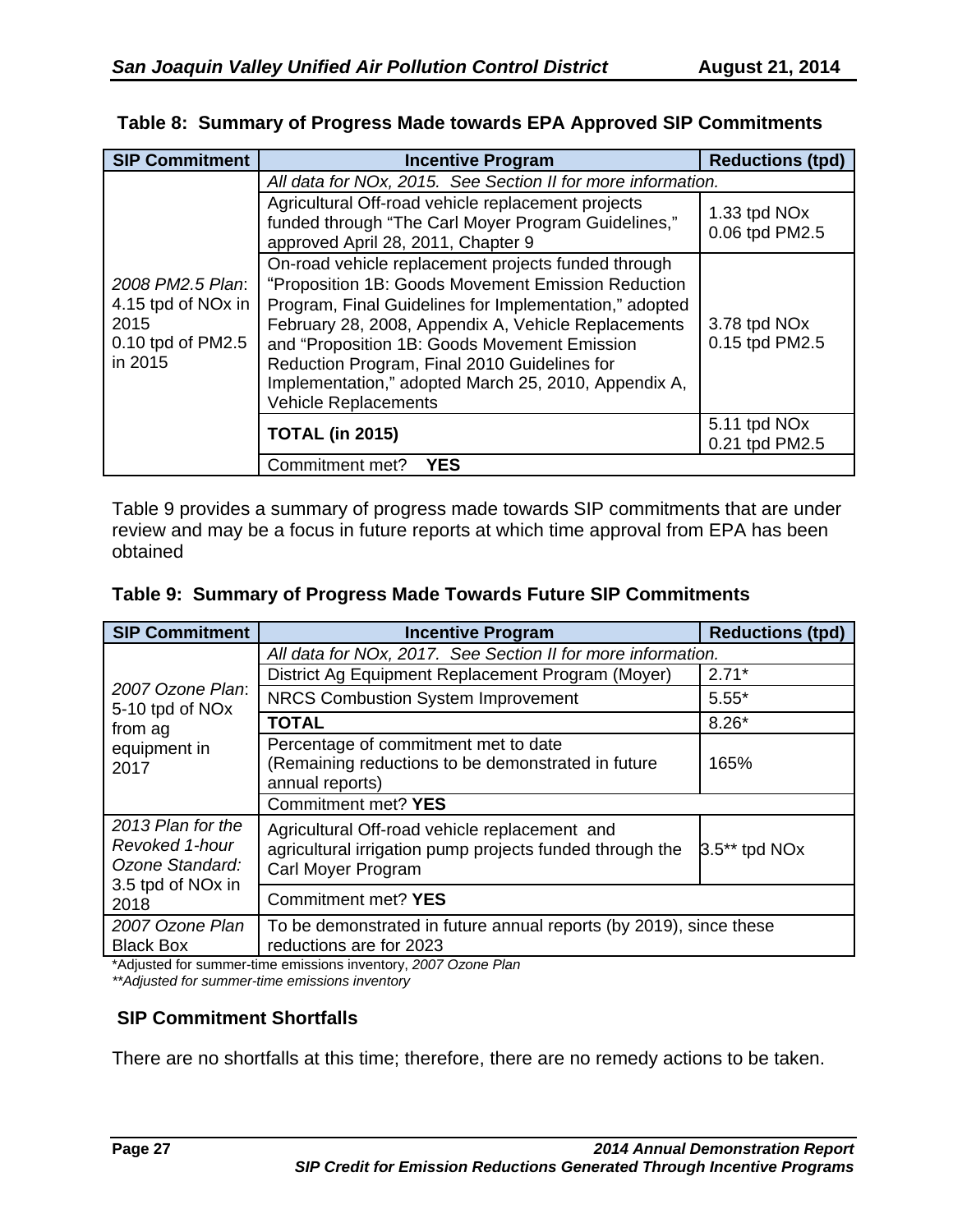## **V. MONITORING AND ENFORCEMENT ACTIVITIES**

Pursuant to Section 4.6 of Rule 9610 this annual demonstration report includes a summary of monitoring and enforcement activities that were conducted during the reporting period from 01/01/2009 – 05/10/2014. Monitoring is performed on all projects in the form of pre-inspections prior to contract, post-inspections prior to payment and annual usage surveys filled out by the grantee for the life of the project.

Inspections are performed by District staff and include visual verification and photographically document equipment information such as but not limited to:

- Make, model, and model year of the engine and/or vehicle or equipment,
- Vehicle, equipment, and/or engine identification and serial numbers,
- Operational condition of vehicle, equipment, and engine

The District reviews all inspection information to ensure that the submitted information is true and accurate prior to contracting a new project and prior to payment of reimbursement requests from grantees. The table below illustrates the number of preinspection and post-inspection that were conducted during the reporting period.

| Year | <b>Pre-Inspections</b> | <b>Post-Inspections</b> |
|------|------------------------|-------------------------|
| 2009 | 924                    | 147                     |
| 2010 | 790                    | 887                     |
| 2011 | 1144                   | 966                     |
| 2012 | 2298                   | 1372                    |
| 2013 | 2184                   | 1533                    |
| 2014 | 984                    | 362                     |

#### **Table 10: Incentive Program Project Inspections**

District incentive project contractual agreements specify that Grantees must provide data to the District on an annual basis for the duration of their contract period. The required data includes usage data (mileage, hours of operation, percent utilization within the District, etc). The usage data is analyzed by the District to ensure that the incentive projects are achieving the projected emission reductions. The table below illustrates the quantity of usage report surveys distributed from the District to Grantees and the quantity of Grantee completed usage report surveys returned to the District through May 10, 2014.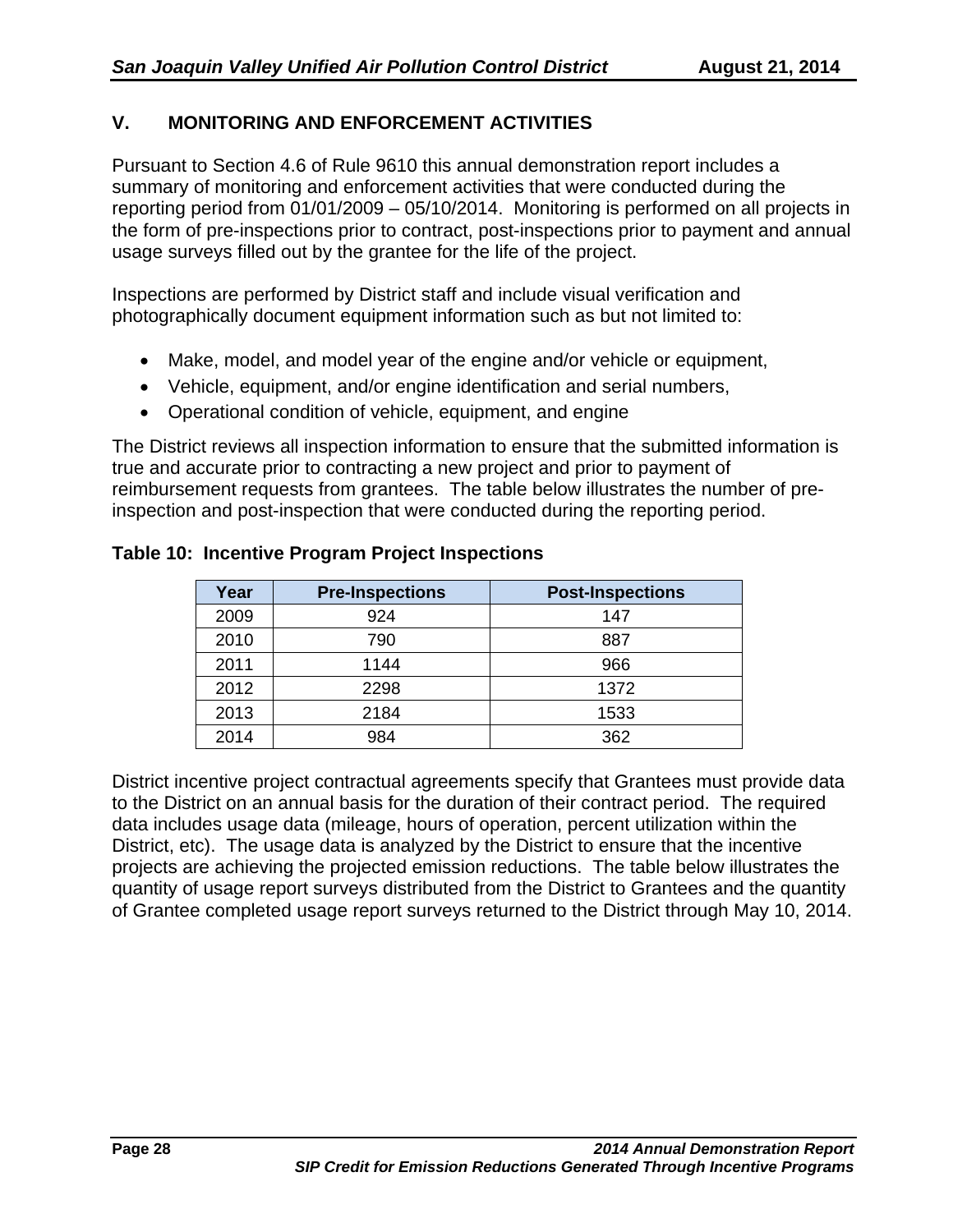| Year | <b>Usage Report Surveys</b><br><b>Distributed to Grantees</b> | <b>Completed Usage Report</b><br><b>Surveys Returned to the District</b> |
|------|---------------------------------------------------------------|--------------------------------------------------------------------------|
| 2011 | 3245                                                          | 2948                                                                     |
| 2012 | 3426                                                          | 3668                                                                     |
| 2013 | 4591                                                          | 4033                                                                     |
| 2014 | 1596                                                          | 1620                                                                     |

### **Table 11: Incentive Program Annual Usage Reports**

The District maintains a robust process of collecting and analyzing annual usage data for incentive projects from grantees (e.g. – annual mileage, fuel usage, hours of operation, etc.) This information is collected for the duration of the project life of each individual project. Annual usage of individual projects can vary due to a variety of factors. For example, current drought conditions in the Valley significantly affect the use of agricultural irrigation pump engines causing usage to vary due to increased or decreased pumping needs, crop changes, surface water delivery, etc. Since annual variations can change over the course of the project life, any shortages/overages from the projected use on a yearly basis will likely be resolved when usage is quantified at the end of the project life. The District closely monitors and analyzes annual usage for each project over their respective project lives to ensure that the projects are achieving their expected overall usage and associated emission reductions. Annual usage reports are distributed to Grantees and received from Grantees on a daily basis throughout the year. Because of the variability in the number of annual reports distributed and received during the reporting period, the number of reports distributed and received will differ. For Example, a number of annual reports distributed towards the end of the 2014 reporting period were not received back by the District by the cut-off date for this report. These annual reports will be accounted for in the 2015 Annual Demonstration Report. To date, the overall annual usage associated with the project categories included in this report are performing as expected, meeting approximately 90% of their claimed annual usage. The District will continue to monitor annual usage and make any adjustments to claimed emission reductions in the future, as necessary.

#### **A. Monitoring and Enforcement Activities Related to Projects included on the TSD Project List**

Beginning in 2015, the District will conduct audits of specific projects included on the TSD Project List, including on-site inspections. These audits will include a random sample of 5% of the projects on the TSD List. Projects selected for auditing are reviewed to ensure contract terms are fulfilled; emission reduction calculations are verified and project information is confirmed against the District database for accuracy. An inspection is conducted for each project to verify that the equipment, vehicle or practice is still owned (or in practice) by the Grantee and operational in the same piece of equipment and/or intended use as was contracted. Inspections also verify engine/equipment serial numbers, operational condition and verification of functioning odometer, hour meter/usage device, fuel receipts, or electronic monitoring unit.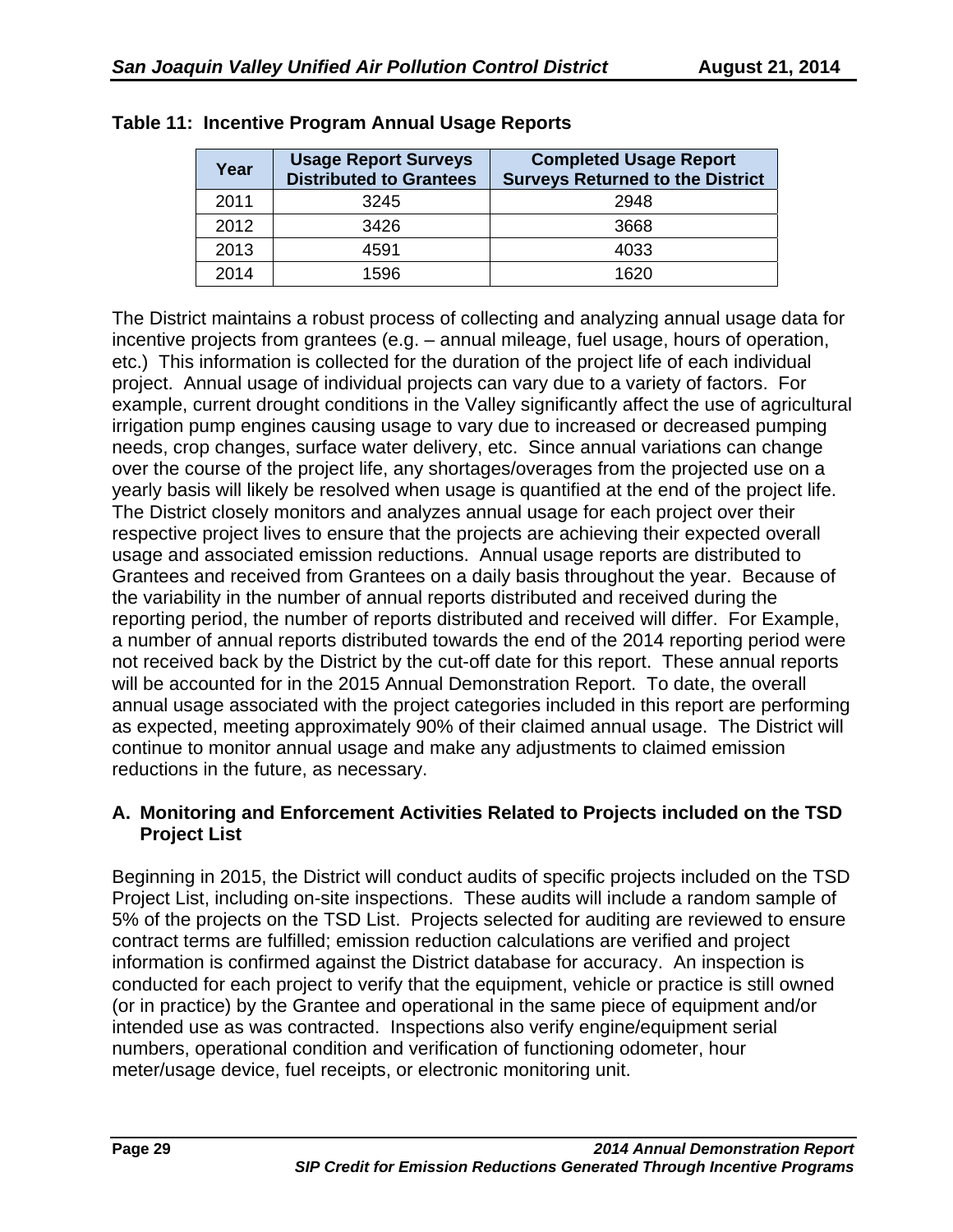If deficiencies are discovered as part of an incentive project audit, the District utilizes several remedies, including:

| Deficiency:                                                          | Underreporting usage on one or more annual<br>report                                                                                             |
|----------------------------------------------------------------------|--------------------------------------------------------------------------------------------------------------------------------------------------|
| <b>Potential Remedies:</b>                                           | Extending project implementation phase<br>Analyzing average usage over project<br>implementation phase<br>Demanding return of funds from Grantee |
| Deficiency:                                                          | Non-submittal of annual reports                                                                                                                  |
| <b>Potential Remedies:</b>                                           | Demanding return of funds from Grantee<br><b>Excluding Grantee from future incentive</b><br>programs                                             |
| Deficiency:                                                          | Grantee no longer owns equipment                                                                                                                 |
| <b>Potential Remedies:</b><br>Demanding return of funds from Grantee | Assign contract to new equipment owner                                                                                                           |

## **B. Carl Moyer Program Specific Monitoring and Enforcement Activities**

Project specific audits are conducted in addition to the monitoring and enforcement activities mentioned above. The project specific audits are conducted between November and December each calendar year and cover all Carl Moyer Program projects that have been implemented and are at least one year into their contracted project life but have not concluded their contracted project life. Projects selected for audit review consist of a 5% random sample of active projects or 30 projects (whichever is less) and all projects that are at least 6 months past due with their most recent annual usage survey. These audits follow procedures set forth in the 2008 Carl Moyer Program Guidelines. Projects selected for auditing are reviewed to ensure contract terms are fulfilled; emission reduction calculations are verified and project information is confirmed against the District database for accuracy. An inspection is conducted for each project to verify that the equipment, vehicle or practice is still owned (or in practice) by the Grantee and operational in the same piece of equipment and/or intended use as was contracted. Inspections also verify engine/equipment serial numbers, operational condition and verification of functioning odometer, hour meter/usage device, fuel receipts, or electronic monitoring unit.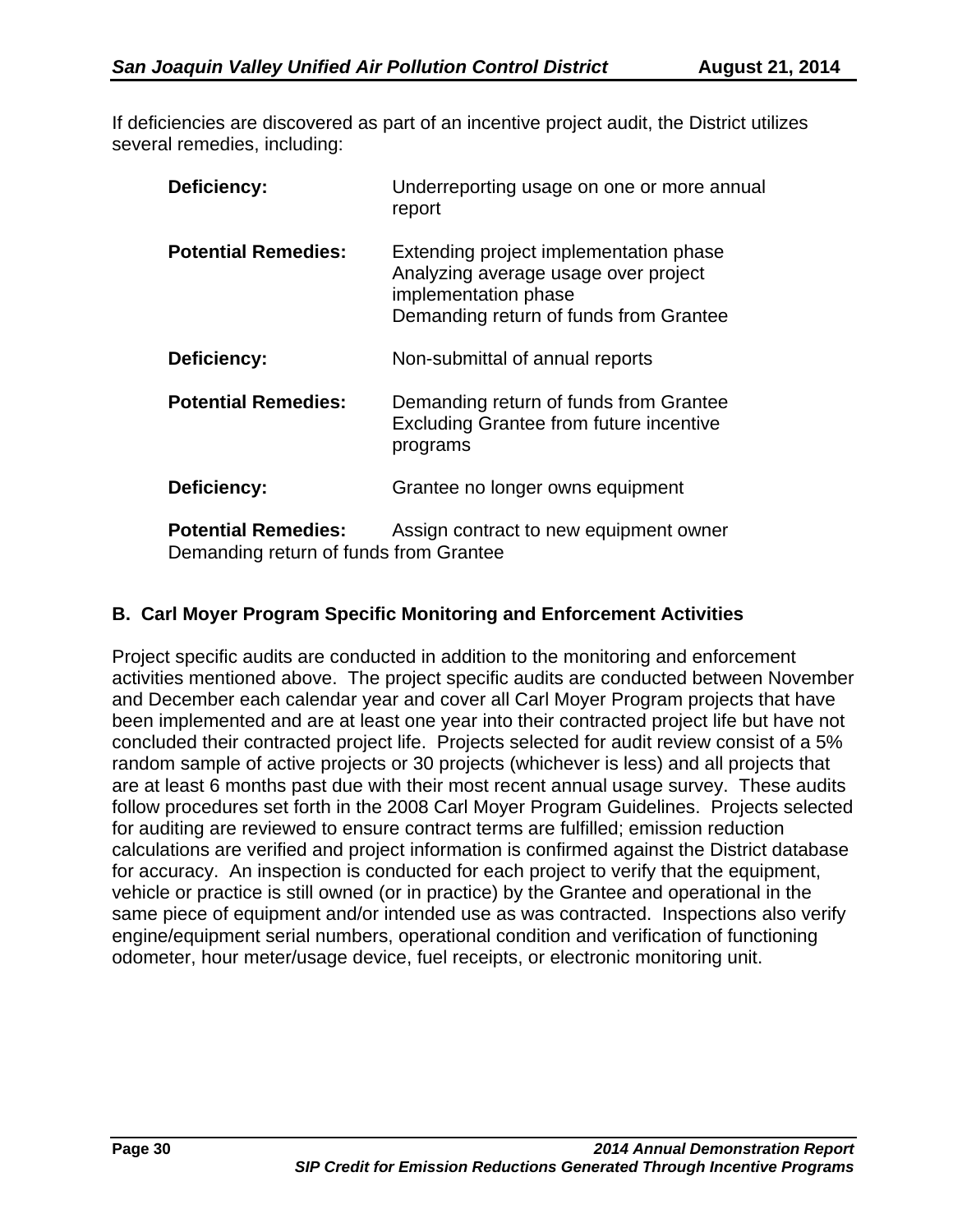If deficiencies are discovered as part of an incentive project audit, the District utilizes several remedies, including:

| Deficiency:                | Underreporting usage on one or more annual<br>report                                                                                             |
|----------------------------|--------------------------------------------------------------------------------------------------------------------------------------------------|
| <b>Potential Remedies:</b> | Extending project implementation phase<br>Analyzing average usage over project<br>implementation phase<br>Demanding return of funds from Grantee |
| Deficiency:                | Non-submittal of annual reports                                                                                                                  |
| <b>Potential Remedies:</b> | Demanding return of funds from Grantee<br><b>Excluding Grantee from future incentive</b><br>programs                                             |
| Deficiency:                | Grantee no longer owns equipment                                                                                                                 |
| <b>Potential Remedies:</b> | Assign contract to new equipment owner<br>Demanding return of funds from Grantee                                                                 |

**2010 Calendar Year Carl Moyer Project Specific Audit:** This District conducted audit covered a project set of 408 projects which were at least 1 year into their project life. A 5% random sample of these projects was selected totaling 20 projects consisting primarily of diesel Ag irrigation engines being replaced with electric motors. Of these projects, 5 projects were found to be non-operational due to theft of copper wire, well failure, or closing of a business; 4 projects were found to have inaccurate reading, missing information or improper use of electric motor meters for recording hours of usage; and 2 projects were found to have inaccurate annual usage survey information. In all cases except for the closure of a business, the observed deficiencies were fully resolved with no expected impact on emissions reductions. To ensure that these deficiencies did not impact the claimed emissions reductions, projects were reevaluated based on existing circumstances at the time of the audit including recalculation of emissions reductions. For the one project that had a closure of the business, the equipment was repossessed by creditors and the business entity was no longer viable thus leaving no recourse for the District. The project was closed and emissions reductions were not claimed.

Of projects audited, discrepancies between actual and contracted usage were generally due to the cyclical nature of agricultural irrigation needs. Projects with past due annual usage surveys were monitored and if the grantee failed to submit a survey within 6 months of the due date an inspector was sent out to take a meter reading. The reported usage did not affect the original incentive amounts or expected emissions reductions. Projects were not at the end of contracted project lives; therefore grantees have one or more years to address any seasonal variation in usage and satisfy the terms of their agreements.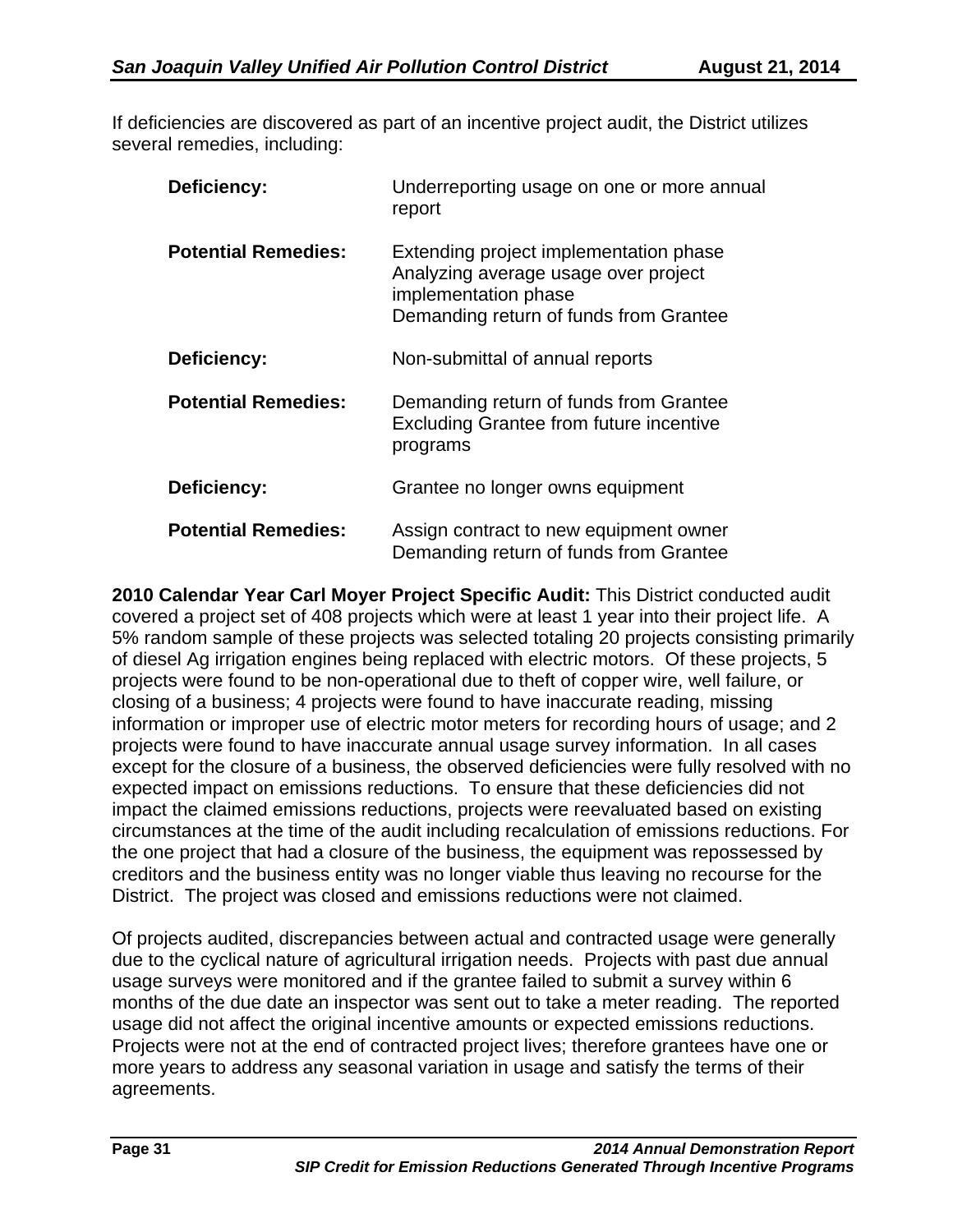**2011 Calendar Year Carl Moyer Project Specific Audit:** This District conducted audit covered a project set of 534 projects which were at least 1 year into their project life. A 5% random sample of these projects was selected totaling 27 projects consisting primarily of diesel Ag irrigation engines being replaced with electric motors. Of these projects, 2 projects were found to have had the associated property sold. In both cases, the District took no further action against the grantee. The projects were closed and the related emissions reductions were not claimed.

Of projects audited, discrepancies between actual and contracted usage were generally due to the cyclical nature of agricultural irrigation needs. Projects with past due annual usage surveys were monitored and if the grantee failed to submit a survey within 6 months of the due date an inspector was sent out to take a meter reading. The reported usage did not affect the original incentive amounts or expected emissions reductions of the projects. Those that did have a reduction in emissions due to reduced usage still had two (2) or more years remaining of their contracted project lives; therefore grantees could run the equipment additional hours and satisfy the terms of the agreement.

One project had completed its implementation phase and had a reduction in emissions. In this case, it was determined that extending the contract term would allow the applicant to satisfy all contractual terms. The applicant signed a contract amendment extending the implementation phase. The option to extend the contract term in order to realize the projected reductions is an approved method described in the 2011 Carl Moyer Guidelines Chapter 3 section EE(4) and the 2008 Carl Moyer Guidelines Appendix H section XIV(B). The project mentioned above was originally contracted for a 5 year project life and was amended to include an extra 1 year. This project was initially reported in the 2013 Annual Demonstration Report with a 6 year project life so the claimed reductions were averaged appropriately over the full 6 years.

## **2012 Calendar Year Carl Moyer Project Specific Audit:**

This District conducted audit covered a project set of 564 projects which were at least 1 year into their project life. A 5% random sample of these projects was selected totaling 28 projects, consisting primarily of diesel Ag irrigation engines being replaced with electric motors, and 17 projects with delinquent annual usage surveys were reviewed. Of these projects, two (2) projects were found to have had the associated property sold. In both cases, the District took no further action against the grantee. The projects were recalculated for the amount of time in which valid annual usage surveys had been submitted and were found to still be cost effective at the reduced project life. The projects were closed and the related emissions reductions were not claimed.

Of the 45 projects reviewed, discrepancies between actual and contracted usage were generally due to the cyclical nature of agricultural irrigation needs. Projects with past due annual usage surveys were monitored and if the grantee failed to submit a survey within six (6) months of the due date an inspector was sent out to take a meter reading. The reported usage did not affect the original incentive amounts or expected emissions reductions of the projects. Those that did have a reduction in emissions due to reduced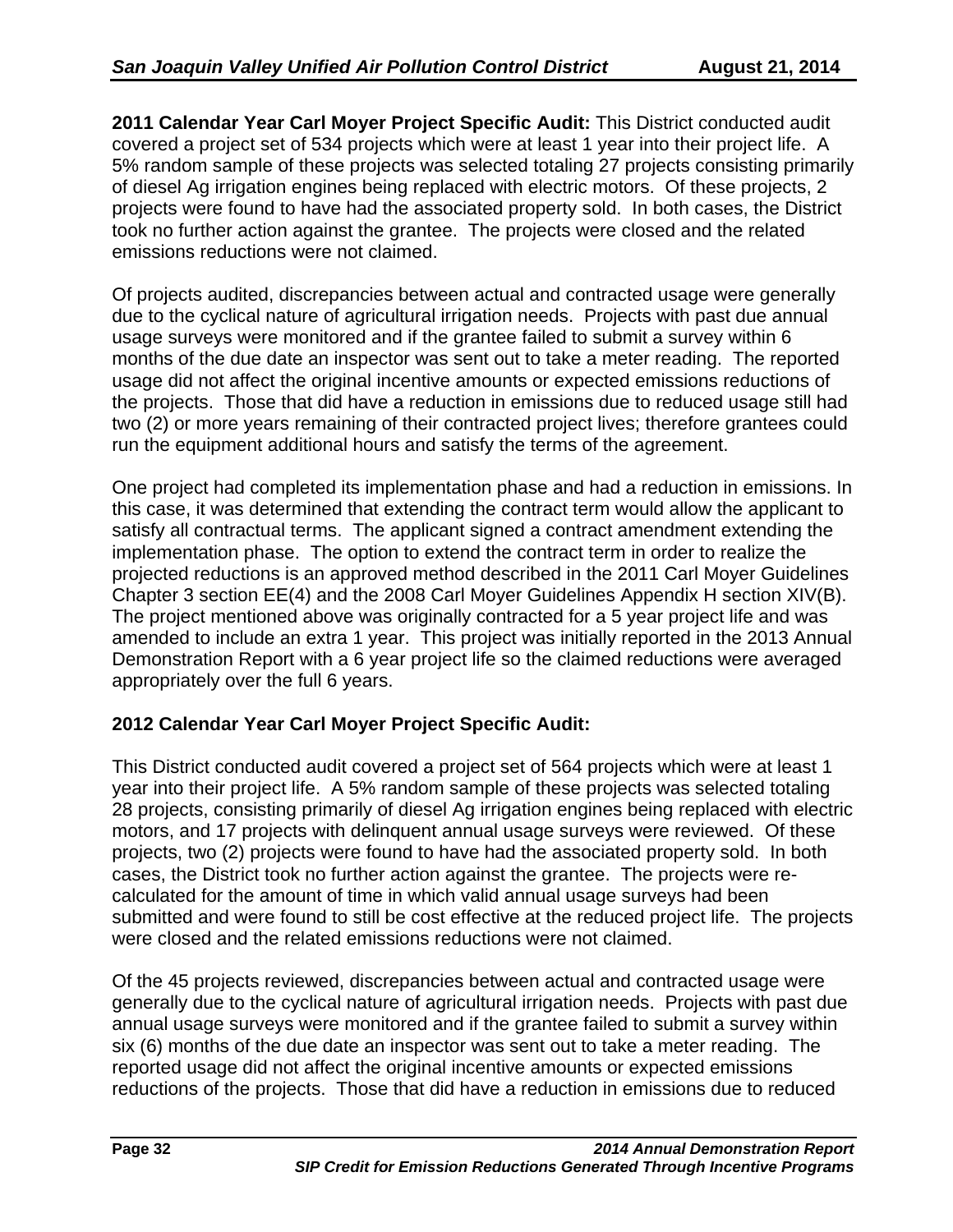usage still had two (2) or more years remaining of their contracted project lives; therefore grantees could run the equipment additional hours and satisfy the terms of the agreement.

One project had completed its implementation phase and had not met the contracted usage amount. The project was re-calculated at the actual usage which resulted in a reduced incentive amount. A letter was sent to the applicant requesting either repayment of the prorated amount or submittal of an Annual Usage Waiver. Currently, an Annual Usage Waiver is being processed for this project.

### **2013 Calendar Year Carl Moyer Project Specific Audit:**

This District conducted audit covered a project set of 191 projects which were at least 1 year into their project life. A 5% random sample of these projects was selected totaling nine (9) projects, consisting primarily of off-road, mobile agricultural equipment, and six (6) projects with delinquent annual usage surveys were reviewed.

Of the 15 projects reviewed, discrepancies between actual and contracted usage were generally due to the water shortage famers have been facing. All projects with usage shortages still had eight (8) or more years remaining of their contracted project lives; therefore grantees could run the equipment additional hours and satisfy the terms of the agreement. Projects with past due annual usage surveys were monitored and if the grantee failed to submit a survey within six (6) months of the due date an inspector was sent out to take a meter reading. The reported usage did not affect the original incentive amounts or expected emissions reductions of the projects.

The following table shows projects that were determined to be in violation of their contractual terms and the enforcement actions that were taken by the District in 2013. For the current 2014 report, there are no new projects to report.

| Table 12: Carl Moyer Program Projects with Contractual Violations |  |  |
|-------------------------------------------------------------------|--|--|
|                                                                   |  |  |

| <b>Project</b><br><b>Number</b> | <b>Annual Demonstration</b><br><b>Report Year</b> | <b>Contractual Violation</b>               | <b>Action Taken</b>                                |
|---------------------------------|---------------------------------------------------|--------------------------------------------|----------------------------------------------------|
| $C-2326$                        | 2013                                              | Did not meet minimum usage<br>requirements | <b>Extended contract</b><br>term 1 additional year |

### **C. Proposition 1B Program Monitoring and Enforcement Activities**

In January 2007, Governor Schwarzenegger signed Executive Order S-02-07 which highlighted the importance of transparency and accountability in administering over \$40 billion in bond funding approved by California voters in 2006. The Executive Order directs all State government entities responsible for expending bond proceeds to establish and document a three part accountability structure. In 2008 Department of Finance (DOF)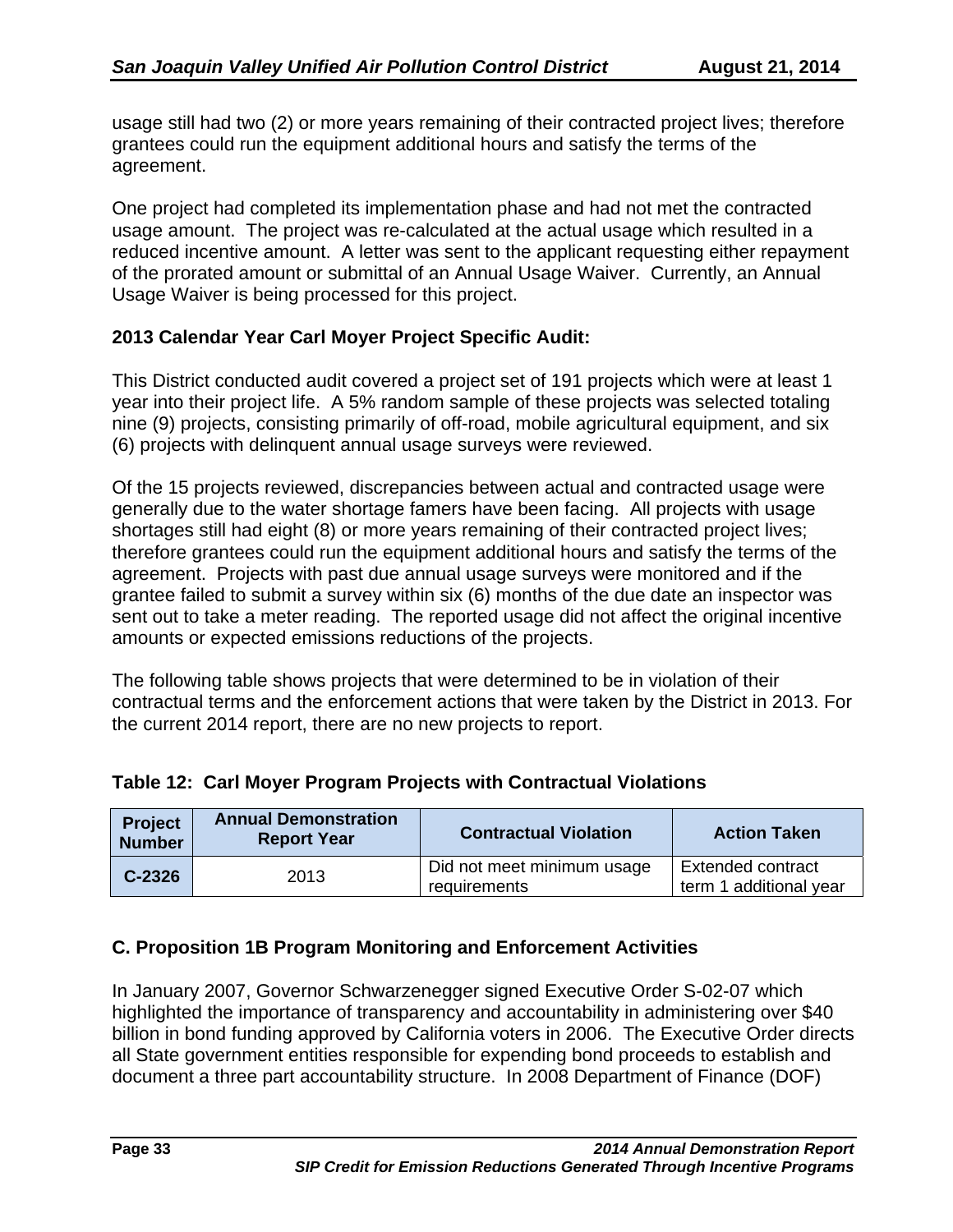approved the accountability plan that ARB developed for the Proposition 1B Program which includes:

- Front-end accountability, which defines the criteria for expending bond funds as well as the outcomes that the funds are intended to achieve.
- In-progress accountability, which documents actions to ensure projects are staying within scope and cost, and requires semi-annual reports to the Department of Finance.
- Follow up accountability, which requires Program review or fiscal audits to ensure expenditures achieved the intended outcomes and were consistent with legal requirements.

The District evaluates Proposition 1B equipment projects on an ongoing basis though desk reviews of reports and equipment project updates provided by equipment owners, review of electronic monitoring unit data (as applicable), site inspections, equipment inspections, review of equipment maintenance and activity logs, and other measures deemed appropriate. In addition, equipment project contracts require that equipment owners permit the District, ARB, DOF, the Bureau of State Audits, or any authorize designees, access during normal business hours, to conduct ongoing evaluations for the purpose of monitoring the program. The following table shows projects that were determined to be in violation of their contractual terms and the enforcement actions that were taken by the District.

| <b>Project</b><br><b>Number</b> | Annual<br><b>Demonstration</b><br><b>Report Year</b> | <b>Contractual Violation</b>                                    | <b>Action Taken</b>                                                            |
|---------------------------------|------------------------------------------------------|-----------------------------------------------------------------|--------------------------------------------------------------------------------|
| P-0346                          | 2013                                                 | Did not purchase eligible<br>equipment as stated in<br>contract | District took legal action,<br>received judgment by court<br>for amount funded |

One applicant participating in this program was paid, per contract, \$50,000 for the purchase of a replacement truck. The District found that the truck was not actually purchased by the applicant and District requested the applicant to refund the incentive funding or to fulfill contractual obligations by purchasing the replacement truck. The applicant responded that he/she no longer had funds, refused to return funding or purchase suitable replacement truck. The District filed a case in court against the applicant and received a judgment for \$50,000 in October of 2012. The applicant has since filed for Chapter 7 bankruptcy.

#### **D. Combustion Systems Improvement of Mobile Engines Program Monitoring and Enforcement Activities**

The USDA NRCS webpage at

http://www.nrcs.usda.gov/wps/portal/nrcs/detail/ca/programs/financial/eqip/?cid=nrcs144p 2\_063958 summarizes program eligibility. The guidelines state the following: The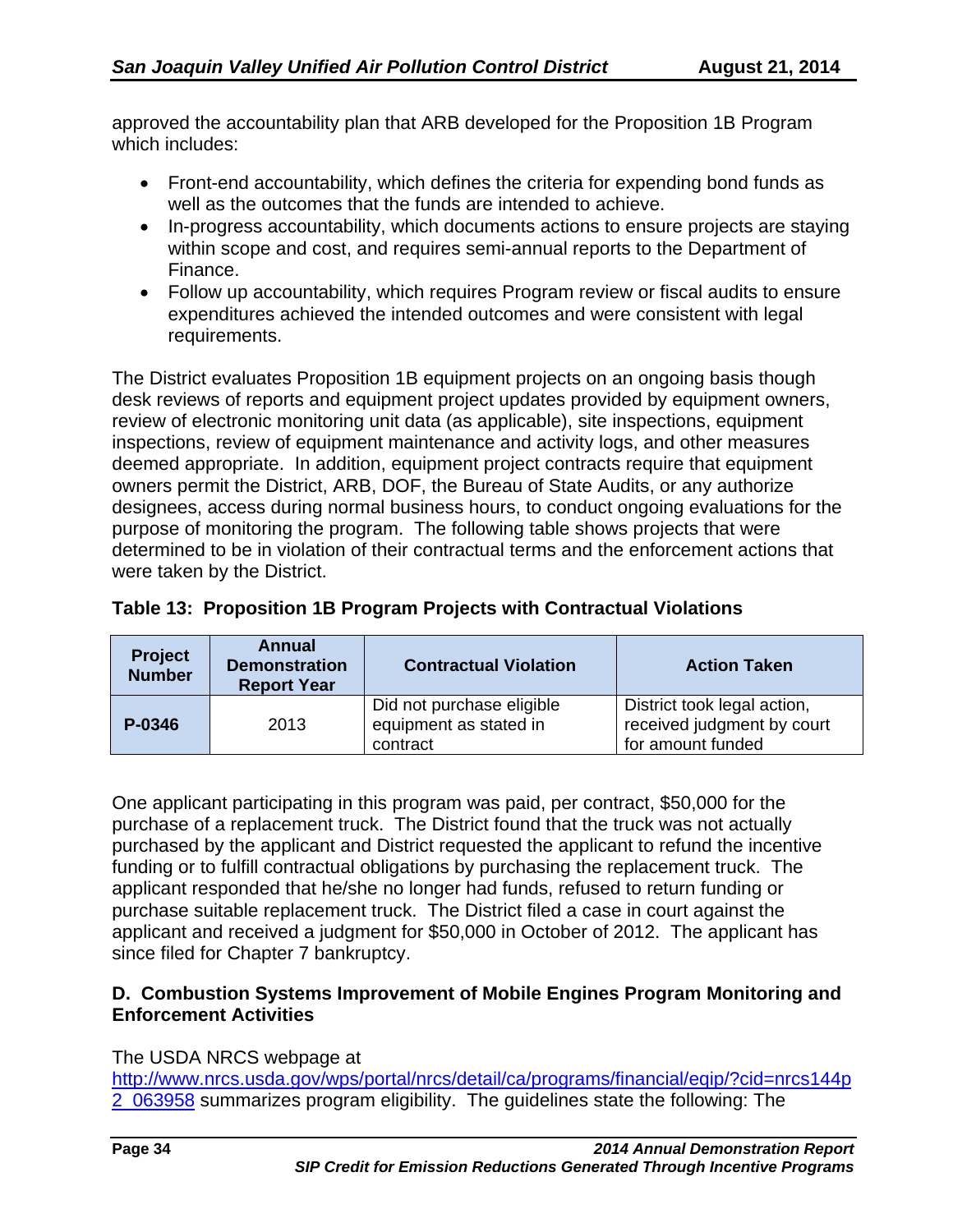Grantee has control of the land for the length of the proposed contract through deed, lease, or other written authorization. If the Grantee does not own the land, the landowner must give written consent to install, operate, and maintain the practice through the lifespan of the practice. Engine improvements are covered under Conservation Practice Standard 372 – Combustion System Improvement, posted on-line in the NRCS Field Office Technical Guide (FOTG) at:

http://efotg.sc.egov.usda.gov/references/public/CA/372-std-09-2010.pdf. The CPS 372 practice life is 10 years as described on the FOTG spreadsheet at: http://efotg.sc.egov.usda.gov/references/public/CA/List\_of\_Practices\_Lifespans\_2013-11\_CA\_Alpha.xlsx . NRCS incentive program contracts state that if the tractor is not retained for 10-years then the Grantee will owe a pro-rated amount back to the NRCS.

With regards to the identification of project audits, usage reports, inspections, and other project monitoring activities including enforcement actions as required to Section 4.6 of Rule 9610, the Combustion Systems Improvement of Mobile Engines incentive program is unique from other incentive programs in that NRCS is explicitly prohibited from identifying grantees by name.

Under section 1619 of the Food Conservation, and Energy Act of 2008, Congress has prohibited the Secretary of the USDA and any officer or employee of the USDA from disclosing "information provided by an agricultural producer or owner of agricultural land concerning the agricultural operation, farming or conservation practices, or the land itself, in order to participate in" a USDA program. 7 U.S.C. 8791. Any contractor or cooperator of the USDA is similarly prohibited from disclosing such information. There are several exceptions to this prohibition, including that USDA may disclose information if it is transformed into a statistical or aggregate form without naming any individual owner, operator or producer or a specific data gathering site.

Taking these statutory prohibitions into account, in March 2014, NRCS, EPA, ARB, and the District signed the "Addendum to the December 2010 Statement of Principles Regarding the Approach to State Implementation Plan Creditability of Agricultural Equipment Replacement Incentive Programs Implemented by the USDA Natural Resources Conservation Service and the San Joaquin Valley Air Pollution Control District" (2014 Addendum). The purpose of the 2014 Addendum is to identify information and documentation that NRCS will, consistent with its statutory responsibilities under 7 U.S.C. 8791, make publicly available to ensure that EPA and the District can carry out respective implementation responsibilities under the CAA and Rule 9610. Among other things, the 2014 Addendum states that NRCS will provide EPA and the District with an annual report that includes information regarding emission reductions achieved by individual EQIP projects and that will be certified by the NRCS California State Conservationist by March 31 of each year. Any information provided to the public specific to NRCS grant programs shall be in accordance with the 2014 Addendum.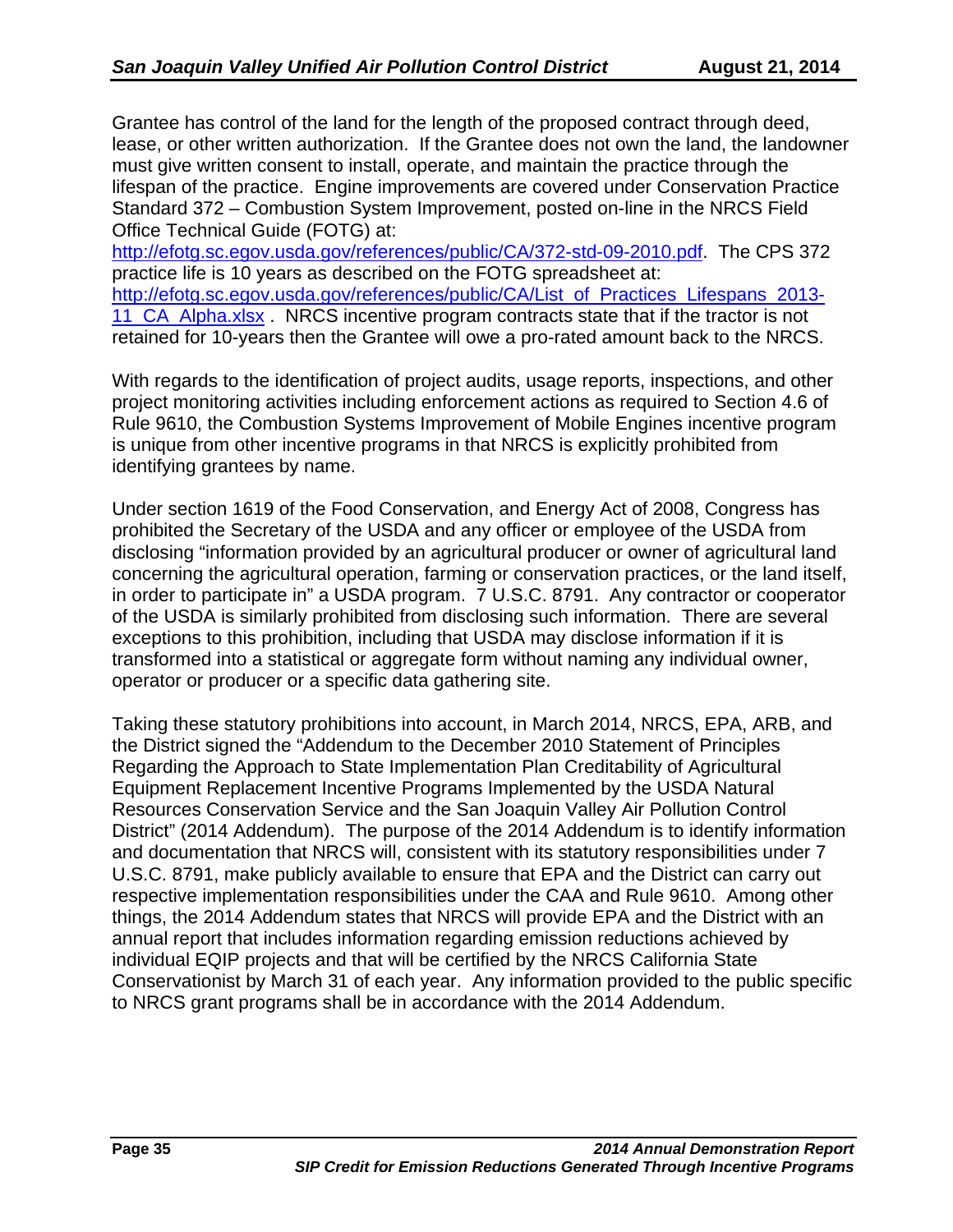### **VI. INCENTIVE PROGRAM EVALUATION**

The District's incentive programs have been developed around several core principles, including cost-effectiveness, integrity, effective program administration, excellent customer service, the efficient use of District resources, fiscal transparency and public accountability. As a result of these focused efforts, the District has become a statewide leader in incentive programs with several elements of these programs being held as models for other air districts' incentive programs throughout California. In fact, the ARB routinely calls upon the District to administer statewide incentive programs on their behalf and on behalf of other local air districts. Recent examples include administering the Lower Emission School Bus Program on behalf of ARB and 18 other air districts, the statewide School Bus Retrofit Program and administering the Carl Moyer Program on behalf of two other air districts.

The District is regularly audited by independent outside agencies including professional accountancy corporations on behalf of the federal government, ARB, the California DOF and the California Bureau of State Audits.<sup>10</sup> These comprehensive and rigorous independent audits focus on every aspect of our incentive programs including District programmatic and fiscal controls. These audits are conducted to ensure that the public funds to which the District has been entrusted are spent appropriately and in the manner in which they were intended. The District welcomes these opportunities to gain valuable feedback regarding implementation of these critical programs. Periodic evaluations such as these are important tools that the District uses to ensure continuous improvement in operation of these core emission reduction strategies. Towards that end, the District's incentive programs were audited by ARB and DOF in 2011, including a thorough review of several of the District's largest and most complex incentive programs totaling more than \$215 million over a four year period. The audits focused on the District's implementation of the following programs:

- Carl Moyer Memorial Air Quality Standards Attainment Program,
- Air Quality Improvement Program,
- Proposition 1B: Goods Movement Emission Reduction Program,
- Proposition 1B: Lower Emission School Bus Program, and
- Federal Diesel Emission Reductions Act School Bus Program

These audits included an extensive desk review of specific projects, a thorough review of District internal programmatic and fiscal policies and procedures, and field validation of projects to ensure that the expected emission reductions were being achieved in practice. Overall, the results of the audits confirmed that the District's incentive programs are fiscally sound and are "efficiently and effectively achieving their emission reduction objectives." ARB's audit report concluded that the District is meeting or exceeding all requirements for the expenditure of funds and commended the District for administering the Proposition 1B Lower Emission School Bus Program on behalf of 18 other local air districts. However, the District is continually identifying opportunities to refine its incentive programs and improve the operational efficiency and effectiveness.

 $\overline{a}$ 

 $10$  The most recent audits of District administered incentive programs can be found online at http://www.arb.ca.gov/msprog/mover/audits/2011/san\_joaquin\_valley.htm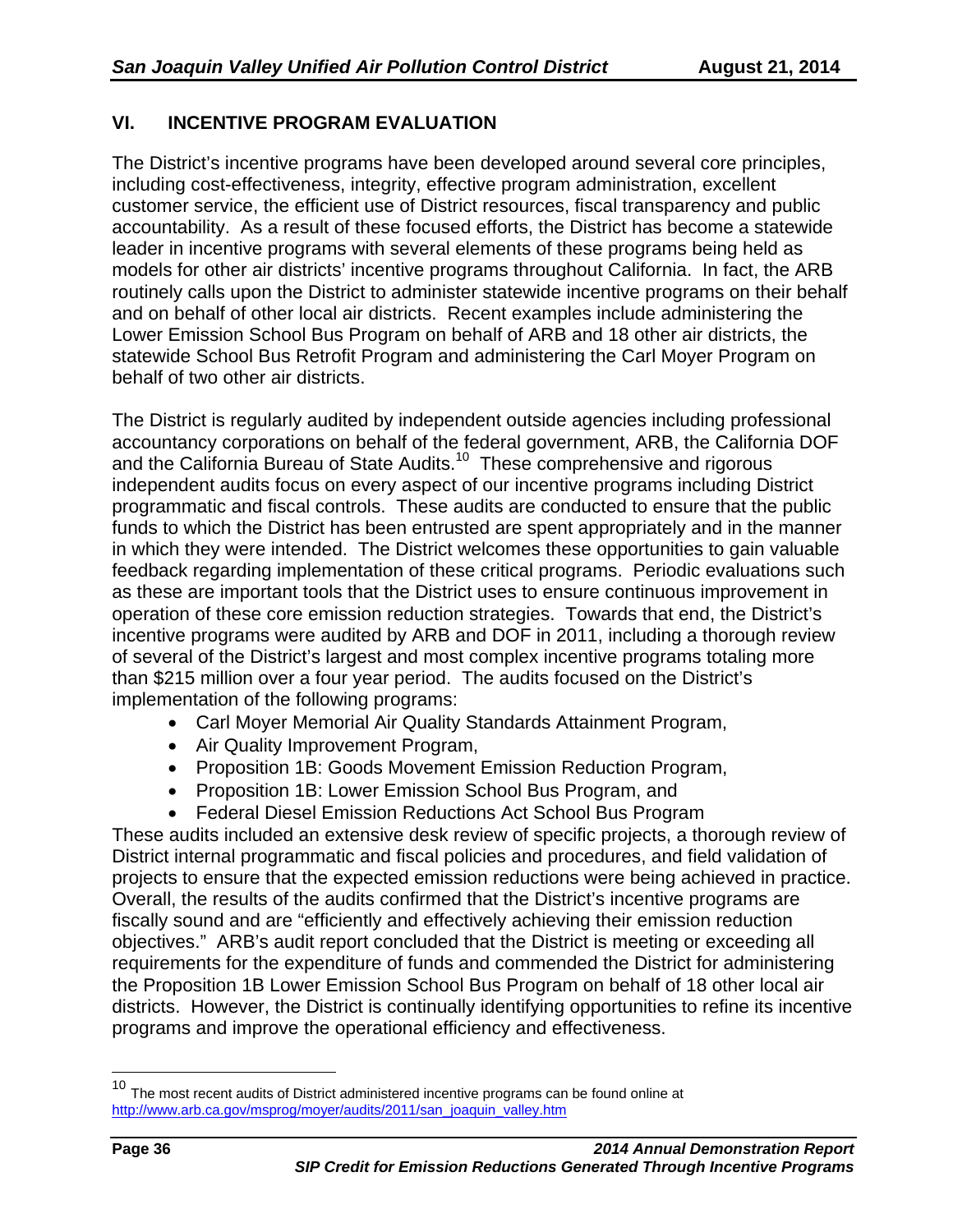### **VII. SUMMARY OF EMISSION REDUCTIONS AND COST EFFECTIVENESS**

The SIP-creditable incentive-based emission reductions represented in this Annual Demonstration Report are from incentive projects implemented 05/14/2013 through 5/10/2014. The data also includes 62 projects that were implemented during the timeframe covered under the 2013 report but were not included in that data set. The data represented in these tables will continue to be updated through each annual demonstration report as more projects are implemented each year. Although the purpose of District Rule 9610 is to claim SIP credit for incentive-based emission reductions in the Valley through incentive programs administered by the District, NRCS, or ARB, this Annual Demonstration Report only claims SIP credit for those programs administered by the District and NRCS. Future annual demonstration reports may include programs administered by ARB. For the detailed data used to create the following summary tables, refer to the associated Annual Demonstration Report Data Sheet, available electronically with this annual demonstration report.

# *Program Summaries*

The following table summarizes the total SIP-creditable incentive-based emission reductions generated through incentive programs, expressed in tons per year and tons per day, claimed in this Annual Demonstration Report. This summary includes SIP-creditable incentive-based emission reductions claimed through incentive program guidelines identified in Sections 3.1 and 3.2 of Rule 9610.

This section intentionally blank.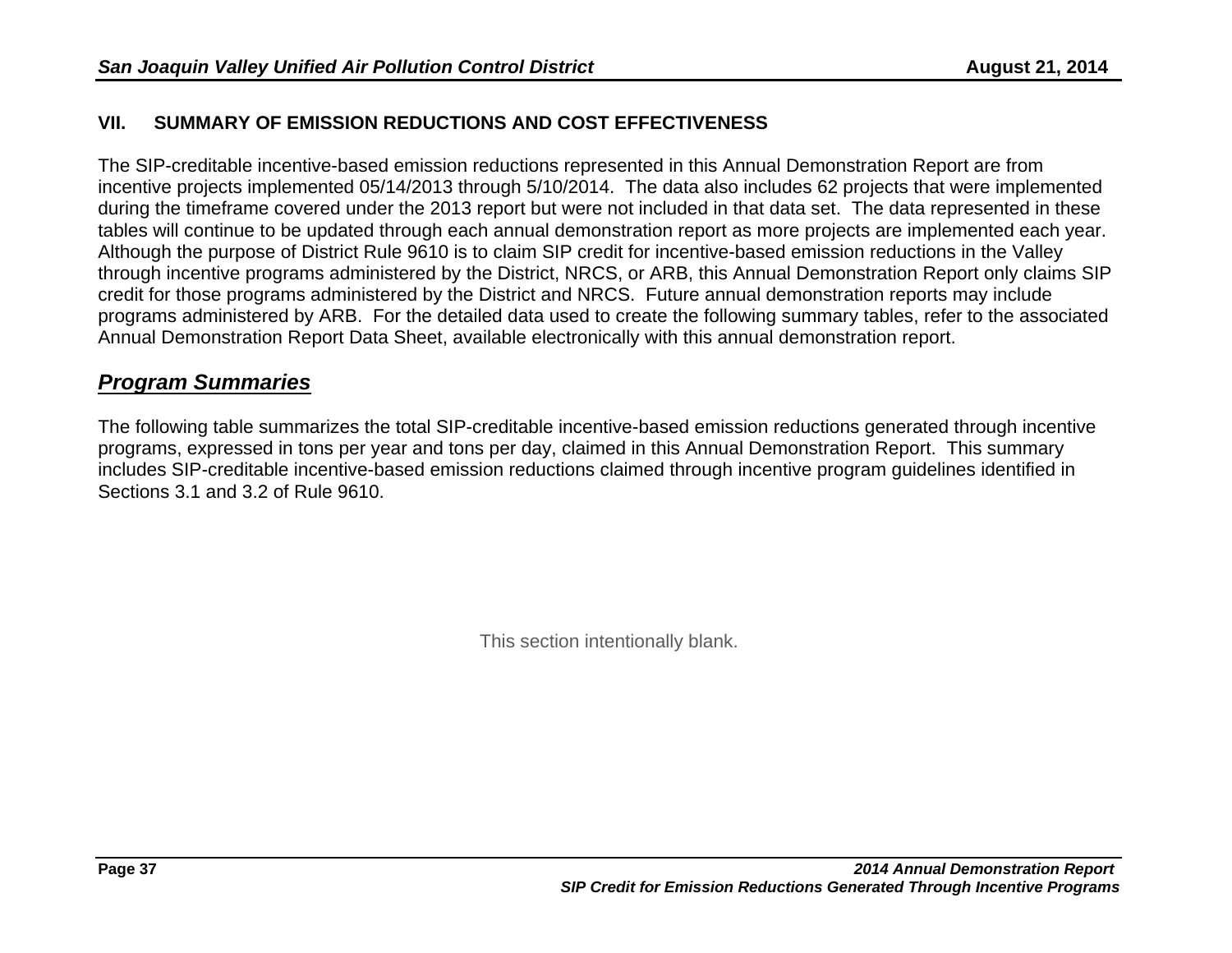|      |                 |                                             | <b>Current Reporting Period</b> |                                            |           |            | <b>Cumulative Reporting</b>                 |           |            |                                            |           |            |
|------|-----------------|---------------------------------------------|---------------------------------|--------------------------------------------|-----------|------------|---------------------------------------------|-----------|------------|--------------------------------------------|-----------|------------|
|      |                 | <b>Emissions Reduced</b><br>(tons per year) |                                 | <b>Emissions Reduced</b><br>(tons per day) |           |            | <b>Emissions Reduced</b><br>(tons per year) |           |            | <b>Emissions Reduced</b><br>(tons per day) |           |            |
|      | NO <sub>x</sub> | PM                                          | <b>ROG</b>                      | NO <sub>x</sub>                            | <b>PM</b> | <b>ROG</b> | NO <sub>x</sub>                             | <b>PM</b> | <b>ROG</b> | NO <sub>x</sub>                            | <b>PM</b> | <b>ROG</b> |
| 2009 | 3.50            | 0.07                                        | 0.39                            | 0.01                                       | 0.00      | 0.00       | 1089.87                                     | 35.79     | 114.99     | 2.99                                       | 0.10      | 0.32       |
| 2010 | 25.93           | 0.85                                        | 3.00                            | 0.07                                       | 0.00      | 0.01       | 2669.18                                     | 83.83     | 238.17     | 7.31                                       | 0.23      | 0.65       |
| 2011 | 28.77           | 0.94                                        | 3.35                            | 0.08                                       | 0.00      | 0.01       | 4179.77                                     | 144.91    | 367.40     | 11.45                                      | 0.40      | 1.01       |
| 2012 | 89.85           | 3.15                                        | 11.68                           | 0.25                                       | 0.01      | 0.03       | 5687.37                                     | 205.53    | 455.90     | 15.58                                      | 0.56      | 1.25       |
| 2013 | 726.31          | 29.58                                       | 76.81                           | 1.99                                       | 0.08      | 0.21       | 6368.58                                     | 233.75    | 522.38     | 17.45                                      | 0.64      | 1.43       |
| 2014 | 640.69          | 27.21                                       | 71.68                           | 1.76                                       | 0.07      | 0.20       | 5284.29                                     | 200.89    | 445.21     | 14.48                                      | 0.55      | 1.22       |
| 2015 | 629.71          | 26.95                                       | 71.38                           | 1.73                                       | 0.07      | 0.20       | 4561.87                                     | 185.62    | 433.11     | 12.50                                      | 0.51      | 1.19       |
| 2016 | 625.88          | 26.86                                       | 71.26                           | 1.71                                       | 0.07      | 0.20       | 3975.62                                     | 162.08    | 427.00     | 10.89                                      | 0.44      | 1.17       |
| 2017 | 614.99          | 26.39                                       | 70.96                           | 1.68                                       | 0.07      | 0.19       | 3093.78                                     | 128.38    | 420.71     | 8.48                                       | 0.35      | 1.15       |
| 2018 | 544.02          | 23.05                                       | 70.96                           | 1.49                                       | 0.06      | 0.19       | 2933.60                                     | 121.61    | 413.75     | 8.04                                       | 0.33      | 1.13       |
| 2019 | 540.52          | 22.98                                       | 70.57                           | 1.48                                       | 0.06      | 0.19       | 2536.73                                     | 108.14    | 345.92     | 6.95                                       | 0.30      | 0.95       |
| 2020 | 506.57          | 21.77                                       | 66.55                           | 1.39                                       | 0.06      | 0.18       | 1789.88                                     | 78.52     | 246.07     | 4.90                                       | 0.22      | 0.67       |
| 2021 | 503.73          | 21.67                                       | 66.20                           | 1.38                                       | 0.06      | 0.18       | 985.13                                      | 44.29     | 135.64     | 2.70                                       | 0.12      | 0.37       |
| 2022 | 442.87          | 19.47                                       | 57.88                           | 1.21                                       | 0.05      | 0.16       | 457.38                                      | 20.10     | 59.64      | 1.25                                       | 0.06      | 0.16       |
| 2023 | 59.65           | 2.72                                        | 7.89                            | 0.16                                       | 0.01      | 0.02       | 59.65                                       | 2.72      | 7.89       | 0.16                                       | 0.01      | 0.02       |
| 2024 | 1.32            | 0.05                                        | 0.07                            | 0.00                                       | 0.00      | 0.00       | 1.32                                        | 0.05      | 0.07       | 0.00                                       | 0.00      | 0.00       |

#### **Table 14: Total SIP-Creditable Incentive-Based Emission Reductions Generated Through Incentive Programs**

Tables 15 and 16 below are the subsets of the summary provided in Table 14. Table 15 identifies emission reductions claimed through incentive program guidelines pursuant to Section 3.1 of Rule 9610. Table 16 identifies emission reductions claimed through incentive program guidelines pursuant to Section 3.2 of Rule 9610.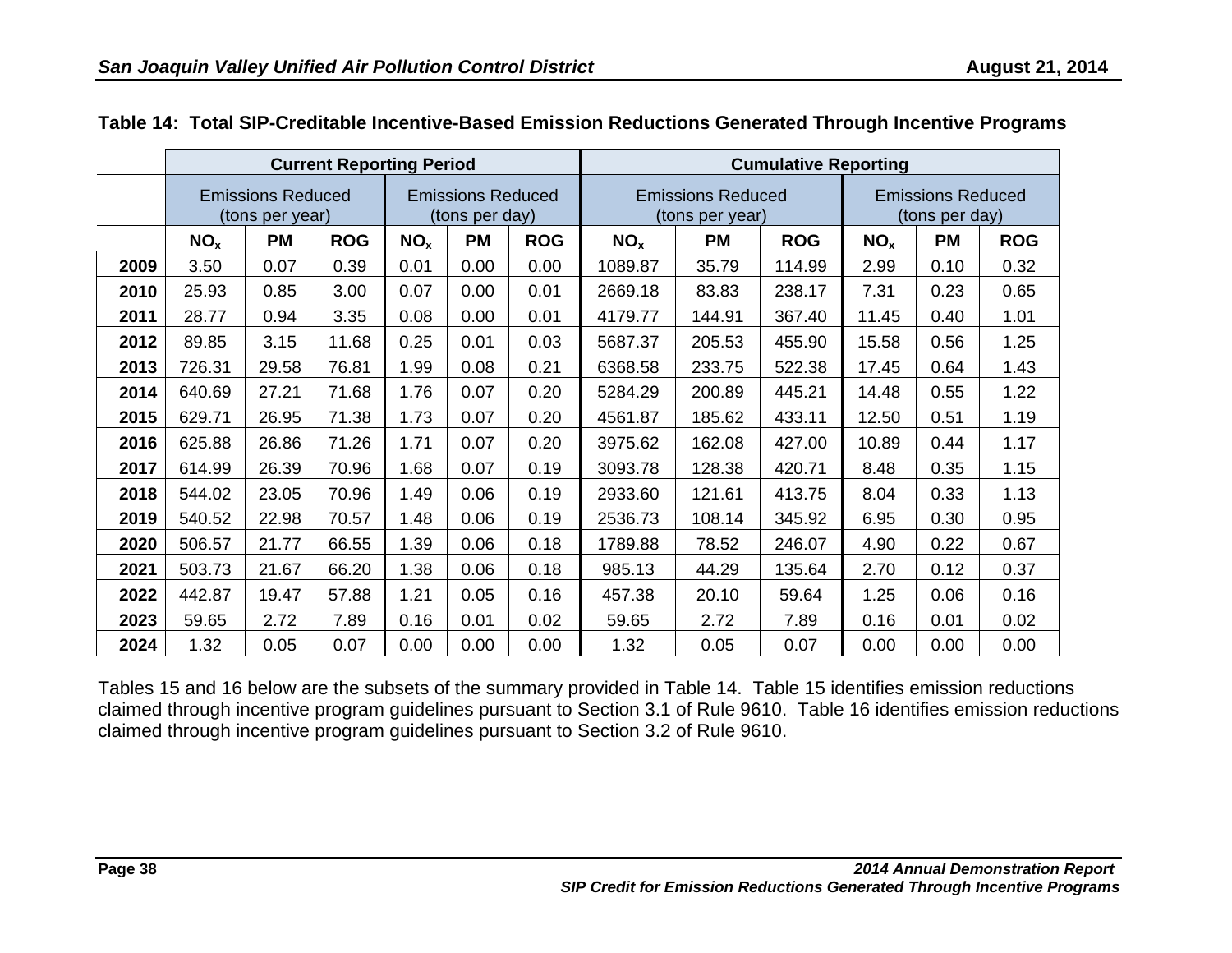|      |                 |                                             | <b>Current Reporting Period</b> |                                            |           |            | <b>Cumulative Reporting</b> |           |            |                                            |           |            |  |  |
|------|-----------------|---------------------------------------------|---------------------------------|--------------------------------------------|-----------|------------|-----------------------------|-----------|------------|--------------------------------------------|-----------|------------|--|--|
|      |                 | <b>Emissions Reduced</b><br>(tons per year) |                                 | <b>Emissions Reduced</b><br>(tons per day) |           |            | <b>Emissions Reduced</b>    | per year) | (tons      | <b>Emissions Reduced</b><br>(tons per day) |           |            |  |  |
|      | NO <sub>x</sub> | PМ                                          | <b>ROG</b>                      | NO <sub>x</sub>                            | <b>PM</b> | <b>ROG</b> | NO <sub>x</sub>             | <b>PM</b> | <b>ROG</b> | NO <sub>x</sub>                            | <b>PM</b> | <b>ROG</b> |  |  |
| 2009 | 3.50            | 0.07                                        | 0.39                            | 0.01                                       | 0.00      | 0.00       | 1089.87                     | 35.79     | 114.99     | 2.99                                       | 0.10      | 0.32       |  |  |
| 2010 | 25.93           | 0.85                                        | 3.00                            | 0.07                                       | 0.00      | 0.01       | 2669.18                     | 83.83     | 238.17     | 7.31                                       | 0.23      | 0.65       |  |  |
| 2011 | 28.77           | 0.94                                        | 3.35                            | 0.08                                       | 0.00      | 0.01       | 4179.77                     | 144.91    | 367.40     | 11.45                                      | 0.40      | 1.01       |  |  |
| 2012 | 89.85           | 3.43                                        | 11.68                           | 0.25                                       | 0.01      | 0.03       | 5687.37                     | 205.80    | 455.90     | 15.58                                      | 0.56      | 1.25       |  |  |
| 2013 | 726.31          | 29.92                                       | 76.81                           | 1.99                                       | 0.08      | 0.21       | 6368.58                     | 234.09    | 522.38     | 17.45                                      | 0.64      | 1.43       |  |  |
| 2014 | 640.69          | 27.55                                       | 71.68                           | 1.76                                       | 0.08      | 0.20       | 5284.29                     | 201.23    | 445.21     | 14.48                                      | 0.55      | 1.22       |  |  |
| 2015 | 629.71          | 27.29                                       | 71.38                           | 1.73                                       | 0.07      | 0.20       | 4561.87                     | 185.96    | 433.11     | 12.50                                      | 0.51      | 1.19       |  |  |
| 2016 | 625.88          | 27.20                                       | 71.26                           | 1.71                                       | 0.07      | 0.20       | 3975.62                     | 162.42    | 427.00     | 10.89                                      | 0.44      | 1.17       |  |  |
| 2017 | 614.99          | 26.73                                       | 70.96                           | 1.68                                       | 0.07      | 0.19       | 3093.78                     | 128.72    | 420.71     | 8.48                                       | 0.35      | 1.15       |  |  |
| 2018 | 544.02          | 23.39                                       | 70.96                           | 1.49                                       | 0.06      | 0.19       | 2933.60                     | 121.95    | 413.75     | 8.04                                       | 0.33      | 1.13       |  |  |
| 2019 | 540.52          | 23.32                                       | 70.57                           | 1.48                                       | 0.06      | 0.19       | 2536.73                     | 108.48    | 345.92     | 6.95                                       | 0.30      | 0.95       |  |  |
| 2020 | 506.57          | 22.11                                       | 66.55                           | 1.39                                       | 0.06      | 0.18       | 1789.88                     | 78.87     | 246.07     | 4.90                                       | 0.22      | 0.67       |  |  |
| 2021 | 503.73          | 22.02                                       | 66.20                           | 1.38                                       | 0.06      | 0.18       | 985.13                      | 44.63     | 135.64     | 2.70                                       | 0.12      | 0.37       |  |  |
| 2022 | 442.87          | 19.54                                       | 57.88                           | 1.21                                       | 0.05      | 0.16       | 457.38                      | 20.17     | 59.64      | 1.25                                       | 0.06      | 0.16       |  |  |
| 2023 | 59.65           | 2.72                                        | 7.89                            | 0.16                                       | 0.01      | 0.02       | 59.65                       | 2.72      | 7.89       | 0.16                                       | 0.01      | 0.02       |  |  |
| 2024 | 1.32            | 0.05                                        | 0.07                            | 0.00                                       | 0.00      | 0.00       | 1.32                        | 0.05      | 0.07       | 0.00                                       | 0.00      | 0.00       |  |  |

### **Table 15: Emission Reductions Claimed through use of Incentive Program Guidelines Pursuant to Section 3.1**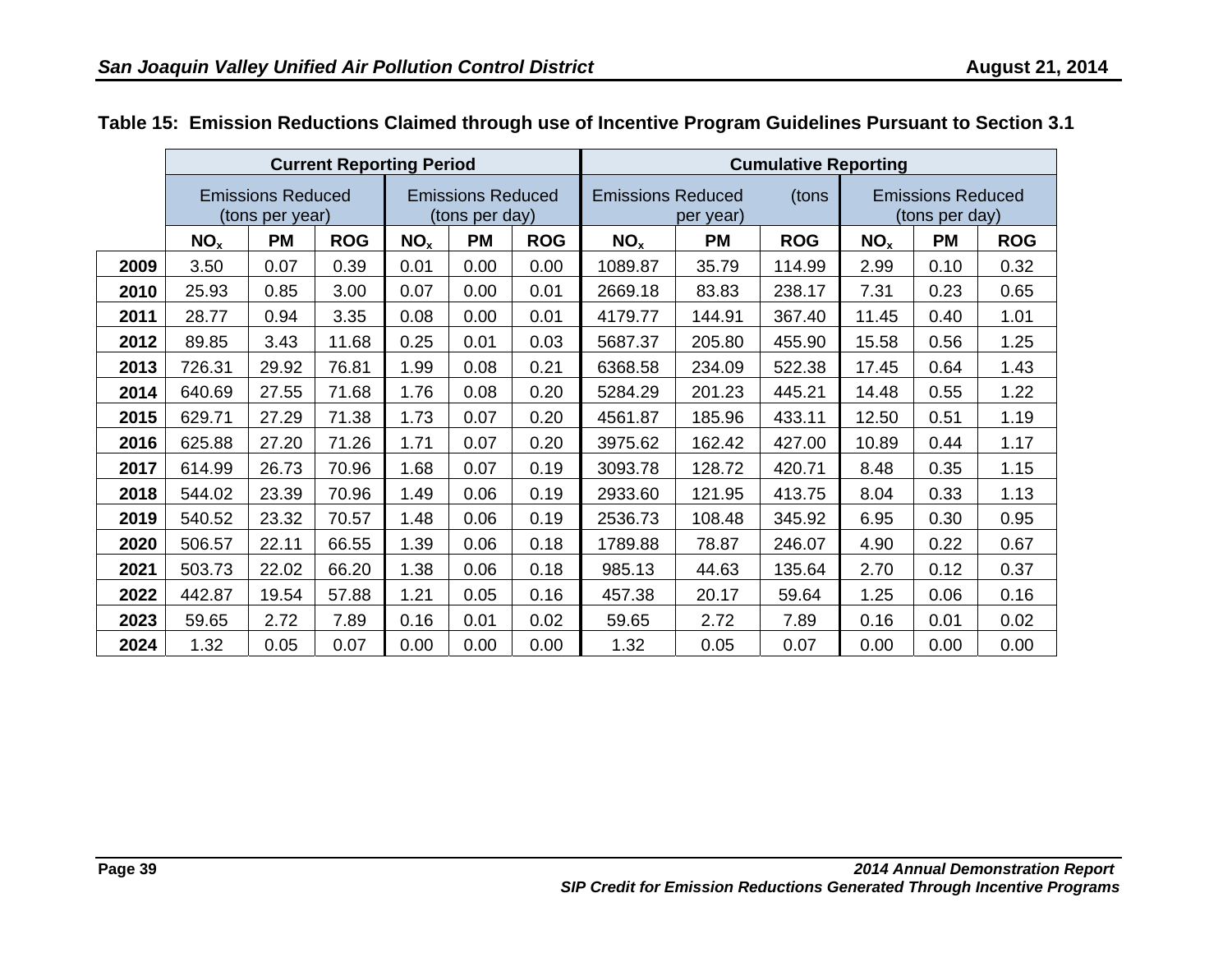|      |                 |                                             | <b>Current Reporting Period</b> |                                            |           |            | <b>Cumulative Reporting</b>  |           |                                   |                 |                |            |  |  |
|------|-----------------|---------------------------------------------|---------------------------------|--------------------------------------------|-----------|------------|------------------------------|-----------|-----------------------------------|-----------------|----------------|------------|--|--|
|      |                 | <b>Emissions Reduced</b><br>(tons per year) |                                 | <b>Emissions Reduced</b><br>(tons per day) |           |            | <b>Emissions Reduced</b>     | per year) | (tons<br><b>Emissions Reduced</b> |                 | (tons per day) |            |  |  |
|      | NO <sub>x</sub> | <b>PM</b>                                   | <b>ROG</b>                      | NO <sub>x</sub>                            | <b>PM</b> | <b>ROG</b> | NO <sub>x</sub><br><b>PM</b> |           | <b>ROG</b>                        | NO <sub>x</sub> | <b>PM</b>      | <b>ROG</b> |  |  |
| 2009 | 0.00            | 0.00                                        | 0.00                            | 0.00                                       | 0.00      | 0.00       | 16.71                        | 0.56      | 1.60                              | 0.05            | 0.00           | 0.00       |  |  |
| 2010 | 0.00            | 0.00                                        | 0.00                            | 0.00                                       | 0.00      | 0.00       | 16.71                        | 0.56      | 1.60                              | 0.05            | 0.00           | 0.00       |  |  |
| 2011 | 0.00            | 0.00                                        | 0.00                            | 0.00                                       | 0.00      | 0.00       | 22.36                        | 0.90      | 1.95                              | 0.06            | 0.00           | 0.01       |  |  |
| 2012 | 0.00            | 0.00                                        | 0.00                            | 0.00                                       | 0.00      | 0.00       | 82.80                        | 3.91      | 8.28                              | 0.23            | 0.01           | 0.02       |  |  |
| 2013 | 5.13            | 0.14                                        | 0.19                            | 0.01                                       | 0.00      | 0.00       | 87.93                        | 4.04      | 8.47                              | 0.24            | 0.01           | 0.02       |  |  |
| 2014 | 5.13            | 0.14                                        | 0.19                            | 0.01                                       | 0.00      | 0.00       | 87.93                        | 4.04      | 8.47                              | 0.24            | 0.01           | 0.02       |  |  |
| 2015 | 5.13            | 0.14                                        | 0.19                            | 0.01                                       | 0.00      | 0.00       | 87.93                        | 4.04      | 8.47                              | 0.24            | 0.01           | 0.02       |  |  |
| 2016 | 5.13            | 0.14                                        | 0.19                            | 0.01                                       | 0.00      | 0.00       | 87.93                        | 4.04      | 8.47                              | 0.24            | 0.01           | 0.02       |  |  |
| 2017 | 5.13            | 0.14                                        | 0.19                            | 0.01                                       | 0.00      | 0.00       | 87.93                        | 4.04      | 8.47                              | 0.24            | 0.01           | 0.02       |  |  |
| 2018 | 5.13            | 0.14                                        | 0.19                            | 0.01                                       | 0.00      | 0.00       | 87.93                        | 4.04      | 8.47                              | 0.24            | 0.01           | 0.02       |  |  |
| 2019 | 5.13            | 0.14                                        | 0.19                            | 0.01                                       | 0.00      | 0.00       | 87.93                        | 4.04      | 8.47                              | 0.24            | 0.01           | 0.02       |  |  |
| 2020 | 5.13            | 0.14                                        | 0.19                            | 0.01                                       | 0.00      | 0.00       | 87.93                        | 4.04      | 8.47                              | 0.24            | 0.01           | 0.02       |  |  |
| 2021 | 5.13            | 0.14                                        | 0.19                            | 0.01                                       | 0.00      | 0.00       | 87.93                        | 4.04      | 8.47                              | 0.24            | 0.01           | 0.02       |  |  |
| 2022 | 5.13            | 0.14                                        | 0.19                            | 0.01                                       | 0.00      | 0.00       | 87.93                        | 4.04      | 8.47                              | 0.24            | 0.01           | 0.02       |  |  |
| 2023 | 5.08            | 0.13                                        | 0.19                            | 0.01                                       | 0.00      | 0.00       | 87.87                        | 4.03      | 8.46                              | 0.24            | 0.01           | 0.02       |  |  |
| 2024 | 5.08            | 0.13                                        | 0.19                            | 0.01                                       | 0.00      | 0.00       | 71.16                        | 3.48      | 6.86                              | 0.19            | 0.01           | 0.02       |  |  |

#### **Table 16: Emission Reductions Claimed through use of Incentive Program Guidelines Pursuant to Section 3.2.1**

1. Locomotive projects are contracted with a 20 year project life and Forklifts are contracted with a 10 year project life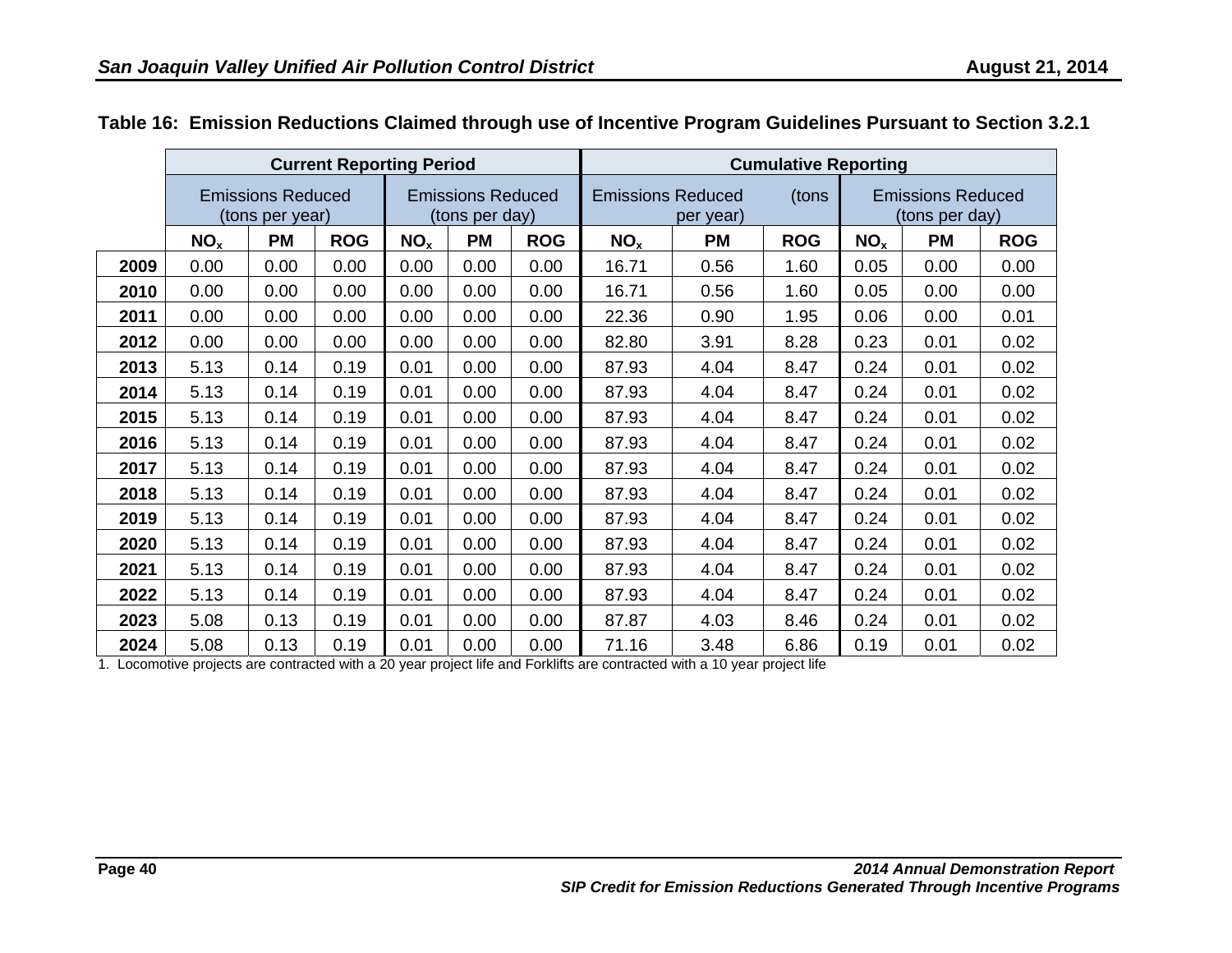#### *Cost Effectiveness*

The table below is a summary of the overall cost effectiveness (expressed as dollars per ton of emissions reduced), including incentive contributions, and total lifetime emission reductions, for District-administered incentive programs claimed in this annual demonstration report that utilized the Carl Moyer and Proposition 1B incentive program guidelines as identified in Sections 3.1 and 3.2 of Rule 9610. Because each incentive program guideline calculates cost effectiveness differently, the cost-effectiveness represented in Table 17 was calculated by first determining the cost effectiveness for each individual project and then averaging that number for all projects accounted for.

#### **Table 17: Summary of District-Administered Incentive Programs**

| <b>Project Type</b>                          | <b>Incentive</b><br><b>Contribution</b><br><b>Provided</b> | <b>Grantee</b><br><b>Investment</b> | <b>Total Emissions</b><br><b>Reductions</b><br>(Lifetime tons) | <b>Cost</b><br><b>Effectiveness</b><br>(\$/tons) |
|----------------------------------------------|------------------------------------------------------------|-------------------------------------|----------------------------------------------------------------|--------------------------------------------------|
| <b>Off-Road Mobile Equipment</b>             |                                                            |                                     |                                                                |                                                  |
| Replacement/Repower/Retrofit <sup>1</sup>    | \$25,907,938.30                                            | \$36,834,284.10                     | 4073.66                                                        | \$7,231.89                                       |
| Agricultural Pump Repower <sup>1</sup>       | \$3,849,063.22                                             | \$5,905,779.71                      | 536.22                                                         | \$9,579.11                                       |
| New Electric Agricultural Pump <sup>1</sup>  | \$83,354.59                                                | \$338,925.96                        | 68.70                                                          | \$1,362.31                                       |
| Trucks Replacement <sup>1</sup>              | \$4,505,000.00                                             | \$5,193,460.39                      | 371.51                                                         | \$19,286.44                                      |
| Locomotives Repower <sup>2</sup>             | \$1,445,000.00                                             | \$255,000.00                        | 107.81                                                         | \$13,403.83                                      |
| New Off-Road Mobile Equipment <sup>2,3</sup> | \$38,881.23                                                | \$143,952.75                        | 0.69                                                           | \$56,690.17                                      |

1. SIP-creditable incentive-based emission reductions claimed through incentive program guidelines identified in Section 3.1 of Rule 9610.

2. SIP-creditable incentive-based emission reductions claimed through incentive program guidelines identified in Section 3.2 of Rule 9610.

3. New Off-Road Mobile Equipment is specific to the new purchase of electric large spark ignition (LSI) forklifts.

This section intentionally blank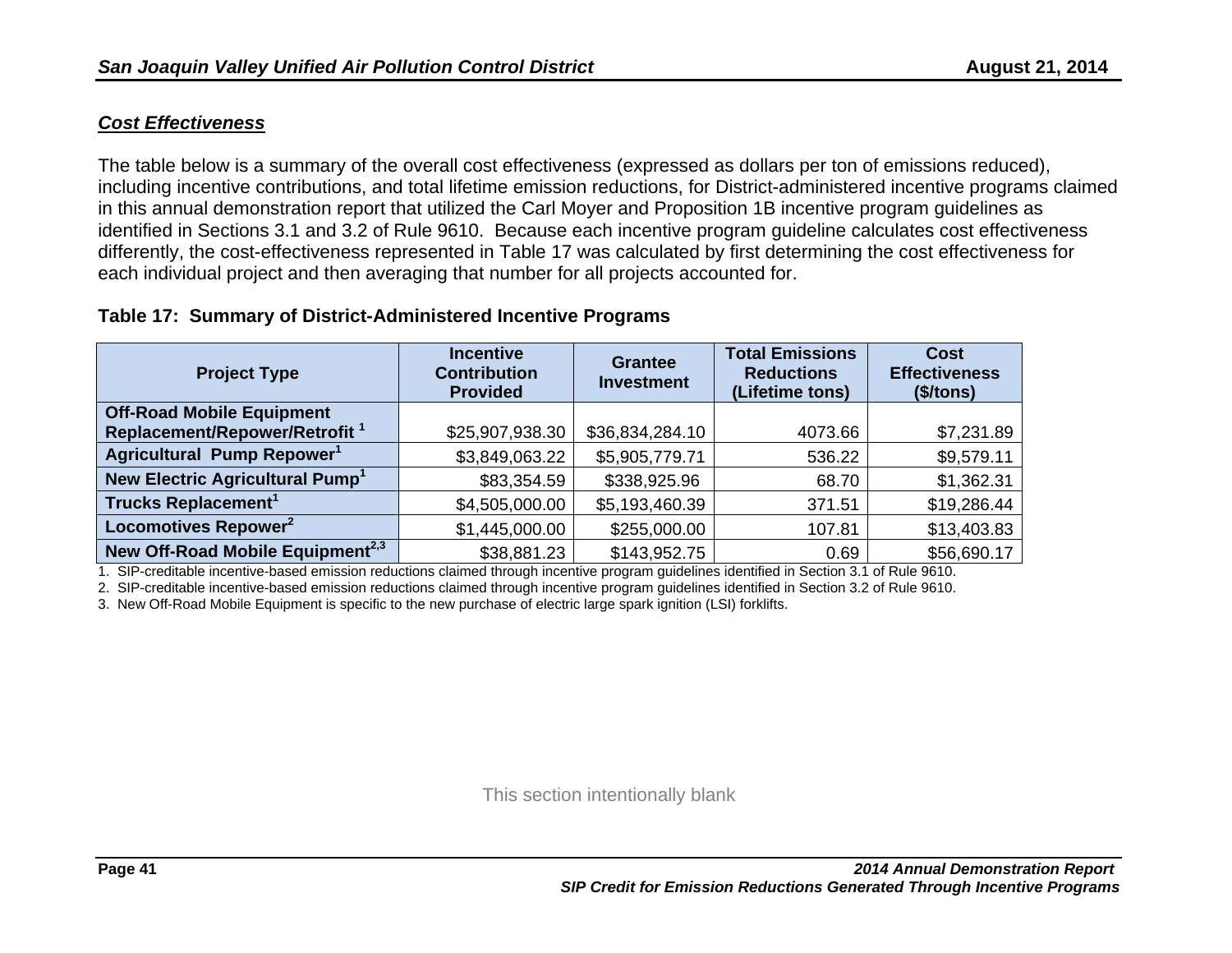## *Carl Moyer Incentive Program Guidelines*

The following set of tables summarizes the emission reductions claimed in the SIP under Rule 9610 for incentive programs administered by the District using the Carl Moyer Incentive Program Guidelines. Table 18 summarizes the total SIPcreditable incentive-based emission reductions claimed under Sections 3.1 and 3.2 of Rule 9610. Tables 19 through 21 summarize the emission reductions claimed in the SIP from incentive program guidelines identified in Section 3.1 of Rule 9610, while Table 23 summarizes emission reductions claimed in the SIP for locomotive alternative technology switcher projects and new electric forklift purchases, pursuant to Section 3.2 of the rule.

|      |                 |                          |            | <b>Current Reporting Period</b> |                          |            | <b>Cumulative Reporting</b> |                          |            |                 |                          |            |  |
|------|-----------------|--------------------------|------------|---------------------------------|--------------------------|------------|-----------------------------|--------------------------|------------|-----------------|--------------------------|------------|--|
|      |                 | <b>Emissions Reduced</b> |            |                                 | <b>Emissions Reduced</b> |            |                             | <b>Emissions Reduced</b> |            |                 | <b>Emissions Reduced</b> |            |  |
|      |                 | (tons per year)          |            | (tons per day)                  |                          |            | (tons per year)             |                          |            | (tons per day)  |                          |            |  |
|      | NO <sub>x</sub> | PM                       | <b>ROG</b> | NO <sub>x</sub>                 | <b>PM</b>                | <b>ROG</b> | NO <sub>x</sub>             | <b>PM</b>                | <b>ROG</b> | NO <sub>x</sub> | <b>PM</b>                | <b>ROG</b> |  |
| 2009 | 0.00            | 0.00                     | 0.00       | 0.00                            | 0.00                     | 0.00       | 865.21                      | 22.52                    | 96.41      | 2.37            | 0.06                     | 0.26       |  |
| 2010 | 0.00            | 0.00                     | 0.00       | 0.00                            | 0.00                     | 0.00       | 1179.70                     | 31.19                    | 124.29     | 3.23            | 0.09                     | 0.34       |  |
| 2011 | 0.00            | 0.00                     | 0.00       | 0.00                            | 0.00                     | 0.00       | 1568.04                     | 46.24                    | 170.21     | 4.30            | 0.13                     | 0.47       |  |
| 2012 | 0.22            | 0.01                     | 0.01       | 0.00                            | 0.00                     | 0.00       | 2105.25                     | 69.28                    | 236.50     | 5.77            | 0.19                     | 0.65       |  |
| 2013 | 515.26          | 20.95                    | 57.32      | 1.41                            | 0.06                     | 0.16       | 2626.55                     | 90.80                    | 295.16     | 7.20            | 0.25                     | 0.81       |  |
| 2014 | 412.27          | 17.94                    | 49.99      | 1.13                            | 0.05                     | 0.14       | 1616.09                     | 65.81                    | 215.79     | 4.43            | 0.18                     | 0.59       |  |
| 2015 | 401.30          | 17.69                    | 49.70      | 1.10                            | 0.05                     | 0.14       | 1465.84                     | 62.76                    | 203.70     | 4.02            | 0.17                     | 0.56       |  |
| 2016 | 397.46          | 17.59                    | 49.58      | 1.09                            | 0.05                     | 0.14       | 1401.45                     | 61.05                    | 197.58     | 3.84            | 0.17                     | 0.54       |  |
| 2017 | 386.57          | 17.12                    | 49.27      | 1.06                            | 0.05                     | 0.13       | 1338.43                     | 58.02                    | 191.29     | 3.67            | 0.16                     | 0.52       |  |
| 2018 | 386.57          | 17.12                    | 49.27      | 1.06                            | 0.05                     | 0.13       | 1288.41                     | 55.77                    | 184.34     | 3.53            | 0.15                     | 0.51       |  |
| 2019 | 386.57          | 17.12                    | 49.27      | 1.06                            | 0.05                     | 0.13       | 1041.12                     | 47.77                    | 136.69     | 2.85            | 0.13                     | 0.37       |  |
| 2020 | 375.05          | 16.69                    | 47.87      | 1.03                            | 0.05                     | 0.13       | 982.69                      | 45.12                    | 132.13     | 2.69            | 0.12                     | 0.36       |  |
| 2021 | 375.05          | 16.69                    | 47.87      | 1.03                            | 0.05                     | 0.13       | 788.11                      | 36.58                    | 105.36     | 2.16            | 0.10                     | 0.29       |  |
| 2022 | 375.05          | 16.69                    | 47.87      | 1.03                            | 0.05                     | 0.13       | 472.35                      | 21.22                    | 57.90      | 1.29            | 0.06                     | 0.16       |  |
| 2023 | 47.36           | 2.20                     | 5.80       | 0.13                            | 0.01                     | 0.02       | 130.15                      | 6.11                     | 14.08      | 0.36            | 0.02                     | 0.04       |  |
| 2024 | 6.39            | 0.18                     | 0.26       | 0.02                            | 0.00                     | 0.00       | 72.48                       | 3.53                     | 6.93       | 0.20            | 0.01                     | 0.02       |  |

#### **Table 18: Total Claimed SIP-Creditable Incentive-Based Emission Reductions Using the Carl Moyer Guidelines Pursuant to Section 3.1 and Section 3.2**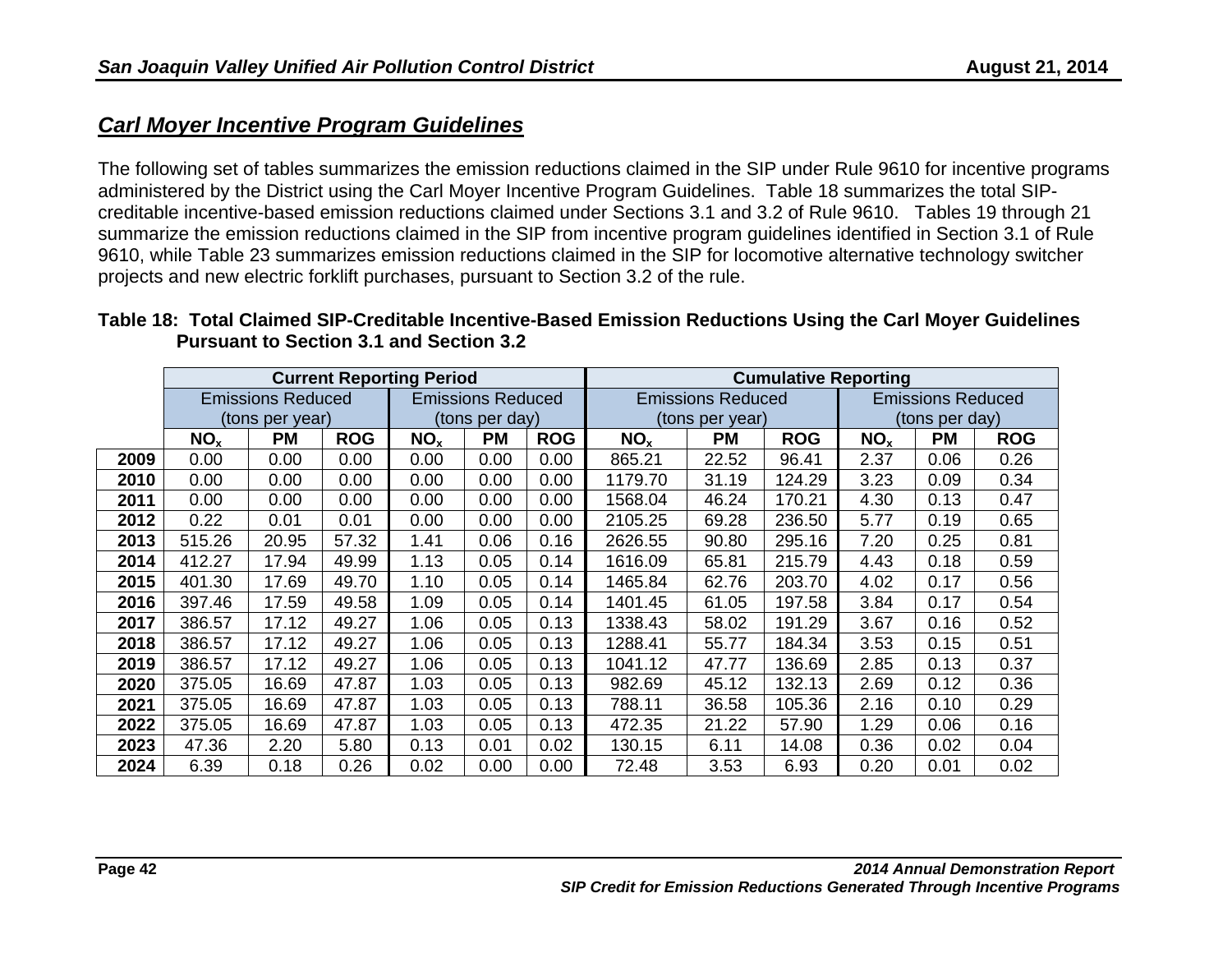|      |                 |                                             | <b>Current Reporting Period</b> |                                            |           |            | <b>Cumulative Reporting</b>                 |           |            |                                            |      |            |  |  |
|------|-----------------|---------------------------------------------|---------------------------------|--------------------------------------------|-----------|------------|---------------------------------------------|-----------|------------|--------------------------------------------|------|------------|--|--|
|      |                 | <b>Emissions Reduced</b><br>(tons per year) |                                 | <b>Emissions Reduced</b><br>(tons per day) |           |            | <b>Emissions Reduced</b><br>(tons per year) |           |            | <b>Emissions Reduced</b><br>(tons per day) |      |            |  |  |
|      | NO <sub>x</sub> | <b>PM</b>                                   | <b>ROG</b>                      | NO <sub>x</sub>                            | <b>PM</b> | <b>ROG</b> | NO <sub>x</sub>                             | <b>PM</b> | <b>ROG</b> | NO <sub>x</sub>                            | PM   | <b>ROG</b> |  |  |
| 2009 | 0.00            | 0.00                                        | 0.00                            | 0.00                                       | 0.00      | 0.00       | 0.00                                        | 0.00      | 0.00       | 0.00                                       | 0.00 | 0.00       |  |  |
| 2010 | 0.00            | 0.00                                        | 0.00                            | 0.00                                       | 0.00      | 0.00       | 0.00                                        | 0.00      | 0.00       | 0.00                                       | 0.00 | 0.00       |  |  |
| 2011 | 0.00            | 0.00                                        | 0.00                            | 0.00                                       | 0.00      | 0.00       | 170.33                                      | 7.73      | 25.47      | 0.47                                       | 0.02 | 0.07       |  |  |
| 2012 | 0.00            | 0.00                                        | 0.00                            | 0.00                                       | 0.00      | 0.00       | 469.96                                      | 22.81     | 72.08      | 1.29                                       | 0.06 | 0.20       |  |  |
| 2013 | 294.45          | 13.83                                       | 39.97                           | 0.81                                       | 0.04      | 0.11       | 778.93                                      | 37.26     | 113.80     | 2.13                                       | 0.10 | 0.31       |  |  |
| 2014 | 326.90          | 15.50                                       | 44.47                           | 0.90                                       | 0.04      | 0.12       | 811.37                                      | 38.93     | 118.31     | 2.22                                       | 0.11 | 0.32       |  |  |
| 2015 | 326.90          | 15.50                                       | 44.47                           | 0.90                                       | 0.04      | 0.12       | 811.37                                      | 38.93     | 118.31     | 2.22                                       | 0.11 | 0.32       |  |  |
| 2016 | 326.90          | 15.50                                       | 44.47                           | 0.90                                       | 0.04      | 0.12       | 811.37                                      | 38.93     | 118.31     | 2.22                                       | 0.11 | 0.32       |  |  |
| 2017 | 326.90          | 15.50                                       | 44.47                           | 0.90                                       | 0.04      | 0.12       | 811.37                                      | 38.93     | 118.31     | 2.22                                       | 0.11 | 0.32       |  |  |
| 2018 | 326.90          | 15.50                                       | 44.47                           | 0.90                                       | 0.04      | 0.12       | 811.37                                      | 38.93     | 118.31     | 2.22                                       | 0.11 | 0.32       |  |  |
| 2019 | 326.90          | 15.50                                       | 44.47                           | 0.90                                       | 0.04      | 0.12       | 811.37                                      | 38.93     | 118.31     | 2.22                                       | 0.11 | 0.32       |  |  |
| 2020 | 326.90          | 15.50                                       | 44.47                           | 0.90                                       | 0.04      | 0.12       | 811.37                                      | 38.93     | 118.31     | 2.22                                       | 0.11 | 0.32       |  |  |
| 2021 | 326.90          | 15.50                                       | 44.47                           | 0.90                                       | 0.04      | 0.12       | 641.04                                      | 31.20     | 92.84      | 1.76                                       | 0.09 | 0.25       |  |  |
| 2022 | 326.90          | 15.50                                       | 44.47                           | 0.90                                       | 0.04      | 0.12       | 341.40                                      | 16.12     | 46.23      | 0.94                                       | 0.04 | 0.13       |  |  |
| 2023 | 32.49           | 1.70                                        | 4.65                            | 0.09                                       | 0.00      | 0.01       | 32.49                                       | 1.70      | 4.65       | 0.09                                       | 0.00 | 0.01       |  |  |
| 2024 | 0.00            | 0.00                                        | 0.00                            | 0.00                                       | 0.00      | 0.00       | 0.00                                        | 0.00      | 0.00       | 0.00                                       | 0.00 | 0.00       |  |  |

#### **Table 19: SIP-Creditable Incentive-Based Emission Reductions for Off-Road Compression-Ignition Equipment Replacement Claimed Pursuant to Section 3.1**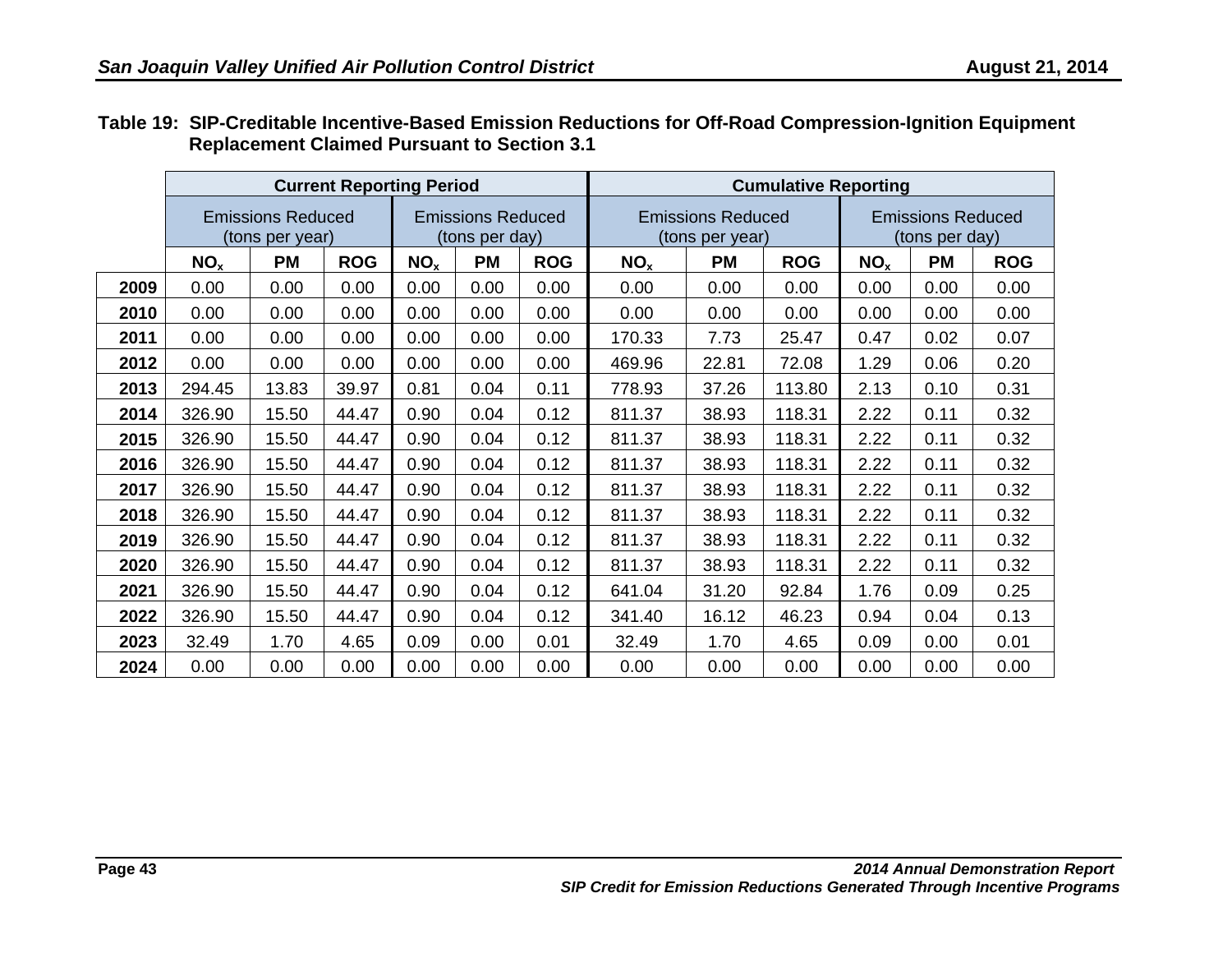|      |                 |                                             | <b>Current Reporting Period</b> |                                            |           |            | <b>Cumulative Reporting</b>                 |           |            |                                            |           |            |  |  |
|------|-----------------|---------------------------------------------|---------------------------------|--------------------------------------------|-----------|------------|---------------------------------------------|-----------|------------|--------------------------------------------|-----------|------------|--|--|
|      |                 | <b>Emissions Reduced</b><br>(tons per year) |                                 | <b>Emissions Reduced</b><br>(tons per day) |           |            | <b>Emissions Reduced</b><br>(tons per year) |           |            | <b>Emissions Reduced</b><br>(tons per day) |           |            |  |  |
|      | NO <sub>x</sub> | <b>PM</b>                                   | <b>ROG</b>                      | NO <sub>x</sub>                            | <b>PM</b> | <b>ROG</b> | NO <sub>x</sub>                             | <b>PM</b> | <b>ROG</b> | NO <sub>x</sub>                            | <b>PM</b> | <b>ROG</b> |  |  |
| 2009 | 0.00            | 0.00                                        | 0.00                            | 0.00                                       | 0.00      | 0.00       | 57.54                                       | 1.57      | 6.30       | 0.16                                       | 0.00      | 0.02       |  |  |
| 2010 | 0.00            | 0.00                                        | 0.00                            | 0.00                                       | 0.00      | 0.00       | 108.86                                      | 4.12      | 12.41      | 0.30                                       | 0.01      | 0.03       |  |  |
| 2011 | 0.00            | 0.00                                        | 0.00                            | 0.00                                       | 0.00      | 0.00       | 158.88                                      | 6.38      | 19.36      | 0.44                                       | 0.02      | 0.05       |  |  |
| 2012 | 0.00            | 0.00                                        | 0.00                            | 0.00                                       | 0.00      | 0.00       | 209.04                                      | 8.05      | 25.51      | 0.57                                       | 0.02      | 0.07       |  |  |
| 2013 | 14.25           | 0.53                                        | 1.79                            | 0.04                                       | 0.00      | 0.00       | 227.46                                      | 8.77      | 27.87      | 0.62                                       | 0.02      | 0.08       |  |  |
| 2014 | 21.07           | 0.79                                        | 2.61                            | 0.06                                       | 0.00      | 0.01       | 226.77                                      | 8.73      | 27.84      | 0.62                                       | 0.02      | 0.08       |  |  |
| 2015 | 21.07           | 0.79                                        | 2.61                            | 0.06                                       | 0.00      | 0.01       | 223.87                                      | 8.56      | 27.45      | 0.61                                       | 0.02      | 0.08       |  |  |
| 2016 | 21.07           | 0.79                                        | 2.61                            | 0.06                                       | 0.00      | 0.01       | 173.83                                      | 7.30      | 22.00      | 0.48                                       | 0.02      | 0.06       |  |  |
| 2017 | 21.07           | 0.79                                        | 2.61                            | 0.06                                       | 0.00      | 0.01       | 126.25                                      | 4.97      | 16.34      | 0.35                                       | 0.01      | 0.04       |  |  |
| 2018 | 21.07           | 0.79                                        | 2.61                            | 0.06                                       | 0.00      | 0.01       | 76.23                                       | 2.72      | 9.39       | 0.21                                       | 0.01      | 0.03       |  |  |
| 2019 | 21.07           | 0.79                                        | 2.61                            | 0.06                                       | 0.00      | 0.01       | 26.49                                       | 1.04      | 3.24       | 0.07                                       | 0.00      | 0.01       |  |  |
| 2020 | 9.55            | 0.36                                        | 1.20                            | 0.03                                       | 0.00      | 0.00       | 9.97                                        | 0.36      | 1.20       | 0.03                                       | 0.00      | 0.00       |  |  |
| 2021 | 9.55            | 0.36                                        | 1.20                            | 0.03                                       | 0.00      | 0.00       | 9.97                                        | 0.36      | 1.20       | 0.03                                       | 0.00      | 0.00       |  |  |
| 2022 | 9.55            | 0.36                                        | 1.20                            | 0.03                                       | 0.00      | 0.00       | 9.55                                        | 0.36      | 1.20       | 0.03                                       | 0.00      | 0.00       |  |  |
| 2023 | 6.82            | 0.26                                        | 0.82                            | 0.02                                       | 0.00      | 0.00       | 6.82                                        | 0.26      | 0.82       | 0.02                                       | 0.00      | 0.00       |  |  |
| 2024 | 0.00            | 0.00                                        | 0.00                            | 0.00                                       | 0.00      | 0.00       | 0.00                                        | 0.00      | 0.00       | 0.00                                       | 0.00      | 0.00       |  |  |

#### **Table 20: SIP-Creditable Incentive-Based Emission Reductions for Off-Road Compression-Ignition Equipment Repower and Retrofit Claimed Pursuant to Section 3.1**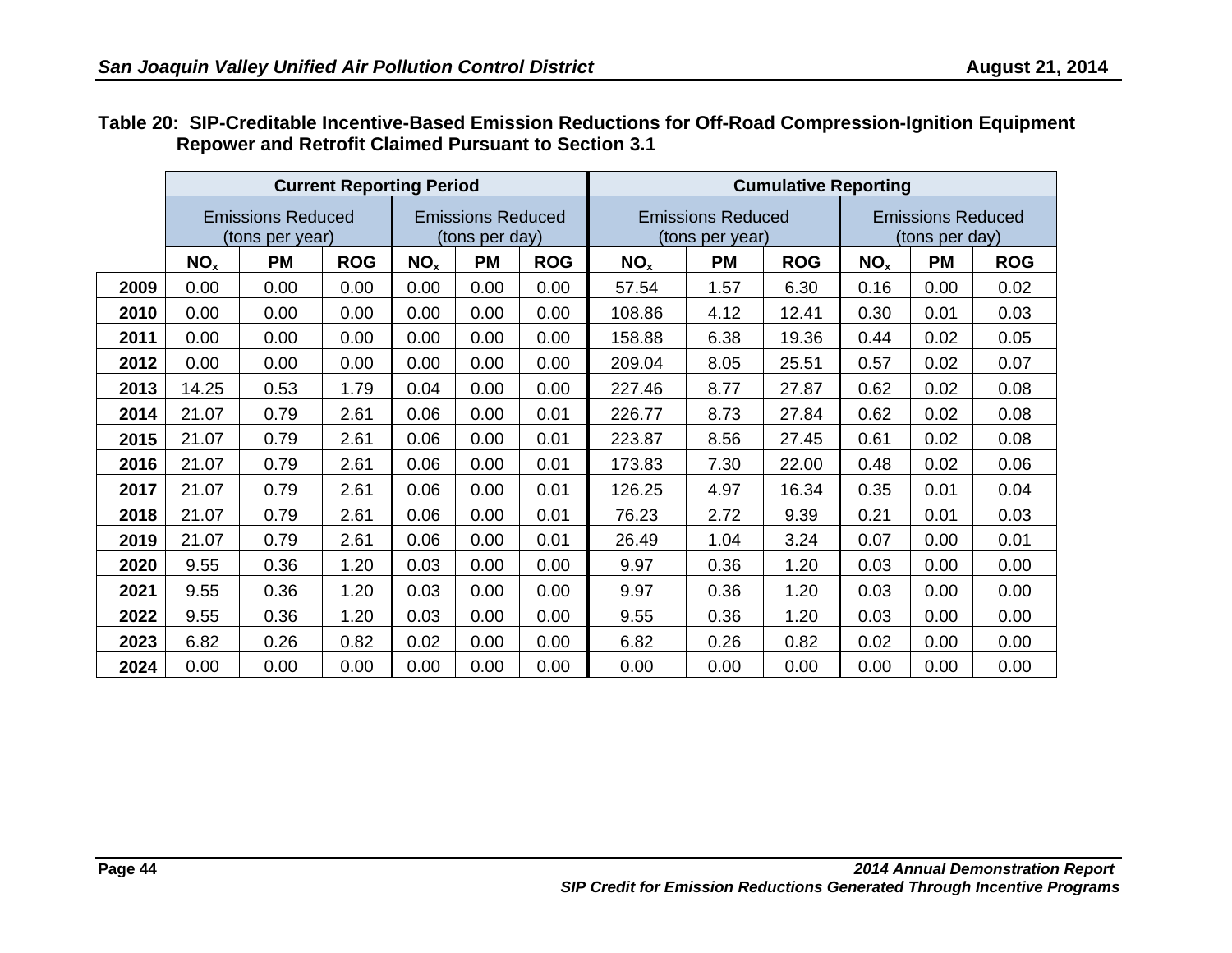|      |                 |                                             | <b>Current Reporting Period</b> |                                            |           |            | <b>Cumulative Reporting</b> |                                             |            |                                            |           |            |  |
|------|-----------------|---------------------------------------------|---------------------------------|--------------------------------------------|-----------|------------|-----------------------------|---------------------------------------------|------------|--------------------------------------------|-----------|------------|--|
|      |                 | <b>Emissions Reduced</b><br>(tons per year) |                                 | <b>Emissions Reduced</b><br>(tons per day) |           |            |                             | <b>Emissions Reduced</b><br>(tons per year) |            | <b>Emissions Reduced</b><br>(tons per day) |           |            |  |
|      | NO <sub>x</sub> | <b>PM</b>                                   | <b>ROG</b>                      | NO <sub>x</sub>                            | <b>PM</b> | <b>ROG</b> | NO <sub>x</sub>             | <b>PM</b>                                   | <b>ROG</b> | NO <sub>x</sub>                            | <b>PM</b> | <b>ROG</b> |  |
| 2009 | 0.00            | 0.00                                        | 0.00                            | 0.00                                       | 0.00      | 0.00       | 790.60                      | 20.38                                       | 88.49      | 2.17                                       | 0.06      | 0.24       |  |
| 2010 | 0.00            | 0.00                                        | 0.00                            | 0.00                                       | 0.00      | 0.00       | 1036.20                     | 25.64                                       | 109.36     | 2.84                                       | 0.07      | 0.30       |  |
| 2011 | 0.00            | 0.00                                        | 0.00                            | 0.00                                       | 0.00      | 0.00       | 1190.57                     | 30.22                                       | 122.05     | 3.26                                       | 0.08      | 0.33       |  |
| 2012 | 0.22            | 0.01                                        | 0.01                            | 0.00                                       | 0.00      | 0.00       | 1307.24                     | 33.46                                       | 128.73     | 3.58                                       | 0.09      | 0.35       |  |
| 2013 | 194.83          | 6.42                                        | 15.03                           | 0.53                                       | 0.02      | 0.04       | 1489.44                     | 39.63                                       | 142.78     | 4.08                                       | 0.11      | 0.39       |  |
| 2014 | 52.35           | 1.47                                        | 2.38                            | 0.14                                       | 0.00      | 0.01       | 446.99                      | 13.01                                       | 58.92      | 1.22                                       | 0.04      | 0.16       |  |
| 2015 | 41.38           | 1.22                                        | 2.08                            | 0.11                                       | 0.00      | 0.01       | 299.64                      | 10.12                                       | 47.22      | 0.82                                       | 0.03      | 0.13       |  |
| 2016 | 37.54           | 1.12                                        | 1.96                            | 0.10                                       | 0.00      | 0.01       | 285.29                      | 9.68                                        | 46.56      | 0.78                                       | 0.03      | 0.13       |  |
| 2017 | 26.65           | 0.65                                        | 1.66                            | 0.07                                       | 0.00      | 0.00       | 269.85                      | 8.97                                        | 45.92      | 0.74                                       | 0.02      | 0.13       |  |
| 2018 | 26.65           | 0.65                                        | 1.66                            | 0.07                                       | 0.00      | 0.00       | 269.85                      | 8.97                                        | 45.92      | 0.74                                       | 0.02      | 0.13       |  |
| 2019 | 26.65           | 0.65                                        | 1.66                            | 0.07                                       | 0.00      | 0.00       | 72.65                       | 2.67                                        | 4.44       | 0.20                                       | 0.01      | 0.01       |  |
| 2020 | 26.65           | 0.65                                        | 1.66                            | 0.07                                       | 0.00      | 0.00       | 48.31                       | 1.55                                        | 2.83       | 0.13                                       | 0.00      | 0.01       |  |
| 2021 | 26.65           | 0.65                                        | 1.66                            | 0.07                                       | 0.00      | 0.00       | 32.04                       | 0.88                                        | 1.99       | 0.09                                       | 0.00      | 0.01       |  |
| 2022 | 26.65           | 0.65                                        | 1.66                            | 0.07                                       | 0.00      | 0.00       | 26.65                       | 0.65                                        | 1.66       | 0.07                                       | 0.00      | 0.00       |  |
| 2023 | 2.74            | 0.11                                        | 0.14                            | 0.01                                       | 0.00      | 0.00       | 2.74                        | 0.11                                        | 0.14       | 0.01                                       | 0.00      | 0.00       |  |
| 2024 | 1.32            | 0.05                                        | 0.07                            | 0.00                                       | 0.00      | 0.00       | 1.32                        | 0.05                                        | 0.07       | 0.00                                       | 0.00      | 0.00       |  |

#### **Table 21: SIP-Creditable Incentive-Based Emission Reductions for Repower of Agricultural Pumps Engines Claimed Pursuant to Section 3.1**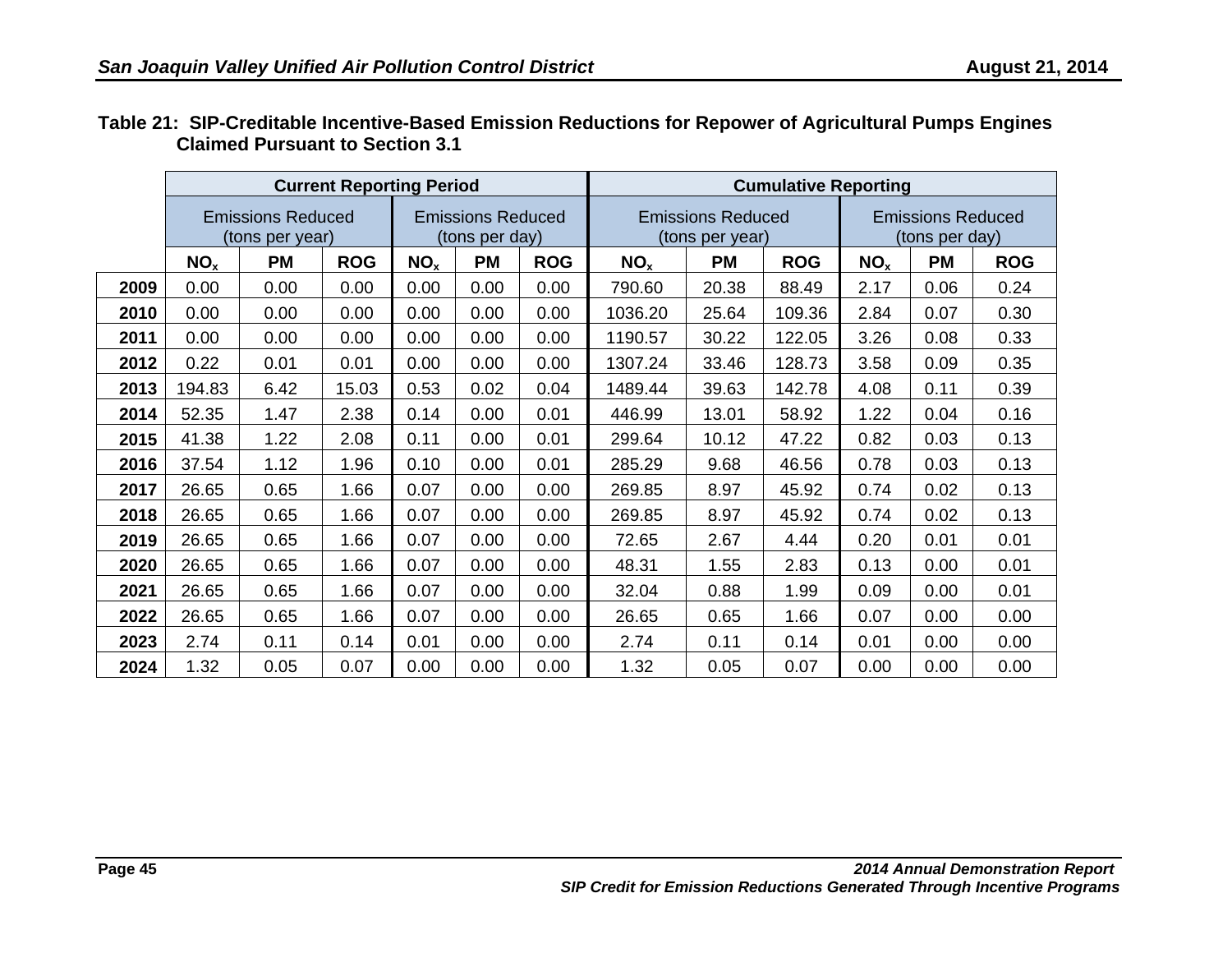|      |                 |                                             | <b>Current Reporting Period</b> |                 |                                            |            |                 |                                             | <b>Cumulative Reporting</b> |                 |                                            |            |
|------|-----------------|---------------------------------------------|---------------------------------|-----------------|--------------------------------------------|------------|-----------------|---------------------------------------------|-----------------------------|-----------------|--------------------------------------------|------------|
|      |                 | <b>Emissions Reduced</b><br>(tons per year) |                                 |                 | <b>Emissions Reduced</b><br>(tons per day) |            |                 | <b>Emissions Reduced</b><br>(tons per year) |                             |                 | <b>Emissions Reduced</b><br>(tons per day) |            |
|      | NO <sub>x</sub> | <b>PM</b>                                   | <b>ROG</b>                      | NO <sub>x</sub> | <b>PM</b>                                  | <b>ROG</b> | NO <sub>x</sub> | <b>PM</b>                                   | <b>ROG</b>                  | NO <sub>x</sub> | <b>PM</b>                                  | <b>ROG</b> |
| 2009 | 0.00            | 0.00                                        | 0.00                            | 0.00            | 0.00                                       | 0.00       | 0.00            | 0.00                                        | 0.00                        | 0.00            | 0.00                                       | 0.00       |
| 2010 | 0.00            | 0.00                                        | 0.00                            | 0.00            | 0.00                                       | 0.00       | 17.57           | 0.85                                        | 0.91                        | 0.05            | 0.00                                       | 0.00       |
| 2011 | 0.00            | 0.00                                        | 0.00                            | 0.00            | 0.00                                       | 0.00       | 25.54           | 0.99                                        | 1.37                        | 0.07            | 0.00                                       | 0.00       |
| 2012 | 0.00            | 0.00                                        | 0.00                            | 0.00            | 0.00<br>0.00                               |            | 35.86           | 1.04                                        | 1.88                        | 0.10            | 0.00                                       | 0.01       |
| 2013 | 6.59            | 0.04                                        | 0.33                            | 0.02            | 0.00<br>0.00                               |            | 42.45           | 1.08                                        | 2.21                        | 0.12            | 0.00                                       | 0.01       |
| 2014 | 6.82            | 0.04                                        | 0.34                            | 0.02            | 0.00                                       | 0.00       | 42.68           | 1.08                                        | 2.22                        | 0.12            | 0.00                                       | 0.01       |
| 2015 | 6.82            | 0.04                                        | 0.34                            | 0.02            | 0.00                                       | 0.00       | 42.68           | 1.08                                        | 2.22                        | 0.12            | 0.00                                       | 0.01       |
| 2016 | 6.82            | 0.04                                        | 0.34                            | 0.02            | 0.00                                       | 0.00       | 42.68           | 1.08                                        | 2.22                        | 0.12            | 0.00                                       | 0.01       |
| 2017 | 6.82            | 0.04                                        | 0.34                            | 0.02            | 0.00                                       | 0.00       | 42.68           | 1.08                                        | 2.22                        | 0.12            | 0.00                                       | 0.01       |
| 2018 | 6.82            | 0.04                                        | 0.34                            | 0.02            | 0.00                                       | 0.00       | 42.68           | 1.08                                        | 2.22                        | 0.12            | 0.00                                       | 0.01       |
| 2019 | 6.82            | 0.04                                        | 0.34                            | 0.02            | 0.00                                       | 0.00       | 42.68           | 1.08                                        | 2.22                        | 0.12            | 0.00                                       | 0.01       |
| 2020 | 6.82            | 0.04                                        | 0.34                            | 0.02            | 0.00                                       | 0.00       | 25.11           | 0.23                                        | 1.31                        | 0.07            | 0.00                                       | 0.00       |
| 2021 | 6.82            | 0.04                                        | 0.34                            | 0.02            | 0.00                                       | 0.00       | 17.14           | 0.09                                        | 0.85                        | 0.05            | 0.00                                       | 0.00       |
| 2022 | 6.82            | 0.04                                        | 0.34                            | 0.02            | 0.00                                       | 0.00       | 6.82            | 0.04                                        | 0.34                        | 0.02            | 0.00                                       | 0.00       |
| 2023 | 0.23            | 0.00                                        | 0.01                            | 0.00            | 0.00                                       | 0.00       | 0.23            | 0.00                                        | 0.01                        | 0.00            | 0.00                                       | 0.00       |
| 2024 | 0.00            | 0.00                                        | 0.00                            | 0.00            | 0.00                                       | 0.00       | 0.00            | 0.00                                        | 0.00                        | 0.00            | 0.00                                       | 0.00       |

#### **Table 22: SIP-Creditable Incentive-Based Emission Reductions for Purchase of New Electric Agricultural Pump Motors Claimed Pursuant to Section 3.1**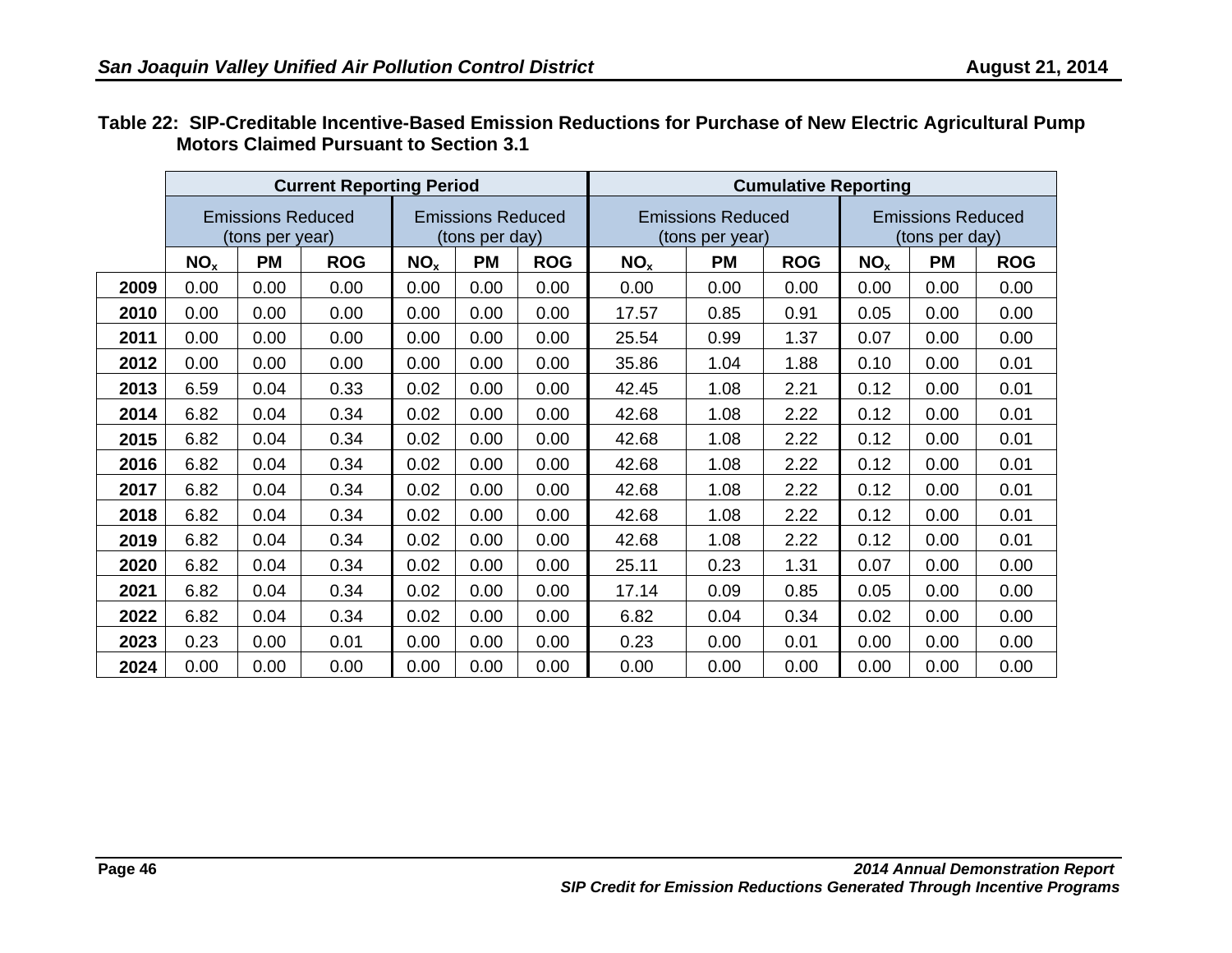|      |                 |                                             | <b>Current Reporting Period</b> |                 |                                            |            |                 |                                             | <b>Cumulative Reporting</b> |                 |                                            |            |
|------|-----------------|---------------------------------------------|---------------------------------|-----------------|--------------------------------------------|------------|-----------------|---------------------------------------------|-----------------------------|-----------------|--------------------------------------------|------------|
|      |                 | <b>Emissions Reduced</b><br>(tons per year) |                                 |                 | <b>Emissions Reduced</b><br>(tons per day) |            |                 | <b>Emissions Reduced</b><br>(tons per year) |                             |                 | <b>Emissions Reduced</b><br>(tons per day) |            |
|      | NO <sub>x</sub> | <b>PM</b>                                   | <b>ROG</b>                      | NO <sub>x</sub> | <b>PM</b>                                  | <b>ROG</b> | NO <sub>x</sub> | <b>PM</b>                                   | <b>ROG</b>                  | NO <sub>x</sub> | <b>PM</b>                                  | <b>ROG</b> |
| 2009 | 0.00            | 0.00                                        | 0.00                            | 0.00            | 0.00                                       | 0.00       | 16.71           | 0.56                                        | 1.60                        | 0.05            | 0.00                                       | 0.00       |
| 2010 | 0.00            | 0.00                                        | 0.00                            | 0.00            | 0.00                                       | 0.00       | 16.71           | 0.56                                        | 1.60                        | 0.05            | 0.00                                       | 0.00       |
| 2011 | 0.00            | 0.00                                        | 0.00                            | 0.00            | 0.00                                       | 0.00       | 22.36           | 0.90                                        | 1.95                        | 0.06            | 0.00                                       | 0.01       |
| 2012 | 0.00            | 0.00                                        | 0.00                            | 0.00            | 0.00                                       | 0.00       | 82.80           | 3.91                                        | 8.28                        | 0.23            | 0.01                                       | 0.02       |
| 2013 | 5.13            | 0.14                                        | 0.19                            | 0.01            | 0.00                                       | 0.00       | 87.93           | 4.04                                        | 8.47                        | 0.24            | 0.01                                       | 0.02       |
| 2014 | 5.13            | 0.14                                        | 0.19                            | 0.01            | 0.00                                       | 0.00       | 87.93           | 4.04                                        | 8.47                        | 0.24            | 0.01                                       | 0.02       |
| 2015 | 5.13            | 0.14                                        | 0.19                            | 0.01            | 0.00                                       | 0.00       | 87.93           | 4.04                                        | 8.47                        | 0.24            | 0.01                                       | 0.02       |
| 2016 | 5.13            | 0.14                                        | 0.19                            | 0.01            | 0.00                                       | 0.00       | 87.93           | 4.04                                        | 8.47                        | 0.24            | 0.01                                       | 0.02       |
| 2017 | 5.13            | 0.14                                        | 0.19                            | 0.01            | 0.00                                       | 0.00       | 87.93           | 4.04                                        | 8.47                        | 0.24            | 0.01                                       | 0.02       |
| 2018 | 5.13            | 0.14                                        | 0.19                            | 0.01            | 0.00                                       | 0.00       | 87.93           | 4.04                                        | 8.47                        | 0.24            | 0.01                                       | 0.02       |
| 2019 | 5.13            | 0.14                                        | 0.19                            | 0.01            | 0.00                                       | 0.00       | 87.93           | 4.04                                        | 8.47                        | 0.24            | 0.01                                       | 0.02       |
| 2020 | 5.13            | 0.14                                        | 0.19                            | 0.01            | 0.00                                       | 0.00       | 87.93           | 4.04                                        | 8.47                        | 0.24            | 0.01                                       | 0.02       |
| 2021 | 5.13            | 0.14                                        | 0.19                            | 0.01            | 0.00                                       | 0.00       | 87.93           | 4.04                                        | 8.47                        | 0.24            | 0.01                                       | 0.02       |
| 2022 | 5.13            | 0.14                                        | 0.19                            | 0.01            | 0.00                                       | 0.00       | 87.93           | 4.04                                        | 8.47                        | 0.24            | 0.01                                       | 0.02       |
| 2023 | 5.08            | 0.13                                        | 0.19                            | 0.01            | 0.00                                       | 0.00       | 87.87           | 4.03                                        | 8.46                        | 0.24            | 0.01                                       | 0.02       |
| 2024 | 5.08            | 0.13                                        | 0.19                            | 0.01            | 0.00                                       | 0.00       | 71.16           | 3.48                                        | 6.86                        | 0.19            | 0.01                                       | 0.02       |

#### **Table 23: SIP-Creditable Incentive-Based Emission Reductions for Locomotives and New Electric Forklift Purchase Claimed Pursuant to Section 3.21**

1. Locomotive projects are contracted with a 20 year project life and Forklifts are contracted with a 10 year project life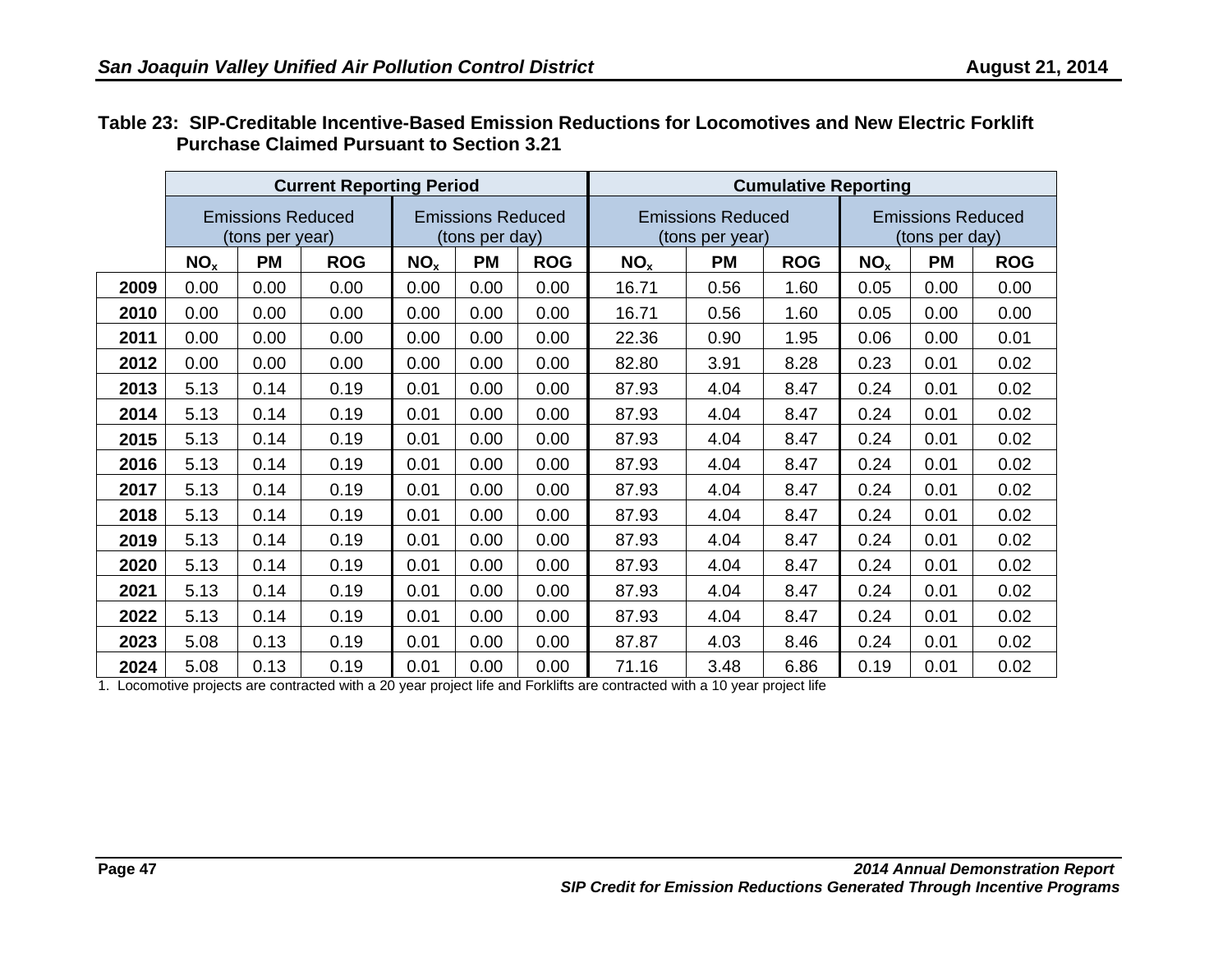# *Proposition 1B Incentive Program Guidelines*

The following table is a summary of incentive-based emission reductions claimed in the SIP from incentive programs administered by the District using the Proposition 1B incentive program guidelines, as identified in Section 3.1 of Rule 9610.

|      |                 |                                             | <b>Current Reporting Period</b> |                 |                                            |            |                 |                                             | <b>Cumulative Reporting</b> |                 |                                            |            |
|------|-----------------|---------------------------------------------|---------------------------------|-----------------|--------------------------------------------|------------|-----------------|---------------------------------------------|-----------------------------|-----------------|--------------------------------------------|------------|
|      |                 | <b>Emissions Reduced</b><br>(tons per year) |                                 |                 | <b>Emissions Reduced</b><br>(tons per day) |            |                 | <b>Emissions Reduced</b><br>(tons per year) |                             |                 | <b>Emissions Reduced</b><br>(tons per day) |            |
|      | NO <sub>x</sub> | <b>PM</b>                                   | <b>ROG</b>                      | NO <sub>x</sub> | <b>PM</b>                                  | <b>ROG</b> | NO <sub>x</sub> | <b>PM</b>                                   | <b>ROG</b>                  | NO <sub>x</sub> | <b>PM</b>                                  | <b>ROG</b> |
| 2009 | 0.00            | 0.00                                        | 0.00                            | 0.00            | 0.00                                       | 0.00       | 91.80           | 8.35                                        | 0.00                        | 0.25            | 0.02                                       | 0.00       |
| 2010 | 0.00            | 0.00                                        | 0.00                            | 0.00            | 0.00                                       | 0.00       | 668.19          | 20.76                                       | 0.00                        | 1.83            | 0.06                                       | 0.00       |
| 2011 | 0.00            | 0.00                                        | 0.00                            | 0.00            | 0.00                                       | 0.00       | 1185.92         | 41.43                                       | 0.00                        | 3.25            | 0.11                                       | 0.00       |
| 2012 | 0.00            | 0.00                                        | 0.00                            | 0.00            | 0.00                                       | 0.00       | 2004.74         | 73.18                                       | 0.00                        | 5.49            | 0.20                                       | 0.00       |
| 2013 | 70.96           | 3.34                                        | 0.00                            | 0.19            | 0.01                                       | 0.00       | 2114.21         | 77.75                                       | 0.00                        | 5.79            | 0.21                                       | 0.00       |
| 2014 | 70.96           | 3.34                                        | 0.00                            | 0.19            | 0.01                                       | 0.00       | 2023.01         | 69.23                                       | 0.00                        | 5.54            | 0.19                                       | 0.00       |
| 2015 | 70.96           | 3.34                                        | 0.00                            | 0.19            | 0.01                                       | 0.00       | 1450.84         | 57.02                                       | 0.00                        | 3.97            | 0.16                                       | 0.00       |
| 2016 | 70.96           | 3.34                                        | 0.00                            | 0.19            | 0.01                                       | 0.00       | 928.98          | 35.18                                       | 0.00                        | 2.55            | 0.10                                       | 0.00       |
| 2017 | 70.96           | 3.34                                        | 0.00                            | 0.19            | 0.01                                       | 0.00       | 110.16          | 4.52                                        | 0.00                        | 0.30            | 0.01                                       | 0.00       |
| 2018 | 0.00            | 0.00                                        | 0.00                            | 0.00            | 0.00                                       | 0.00       | 0.00            | 0.00                                        | 0.00                        | 0.00            | 0.00                                       | 0.00       |
| 2019 | 0.00            | 0.00                                        | 0.00                            | 0.00            | 0.00                                       | 0.00       | 0.00            | 0.00                                        | 0.00                        | 0.00            | 0.00                                       | 0.00       |
| 2020 | 0.00            | 0.00                                        | 0.00                            | 0.00            | 0.00                                       | 0.00       | 0.00            | 0.00                                        | 0.00                        | 0.00            | 0.00                                       | 0.00       |
| 2021 | 0.00            | 0.00                                        | 0.00                            | 0.00            | 0.00                                       | 0.00       | 0.00            | 0.00                                        | 0.00                        | 0.00            | 0.00                                       | 0.00       |
| 2022 | 0.00            | 0.00                                        | 0.00                            | 0.00            | 0.00                                       | 0.00       | 0.00            | 0.00                                        | 0.00                        | 0.00            | 0.00                                       | 0.00       |
| 2023 | 0.00            | 0.00                                        | 0.00                            | 0.00            | 0.00                                       | 0.00       | 0.00            | 0.00                                        | 0.00                        | 0.00            | 0.00                                       | 0.00       |
| 2024 | 0.00            | 0.00                                        | 0.00                            | 0.00            | 0.00                                       | 0.00       | 0.00            | 0.00                                        | 0.00                        | 0.00            | 0.00                                       | 0.00       |

**Table 24: SIP-Creditable Incentive-Based Emission Reductions for On-Road Trucks**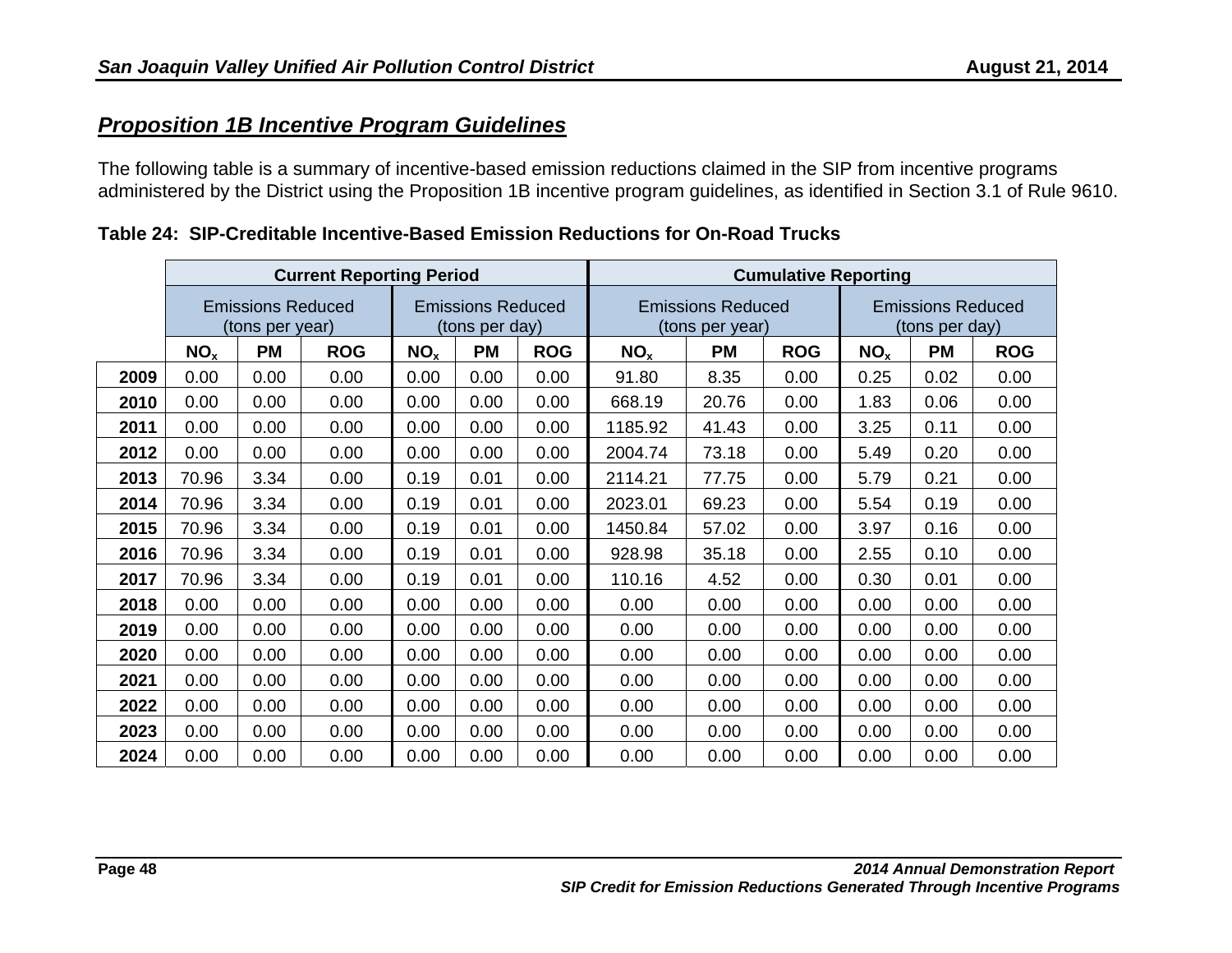## *NRCS Combustion Systems Improvement of Mobile Equipment Incentive Program Guidelines*

The following table provides a summary of the SIP-creditable incentive-based emission reductions claimed in the SIP for incentive projects administered by the NRCS, as identified in Section 3.1 of Rule 9610.

|      |                 |                                             | <b>Current Reporting Period</b> |                 |                                            |            |                 |                                             | <b>Cumulative Reporting</b> |                 |                                            |            |
|------|-----------------|---------------------------------------------|---------------------------------|-----------------|--------------------------------------------|------------|-----------------|---------------------------------------------|-----------------------------|-----------------|--------------------------------------------|------------|
|      |                 | <b>Emissions Reduced</b><br>(tons per year) |                                 |                 | <b>Emissions Reduced</b><br>(tons per day) |            |                 | <b>Emissions Reduced</b><br>(tons per year) |                             |                 | <b>Emissions Reduced</b><br>(tons per day) |            |
|      | NO <sub>x</sub> | <b>PM</b>                                   | <b>ROG</b>                      | NO <sub>x</sub> | <b>PM</b>                                  | <b>ROG</b> | NO <sub>x</sub> | <b>PM</b>                                   | <b>ROG</b>                  | NO <sub>x</sub> | <b>PM</b>                                  | <b>ROG</b> |
| 2009 | 3.50            | 0.07                                        | 0.39                            | 0.01            | 0.00                                       | 0.00       | 148.58          | 5.42                                        | 19.76                       | 0.41            | 0.01                                       | 0.05       |
| 2010 | 25.93           | 0.85                                        | 3.00                            | 0.07            | 0.00                                       | 0.01       | 815.85          | 31.22                                       | 111.54                      | 2.24            | 0.09                                       | 0.31       |
| 2011 | 28.77           | 0.94                                        | 3.35                            | 0.08            | 0.00                                       | 0.01       | 1381.78         | 55.24                                       | 192.00                      | 3.79            | 0.15                                       | 0.53       |
| 2012 | 89.63           | 3.14                                        | 11.67                           | 0.25            | 0.01                                       | 0.03       | 1585.36         | 63.78                                       | 219.54                      | 4.34            | 0.17                                       | 0.60       |
| 2013 | 145.22          | 5.42                                        | 19.60                           | 0.40            | 0.01                                       | 0.05       | 1640.94         | 66.06                                       | 227.47                      | 4.50            | 0.18                                       | 0.62       |
| 2014 | 162.59          | 6.06                                        | 21.87                           | 0.45            | 0.02                                       | 0.06       | 1658.31         | 66.70                                       | 229.74                      | 4.54            | 0.18                                       | 0.63       |
| 2015 | 162.59          | 6.06                                        | 21.87                           | 0.45            | 0.02                                       | 0.06       | 1658.31         | 66.70                                       | 229.74                      | 4.54            | 0.18                                       | 0.63       |
| 2016 | 162.59          | 6.06                                        | 21.87                           | 0.45            | 0.02                                       | 0.06       | 1658.31         | 66.70                                       | 229.74                      | 4.54            | 0.18                                       | 0.63       |
| 2017 | 162.59          | 6.06                                        | 21.87                           | 0.45            | 0.02                                       | 0.06       | 1658.31         | 66.70                                       | 229.74                      | 4.54            | 0.18                                       | 0.63       |
| 2018 | 162.59          | 6.06                                        | 21.87                           | 0.45            | 0.02                                       | 0.06       | 1658.31         | 66.70                                       | 229.74                      | 4.54            | 0.18                                       | 0.63       |
| 2019 | 159.09          | 5.99                                        | 21.48                           | 0.44            | 0.02                                       | 0.06       | 1509.73         | 61.28                                       | 209.99                      | 4.14            | 0.17                                       | 0.58       |
| 2020 | 136.66          | 5.21                                        | 18.88                           | 0.37            | 0.01                                       | 0.05       | 842.46          | 35.48                                       | 118.20                      | 2.31            | 0.10                                       | 0.32       |
| 2021 | 133.82          | 5.12                                        | 18.52                           | 0.37            | 0.01                                       | 0.05       | 276.53          | 11.46                                       | 37.75                       | 0.76            | 0.03                                       | 0.10       |
| 2022 | 72.95           | 2.92                                        | 10.21                           | 0.20            | 0.01                                       | 0.03       | 72.95           | 2.92                                        | 10.21                       | 0.20            | 0.01                                       | 0.03       |
| 2023 | 17.37           | 0.64                                        | 2.28                            | 0.05            | 0.00                                       | 0.01       | 17.37           | 0.64                                        | 2.28                        | 0.05            | 0.00                                       | 0.01       |
| 2024 | 0.00            | 0.00                                        | 0.00                            | 0.00            | 0.00                                       | 0.00       | 0.00            | 0.00                                        | 0.00                        | 0.00            | 0.00                                       | 0.00       |

#### **Table 25: SIP-Creditable Incentive-Based Emission Reductions for Agricultural Equipment**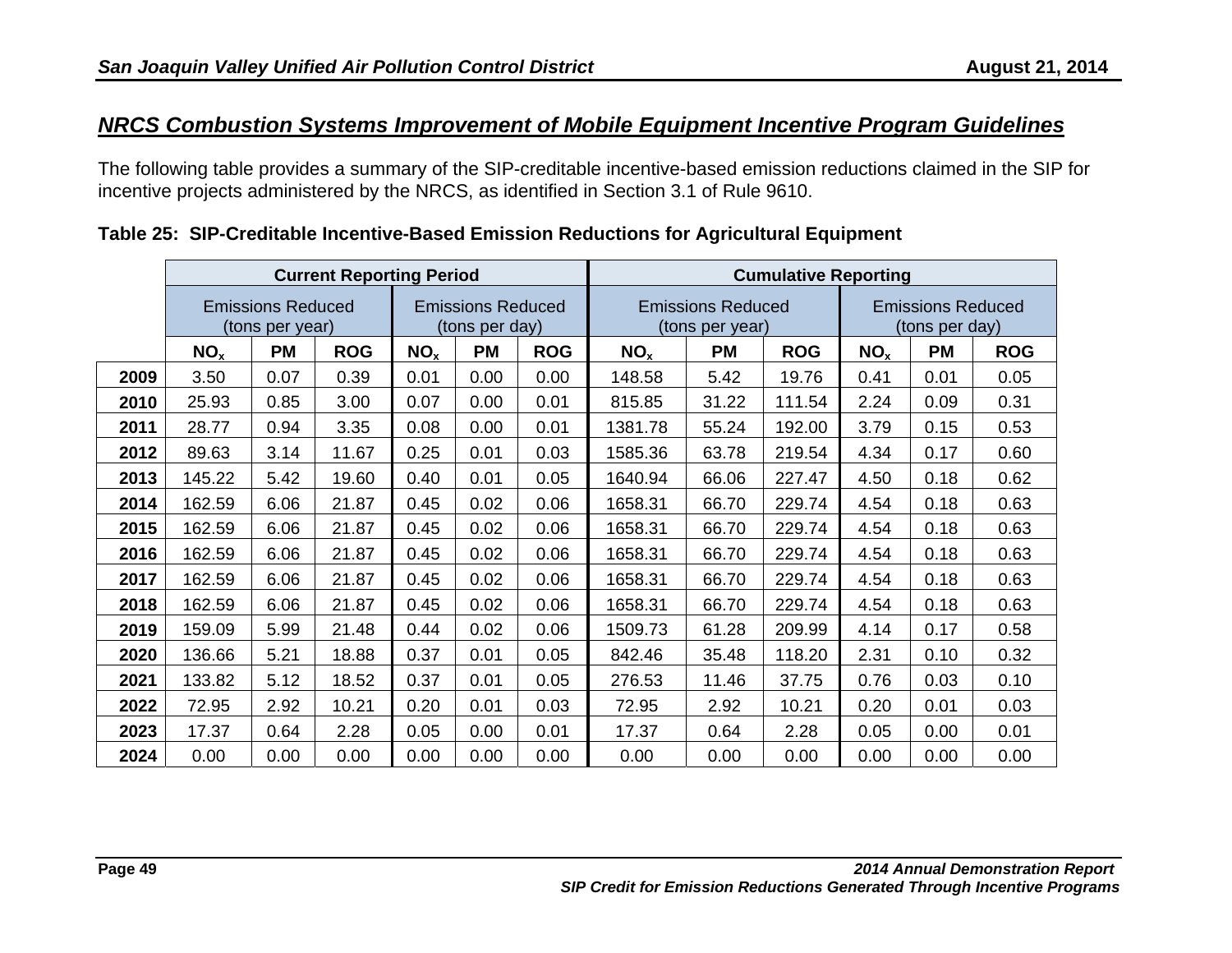# *Case-By-Case Determinations*

The following table provides a summary of the SIP-creditable incentive-based emission reductions for incentive projects that have been approved through a case-by-case process as identified in section 3.2.2 of Rule 9610. ARB may approve such projects project or other program element if this approval would not adversely impact achievement of real, surplus, quantifiable, enforceable, and cost-effective emission reductions, would not significantly reduce program transparency, and is not prohibited by statute.

These case-by-case decisions are based on CMP Guidelines and supplementary guidance (including emails and mail-outs) in effect on the date of the decision. Detailed information on case-by-case determinations can be reviewed at http://www.arb.ca.gov/msprog/moyer/case\_by\_case/case\_by\_case.htm

| Project<br><b>Number</b> | <b>ARB</b><br><b>Reference</b><br>ID | <b>ARB Moyer CBC</b><br><b>Determination</b><br>Category | 9610 Annual<br><b>Demonstration</b><br><b>Report Year</b> | <b>Reason for CBC</b>                                                                  | <b>Emissions</b><br><b>Reductions</b><br><b>NOx</b><br>(Annual tons) | <b>Emissions</b><br><b>Reductions</b><br><b>PM</b><br>(Annual tons) |
|--------------------------|--------------------------------------|----------------------------------------------------------|-----------------------------------------------------------|----------------------------------------------------------------------------------------|----------------------------------------------------------------------|---------------------------------------------------------------------|
| C-7478-                  | 2011-35                              | Off-Road Engines<br>and Equipment                        | 2013                                                      | New engine horsepower greater<br>than 125% of the old engine                           | .44                                                                  | .01                                                                 |
| C-7477-<br>A             | 2011-35                              | Off-Road Engines<br>and Equipment                        | 2013                                                      | New engine horsepower greater<br>than 125% of the old engine                           | .74                                                                  | .02                                                                 |
| C-7859-<br>A             | 2012-39                              | <b>Off-Road Engines</b><br>and Equipment                 | 2013                                                      | New equipment was powered by<br>an engine certified under the<br>flexibility provision | .47                                                                  | .03                                                                 |
| C-8692-<br>A             | 2012-39                              | <b>Off-Road Engines</b><br>and Equipment                 | 2013                                                      | New equipment was powered by<br>an engine certified under the<br>flexibility provision | 1.16                                                                 | .04                                                                 |
| $C-8371-$<br>A           | 2012-42                              | <b>Off-Road Engines</b><br>and Equipment                 | 2013                                                      | New equipment was powered by<br>an engine certified under the<br>flexibility provision | 1.19                                                                 | .04                                                                 |

### **Table 26: Summary of Case-By-Case Determinations**

The CBC determinations listed in table 25 did not have an impact on the projects projected emission reductions. On October 30, 2013 ARB adopted changes to the 2011 Carl Moyer Guidelines that allow both the flexibility engines and new engines that are greater than 125% horsepower increase from the old engine to be funded without the need for a CBC.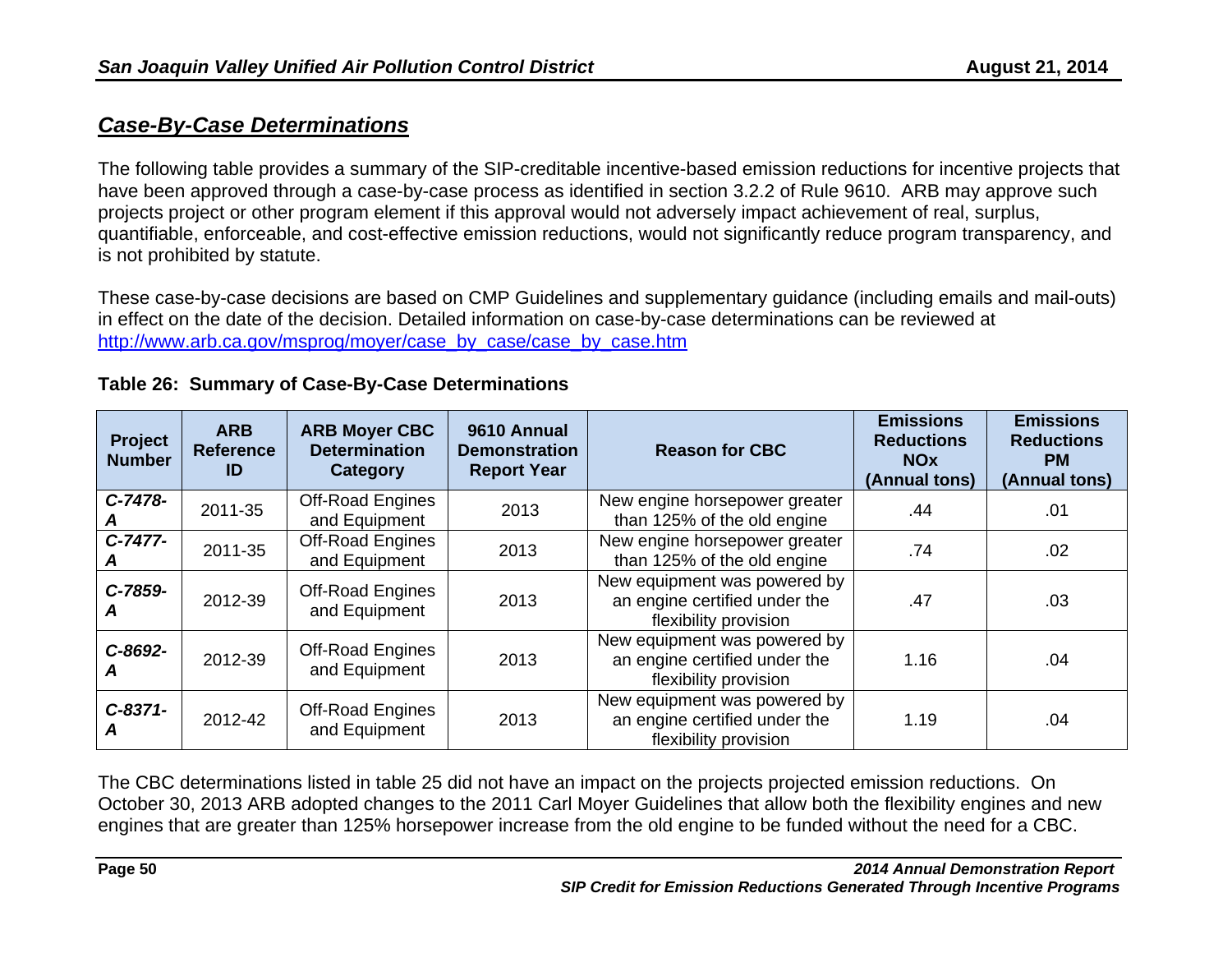This change can be reviewed in ARB Mailout #MSC 13-27 at:

http://www.arb.ca.gov/msprog/moyer/advisories\_005/advisories\_005.htm. Furthermore, these projects constitute 0.011 tpd of NOx and are not needed to meet the EPA approved SIP commitment for the 2008 PM2.5 Plan.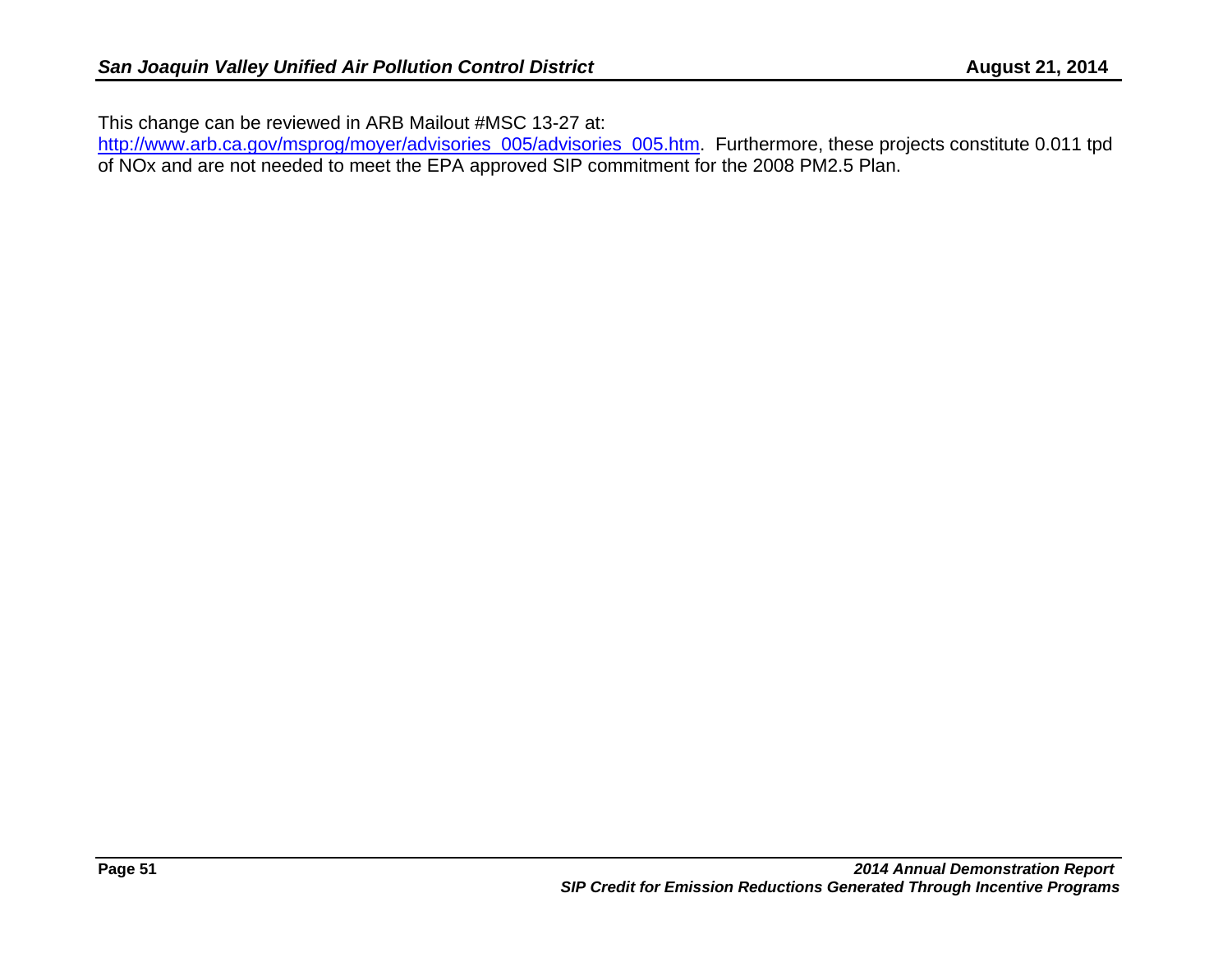**Appendix A District Incentive Program Project Information**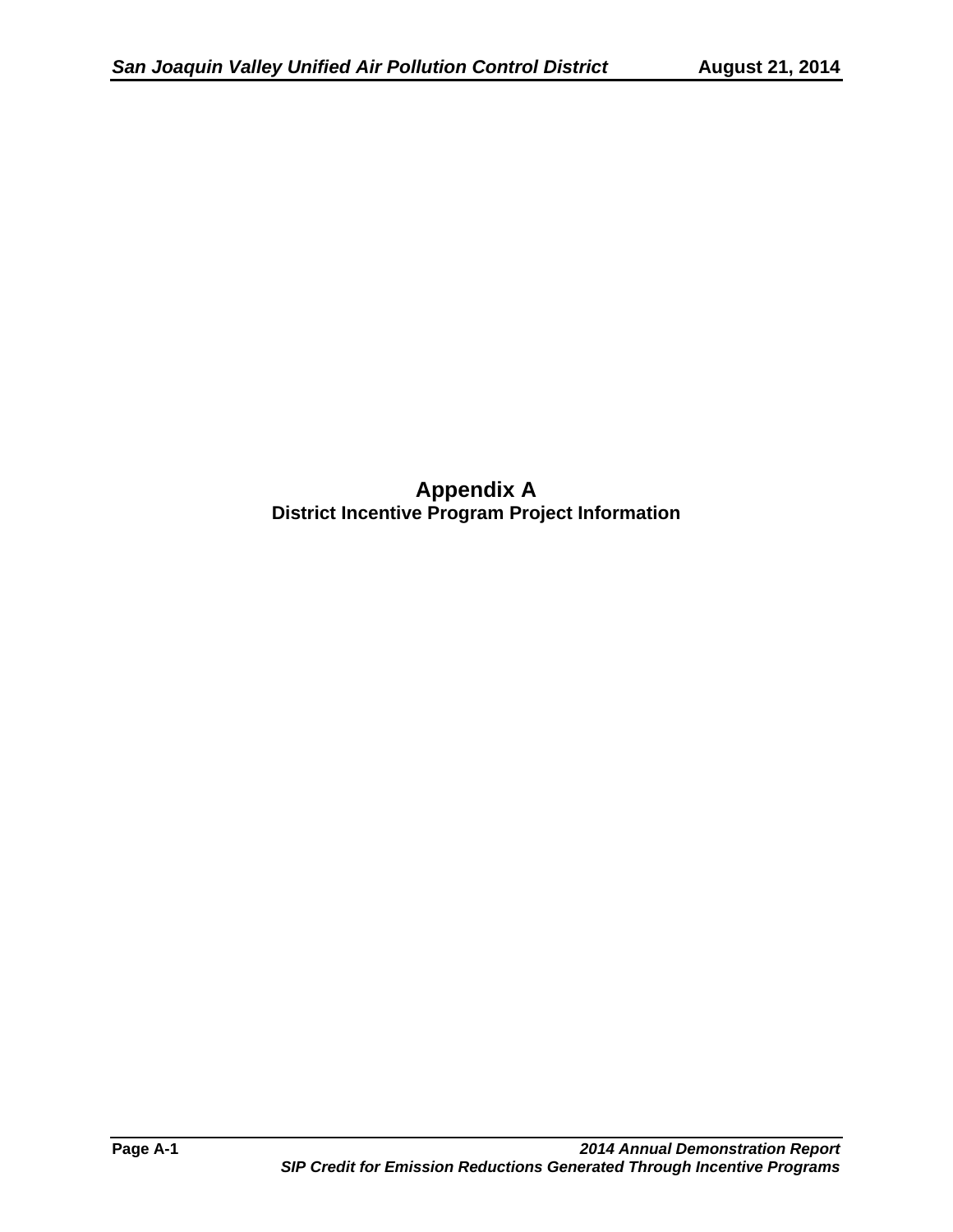This page intentionally blank.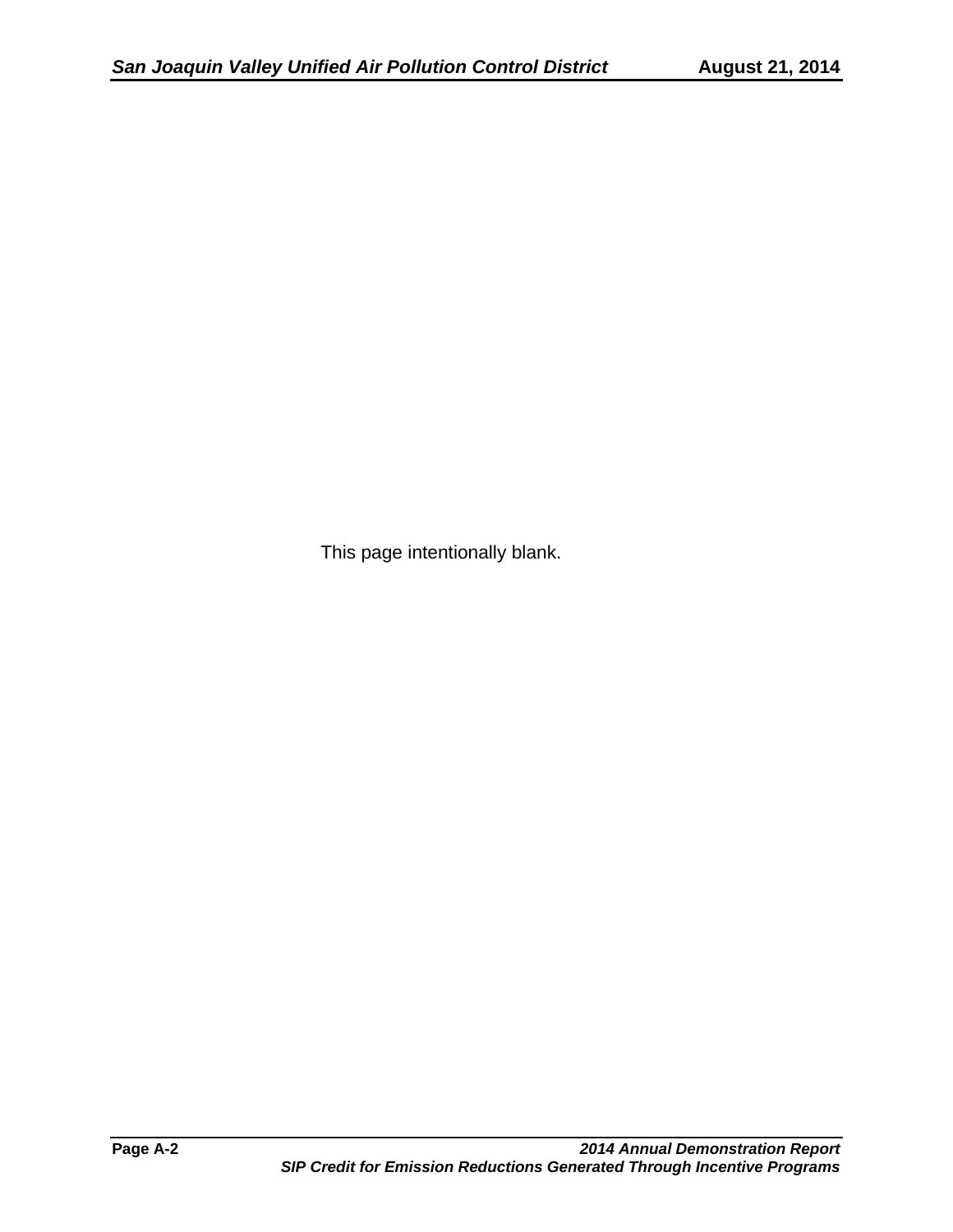**Appendix B NRCS Combustion System Improvement Program Project Information**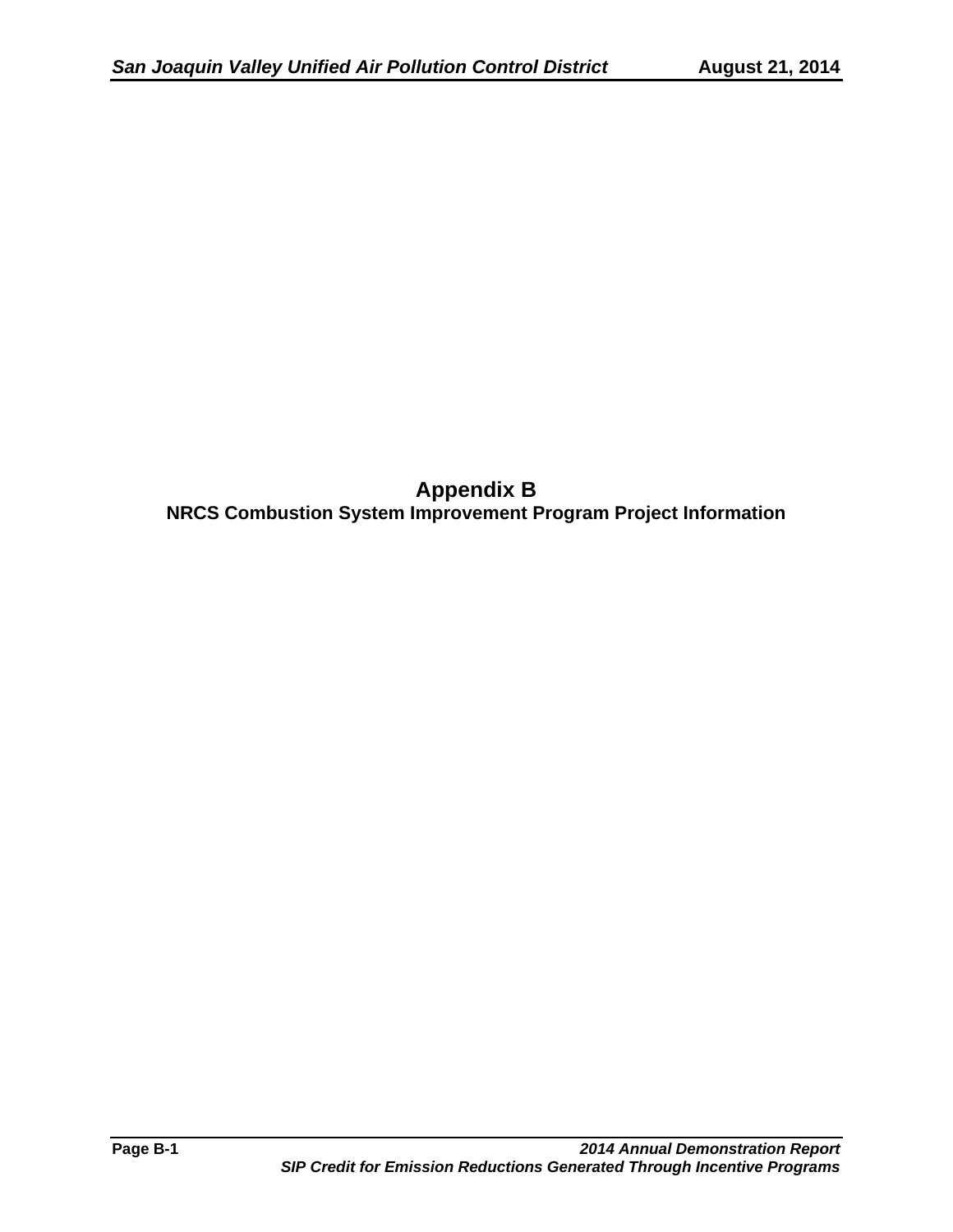This page intentionally blank.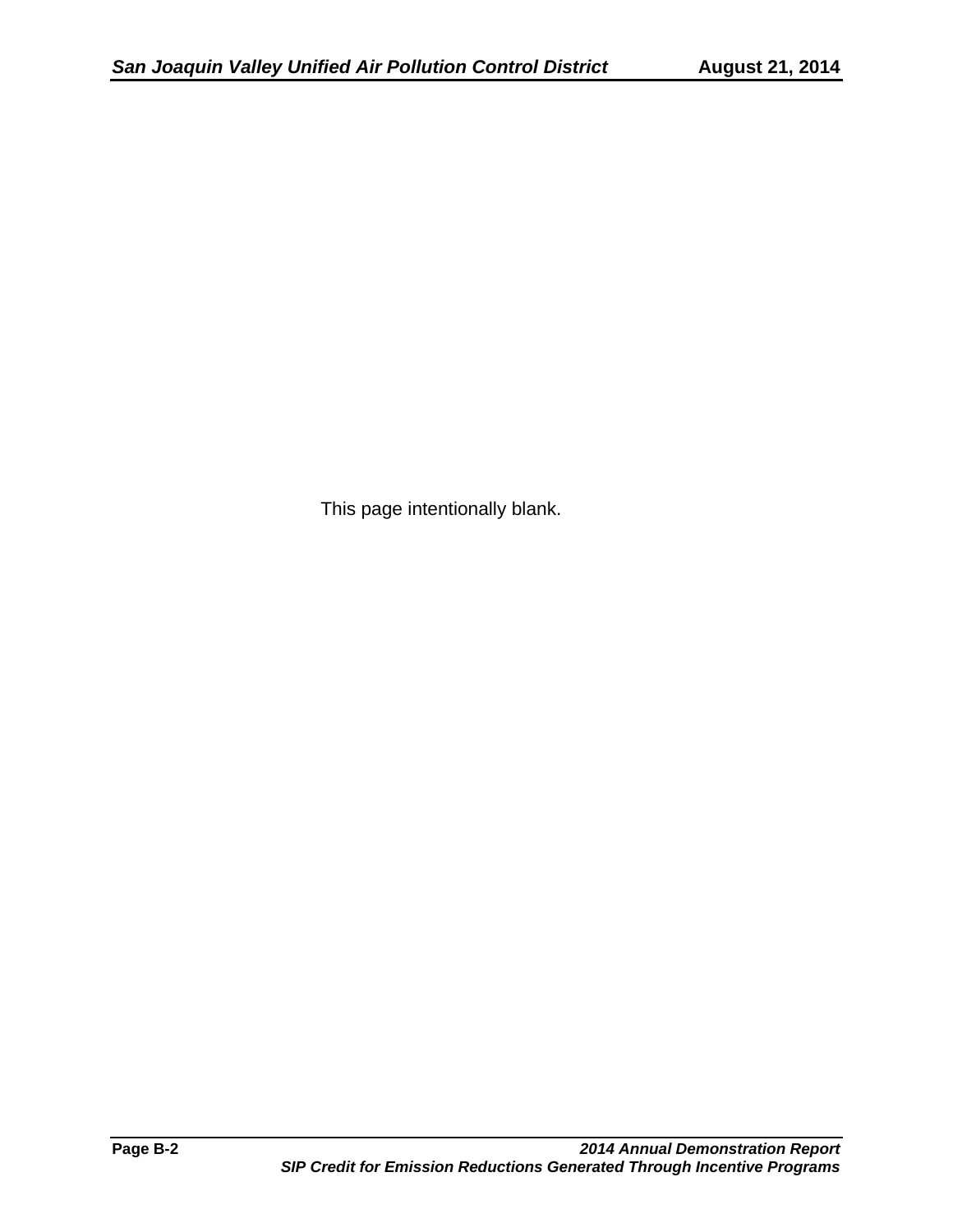**Project Type On-Road Prop 1B**

|                   |                | <b>Description</b> Vehicle Replacement              |                           |     |                          | <b>New</b>    |               |                          | Annual<br><b>Usage</b>   | Annual<br><b>Usage</b> | Annual<br><b>Usage</b>   | Project<br>Life | Location    |
|-------------------|----------------|-----------------------------------------------------|---------------------------|-----|--------------------------|---------------|---------------|--------------------------|--------------------------|------------------------|--------------------------|-----------------|-------------|
| Project # Unit ID |                | <b>Primary Function</b>                             | <b>Baseline Yr Old HP</b> |     | Old Tier                 | <b>Eng Yr</b> | <b>New HP</b> | <b>New Tier</b>          | (Hours)                  | (Miles)                | (Fuel)                   | (Years)         | (County)    |
| $C-14714-A$       | $\mathbf{1}$   | Aggregates                                          | 1987                      | 400 |                          | 2013          | 500           |                          |                          | 47214                  | $\overline{\phantom{a}}$ | 5               | Fresno      |
| C-14695-A         | $\mathbf{1}$   | Aggregates                                          | 1996                      | 470 | $\overline{\phantom{m}}$ | 2013          | 485           |                          | $\overline{\phantom{a}}$ | 78439                  | $\overline{a}$           | 5               | San Joaquin |
| C-14146-A         | $\,1\,$        | Agricultural                                        | 1999                      | 470 | $\overline{a}$           | 2011          | 431           |                          | $\frac{1}{2}$            | 75513                  | $\overline{a}$           | 5               | Fresno      |
| C-14015-A         | $\,1\,$        | Agricultural                                        | 1998                      | 470 | $\overline{\phantom{a}}$ | 2009          | 455           |                          | $\overline{\phantom{a}}$ | 30868                  | $\overline{\phantom{0}}$ | 5               | Kern        |
| C-14465-A         | $1\,$          | Agricultural                                        | 2001                      | 550 | $\overline{a}$           | 2013          | 500           |                          | $\overline{a}$           | 80094                  |                          | 5               | Tulare      |
| C-14043-B         | $\mathbf{3}$   | Agricultural                                        | 2002                      | 339 | $\overline{\phantom{a}}$ | 2013          | 500           |                          | $\overline{\phantom{a}}$ | 45414                  | $\overline{\phantom{0}}$ | 5               | Merced      |
| C-14043-B         | $1\,$          | Agricultural                                        | 2002                      | 339 | $\overline{a}$           | 2013          | 500           |                          | $\overline{a}$           | 53066                  |                          | 5               | Merced      |
| C-14066-A         | $\,1\,$        | Agricultural                                        | 1998                      | 500 | $\bar{\phantom{a}}$      | 2010          | 560           |                          | $\overline{\phantom{a}}$ | 78897                  | $\overline{a}$           | 5               | Tulare      |
| C-14088-A         | $\mathbf 1$    | Agricultural                                        | 1985                      | 235 | L,                       | 2013          | 330           |                          |                          | 16197                  |                          | 5               | Tulare      |
| C-14097-A         | $\,1\,$        | Agricultural                                        | 1995                      | 430 | $\overline{\phantom{m}}$ | 2008          | 338           |                          | $\overline{\phantom{a}}$ | 83274                  | $\overline{a}$           | 5               | Kern        |
| C-13996-A         | $1\,$          | Agricultural                                        | 1998                      | 470 |                          | 2009          | 560           |                          |                          | 92935                  |                          | 5               | Kern        |
| C-14569-A         | $\,1\,$        | Agricultural                                        | 1992                      | 425 | $\overline{\phantom{m}}$ | 2007          | 515           |                          |                          | 56048                  | $\overline{a}$           | 5               | Kern        |
| C-14153-A         | $1\,$          | Agricultural                                        | 2000                      | 470 | $\overline{a}$           | 2010          | 450           |                          |                          | 54612                  |                          | 5               | Fresno      |
| C-14355-A         | $\mathbf{1}$   | Agricultural                                        | 1997                      | 435 | $\overline{\phantom{m}}$ | 2011          | 485           |                          | $\overline{\phantom{a}}$ | 32151                  | $\overline{a}$           | 5               | Merced      |
| C-14496-A         | $\,1\,$        | Agricultural                                        | 1993                      | 430 | L,                       | 2013          | 550           |                          |                          | 82842                  |                          | 5               | Kern        |
| C-14356-A         | 12             | Agricultural                                        | 2001                      | 410 | $\overline{\phantom{a}}$ | 2010          | 400           | $\overline{\phantom{a}}$ | $\overline{\phantom{0}}$ | 55317                  | $\overline{\phantom{a}}$ | 5               | Fresno      |
| C-14483-A         | $\,1\,$        | Agricultural                                        | 1992                      | 410 | $\overline{\phantom{a}}$ | 2012          | 560           |                          |                          | 70066                  |                          | 5               | Stanislaus  |
| C-14365-A         | $\mathbf{1}$   | Agricultural                                        | 1998                      | 445 | $\overline{\phantom{m}}$ | 2013          | 485           |                          | $\overline{\phantom{a}}$ | 101750                 | $\overline{a}$           | 5               | Fresno      |
| C-14089-B         | 4              | Agricultural                                        | 2002                      | 370 | L,                       | 2012          | 431           |                          |                          | 78019                  |                          | 5               | Merced      |
| C-14800-B         | $\overline{2}$ | Agricultural                                        | 1993                      | 400 | $\overline{a}$           | 2013          | 485           |                          | $\overline{a}$           | 38233                  | $\overline{a}$           | 5               | Stanislaus  |
| $C-14711-B$       | $\overline{2}$ | Agricultural                                        | 1999                      | 445 | $\overline{a}$           | 2009          | 450           |                          |                          | 25928                  |                          | 5               | Kern        |
| C-10095-A         | $\mathbf{1}$   | Agricultural                                        | 1994                      | 435 | $\overline{a}$           | 2013          | 525           |                          |                          | 31882                  |                          | 5               | Stanislaus  |
| C-13907-A         | $\mathbf{1}$   | Agricultural                                        | 1994                      | 330 | $\overline{a}$           | 2013          | 550           |                          |                          | 67306                  |                          | 5               | Kern        |
| C-14756-A         | $\mathbf{1}$   | Agricultural                                        | 1994                      | 435 |                          | 2008          | 515           |                          |                          | 72745                  |                          | 5               | Fresno      |
| C-13731-A         | $\mathbf{1}$   | Agricultural                                        | 1996                      | 375 | L,                       | 2007          | 515           |                          |                          | 101082                 |                          | 5               | Fresno      |
| C-13847-A         | 1              | Agricultural                                        | 1998                      | 450 |                          | 2013          | 500           |                          |                          | 63294                  |                          | 5               | Madera      |
| C-14800-B         | $\overline{4}$ | Agricultural                                        | 1994                      | 290 | $\overline{a}$           | 2013          | 330           |                          |                          | 33237                  |                          | 5               | Stanislaus  |
| C-13368-A         | 1              | <b>Building or</b><br><b>Construction Materials</b> | 1998                      | 470 |                          | 2011          | 500           |                          |                          | 69672                  | $\overline{a}$           | 5               | Merced      |
| C-14542-A         | $1\,$          | <b>Building or</b><br><b>Construction Materials</b> | 1998                      | 500 |                          | 2013          | 500           |                          |                          | 73197                  |                          | 5               | Kern        |
| C-10123-A         | $\mathbf{1}$   | <b>Building or</b><br><b>Construction Materials</b> | 1997                      | 470 | $\overline{\phantom{a}}$ | 2010          | 450           |                          |                          | 72565                  | $\overline{a}$           | 5               | Kern        |
| C-13355-A         | $1\,$          | <b>Building or</b><br><b>Construction Materials</b> | 1997                      | 435 |                          | 2008          | 485           |                          |                          | 47236                  |                          | 5               | Fresno      |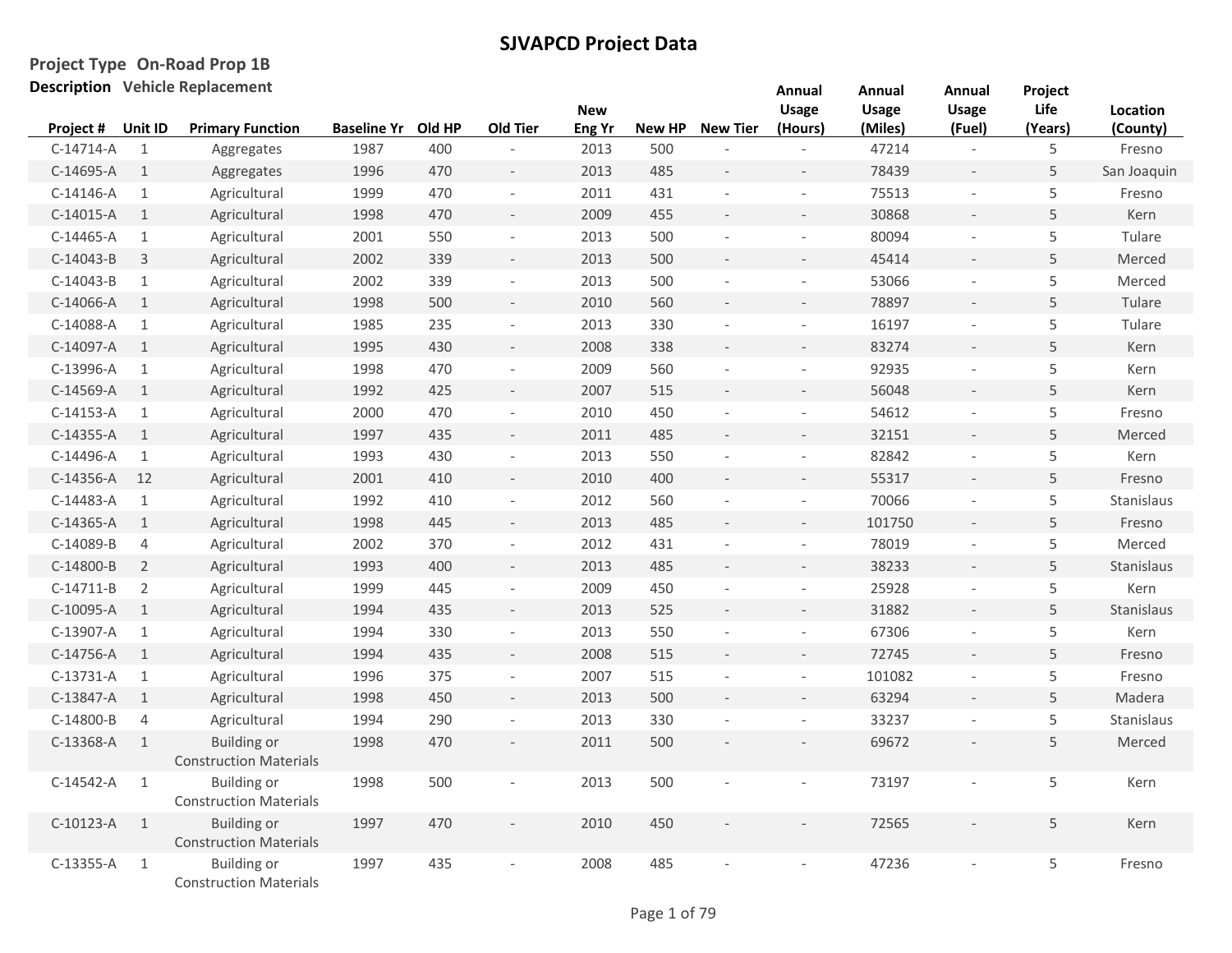**Project Type On-Road Prop 1B**

|                |                                                                                                                                                                                                                                                                                                                                                                                                                                                          |                                                   |        |                          | <b>New</b>    |               |                 | Annual                   | Annual       | Annual                   | Project<br>Life | Location    |
|----------------|----------------------------------------------------------------------------------------------------------------------------------------------------------------------------------------------------------------------------------------------------------------------------------------------------------------------------------------------------------------------------------------------------------------------------------------------------------|---------------------------------------------------|--------|--------------------------|---------------|---------------|-----------------|--------------------------|--------------|--------------------------|-----------------|-------------|
|                | <b>Primary Function</b>                                                                                                                                                                                                                                                                                                                                                                                                                                  |                                                   | Old HP | Old Tier                 | <b>Eng Yr</b> | <b>New HP</b> | <b>New Tier</b> | (Hours)                  | (Miles)      | (Fuel)                   | (Years)         | (County)    |
| $\mathbf{1}$   | <b>Building or</b><br><b>Construction Materials</b>                                                                                                                                                                                                                                                                                                                                                                                                      | 1996                                              | 470    |                          | 2008          | 515           |                 |                          | 47813        | $\overline{\phantom{0}}$ | 5               | Kern        |
| $1\,$          | <b>Bulk or Break Bulk</b>                                                                                                                                                                                                                                                                                                                                                                                                                                | 1999                                              | 500    |                          | 2010          | 435           |                 |                          | 59832        |                          | 5               | Santa Cruz  |
| $\mathbf{1}$   | <b>Bulk or Break Bulk</b>                                                                                                                                                                                                                                                                                                                                                                                                                                | 1997                                              | 470    |                          | 2011          | 500           |                 |                          | 58051        |                          | 5               | San Jose    |
| $\mathbf{1}$   | <b>Bulk or Break Bulk</b>                                                                                                                                                                                                                                                                                                                                                                                                                                | 2000                                              | 470    |                          | 2008          | 560           |                 | $\overline{\phantom{a}}$ | 78043        |                          | 5               | Kings       |
| $\mathbf{1}$   | <b>Bulk or Break Bulk</b>                                                                                                                                                                                                                                                                                                                                                                                                                                | 1999                                              | 430    |                          | 2013          | 455           |                 |                          | 5922         |                          | 5               | San Joaquin |
| $\,1\,$        | <b>Bulk or Break Bulk</b>                                                                                                                                                                                                                                                                                                                                                                                                                                | 1994                                              | 370    |                          | 2008          | 515           |                 | $\overline{\phantom{a}}$ | 90911        |                          | 5               | San Joaquin |
| $\overline{2}$ | <b>Concrete Mixer Truck</b>                                                                                                                                                                                                                                                                                                                                                                                                                              | 2002                                              | 425    |                          | 2011          | 430           |                 | $\overline{\phantom{a}}$ | 16156        |                          | 5               | Fresno      |
| $\mathbf{1}$   | Container                                                                                                                                                                                                                                                                                                                                                                                                                                                | 1994                                              | 350    |                          | 2011          | 500           |                 | $\overline{\phantom{a}}$ | 89673        |                          | 5               | Merced      |
| $\mathbf{1}$   | Container                                                                                                                                                                                                                                                                                                                                                                                                                                                | 1998                                              | 470    |                          | 2010          | 485           |                 | $\overline{a}$           | 66010        | $\overline{a}$           | 5               | Merced      |
| $1\,$          | Container                                                                                                                                                                                                                                                                                                                                                                                                                                                | 1996                                              | 435    |                          | 2010          | 485           |                 | $\overline{a}$           | 66909        |                          | 5               | Stanislaus  |
| $\mathbf{1}$   | Dairy                                                                                                                                                                                                                                                                                                                                                                                                                                                    | 1997                                              | 475    |                          | 2013          | 550           |                 |                          | 80110        |                          | 5               | Stanislaus  |
| 8              | Dairy                                                                                                                                                                                                                                                                                                                                                                                                                                                    | 1994                                              | 300    |                          | 2013          | 425           |                 |                          | 18960        |                          | 5               | Stanislaus  |
| 9              | Dairy                                                                                                                                                                                                                                                                                                                                                                                                                                                    | 1994                                              | 300    |                          | 2013          | 425           |                 |                          | 14738        |                          | 5               | Stanislaus  |
| $\mathbf 1$    | Dump Truck                                                                                                                                                                                                                                                                                                                                                                                                                                               | 2002                                              | 370    |                          | 2013          | 500           |                 |                          | 66561        |                          | 5               | Stanislaus  |
| $\mathbf{1}$   | Dump Truck                                                                                                                                                                                                                                                                                                                                                                                                                                               | 1992                                              | 425    |                          | 2013          | 550           |                 |                          | 22489        |                          | 5               | San Joaquin |
| $\,1\,$        | Dump Truck                                                                                                                                                                                                                                                                                                                                                                                                                                               | 1995                                              | 370    |                          | 2013          | 500           |                 | $\bar{ }$                | 32154        |                          | 5               | Stanislaus  |
| $\mathbf{1}$   | <b>Hazardous Materials</b>                                                                                                                                                                                                                                                                                                                                                                                                                               | 1993                                              | 475    |                          | 2013          | 500           |                 |                          | 99050        |                          | 5               | San Joaquin |
| $\overline{2}$ | <b>Hazardous Materials</b>                                                                                                                                                                                                                                                                                                                                                                                                                               | 1998                                              | 370    |                          | 2011          | 500           |                 | $\overline{\phantom{a}}$ | 71134        |                          | 5               | Kings       |
| $\mathbf{1}$   | Long Haul Trucking                                                                                                                                                                                                                                                                                                                                                                                                                                       | 1996                                              | 470    |                          | 2013          | 500           |                 |                          | 22055        |                          | 5               | Fresno      |
| 6              | Long Haul Trucking                                                                                                                                                                                                                                                                                                                                                                                                                                       | 1994                                              | 330    |                          | 2013          | 500           |                 | $\overline{a}$           | 32327        |                          | 5               | Fresno      |
| $\mathbf{1}$   | Long Haul Trucking                                                                                                                                                                                                                                                                                                                                                                                                                                       | 1999                                              | 330    |                          | 2010          | 560           |                 |                          | 55211        |                          | 5               | San Joaquin |
| $\mathbf{1}$   | Long Haul Trucking                                                                                                                                                                                                                                                                                                                                                                                                                                       | 2000                                              | 370    |                          | 2010          | 560           |                 | $\overline{\phantom{a}}$ | 46679        |                          | 5               | Kern        |
| $\mathbf{1}$   | Long Haul Trucking                                                                                                                                                                                                                                                                                                                                                                                                                                       | 1996                                              | 470    |                          | 2013          | 505           |                 |                          | 67540        |                          | 5               | Fresno      |
| $1\,$          | Other                                                                                                                                                                                                                                                                                                                                                                                                                                                    | 2002                                              | 410    |                          | 2013          | 500           |                 | $\frac{1}{2}$            | 43897        | $\overline{a}$           | 5               | Fresno      |
| $\mathbf{1}$   | Other                                                                                                                                                                                                                                                                                                                                                                                                                                                    | 2002                                              | 430    |                          | 2008          | 560           |                 | $\qquad \qquad -$        | 26797        | $\overline{\phantom{m}}$ | 5               | Stanislaus  |
| $\mathsf 3$    | Other                                                                                                                                                                                                                                                                                                                                                                                                                                                    | 1999                                              | 445    |                          | 2012          | 425           |                 | $\overline{a}$           | 41600        | $\overline{a}$           | 5               | San Joaquin |
| $\mathbf{1}$   | Other                                                                                                                                                                                                                                                                                                                                                                                                                                                    | 1999                                              | 435    | $\overline{\phantom{a}}$ | 2008          | 515           |                 | $\overline{\phantom{a}}$ | 64374        | $\overline{\phantom{m}}$ | 5               | San Joaquin |
| $\,8\,$        | Other                                                                                                                                                                                                                                                                                                                                                                                                                                                    | 2002                                              | 5000   |                          | 2013          | 425           |                 | $\overline{a}$           | 43394        |                          | 5               | San Joaquin |
| $1\,$          | Other                                                                                                                                                                                                                                                                                                                                                                                                                                                    | 1987                                              | 400    | $\overline{a}$           | 2013          | 455           |                 | $\overline{\phantom{a}}$ | 46814        | $\overline{a}$           | 5               | Kern        |
| 9              | Other                                                                                                                                                                                                                                                                                                                                                                                                                                                    | 1995                                              | 330    |                          | 2013          | 370           |                 | $\overline{a}$           | 42731        |                          | 5               | San Joaquin |
| $\mathbf{1}$   | Other                                                                                                                                                                                                                                                                                                                                                                                                                                                    | 2000                                              | 470    |                          | 2009          | 560           |                 |                          | 114278       |                          | 5               | Kings       |
| 18             | Other                                                                                                                                                                                                                                                                                                                                                                                                                                                    | 2001                                              | 400    |                          | 2012          | 405           |                 |                          | 117291       |                          | 5               | San Joaquin |
| $\mathbf{1}$   | Other                                                                                                                                                                                                                                                                                                                                                                                                                                                    | 1998                                              | 360    | $\overline{\phantom{a}}$ | 2009          | 560           |                 | $\overline{\phantom{a}}$ | 103835       | $\overline{\phantom{0}}$ | 5               | Kern        |
|                | Project #<br>C-14715-A<br>C-14475-A<br>C-13994-A<br>C-14177-A<br>C-13878-A<br>C-14133-A<br>C-14821-A<br>C-12743-A<br>C-13961-A<br>C-13771-A<br>C-14199-A<br>C-14457-C<br>C-14457-C<br>C-14362-A<br>C-13776-A<br>C-14510-A<br>C-14571-A<br>C-14150-A<br>C-14765-A<br>C-14838-D<br>C-14533-A<br>C-14686-A<br>C-14307-A<br>C-14658-A<br>$C-13711-A$<br>C-13672-A<br>C-13005-A<br>C-13815-B<br>C-14771-A<br>C-14895-E<br>C-14720-A<br>C-14673-A<br>C-13735-A | <b>Description</b> Vehicle Replacement<br>Unit ID |        | <b>Baseline Yr</b>       |               |               |                 |                          | <b>Usage</b> | <b>Usage</b>             | <b>Usage</b>    |             |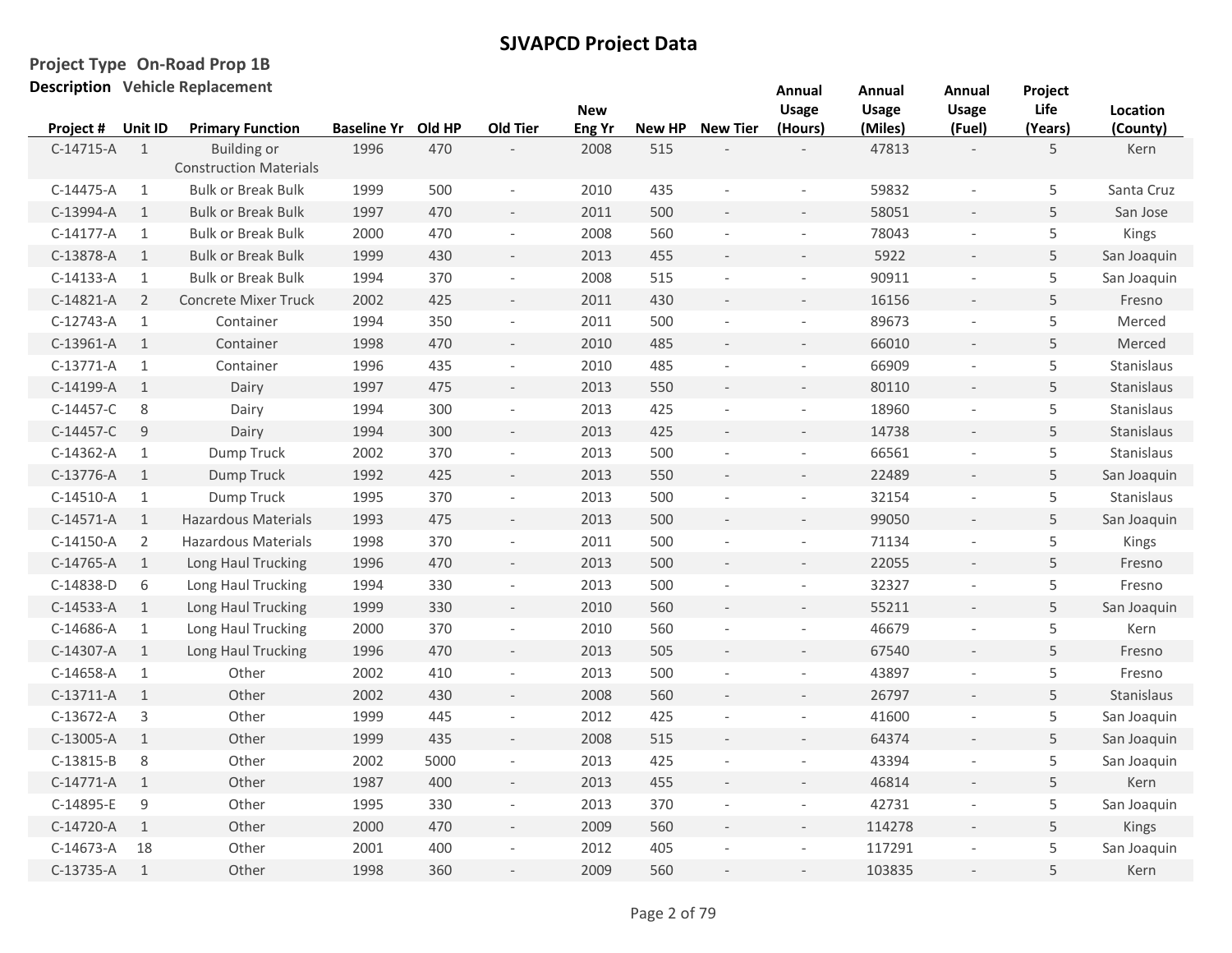**Project Type On-Road Prop 1B**

|             |                | <b>Description</b> Vehicle Replacement |                           |     |                          | <b>New</b>    |               |                          | Annual<br><b>Usage</b>   | Annual<br><b>Usage</b> | Annual<br><b>Usage</b>   | Project<br>Life | Location    |
|-------------|----------------|----------------------------------------|---------------------------|-----|--------------------------|---------------|---------------|--------------------------|--------------------------|------------------------|--------------------------|-----------------|-------------|
| Project #   | Unit ID        | <b>Primary Function</b>                | <b>Baseline Yr Old HP</b> |     | Old Tier                 | <b>Eng Yr</b> | <b>New HP</b> | <b>New Tier</b>          | (Hours)                  | (Miles)                | (Fuel)                   | (Years)         | (County)    |
| C-14556-A   | $\overline{2}$ | Other                                  | 1998                      | 470 | $\qquad \qquad \Box$     | 2011          | 500           |                          |                          | 99337                  | $\overline{\phantom{a}}$ | 5               | Fresno      |
| C-14607-A   | $\mathbf{1}$   | Other                                  | 1994                      | 470 | $\overline{\phantom{a}}$ | 2010          | 475           | $\overline{\phantom{a}}$ | $\overline{\phantom{a}}$ | 67292                  | $\overline{\phantom{0}}$ | 5               | Kern        |
| C-14489-A   | $\mathbf{1}$   | Other                                  | 2000                      | 300 | $\overline{a}$           | 2013          | 370           |                          | $\overline{a}$           | 38433                  | $\overline{a}$           | 5               | Stanislaus  |
| C-14269-A   | $\mathbf{1}$   | Other                                  | 1994                      | 470 | $\overline{\phantom{a}}$ | 2010          | 425           | $\overline{a}$           | $\overline{\phantom{a}}$ | 32418                  | $\overline{\phantom{a}}$ | 5               | Stanislaus  |
| C-14256-A   | $\mathbf{1}$   | Other                                  | 1997                      | 435 | $\overline{a}$           | 2008          | 525           |                          |                          | 85461                  |                          | 5               | Santa Clara |
| C-14581-A   | $\mathbf{1}$   | Other                                  | 1998                      | 460 | $\overline{\phantom{a}}$ | 2013          | 525           | $\overline{\phantom{a}}$ | $\overline{\phantom{0}}$ | 87544                  | $\overline{\phantom{a}}$ | 5               | Tulare      |
| $C-14113-C$ | 4              | Other                                  | 2003                      | 435 | $\frac{1}{2}$            | 2013          | 425           |                          |                          | 37170                  |                          | 5               | San Joaquin |
| C-16642-A   | 13             | Poultry                                | 2001                      | 350 | $\overline{\phantom{m}}$ | 2012          | 385           |                          | $\overline{a}$           | 96492                  | $\overline{a}$           | 5               | Merced      |
| C-16642-A   | 12             | Poultry                                | 1997                      | 300 | $\overline{a}$           | 2012          | 385           |                          |                          | 93785                  |                          | 5               | Merced      |
| C-14576-A   | 25             | Poultry                                | 2001                      | 335 |                          | 2012          | 385           |                          |                          | 83873                  |                          | 5               | Merced      |
| C-14576-A   | 24             | Poultry                                | 1995                      | 300 | $\overline{\phantom{0}}$ | 2012          | 385           |                          | $\frac{1}{2}$            | 64861                  |                          | 5               | Merced      |
| C-14397-A   | $\mathbf{1}$   | Produce Delivery                       | 2001                      | 400 | $\overline{\phantom{m}}$ | 2010          | 450           |                          | $\overline{\phantom{a}}$ | 102950                 |                          | 5               | Tulare      |
| C-14866-A   | 3              | Produce Delivery                       | 1999                      | 470 | $\frac{1}{2}$            | 2010          | 560           | $\overline{a}$           | $\overline{\phantom{0}}$ | 121654                 | $\overline{a}$           | 5               | Tulare      |
| C-14866-A   | $\mathbf{1}$   | Produce Delivery                       | 1997                      | 475 | $\overline{\phantom{a}}$ | 2010          | 560           | $\overline{\phantom{a}}$ | $\overline{\phantom{0}}$ | 115741                 | $\overline{\phantom{a}}$ | 5               | Tulare      |
| C-14623-A   | $\mathbf{1}$   | Produce Delivery                       | 1994                      | 330 | $\frac{1}{2}$            | 2010          | 500           |                          | $\overline{a}$           | 66180                  | $\overline{a}$           | 5               | Kern        |
| C-14874-A   | $\mathbf{1}$   | Restaurant or<br>Supermarket           | 1994                      | 339 | $\overline{\phantom{a}}$ | 2008          | 435           |                          |                          | 34761                  | $\overline{\phantom{0}}$ | 5               | Merced      |
| C-14713-A   | $\mathbf{1}$   | Restaurant or<br>Supermarket           | 2000                      | 500 | $\overline{\phantom{0}}$ | 2007          | 515           |                          | $\frac{1}{2}$            | 65985                  | $\overline{a}$           | 5               | Merced      |
| C-13892-A   | $\mathbf{1}$   | Restaurant or<br>Supermarket           | 2001                      | 470 |                          | 2008          | 560           |                          |                          | 53297                  |                          | 5               | Stanislaus  |
| C-14605-A   | $\mathbf{1}$   | Restaurant or<br>Supermarket           | 1998                      | 470 | $\overline{a}$           | 2007          | 515           |                          |                          | 59338                  |                          | 5               | Stanislaus  |
| C-13917-A   | $\mathbf{1}$   | Restaurant or<br>Supermarket           | 1999                      | 500 |                          | 2013          | 485           |                          |                          | 129121                 |                          | 5               | Stanislaus  |
| C-14471-A   | $\mathbf{1}$   | Restaurant or<br>Supermarket           | 1996                      | 300 |                          | 2010          | 455           |                          |                          | 111165                 |                          | 5               | Fresno      |
| C-14628-A   | $\mathbf{1}$   | Restaurant or<br>Supermarket           | 1999                      | 470 | $\overline{\phantom{m}}$ | 2008          | 515           |                          | $\overline{\phantom{0}}$ | 61521                  | $\overline{\phantom{a}}$ | 5               | Stanislaus  |
| C-14191-A   | $\mathbf{1}$   | Restaurant or<br>Supermarket           | 1999                      | 500 |                          | 2009          | 560           |                          |                          | 113176                 |                          | 5               | Tulare      |
| $C-10124-A$ | $\overline{2}$ | Wood or Paper<br>Products              | 1997                      | 550 | $\qquad \qquad -$        | 2013          | 550           |                          |                          | 35010                  | $\overline{a}$           | 5               | Stanislaus  |
| C-13928-A   | $\mathbf{1}$   | Wood or Paper<br>Products              | 1999                      | 470 |                          | 2010          | 425           |                          |                          | 22230                  |                          | 5               | Fresno      |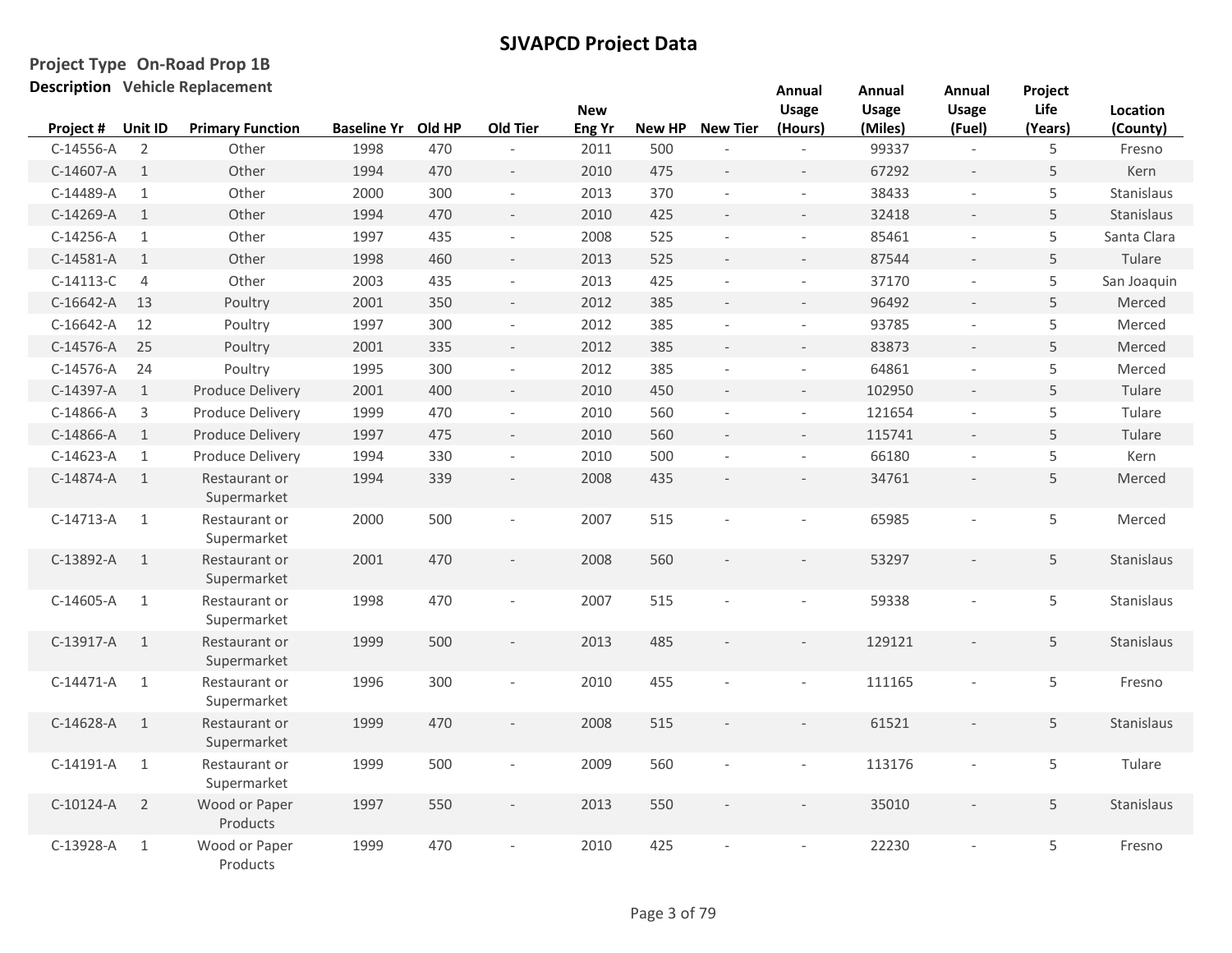|                                                                                                                                                |         | <b>Project Type On-Road Prop 1B</b> |                    |        |          |               |        |                                 |                          |         |                              |         |          |
|------------------------------------------------------------------------------------------------------------------------------------------------|---------|-------------------------------------|--------------------|--------|----------|---------------|--------|---------------------------------|--------------------------|---------|------------------------------|---------|----------|
| <b>Description</b> Vehicle Replacement<br><b>Project</b><br>Annual<br>Annual<br>Annual<br>Life<br><b>Usage</b><br>Usage<br>Usage<br><b>New</b> |         |                                     |                    |        |          |               |        |                                 |                          |         | <b>Location</b>              |         |          |
| <b>Project #</b>                                                                                                                               | Unit ID | <b>Primary Function</b>             | <b>Baseline Yr</b> | Old HP | Old Tier | <b>Eng Yr</b> | New HP | New Tier                        | (Hours)                  | (Miles) | (Fuel)                       | (Years) | (County) |
| C-13808-A                                                                                                                                      |         | Wood or Paper                       | 1992               | 430    |          | 2009          | 560    | $\hspace{0.1mm}-\hspace{0.1mm}$ | $\overline{\phantom{0}}$ | 22956   | $\qquad \qquad \blacksquare$ |         | Tulare   |
|                                                                                                                                                |         | Products                            |                    |        |          |               |        |                                 |                          |         |                              |         |          |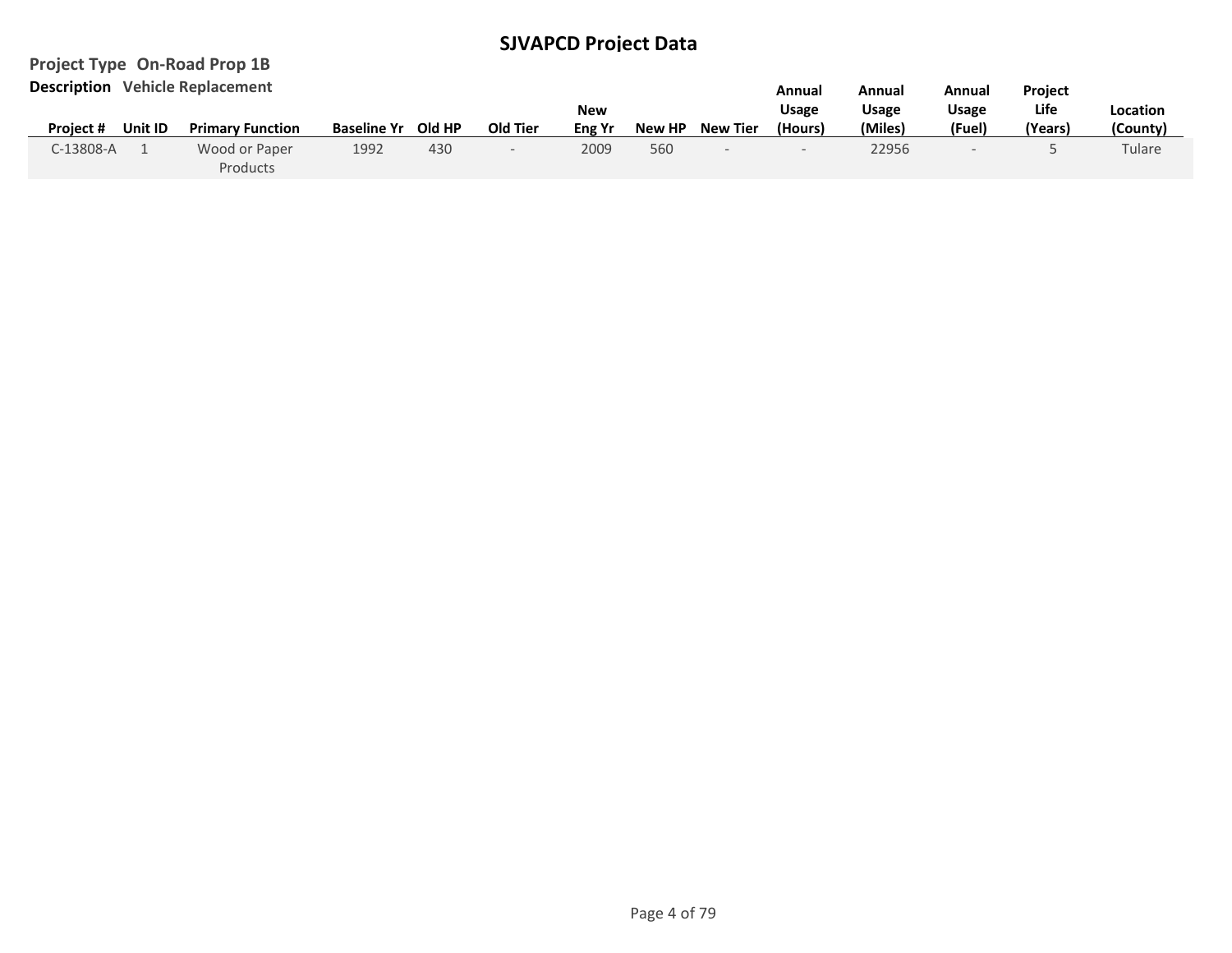|  | <b>Project Type Off-Road</b> |  |
|--|------------------------------|--|
|  |                              |  |

| <b>Description</b> Engine Repower |                |                             |                    |        |          | <b>New</b>    |               |                                                              | Annual<br><b>Usage</b> | Annual<br><b>Usage</b>   | Annual<br><b>Usage</b>   | Project<br>Life | Location    |
|-----------------------------------|----------------|-----------------------------|--------------------|--------|----------|---------------|---------------|--------------------------------------------------------------|------------------------|--------------------------|--------------------------|-----------------|-------------|
| Project #                         | Unit ID        | <b>Primary Function</b>     | <b>Baseline Yr</b> | Old HP | Old Tier | <b>Eng Yr</b> | <b>New HP</b> | <b>New Tier</b>                                              | (Hours)                | (Miles)                  | (Fuel)                   | (Years)         | (County)    |
| C-15559-A                         | $\mathbf{1}$   | <b>Agricultural Tractor</b> | 1979               | 249    | Tier 0   | 2010          | 225           | Tier 3                                                       | 550                    |                          | 6600                     | 10              | San Joaquin |
| $S-1767-A$                        | 5              | Crane                       | 1978               | 140    | Tier 0   | 2011          | 139           | Tier 3                                                       | 1000                   | $\overline{\phantom{a}}$ | 7000                     | $\overline{7}$  | Kern        |
| C-19144-A                         | $\mathbf{1}$   | Dozer                       | 2000               | 328    | Tier 1   | 2010          | 354           | Tier 3                                                       | 889                    | $\overline{\phantom{a}}$ | 9359                     | 7               | Stanislaus  |
| C-18574-A                         | $\overline{2}$ | Dozer                       | 1986               | 525    | Tier 0   | 2012          | 600           | Tier 4<br>Phase<br>In/Alter<br>nate<br><b>NO<sub>x</sub></b> | 2000                   |                          | 60000                    | $\overline{7}$  | Kern        |
| C-20790-A                         | $\mathbf{1}$   | Grape Harvester             | 1992               | 131    | Tier 0   | 2012          | 124           | Tier 4<br>Phase<br>In/Alter<br>nate<br><b>NO<sub>x</sub></b> | 450                    | $\overline{\phantom{a}}$ | 2000                     | 10              | San Joaquin |
| C-20792-A                         | $\mathbf{1}$   | <b>Grape Harvester</b>      | 1978               | 102    | Tier 0   | 2012          | 124           | Tier 4<br>Phase<br>In/Alter<br>nate<br><b>NO<sub>x</sub></b> | 400                    |                          | 2000                     | 10              | San Joaquin |
| C-10090-A                         | $\mathbf 1$    | Loader                      | 1995               | 235    | Tier 0   | 2010          | 230           | Tier 3                                                       | 200                    |                          | 800                      | 7               | Merced      |
| C-20153-A                         | 1              | Motor Grader                | 2000               | 140    | Tier 1   | 2010          | 196           | Tier 3                                                       | 1180                   | $\overline{\phantom{a}}$ | 5500                     | 10              | Fresno      |
| C-21676-A                         | $\mathbf{1}$   | Ripper                      | 1984               | 700    | Tier 0   | 2012          | 740           | Tier 3                                                       | 2000                   | $\overline{\phantom{a}}$ | $\overline{\phantom{a}}$ | 10              | Madera      |
| C-21085-A                         | $\mathbf{1}$   | Ripper                      | 1994               | 557    | Tier 0   | 2010          | 597           | Tier 3                                                       | 2500                   | $\overline{\phantom{a}}$ | $\overline{\phantom{a}}$ | 7               | Tulare      |
| C-20685-A                         | 1              | Soil Ripper                 | 1988               | 557    | Tier 0   | 2010          | 597           | Tier 3                                                       | 1000                   |                          | 35000                    | $\overline{7}$  | Merced      |
| C-20445-A                         | 3              | Wheel Loader                | 1973               | 130    | Tier 0   | 2011          | 174           | Tier 3                                                       | 1200                   | $\overline{\phantom{a}}$ | 9300                     | 10              | Kern        |
| C-20445-A                         | $\overline{2}$ | Wheel Loader                | 1994               | 159    | Tier 0   | 2011          | 174           | Tier 3                                                       | 1200                   | $\overline{\phantom{a}}$ | 9540                     | 10              | Kern        |
| C-20445-A                         | $\mathbf{1}$   | Wheel Loader                | 1994               | 159    | Tier 0   | 2011          | 174           | Tier 3                                                       | 1200                   |                          | 9540                     | 10              | Kern        |

| <b>Description</b> |         | <b>Vehicle Replacement</b> |                    |        |          |               | Annual | Annual          | Annual       | <b>Project</b> |        |         |          |
|--------------------|---------|----------------------------|--------------------|--------|----------|---------------|--------|-----------------|--------------|----------------|--------|---------|----------|
|                    |         |                            |                    |        |          | <b>New</b>    |        |                 | <b>Usage</b> | <b>Usage</b>   | Usage  | Life    | Location |
| <b>Project #</b>   | Unit ID | <b>Primary Function</b>    | <b>Baseline Yr</b> | Old HP | Old Tier | <b>Eng Yr</b> | New HP | <b>New Tier</b> | (Hours)      | (Miles)        | (Fuel) | (Years) | (County) |
| C-23547-A          |         | Ag Forage Harvester        | 1999               | 525    | Tier 1   | 2013          | 536    | Tier 3          | 800          |                | 20000  | 10      | Tulare   |
| C-23710-A          |         | Ag Forage Harvester        | 2000               | 525    | Tier 1   | 2013          | 536    | Tier 3          | 800          | $\sim$         | 20000  | 10      | Tulare   |
| C-23554-A          |         | Ag Forage Harvester        | 1998               | 525    | Tier 1   | 2013          | 536    | Tier:           | 750          |                | 18750  | 10      | Tulare   |

Page 5 of 79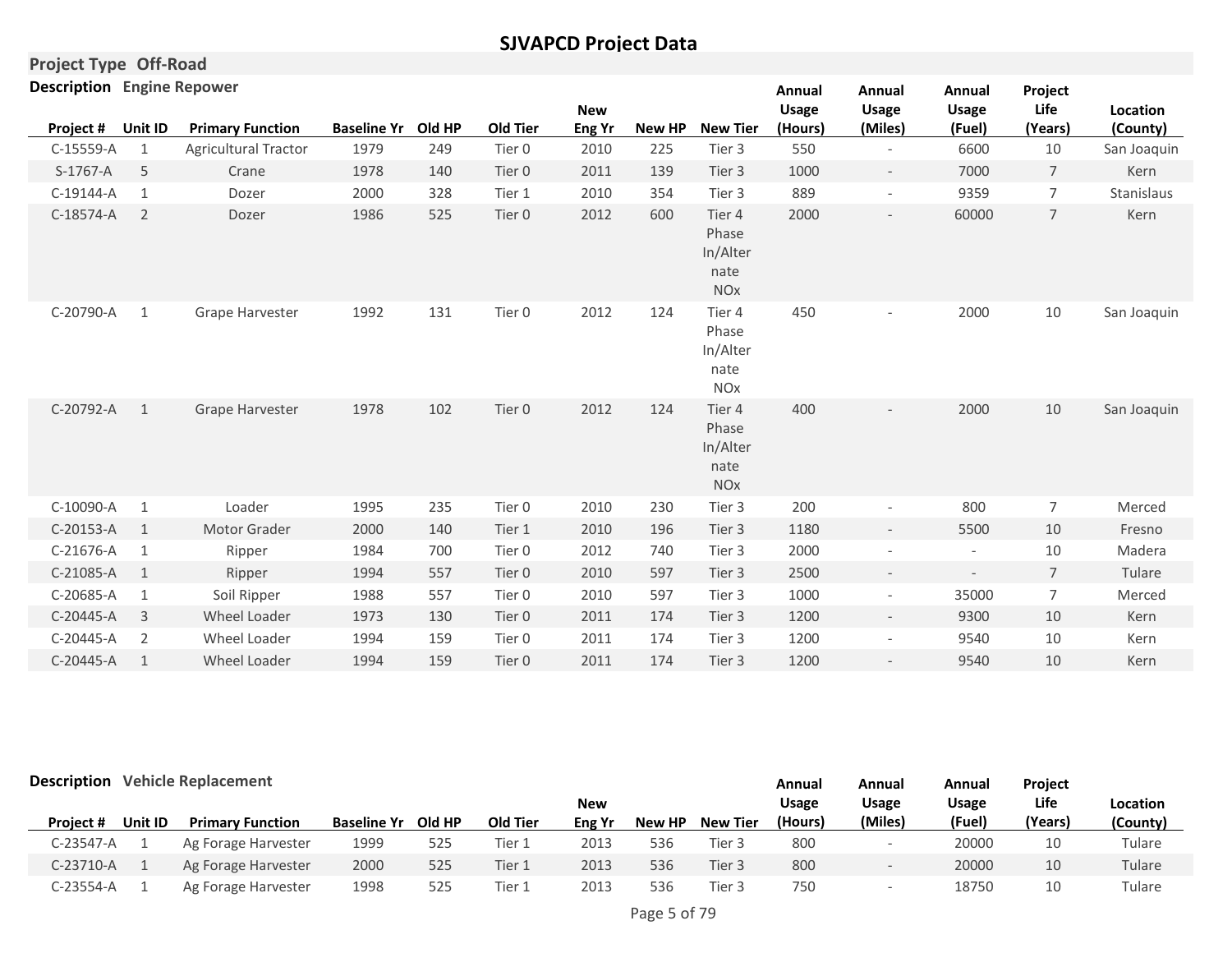| <b>Project Type Off-Road</b> |  |
|------------------------------|--|
|                              |  |

|                   |                | <b>Description</b> Vehicle Replacement |                           |     |          |                      |        |                                                              | Annual                  | Annual                   | Annual                 | Project         |                      |
|-------------------|----------------|----------------------------------------|---------------------------|-----|----------|----------------------|--------|--------------------------------------------------------------|-------------------------|--------------------------|------------------------|-----------------|----------------------|
| Project # Unit ID |                | <b>Primary Function</b>                | <b>Baseline Yr</b> Old HP |     | Old Tier | <b>New</b><br>Eng Yr | New HP | <b>New Tier</b>                                              | <b>Usage</b><br>(Hours) | <b>Usage</b><br>(Miles)  | <b>Usage</b><br>(Fuel) | Life<br>(Years) | Location<br>(County) |
| C-21925-A         | $\mathbf{1}$   | Ag Forage Harvester                    | 1994                      | 375 | Tier 0   | 2013                 | 440    | Tier 4<br>Phase<br>In/Alter<br>nate<br><b>NOx</b>            | 500                     | $\overline{\phantom{a}}$ | 8500                   | 10              | Fresno               |
| C-21973-A         | $\mathbf{1}$   | Ag Forage Harvester                    | 1999                      | 525 | Tier 1   | 2012                 | 653    | Tier 4<br>Phase<br>In/Alter<br>nate<br><b>NOx</b>            | 837                     | $\overline{\phantom{a}}$ | 6696                   | $10\,$          | Kern                 |
| C-8769-A          | $\mathbf{1}$   | <b>AG Tractor Crawler</b>              | 1965                      | 202 | Tier 0   | 2013                 | 335    | Tier 4<br>Phase<br>In/Alter<br>nate<br><b>NO<sub>x</sub></b> | 410                     | $\overline{\phantom{m}}$ | 3690                   | 10              | San Joaquin          |
| C-21829-A         | $\mathbf{1}$   | Agricultural Backhoe                   | 1992                      | 85  | Tier 0   | 2013                 | 95     | Tier 4<br>Phase<br>In/Alter<br>nate<br><b>NOx</b>            | 500                     | $\overline{\phantom{a}}$ | 2500                   | 10              | San Joaquin          |
| C-22746-A         | $\overline{2}$ | <b>Agricultural Cotton</b><br>Picker   | 2000                      | 325 | Tier 1   | 2013                 | 530    | Tier 4<br>Phase<br>In/Alter<br>nate<br><b>NOx</b>            | 400                     | $\overline{\phantom{0}}$ | 2400                   | 10              | Fresno               |
| C-22859-A         | $\mathbf{1}$   | Agricultural Loader                    | 1999                      | 135 | Tier 1   | 2012                 | 145    | Tier 4<br>Phase<br>In/Alter<br>nate<br><b>NOx</b>            | 2000                    | $\overline{a}$           | 9000                   | 10              | Madera               |
| C-21433-A         | $\mathbf{1}$   | <b>Agricultural Tractor</b>            | 1998                      | 99  | Tier 1   | 2013                 | 115    | Tier 4<br>Phase<br>In/Alter<br>nate<br><b>NOx</b>            | 1500                    | $\overline{\phantom{0}}$ | 8000                   | $10\,$          | Fresno               |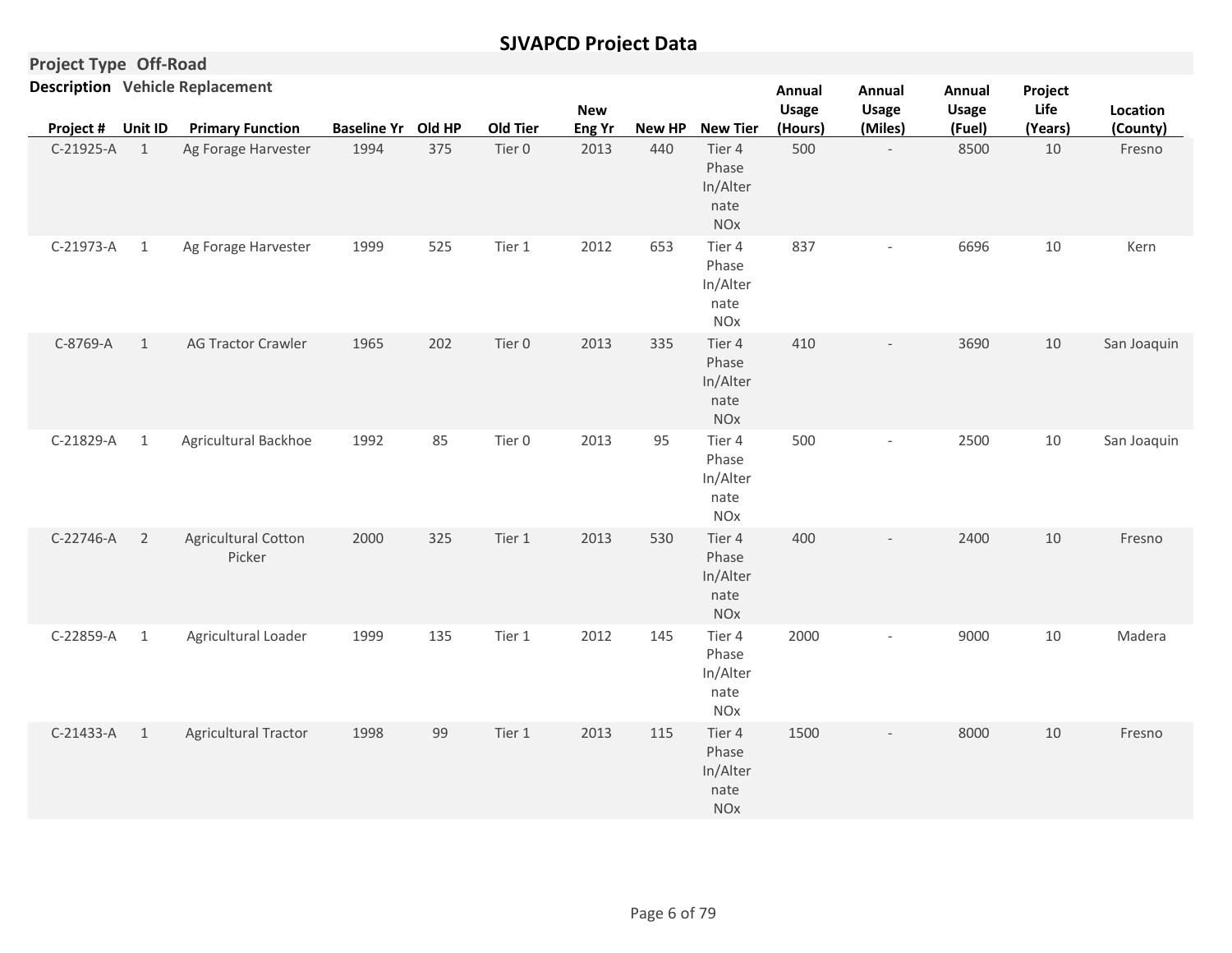| <b>Project Type Off-Road</b> |              |                                        |                    |     |          |               |               |                                                              |                        |                          |                        |                 |            |
|------------------------------|--------------|----------------------------------------|--------------------|-----|----------|---------------|---------------|--------------------------------------------------------------|------------------------|--------------------------|------------------------|-----------------|------------|
|                              |              | <b>Description</b> Vehicle Replacement |                    |     |          | <b>New</b>    |               |                                                              | Annual<br><b>Usage</b> | Annual<br><b>Usage</b>   | Annual<br><b>Usage</b> | Project<br>Life | Location   |
| Project # Unit ID            |              | <b>Primary Function</b>                | Baseline Yr Old HP |     | Old Tier | <b>Eng Yr</b> | <b>New HP</b> | <b>New Tier</b>                                              | (Hours)                | (Miles)                  | (Fuel)                 | (Years)         | (County)   |
| C-21387-A                    | $\mathbf{1}$ | <b>Agricultural Tractor</b>            | 1980               | 108 | Tier 0   | 2013          | 115           | Tier 4<br>Phase<br>In/Alter<br>nate<br><b>NO<sub>x</sub></b> | 850                    | $\overline{\phantom{m}}$ | 4250                   | $10\,$          | Kern       |
| C-21743-A                    | $\sqrt{2}$   | <b>Agricultural Tractor</b>            | 1998               | 260 | Tier 1   | 2013          | 284           | Tier 4<br>Phase<br>In/Alter<br>nate<br><b>NOx</b>            | 800                    | $\overline{\phantom{a}}$ | 4000                   | $10\,$          | Tulare     |
| C-21361-A                    | $\mathbf{1}$ | <b>Agricultural Tractor</b>            | 1977               | 84  | Tier 0   | 2012          | 105           | Tier 4<br>Phase<br>In/Alter<br>nate<br><b>NOx</b>            | 775                    | $\overline{\phantom{a}}$ | 1500                   | 10              | Fresno     |
| C-21917-A                    | $\mathbf{1}$ | <b>Agricultural Tractor</b>            | 1992               | 91  | Tier 0   | 2011          | 120           | Tier 3                                                       | 700                    | $\overline{\phantom{a}}$ | 1000                   | $10\,$          | Fresno     |
| C-21820-A                    | $\mathbf{1}$ | <b>Agricultural Tractor</b>            | 1982               | 300 | Tier 0   | 2013          | 450           | Tier 4<br>Phase<br>In/Alter<br>nate<br><b>NOx</b>            | 1044                   |                          | 10440                  | $10\,$          | Tulare     |
| C-21850-A                    | $\mathbf{1}$ | <b>Agricultural Tractor</b>            | 1962               | 160 | Tier 0   | 2011          | 105           | Tier 3                                                       | 500                    | $\overline{\phantom{a}}$ | 2000                   | 10              | Stanislaus |
| C-8266-A                     | $\mathbf{1}$ | <b>Agricultural Tractor</b>            | 1985               | 90  | Tier 0   | 2013          | 115           | Tier 4<br>Phase<br>In/Alter<br>nate<br><b>NOx</b>            | 309                    |                          | 1543                   | 10              | Merced     |
| C-21157-A                    | $\mathbf{1}$ | <b>Agricultural Tractor</b>            | 2002               | 286 | Tier 1   | 2013          | 335           | Tier 4<br>Phase<br>In/Alter<br>nate<br><b>NOx</b>            | 1500                   | $\overline{\phantom{a}}$ | 29498                  | 10              | Fresno     |
| C-21282-A                    | $\mathbf{1}$ | <b>Agricultural Tractor</b>            | 1997               | 270 | Tier 1   | 2013          | 310           | Tier 4<br>Phase<br>In/Alter<br>nate<br><b>NOx</b>            | 1354                   |                          | 6269                   | $10\,$          | Kings      |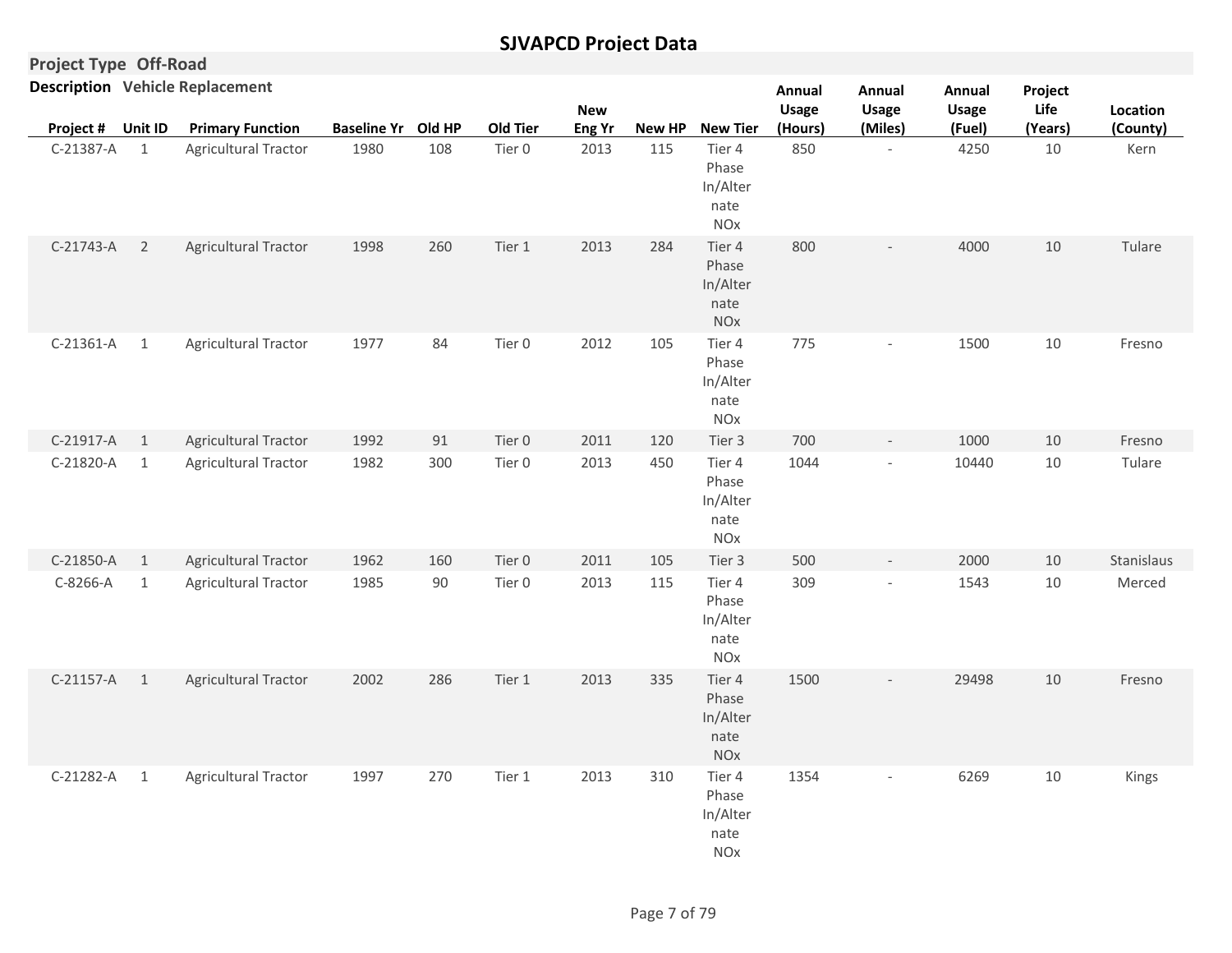**Project Type Off-Road Description Vehicle Replacement Project #Unit ID Primary Function Baseline Yr Old HP Old Tier New Eng Yr New HPNew Tier**<br>Tier 4 **Annual Usage (Hours)Annual Usage (Miles)Annual Usage (Fuel)Project Life (Years)Location** <u>D Primary Function Baseline Yr Old HP Old Tier Eng Yr New HP New Tier (Hours) (Miles) (Fuel) (Years) (County)</u> Agricultural Tractor 1965 77 Tier 0 2013 99 Phase In/Alternate NOxC-21836-A <sup>1</sup>1 Agricultural Tractor 1965 77 Tier 0 2013 99 Tier 4 240 - 960 10 Fresno 10 Fresno Agricultural Tractor  $1979$  133 Tier 0 2013 115 Tier 4 Phase In/Alternate NOxC-21448-A <sup>1</sup>1 Agricultural Tractor 1979 133 Tier 0 2013 115 Tier 4 1500 - 6000 10 Fresno 10 Fresno Agricultural Tractor 1996 100 Tier 0 2013 115 Tier 4 Phase In/Alternate NOxTier 4 C-8331-A <sup>1</sup>1 Agricultural Tractor 1996 100 Tier 0 2013 115 Tier 4 800 - 2560 10 Merced 10 Merced Agricultural Tractor 1999 99 Tier 1 2013 115 Phase In/Alternate NOxC-21432-A <sup>1</sup>1 Agricultural Tractor 1999 99 Tier 1 2013 115 Tier 4 1500 - 8000 10 Fresno 10 Fresno Agricultural Tractor 1996 100 Tier 0 2013 115 Tier 4 Phase In/Alternate NOxC-8426-A <sup>1</sup>1 Agricultural Tractor 1996 100 Tier 0 2013 115 Tier 4 800 - 2480 10 Merced 10 Merced Agricultural Tractor 1999 110 Tier 1 2013 115 Tier 4 Phase In/Alternate NOxC-21434-A <sup>1</sup>1 Agricultural Tractor 1999 110 Tier 1 2013 115 Tier 4 1500 - 8000 10 Fresno 10 Fresno Agricultural Tractor  $1999$  71 Tier 1 2013 85 Tier 4 InterimTier 4 C-21564-A <sup>1</sup>1 Agricultural Tractor 1999 71 Tier 1 2013 85 Tier 4 1500 - 8000 10 Fresno 10 Fresno Agricultural Tractor 1995 228 Tier 0 2013 260 Phase In/Alternate NOxC-21673-A <sup>1</sup>1 Agricultural Tractor 1995 228 Tier 0 2013 260 Tier 4 1950 - 16575 10 Merced 10 Merced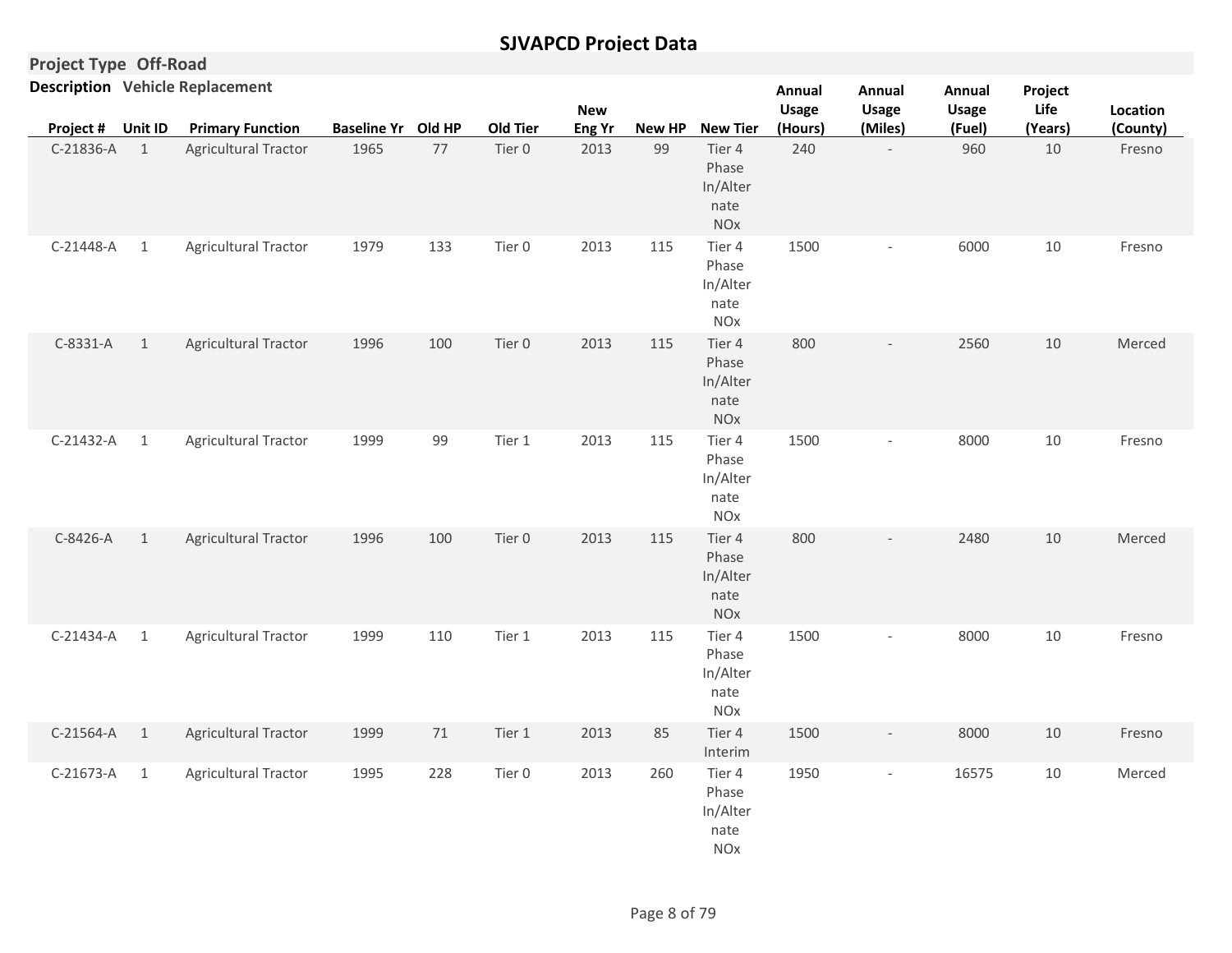| <b>Project Type Off-Road</b> |              |                                        |                           |     |          |               |               |                                                              |              |                          |              |         |          |
|------------------------------|--------------|----------------------------------------|---------------------------|-----|----------|---------------|---------------|--------------------------------------------------------------|--------------|--------------------------|--------------|---------|----------|
|                              |              | <b>Description</b> Vehicle Replacement |                           |     |          |               |               |                                                              | Annual       | Annual                   | Annual       | Project |          |
|                              |              |                                        |                           |     |          | <b>New</b>    |               |                                                              | <b>Usage</b> | <b>Usage</b>             | <b>Usage</b> | Life    | Location |
| Project # Unit ID            |              | <b>Primary Function</b>                | <b>Baseline Yr Old HP</b> |     | Old Tier | <b>Eng Yr</b> | <b>New HP</b> | <b>New Tier</b>                                              | (Hours)      | (Miles)                  | (Fuel)       | (Years) | (County) |
| C-22289-A                    | $\mathbf{1}$ | <b>Agricultural Tractor</b>            | 1996                      | 135 | Tier 0   | 2012          | 146           | Tier 4<br>Phase<br>In/Alter<br>nate<br><b>NOx</b>            | 2500         | $\overline{\phantom{a}}$ | 10000        | 10      | Tulare   |
| C-22663-A                    | 1            | Agricultural Tractor                   | 1992                      | 57  | Tier 0   | 2011          | 72            | Tier 3                                                       | 1100         | $\overline{\phantom{a}}$ | 2500         | 10      | Fresno   |
| C-21333-A                    | $\mathbf{1}$ | <b>Agricultural Tractor</b>            | 1983                      | 80  | Tier 0   | 2012          | 115           | Tier 4<br>Phase<br>In/Alter<br>nate<br><b>NO<sub>x</sub></b> | 1400         | $\overline{\phantom{a}}$ | 1350         | 10      | Fresno   |
| C-8459-A                     | $\mathbf{1}$ | Agricultural Tractor                   | 1991                      | 178 | Tier 0   | 2013          | 200           | Tier 4<br>Phase<br>In/Alter<br>nate<br><b>NOx</b>            | 800          |                          | 4680         | $10\,$  | Merced   |
| C-21467-A                    | $\mathbf{1}$ | <b>Agricultural Tractor</b>            | 2000                      | 198 | Tier 1   | 2012          | 235           | Tier 4<br>Phase<br>In/Alter<br>nate<br><b>NO<sub>x</sub></b> | 2473         | $\overline{\phantom{a}}$ | 15453        | 10      | Tulare   |
| C-8338-A                     | $\mathbf{1}$ | <b>Agricultural Tractor</b>            | 1996                      | 100 | Tier 0   | 2013          | 115           | Tier 4<br>Phase<br>In/Alter<br>nate<br><b>NOx</b>            | 800          |                          | 2560         | 10      | Merced   |
| C-8347-A                     | $\mathbf{1}$ | <b>Agricultural Tractor</b>            | 1968                      | 77  | Tier 0   | 2013          | 115           | Tier 4<br>Phase<br>In/Alter<br>nate<br><b>NO<sub>x</sub></b> | 500          |                          | 1950         | 10      | Merced   |
| C-22327-A 1                  |              | Agricultural Tractor                   | 1981                      | 84  | Tier 0   | 2012          | 105           | Tier 3                                                       | 715          |                          | $\mathbf{1}$ | 10      | Fresno   |
| C-21302-A                    | $\mathbf{1}$ | Agricultural Tractor                   | 1994                      | 114 | Tier 0   | 2011          | 120           | Tier 3                                                       | 900          |                          | 2340         | 10      | Fresno   |
| C-21278-A                    | $\mathbf{1}$ | <b>Agricultural Tractor</b>            | 1981                      | 186 | Tier 0   | 2013          | 230           | Tier 4<br>Phase<br>In/Alter<br>nate<br><b>NOx</b>            | 1140         | $\overline{\phantom{a}}$ | 4844         | 10      | Kings    |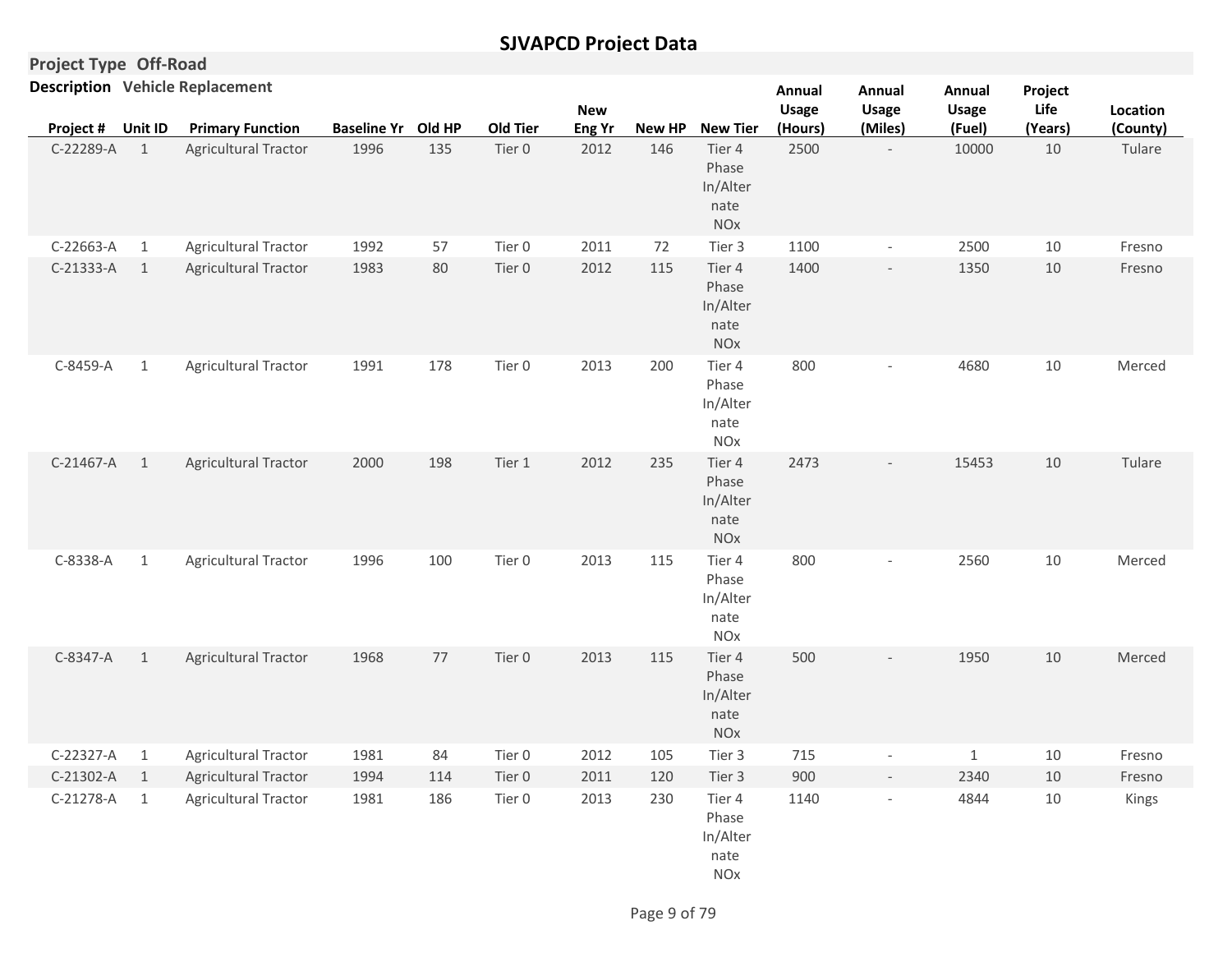|  | <b>Project Type Off-Road</b> |  |
|--|------------------------------|--|
|  |                              |  |

|                   |              | <b>Description</b> Vehicle Replacement |                           |        |          | <b>New</b> |        |                                                              | Annual<br><b>Usage</b> | Annual<br><b>Usage</b>   | <b>Annual</b><br><b>Usage</b> | Project<br>Life | Location    |
|-------------------|--------------|----------------------------------------|---------------------------|--------|----------|------------|--------|--------------------------------------------------------------|------------------------|--------------------------|-------------------------------|-----------------|-------------|
| Project # Unit ID |              | <b>Primary Function</b>                | <b>Baseline Yr Old HP</b> |        | Old Tier | Eng Yr     | New HP | <b>New Tier</b>                                              | (Hours)                | (Miles)                  | (Fuel)                        | (Years)         | (County)    |
| C-21507-A         | $\mathbf{1}$ | <b>Agricultural Tractor</b>            | 1976                      | 151    | Tier 0   | 2011       | 120    | Tier 3                                                       | 800                    | $\overline{\phantom{a}}$ | 4800                          | 10              | Madera      |
| C-21373-A         | $\mathbf{1}$ | <b>Agricultural Tractor</b>            | 1956                      | 212    | Tier 0   | 2012       | 100    | Tier 4<br>Phase<br>In/Alter<br>nate<br><b>NOx</b>            | 300                    |                          | 6000                          | 10              | Stanislaus  |
| C-22835-A         | $\mathbf{1}$ | <b>Agricultural Tractor</b>            | 1986                      | 82     | Tier 0   | 2011       | 120    | Tier 3                                                       | 300                    | $\overline{a}$           | 600                           | 10              | Fresno      |
| C-21243-A         | $\mathbf{1}$ | Agricultural Tractor                   | 1997                      | 269    | Tier 1   | 2013       | 310    | Tier 4<br>Phase<br>In/Alter<br>nate<br><b>NOx</b>            | 797                    |                          | 4123                          | $10\,$          | Kern        |
| C-21977-A         | $\mathbf{1}$ | <b>Agricultural Tractor</b>            | 1996                      | 56     | Tier 0   | 2012       | 71     | Tier 4<br>Interim                                            | 199                    | $\overline{\phantom{a}}$ | 1080                          | 10              | San Joaquin |
| C-22162-A         | $1\,$        | Agricultural Tractor                   | 1992                      | $81\,$ | Tier 0   | 2011       | 120    | Tier 3                                                       | 800                    | $\overline{\phantom{a}}$ | 2500                          | $10\,$          | Fresno      |
| C-21981-A         | $\mathbf{1}$ | <b>Agricultural Tractor</b>            | 2000                      | 64     | Tier 1   | 2012       | 71     | Tier 4<br>Interim                                            | 115                    | $\overline{\phantom{a}}$ | 1198                          | 10              | San Joaquin |
| C-21280-A         | $\mathbf{1}$ | Agricultural Tractor                   | 1980                      | 186    | Tier 0   | 2013       | 230    | Tier 4<br>Phase<br>In/Alter<br>nate<br><b>NOx</b>            | 894                    |                          | 4216                          | $10\,$          | Kings       |
| C-21279-A         | $\mathbf{1}$ | <b>Agricultural Tractor</b>            | 1981                      | 186    | Tier 0   | 2013       | 230    | Tier 4<br>Phase<br>In/Alter<br>nate<br><b>NOx</b>            | 1064                   | $\overline{\phantom{a}}$ | 5152                          | 10              | Kings       |
| C-21277-A         | $\mathbf{1}$ | Agricultural Tractor                   | 1981                      | 186    | Tier 0   | 2013       | 230    | Tier 4<br>Phase<br>In/Alter<br>nate<br><b>NOx</b>            | 1060                   |                          | 4347                          | 10              | Kings       |
| C-21263-A         | $\mathbf{1}$ | <b>Agricultural Tractor</b>            | 1979                      | 280    | Tier 0   | 2013       | 230    | Tier 4<br>Phase<br>In/Alter<br>nate<br><b>NO<sub>x</sub></b> | 500                    |                          | 5000                          | $10\,$          | Kings       |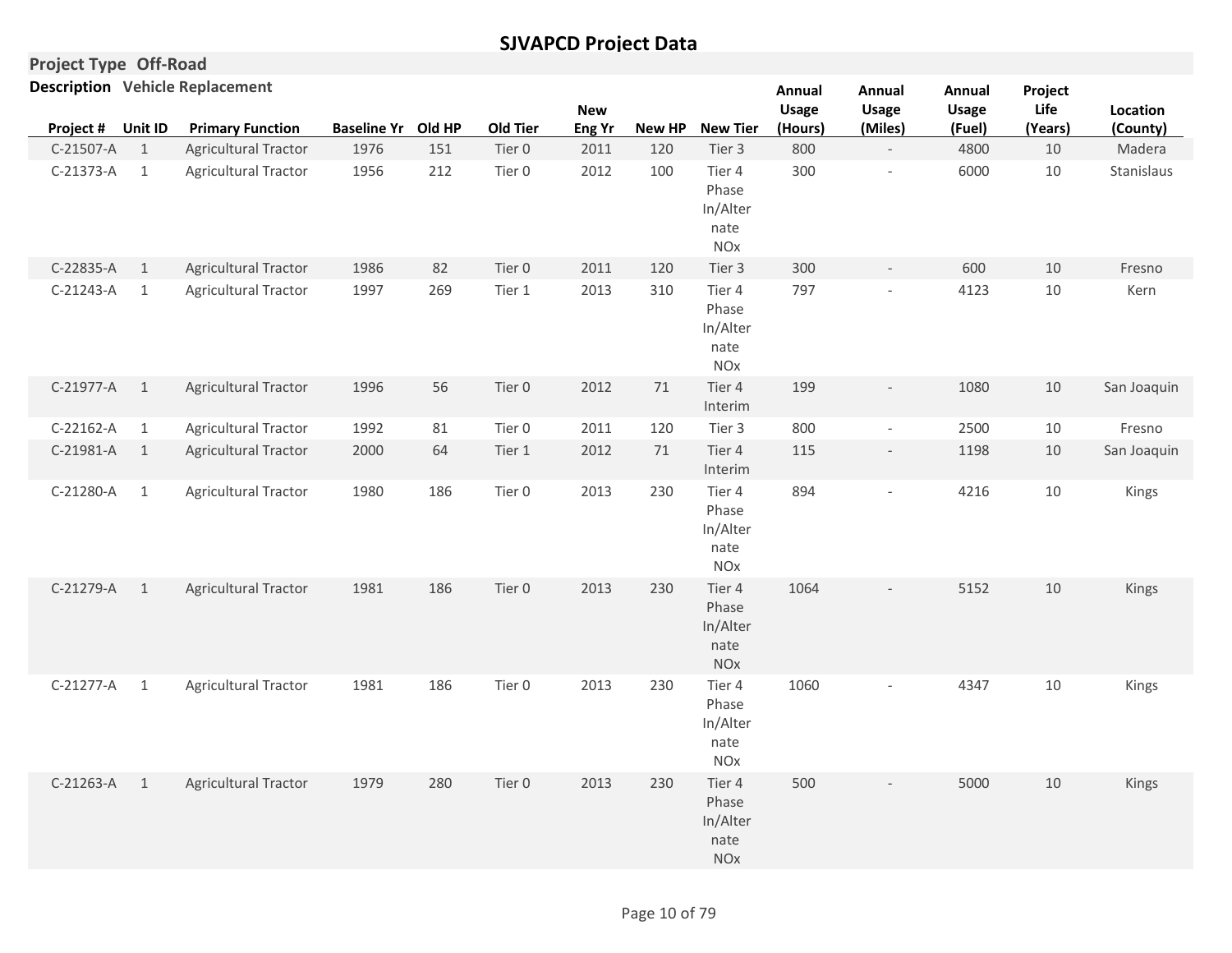| <b>Project Type Off-Road</b> |              |                                        |                           |     |          |               |               |                                                              |              |                          |              |         |             |
|------------------------------|--------------|----------------------------------------|---------------------------|-----|----------|---------------|---------------|--------------------------------------------------------------|--------------|--------------------------|--------------|---------|-------------|
|                              |              | <b>Description</b> Vehicle Replacement |                           |     |          |               |               |                                                              | Annual       | Annual                   | Annual       | Project |             |
|                              |              |                                        |                           |     |          | <b>New</b>    |               |                                                              | <b>Usage</b> | <b>Usage</b>             | <b>Usage</b> | Life    | Location    |
| Project # Unit ID            |              | <b>Primary Function</b>                | <b>Baseline Yr Old HP</b> |     | Old Tier | <b>Eng Yr</b> | <b>New HP</b> | <b>New Tier</b>                                              | (Hours)      | (Miles)                  | (Fuel)       | (Years) | (County)    |
| C-21173-A                    | $\mathbf{1}$ | <b>Agricultural Tractor</b>            | 1995                      | 350 | Tier 0   | 2013          | 360           | Tier 4<br>Phase<br>In/Alter<br>nate<br><b>NOx</b>            | 2300         | $\frac{1}{2}$            | 40940        | 10      | Fresno      |
| C-22054-A                    | $\mathbf{1}$ | <b>Agricultural Tractor</b>            | 1969                      | 58  | Tier 0   | 2012          | 80            | Tier 4<br>Interim                                            | 300          |                          | 384          | 10      | Fresno      |
| C-21239-A                    | $\mathbf{1}$ | <b>Agricultural Tractor</b>            | 1997                      | 269 | Tier 1   | 2013          | 310           | Tier 4<br>Phase<br>In/Alter<br>nate<br><b>NO<sub>x</sub></b> | 1272         | $\overline{\phantom{a}}$ | 6755         | 10      | Kern        |
| C-22074-A                    | $\mathbf{1}$ | <b>Agricultural Tractor</b>            | 1988                      | 375 | Tier 0   | 2012          | 560           | Tier 4<br>Phase<br>In/Alter<br>nate<br><b>NOx</b>            | 657          |                          | 7886         | 10      | Stanislaus  |
| C-21328-A                    | $\mathbf{1}$ | <b>Agricultural Tractor</b>            | 1994                      | 174 | Tier 0   | 2013          | 200           | Tier 4<br>Phase<br>In/Alter<br>nate<br><b>NO<sub>x</sub></b> | 497          | $\overline{\phantom{a}}$ | 5165         | 10      | San Joaquin |
| C-8536-A                     | $\mathbf{1}$ | <b>Agricultural Tractor</b>            | 1984                      | 80  | Tier 0   | 2012          | 85            | Tier 4<br>Phase<br>In/Alter<br>nate<br><b>NO<sub>x</sub></b> | 330          |                          | 1155         | 10      | Madera      |
| C-22330-A                    | $\mathbf{1}$ | <b>Agricultural Tractor</b>            | 1993                      | 27  | Tier 0   | 2011          | 28            | Tier 4<br>Interim                                            | 500          |                          | 375          | 10      | Tulare      |
| C-22329-A                    | $\mathbf{1}$ | <b>Agricultural Tractor</b>            | 1993                      | 27  | Tier 0   | 2011          | 28            | Tier 4<br>Interim                                            | 500          | $\overline{\phantom{a}}$ | 375          | 10      | Tulare      |
| C-22531-A 1                  |              | Agricultural Tractor                   | 1981                      | 98  | Tier 0   | 2011          | 120           | Tier 3                                                       | 151          |                          | 1208         | 10      | Fresno      |
| C-21924-A                    | $\mathbf{1}$ | <b>Agricultural Tractor</b>            | 1974                      | 84  | Tier 0   | 2011          | 97            | Tier 3                                                       | 1000         | $\overline{\phantom{a}}$ | 1000         | 10      | Tulare      |
| C-22075-A                    | $\mathbf{1}$ | <b>Agricultural Tractor</b>            | 1992                      | 335 | Tier 0   | 2012          | 560           | Tier 4<br>Phase<br>In/Alter<br>nate<br><b>NOx</b>            | 460          | $\overline{\phantom{a}}$ | 5520         | 10      | Stanislaus  |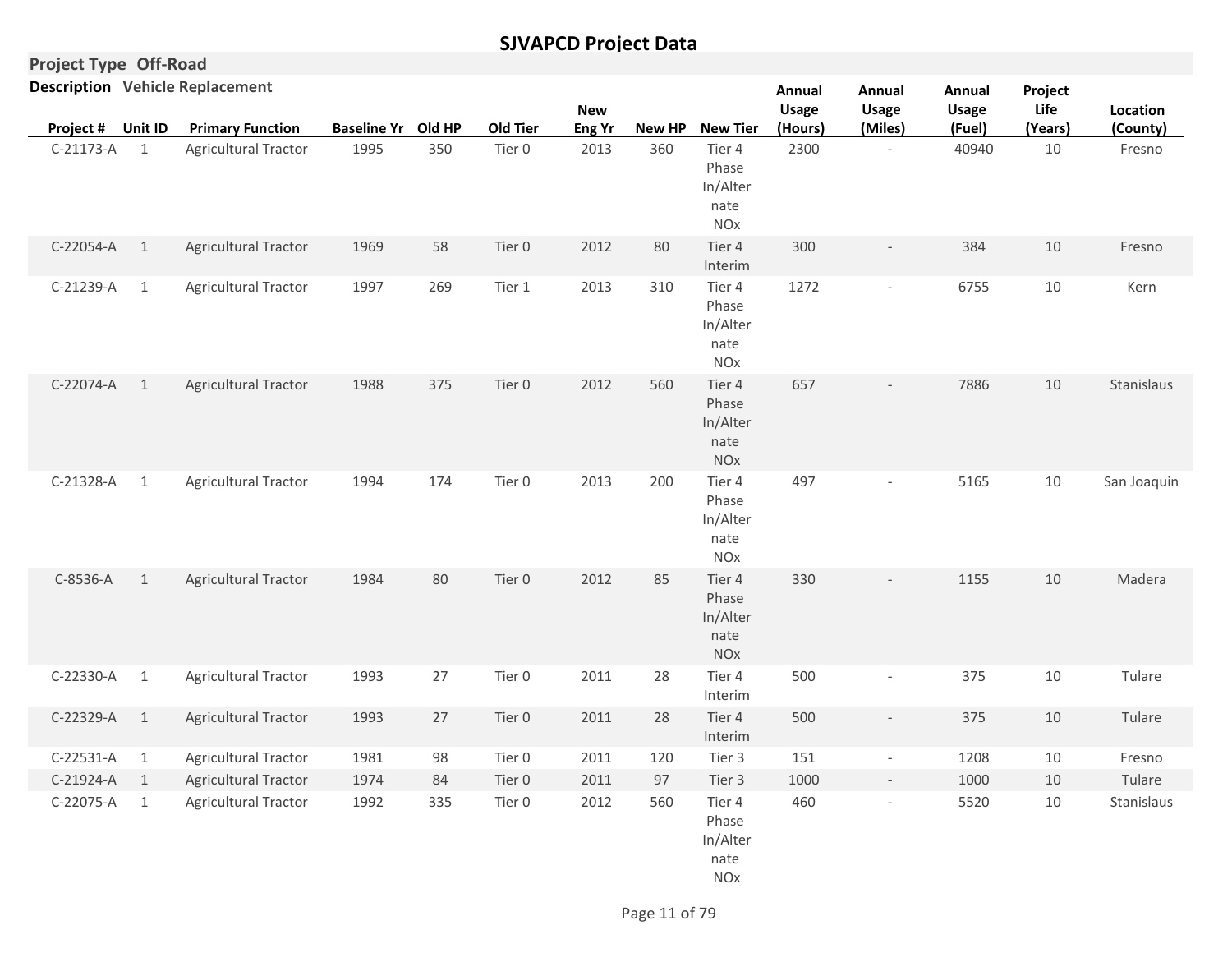| <b>Project Type Off-Road</b> |              |                                        |                    |     |          |               |               |                                                              |                        |                              |                        |                 |             |
|------------------------------|--------------|----------------------------------------|--------------------|-----|----------|---------------|---------------|--------------------------------------------------------------|------------------------|------------------------------|------------------------|-----------------|-------------|
|                              |              | <b>Description</b> Vehicle Replacement |                    |     |          | <b>New</b>    |               |                                                              | Annual<br><b>Usage</b> | Annual<br><b>Usage</b>       | Annual<br><b>Usage</b> | Project<br>Life | Location    |
| Project #                    | Unit ID      | <b>Primary Function</b>                | Baseline Yr Old HP |     | Old Tier | <b>Eng Yr</b> | <b>New HP</b> | <b>New Tier</b>                                              | (Hours)                | (Miles)                      | (Fuel)                 | (Years)         | (County)    |
| C-21386-A                    | $\mathbf{1}$ | <b>Agricultural Tractor</b>            | 1979               | 108 | Tier 0   | 2013          | 115           | Tier 4<br>Phase<br>In/Alter<br>nate<br><b>NO<sub>X</sub></b> | 925                    |                              | 4100                   | $10\,$          | Madera      |
| C-21712-A                    | $\mathbf{1}$ | <b>Agricultural Tractor</b>            | 1990               | 72  | Tier 0   | 2012          | 120           | Tier 3                                                       | 1000                   |                              | 2400                   | $10\,$          | Kings       |
| $C-21711-A$                  | $\mathbf{1}$ | <b>Agricultural Tractor</b>            | 1973               | 120 | Tier 0   | 2012          | 120           | Tier 3                                                       | 1000                   | $\overline{\phantom{a}}$     | 2400                   | 10              | Kings       |
| C-21435-A                    | $\mathbf{1}$ | <b>Agricultural Tractor</b>            | 1999               | 110 | Tier 1   | 2013          | 115           | Tier 4<br>Phase<br>In/Alter<br>nate<br><b>NO<sub>x</sub></b> | 1500                   | $\overline{\phantom{a}}$     | 8000                   | 10              | Fresno      |
| C-21720-A                    | $\mathbf{1}$ | <b>Agricultural Tractor</b>            | 1988               | 228 | Tier 0   | 2013          | 285           | Tier 4<br>Phase<br>In/Alter<br>nate<br><b>NOx</b>            | 1041                   | $\overline{\phantom{m}}$     | 10824                  | 10              | Kings       |
| C-21851-A                    | $\mathbf{1}$ | <b>Agricultural Tractor</b>            | 1992               | 81  | Tier 0   | 2012          | 100           | Tier 4<br>Phase<br>In/Alter<br>nate<br><b>NOx</b>            | 1000                   |                              | 2000                   | $10\,$          | Stanislaus  |
| C-21990-A                    | $1\,$        | <b>Agricultural Tractor</b>            | 1999               | 64  | Tier 1   | 2012          | 71            | Tier 4<br>Interim                                            | 142                    | $\overline{\phantom{a}}$     | 1476                   | $10\,$          | San Joaquin |
| C-22508-A                    | $\mathbf{1}$ | <b>Agricultural Tractor</b>            | 1977               | 157 | Tier 0   | 2012          | 160           | Tier 4<br>Phase<br>In/Alter<br>nate<br><b>NOx</b>            | 700                    | $\qquad \qquad \blacksquare$ | 1400                   | 10              | Merced      |
| C-21255-A                    | 1            | <b>Agricultural Tractor</b>            | 1981               | 186 | Tier 0   | 2013          | 235           | Tier 4<br>Phase<br>In/Alter                                  | 424                    | $\overline{\phantom{a}}$     | 1259                   | 10              | Kern        |

nate NOx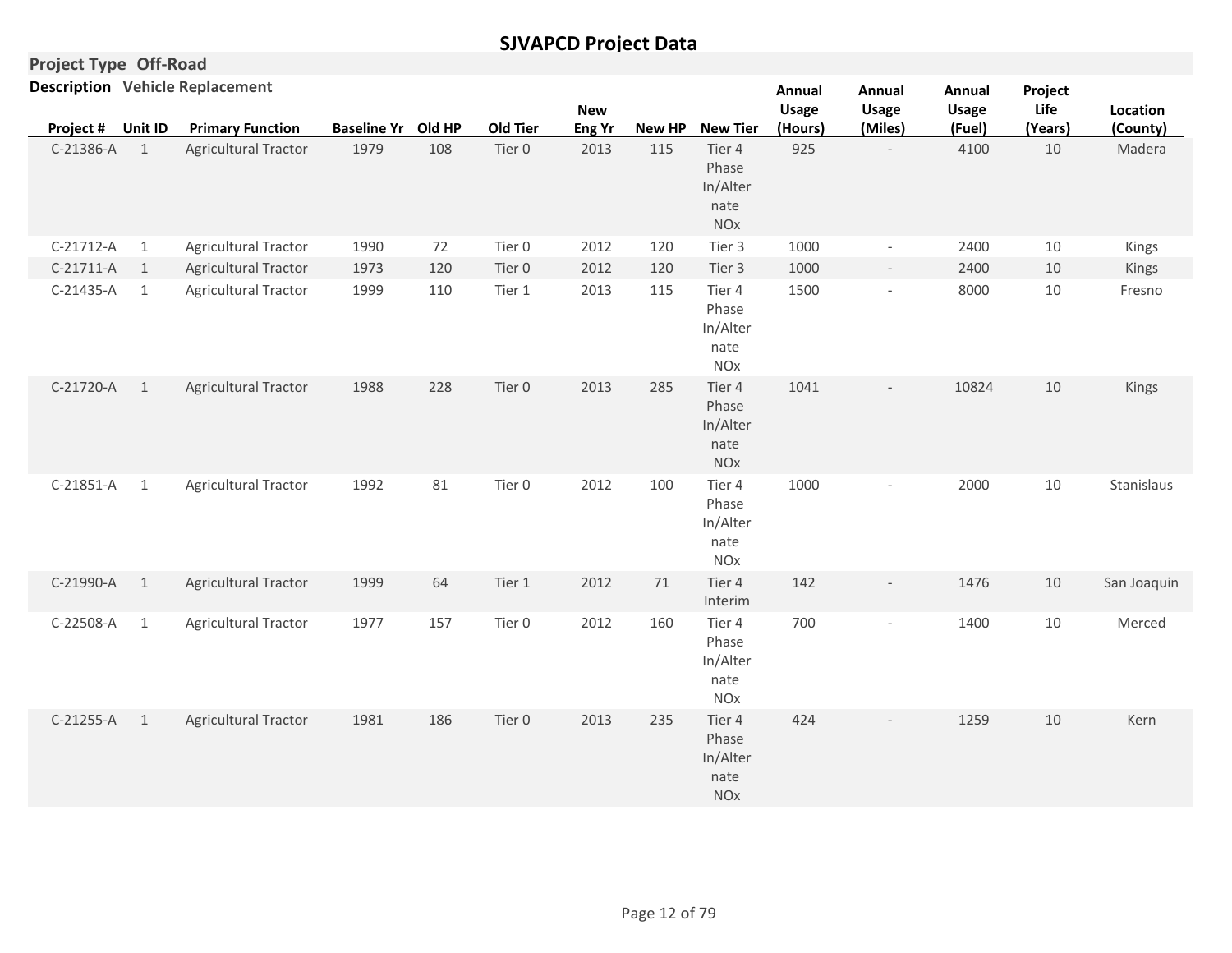| <b>Project Type Off-Road</b> |              |                                        |                    |     |          |               |        |                                                   |                        |                          |                        |                 |             |
|------------------------------|--------------|----------------------------------------|--------------------|-----|----------|---------------|--------|---------------------------------------------------|------------------------|--------------------------|------------------------|-----------------|-------------|
|                              |              | <b>Description</b> Vehicle Replacement |                    |     |          | <b>New</b>    |        |                                                   | Annual<br><b>Usage</b> | Annual<br><b>Usage</b>   | Annual<br><b>Usage</b> | Project<br>Life | Location    |
| Project # Unit ID            |              | <b>Primary Function</b>                | Baseline Yr Old HP |     | Old Tier | <b>Eng Yr</b> | New HP | <b>New Tier</b>                                   | (Hours)                | (Miles)                  | (Fuel)                 | (Years)         | (County)    |
| C-22625-A                    | $\mathbf{1}$ | <b>Agricultural Tractor</b>            | 1974               | 151 | Tier 0   | 2013          | 185    | Tier 4<br>Phase<br>In/Alter<br>nate<br><b>NOx</b> | 285                    | $\bar{a}$                | 1721                   | 10              | Kern        |
| C-21722-A                    | $\mathbf{1}$ | Agricultural Tractor                   | 1983               | 98  | Tier 0   | 2012          | 120    | Tier 3                                            | 390                    | $\overline{\phantom{a}}$ | 2438                   | 10              | Kings       |
| C-21998-A                    | $\mathbf{1}$ | <b>Agricultural Tractor</b>            | 2001               | 96  | Tier 1   | 2012          | 100    | Tier 4<br>Phase<br>In/Alter<br>nate<br><b>NOx</b> | 200                    | $\overline{a}$           | 1095                   | $10\,$          | San Joaquin |
| C-21902-A                    | $\mathbf{1}$ | <b>Agricultural Tractor</b>            | 1962               | 56  | Tier 0   | 2012          | 74     | Tier 4<br>Interim                                 | 300                    | $\overline{\phantom{a}}$ | 624                    | 10              | Fresno      |
| C-21397-A                    | $\mathbf{1}$ | Agricultural Tractor                   | 1999               | 108 | Tier 0   | 2013          | 125    | Tier 4<br>Phase<br>In/Alter<br>nate<br><b>NOx</b> | 3000                   | $\overline{\phantom{a}}$ | 4400                   | 10              | Kern        |
| C-21622-A                    | $\mathbf{1}$ | <b>Agricultural Tractor</b>            | 1976               | 50  | Tier 0   | 2012          | 42     | Tier 4<br>Interim                                 | 250                    | $\overline{\phantom{a}}$ | 750                    | 10              | Fresno      |
| $C-21261-A$                  | $\mathbf{1}$ | Agricultural Tractor                   | 1979               | 186 | Tier 0   | 2013          | 235    | Tier 4<br>Phase<br>In/Alter<br>nate<br><b>NOx</b> | 615                    | $\overline{\phantom{a}}$ | 1415                   | 10              | Kern        |
| C-21894-A                    | $\mathbf{1}$ | <b>Agricultural Tractor</b>            | 1976               | 50  | Tier 0   | 2012          | 42     | Tier 4<br>Interim                                 | 250                    | $\overline{\phantom{a}}$ | 750                    | 10              | Fresno      |
| C-21253-A                    | $\,1\,$      | <b>Agricultural Tractor</b>            | 1984               | 198 | Tier 0   | 2013          | 235    | Tier 4<br>Phase<br>In/Alter<br>nate<br><b>NOx</b> | 433                    | $\overline{a}$           | 1081                   | 10              | Kern        |
| C-21237-A                    | $\mathbf{1}$ | <b>Agricultural Tractor</b>            | 1999               | 425 | Tier 1   | 2013          | 360    | Tier 4<br>Phase<br>In/Alter<br>nate<br><b>NOx</b> | 494                    | $\overline{\phantom{a}}$ | 5780                   | 10              | Kings       |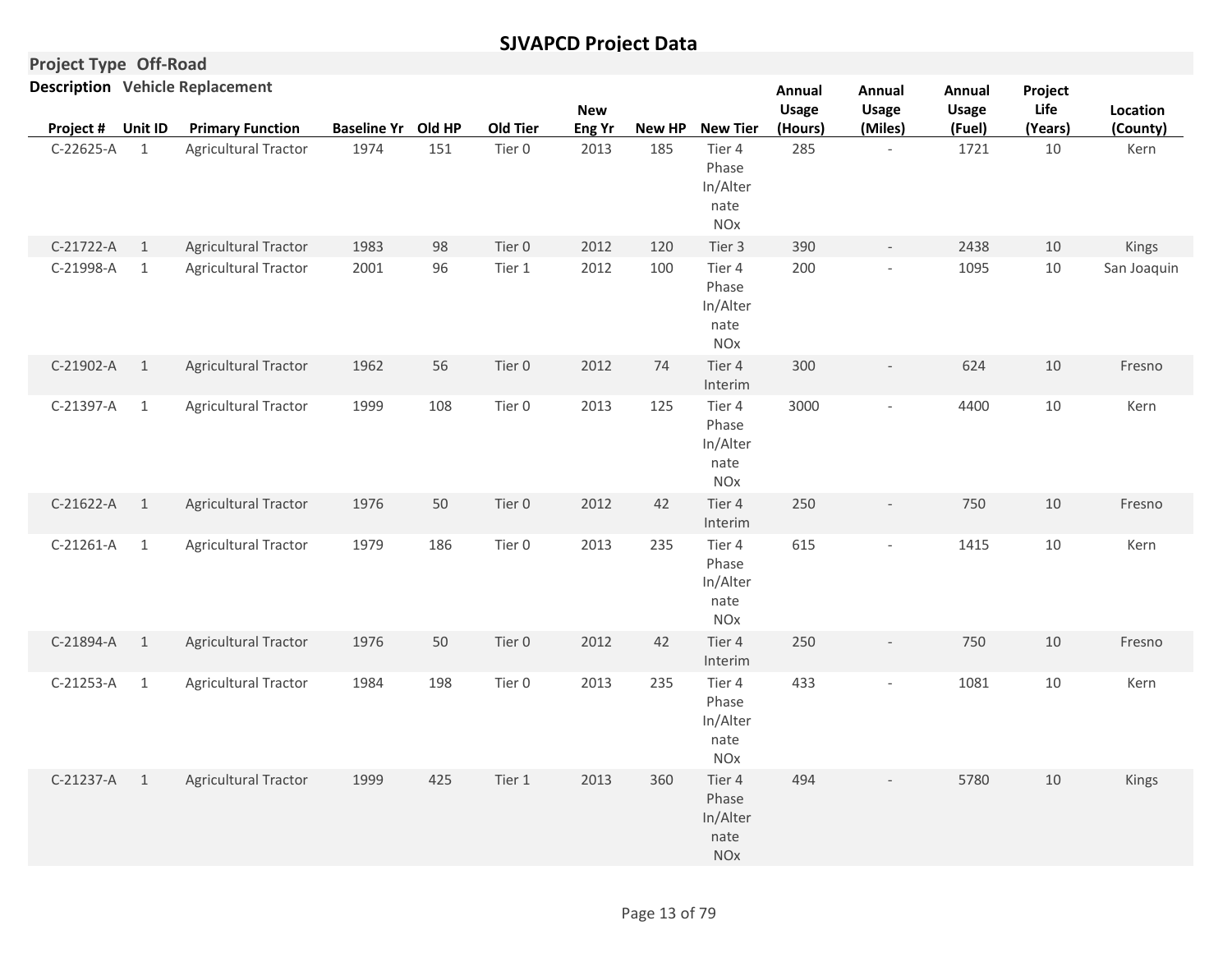| <b>Project Type Off-Road</b> |              |                                        |                    |     |          |               |        |                                                              |                        |                          |                        |                 |          |
|------------------------------|--------------|----------------------------------------|--------------------|-----|----------|---------------|--------|--------------------------------------------------------------|------------------------|--------------------------|------------------------|-----------------|----------|
|                              |              | <b>Description</b> Vehicle Replacement |                    |     |          | <b>New</b>    |        |                                                              | Annual<br><b>Usage</b> | Annual<br><b>Usage</b>   | Annual<br><b>Usage</b> | Project<br>Life | Location |
| Project # Unit ID            |              | <b>Primary Function</b>                | Baseline Yr Old HP |     | Old Tier | <b>Eng Yr</b> | New HP | <b>New Tier</b>                                              | (Hours)                | (Miles)                  | (Fuel)                 | (Years)         | (County) |
| C-23490-A                    | $\mathbf{1}$ | <b>Agricultural Tractor</b>            | 1989               | 180 | Tier 0   | 2012          | 215    | Tier 4<br>Phase<br>In/Alter<br>nate<br><b>NO<sub>x</sub></b> | 750                    | $\bar{a}$                | 8250                   | 10              | Madera   |
| C-21344-A                    | $\mathbf{1}$ | <b>Agricultural Tractor</b>            | 2001               | 396 | Tier 1   | 2013          | 460    | Tier 4<br>Phase<br>In/Alter<br>nate<br><b>NOx</b>            | 1200                   | $\overline{\phantom{a}}$ | 18000                  | $10\,$          | Fresno   |
| C-21260-A                    | $\mathbf{1}$ | <b>Agricultural Tractor</b>            | 1979               | 156 | Tier 0   | 2013          | 150    | Tier 4<br>Phase<br>In/Alter<br>nate<br><b>NOx</b>            | 394                    | $\overline{a}$           | 2623                   | 10              | Fresno   |
| C-21586-A                    | $\mathbf{1}$ | <b>Agricultural Tractor</b>            | 1981               | 132 | Tier 0   | 2013          | 150    | Tier 4<br>Phase<br>In/Alter<br>nate<br><b>NOx</b>            | 285                    | $\overline{\phantom{a}}$ | 2850                   | $10$            | Fresno   |
| C-21349-A                    | $\mathbf{1}$ | <b>Agricultural Tractor</b>            | 1980               | 38  | Tier 0   | 2012          | 45     | Tier 4<br>Interim                                            | 1288                   | $\overline{a}$           | 2576                   | $10\,$          | Madera   |
| C-21262-A                    | $\mathbf{1}$ | <b>Agricultural Tractor</b>            | 1981               | 186 | Tier 0   | 2013          | 235    | Tier 4<br>Phase<br>In/Alter<br>nate<br><b>NOx</b>            | 942                    | $\overline{\phantom{a}}$ | 4513                   | 10              | Kings    |
| C-21292-A                    | $\mathbf{1}$ | Agricultural Tractor                   | 1997               | 270 | Tier 1   | 2013          | 235    | Tier 4<br>Phase<br>In/Alter<br>nate<br><b>NOx</b>            | 951                    |                          | 4705                   | $10\,$          | Kings    |
| C-21291-A                    | $\mathbf{1}$ | <b>Agricultural Tractor</b>            | 1997               | 270 | Tier 1   | 2013          | 235    | Tier 4<br>Phase<br>In/Alter<br>nate<br><b>NOx</b>            | 1222                   | $\overline{\phantom{a}}$ | 5042                   | 10              | Kings    |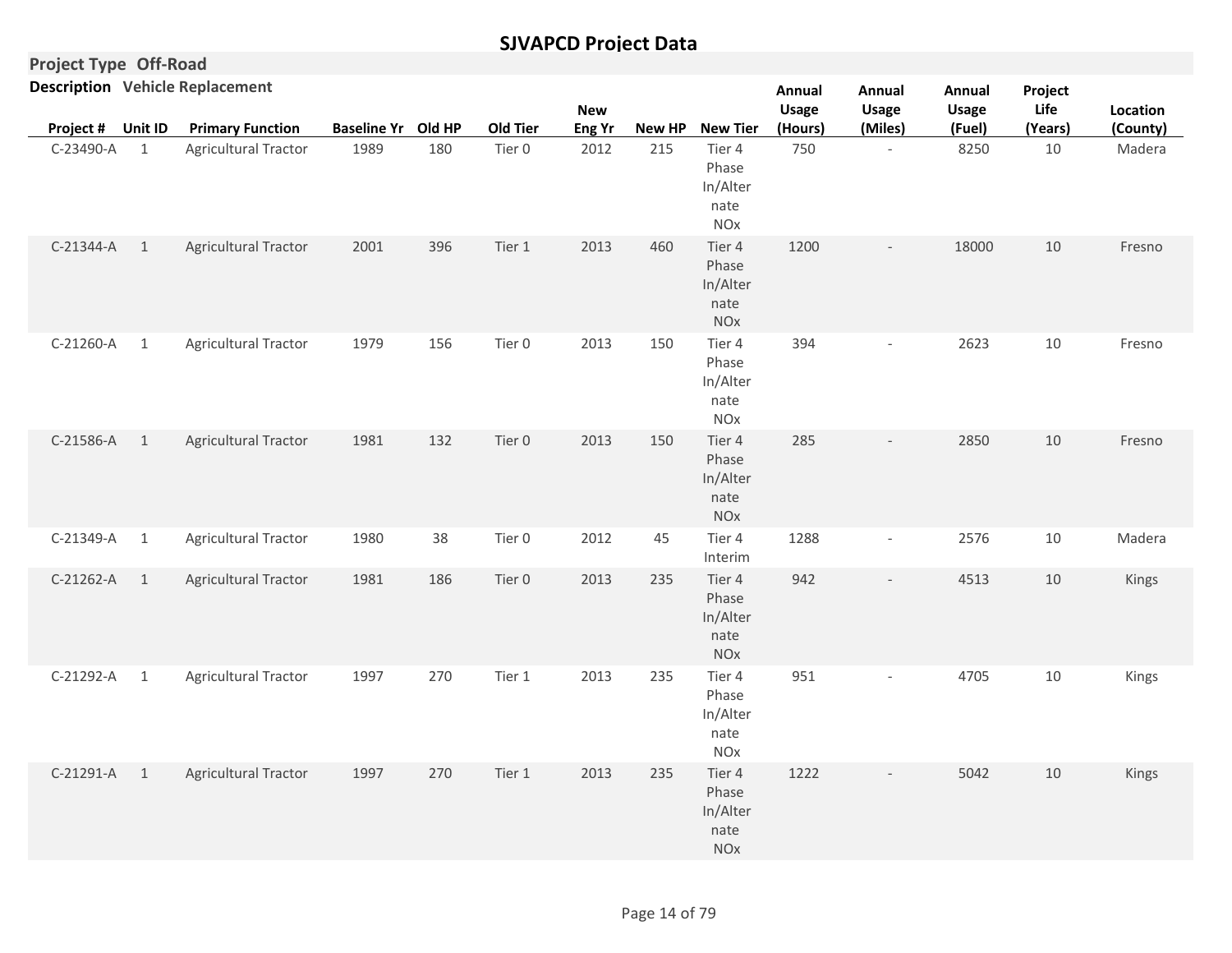| <b>Project Type Off-Road</b> |              |                                        |                    |     |          |            |               |                                                              |                        |                          |                          |                 |            |
|------------------------------|--------------|----------------------------------------|--------------------|-----|----------|------------|---------------|--------------------------------------------------------------|------------------------|--------------------------|--------------------------|-----------------|------------|
|                              |              | <b>Description</b> Vehicle Replacement |                    |     |          | <b>New</b> |               |                                                              | Annual<br><b>Usage</b> | Annual<br><b>Usage</b>   | Annual<br><b>Usage</b>   | Project<br>Life | Location   |
| Project # Unit ID            |              | <b>Primary Function</b>                | Baseline Yr Old HP |     | Old Tier | Eng Yr     | <b>New HP</b> | <b>New Tier</b>                                              | (Hours)                | (Miles)                  | (Fuel)                   | (Years)         | (County)   |
| C-21290-A                    | $\mathbf{1}$ | Agricultural Tractor                   | 1997               | 270 | Tier 1   | 2013       | 235           | Tier 4<br>Phase<br>In/Alter<br>nate<br><b>NOx</b>            | 1419                   | $\overline{\phantom{a}}$ | 5802.5                   | 10              | Kings      |
| C-21288-A                    | $\mathbf{1}$ | <b>Agricultural Tractor</b>            | 1997               | 270 | Tier 1   | 2013       | 235           | Tier 4<br>Phase<br>In/Alter<br>nate<br><b>NOx</b>            | 1658                   | $\overline{\phantom{a}}$ | 9264                     | 10              | Kings      |
| C-21286-A                    | $\mathbf{1}$ | <b>Agricultural Tractor</b>            | 1997               | 270 | Tier 1   | 2013       | 235           | Tier 4<br>Phase<br>In/Alter<br>nate<br><b>NO<sub>x</sub></b> | 1482                   | $\overline{\phantom{a}}$ | 8008                     | 10              | Kings      |
| C-21816-A                    | $\mathbf{1}$ | <b>Agricultural Tractor</b>            | 1975               | 68  | Tier 0   | 2013       | 85            | Tier 4<br>Phase<br>In/Alter<br>nate<br><b>NOx</b>            | 400                    | $\overline{\phantom{a}}$ | 1000                     | 10              | Tulare     |
| C-21275-A                    | $\mathbf{1}$ | <b>Agricultural Tractor</b>            | 1981               | 186 | Tier 0   | 2013       | 235           | Tier 4<br>Phase<br>In/Alter<br>nate<br><b>NO<sub>x</sub></b> | 1086                   | $\overline{\phantom{a}}$ | 4068                     | 10              | Kings      |
| C-21613-A                    | $\mathbf{1}$ | <b>Agricultural Tractor</b>            | 1976               | 50  | Tier 0   | 2012       | 52            | Tier 4<br>Interim                                            | 475                    | $\overline{\phantom{a}}$ | 1852                     | 10              | Fresno     |
| C-21242-A                    | $\mathbf{1}$ | Agricultural Tractor                   | 1997               | 269 | Tier 1   | 2013       | 235           | Tier 4<br>Phase<br>In/Alter<br>nate<br><b>NOx</b>            | 434                    | $\overline{\phantom{a}}$ | 2027                     | 10              | Kern       |
| C-8297-A                     | $\mathbf{1}$ | <b>Agricultural Tractor</b>            | 1975               | 84  | Tier 0   | 2013       | 95            | Tier 4<br>Phase<br>In/Alter<br>nate<br><b>NOx</b>            | 600                    | $\overline{\phantom{a}}$ | 1800                     | 10              | Stanislaus |
| C-21837-A                    | $\mathbf{1}$ | Agricultural Tractor                   | 1980               | 38  | Tier 0   | 2012       | 62            | Tier 3                                                       | 200                    |                          | $\overline{\phantom{a}}$ | $10\,$          | Fresno     |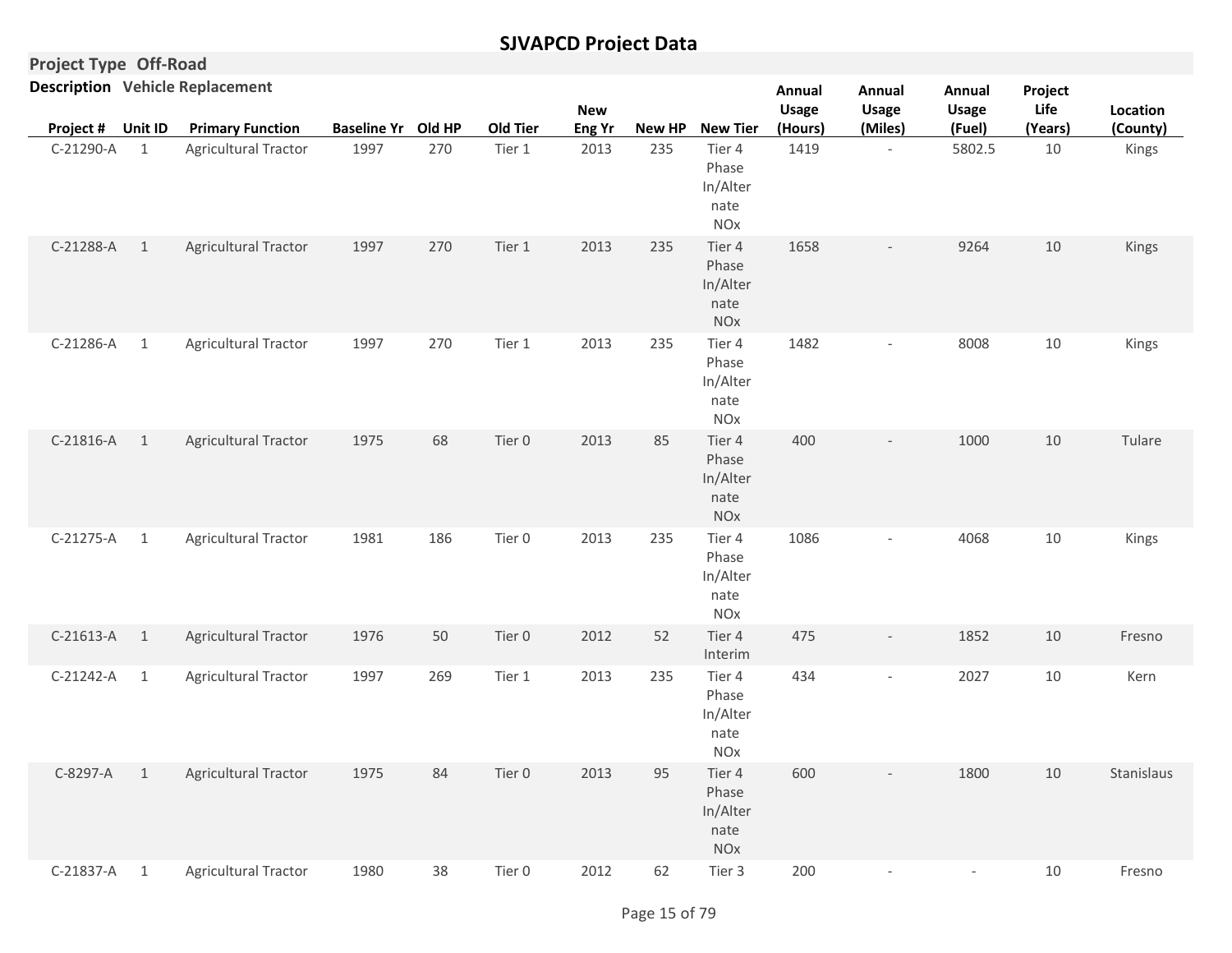|  | <b>Project Type Off-Road</b> |
|--|------------------------------|
|  |                              |

|                   |                | <b>Description</b> Vehicle Replacement |                    |     |          | <b>New</b>    |        |                                                              | Annual<br><b>Usage</b> | Annual<br><b>Usage</b>   | <b>Annual</b><br><b>Usage</b> | Project<br>Life | Location   |
|-------------------|----------------|----------------------------------------|--------------------|-----|----------|---------------|--------|--------------------------------------------------------------|------------------------|--------------------------|-------------------------------|-----------------|------------|
| Project # Unit ID |                | <b>Primary Function</b>                | Baseline Yr Old HP |     | Old Tier | <b>Eng Yr</b> | New HP | <b>New Tier</b>                                              | (Hours)                | (Miles)                  | (Fuel)                        | (Years)         | (County)   |
| C-21568-A         | $\mathbf{1}$   | <b>Agricultural Tractor</b>            | 1990               | 204 | Tier 0   | 2013          | 215    | Tier 4<br>Phase<br>In/Alter<br>nate<br><b>NO<sub>x</sub></b> | 700                    |                          | 6790                          | 10              | Tulare     |
| C-21588-A         | $1\,$          | <b>Agricultural Tractor</b>            | 1983               | 130 | Tier 0   | 2013          | 150    | Tier 4<br>Phase<br>In/Alter<br>nate<br><b>NO<sub>x</sub></b> | 486                    | $\overline{\phantom{a}}$ | 4860                          | 10              | Fresno     |
| C-22507-A         | $\mathbf{1}$   | <b>Agricultural Tractor</b>            | 1985               | 80  | Tier 0   | 2011          | 99     | Tier 3                                                       | 400                    | $\overline{\phantom{a}}$ | 4000                          | 10              | Fresno     |
| C-21276-A         | $\mathbf{1}$   | <b>Agricultural Tractor</b>            | 1978               | 216 | Tier 0   | 2013          | 235    | Tier 4<br>Phase<br>In/Alter<br>nate<br><b>NOx</b>            | 1717                   |                          | 3038                          | 10              | Kings      |
| C-23749-A         | $\overline{2}$ | <b>Agricultural Tractor</b>            | 1983               | 98  | Tier 0   | 2012          | 108    | Tier 3                                                       | 150                    | $\overline{\phantom{a}}$ | 240                           | 10              | Fresno     |
| C-23364-A         | $1\,$          | <b>Agricultural Tractor</b>            | 1991               | 63  | Tier 0   | 2011          | 87     | Tier 3                                                       | 250                    |                          | 800                           | $10\,$          | Fresno     |
| C-21875-A         | $\mathbf{1}$   | <b>Agricultural Tractor</b>            | 1960               | 300 | Tier 0   | 2012          | 120    | Tier 3                                                       | 600                    | $\overline{\phantom{a}}$ | 9000                          | 10              | Stanislaus |
| C-21565-A         | $\mathbf{1}$   | <b>Agricultural Tractor</b>            | 2000               | 110 | Tier 1   | 2012          | 164    | Tier 4<br>Phase<br>In/Alter<br>nate<br><b>NOx</b>            | 1200                   | $\overline{\phantom{a}}$ | 2250                          | 10              | Merced     |
| C-21297-A         | $\mathbf{1}$   | <b>Agricultural Tractor</b>            | 1973               | 76  | Tier 0   | 2013          | 105    | Tier 4<br>Phase<br>In/Alter<br>nate<br><b>NOx</b>            | 250                    |                          | 550                           | 10              | Fresno     |
| C-21978-A         | $1\,$          | <b>Agricultural Tractor</b>            | 1975               | 275 | Tier 0   | 2013          | 284    | Tier 4<br>Phase<br>In/Alter<br>nate<br><b>NOx</b>            | 1000                   | $\overline{\phantom{a}}$ | 13000                         | 10              | Kings      |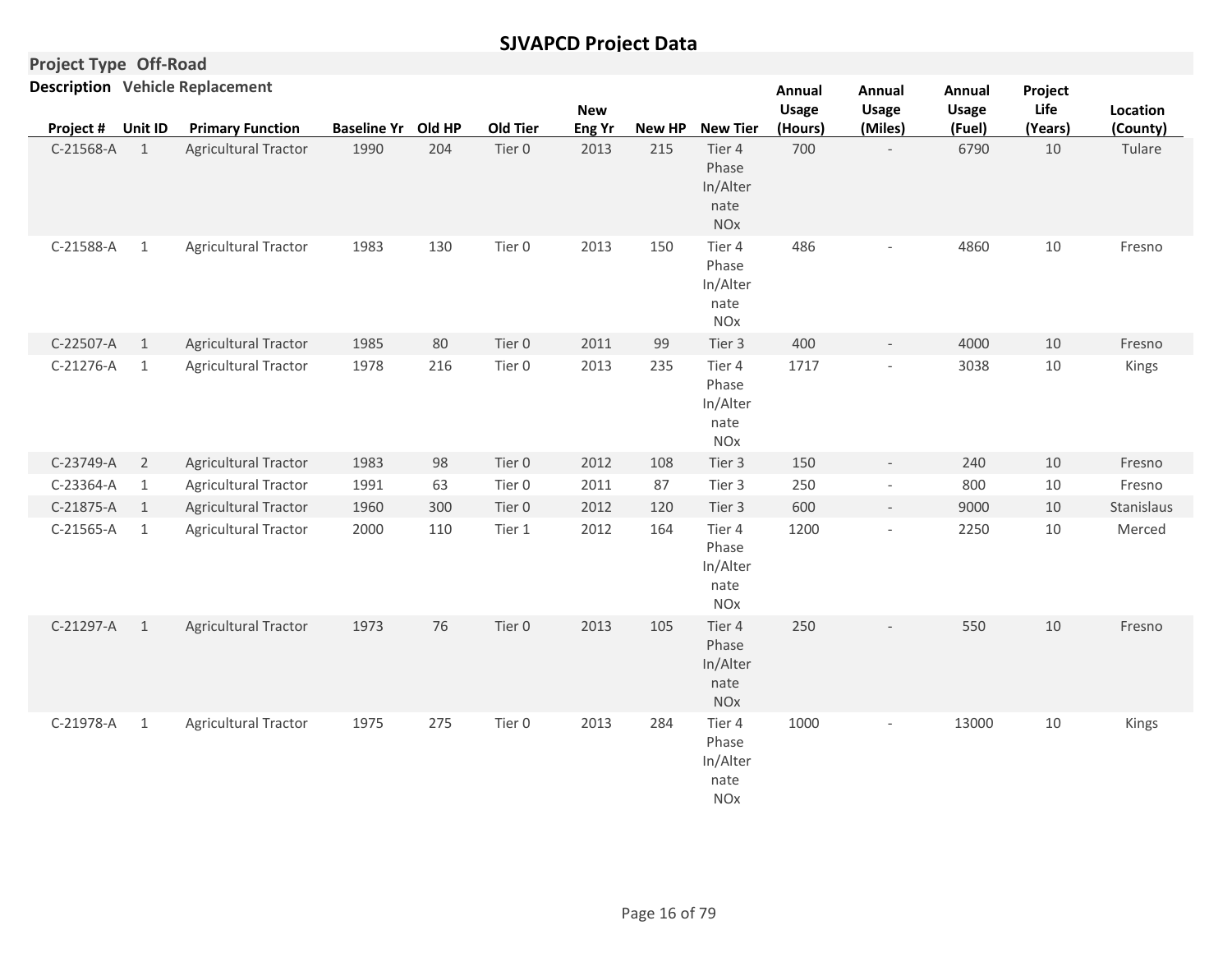|  | <b>Project Type Off-Road</b> |
|--|------------------------------|
|  |                              |

|                   |              | <b>Description</b> Vehicle Replacement |                           |     |          | <b>New</b> |        |                                                              | Annual<br><b>Usage</b> | Annual<br><b>Usage</b>   | <b>Annual</b><br><b>Usage</b> | Project<br>Life | Location   |
|-------------------|--------------|----------------------------------------|---------------------------|-----|----------|------------|--------|--------------------------------------------------------------|------------------------|--------------------------|-------------------------------|-----------------|------------|
| Project # Unit ID |              | <b>Primary Function</b>                | <b>Baseline Yr Old HP</b> |     | Old Tier | Eng Yr     | New HP | <b>New Tier</b>                                              | (Hours)                | (Miles)                  | (Fuel)                        | (Years)         | (County)   |
| C-22140-A         | $\,1\,$      | <b>Agricultural Tractor</b>            | 2003                      | 135 | Tier 1   | 2013       | 150    | Tier 4<br>Phase<br>In/Alter<br>nate<br><b>NO<sub>x</sub></b> | 780                    |                          | 5304                          | $10\,$          | Stanislaus |
| C-21180-A         | $\mathbf{1}$ | <b>Agricultural Tractor</b>            | 1977                      | 72  | Tier 0   | 2013       | 100    | Tier 4<br>Phase<br>In/Alter<br>nate<br><b>NOx</b>            | 500                    | $\overline{\phantom{a}}$ | 2125                          | 10              | Fresno     |
| C-22263-A         | $\mathbf{1}$ | <b>Agricultural Tractor</b>            | 2000                      | 121 | Tier 1   | 2012       | 135    | Tier 3                                                       | 1422                   | $\overline{\phantom{a}}$ | 4693                          | 10              | Stanislaus |
| C-22349-A         | $\mathbf{1}$ | <b>Agricultural Tractor</b>            | 1992                      | 88  | Tier 0   | 2012       | 120    | Tier 3                                                       | 500                    |                          | 4000                          | 10              | Kings      |
| C-22313-A         | $\mathbf{1}$ | <b>Agricultural Tractor</b>            | 1990                      | 156 | Tier 0   | 2013       | 160    | Tier 4<br>Phase<br>In/Alter<br>nate<br><b>NOx</b>            | 557                    | $\overline{\phantom{a}}$ | 4350                          | 10              | Merced     |
| C-21185-A         | $\mathbf{1}$ | <b>Agricultural Tractor</b>            | 1993                      | 90  | Tier 0   | 2013       | 115    | Tier 4<br>Phase<br>In/Alter<br>nate<br><b>NOx</b>            | 250                    |                          | 1500                          | 10              | Kern       |
| C-22186-A         | $1\,$        | <b>Agricultural Tractor</b>            | 1990                      | 72  | Tier 0   | 2013       | 60     | Tier 4<br>Final                                              | 200                    |                          | 250                           | 10              | Merced     |
| C-21657-A         | $\mathbf{1}$ | <b>Agricultural Tractor</b>            | 1983                      | 228 | Tier 0   | 2012       | 120    | Tier 3                                                       | 1232                   | $\sim$                   | 9856                          | $10\,$          | Merced     |
| C-22279-A         | $\mathbf{1}$ | <b>Agricultural Tractor</b>            | 1998                      | 64  | Tier 0   | 2012       | 71     | Tier 4<br>Interim                                            | 1000                   | $\overline{\phantom{a}}$ | 3200                          | $10\,$          | Fresno     |
| C-21697-A         | $1\,$        | <b>Agricultural Tractor</b>            | 1970                      | 65  | Tier 0   | 2012       | 71     | Tier 4<br>Interim                                            | 300                    |                          | 1925                          | 10              | Stanislaus |
| C-22219-A         | $\mathbf{1}$ | <b>Agricultural Tractor</b>            | 1967                      | 63  | Tier 0   | 2013       | 76     | Tier 4<br>Phase<br>In/Alter<br>nate<br><b>NOx</b>            | 200                    |                          | 5000                          | 10              | Stanislaus |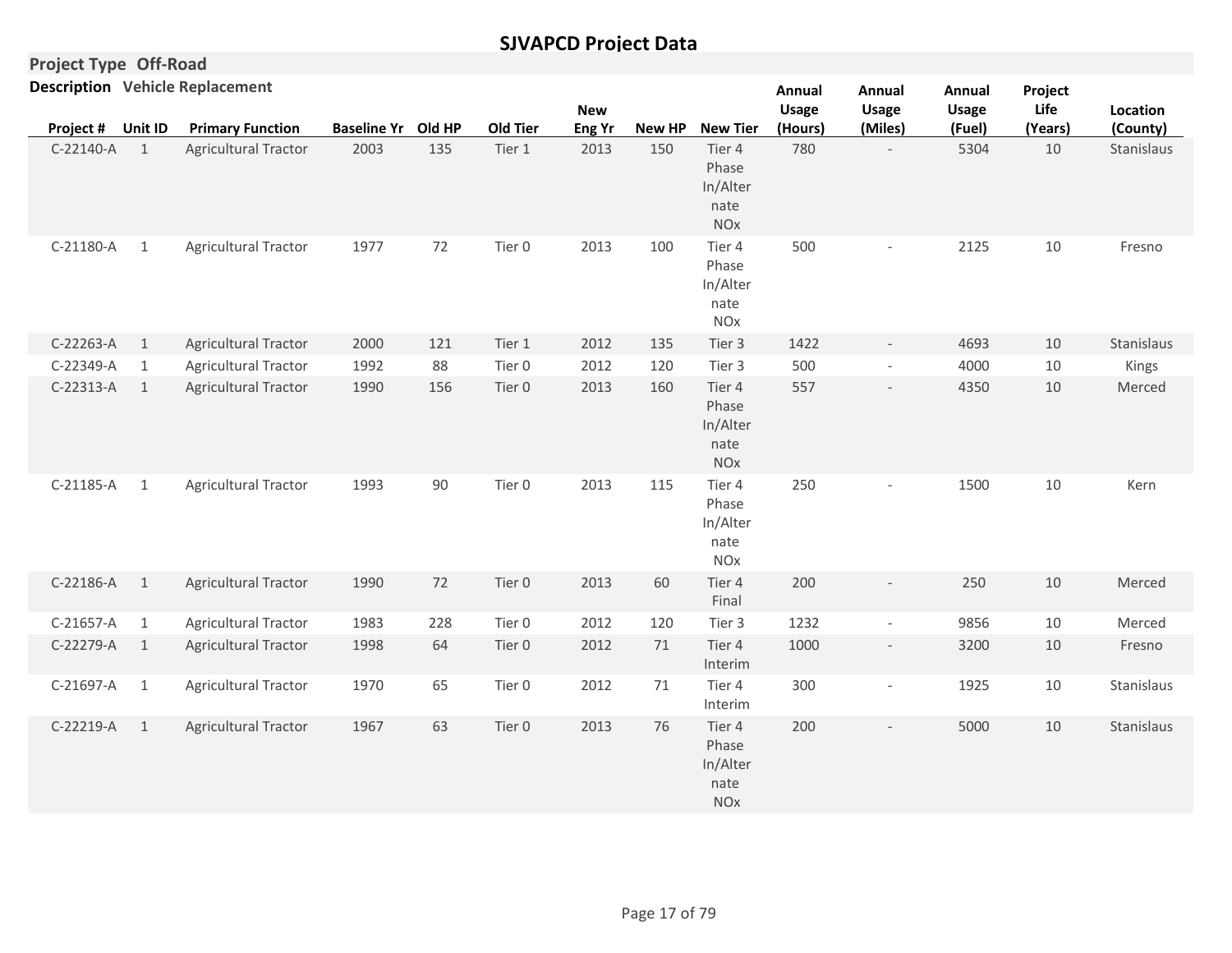| <b>Project Type Off-Road</b>   |              |                                                        |                                   |     |                    |                       |        |                                                              |                        |                                   |                                         |                            |                   |
|--------------------------------|--------------|--------------------------------------------------------|-----------------------------------|-----|--------------------|-----------------------|--------|--------------------------------------------------------------|------------------------|-----------------------------------|-----------------------------------------|----------------------------|-------------------|
|                                |              | <b>Description</b> Vehicle Replacement                 |                                   |     |                    | <b>New</b>            | New HP | <b>New Tier</b>                                              | Annual<br><b>Usage</b> | Annual<br><b>Usage</b><br>(Miles) | <b>Annual</b><br><b>Usage</b><br>(Fuel) | Project<br>Life<br>(Years) | Location          |
| Project # Unit ID<br>C-21284-A | 1            | <b>Primary Function</b><br><b>Agricultural Tractor</b> | <b>Baseline Yr Old HP</b><br>1998 | 270 | Old Tier<br>Tier 1 | <b>Eng Yr</b><br>2013 | 235    | Tier 4                                                       | (Hours)<br>1146        | $\overline{\phantom{a}}$          | 5695                                    | 10                         | (County)<br>Kings |
|                                |              |                                                        |                                   |     |                    |                       |        | Phase<br>In/Alter<br>nate<br><b>NO<sub>x</sub></b>           |                        |                                   |                                         |                            |                   |
| C-22820-A                      | $\mathbf{1}$ | <b>Agricultural Tractor</b>                            | 1990                              | 180 | Tier 0             | 2012                  | 228    | Tier 4<br>Phase<br>In/Alter<br>nate<br><b>NOx</b>            | 1400                   | $\overline{\phantom{m}}$          | 5600                                    | $10$                       | Fresno            |
| C-21591-A                      | $\mathbf{1}$ | Agricultural Tractor                                   | 1983                              | 94  | Tier 0             | 2013                  | 115    | Tier 4<br>Phase<br>In/Alter<br>nate<br><b>NOx</b>            | 1000                   |                                   | 5000                                    | $10\,$                     | Kings             |
| C-21188-A                      | $\mathbf{1}$ | <b>Agricultural Tractor</b>                            | 1975                              | 151 | Tier 0             | 2013                  | 170    | Tier 4<br>Phase<br>In/Alter<br>nate<br><b>NOx</b>            | 300                    | $\overline{\phantom{a}}$          | 2500                                    | $10$                       | Kern              |
| C-22530-A                      | $\mathbf{1}$ | Agricultural Tractor                                   | 1965                              | 76  | Tier 0             | 2012                  | 84     | Tier 3                                                       | 300                    | $\overline{\phantom{a}}$          | 1000                                    | 10                         | Fresno            |
| C-22130-A                      | $\mathbf{1}$ | <b>Agricultural Tractor</b>                            | 1996                              | 120 | Tier 0             | 2013                  | 150    | Tier 4<br>Phase<br>In/Alter<br>nate<br><b>NO<sub>x</sub></b> | 983                    | $\overline{\phantom{a}}$          | 5898                                    | 10                         | Stanislaus        |
| C-21363-A                      | $\mathbf{1}$ | <b>Agricultural Tractor</b>                            | 1996                              | 156 | Tier 0             | 2013                  | 190    | Tier 4<br>Phase<br>In/Alter<br>nate<br><b>NO<sub>x</sub></b> | 1300                   |                                   | 8724                                    | 10                         | Kern              |
| C-22265-A                      | $\mathbf{1}$ | <b>Agricultural Tractor</b>                            | 1978                              | 48  | Tier 0             | 2012                  | 71     | Tier 4<br>Interim                                            | 800                    | $\overline{\phantom{a}}$          | 1850                                    | $10$                       | Fresno            |
| C-21694-A                      | $\mathbf{1}$ | Agricultural Tractor                                   | 1988                              | 27  | Tier 0             | 2012                  | 30     | Tier 4<br><b>Interim</b>                                     | 1825                   | $\overline{\phantom{a}}$          | 2372                                    | 10                         | Merced            |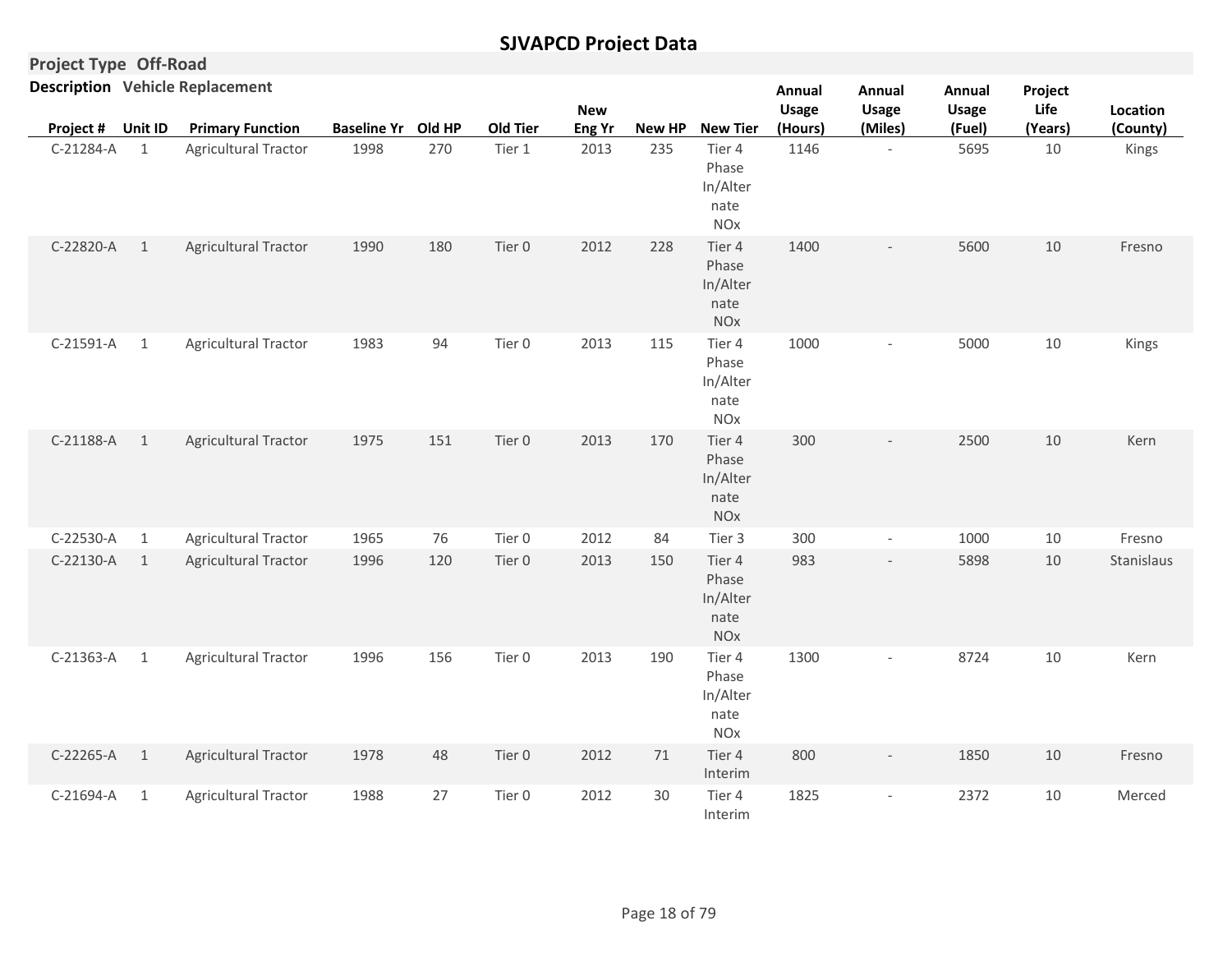|  | <b>Project Type Off-Road</b> |  |
|--|------------------------------|--|
|  |                              |  |

|             |              | <b>Description</b> Vehicle Replacement |                           |      |          | <b>New</b> |        |                                                              | Annual<br><b>Usage</b> | Annual<br><b>Usage</b>   | Annual<br><b>Usage</b> | Project<br>Life | Location   |
|-------------|--------------|----------------------------------------|---------------------------|------|----------|------------|--------|--------------------------------------------------------------|------------------------|--------------------------|------------------------|-----------------|------------|
| Project #   | Unit ID      | <b>Primary Function</b>                | <b>Baseline Yr Old HP</b> |      | Old Tier | Eng Yr     | New HP | <b>New Tier</b>                                              | (Hours)                | (Miles)                  | (Fuel)                 | (Years)         | (County)   |
| C-21370-A   | $\mathbf{1}$ | <b>Agricultural Tractor</b>            | 1974                      | 68   | Tier 0   | 2013       | 85     | Tier 4<br>Phase<br>In/Alter<br>nate<br><b>NOx</b>            | 1250                   |                          | 6250                   | $10$            | Kings      |
| C-22278-A   | $1\,$        | <b>Agricultural Tractor</b>            | 2000                      | 64   | Tier 0   | 2012       | 71     | Tier 4<br>Interim                                            | 205                    |                          | 667                    | $10\,$          | Fresno     |
| C-22272-A   | $1\,$        | <b>Agricultural Tractor</b>            | 2000                      | 64   | Tier 0   | 2012       | 71     | Tier 4<br>Interim                                            | 311                    | $\overline{\phantom{a}}$ | 995                    | $10\,$          | Fresno     |
| C-21878-A   | $\mathbf{1}$ | Agricultural Tractor                   | 1981                      | 84   | Tier 0   | 2013       | 84     | Tier 4<br>Phase<br>In/Alter<br>nate<br><b>NOx</b>            | 650                    |                          | 1400                   | 10              | Stanislaus |
| C-22264-A   | $\mathbf{1}$ | <b>Agricultural Tractor</b>            | 1999                      | 121  | Tier 1   | 2012       | 135    | Tier 3                                                       | 569                    | $\overline{\phantom{a}}$ | 3528                   | $10$            | Stanislaus |
| C-21409-A   | $1\,$        | <b>Agricultural Tractor</b>            | 1989                      | 178  | Tier 0   | 2013       | 190    | Tier 4<br>Phase<br>In/Alter<br>nate<br><b>NOx</b>            | 3650                   |                          | 34790                  | $10\,$          | Kern       |
| $C-21214-A$ | $\mathbf{1}$ | <b>Agricultural Tractor</b>            | 1978                      | 84   | Tier 0   | 2013       | 100    | Tier 4<br>Phase<br>In/Alter<br>nate<br><b>NO<sub>x</sub></b> | 503                    |                          | 2515                   | 10              | Fresno     |
| C-21377-A   | $\mathbf{1}$ | Agricultural Tractor                   | 1961                      | 37   | Tier 0   | 2012       | 28     | Tier 4<br>Interim                                            | 300                    | $\overline{\phantom{a}}$ | 500                    | $10\,$          | Fresno     |
| C-21585-A   | $1\,$        | <b>Agricultural Tractor</b>            | 1981                      | $72$ | Tier 0   | 2012       | 74     | Tier 4<br>Interim                                            | 550                    | $\overline{\phantom{a}}$ | 1800                   | $10\,$          | Tulare     |
| C-21583-A   | $1\,$        | <b>Agricultural Tractor</b>            | 1994                      | 115  | Tier 0   | 2011       | 111    | Tier 3                                                       | 550                    | $\sim$                   | 2000                   | 10              | Tulare     |
| C-21581-A   | $\mathbf{1}$ | <b>Agricultural Tractor</b>            | 1981                      | 101  | Tier 0   | 2011       | 111    | Tier 3                                                       | 550                    | $\overline{\phantom{a}}$ | 1500                   | $10$            | Tulare     |
| C-21519-A   | $\mathbf{1}$ | <b>Agricultural Tractor</b>            | 1972                      | 47   | Tier 0   | 2011       | 55     | Tier 4<br>Interim                                            | 600                    |                          | 500                    | $10\,$          | Fresno     |
| C-21993-A   | $1\,$        | <b>Agricultural Tractor</b>            | 1988                      | 26   | Tier 0   | 2013       | 30     | Tier 4<br>Interim                                            | 400                    | $\overline{\phantom{a}}$ | 500                    | $10\,$          | Fresno     |
| C-21597-A   | 1            | <b>Agricultural Tractor</b>            | 1993                      | 81   | Tier 0   | 2012       | 120    | Tier 3                                                       | 330                    |                          | 7500                   | 10              | Fresno     |
|             |              |                                        |                           |      |          |            |        |                                                              |                        |                          |                        |                 |            |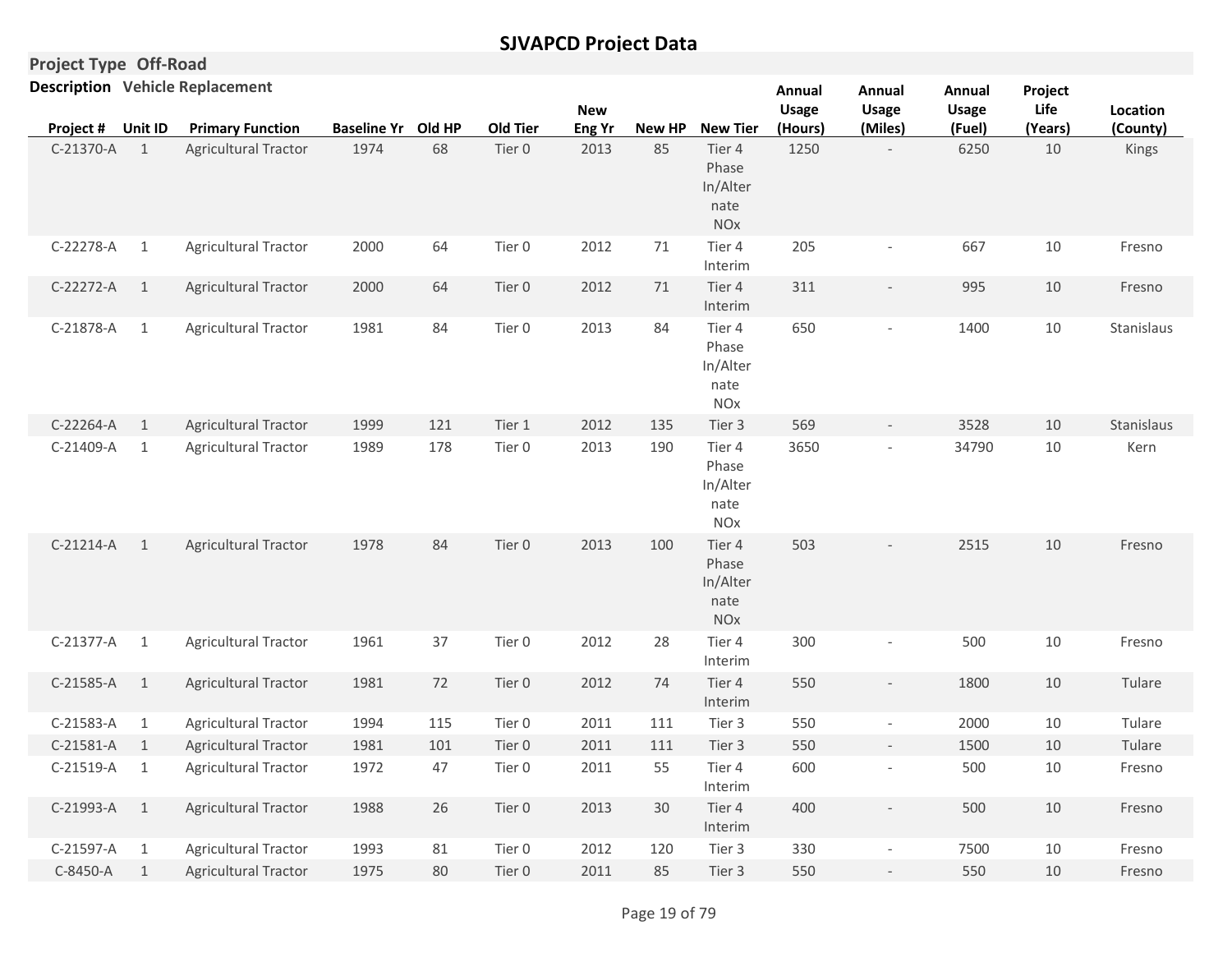**Project Type Off-Road Description Vehicle Replacement Project #Unit IDPrimary Function**<br>**Agricultural Tractor Baseline Yr Old HP Old Tier New Eng Yr New HPNew Tier**<br>Tier 3 **Annual Usage (Hours)Annual Usage (Miles)Annual Usage (Fuel)Project Life (Years)Location** D Primary Function Baseline Yr Old HP Old Tier Eng Yr New HP New Tier (Hours) (Miles) (Fuel) (Years) (County) C-21903-A 1<br>C-21818-A 1 1 Agricultural Tractor 1996 74 Tier 0 2011 95 Tier 3 500 - 2100 10 Fresno 10 Fresno<br>10 Fresno C-21818-A 1 Agricultural Tractor 1996 74 Tier 0 2011 95 Tier 3 500 - 2100 10 Fresno 10 Fresno<br>10 Fresno Agricultural Tractor <sup>1996</sup> <sup>104</sup> Tier 0 <sup>2013</sup> <sup>105</sup> Tier 4 Phase In/Alternate NOxC-21250-A <sup>1</sup>1 Agricultural Tractor 1996 104 Tier 0 2013 105 Tier 4 483 - 3000 10 Fresno Fresno Agricultural Tractor <sup>1995</sup> <sup>282</sup> Tier 0 <sup>2013</sup> <sup>327</sup> Tier 4 Phase In/Alternate NOxC-22501-A <sup>1</sup>1 Agricultural Tractor 1995 282 Tier 0 2013 327 Tier 4 800 - 11000 10 Fresno 10 Fresno Agricultural Tractor <sup>1996</sup> <sup>335</sup> Tier 1 <sup>2012</sup> <sup>350</sup> Tier 4 Phase In/Alternate NOxC-22500-A <sup>1</sup>1 Agricultural Tractor 1996 335 Tier 1 2012 350 Tier 4 800 - 12000 10 Fresno 10 Fresno Agricultural Tractor <sup>1986</sup> <sup>80</sup> Tier 0 <sup>2013</sup> <sup>115</sup> Tier 4 Phase In/Alternate NOxC-21466-A <sup>1</sup>1 Agricultural Tractor 1986 80 Tier 0 2013 115 Tier 4 550 - 1000 10 Fresno 10 Fresno C-21598-A <sup>1</sup> Agricultural Tractor <sup>1999</sup> <sup>105</sup> Tier 1 <sup>2012</sup> <sup>120</sup> Tier 3 <sup>1200</sup> - <sup>6000</sup> Fresno10 Fresno Agricultural Tractor <sup>1996</sup> <sup>28</sup> Tier 0 <sup>2012</sup> <sup>33</sup> Tier 4 InterimTier 4 C-8499-A <sup>1</sup>1 Agricultural Tractor 1996 28 Tier 0 2012 33 Tier 4 473 – 500 10 San Joaquin 10 San Joaquin Agricultural Tractor 1987 97 Tier 0 2013 100 Phase In/Alternate NOxC-21385-A <sup>1</sup>1 Agricultural Tractor 1987 97 Tier 0 2013 100 Tier 4 600 - 3000 10 Madera Agricultural Tractor <sup>1992</sup> <sup>300</sup> Tier 0 <sup>2013</sup> <sup>360</sup> Tier 4 Phase In/Alternate NOxC-21298-A <sup>1</sup>1 Agricultural Tractor 1992 300 Tier 0 2013 360 Tier 4 1200 - 12000 10 Merced 10 Merced C-22325-A <sup>1</sup>1 Agricultural Tractor 1979 84 Tier 0 2012 105 Tier 3 750 - - - 10 Fresno 10 Fresno C-21404-A <sup>1</sup>1 Agricultural Tractor 1994 95 Tier 0 2012 120 Tier 3 280 - 840 10 Madera C-21380-A <sup>1</sup>1 Agricultural Tractor 1997 95 Tier 0 2012 120 Tier 3 500 - - 1500 10 Fresno 10 Fresno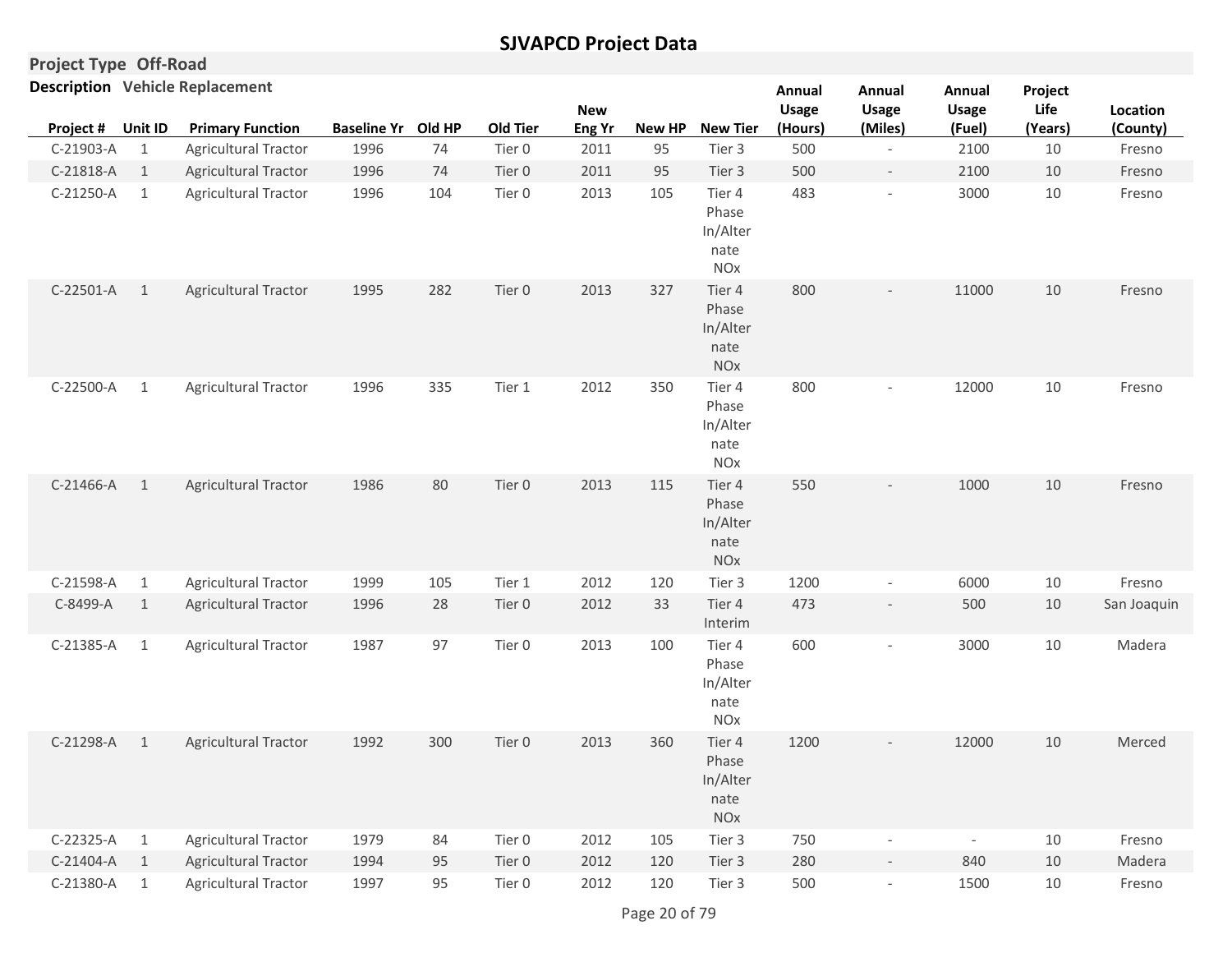|  | <b>Project Type Off-Road</b> |
|--|------------------------------|
|  |                              |

|           |              | <b>Description</b> Vehicle Replacement |                           |        |          |                      |               |                                                              | Annual                  | Annual                   | Annual                 | Project         |                      |
|-----------|--------------|----------------------------------------|---------------------------|--------|----------|----------------------|---------------|--------------------------------------------------------------|-------------------------|--------------------------|------------------------|-----------------|----------------------|
| Project # | Unit ID      | <b>Primary Function</b>                | <b>Baseline Yr Old HP</b> |        | Old Tier | <b>New</b><br>Eng Yr | <b>New HP</b> | <b>New Tier</b>                                              | <b>Usage</b><br>(Hours) | <b>Usage</b><br>(Miles)  | <b>Usage</b><br>(Fuel) | Life<br>(Years) | Location<br>(County) |
| C-21602-A | $\mathbf{1}$ | <b>Agricultural Tractor</b>            | 1985                      | 144    | Tier 0   | 2011                 | 87            | Tier 4<br>Phase<br>In/Alter<br>nate<br><b>NOx</b>            | 800                     | $\overline{\phantom{a}}$ | 6000                   | 10              | Kern                 |
| C-21460-A | $1\,$        | <b>Agricultural Tractor</b>            | 1996                      | $90\,$ | Tier 0   | 2011                 | 120           | Tier 3                                                       | 500                     |                          | 2500                   | 10              | Fresno               |
| C-21273-A | $\mathbf{1}$ | <b>Agricultural Tractor</b>            | 1987                      | 79     | Tier 0   | 2012                 | 85            | Tier 3                                                       | 710                     | $\overline{\phantom{a}}$ | 1420                   | 10              | Fresno               |
| C-8497-A  | $\mathbf{1}$ | <b>Agricultural Tractor</b>            | 1994                      | 28     | Tier 0   | 2012                 | 33            | Tier 4<br>Interim                                            | 273                     | $\overline{\phantom{a}}$ | 500                    | 10              | San Joaquin          |
| C-22626-A | $\,1\,$      | <b>Agricultural Tractor</b>            | 1998                      | 270    | Tier 0   | 2013                 | 265           | Tier 4<br>Phase<br>In/Alter<br>nate<br><b>NOx</b>            | 1500                    | $\overline{\phantom{a}}$ | 16200                  | 10              | Kern                 |
| C-21389-A | $1\,$        | Agricultural Tractor                   | 1978                      | 132    | Tier 0   | 2012                 | 120           | Tier 3                                                       | 683                     | L,                       | 6830                   | 10              | Fresno               |
| C-21388-A | $\mathbf{1}$ | <b>Agricultural Tractor</b>            | 1973                      | 120    | Tier 0   | 2012                 | 120           | Tier 3                                                       | 679                     | $\overline{\phantom{a}}$ | 6107                   | 10              | Fresno               |
| C-21346-A | $1\,$        | Agricultural Tractor                   | 1979                      | 108    | Tier 0   | 2012                 | 120           | Tier 3                                                       | 616                     | $\overline{\phantom{a}}$ | 4928                   | 10              | Fresno               |
| C-21337-A | $\mathbf{1}$ | <b>Agricultural Tractor</b>            | 1997                      | 114    | Tier 0   | 2012                 | 120           | Tier 3                                                       | 538                     | $\overline{\phantom{a}}$ | 5913                   | 10              | Fresno               |
| C-21625-A | $\mathbf{1}$ | <b>Agricultural Tractor</b>            | 1981                      | 84     | Tier 0   | 2013                 | 108           | Tier 3                                                       | 475                     | $\overline{a}$           | 2322                   | $10\,$          | Fresno               |
| C-21153-A | $\,1\,$      | <b>Agricultural Tractor</b>            | 1980                      | 60     | Tier 0   | 2013                 | 85            | Tier 4<br>Phase<br>In/Alter<br>nate<br><b>NOx</b>            | 1800                    |                          | 6300                   | 10              | Fresno               |
| C-21819-A | $\mathbf{1}$ | <b>Agricultural Tractor</b>            | 1965                      | 58     | Tier 0   | 2012                 | 65            | Tier 4<br>Interim                                            | 336                     |                          | 200                    | 10              | Fresno               |
| C-21842-A | $\mathbf{1}$ | <b>Agricultural Tractor</b>            | 1997                      | 100    | Tier 1   | 2012                 | 188           | Tier 4<br>Phase<br>In/Alter<br>nate<br><b>NO<sub>x</sub></b> | 950                     |                          | 4100                   | 10              | Fresno               |
| C-21478-A | $1\,$        | <b>Agricultural Tractor</b>            | 1971                      | 46     | Tier 0   | 2012                 | 56            | Tier 4<br>Interim                                            | 400                     | $\overline{\phantom{a}}$ | 2000                   | 10              | Fresno               |
| C-21659-A | $\mathbf{1}$ | <b>Agricultural Tractor</b>            | 1964                      | 115    | Tier 0   | 2012                 | 120           | Tier 3                                                       | 1035                    | $\overline{\phantom{a}}$ | 4655                   | 10              | Merced               |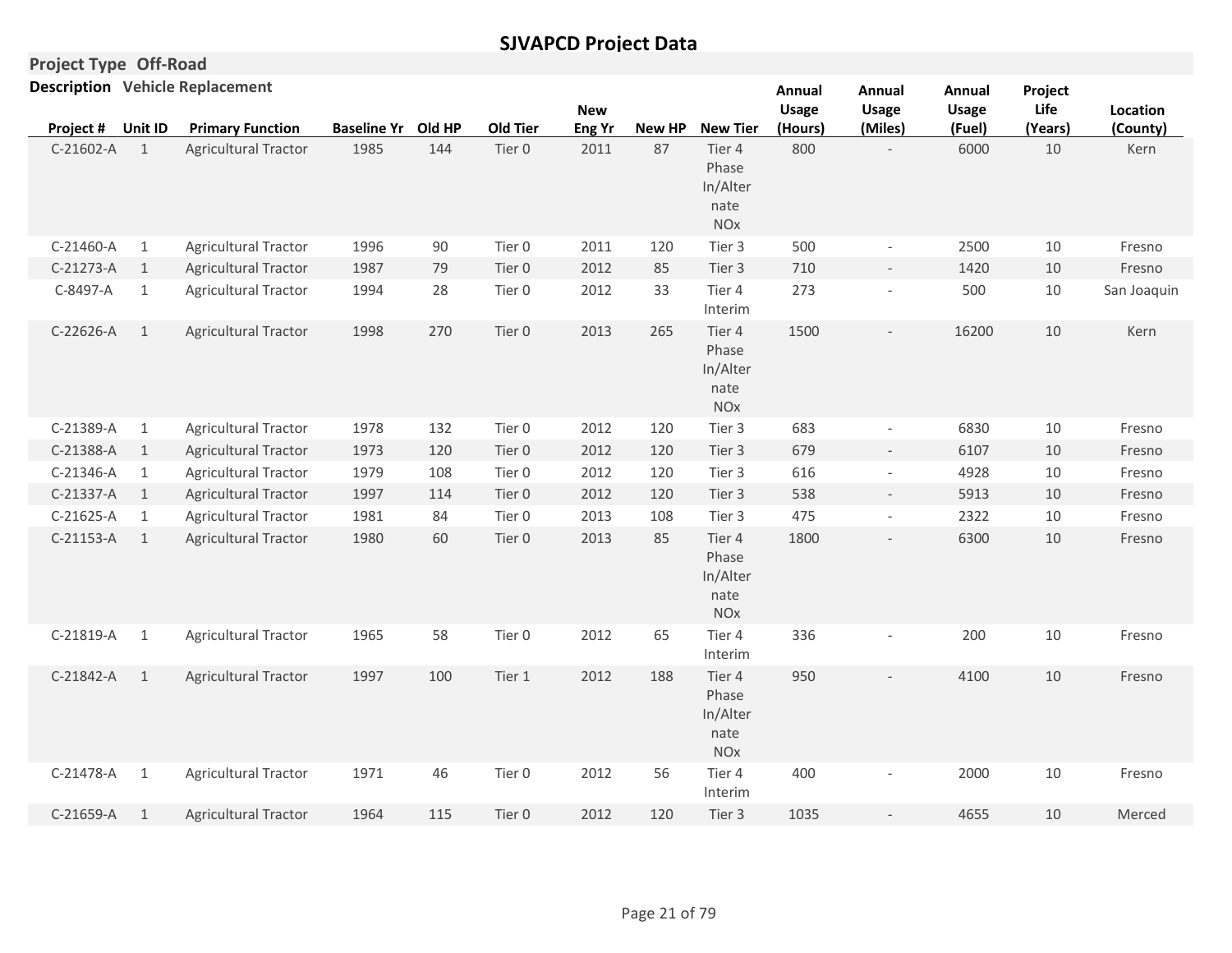| <b>Project Type Off-Road</b> |              |                                        |                    |     |          |               |        |                                                              |                 |                          |                        |                 |          |
|------------------------------|--------------|----------------------------------------|--------------------|-----|----------|---------------|--------|--------------------------------------------------------------|-----------------|--------------------------|------------------------|-----------------|----------|
|                              |              | <b>Description</b> Vehicle Replacement |                    |     |          | <b>New</b>    |        |                                                              | Annual<br>Usage | Annual<br><b>Usage</b>   | Annual<br><b>Usage</b> | Project<br>Life | Location |
| Project # Unit ID            |              | <b>Primary Function</b>                | Baseline Yr Old HP |     | Old Tier | <b>Eng Yr</b> | New HP | <b>New Tier</b>                                              | (Hours)         | (Miles)                  | (Fuel)                 | (Years)         | (County) |
| C-21299-A                    | $\mathbf{1}$ | <b>Agricultural Tractor</b>            | 1980               | 98  | Tier 0   | 2013          | 105    | Tier 4<br>Phase<br>In/Alter<br>nate<br><b>NOx</b>            | 217             | $\overline{a}$           | 1085                   | 10              | Fresno   |
| C-21285-A                    | $\mathbf{1}$ | <b>Agricultural Tractor</b>            | 1978               | 186 | Tier 0   | 2011          | 120    | Tier 3                                                       | 1036            | $\overline{\phantom{a}}$ | 10776                  | 10              | Kings    |
| C-22246-A                    | $\,1\,$      | <b>Agricultural Tractor</b>            | 1989               | 43  | Tier 0   | 2012          | 46     | Tier 4<br>Interim                                            | 505             |                          | 1010                   | 10              | Kings    |
| C-21305-A                    | $\mathbf{1}$ | Agricultural Tractor                   | 1997               | 114 | Tier 0   | 2011          | 120    | Tier 3                                                       | 593             | $\overline{\phantom{m}}$ | 2669                   | 10              | Kings    |
| $C-21152-A$                  | $\,1\,$      | <b>Agricultural Tractor</b>            | 1979               | 69  | Tier 0   | 2013          | 85     | Tier 4<br>Phase<br>In/Alter<br>nate<br><b>NOx</b>            | 840             |                          | 2268                   | 10              | Fresno   |
| C-21600-A                    | $\mathbf{1}$ | <b>Agricultural Tractor</b>            | 1970               | 121 | Tier 0   | 2012          | 170    | Tier 4<br>Phase<br>In/Alter<br>nate<br><b>NOx</b>            | 750             |                          | 6000                   | $10\,$          | Fresno   |
| C-8220-A                     | $\mathbf{1}$ | <b>Agricultural Tractor</b>            | 1994               | 210 | Tier 0   | 2012          | 215    | Tier 4<br>Phase<br>In/Alter<br>nate<br><b>NOx</b>            | 434             |                          | 4334                   | 10              | Tulare   |
| C-8206-A                     | $\mathbf{1}$ | <b>Agricultural Tractor</b>            | 1982               | 98  | Tier 0   | 2013          | 115    | Tier 4<br>Interim                                            | 475             | $\overline{\phantom{a}}$ | 2850                   | 10              | Fresno   |
| C-21232-A                    | $\mathbf{1}$ | <b>Agricultural Tractor</b>            | 1974               | 180 | Tier 0   | 2012          | 120    | Tier 3                                                       | 500             |                          | 4500                   | $10\,$          | Kings    |
| C-21225-A                    | $1\,$        | <b>Agricultural Tractor</b>            | 1997               | 102 | Tier 0   | 2012          | 120    | Tier 3                                                       | 500             | $\overline{\phantom{a}}$ | 3000                   | 10              | Kings    |
| C-22248-A                    | $1\,$        | <b>Agricultural Tractor</b>            | 1989               | 43  | Tier 0   | 2011          | 46     | Tier 4<br>Interim                                            | 777             | $\overline{a}$           | 1554                   | $10\,$          | Kings    |
| C-22794-A                    | $1\,$        | <b>Agricultural Tractor</b>            | 1997               | 170 | Tier 1   | 2013          | 200    | Tier 4<br>Phase<br>In/Alter<br>nate<br><b>NO<sub>x</sub></b> | 3620            | $\overline{a}$           | 29200                  | 10              | Tulare   |
| C-8709-A                     | $\mathbf{1}$ | <b>Agricultural Tractor</b>            | 1986               | 139 | Tier 0   | 2013          | 115    | Tier 4<br><b>Interim</b>                                     | 645             |                          | 2219                   | 10              | Merced   |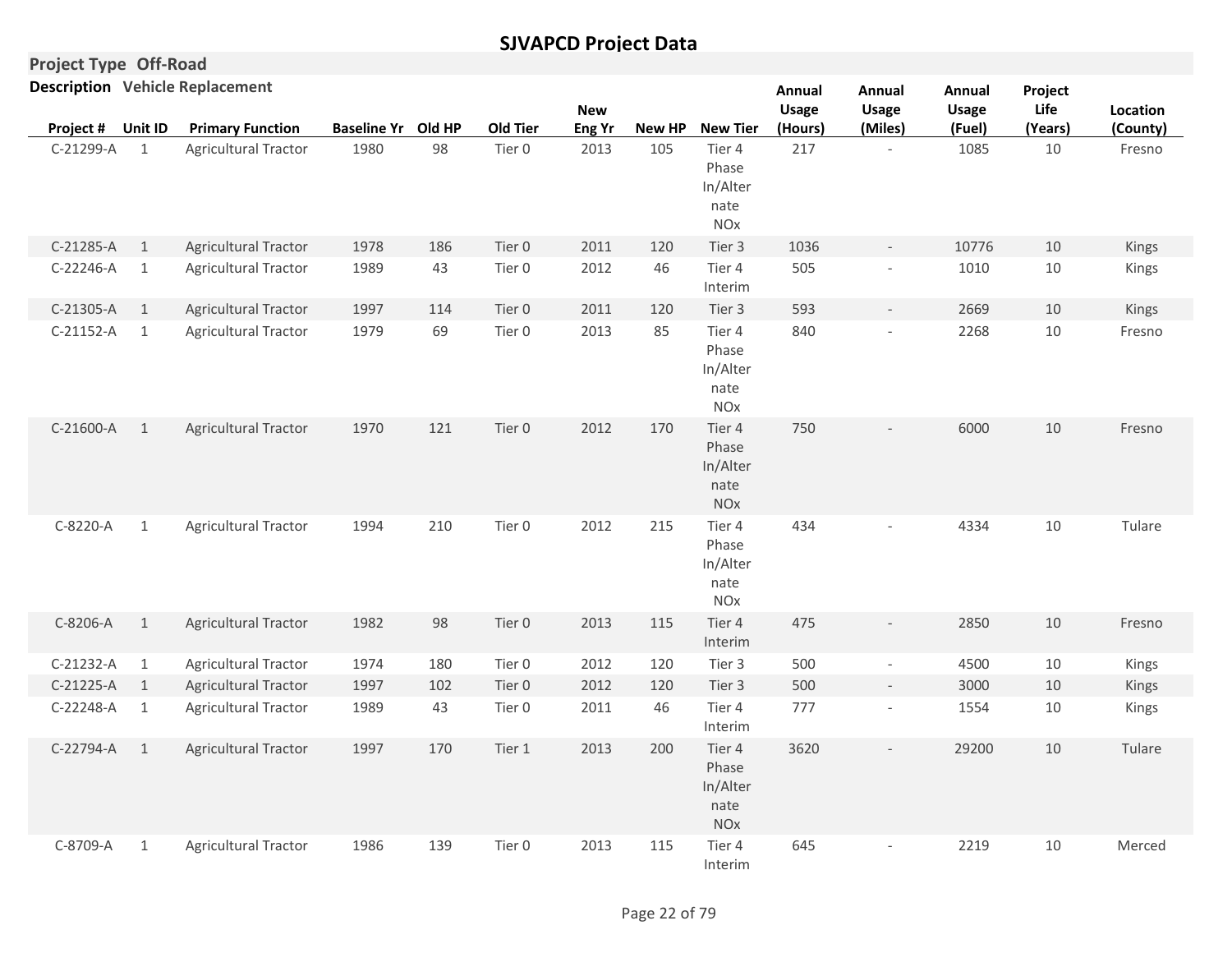**Project Type Off-Road Description Vehicle Replacement Project #Unit ID11 Byland Primary Function**<br>**1** Agricultural Tracto **Baseline Yr Old HP Old Tier New Eng Yr New HPNew Tier**<br>Tier 4 **Annual Usage (Hours)Annual Usage (Miles)Annual Usage (Fuel)Project Life (Years)Location** <u>D Primary Function Baseline Yr Old HP Old Tier Eng Yr New HP New Tier (Hours) (Miles) (Fuel) (Years) (County)</u> Agricultural Tractor 1976 72 Tier 0 2012 86 InterimTier 4  $C-8149-A$ 1 Agricultural Tractor 1976 72 Tier 0 2012 86 Tier 4 89 - 111 10 Fresno 10 Fresno Agricultural Tractor 1994 95 Tier 0 2013 115 Phase In/Alternate NOxC-7433-A <sup>1</sup>1 Agricultural Tractor 1994 95 Tier 0 2013 115 Tier 4 900 - 3200 10 Fresno 10 Fresno C-21578-A <sup>1</sup>1 Agricultural Tractor 1990 88 Tier 0 2011 95 Tier 3 600 - 1800 10 Madera C-21574-A <sup>1</sup> Agricultural Tractor <sup>1982</sup> <sup>98</sup> Tier 0 <sup>2012</sup> <sup>120</sup> Tier 3 <sup>1000</sup> - <sup>5000</sup> Fresno10 Fresno<br>10 Tulare C-21129-A 1 Agricultural Tractor <sup>1998</sup> <sup>100</sup> Tier 0 <sup>2013</sup> <sup>108</sup> Tier 3 <sup>2000</sup> - <sup>3000</sup> Tulare <sup>10</sup> Agricultural Tractor <sup>1964</sup> <sup>115</sup> Tier 0 <sup>2013</sup> <sup>140</sup> Tier 4 Phase In/Alternate NOxC-7499-A <sup>1</sup>1 Agricultural Tractor 1964 115 Tier 0 2013 140 Tier 4 520 - 2828 10 Tulare Agricultural Tractor <sup>1980</sup> <sup>156</sup> Tier 0 <sup>2012</sup> <sup>200</sup> Tier 4 Phase In/Alternate NOxC-7886-A <sup>1</sup>1 Agricultural Tractor 1980 156 Tier 0 2012 200 Tier 4 1460 - 14600 10 Fresno 10 Fresno Agricultural Tractor  $1997$  39 Tier 0 2011 42 Tier 4 InterimTier 4 C-21640-A <sup>1</sup>1 Agricultural Tractor 1997 39 Tier 0 2011 42 Tier 4 1028 - 2570 10 Fresno 10 Fresno Agricultural Tractor 1997 32 Tier 0 2011 42 InterimTier 4 C-21610-A <sup>1</sup>1 Agricultural Tractor 1997 32 Tier 0 2011 42 Tier 4 1038 - 2596 10 Merced 10 Merced Agricultural Tractor 1997 39 Tier 0 2011 42 InterimTier 4 C-21608-A <sup>1</sup>1 Agricultural Tractor 1997 39 Tier 0 2011 42 Tier 4 1021 - 2553 10 Merced 10 Merced Agricultural Tractor 1997 39 Tier 0 2011 42 InterimTier 4 C-21605-A <sup>1</sup>1 Agricultural Tractor 1997 39 Tier 0 2011 42 Tier 4 1057 - 2642 10 Merced 10 Merced Agricultural Tractor 1987 26 Tier 0 2011 28 InterimTier 3 C-21563-A <sup>1</sup>1 Agricultural Tractor 1987 26 Tier 0 2011 28 Tier 4 400 - 2000 10 Fresno 10 Fresno C-21306-A 1<br>C-8314-A 1 1 Agricultural Tractor 1985 198 Tier 0 2011 120 Tier 3 551 - 3306 10 Kings Agricultural Tractor 1976 80 Tier 0 2013 105 Tier 4 Phase In/Alternate  $C-8314-A$ 1 Agricultural Tractor 1976 80 Tier 0 2013 105 Tier 4 110 - 330 10 Fresno 10 Fresno

NOx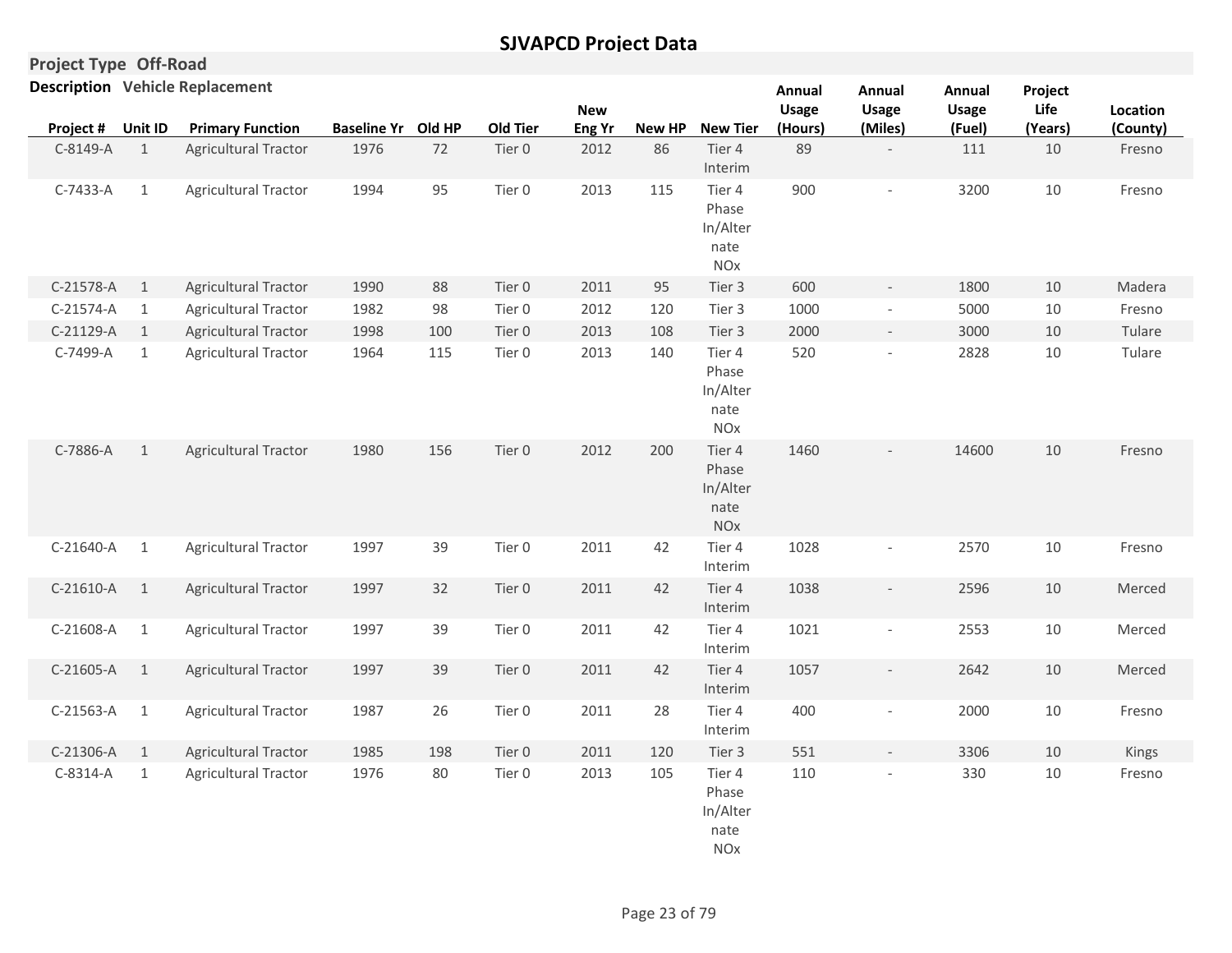| <b>Project Type Off-Road</b> |         |                                        |                    |        |          |            |     |                                                              |                        |                          |                        |                 |          |
|------------------------------|---------|----------------------------------------|--------------------|--------|----------|------------|-----|--------------------------------------------------------------|------------------------|--------------------------|------------------------|-----------------|----------|
|                              |         | <b>Description</b> Vehicle Replacement |                    |        |          | <b>New</b> |     |                                                              | Annual<br><b>Usage</b> | Annual<br><b>Usage</b>   | Annual<br><b>Usage</b> | Project<br>Life | Location |
| Project #                    | Unit ID | <b>Primary Function</b>                | <b>Baseline Yr</b> | Old HP | Old Tier | Eng Yr     |     | New HP New Tier                                              | (Hours)                | (Miles)                  | (Fuel)                 | (Years)         | (County) |
| C-21390-A                    |         | <b>Agricultural Tractor</b>            | 1990               | 109    | Tier 0   | 2013       | 115 | Tier 4<br>Phase<br>In/Alter<br>nate<br><b>NO<sub>x</sub></b> | 745                    | $\overline{\phantom{a}}$ | 7445                   | 10              | Fresno   |

| C-21390-A | $\mathbf{1}$ | <b>Agricultural Tractor</b> | 1990 | 109    | Tier 0 | 2013 | 115 | Tier 4<br>Phase<br>In/Alter<br>nate<br><b>NOx</b>            | 745 | $\overline{a}$           | 7445 | 10   | Fresno |
|-----------|--------------|-----------------------------|------|--------|--------|------|-----|--------------------------------------------------------------|-----|--------------------------|------|------|--------|
| C-21480-A | $\mathbf{1}$ | <b>Agricultural Tractor</b> | 1998 | 89     | Tier 0 | 2011 | 101 | Tier 3                                                       | 300 | $\overline{\phantom{a}}$ | 1500 | 10   | Kern   |
| C-21268-A | $\mathbf{1}$ | <b>Agricultural Tractor</b> | 1998 | 114    | Tier 1 | 2013 | 100 | Tier 4<br>Phase<br>In/Alter<br>nate<br><b>NOx</b>            | 586 | $\qquad \qquad -$        | 2928 | 10   | Fresno |
| C-21259-A | $\,1\,$      | <b>Agricultural Tractor</b> | 1986 | 90     | Tier 0 | 2013 | 100 | Tier 4<br>Phase<br>In/Alter<br>nate<br><b>NOx</b>            | 370 | $\overline{\phantom{a}}$ | 1850 | 10   | Fresno |
| C-21256-A | $\mathbf{1}$ | <b>Agricultural Tractor</b> | 1997 | 99     | Tier 0 | 2013 | 100 | Tier 4<br>Phase<br>In/Alter<br>nate<br><b>NOx</b>            | 278 | $\overline{\phantom{a}}$ | 1390 | $10$ | Fresno |
| C-21584-A | $\mathbf{1}$ | Agricultural Tractor        | 1994 | 216    | Tier 0 | 2011 | 120 | Tier 3                                                       | 800 | $\bar{\phantom{a}}$      | 5600 | 10   | Fresno |
| C-21399-A | $\mathbf{1}$ | <b>Agricultural Tractor</b> | 1976 | 62     | Tier 0 | 2013 | 85  | Tier 4<br>Phase<br>In/Alter<br>nate<br><b>NO<sub>x</sub></b> | 200 | $\overline{\phantom{a}}$ | 600  | 10   | Fresno |
| C-21175-A | $\,1\,$      | <b>Agricultural Tractor</b> | 1997 | $90\,$ | Tier 0 | 2013 | 105 | Tier 4<br>Phase<br>In/Alter<br>nate<br><b>NO<sub>x</sub></b> | 600 | $\frac{1}{2}$            | 2700 | 10   | Fresno |
| C-22710-A | $\,1\,$      | <b>Agricultural Tractor</b> | 1999 | 89     | Tier 1 | 2013 | 100 | Tier 4<br>Phase<br>In/Alter<br>nate<br><b>NO<sub>x</sub></b> | 140 | $\overline{\phantom{a}}$ | 698  | $10$ | Fresno |
|           |              |                             |      |        |        |      |     |                                                              |     |                          |      |      |        |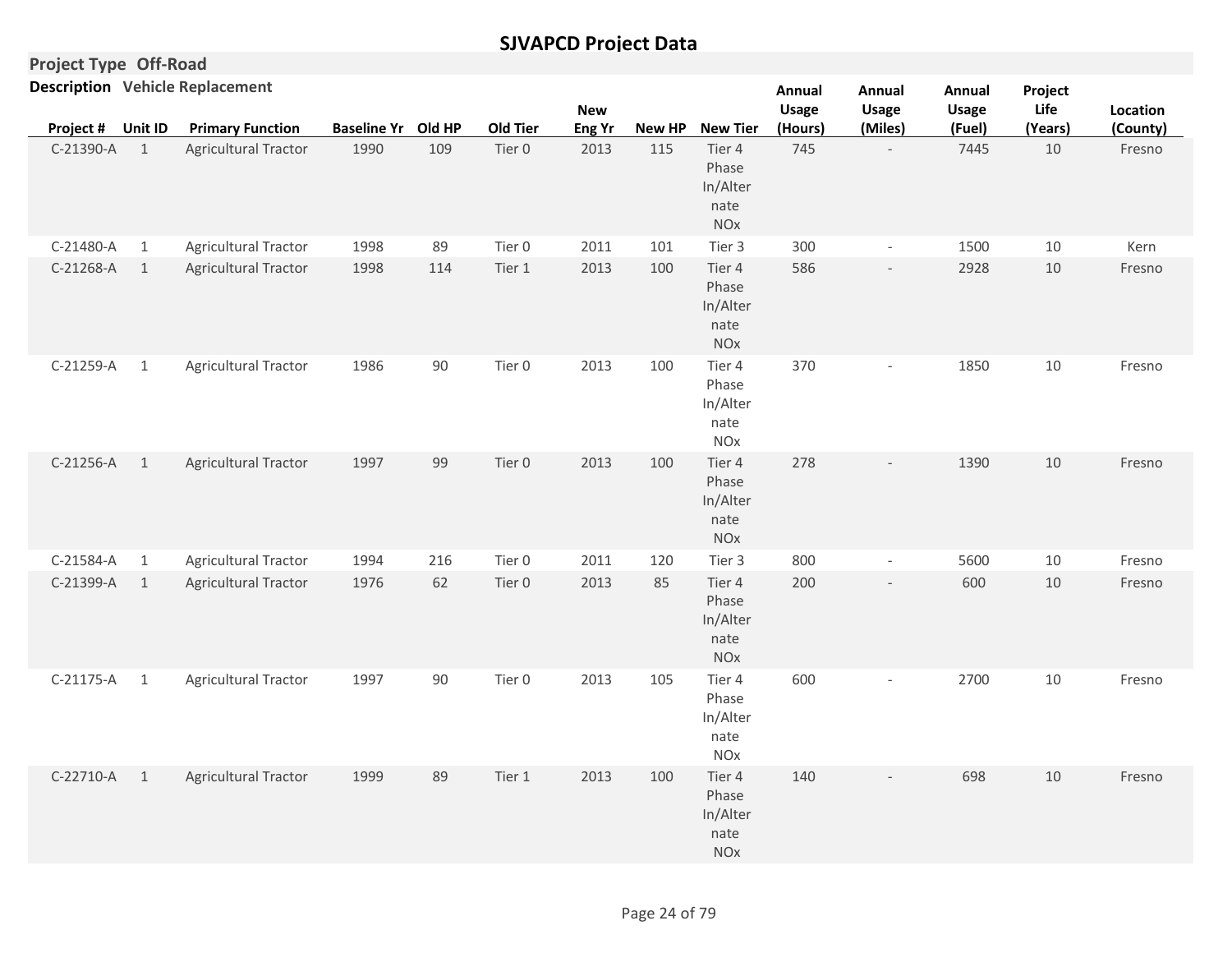| <b>Project Type Off-Road</b> |              |                                                                   |                    |      |          |                       |        |                                                              |                                   |                                   |                                  |                            |                    |
|------------------------------|--------------|-------------------------------------------------------------------|--------------------|------|----------|-----------------------|--------|--------------------------------------------------------------|-----------------------------------|-----------------------------------|----------------------------------|----------------------------|--------------------|
| Project # Unit ID            |              | <b>Description</b> Vehicle Replacement<br><b>Primary Function</b> | Baseline Yr Old HP |      | Old Tier | <b>New</b>            | New HP | <b>New Tier</b>                                              | Annual<br><b>Usage</b><br>(Hours) | Annual<br><b>Usage</b><br>(Miles) | Annual<br><b>Usage</b><br>(Fuel) | Project<br>Life<br>(Years) | Location           |
| C-21327-A                    | $\mathbf{1}$ | <b>Agricultural Tractor</b>                                       | 1976               | 151  | Tier 0   | <b>Eng Yr</b><br>2013 | 170    | Tier 4<br>Phase<br>In/Alter<br>nate<br><b>NOx</b>            | 1200                              |                                   | 6000                             | 10                         | (County)<br>Fresno |
| C-21317-A                    | $\mathbf{1}$ | <b>Agricultural Tractor</b>                                       | 1985               | 130  | Tier 0   | 2013                  | 125    | Tier 4<br>Phase<br>In/Alter<br>nate<br><b>NOx</b>            | 600                               | $\overline{\phantom{a}}$          | 2400                             | 10                         | Fresno             |
| C-21240-A                    | $\mathbf{1}$ | <b>Agricultural Tractor</b>                                       | 1979               | 97   | Tier 0   | 2012                  | 115    | Tier 4<br>Phase<br>In/Alter<br>nate<br><b>NOx</b>            | 452                               |                                   | 1581                             | 10                         | Fresno             |
| C-21678-A                    | $1\,$        | <b>Agricultural Tractor</b>                                       | 1999               | 45   | Tier 1   | 2013                  | 46     | Tier 4<br>Interim                                            | 2800                              | $\overline{\phantom{a}}$          | 6000                             | $\mathbf{1}$               | Kings              |
| C-21396-A                    | $1\,$        | Agricultural Tractor                                              | 1967               | 47   | Tier 0   | 2012                  | 46     | Tier 4<br>Interim                                            | 322                               |                                   | 950                              | $10\,$                     | Fresno             |
| C-21465-A                    | $\mathbf{1}$ | <b>Agricultural Tractor</b>                                       | 1977               | $72$ | Tier 0   | 2012                  | 85     | Tier 4<br>Phase<br>In/Alter<br>nate<br><b>NOx</b>            | 400                               |                                   | 800                              | 10                         | Fresno             |
| C-21176-A                    | $\mathbf{1}$ | <b>Agricultural Tractor</b>                                       | 2001               | 90   | Tier 1   | 2013                  | 105    | Tier 4<br>Phase<br>In/Alter<br>nate<br><b>NO<sub>x</sub></b> | 885                               |                                   | 3983                             | 10                         | Fresno             |
| C-21523-A                    | $1\,$        | <b>Agricultural Tractor</b>                                       | 1972               | 115  | Tier 0   | 2013                  | 105    | Tier 4<br>Phase<br>In/Alter<br>nate<br><b>NOx</b>            | 600                               | $\bar{\phantom{a}}$               | 500                              | 10                         | Fresno             |
| C-22505-A                    | $\mathbf{1}$ | Agricultural Tractor                                              | 1991               | 80   | Tier 0   | 2011                  | 99     | Tier 3                                                       | 400                               |                                   | 4000                             | 10                         | Fresno             |
| C-22502-A                    | $\mathbf{1}$ | <b>Agricultural Tractor</b>                                       | 1991               | 80   | Tier 0   | 2011                  | 97     | Tier 3                                                       | 400                               | $\overline{\phantom{a}}$          | 4000                             | 10                         | Fresno             |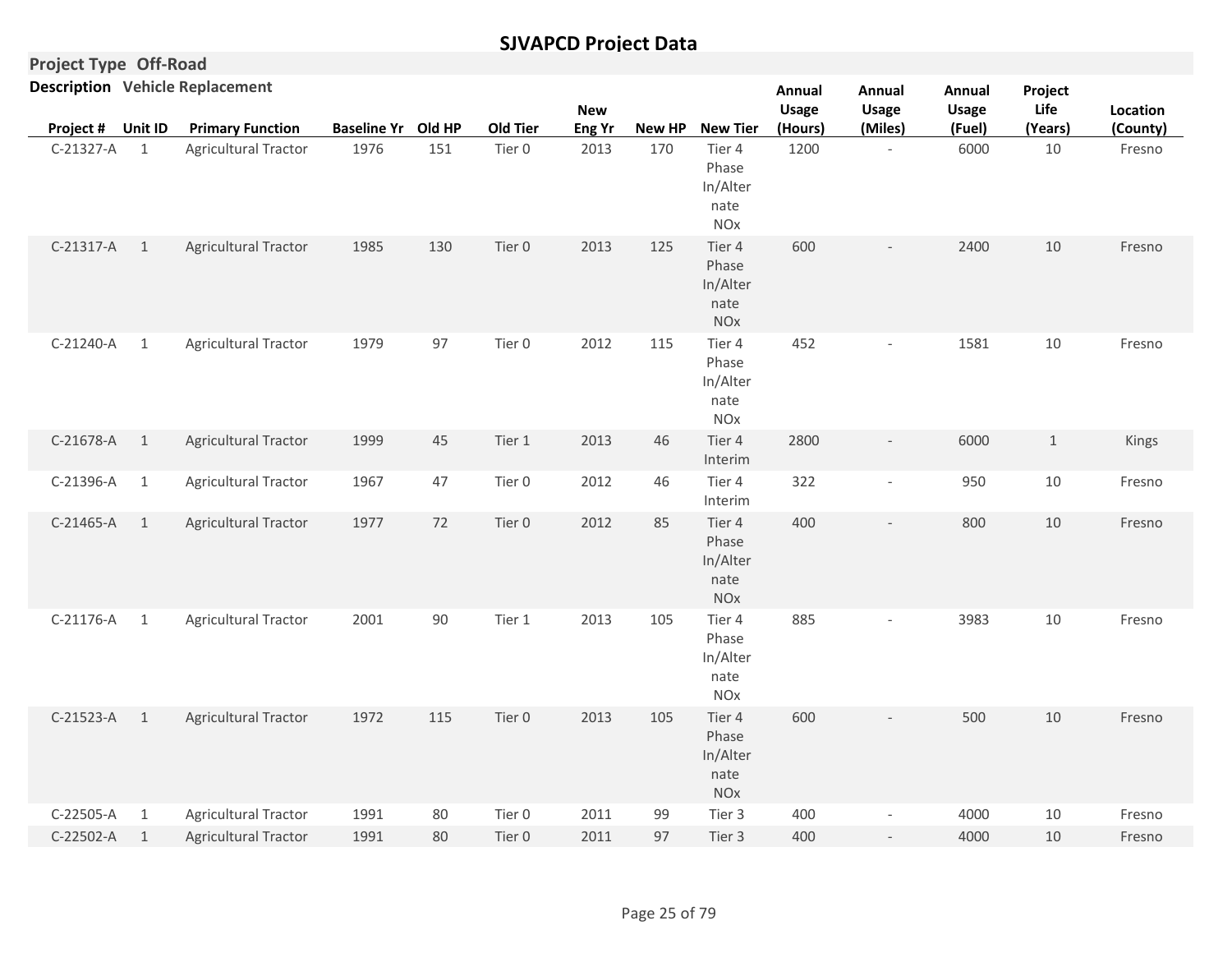| <b>Project Type Off-Road</b> |              |                                                                   |                           |     |          |                      |               |                                                              |                                          |                                   |                                  |                            |                      |
|------------------------------|--------------|-------------------------------------------------------------------|---------------------------|-----|----------|----------------------|---------------|--------------------------------------------------------------|------------------------------------------|-----------------------------------|----------------------------------|----------------------------|----------------------|
| Project # Unit ID            |              | <b>Description</b> Vehicle Replacement<br><b>Primary Function</b> | <b>Baseline Yr Old HP</b> |     | Old Tier | <b>New</b><br>Eng Yr | <b>New HP</b> | <b>New Tier</b>                                              | <b>Annual</b><br><b>Usage</b><br>(Hours) | Annual<br><b>Usage</b><br>(Miles) | Annual<br><b>Usage</b><br>(Fuel) | Project<br>Life<br>(Years) | Location<br>(County) |
| C-21330-A                    | $\mathbf{1}$ | <b>Agricultural Tractor</b>                                       | 1983                      | 130 | Tier 0   | 2013                 | 125           | Tier 4<br>Phase<br>In/Alter<br>nate<br><b>NOx</b>            | 1200                                     |                                   | 4800                             | $10\,$                     | Fresno               |
| C-21562-A                    | $\mathbf{1}$ | <b>Agricultural Tractor</b>                                       | 1964                      | 58  | Tier 0   | 2012                 | 50            | Tier 4<br>Interim                                            | 210                                      | $\overline{\phantom{a}}$          | 420                              | 10                         | Stanislaus           |
| C-8535-A                     | $\mathbf{1}$ | <b>Agricultural Tractor</b>                                       | 1990                      | 97  | Tier 0   | 2012                 | 120           | Tier 3                                                       | 600                                      | $\overline{\phantom{a}}$          | 2400                             | $10\,$                     | Madera               |
| C-21289-A                    | $\mathbf{1}$ | <b>Agricultural Tractor</b>                                       | 1990                      | 97  | Tier 0   | 2013                 | 100           | Tier 4<br>Phase<br>In/Alter<br>nate<br><b>NOx</b>            | 434                                      | $\overline{\phantom{a}}$          | 2168                             | 10                         | Fresno               |
| C-21567-A                    | $\mathbf{1}$ | <b>Agricultural Tractor</b>                                       | 1966                      | 66  | Tier 0   | 2011                 | 101           | Tier 3                                                       | 150                                      | $\overline{a}$                    | 450                              | 10                         | Fresno               |
| C-21187-A                    | $\mathbf{1}$ | <b>Agricultural Tractor</b>                                       | 1979                      | 32  | Tier 0   | 2012                 | 28            | Tier 4<br>Interim                                            | 300                                      | $\qquad \qquad -$                 | 900                              | 10                         | Fresno               |
| C-8195-A                     | $\mathbf{1}$ | <b>Agricultural Tractor</b>                                       | 1978                      | 285 | Tier 0   | 2013                 | 360           | Tier 4<br>Phase<br>In/Alter<br>nate<br><b>NO<sub>x</sub></b> | 800                                      | $\overline{\phantom{0}}$          | 15000                            | $10\,$                     | Kings                |
| C-22429-A                    | $\mathbf{1}$ | <b>Agricultural Tractor</b>                                       | 1994                      | 400 | Tier 0   | 2013                 | 460           | Tier 4<br>Phase<br>In/Alter<br>nate<br><b>NOx</b>            | 378                                      | $\overline{\phantom{m}}$          | 7560                             | 10                         | Stanislaus           |
| C-21910-A                    | $\mathbf{1}$ | <b>Agricultural Tractor</b>                                       | 1981                      | 60  | Tier 0   | 2013                 | 71            | Tier 4<br>Phase<br>In/Alter<br>nate<br><b>NOx</b>            | 1000                                     |                                   | 3000                             | 10                         | Merced               |
| C-8429-A                     | $\mathbf{1}$ | <b>Agricultural Tractor</b>                                       | 1973                      | 151 | Tier 0   | 2013                 | 190           | Tier 4<br>Phase<br>In/Alter<br>nate<br><b>NO<sub>x</sub></b> | 1727                                     | $\overline{\phantom{a}}$          | 14392                            | 10                         | Stanislaus           |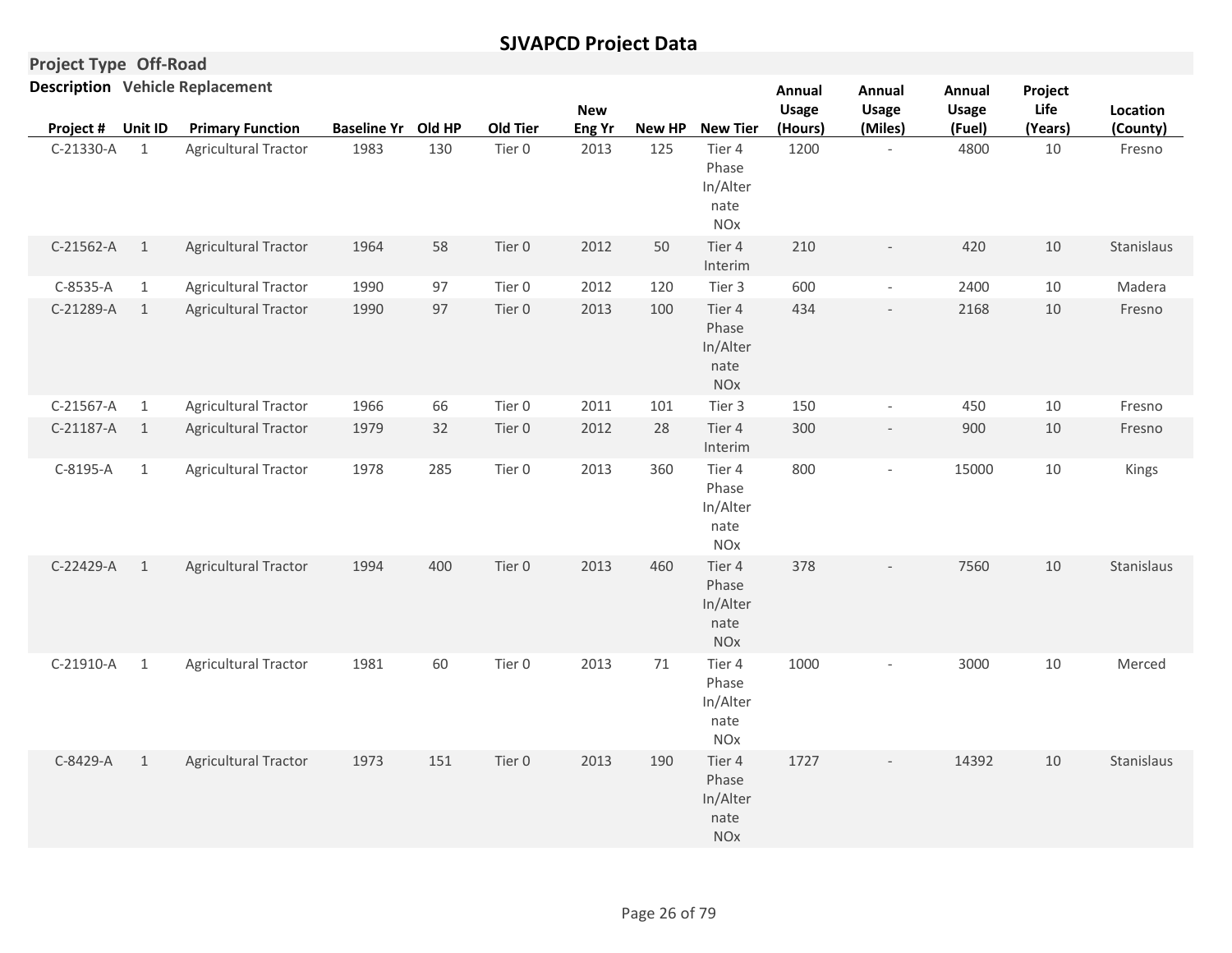| <b>Project Type Off-Road</b> |              |                                        |                           |     |          |            |               |                                                              |                        |                          |                        |                 |            |
|------------------------------|--------------|----------------------------------------|---------------------------|-----|----------|------------|---------------|--------------------------------------------------------------|------------------------|--------------------------|------------------------|-----------------|------------|
|                              |              | <b>Description</b> Vehicle Replacement |                           |     |          | <b>New</b> |               |                                                              | Annual<br><b>Usage</b> | Annual<br><b>Usage</b>   | Annual<br><b>Usage</b> | Project<br>Life | Location   |
| Project #                    | Unit ID      | <b>Primary Function</b>                | <b>Baseline Yr Old HP</b> |     | Old Tier | Eng Yr     | <b>New HP</b> | <b>New Tier</b>                                              | (Hours)                | (Miles)                  | (Fuel)                 | (Years)         | (County)   |
| C-7559-A                     | $\mathbf{1}$ | <b>Agricultural Tractor</b>            | 1974                      | 76  | Tier 0   | 2013       | 85            | Tier 4<br>Phase<br>In/Alter<br>nate<br><b>NOx</b>            | 300                    | $\overline{\phantom{a}}$ | 600                    | 10              | Fresno     |
| C-7555-A                     | $\mathbf{1}$ | <b>Agricultural Tractor</b>            | 1976                      | 80  | Tier 0   | 2013       | 105           | Tier 4<br>Phase<br>In/Alter<br>nate<br><b>NOx</b>            | 300                    |                          | 600                    | 10              | Fresno     |
| C-22064-A                    | $\mathbf{1}$ | <b>Agricultural Tractor</b>            | 1992                      | 30  | Tier 0   | 2012       | 32            | Tier 4<br>Interim                                            | 999                    | $\overline{a}$           | 999                    | 10              | Kings      |
| C-21976-A                    | $\mathbf{1}$ | <b>Agricultural Tractor</b>            | 1977                      | 38  | Tier 0   | 2012       | 42            | Tier 4<br>Interim                                            | 400                    | $\overline{\phantom{a}}$ | 170                    | 10              | Fresno     |
| C-8427-A                     | $\mathbf{1}$ | <b>Agricultural Tractor</b>            | 1979                      | 132 | Tier 0   | 2013       | 150           | Tier 4<br>Phase<br>In/Alter<br>nate<br><b>NOx</b>            | 2470                   | $\overline{\phantom{a}}$ | 18529                  | 10              | Stanislaus |
| C-8058-A                     | $\mathbf{1}$ | <b>Agricultural Tractor</b>            | 1986                      | 90  | Tier 0   | 2013       | 115           | Tier 4<br>Phase<br>In/Alter<br>nate<br><b>NOx</b>            | 1000                   | $\overline{\phantom{0}}$ | 5000                   | 10              | Fresno     |
| C-21887-A                    | $\mathbf{1}$ | Agricultural Tractor                   | 1997                      | 370 | Tier 1   | 2013       | 474           | Tier 3                                                       | 1100                   | $\overline{\phantom{m}}$ | 16245                  | 10              | Merced     |
| C-21384-A                    | $\mathbf{1}$ | <b>Agricultural Tractor</b>            | 1987                      | 97  | Tier 0   | 2013       | 100           | Tier 4<br>Phase<br>In/Alter<br>nate<br><b>NO<sub>x</sub></b> | 600                    | $\overline{\phantom{a}}$ | 3000                   | 10              | Madera     |
| C-21383-A                    | $\mathbf{1}$ | <b>Agricultural Tractor</b>            | 1961                      | 56  | Tier 0   | 2012       | 60            | Tier 4<br>Interim                                            | 475                    | $\overline{\phantom{m}}$ | 2200                   | 10              | Madera     |
| C-21398-A                    | $\mathbf{1}$ | <b>Agricultural Tractor</b>            | 1983                      | 78  | Tier 0   | 2013       | 100           | Tier 4<br>Phase<br>In/Alter<br>nate<br><b>NOx</b>            | 1800                   |                          | 7200                   | 10              | Madera     |
| C-21354-A                    | $\mathbf{1}$ | <b>Agricultural Tractor</b>            | 1998                      | 99  | Tier 1   | 2011       | 120           | Tier 3                                                       | 800                    | $\overline{\phantom{a}}$ | 3200                   | 10              | Fresno     |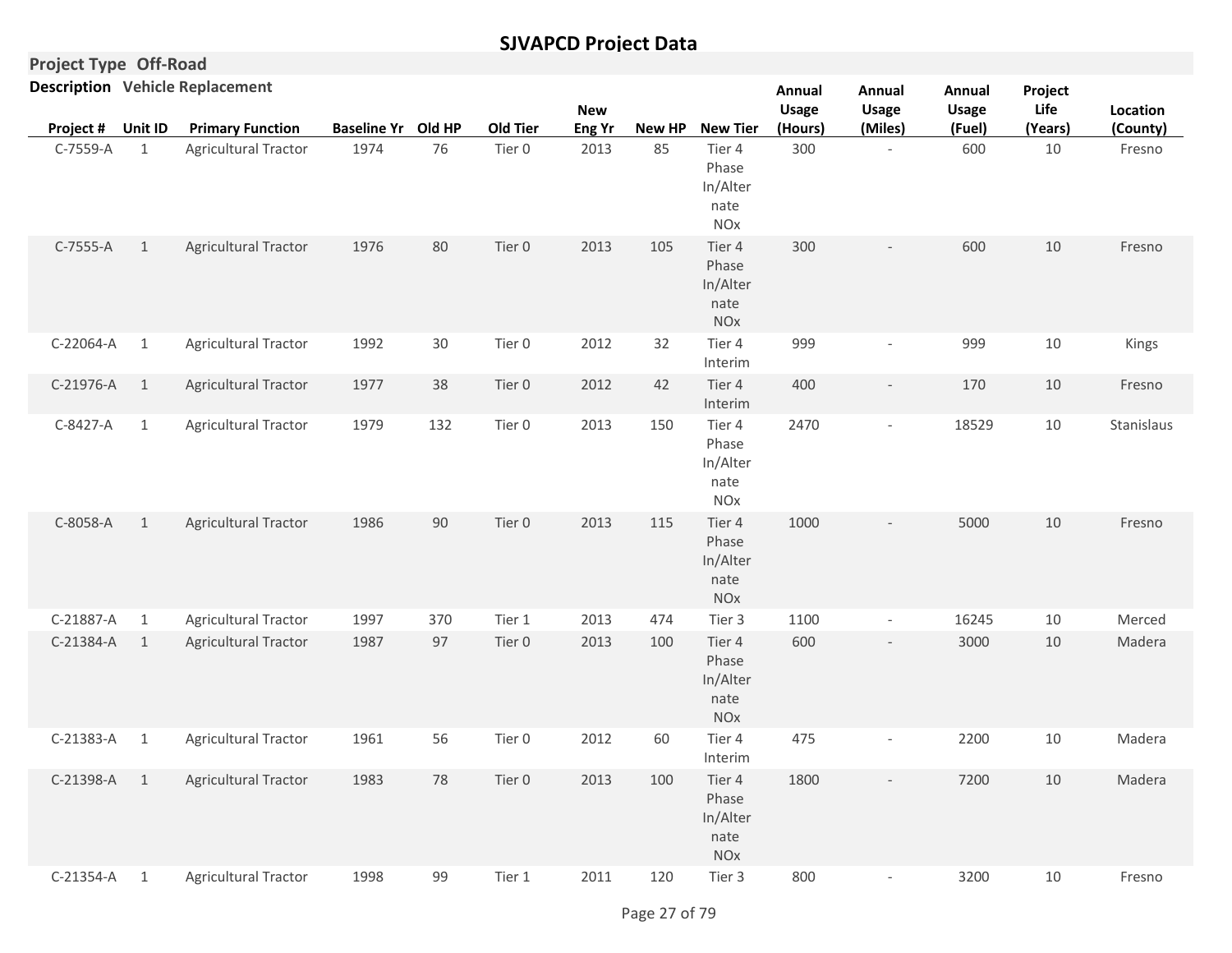**Project Type Off-Road**

|           |              | <b>Description</b> Vehicle Replacement |                    |        |          | <b>New</b>    |               |                                                              | Annual<br><b>Usage</b> | Annual<br><b>Usage</b>   | <b>Annual</b><br><b>Usage</b> | Project<br>Life | Location    |
|-----------|--------------|----------------------------------------|--------------------|--------|----------|---------------|---------------|--------------------------------------------------------------|------------------------|--------------------------|-------------------------------|-----------------|-------------|
| Project # | Unit ID      | <b>Primary Function</b>                | <b>Baseline Yr</b> | Old HP | Old Tier | <b>Eng Yr</b> | <b>New HP</b> | <b>New Tier</b>                                              | (Hours)                | (Miles)                  | (Fuel)                        | (Years)         | (County)    |
| C-21757-A | $\mathbf{1}$ | <b>Agricultural Tractor</b>            | 1979               | 80     | Tier 0   | 2012          | 81            | Tier 3                                                       | 200                    |                          | 500                           | $10\,$          | Fresno      |
| C-21322-A | $\mathbf{1}$ | <b>Agricultural Tractor</b>            | 1980               | 158    | Tier 0   | 2013          | 190           | Tier 4<br>Phase<br>In/Alter<br>nate<br><b>NO<sub>x</sub></b> | 766                    |                          | 6583                          | $10\,$          | Fresno      |
| C-8530-A  | $1\,$        | <b>Agricultural Tractor</b>            | 1984               | 80     | Tier 0   | 2013          | 100           | Tier 4<br>Phase<br>In/Alter<br>nate<br><b>NO<sub>x</sub></b> | 450                    | $\overline{\phantom{a}}$ | 1890                          | $10\,$          | Fresno      |
| C-21473-A | 1            | <b>Agricultural Tractor</b>            | 1969               | 47     | Tier 0   | 2011          | 50            | Tier 4<br>Interim                                            | 2028                   |                          | 5500                          | $10\,$          | Fresno      |
| C-21472-A | $\mathbf{1}$ | <b>Agricultural Tractor</b>            | 1987               | 72     | Tier 0   | 2012          | 86            | Tier 4<br>Phase<br>In/Alter<br>nate<br><b>NO<sub>x</sub></b> | 2028                   |                          | 5500                          | 10              | Fresno      |
| C-21471-A | $\mathbf{1}$ | <b>Agricultural Tractor</b>            | 1999               | 95     | Tier 1   | 2012          | 108           | Tier 3                                                       | 2028                   | $\overline{\phantom{a}}$ | 5500                          | 10              | Fresno      |
| C-21470-A | $\mathbf{1}$ | <b>Agricultural Tractor</b>            | 1997               | 110    | Tier 1   | 2012          | 108           | Tier 3                                                       | 2028                   | $\overline{\phantom{a}}$ | 5500                          | $10\,$          | Fresno      |
| C-21357-A | 1            | <b>Agricultural Tractor</b>            | 1996               | 102    | Tier 0   | 2011          | 120           | Tier 3                                                       | 800                    | $\overline{\phantom{a}}$ | 3200                          | $10\,$          | Fresno      |
| C-22579-A | $\mathbf{1}$ | <b>Agricultural Tractor</b>            | 1985               | 48     | Tier 0   | 2013          | 55            | Tier 4<br>Interim                                            | 100                    | $\overline{\phantom{a}}$ | 60                            | $10\,$          | Kings       |
| C-21186-A | $\mathbf 1$  | <b>Agricultural Tractor</b>            | 1983               | $32\,$ | Tier 0   | 2012          | 28            | Tier 4<br>Interim                                            | 300                    |                          | 900                           | $10\,$          | Fresno      |
| C-21184-A | $\mathbf{1}$ | <b>Agricultural Tractor</b>            | 1979               | 25     | Tier 0   | 2012          | 28            | Tier 4<br>Interim                                            | 300                    |                          | 900                           | $10\,$          | Fresno      |
| C-21181-A | $\mathbf{1}$ | Agricultural Tractor                   | 1979               | 25     | Tier 0   | 2012          | 28            | Tier 4<br>Interim                                            | 300                    |                          | 900                           | $10\,$          | Fresno      |
| C-21379-A | $\mathbf{1}$ | <b>Agricultural Tractor</b>            | 1995               | 234    | Tier 0   | 2013          | 257           | Tier 4<br>Phase<br>In/Alter<br>nate<br><b>NOx</b>            | 2500                   |                          | 12000                         | 10              | San Joaquin |
| C-22326-A | 1            | <b>Agricultural Tractor</b>            | 1978               | 84     | Tier 0   | 2013          | 105           | Tier 3                                                       | 735                    | $\overline{\phantom{a}}$ | 1000                          | $10\,$          | Fresno      |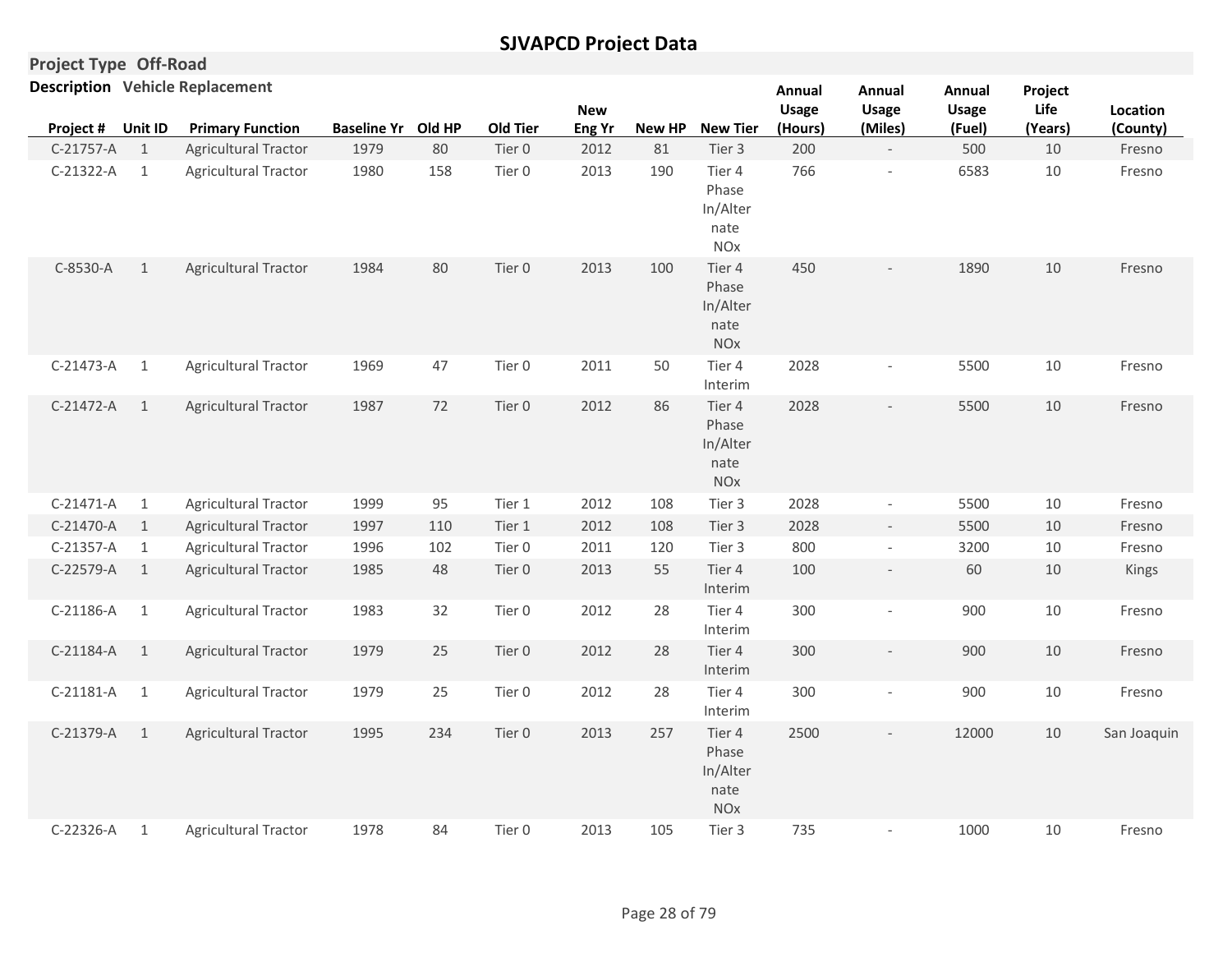|  | <b>Project Type Off-Road</b> |
|--|------------------------------|
|  |                              |

|           |              | <b>Description</b> Vehicle Replacement |                    |        |          |                      |               |                                                              | Annual                  | Annual                   | <b>Annual</b>          | Project         |                      |
|-----------|--------------|----------------------------------------|--------------------|--------|----------|----------------------|---------------|--------------------------------------------------------------|-------------------------|--------------------------|------------------------|-----------------|----------------------|
| Project # | Unit ID      | <b>Primary Function</b>                | <b>Baseline Yr</b> | Old HP | Old Tier | <b>New</b><br>Eng Yr | <b>New HP</b> | <b>New Tier</b>                                              | <b>Usage</b><br>(Hours) | <b>Usage</b><br>(Miles)  | <b>Usage</b><br>(Fuel) | Life<br>(Years) | Location<br>(County) |
| C-8059-A  | $\mathbf{1}$ | <b>Agricultural Tractor</b>            | 1986               | 90     | Tier 0   | 2013                 | 100           | Tier 4<br>Phase<br>In/Alter<br>nate<br><b>NOx</b>            | 1000                    |                          | 5000                   | 10              | Fresno               |
| C-8795-A  | $\mathbf{1}$ | <b>Agricultural Tractor</b>            | 1989               | 69     | Tier 0   | 2012                 | 70            | Tier 4<br>Interim                                            | 1009                    |                          | 2521                   | 10              | San Joaquin          |
| C-22506-A | $\mathbf{1}$ | <b>Agricultural Tractor</b>            | 1991               | 80     | Tier 0   | 2011                 | 97            | Tier 3                                                       | 400                     |                          | 4000                   | $10\,$          | Fresno               |
| C-21764-A | $\mathbf{1}$ | <b>Agricultural Tractor</b>            | 1975               | 74     | Tier 0   | 2012                 | 71            | Tier 4<br>Interim                                            | 650                     |                          | 3700                   | 10              | Fresno               |
| C-22269-A | $\mathbf{1}$ | <b>Agricultural Tractor</b>            | 1984               | 80     | Tier 0   | 2013                 | 95            | Tier 3                                                       | 300                     | $\overline{\phantom{a}}$ | 3600                   | 10              | Fresno               |
| C-22165-A | $\mathbf{1}$ | <b>Agricultural Tractor</b>            | 1979               | 79     | Tier 0   | 2012                 | 71            | Tier 4<br>Interim                                            | 409                     |                          | 1600                   | 10              | San Joaquin          |
| C-21365-A | $\mathbf{1}$ | <b>Agricultural Tractor</b>            | 1990               | 55     | Tier 0   | 2012                 | 56            | Tier 4<br>Interim                                            | 200                     |                          | 400                    | $10\,$          | Fresno               |
| C-23647-A | $\mathbf{1}$ | <b>Agricultural Tractor</b>            | 1991               | 81     | Tier 0   | 2012                 | 100           | Tier 4<br>Phase<br>In/Alter<br>nate<br><b>NOx</b>            | 226                     |                          | 1600                   | 10              | Fresno               |
| C-21999-A | $\mathbf{1}$ | <b>Agricultural Tractor</b>            | 1984               | 97     | Tier 0   | 2013                 | 95            | Tier 3                                                       | 734                     | $\overline{\phantom{a}}$ | 2644                   | 10              | Tulare               |
| C-21723-A | $1\,$        | <b>Agricultural Tractor</b>            | 1998               | 89     | Tier 0   | 2011                 | 87            | Tier 3                                                       | 400                     |                          | 1200                   | 10              | Fresno               |
| C-23191-A | $\mathbf{1}$ | <b>Agricultural Tractor</b>            | 2001               | 95     | Tier 1   | 2013                 | 111           | Tier 3                                                       | 700                     | $\overline{\phantom{a}}$ | 2100                   | 10              | Madera               |
| C-21898-A | $1\,$        | Agricultural Tractor                   | 1995               | 60     | Tier 0   | 2013                 | 85            | Tier 4<br>Phase<br>In/Alter<br>nate<br><b>NO<sub>x</sub></b> | 350                     |                          | 1225                   | $10\,$          | Fresno               |
| C-22945-A | $\,1\,$      | <b>Agricultural Tractor</b>            | 1989               | 139    | Tier 0   | 2011                 | 112           | Tier 3                                                       | 600                     |                          | 2400                   | $10\,$          | Stanislaus           |
| C-22005-A | $\mathbf{1}$ | <b>Agricultural Tractor</b>            | 1987               | 81     | Tier 0   | 2013                 | 95            | Tier 3                                                       | 400                     |                          | 720                    | 10              | Fresno               |
| C-22003-A | $\mathbf{1}$ | <b>Agricultural Tractor</b>            | 1974               | 58     | Tier 0   | 2013                 | 34            | Tier 4<br>Interim                                            | 400                     |                          | 720                    | 10              | Fresno               |
| C-23271-A | $\mathbf{1}$ | <b>Agricultural Tractor</b>            | 1976               | 80     | Tier 0   | 2012                 | 74            | Tier 4<br>Interim                                            | 300                     |                          | 250                    | 10              | Tulare               |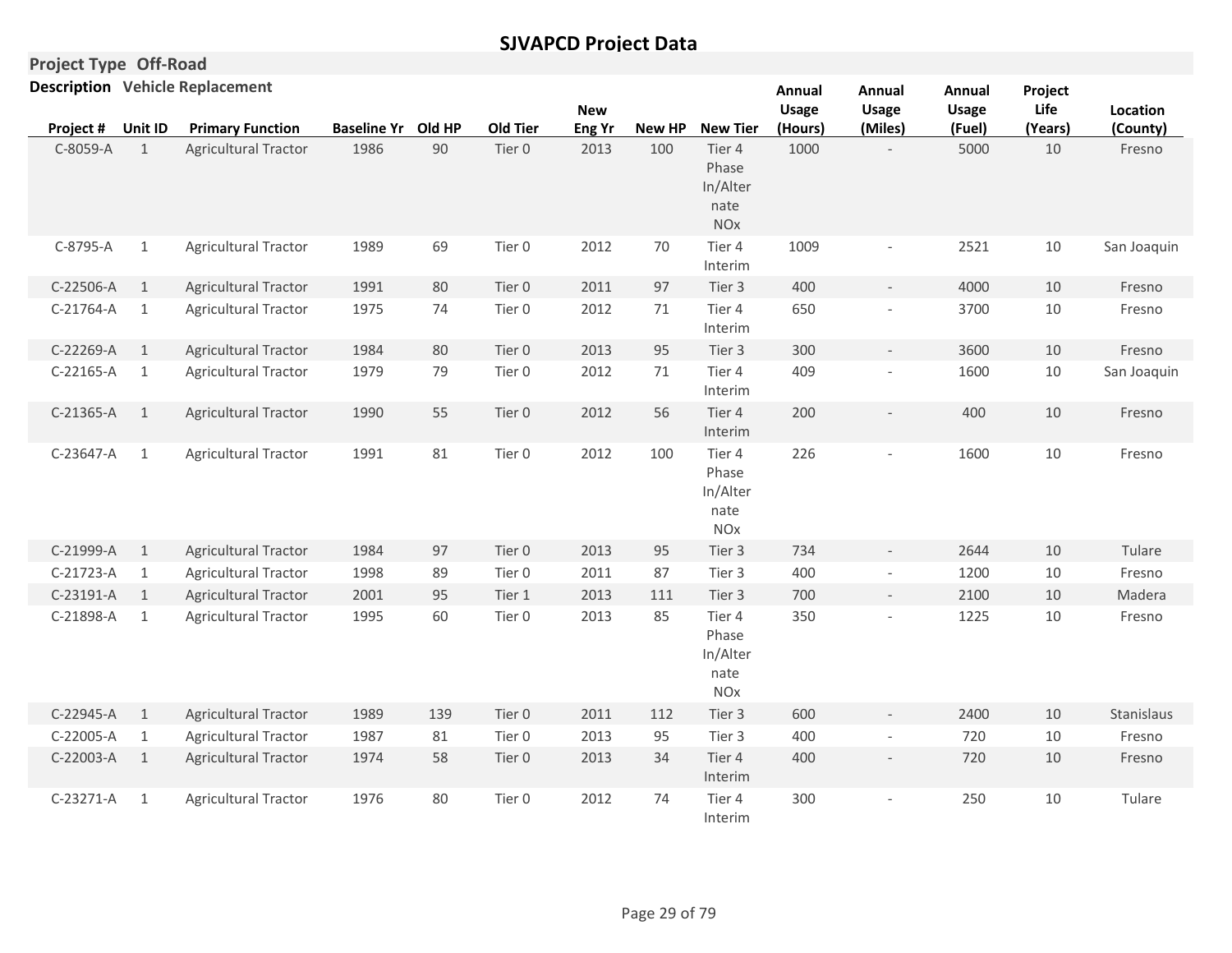**Project Type Off-Road Description Vehicle Replacement Project #Unit ID Primary Function Baseline Yr Old HP Old Tier New Eng Yr New HPNew Tier**<br>Tier 4 **Annual Usage (Hours)Annual Usage (Miles)Annual Usage (Fuel)Project Life (Years)Location** <u>D Primary Function Baseline Yr Old HP Old Tier Eng Yr New HP New Tier (Hours) (Miles) (Fuel) (Years) (County)</u> Agricultural Tractor 1982 132 Tier 0 2013 115 Phase In/Alternate NOxC-22031-A <sup>1</sup>1 Agricultural Tractor 1982 132 Tier 0 2013 115 Tier 4 350 - 1400 10 Kern 10 Kern Agricultural Tractor 1972 76 Tier 0 2013 85 Tier 4 Phase In/Alternate NOxC-21607-A <sup>1</sup>1 Agricultural Tractor 1972 76 Tier 0 2013 85 Tier 4 600 - 1800 10 Fresno 10 Fresno Agricultural Tractor <sup>1991</sup> <sup>72</sup> Tier 0 <sup>2013</sup> <sup>85</sup> Tier 4 Phase In/Alternate NOxTier 3 C-21734-A <sup>1</sup>1 Agricultural Tractor 1991 72 Tier 0 2013 85 Tier 4 800 - 2400 10 Fresno 10 Fresno C-22767-A <sup>1</sup>1 Agricultural Tractor 2000 96 Tier 1 2011 112 Tier 3 350 - 300 10 Merced 10 Merced<br>10 Fresno C-21974-A <sup>1</sup>1 Agricultural Tractor 1997 95 Tier 0 2012 105 Tier 3 350 - 1575 10 Fresno 10 Fresno<br>10 Fresno Agricultural Tractor <sup>1973</sup> <sup>63</sup> Tier 0 <sup>2013</sup> <sup>85</sup> Tier 4 Phase In/Alternate NOxC-21721-A <sup>1</sup>1 Agricultural Tractor 1973 63 Tier 0 2013 85 Tier 4 500 - 1700 10 Fresno Fresno Agricultural Tractor  $1979$  25 Tier 0 2012 32 Tier 4 InterimTier 4 C-22069-A <sup>1</sup>1 Agricultural Tractor 1979 25 Tier 0 2012 32 Tier 4 200 - 200 10 Kings Agricultural Tractor 1988 31 Tier 0 2012 32 InterimTier 4 C-22068-A <sup>1</sup>1 Agricultural Tractor 1988 31 Tier 0 2012 32 Tier 4 200 - 200 10 Kings Agricultural Tractor 1993 25 Tier 0 2012 32 InterimTier 4 C-22066-A <sup>1</sup>1 Agricultural Tractor 1993 25 Tier 0 2012 32 Tier 4 981 - 981 10 Kings Agricultural Tractor 1981 98 Tier 0 2013 115 Phase In/Alternate NOxC-21896-A <sup>1</sup>1 Agricultural Tractor 1981 98 Tier 0 2013 115 Tier 4 600 - 1800 10 Fresno 10 Fresno Agricultural Tractor <sup>1974</sup> <sup>69</sup> Tier 0 <sup>2012</sup> <sup>85</sup> Tier 4 Phase In/Alternate NOxC-21762-A <sup>1</sup>1 Agricultural Tractor 1974 69 Tier 0 2012 85 Tier 4 350 - 600 10 Fresno 10 Fresno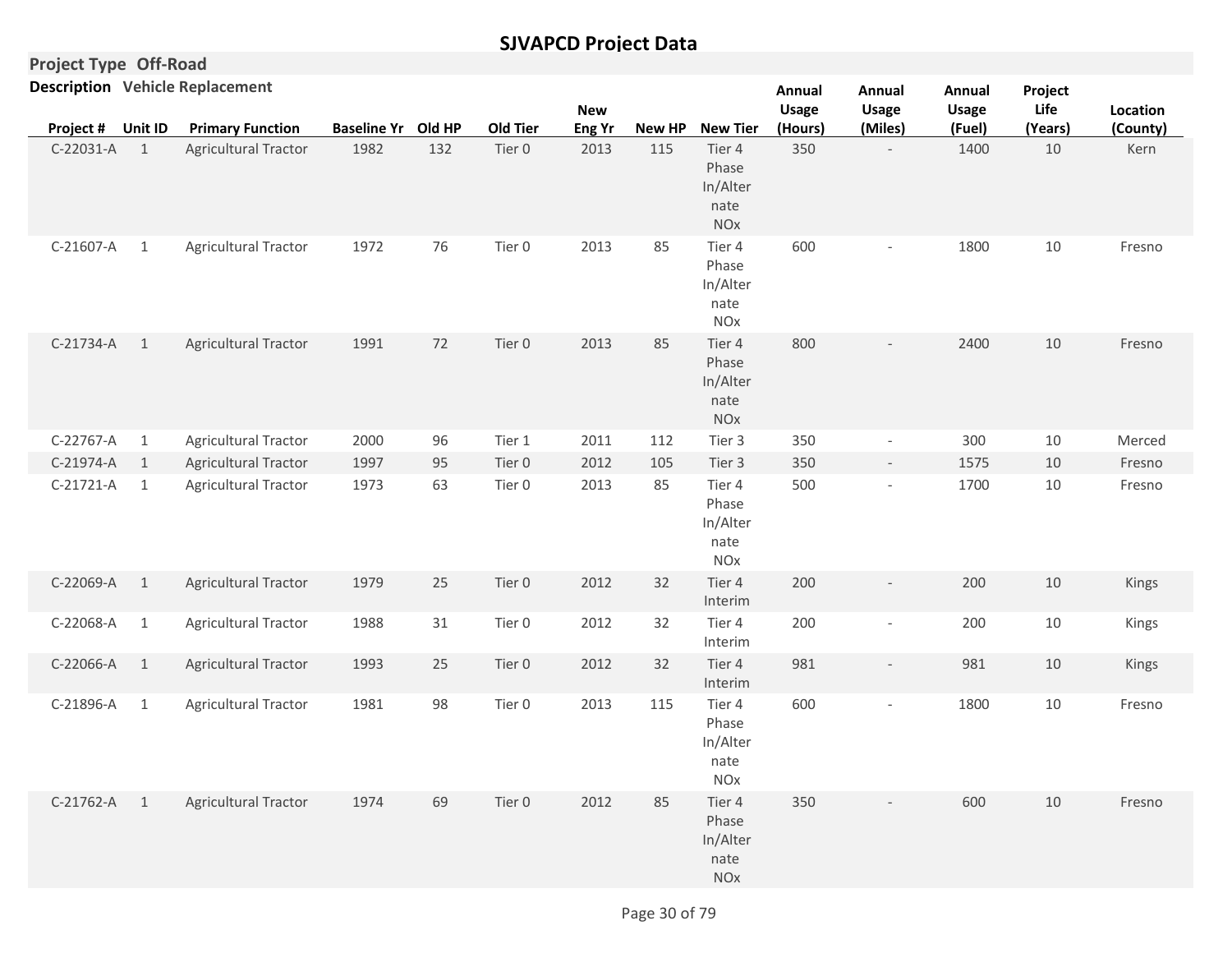| <b>Project Type Off-Road</b> |              |                                        |                    |     |          |            |               |                                                              |                        |                          |                        |                 |            |
|------------------------------|--------------|----------------------------------------|--------------------|-----|----------|------------|---------------|--------------------------------------------------------------|------------------------|--------------------------|------------------------|-----------------|------------|
|                              |              | <b>Description</b> Vehicle Replacement |                    |     |          | <b>New</b> |               |                                                              | Annual<br><b>Usage</b> | Annual<br><b>Usage</b>   | Annual<br><b>Usage</b> | Project<br>Life | Location   |
| Project # Unit ID            |              | <b>Primary Function</b>                | Baseline Yr Old HP |     | Old Tier | Eng Yr     | <b>New HP</b> | <b>New Tier</b>                                              | (Hours)                | (Miles)                  | (Fuel)                 | (Years)         | (County)   |
| C-22939-A                    | $\mathbf{1}$ | <b>Agricultural Tractor</b>            | 1999               | 108 | Tier 1   | 2013       | 140           | Tier 4<br>Phase<br>In/Alter<br>nate<br><b>NOx</b>            | 3000                   | $\overline{\phantom{a}}$ | 9000                   | 10              | Madera     |
| $C-21414-A$                  | $\mathbf{1}$ | <b>Agricultural Tractor</b>            | 1960               | 58  | Tier 0   | 2013       | 80            | Tier 4<br>Phase<br>In/Alter<br>nate<br><b>NO<sub>x</sub></b> | 1000                   |                          | 1000                   | 10              | Fresno     |
| C-21413-A                    | $\mathbf{1}$ | <b>Agricultural Tractor</b>            | 1988               | 81  | Tier 0   | 2013       | 80            | Tier 4<br>Phase<br>In/Alter<br>nate<br><b>NO<sub>x</sub></b> | 1000                   | $\overline{\phantom{a}}$ | 1000                   | 10              | Fresno     |
| C-23527-A                    | $\mathbf{1}$ | <b>Agricultural Tractor</b>            | 1990               | 73  | Tier 0   | 2012       | 89            | Tier 4<br>Phase<br>In/Alter<br>nate<br><b>NOx</b>            | 225                    |                          | 350                    | 10              | Fresno     |
| C-22495-A                    | $\mathbf{1}$ | <b>Agricultural Tractor</b>            | 1987               | 72  | Tier 0   | 2011       | 105           | Tier 3                                                       | 250                    | $\overline{\phantom{a}}$ | 2500                   | 10              | Stanislaus |
| C-22492-A                    | $\mathbf{1}$ | <b>Agricultural Tractor</b>            | 1997               | 175 | Tier 1   | 2013       | 190           | Tier 4<br>Phase<br>In/Alter<br>nate<br><b>NOx</b>            | 800                    | $\overline{\phantom{a}}$ | 5600                   | 10              | Kings      |
| C-21899-A                    | $\mathbf{1}$ | <b>Agricultural Tractor</b>            | 1995               | 60  | Tier 0   | 2013       | 85            | Tier 4<br>Phase<br>In/Alter<br>nate<br><b>NOx</b>            | 350                    |                          | 1225                   | 10              | Fresno     |
| C-22048-A 1                  |              | <b>Agricultural Tractor</b>            | 1999               | 95  | Tier 0   | 2013       | 95            | Tier 3                                                       | 1396                   |                          | 3490                   | 10              | Kings      |
| C-22159-A                    | $\mathbf{1}$ | <b>Agricultural Tractor</b>            | 1967               | 115 | Tier 0   | 2012       | 120           | Tier 3                                                       | 250                    |                          | 1250                   | 10              | Fresno     |
| C-21686-A                    | $\mathbf{1}$ | <b>Agricultural Tractor</b>            | 1988               | 81  | Tier 0   | 2013       | 85            | Tier 4<br>Phase<br>In/Alter<br>nate<br><b>NOx</b>            | 164                    | $\overline{\phantom{a}}$ | 328                    | 10              | Fresno     |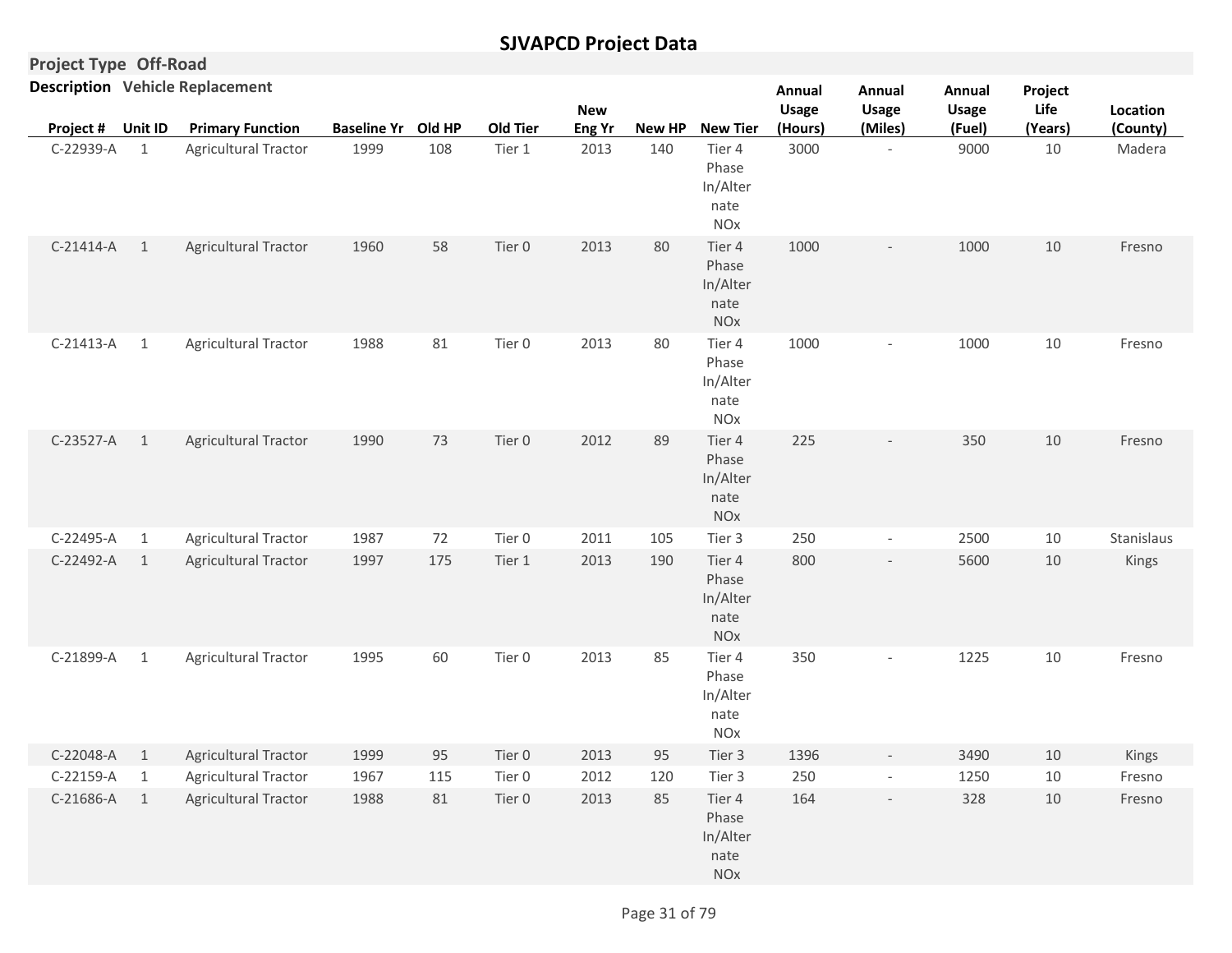| <b>Project Type Off-Road</b> |              |                                        |                           |     |          |            |        |                                                              |                        |                          |                        |                 |            |
|------------------------------|--------------|----------------------------------------|---------------------------|-----|----------|------------|--------|--------------------------------------------------------------|------------------------|--------------------------|------------------------|-----------------|------------|
|                              |              | <b>Description</b> Vehicle Replacement |                           |     |          | <b>New</b> |        |                                                              | Annual<br><b>Usage</b> | Annual<br><b>Usage</b>   | Annual<br><b>Usage</b> | Project<br>Life | Location   |
| Project # Unit ID            |              | <b>Primary Function</b>                | <b>Baseline Yr Old HP</b> |     | Old Tier | Eng Yr     | New HP | <b>New Tier</b>                                              | (Hours)                | (Miles)                  | (Fuel)                 | (Years)         | (County)   |
| C-21382-A                    | $\mathbf{1}$ | <b>Agricultural Tractor</b>            | 1989                      | 97  | Tier 0   | 2013       | 103    | Tier 4<br>Phase<br>In/Alter<br>nate<br><b>NOx</b>            | 223                    |                          | 892                    | 10              | Fresno     |
| C-23153-A                    | $\mathbf{1}$ | <b>Agricultural Tractor</b>            | 1989                      | 97  | Tier 0   | 2012       | 120    | Tier 3                                                       | 488                    | $\overline{\phantom{a}}$ | 2440                   | 10              | Fresno     |
| C-22654-A                    | $\mathbf{1}$ | <b>Agricultural Tractor</b>            | 1963                      | 44  | Tier 0   | 2012       | 49     | Tier 4<br>Interim                                            | 75                     | $\overline{\phantom{0}}$ | 100                    | $10\,$          | Fresno     |
| C-22156-A                    | $\mathbf{1}$ | <b>Agricultural Tractor</b>            | 1989                      | 80  | Tier 0   | 2012       | 103    | Tier 4<br>Phase<br>In/Alter<br>nate<br><b>NOx</b>            | 356                    | $\qquad \qquad -$        | 1405                   | $10\,$          | Stanislaus |
| C-22058-A                    | $1\,$        | <b>Agricultural Tractor</b>            | 1990                      | 26  | Tier 0   | 2012       | 32     | Tier 4<br>Interim                                            | 200                    |                          | 1500                   | $10\,$          | Kings      |
| C-22052-A                    | $\mathbf{1}$ | <b>Agricultural Tractor</b>            | 1998                      | 95  | Tier 1   | 2012       | 95     | Tier 3                                                       | 1500                   | $\overline{\phantom{a}}$ | 2000                   | 10              | Kings      |
| C-21375-A                    | $\mathbf{1}$ | <b>Agricultural Tractor</b>            | 1979                      | 163 | Tier 0   | 2013       | 232    | Tier 4<br>Phase<br>In/Alter<br>nate<br><b>NOx</b>            | 1000                   | $\qquad \qquad -$        | 2000                   | $10\,$          | Merced     |
| C-22062-A                    | $\mathbf{1}$ | <b>Agricultural Tractor</b>            | 1992                      | 30  | Tier 0   | 2012       | 32     | Tier 4<br>Interim                                            | 200                    | $\overline{\phantom{a}}$ | 1500                   | $10\,$          | Kings      |
| C-8595-A                     | $\mathbf{1}$ | <b>Agricultural Tractor</b>            | 1994                      | 97  | Tier 0   | 2013       | 85     | Tier 4<br>Phase<br>In/Alter<br>nate<br><b>NO<sub>x</sub></b> | 1000                   | $\overline{\phantom{a}}$ | 3500                   | $10\,$          | Madera     |
| C-22947-A                    | $\mathbf{1}$ | <b>Agricultural Tractor</b>            | 1962                      | 96  | Tier 0   | 2013       | 140    | Tier 4<br>Phase<br>In/Alter<br>nate<br><b>NOx</b>            | 800                    |                          | 8000                   | 10              | Fresno     |
| C-22267-A                    | $\mathbf{1}$ | <b>Agricultural Tractor</b>            | 1997                      | 360 | Tier 1   | 2013       | 410    | Tier 4<br>Phase<br>In/Alter<br>nate<br><b>NO<sub>x</sub></b> | 1250                   |                          | 10000                  | 10              | Tulare     |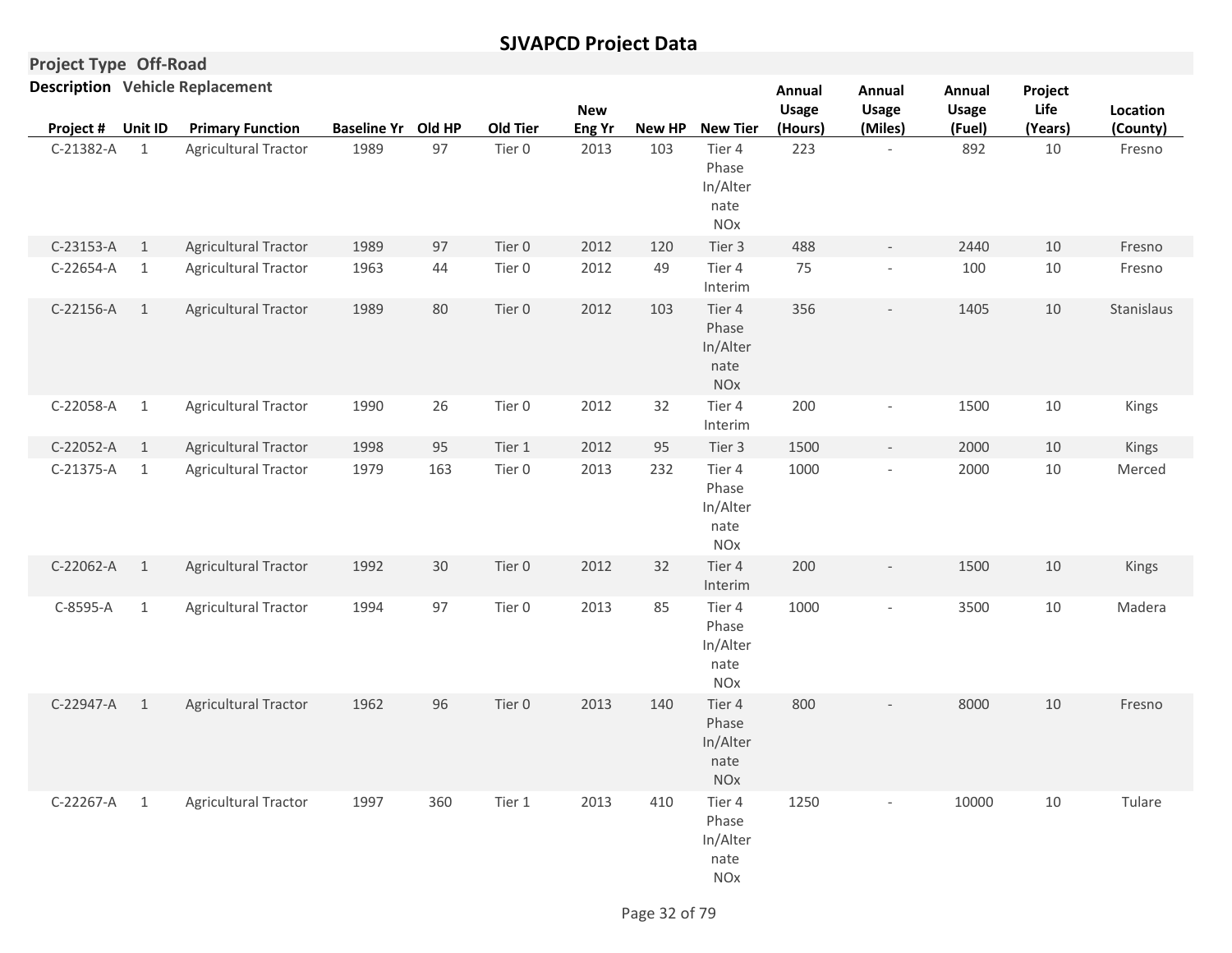| <b>Project Type Off-Road</b> |              |                                                                   |                           |     |          |                             |               |                                                              |                                   |                                   |                                  |                            |                      |
|------------------------------|--------------|-------------------------------------------------------------------|---------------------------|-----|----------|-----------------------------|---------------|--------------------------------------------------------------|-----------------------------------|-----------------------------------|----------------------------------|----------------------------|----------------------|
| Project # Unit ID            |              | <b>Description</b> Vehicle Replacement<br><b>Primary Function</b> | <b>Baseline Yr Old HP</b> |     | Old Tier | <b>New</b><br><b>Eng Yr</b> | <b>New HP</b> | <b>New Tier</b>                                              | Annual<br><b>Usage</b><br>(Hours) | Annual<br><b>Usage</b><br>(Miles) | Annual<br><b>Usage</b><br>(Fuel) | Project<br>Life<br>(Years) | Location<br>(County) |
| C-23449-A                    | $\mathbf{1}$ | <b>Agricultural Tractor</b>                                       | 1981                      | 60  | Tier 0   | 2013                        | 84            | Tier 4<br>Phase<br>In/Alter<br>nate<br><b>NO<sub>x</sub></b> | 120                               |                                   | 200                              | $10\,$                     | Fresno               |
| $C-22141-A$                  | $\mathbf{1}$ | <b>Agricultural Tractor</b>                                       | 1999                      | 217 | Tier 1   | 2013                        | 260           | Tier 4<br>Phase<br>In/Alter<br>nate<br><b>NOx</b>            | 1045                              |                                   | 10869                            | 10                         | Stanislaus           |
| C-21235-A                    | $\mathbf{1}$ | <b>Agricultural Tractor</b>                                       | 2000                      | 425 | Tier 1   | 2013                        | 360           | Tier 4<br>Phase<br>In/Alter<br>nate<br><b>NO<sub>x</sub></b> | 500                               |                                   | 8000                             | 10                         | Kings                |
| C-22103-A                    | $\mathbf{1}$ | <b>Agricultural Tractor</b>                                       | 1997                      | 100 | Tier 0   | 2013                        | 100           | Tier 4<br>Phase<br>In/Alter<br>nate<br><b>NOx</b>            | 1223                              | $\overline{\phantom{a}}$          | 5797                             | 10                         | Stanislaus           |
| C-21693-A                    | $\mathbf{1}$ | <b>Agricultural Tractor</b>                                       | 1986                      | 63  | Tier 0   | 2013                        | 71            | Tier 4<br>Interim                                            | 1100                              | $\overline{\phantom{a}}$          | 4620                             | 10                         | Fresno               |
| C-21371-A                    | $\mathbf{1}$ | <b>Agricultural Tractor</b>                                       | 1979                      | 80  | Tier 0   | 2011                        | 87            | Tier 3                                                       | 400                               | $\overline{\phantom{a}}$          | 600                              | 10                         | Tulare               |
| C-21353-A                    | $\mathbf{1}$ | <b>Agricultural Tractor</b>                                       | 1983                      | 72  | Tier 0   | 2013                        | 85            | Tier 4<br>Phase<br>In/Alter<br>nate<br><b>NO<sub>x</sub></b> | 1200                              | $\overline{\phantom{a}}$          | 3500                             | 10                         | Fresno               |
| C-21355-A                    | $\mathbf{1}$ | <b>Agricultural Tractor</b>                                       | 1983                      | 97  | Tier 0   | 2013                        | 118           | Tier 3                                                       | 500                               | $\overline{\phantom{a}}$          | 2000                             | 10                         | Fresno               |
| C-22606-A                    | $\mathbf{1}$ | <b>Agricultural Tractor</b>                                       | 1999                      | 91  | Tier 1   | 2012                        | 100           | Tier 4<br>Phase<br>In/Alter<br>nate<br><b>NO<sub>x</sub></b> | 1700                              | $\overline{\phantom{a}}$          | 9000                             | 10                         | Tulare               |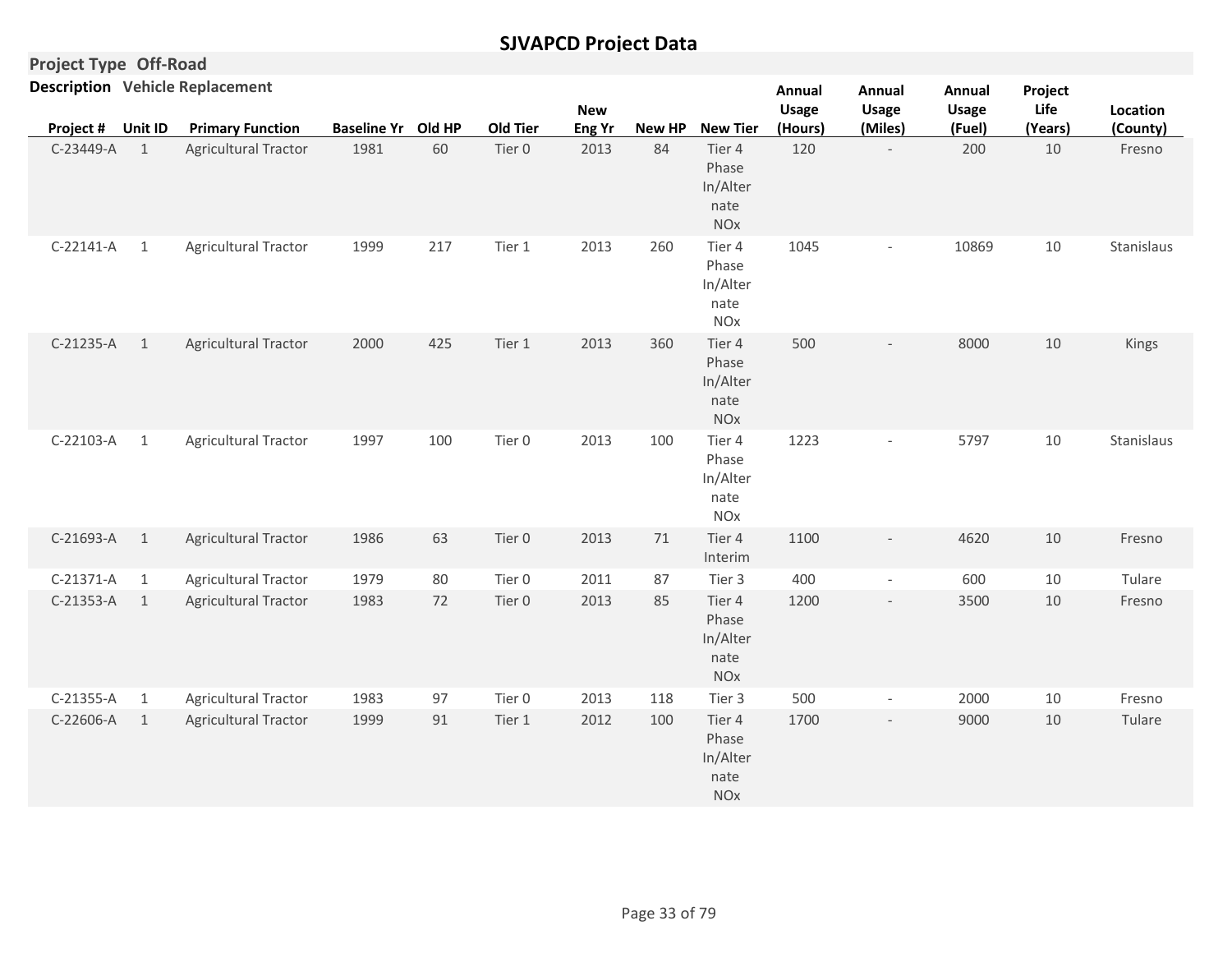| <b>Project Type Off-Road</b> |              |                                                                   |                    |     |          |                             |        |                                                              |                                   |                                   |                                  |                            |                      |
|------------------------------|--------------|-------------------------------------------------------------------|--------------------|-----|----------|-----------------------------|--------|--------------------------------------------------------------|-----------------------------------|-----------------------------------|----------------------------------|----------------------------|----------------------|
| Project # Unit ID            |              | <b>Description</b> Vehicle Replacement<br><b>Primary Function</b> | Baseline Yr Old HP |     | Old Tier | <b>New</b><br><b>Eng Yr</b> | New HP | <b>New Tier</b>                                              | Annual<br><b>Usage</b><br>(Hours) | Annual<br><b>Usage</b><br>(Miles) | Annual<br><b>Usage</b><br>(Fuel) | Project<br>Life<br>(Years) | Location<br>(County) |
| C-21882-A                    | $\mathbf{1}$ | <b>Agricultural Tractor</b>                                       | 1998               | 110 | Tier 1   | 2013                        | 135    | Tier 4<br>Phase<br>In/Alter<br>nate<br><b>NOx</b>            | 1400                              | $\overline{\phantom{a}}$          | 21000                            | 10                         | Stanislaus           |
| C-21675-A                    | $\mathbf{1}$ | <b>Agricultural Tractor</b>                                       | 1989               | 180 | Tier 0   | 2013                        | 200    | Tier 4<br>Phase<br>In/Alter<br>nate<br><b>NOx</b>            | 1950                              |                                   | 15600                            | 10                         | Merced               |
| C-22105-A                    | $\mathbf{1}$ | Agricultural Tractor                                              | 1999               | 104 | Tier 1   | 2013                        | 100    | Tier 4<br>Phase<br>In/Alter<br>nate<br><b>NOx</b>            | 1447                              |                                   | 7930                             | $10\,$                     | Stanislaus           |
| C-23313-A                    | $\mathbf{1}$ | <b>Agricultural Tractor</b>                                       | 1985               | 210 | Tier 0   | 2012                        | 235    | Tier 4<br>Phase<br>In/Alter<br>nate<br><b>NOx</b>            | 1179                              | $\overline{\phantom{a}}$          | 12000                            | $10$                       | Tulare               |
| C-22605-A                    | $1\,$        | <b>Agricultural Tractor</b>                                       | 1992               | 156 | Tier 0   | 2012                        | 139    | Tier 4<br>Phase<br>In/Alter<br>nate<br><b>NOx</b>            | 1200                              |                                   | 4500                             | $10\,$                     | Kern                 |
| C-22055-A                    | $\mathbf{1}$ | <b>Agricultural Tractor</b>                                       | 1990               | 26  | Tier 0   | 2012                        | 32     | Tier 4<br>Interim                                            | 200                               | $\overline{\phantom{a}}$          | 1500                             | $10\,$                     | Kings                |
| C-21684-A                    | $\mathbf{1}$ | <b>Agricultural Tractor</b>                                       | 1990               | 81  | Tier 0   | 2011                        | 112    | Tier 3                                                       | 2190                              | $\overline{\phantom{a}}$          | 10074                            | 10                         | Merced               |
| C-21683-A                    | $\mathbf{1}$ | <b>Agricultural Tractor</b>                                       | 1990               | 81  | Tier 0   | 2011                        | 112    | Tier 3                                                       | 1391                              | $\overline{\phantom{a}}$          | 5460                             | 10                         | Merced               |
| C-21817-A                    | $\mathbf{1}$ | <b>Agricultural Tractor</b>                                       | 1983               | 81  | Tier 0   | 2013                        | 103    | Tier 4<br>Phase<br>In/Alter<br>nate<br><b>NO<sub>x</sub></b> | 500                               |                                   | 750                              | $10\,$                     | Madera               |
| C-23447-A                    | $\mathbf{1}$ | <b>Agricultural Tractor</b>                                       | 1971               | 58  | Tier 0   | 2013                        | 65     | Tier 4<br>Interim                                            | 1000                              |                                   | 3500                             | 10                         | Merced               |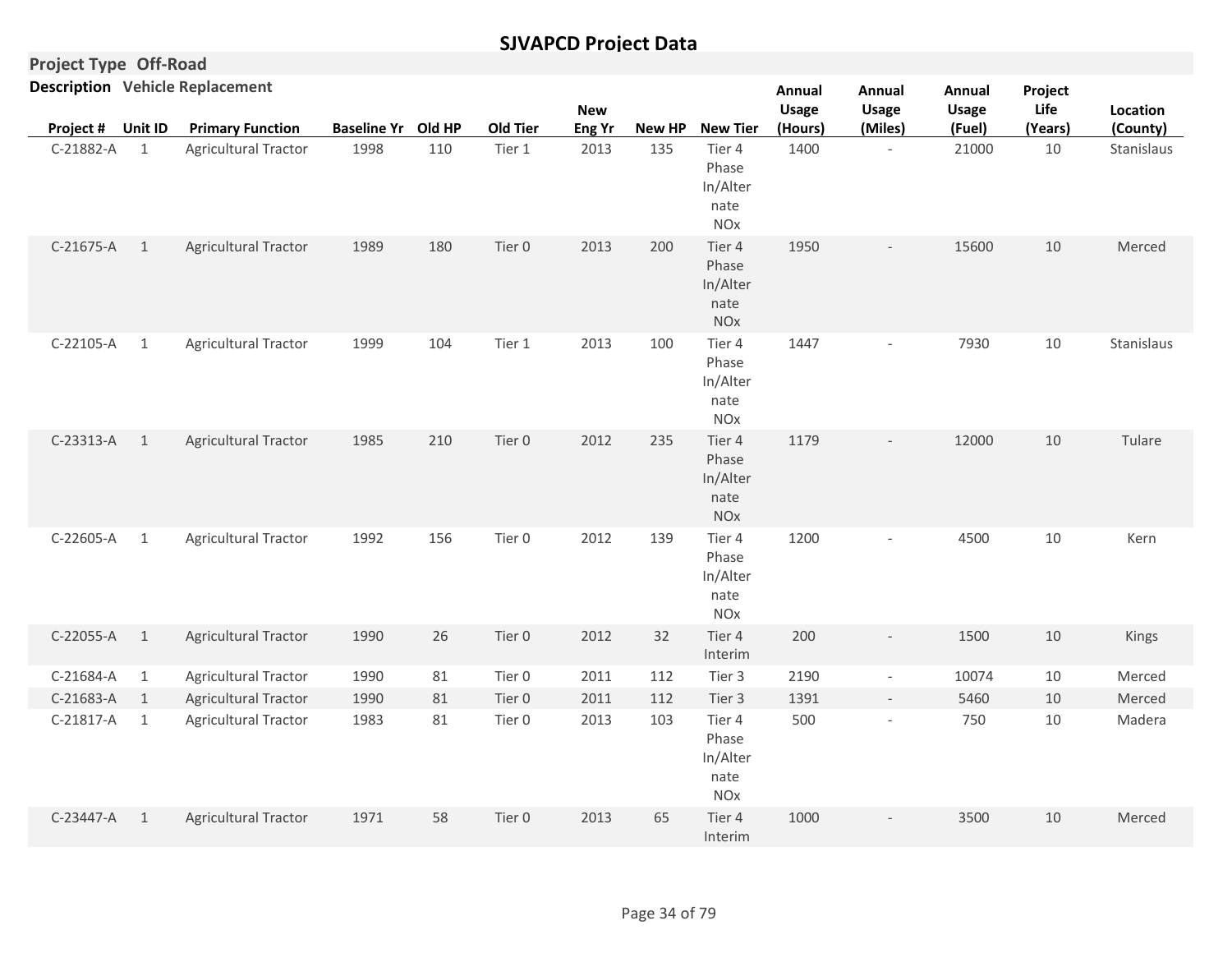| <b>Project Type Off-Road</b> |              |                                        |                    |     |          |            |        |                                                              |                        |                          |                        |                 |            |
|------------------------------|--------------|----------------------------------------|--------------------|-----|----------|------------|--------|--------------------------------------------------------------|------------------------|--------------------------|------------------------|-----------------|------------|
|                              |              | <b>Description</b> Vehicle Replacement |                    |     |          | <b>New</b> |        |                                                              | Annual<br><b>Usage</b> | Annual<br><b>Usage</b>   | Annual<br><b>Usage</b> | Project<br>Life | Location   |
| Project # Unit ID            |              | <b>Primary Function</b>                | Baseline Yr Old HP |     | Old Tier | Eng Yr     | New HP | <b>New Tier</b>                                              | (Hours)                | (Miles)                  | (Fuel)                 | (Years)         | (County)   |
| C-23248-A                    | $\mathbf{1}$ | <b>Agricultural Tractor</b>            | 1986               | 94  | Tier 0   | 2013       | 115    | Tier 4<br>Phase<br>In/Alter<br>nate<br><b>NOx</b>            | 883                    | $\overline{\phantom{a}}$ | 9184                   | 10              | Fresno     |
| C-23315-A                    | $\mathbf{1}$ | <b>Agricultural Tractor</b>            | 1999               | 105 | Tier 1   | 2013       | 115    | Tier 4<br>Phase<br>In/Alter<br>nate<br><b>NOx</b>            | 600                    | $\qquad \qquad -$        | 3000                   | 10              | Kern       |
| C-22060-A                    | $\mathbf{1}$ | <b>Agricultural Tractor</b>            | 1986               | 26  | Tier 0   | 2012       | 32     | Tier 4<br>Interim                                            | 200                    | $\bar{ }$                | 1500                   | 10              | Kings      |
| C-22182-A                    | $\mathbf{1}$ | <b>Agricultural Tractor</b>            | 1988               | 61  | Tier 0   | 2013       | 73     | Tier 4<br>Final                                              | 1100                   | $\overline{\phantom{a}}$ | 1500                   | 10              | Stanislaus |
| C-22179-A                    | $\mathbf{1}$ | <b>Agricultural Tractor</b>            | 1981               | 98  | Tier 0   | 2012       | 100    | Tier 4<br>Phase<br>In/Alter<br>nate<br><b>NO<sub>x</sub></b> | 950                    | $\overline{\phantom{a}}$ | 1600                   | 10              | Stanislaus |
| C-22142-A                    | $\mathbf{1}$ | <b>Agricultural Tractor</b>            | 2000               | 247 | Tier 1   | 2013       | 285    | Tier 4<br>Phase<br>In/Alter<br>nate<br><b>NOx</b>            | 792                    | $\qquad \qquad -$        | 9900                   | 10              | Stanislaus |
| C-22420-A                    | $\mathbf{1}$ | <b>Agricultural Tractor</b>            | 1976               | 84  | Tier 0   | 2013       | 105    | Tier 4<br>Phase<br>In/Alter<br>nate<br><b>NO<sub>x</sub></b> | 1800                   | $\overline{\phantom{a}}$ | 5400                   | 10              | Fresno     |
| C-21995-A                    | $\mathbf{1}$ | <b>Agricultural Tractor</b>            | 1996               | 134 | Tier 0   | 2013       | 150    | Tier 4<br>Phase<br>In/Alter<br>nate<br><b>NOx</b>            | 2200                   | $\overline{\phantom{a}}$ | 15000                  | 10              | Madera     |
| C-21595-A 1                  |              | <b>Agricultural Tractor</b>            | 1987               | 210 | Tier 0   | 2013       | 230    | Tier 4<br>Phase<br>In/Alter<br>nate<br><b>NOx</b>            | 467                    | $\overline{\phantom{a}}$ | 3740                   | 10              | Kings      |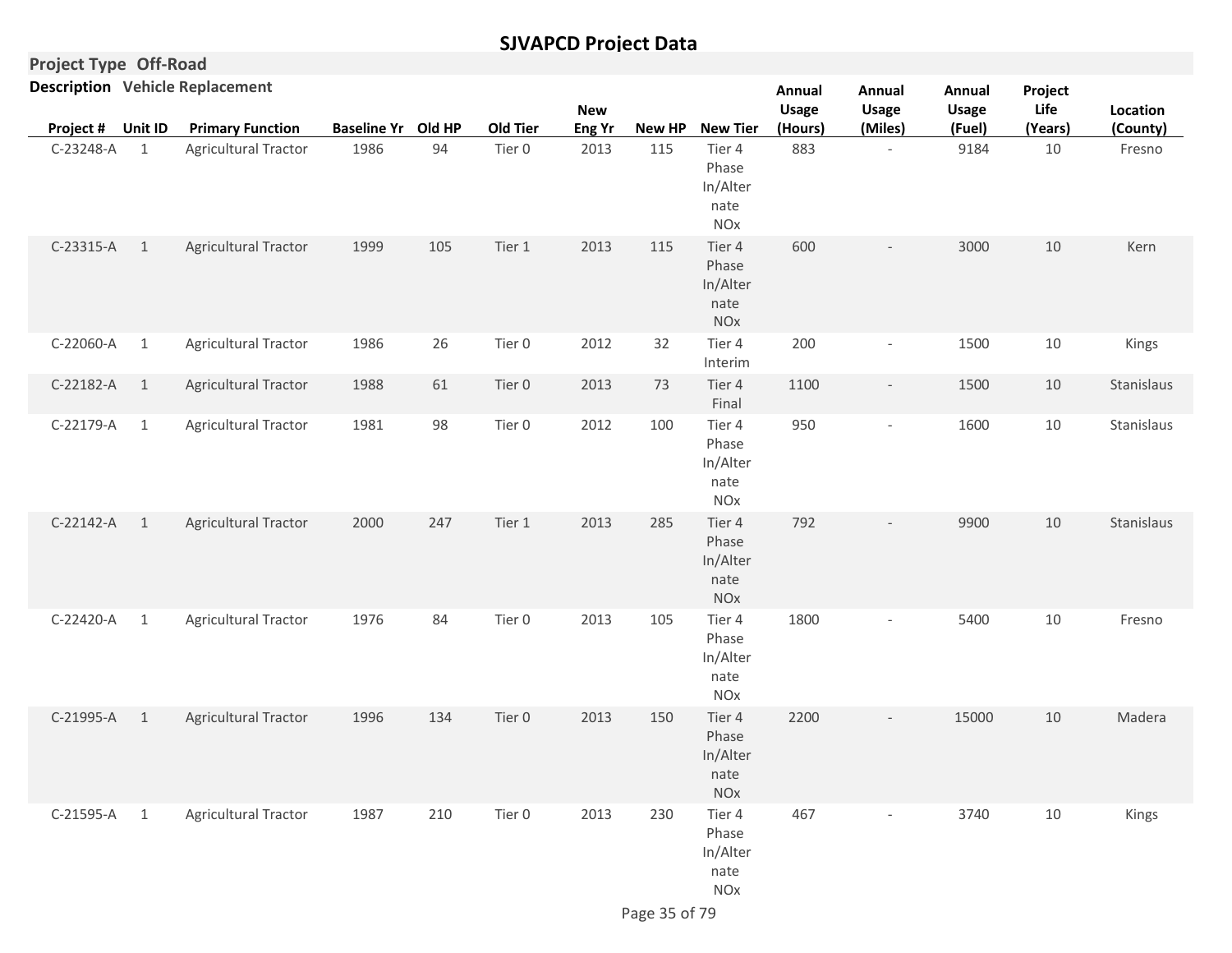| <b>Project Type Off-Road</b> |              |                                        |                    |     |          |               |        |                                                              |                        |                          |                        |                 |            |
|------------------------------|--------------|----------------------------------------|--------------------|-----|----------|---------------|--------|--------------------------------------------------------------|------------------------|--------------------------|------------------------|-----------------|------------|
|                              |              | <b>Description</b> Vehicle Replacement |                    |     |          | <b>New</b>    |        |                                                              | Annual<br><b>Usage</b> | Annual<br><b>Usage</b>   | Annual<br><b>Usage</b> | Project<br>Life | Location   |
| Project #                    | Unit ID      | <b>Primary Function</b>                | Baseline Yr Old HP |     | Old Tier | <b>Eng Yr</b> | New HP | <b>New Tier</b>                                              | (Hours)                | (Miles)                  | (Fuel)                 | (Years)         | (County)   |
| C-23383-A                    | $\mathbf{1}$ | <b>Agricultural Tractor</b>            | 1973               | 67  | Tier 0   | 2012          | 74     | Tier 4<br>Interim                                            | 283                    |                          | 566                    | $10\,$          | Stanislaus |
| C-21604-A                    | $\mathbf{1}$ | <b>Agricultural Tractor</b>            | 1997               | 102 | Tier 0   | 2013          | 101    | Tier 3                                                       | 1200                   | $\overline{\phantom{a}}$ | 3500                   | 10              | Fresno     |
| C-25913-A                    | $\mathbf{1}$ | <b>Agricultural Tractor</b>            | 1980               | 98  | Tier 0   | 2013          | 100    | Tier 4<br>Phase<br>In/Alter<br>nate<br><b>NOx</b>            | 800                    | $\overline{\phantom{a}}$ | 1600                   | 10              | Madera     |
| C-23312-A                    | $\mathbf{1}$ | <b>Agricultural Tractor</b>            | 1977               | 98  | Tier 0   | 2013          | 100    | Tier 4<br>Phase<br>In/Alter<br>nate<br><b>NOx</b>            | 800                    |                          | 1600                   | $10\,$          | Madera     |
| C-22578-A                    | $\mathbf{1}$ | <b>Agricultural Tractor</b>            | 1982               | 63  | Tier 0   | 2013          | 75     | Tier 4<br>Phase<br>In/Alter<br>nate<br><b>NOx</b>            | 225                    |                          | 100                    | 10              | Kings      |
| C-23270-A                    | $\mathbf{1}$ | <b>Agricultural Tractor</b>            | 1979               | 80  | Tier 0   | 2012          | 74     | Tier 4<br>Interim                                            | 300                    | $\overline{\phantom{a}}$ | 250                    | $10\,$          | Tulare     |
| C-23446-A                    | $1\,$        | <b>Agricultural Tractor</b>            | 1997               | 81  | Tier 0   | 2013          | 95     | Tier 3                                                       | 652                    | $\overline{\phantom{a}}$ | 2608                   | $10\,$          | Fresno     |
| C-21737-A                    | $\mathbf{1}$ | <b>Agricultural Tractor</b>            | 1979               | 60  | Tier 0   | 2011          | 55     | Tier 4<br>Interim                                            | 550                    |                          | 550                    | 10              | Kings      |
| C-21731-A                    | $\mathbf{1}$ | <b>Agricultural Tractor</b>            | 1995               | 210 | Tier 0   | 2013          | 260    | Tier 4<br>Phase<br>In/Alter<br>nate<br><b>NO<sub>x</sub></b> | 1200                   | $\overline{\phantom{a}}$ | 8400                   | 10              | Kings      |
| C-25965-A                    | $\mathbf{1}$ | Agricultural Tractor                   | 1998               | 89  | Tier 1   | 2013          | 101    | Tier 3                                                       | 1000                   | $\overline{\phantom{a}}$ | 7000                   | 10              | Kern       |
| C-21596-A                    | $\mathbf{1}$ | <b>Agricultural Tractor</b>            | 1997               | 102 | Tier 0   | 2013          | 115    | Tier 4<br>Phase<br>In/Alter<br>nate<br><b>NOx</b>            | 1102                   | $\overline{\phantom{a}}$ | 3500                   | 10              | Fresno     |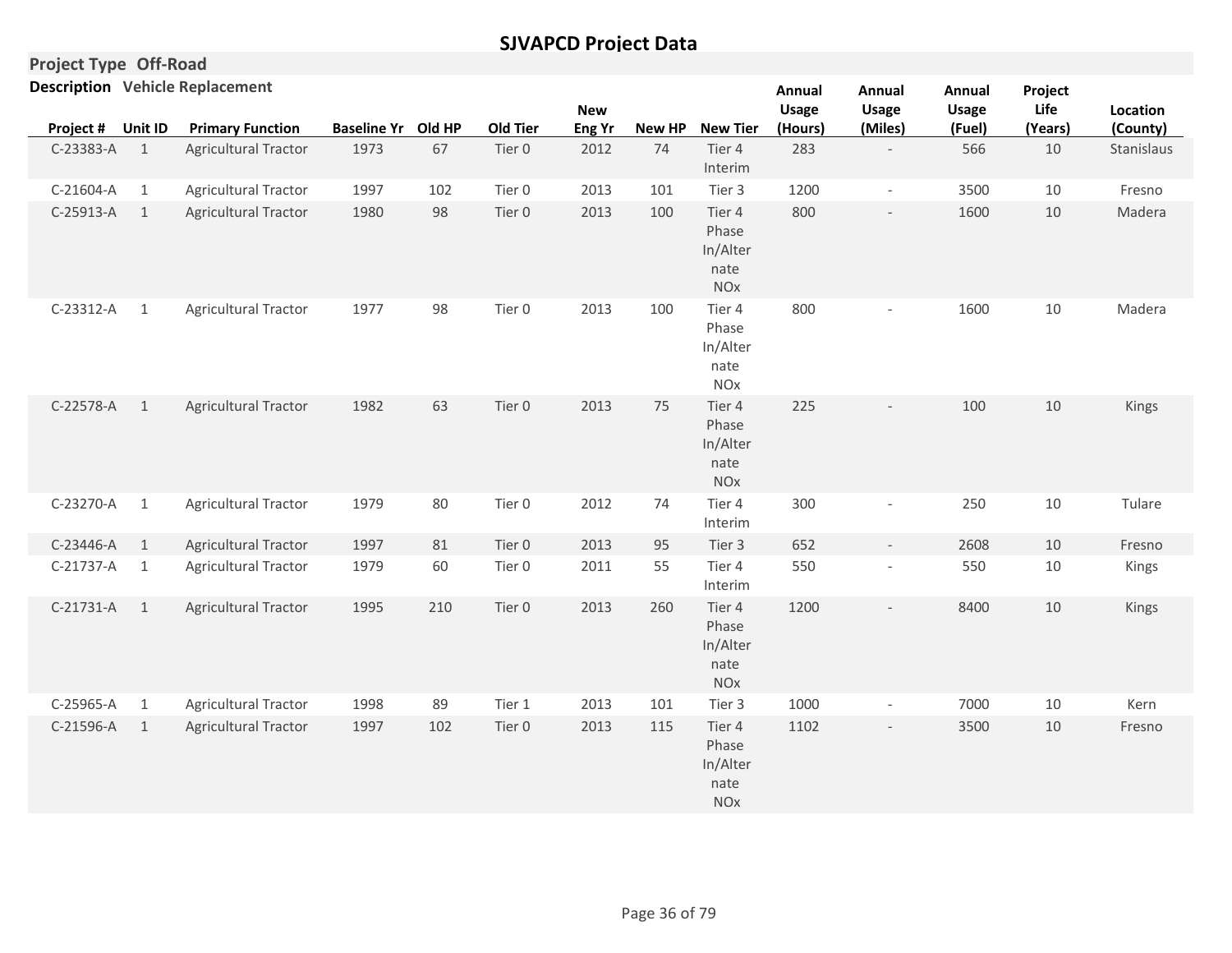| <b>Project Type Off-Road</b> |              |                                                                   |                    |     |          |                      |               |                                                              |                                   |                                   |                                         |                            |                      |
|------------------------------|--------------|-------------------------------------------------------------------|--------------------|-----|----------|----------------------|---------------|--------------------------------------------------------------|-----------------------------------|-----------------------------------|-----------------------------------------|----------------------------|----------------------|
| Project #                    | Unit ID      | <b>Description</b> Vehicle Replacement<br><b>Primary Function</b> | Baseline Yr Old HP |     | Old Tier | <b>New</b><br>Eng Yr | <b>New HP</b> | <b>New Tier</b>                                              | Annual<br><b>Usage</b><br>(Hours) | Annual<br><b>Usage</b><br>(Miles) | <b>Annual</b><br><b>Usage</b><br>(Fuel) | Project<br>Life<br>(Years) | Location<br>(County) |
| C-22305-A                    | $\mathbf{1}$ | <b>Agricultural Tractor</b>                                       | 2002               | 110 | Tier 1   | 2013                 | 125           | Tier 4<br>Phase<br>In/Alter<br>nate<br><b>NOx</b>            | 977                               | $\overline{\phantom{a}}$          | 5471                                    | 10                         | Stanislaus           |
| C-22260-A                    | $\mathbf{1}$ | <b>Agricultural Tractor</b>                                       | 1999               | 104 | Tier 1   | 2013                 | 125           | Tier 4<br>Phase<br>In/Alter<br>nate<br><b>NOx</b>            | 289                               | $\overline{a}$                    | 1588                                    | 10                         | Stanislaus           |
| C-22258-A                    | $\mathbf{1}$ | Agricultural Tractor                                              | 1999               | 104 | Tier 1   | 2013                 | 125           | Tier 4<br>Phase<br>In/Alter<br>nate<br><b>NOx</b>            | 1885                              | $\overline{\phantom{a}}$          | 10366                                   | 10                         | Stanislaus           |
| C-22107-A                    | $\,1\,$      | <b>Agricultural Tractor</b>                                       | 1999               | 104 | Tier 1   | 2013                 | 125           | Tier 4<br>Phase<br>In/Alter<br>nate<br><b>NOx</b>            | 1093                              | $\overline{\phantom{a}}$          | 5990                                    | 10                         | Stanislaus           |
| C-22496-A                    | $\mathbf{1}$ | Agricultural Tractor                                              | 1996               | 83  | Tier 0   | 2013                 | 100           | Tier 4<br>Phase<br>In/Alter<br>nate<br><b>NOx</b>            | 838                               |                                   | 3350                                    | 10                         | San Joaquin          |
| C-22334-A                    | $\mathbf{1}$ | <b>Agricultural Tractor</b>                                       | 1963               | 70  | Tier 0   | 2011                 | 101           | Tier 3                                                       | 700                               |                                   | 5000                                    | $10$                       | Fresno               |
| C-7673-A                     | $\mathbf{1}$ | <b>Agricultural Tractor</b>                                       | 1986               | 81  | Tier 0   | 2013                 | 100           | Tier 4<br>Phase<br>In/Alter<br>nate<br><b>NO<sub>x</sub></b> | 1000                              | $\overline{\phantom{a}}$          | 4500                                    | 10                         | Madera               |
| C-23830-A                    | $\mathbf{1}$ | <b>Agricultural Tractor</b>                                       | 1998               | 425 | Tier 1   | 2012                 | 507           | Tier 4<br>Phase<br>In/Alter<br>nate<br><b>NOx</b>            | 450                               |                                   | 9450                                    | 10                         | Merced               |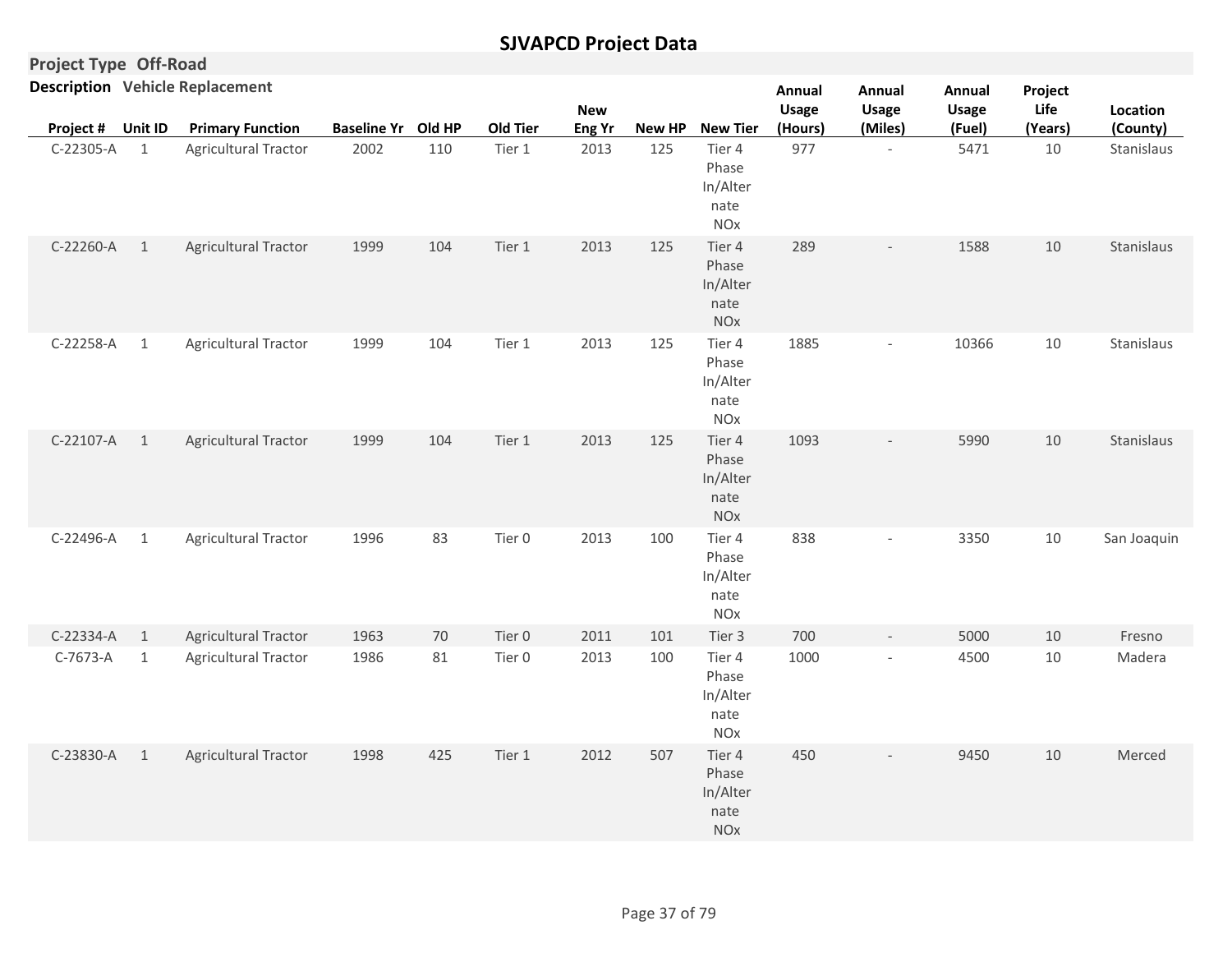| <b>Project Type Off-Road</b> |              |                                        |                           |        |          |            |        |                                                              |                        |                          |                               |                 |             |
|------------------------------|--------------|----------------------------------------|---------------------------|--------|----------|------------|--------|--------------------------------------------------------------|------------------------|--------------------------|-------------------------------|-----------------|-------------|
|                              |              | <b>Description</b> Vehicle Replacement |                           |        |          | <b>New</b> |        |                                                              | Annual<br><b>Usage</b> | Annual<br><b>Usage</b>   | <b>Annual</b><br><b>Usage</b> | Project<br>Life | Location    |
| Project # Unit ID            |              | <b>Primary Function</b>                | <b>Baseline Yr Old HP</b> |        | Old Tier | Eng Yr     | New HP | <b>New Tier</b>                                              | (Hours)                | (Miles)                  | (Fuel)                        | (Years)         | (County)    |
| C-23207-A                    | $\mathbf{1}$ | <b>Agricultural Tractor</b>            | 1997                      | 270    | Tier 0   | 2014       | 310    | Tier 4<br>Phase<br>In/Alter<br>nate<br><b>NOx</b>            | 1000                   |                          | 13000                         | 10              | Kings       |
| C-21587-A                    | $\mathbf{1}$ | <b>Agricultural Tractor</b>            | 1964                      | 58     | Tier 0   | 2014       | 75     | Tier 4<br>Interim                                            | 99                     | $\overline{\phantom{a}}$ | 100                           | 10              | Fresno      |
| C-21623-A                    | $\mathbf{1}$ | <b>Agricultural Tractor</b>            | 1981                      | 45     | Tier 0   | 2013       | 46     | Tier 4<br>Interim                                            | 475                    | $\sim$                   | 1710                          | 10              | Fresno      |
| C-21905-A                    | $1\,$        | <b>Agricultural Tractor</b>            | 1996                      | 74     | Tier 0   | 2013       | 95     | Tier 4<br>Phase<br>In/Alter<br>nate<br><b>NO<sub>x</sub></b> | 500                    |                          | 4620                          | 10              | Fresno      |
| C-24100-A                    | $\mathbf{1}$ | <b>Agricultural Tractor</b>            | 1984                      | 228    | Tier 0   | 2013       | 260    | Tier 4<br>Phase<br>In/Alter<br>nate<br><b>NOx</b>            | 1600                   |                          | 10000                         | 10              | Fresno      |
| C-25962-A                    | $1\,$        | <b>Agricultural Tractor</b>            | 1998                      | 89     | Tier 1   | 2013       | 101    | Tier 3                                                       | 1000                   |                          | 7000                          | 10              | Kern        |
| C-22946-A                    | $1\,$        | <b>Agricultural Tractor</b>            | 1977                      | 98     | Tier 0   | 2012       | 74     | Tier 4<br>Interim                                            | 370                    |                          | 550                           | 10              | Fresno      |
| C-25964-A                    | $1\,$        | <b>Agricultural Tractor</b>            | 1998                      | 89     | Tier 1   | 2013       | 101    | Tier 3                                                       | 1000                   | $\sim$                   | 7000                          | 10              | Kern        |
| C-21508-A                    | $\mathbf{1}$ | <b>Agricultural Tractor</b>            | 1982                      | 63     | Tier 0   | 2013       | 74     | Tier 4<br>Interim                                            | 500                    |                          | 500                           | 10              | Fresno      |
| C-23576-A                    | $1\,$        | <b>Agricultural Tractor</b>            | 1997                      | $81\,$ | Tier 0   | 2011       | 85     | Tier 3                                                       | 250                    | $\sim$                   | 2000                          | 10              | Tulare      |
| C-23160-A                    | $\mathbf{1}$ | <b>Agricultural Tractor</b>            | 1987                      | 52     | Tier 0   | 2013       | 71     | Tier 4<br>Interim                                            | 325                    |                          | 800                           | 10              | Fresno      |
| C-21763-A                    | $\,1\,$      | <b>Agricultural Tractor</b>            | 2001                      | 129    | Tier 1   | 2013       | 141    | Tier 4<br>Phase<br>In/Alter<br>nate<br><b>NO<sub>x</sub></b> | 1800                   |                          | 3600                          | 10              | San Joaquin |
| C-22803-A                    | $\mathbf{1}$ | <b>Agricultural Tractor</b>            | 1992                      | 173    | Tier 0   | 2013       | 210    | Tier 4<br>Phase<br>In/Alter                                  | 700                    |                          | 4599                          | 10              | Fresno      |

nate NOx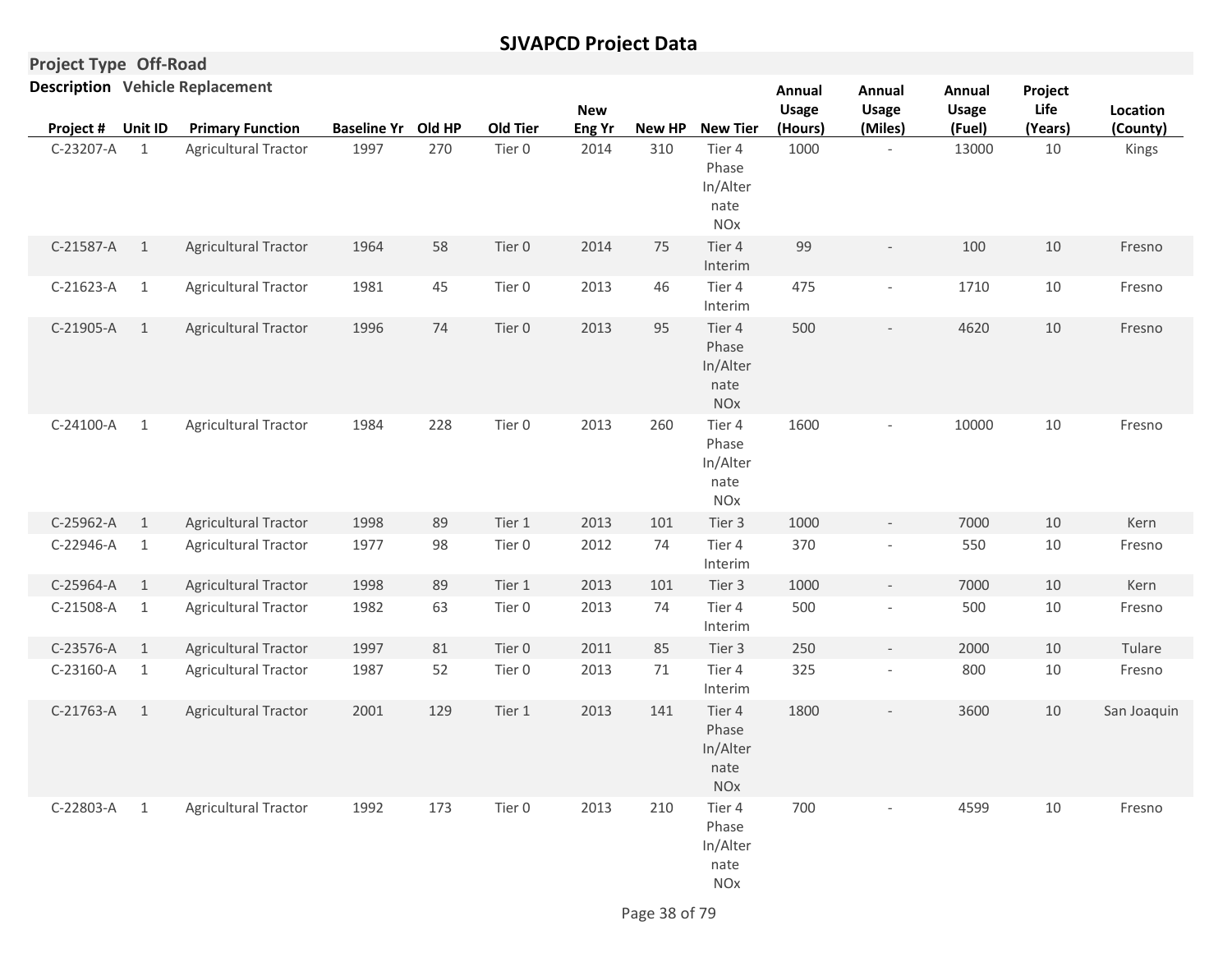| <b>Project Type Off-Road</b> |              |                                        |                    |        |          |            |               |                                                              |                        |                          |                        |                 |             |
|------------------------------|--------------|----------------------------------------|--------------------|--------|----------|------------|---------------|--------------------------------------------------------------|------------------------|--------------------------|------------------------|-----------------|-------------|
|                              |              | <b>Description</b> Vehicle Replacement |                    |        |          | <b>New</b> |               |                                                              | Annual<br><b>Usage</b> | Annual<br><b>Usage</b>   | Annual<br><b>Usage</b> | Project<br>Life | Location    |
| Project # Unit ID            |              | <b>Primary Function</b>                | Baseline Yr Old HP |        | Old Tier | Eng Yr     | <b>New HP</b> | <b>New Tier</b>                                              | (Hours)                | (Miles)                  | (Fuel)                 | (Years)         | (County)    |
| C-21269-A                    | 1            | <b>Agricultural Tractor</b>            | 1981               | 186    | Tier 0   | 2013       | 235           | Tier 4<br>Phase<br>In/Alter<br>nate<br><b>NO<sub>x</sub></b> | 1414                   | $\overline{\phantom{0}}$ | 4694                   | $10$            | Kings       |
| C-21759-A                    | $\mathbf{1}$ | <b>Agricultural Tractor</b>            | 1981               | 73     | Tier 0   | 2013       | 106           | Tier 4<br>Phase<br>In/Alter<br>nate<br><b>NOx</b>            | 600                    | $\overline{a}$           | 2200                   | 10              | Fresno      |
| C-22498-A                    | $\mathbf{1}$ | <b>Agricultural Tractor</b>            | 1994               | 108    | Tier 0   | 2012       | 150           | Tier 4<br>Phase<br>In/Alter<br>nate<br><b>NOx</b>            | 500                    | $\overline{\phantom{0}}$ | 2950                   | $10\,$          | Fresno      |
| C-22275-A                    | $\mathbf{1}$ | <b>Agricultural Tractor</b>            | 1976               | 98     | Tier 0   | 2013       | 115           | Tier 4<br>Phase<br>In/Alter<br>nate<br><b>NOx</b>            | 700                    | $\overline{\phantom{m}}$ | 1400                   | 10              | Fresno      |
| C-23195-A                    | $\mathbf{1}$ | <b>Agricultural Tractor</b>            | 1983               | $90\,$ | Tier 0   | 2013       | 101           | Tier 3                                                       | 232                    | $\overline{a}$           | 348                    | $10\,$          | San Joaquin |
| C-9009-A                     | $\mathbf{1}$ | <b>Agricultural Tractor</b>            | 1982               | 100    | Tier 0   | 2011       | 125           | Tier 3                                                       | 150                    | $\overline{\phantom{a}}$ | 400                    | 10              | Stanislaus  |
| C-23649-A                    | $\mathbf{1}$ | <b>Agricultural Tractor</b>            | 1997               | 120    | Tier 1   | 2013       | 170           | Tier 4<br>Phase<br>In/Alter<br>nate<br><b>NOx</b>            | 1000                   | $\overline{\phantom{a}}$ | 4000                   | 10              | Fresno      |
| C-22992-A                    | $\mathbf{1}$ | <b>Agricultural Tractor</b>            | 1997               | 100    | Tier 0   | 2011       | 105           | Tier 3                                                       | 350                    | $\overline{\phantom{a}}$ | 2100                   | 10              | Kern        |
| C-22991-A                    | $\mathbf{1}$ | <b>Agricultural Tractor</b>            | 2000               | 104    | Tier 1   | 2011       | 105           | Tier 3                                                       | 350                    | $\overline{\phantom{a}}$ | 2100                   | 10              | Kern        |
| C-21464-A                    | $\mathbf{1}$ | <b>Agricultural Tractor</b>            | 2000               | 265    | Tier 1   | 2013       | 200           | Tier 4<br>Phase<br>In/Alter<br>nate<br><b>NOx</b>            | 2000                   | $\overline{\phantom{0}}$ | 30000                  | 10              | Kings       |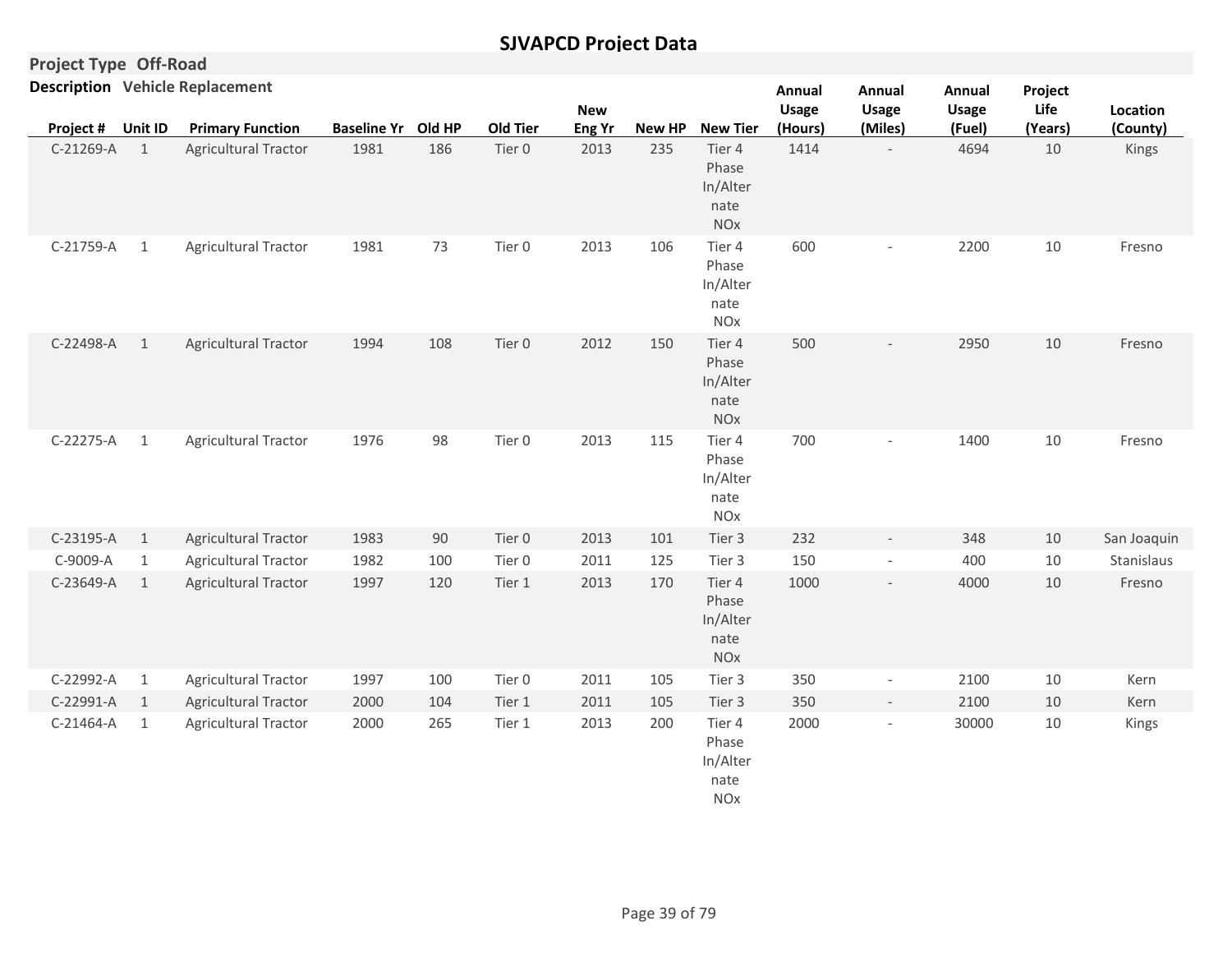| <b>Project Type Off-Road</b> |              |                                                                   |                           |     |          |                      |               |                                                              |                                   |                                   |                                  |                            |                      |
|------------------------------|--------------|-------------------------------------------------------------------|---------------------------|-----|----------|----------------------|---------------|--------------------------------------------------------------|-----------------------------------|-----------------------------------|----------------------------------|----------------------------|----------------------|
| Project # Unit ID            |              | <b>Description</b> Vehicle Replacement<br><b>Primary Function</b> | <b>Baseline Yr Old HP</b> |     | Old Tier | <b>New</b><br>Eng Yr | <b>New HP</b> | <b>New Tier</b>                                              | Annual<br><b>Usage</b><br>(Hours) | Annual<br><b>Usage</b><br>(Miles) | Annual<br><b>Usage</b><br>(Fuel) | Project<br>Life<br>(Years) | Location<br>(County) |
| C-22499-A                    | $\mathbf{1}$ | <b>Agricultural Tractor</b>                                       | 1969                      | 69  | Tier 0   | 2013                 | 125           | Tier 4<br>Phase<br>In/Alter<br>nate<br><b>NOx</b>            | 400                               | $\overline{\phantom{a}}$          | 1600                             | $10\,$                     | Fresno               |
| C-23499-A                    | $\mathbf{1}$ | <b>Agricultural Tractor</b>                                       | 1993                      | 102 | Tier 0   | 2013                 | 115           | Tier 4<br>Phase<br>In/Alter<br>nate<br><b>NOx</b>            | 500                               |                                   | 2000                             | $10\,$                     | Madera               |
| C-21907-A                    | $\mathbf{1}$ | <b>Agricultural Tractor</b>                                       | 1991                      | 109 | Tier 0   | 2013                 | 110           | Tier 4<br>Phase<br>In/Alter<br>nate<br><b>NO<sub>x</sub></b> | 500                               | $\overline{a}$                    | 2000                             | 10                         | Fresno               |
| C-21906-A                    | $\mathbf{1}$ | Agricultural Tractor                                              | 1991                      | 109 | Tier 0   | 2013                 | 110           | Tier 4<br>Phase<br>In/Alter<br>nate<br><b>NOx</b>            | 750                               | $\overline{\phantom{a}}$          | 3000                             | 10                         | Fresno               |
| C-21376-A                    | $\mathbf{1}$ | <b>Agricultural Tractor</b>                                       | 1980                      | 194 | Tier 0   | 2013                 | 258           | Tier 4<br>Phase<br>In/Alter<br>nate<br><b>NOx</b>            | 800                               | $\overline{\phantom{a}}$          | 8000                             | $10$                       | Stanislaus           |
| $C-21251-A$                  | $\mathbf{1}$ | <b>Agricultural Tractor</b>                                       | 1997                      | 270 | Tier 1   | 2013                 | 285           | Tier 4<br>Phase<br>In/Alter<br>nate<br><b>NOx</b>            | 1373                              |                                   | 8118                             | $10\,$                     | Kings                |
| C-21246-A                    | $\mathbf{1}$ | <b>Agricultural Tractor</b>                                       | 1997                      | 270 | Tier 1   | 2013                 | 285           | Tier 4<br>Phase<br>In/Alter<br>nate<br><b>NOx</b>            | 1366                              | $\overline{\phantom{a}}$          | 5844                             | 10                         | Kings                |
| C-23475-A                    | $\mathbf{1}$ | <b>Agricultural Tractor</b>                                       | 1992                      | 71  | Tier 0   | 2013                 | 105           | Tier 3                                                       | 205                               |                                   | 615                              | 10                         | San Joaquin          |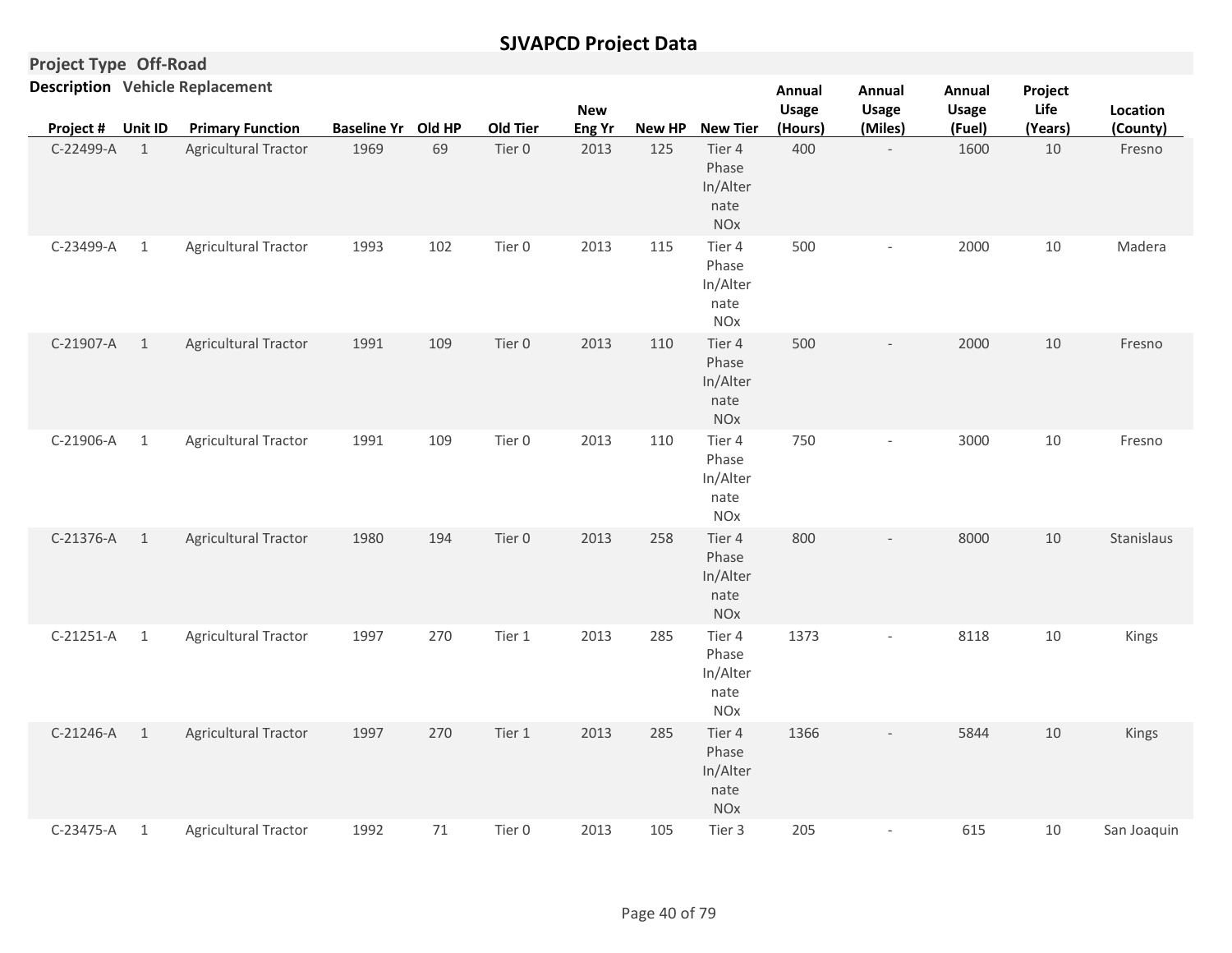**Project Type Off-Road Description Vehicle Replacement Project #Unit ID Primary Function Baseline Yr Old HP Old Tier New Eng Yr New HP New Tier Annual Usage (Hours)Annual Usage (Miles)Annual Usage (Fuel)Project Life (Years)Location** <u>D Primary Function Baseline Yr Old HP Old Tier Eng Yr New HP New Tier (Hours) (Miles) (Fuel) (Years) (County)</u> Agricultural Tractor 1997 240 Tier 0 2013 260 Phase In/Alternate NOxC-22806-A <sup>1</sup>1 Agricultural Tractor 1997 240 Tier 0 2013 260 Tier 4 500 - 4500 10 Kern 10 Kern Agricultural Tractor 1995 83 Tier 0 2013 115 Tier 4 Phase In/Alternate NOxC-23503-A <sup>1</sup>1 Agricultural Tractor 1995 83 Tier 0 2013 115 Tier 4 500 - 2000 10 Madera C-25963-A <sup>1</sup>1 Agricultural Tractor 1998 89 Tier 1 2013 101 Tier 3 1000 - 7000 10 Kern 10 Kern Agricultural Tractor <sup>1981</sup> <sup>186</sup> Tier 0 <sup>2013</sup> <sup>235</sup> Tier 4 Phase In/Alternate NOxC-21265-A <sup>1</sup>1 Agricultural Tractor 1981 186 Tier 0 2013 235 Tier 4 1303 - 5863 10 Kings C-23577-A <sup>1</sup> Agricultural Tractor <sup>1986</sup> <sup>81</sup> Tier 0 <sup>2012</sup> <sup>95</sup> Tier 3 <sup>174</sup> - <sup>522</sup> Tulare <sup>10</sup> Agricultural Tractor <sup>2000</sup> <sup>282</sup> Tier 1 <sup>2013</sup> <sup>335</sup> Tier 4 Phase In/Alternate NOxC-22611-A <sup>1</sup>1 Agricultural Tractor 2000 282 Tier 1 2013 335 Tier 4 1100 - 15400 10 Kings Agricultural Tractor <sup>1964</sup> <sup>76</sup> Tier 0 <sup>2013</sup> <sup>100</sup> Tier 4 Phase In/Alternate NOxC-22609-A <sup>1</sup>1 Agricultural Tractor 1964 76 Tier 0 2013 100 Tier 4 559 - 1700 10 Merced 10 Merced C-22602-A <sup>1</sup>1 Agricultural Tractor 1965 86 Tier 0 2013 105 Tier 3 400 - 2000 10 Stanislaus Agricultural Tractor 1994 77 Tier 0 2012 102 Tier 4 Phase In/Alternate NOxTier 4 C-22308-A <sup>1</sup>1 Agricultural Tractor 1994 77 Tier 0 2012 102 Tier 4 220 - 330 10 San Joaquin 10 San Joaquin Agricultural Tractor 1988 51 Tier 0 2013 115 Phase In/Alternate NOxC-23504-A <sup>1</sup>1 Agricultural Tractor 1988 51 Tier 0 2013 115 Tier 4 500 - 2000 10 Madera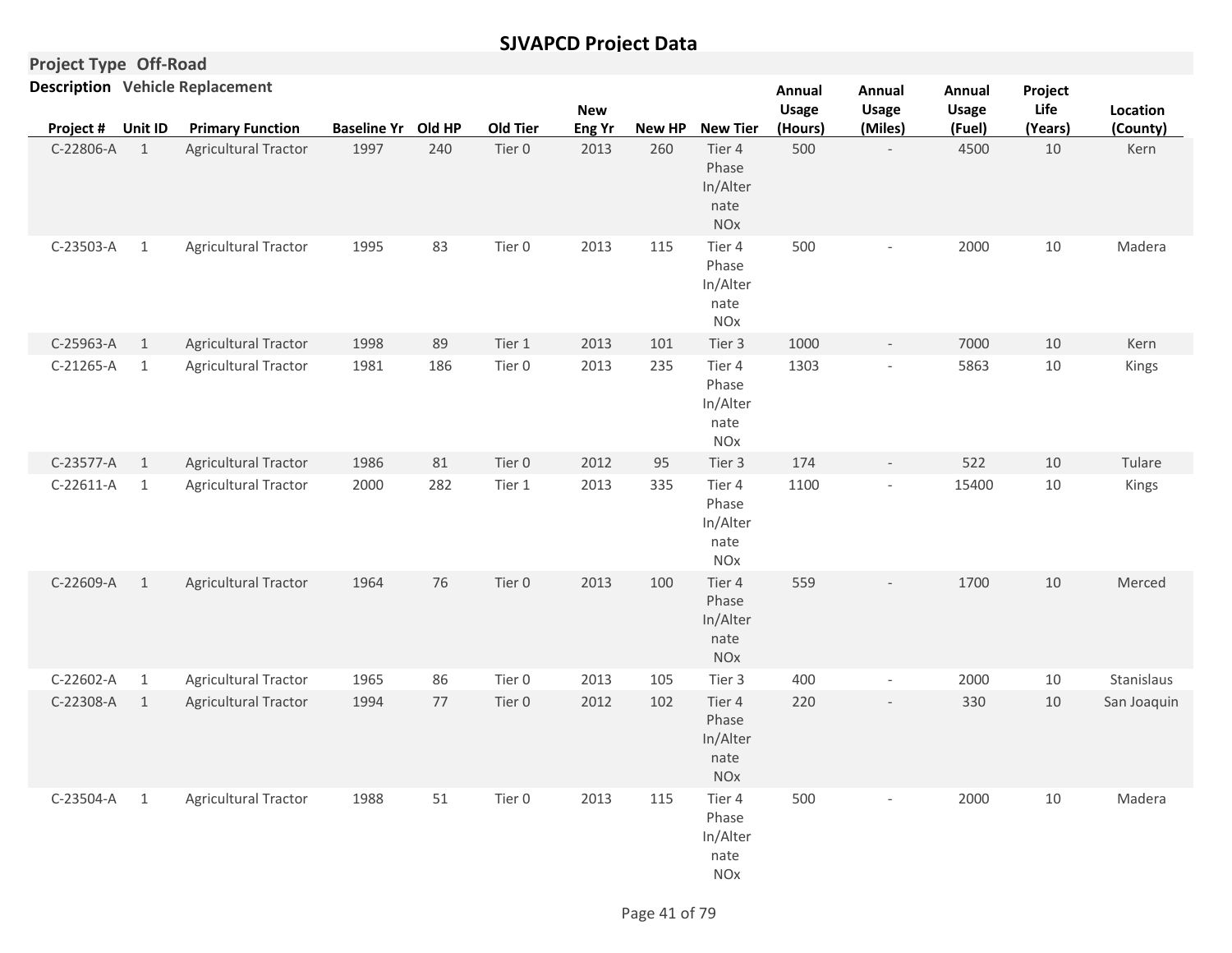| <b>Project Type Off-Road</b> |                |                                                                   |                           |     |          |                      |               |                                                              |                                   |                                   |                                  |                            |                      |
|------------------------------|----------------|-------------------------------------------------------------------|---------------------------|-----|----------|----------------------|---------------|--------------------------------------------------------------|-----------------------------------|-----------------------------------|----------------------------------|----------------------------|----------------------|
| Project # Unit ID            |                | <b>Description</b> Vehicle Replacement<br><b>Primary Function</b> | <b>Baseline Yr Old HP</b> |     | Old Tier | <b>New</b><br>Eng Yr | <b>New HP</b> | <b>New Tier</b>                                              | Annual<br><b>Usage</b><br>(Hours) | Annual<br><b>Usage</b><br>(Miles) | Annual<br><b>Usage</b><br>(Fuel) | Project<br>Life<br>(Years) | Location<br>(County) |
| C-21274-A                    | $\mathbf{1}$   | <b>Agricultural Tractor</b>                                       | 1981                      | 186 | Tier 0   | 2013                 | 235           | Tier 4<br>Phase<br>In/Alter<br>nate<br><b>NOx</b>            | 1207                              | $\overline{\phantom{a}}$          | 4225                             | $10\,$                     | Kings                |
| C-23502-A                    | $\mathbf{1}$   | <b>Agricultural Tractor</b>                                       | 1997                      | 102 | Tier 0   | 2013                 | 115           | Tier 4<br>Phase<br>In/Alter<br>nate<br><b>NOx</b>            | 500                               |                                   | 2000                             | 10                         | Madera               |
| C-23498-A                    | $\mathbf{1}$   | <b>Agricultural Tractor</b>                                       | 1996                      | 102 | Tier 0   | 2013                 | 115           | Tier 4<br>Phase<br>In/Alter<br>nate<br><b>NO<sub>x</sub></b> | 500                               |                                   | 2000                             | $10$                       | Madera               |
| C-23497-A                    | $\mathbf{1}$   | Agricultural Tractor                                              | 1986                      | 102 | Tier 0   | 2013                 | 115           | Tier 4<br>Phase<br>In/Alter<br>nate<br><b>NOx</b>            | 500                               | $\sim$                            | 2000                             | 10                         | Madera               |
| C-23495-A                    | $\mathbf{1}$   | <b>Agricultural Tractor</b>                                       | 1986                      | 81  | Tier 0   | 2013                 | 115           | Tier 4<br>Phase<br>In/Alter<br>nate<br><b>NOx</b>            | 500                               | $\overline{\phantom{a}}$          | 2000                             | 10                         | Madera               |
| C-23501-A                    | $\overline{2}$ | Agricultural Tractor                                              | 1972                      | 76  | Tier 0   | 2013                 | 115           | Tier 4<br>Phase<br>In/Alter<br>nate<br><b>NO<sub>x</sub></b> | 250                               |                                   | 1000                             | 10                         | Madera               |
| C-23500-A                    | $\mathbf{1}$   | <b>Agricultural Tractor</b>                                       | 1997                      | 102 | Tier 0   | 2013                 | 115           | Tier 4<br>Phase<br>In/Alter<br>nate<br><b>NOx</b>            | 500                               | $\overline{\phantom{a}}$          | 2000                             | 10                         | Madera               |
| C-21446-A                    | $\mathbf{1}$   | <b>Agricultural Tractor</b>                                       | 1990                      | 97  | Tier 0   | 2013                 | 99            | Tier 3                                                       | 955                               |                                   | 6685                             | 10                         | Stanislaus           |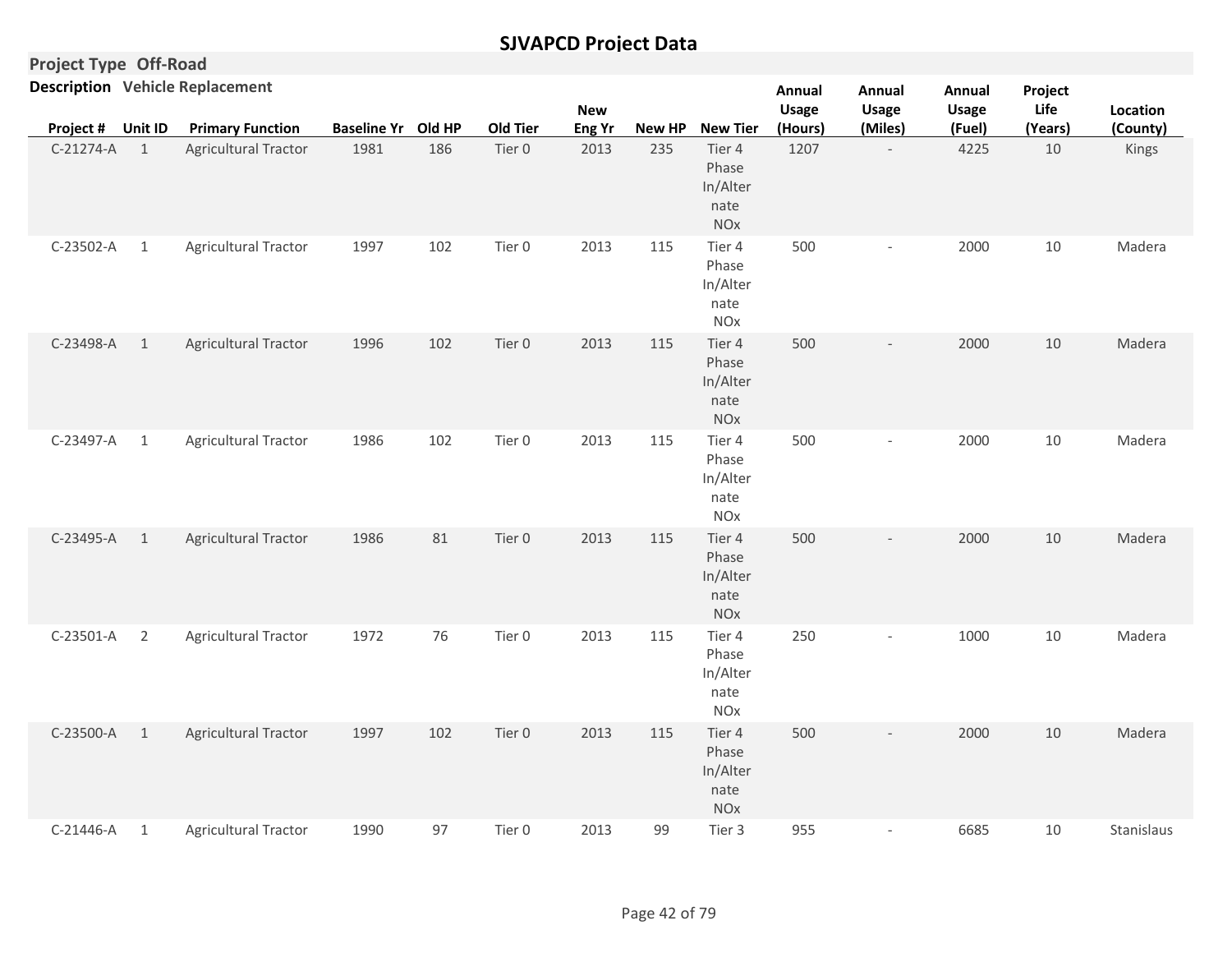| <b>Project Type Off-Road</b> |              |                                        |                    |     |          |            |               |                                                              |                        |                          |                        |                 |            |
|------------------------------|--------------|----------------------------------------|--------------------|-----|----------|------------|---------------|--------------------------------------------------------------|------------------------|--------------------------|------------------------|-----------------|------------|
|                              |              | <b>Description</b> Vehicle Replacement |                    |     |          | <b>New</b> |               |                                                              | Annual<br><b>Usage</b> | Annual<br><b>Usage</b>   | Annual<br><b>Usage</b> | Project<br>Life | Location   |
| Project # Unit ID            |              | <b>Primary Function</b>                | Baseline Yr Old HP |     | Old Tier | Eng Yr     | <b>New HP</b> | <b>New Tier</b>                                              | (Hours)                | (Miles)                  | (Fuel)                 | (Years)         | (County)   |
| C-21258-A                    | 1            | <b>Agricultural Tractor</b>            | 1979               | 186 | Tier 0   | 2013       | 235           | Tier 4<br>Phase<br>In/Alter<br>nate<br><b>NOx</b>            | 527                    | $\overline{\phantom{a}}$ | 1826                   | 10              | Kern       |
| C-21368-A                    | $\mathbf{1}$ | Agricultural Tractor                   | 1996               | 230 | Tier 1   | 2013       | 235           | Tier 4<br>Phase<br>In/Alter<br>nate<br><b>NOx</b>            | 1200                   |                          | 35040                  | 10              | Tulare     |
| C-22143-A                    | $1\,$        | <b>Agricultural Tractor</b>            | 2000               | 283 | Tier 1   | 2013       | 335           | Tier 4<br>Phase<br>In/Alter<br>nate<br><b>NOx</b>            | 1744                   |                          | 19010                  | 10              | Stanislaus |
| C-21823-A                    | $\mathbf{1}$ | Agricultural Tractor                   | 1996               | 216 | Tier 1   | 2013       | 260           | Tier 4<br>Phase<br>In/Alter<br>nate<br><b>NOx</b>            | 1500                   |                          | 21000                  | 10              | Kings      |
| C-21431-A                    | $\mathbf{1}$ | <b>Agricultural Tractor</b>            | 1980               | 77  | Tier 0   | 2013       | 100           | Tier 4<br>Phase<br>In/Alter<br>nate<br><b>NO<sub>x</sub></b> | 800                    |                          | 1500                   | 10              | Fresno     |
| C-23274-A                    | $\mathbf{1}$ | <b>Agricultural Tractor</b>            | 1981               | 77  | Tier 0   | 2012       | 108           | Tier 3                                                       | 294                    | $\overline{\phantom{a}}$ | 3062                   | 10              | Fresno     |
| C-22273-A                    | $\mathbf{1}$ | <b>Agricultural Tractor</b>            | 1979               | 132 | Tier 0   | 2013       | 136           | Tier 4<br>Phase<br>In/Alter<br>nate<br><b>NO<sub>x</sub></b> | 1100                   | $\overline{\phantom{a}}$ | 6050                   | 10              | Fresno     |
| C-22627-A 1                  |              | Agricultural Tractor                   | 1970               | 115 | Tier 0   | 2012       | 120           | Tier 3                                                       | 546                    |                          | 1000                   | 10              | Fresno     |
| C-22350-A 1                  |              | <b>Agricultural Tractor</b>            | 1973               | 180 | Tier 0   | 2012       | 200           | Tier 4<br>Phase<br>In/Alter<br>nate<br>NOx                   | 181                    | $\overline{\phantom{a}}$ | 1810                   | 10              | Kings      |
| C-23445-A                    | $\mathbf{1}$ | <b>Agricultural Tractor</b>            | 1995               | 110 | Tier 0   | 2011       | 139           | Tier 3                                                       | 2400                   | $\overline{\phantom{a}}$ | 4000                   | 10              | Tulare     |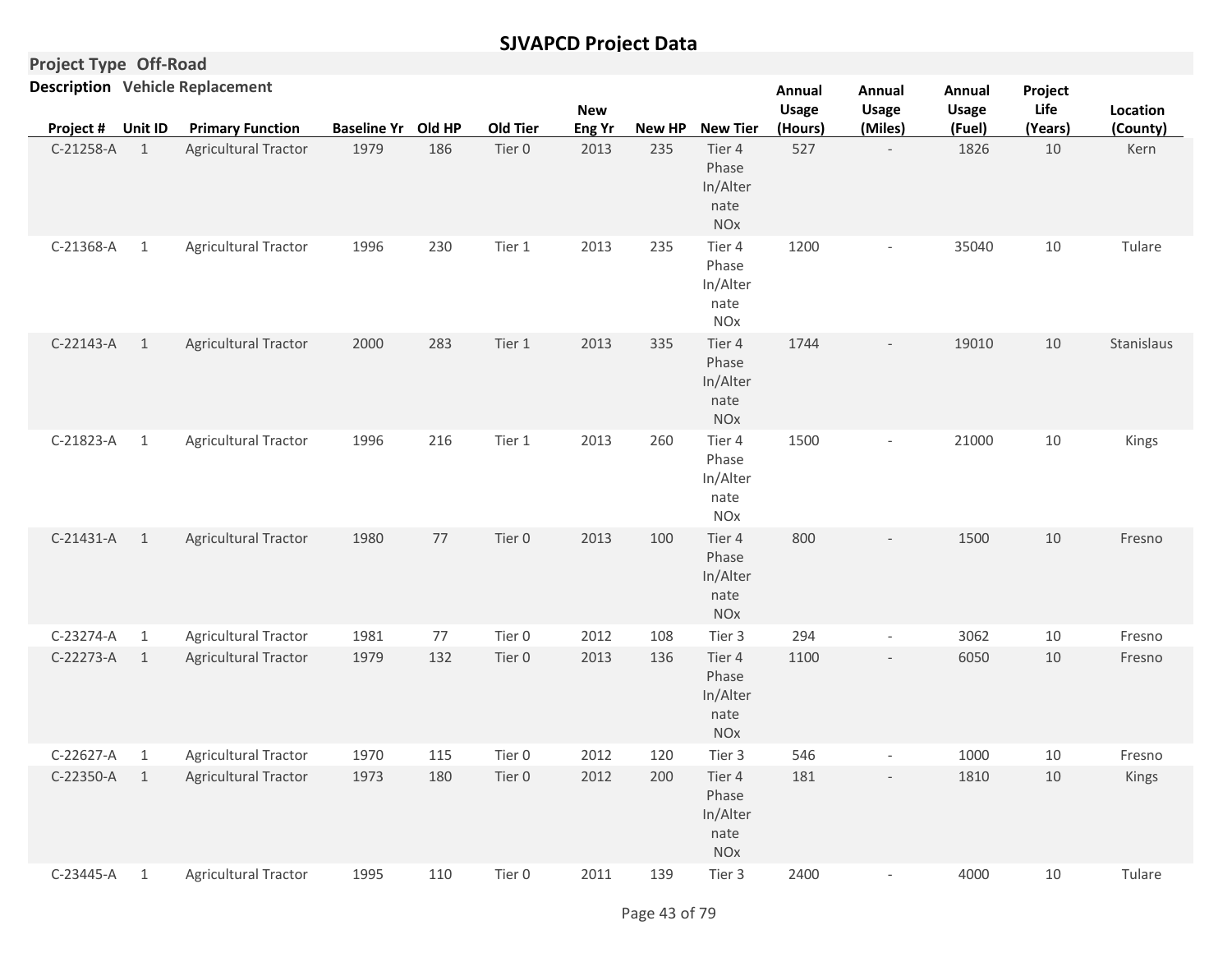| <b>Project Type Off-Road</b> |              |                                        |                           |     |          |               |               |                                                              |                        |                          |                        |                 |            |
|------------------------------|--------------|----------------------------------------|---------------------------|-----|----------|---------------|---------------|--------------------------------------------------------------|------------------------|--------------------------|------------------------|-----------------|------------|
|                              |              | <b>Description</b> Vehicle Replacement |                           |     |          | <b>New</b>    |               |                                                              | Annual<br><b>Usage</b> | Annual<br><b>Usage</b>   | Annual<br><b>Usage</b> | Project<br>Life | Location   |
| Project # Unit ID            |              | <b>Primary Function</b>                | <b>Baseline Yr Old HP</b> |     | Old Tier | <b>Eng Yr</b> | <b>New HP</b> | <b>New Tier</b>                                              | (Hours)                | (Miles)                  | (Fuel)                 | (Years)         | (County)   |
| C-23443-A                    | $\mathbf{1}$ | <b>Agricultural Tractor</b>            | 1996                      | 99  | Tier 0   | 2013          | 113           | Tier 3                                                       | 2400                   |                          | 3500                   | 10              | Tulare     |
| C-21980-A                    | $\mathbf{1}$ | <b>Agricultural Tractor</b>            | 1964                      | 115 | Tier 0   | 2013          | 86            | Tier 4<br>Phase<br>In/Alter<br>nate<br><b>NOx</b>            | 300                    | $\sim$                   | 1500                   | $10\,$          | Kings      |
| $C-7641-A$                   | $\mathbf{1}$ | <b>Agricultural Tractor</b>            | 1978                      | 62  | Tier 0   | 2012          | 120           | Tier 3                                                       | 1260                   | $\overline{a}$           | 7560                   | $10\,$          | Fresno     |
| C-25291-A                    | $\mathbf{1}$ | <b>Agricultural Tractor</b>            | 1992                      | 88  | Tier 0   | 2012          | 120           | Tier 4<br>Phase<br>In/Alter<br>nate<br><b>NOx</b>            | 597                    |                          | 2388                   | 10              | Fresno     |
| C-21897-A                    | $\mathbf{1}$ | <b>Agricultural Tractor</b>            | 1975                      | 180 | Tier 0   | 2012          | 115           | Tier 4<br>Phase<br>In/Alter<br>nate<br><b>NOx</b>            | 1000                   |                          | 3000                   | $10\,$          | Fresno     |
| C-22661-A                    | $\mathbf{1}$ | <b>Agricultural Tractor</b>            | 1998                      | 425 | Tier 1   | 2013          | 507           | Tier 4<br>Phase<br>In/Alter<br>nate<br><b>NOx</b>            | 592                    |                          | 8250                   | 10              | Merced     |
| C-22819-A                    | $\mathbf{1}$ | <b>Agricultural Tractor</b>            | 2002                      | 108 | Tier 1   | 2011          | 108           | Tier 3                                                       | 1000                   | $\overline{\phantom{a}}$ | 3000                   | 10              | Fresno     |
| C-22271-A                    | $\mathbf{1}$ | <b>Agricultural Tractor</b>            | 1976                      | 84  | Tier 0   | 2012          | 100           | Tier 4<br>Phase<br>In/Alter<br>nate<br><b>NO<sub>x</sub></b> | 850                    |                          | 3825                   | 10              | Fresno     |
| C-21879-A                    | $1\,$        | <b>Agricultural Tractor</b>            | 1998                      | 88  | Tier 1   | 2011          | 105           | Tier 3                                                       | 410                    | $\overline{\phantom{a}}$ | 1230                   | $10\,$          | Stanislaus |
| C-21747-A                    | $\mathbf{1}$ | <b>Agricultural Tractor</b>            | 1981                      | 173 | Tier 0   | 2013          | 215           | Tier 4<br>Phase<br>In/Alter<br>nate<br><b>NOx</b>            | 350                    |                          | 2800                   | 10              | Fresno     |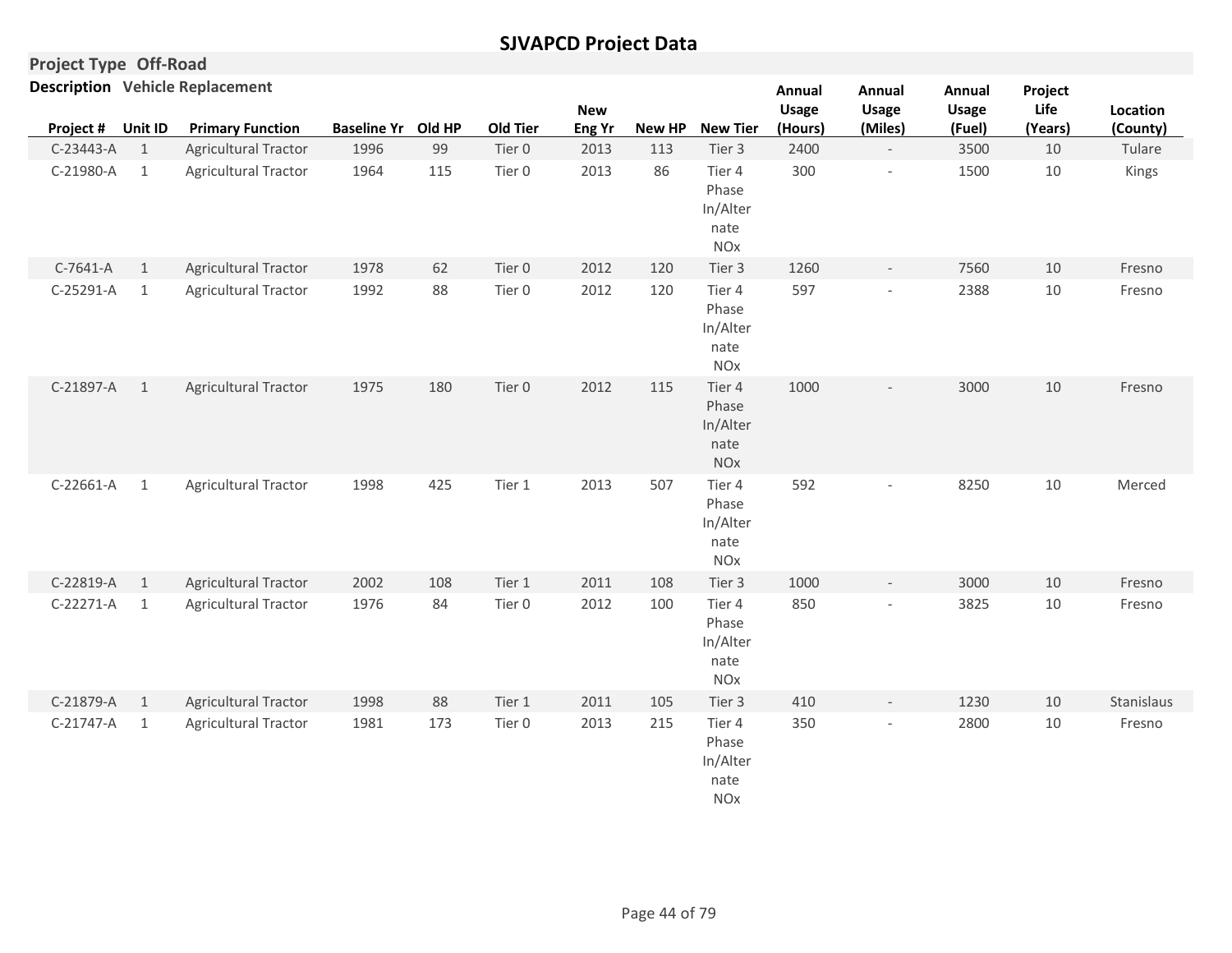| <b>Project Type Off-Road</b> |              |                                                                   |                    |     |          |                      |        |                                                   |                                   |                                   |                                  |                            |                      |
|------------------------------|--------------|-------------------------------------------------------------------|--------------------|-----|----------|----------------------|--------|---------------------------------------------------|-----------------------------------|-----------------------------------|----------------------------------|----------------------------|----------------------|
| Project # Unit ID            |              | <b>Description</b> Vehicle Replacement<br><b>Primary Function</b> | Baseline Yr Old HP |     | Old Tier | <b>New</b><br>Eng Yr | New HP | <b>New Tier</b>                                   | Annual<br><b>Usage</b><br>(Hours) | Annual<br><b>Usage</b><br>(Miles) | Annual<br><b>Usage</b><br>(Fuel) | Project<br>Life<br>(Years) | Location<br>(County) |
| C-22628-A                    | $\mathbf{1}$ | <b>Agricultural Tractor</b>                                       | 1984               | 400 | Tier 0   | 2013                 | 450    | Tier 4<br>Phase<br>In/Alter<br>nate<br><b>NOx</b> | 500                               |                                   | 10000                            | $10\,$                     | Merced               |
| C-22324-A                    | $\mathbf{1}$ | <b>Agricultural Tractor</b>                                       | 1998               | 92  | Tier 1   | 2013                 | 100    | Tier 4<br>Phase<br>In/Alter<br>nate<br><b>NOx</b> | 500                               | $\overline{\phantom{a}}$          | 1500                             | 10                         | Stanislaus           |
| C-21701-A                    | $\mathbf{1}$ | <b>Agricultural Tractor</b>                                       | 1980               | 109 | Tier 0   | 2013                 | 125    | Tier 4<br>Phase<br>In/Alter<br>nate<br><b>NOx</b> | 123                               |                                   | 1200                             | 10                         | Fresno               |
| C-21425-A                    | $\mathbf{1}$ | <b>Agricultural Tractor</b>                                       | 1978               | 98  | Tier 0   | 2012                 | 100    | Tier 4<br>Interim                                 | 500                               | $\overline{\phantom{a}}$          | 1250                             | 10                         | Tulare               |
| C-21350-A                    | $1\,$        | <b>Agricultural Tractor</b>                                       | 1983               | 90  | Tier 0   | 2013                 | 103    | Tier 4<br>Phase<br>In/Alter<br>nate<br><b>NOx</b> | 178                               | $\overline{\phantom{a}}$          | 611                              | $10\,$                     | Fresno               |
| C-21824-A                    | $\mathbf{1}$ | <b>Agricultural Tractor</b>                                       | 1988               | 168 | Tier 0   | 2013                 | 200    | Tier 4<br>Phase<br>In/Alter<br>nate<br><b>NOx</b> | 1973                              | $\overline{\phantom{a}}$          | 9863                             | $10\,$                     | Tulare               |
| C-21590-A                    | $\mathbf{1}$ | <b>Agricultural Tractor</b>                                       | 1978               | 38  | Tier 0   | 2012                 | 46     | Tier 4<br>Interim                                 | 800                               | $\overline{\phantom{a}}$          | 1200                             | $10\,$                     | Fresno               |
| C-21589-A                    | $\mathbf{1}$ | <b>Agricultural Tractor</b>                                       | 1978               | 38  | Tier 0   | 2011                 | 46     | Tier 4<br>Interim                                 | 800                               | $\frac{1}{2}$                     | 1200                             | 10                         | Fresno               |
| C-21367-A                    | $\mathbf{1}$ | <b>Agricultural Tractor</b>                                       | 1997               | 260 | Tier 1   | 2013                 | 257    | Tier 4<br>Phase<br>In/Alter<br>nate<br>NOx        | 2920                              | $\overline{\phantom{a}}$          | 35040                            | 10                         | Tulare               |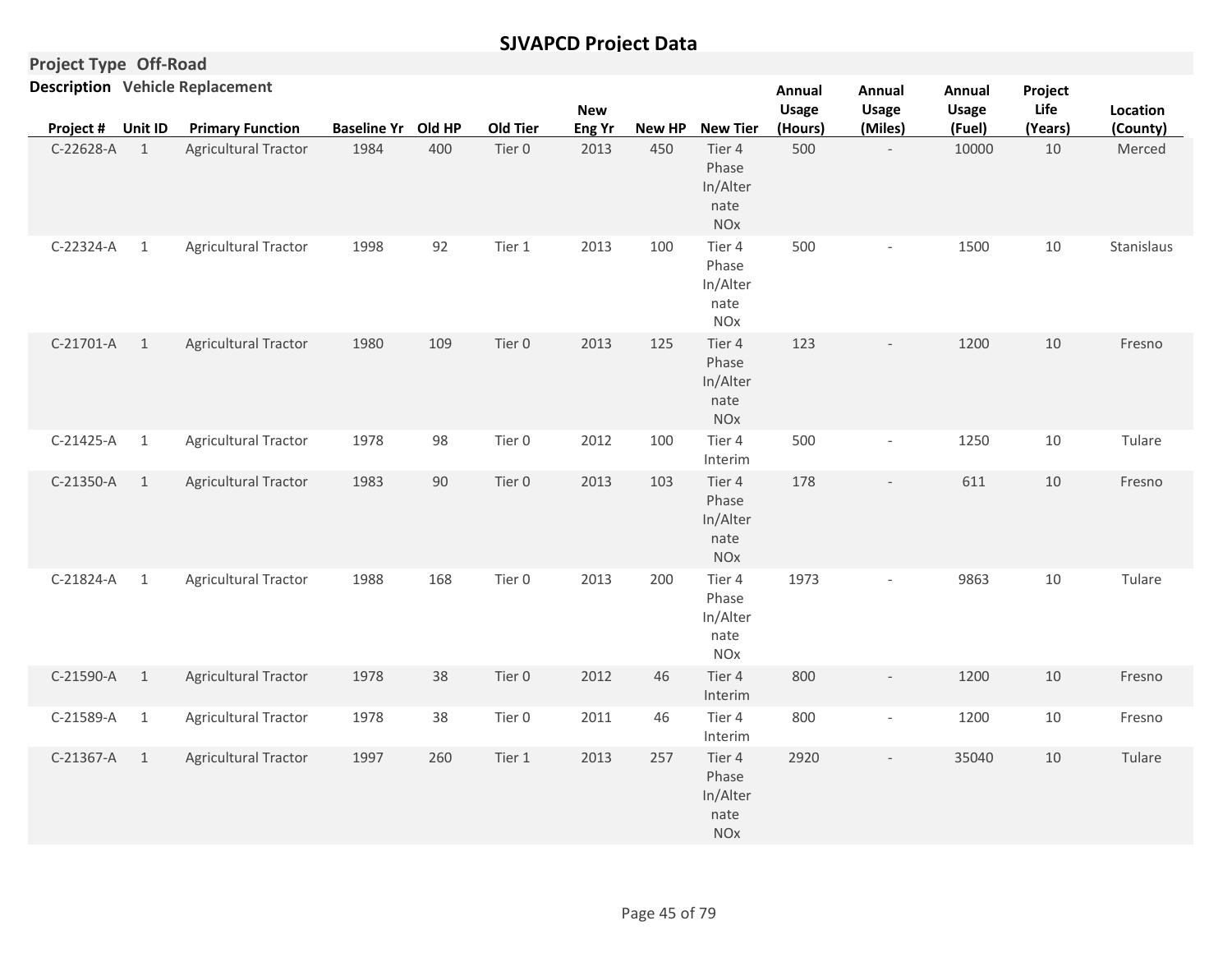| <b>Project Type Off-Road</b> |              |                                                                   |                    |     |          |                      |               |                                                   |                                   |                                   |                                  |                            |                      |
|------------------------------|--------------|-------------------------------------------------------------------|--------------------|-----|----------|----------------------|---------------|---------------------------------------------------|-----------------------------------|-----------------------------------|----------------------------------|----------------------------|----------------------|
| Project # Unit ID            |              | <b>Description</b> Vehicle Replacement<br><b>Primary Function</b> | Baseline Yr Old HP |     | Old Tier | <b>New</b><br>Eng Yr | <b>New HP</b> | <b>New Tier</b>                                   | Annual<br><b>Usage</b><br>(Hours) | Annual<br><b>Usage</b><br>(Miles) | Annual<br><b>Usage</b><br>(Fuel) | Project<br>Life<br>(Years) | Location<br>(County) |
| C-21252-A                    | 1            | <b>Agricultural Tractor</b>                                       | 1984               | 198 | Tier 0   | 2013                 | 235           | Tier 4<br>Phase<br>In/Alter<br>nate<br><b>NOx</b> | 499                               | $\overline{\phantom{a}}$          | 1546                             | 10                         | Kern                 |
| C-21249-A                    | $\mathbf{1}$ | <b>Agricultural Tractor</b>                                       | 1997               | 270 | Tier 1   | 2013                 | 285           | Tier 4<br>Phase<br>In/Alter<br>nate<br><b>NOx</b> | 1362                              |                                   | 5673                             | 10                         | Kings                |
| C-22317-A                    | $\mathbf{1}$ | <b>Agricultural Tractor</b>                                       | 2001               | 115 | Tier 1   | 2013                 | 100           | Tier 4<br>Phase<br>In/Alter<br>nate<br><b>NOx</b> | 1500                              |                                   | 5000                             | 10                         | Merced               |
| C-21682-A                    | $\mathbf{1}$ | Agricultural Tractor                                              | 1979               | 98  | Tier 0   | 2011                 | 113           | Tier 3                                            | 300                               | $\overline{a}$                    | 700                              | $10\,$                     | Fresno               |
| C-8517-A                     | $\mathbf{1}$ | <b>Agricultural Tractor</b>                                       | 1980               | 132 | Tier 0   | 2013                 | 170           | Tier 4<br>Phase<br>In/Alter<br>nate<br><b>NOx</b> | 1500                              |                                   | 12500                            | 10                         | Stanislaus           |
| C-22164-A                    | $\mathbf{1}$ | <b>Agricultural Tractor</b>                                       | 1997               | 367 | Tier 0   | 2013                 | 375           | Tier 4<br>Phase<br>In/Alter<br>nate<br><b>NOx</b> | 2309                              | $\overline{\phantom{a}}$          | 27413                            | 10                         | Kern                 |
| C-21727-A                    | $\mathbf{1}$ | Agricultural Tractor                                              | 1991               | 28  | Tier 0   | 2012                 | $30\,$        | Tier 4<br>Interim                                 | 300                               |                                   | 600                              | $10\,$                     | Fresno               |
| C-7497-A                     | $\mathbf{1}$ | <b>Agricultural Tractor</b>                                       | 1996               | 156 | Tier 0   | 2013                 | 232           | Tier 4<br>Phase<br>In/Alter<br>nate<br><b>NOx</b> | 720                               |                                   | 4896                             | 10                         | Tulare               |
| C-22193-A                    | $\mathbf{1}$ | <b>Agricultural Tractor</b>                                       | 1973               | 103 | Tier 0   | 2011                 | 120           | Tier 3                                            | 161                               | $\overline{a}$                    | 1670                             | 10                         | Kings                |
| C-21436-A                    | $\mathbf{1}$ | <b>Agricultural Tractor</b>                                       | 1989               | 81  | Tier 0   | 2013                 | 108           | Tier 3                                            | 1500                              | $\overline{\phantom{a}}$          | 8000                             | 10                         | Fresno               |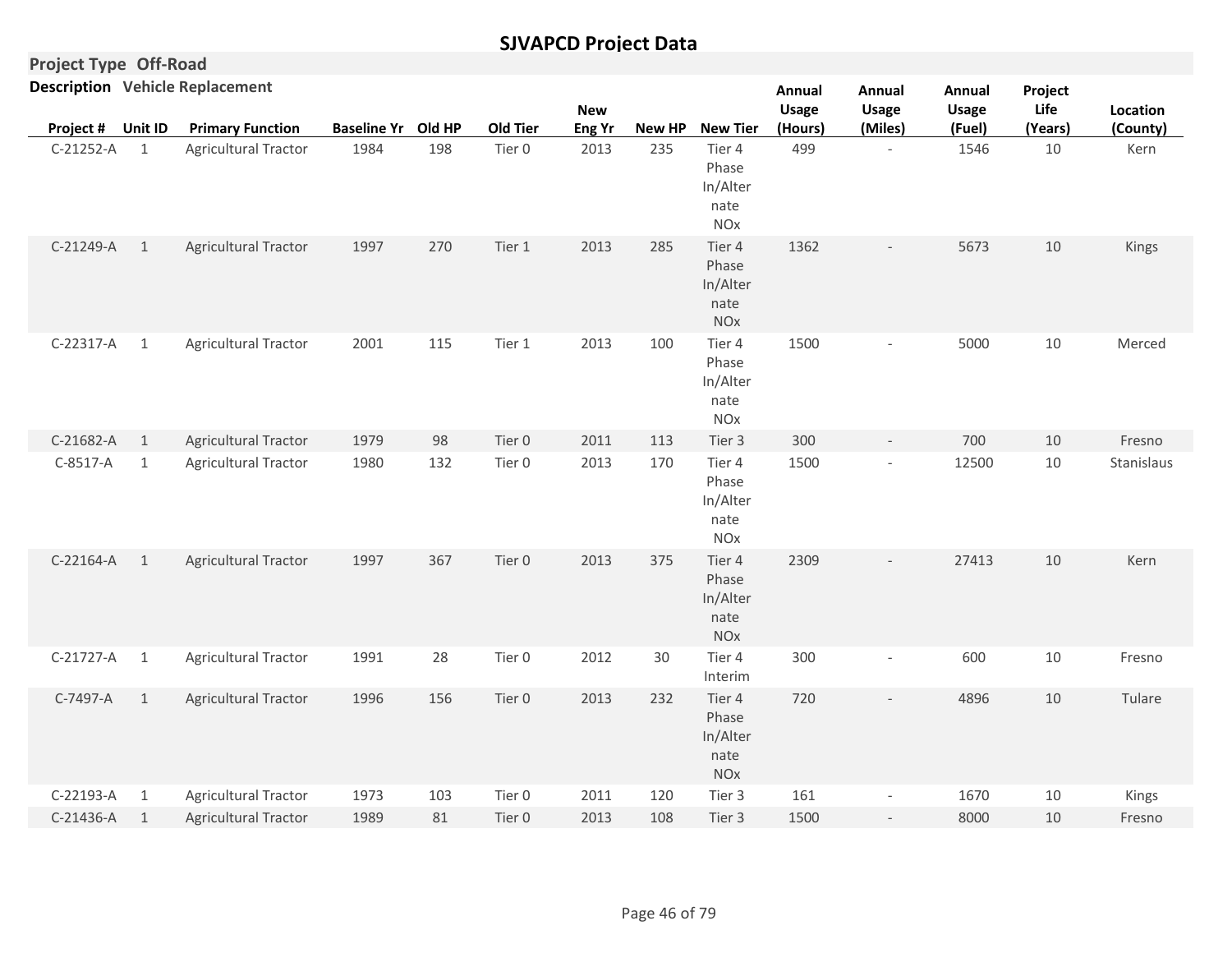| <b>Project Type Off-Road</b> |              |                                        |                    |     |          |               |        |                                                              |              |                          |              |         |            |
|------------------------------|--------------|----------------------------------------|--------------------|-----|----------|---------------|--------|--------------------------------------------------------------|--------------|--------------------------|--------------|---------|------------|
|                              |              | <b>Description</b> Vehicle Replacement |                    |     |          |               |        |                                                              | Annual       | Annual                   | Annual       | Project |            |
|                              |              |                                        |                    |     |          | <b>New</b>    |        |                                                              | <b>Usage</b> | <b>Usage</b>             | <b>Usage</b> | Life    | Location   |
| Project # Unit ID            |              | <b>Primary Function</b>                | Baseline Yr Old HP |     | Old Tier | <b>Eng Yr</b> | New HP | <b>New Tier</b>                                              | (Hours)      | (Miles)                  | (Fuel)       | (Years) | (County)   |
| C-8473-A                     | $\mathbf{1}$ | <b>Agricultural Tractor</b>            | 1988               | 97  | Tier 0   | 2013          | 140    | Tier 4<br>Phase<br>In/Alter<br>nate<br><b>NOx</b>            | 900          | $\overline{\phantom{a}}$ | 4500         | 10      | Fresno     |
| C-21916-A                    | $\mathbf{1}$ | <b>Agricultural Tractor</b>            | 1984               | 335 | Tier 0   | 2013          | 410    | Tier 4<br>Phase<br>In/Alter<br>nate<br><b>NOx</b>            | 486          | $\overline{\phantom{a}}$ | 6318         | 10      | Kings      |
| C-22161-A                    | $\mathbf{1}$ | <b>Agricultural Tractor</b>            | 1985               | 97  | Tier 0   | 2013          | 100    | Tier 4<br>Phase<br>In/Alter<br>nate<br><b>NO<sub>x</sub></b> | 800          | $\overline{\phantom{a}}$ | 2100         | 10      | Fresno     |
| C-22431-A                    | $\mathbf{1}$ | <b>Agricultural Tractor</b>            | 1977               | 120 | Tier 0   | 2013          | 150    | Tier 4<br>Phase<br>In/Alter<br>nate<br><b>NOx</b>            | 1400         | $\overline{\phantom{a}}$ | 5250         | $10$    | Kings      |
| C-22242-A                    | $\mathbf{1}$ | <b>Agricultural Tractor</b>            | 1987               | 144 | Tier 0   | 2012          | 105    | Tier 3                                                       | 700          | $\overline{\phantom{a}}$ | 4200         | 10      | Kings      |
| C-21207-A                    | $\mathbf{1}$ | <b>Agricultural Tractor</b>            | 1979               | 124 | Tier 0   | 2013          | 150    | Tier 4<br>Phase<br>In/Alter<br>nate<br><b>NOx</b>            | 1000         | $\overline{\phantom{a}}$ | 6500         | 10      | Fresno     |
| C-22544-A                    | $\mathbf{1}$ | <b>Agricultural Tractor</b>            | 1970               | 67  | Tier 0   | 2011          | 101    | Tier 3                                                       | 1038         | $\overline{\phantom{a}}$ | 4150         | 10      | Fresno     |
| C-8097-A                     | $\mathbf{1}$ | <b>Agricultural Tractor</b>            | 1998               | 132 | Tier 1   | 2013          | 150    | Tier 4<br>Phase<br>In/Alter<br>nate<br><b>NO<sub>x</sub></b> | 1500         | $\overline{\phantom{a}}$ | 3990         | 10      | Stanislaus |
| C-24094-A                    | $\mathbf{1}$ | Agricultural Tractor                   | 1989               | 212 | Tier 0   | 2011          | 111    | Tier 3                                                       | 250          | $\overline{\phantom{a}}$ | 2500         | $10\,$  | Fresno     |
| C-21748-A                    | $\mathbf{1}$ | <b>Agricultural Tractor</b>            | 1977               | 74  | Tier 0   | 2013          | 100    | Tier 4<br>Phase<br>In/Alter<br>nate<br><b>NOx</b>            | 400          | $\overline{\phantom{a}}$ | 1650         | $10\,$  | Fresno     |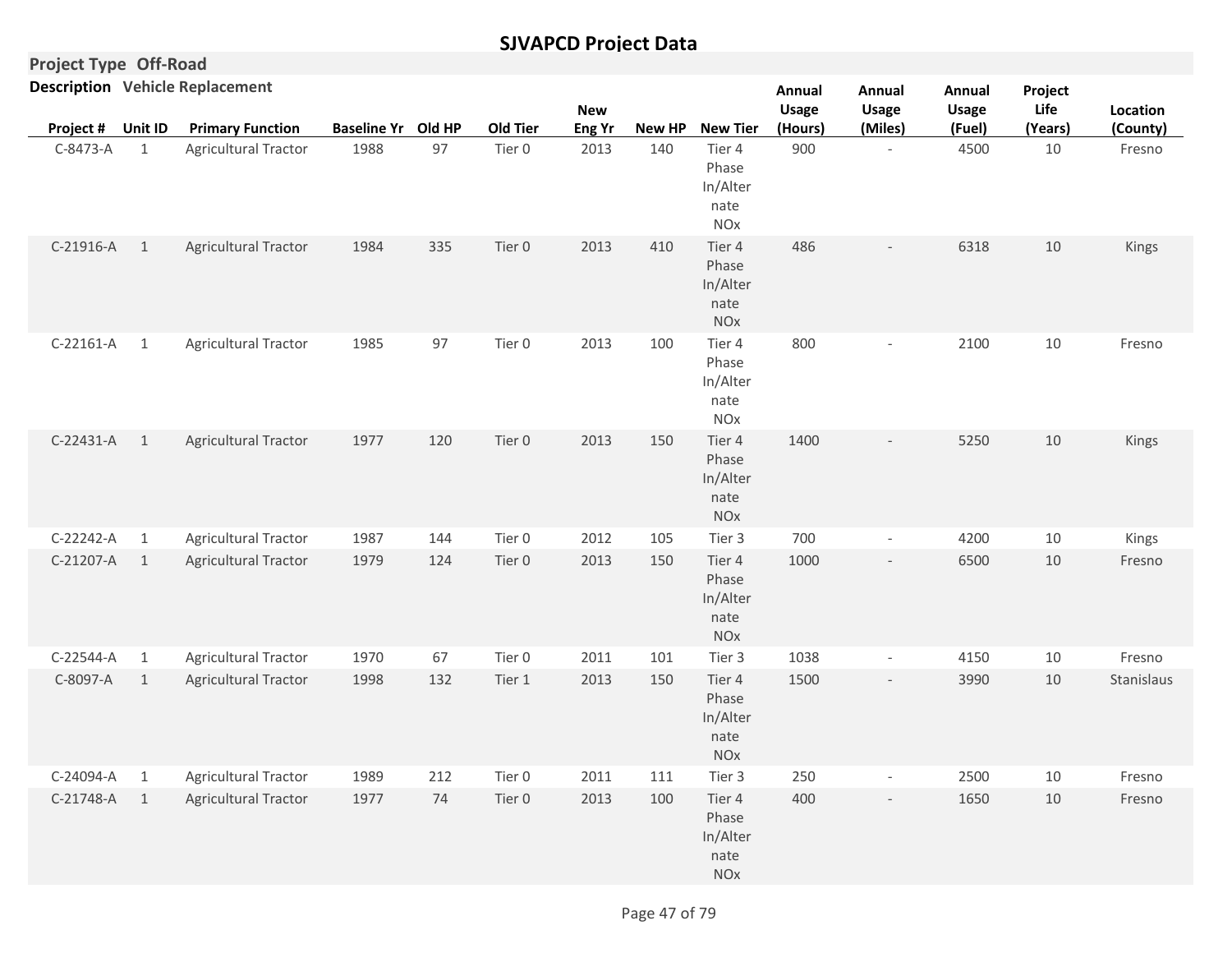| <b>Project Type Off-Road</b> |              |                                        |                    |        |          |            |        |                                                              |                        |                          |                        |                 |            |
|------------------------------|--------------|----------------------------------------|--------------------|--------|----------|------------|--------|--------------------------------------------------------------|------------------------|--------------------------|------------------------|-----------------|------------|
|                              |              | <b>Description</b> Vehicle Replacement |                    |        |          | <b>New</b> |        |                                                              | Annual<br><b>Usage</b> | Annual<br><b>Usage</b>   | Annual<br><b>Usage</b> | Project<br>Life | Location   |
| Project #                    | Unit ID      | <b>Primary Function</b>                | <b>Baseline Yr</b> | Old HP | Old Tier | Eng Yr     | New HP | <b>New Tier</b>                                              | (Hours)                | (Miles)                  | (Fuel)                 | (Years)         | (County)   |
| C-22323-A                    | $\mathbf{1}$ | <b>Agricultural Tractor</b>            | 1987               | 80     | Tier 0   | 2012       | 100    | Tier 4<br>Phase<br>In/Alter<br>nate<br><b>NOx</b>            | 300                    |                          | 900                    | 10              | Stanislaus |
| C-21674-A                    | $\mathbf{1}$ | <b>Agricultural Tractor</b>            | 1991               | 180    | Tier 0   | 2012       | 215    | Tier 4<br>Phase<br>In/Alter<br>nate<br><b>NOx</b>            | 1950                   | $\overline{\phantom{a}}$ | 15600                  | 10              | Merced     |
| C-23436-A                    | $\mathbf{1}$ | <b>Agricultural Tractor</b>            | 1999               | 110    | Tier 1   | 2013       | 113    | Tier 3                                                       | 2400                   |                          | 3000                   | 10              | Tulare     |
| C-22035-A                    | $\mathbf{1}$ | <b>Agricultural Tractor</b>            | 1980               | 126    | Tier 0   | 2013       | 150    | Tier 4<br>Phase<br>In/Alter<br>nate<br><b>NOx</b>            | 375                    | $\overline{\phantom{a}}$ | 2625                   | 10              | Kings      |
| C-21710-A                    | $\mathbf{1}$ | <b>Agricultural Tractor</b>            | 1986               | $77$   | Tier 0   | 2013       | 130    | Tier 4<br>Phase<br>In/Alter<br>nate<br><b>NO<sub>x</sub></b> | 1000                   |                          | 2400                   | 10              | Kings      |
| C-21374-A                    | $\mathbf{1}$ | <b>Agricultural Tractor</b>            | 1978               | 98     | Tier 0   | 2013       | 100    | Tier 4<br>Phase<br>In/Alter<br>nate<br><b>NOx</b>            | 335                    |                          | 1005                   | 10              | Stanislaus |
| C-8067-A                     | $\mathbf{1}$ | <b>Agricultural Tractor</b>            | 1990               | 77     | Tier 0   | 2013       | 85     | Tier 4<br>Phase<br>In/Alter<br>nate<br><b>NOx</b>            | 1000                   | $\overline{\phantom{a}}$ | 5000                   | 10              | Fresno     |
| C-22948-A                    | $\mathbf{1}$ | <b>Agricultural Tractor</b>            | 1996               | 95     | Tier 0   | 2011       | 120    | Tier 3                                                       | 300                    | $\overline{\phantom{a}}$ | 500                    | 10              | Fresno     |
| C-21331-A                    | 1            | <b>Agricultural Tractor</b>            | 1972               | 64     | Tier 0   | 2012       | 74     | Tier 4<br>Interim                                            | 400                    |                          | 600                    | 10              | Fresno     |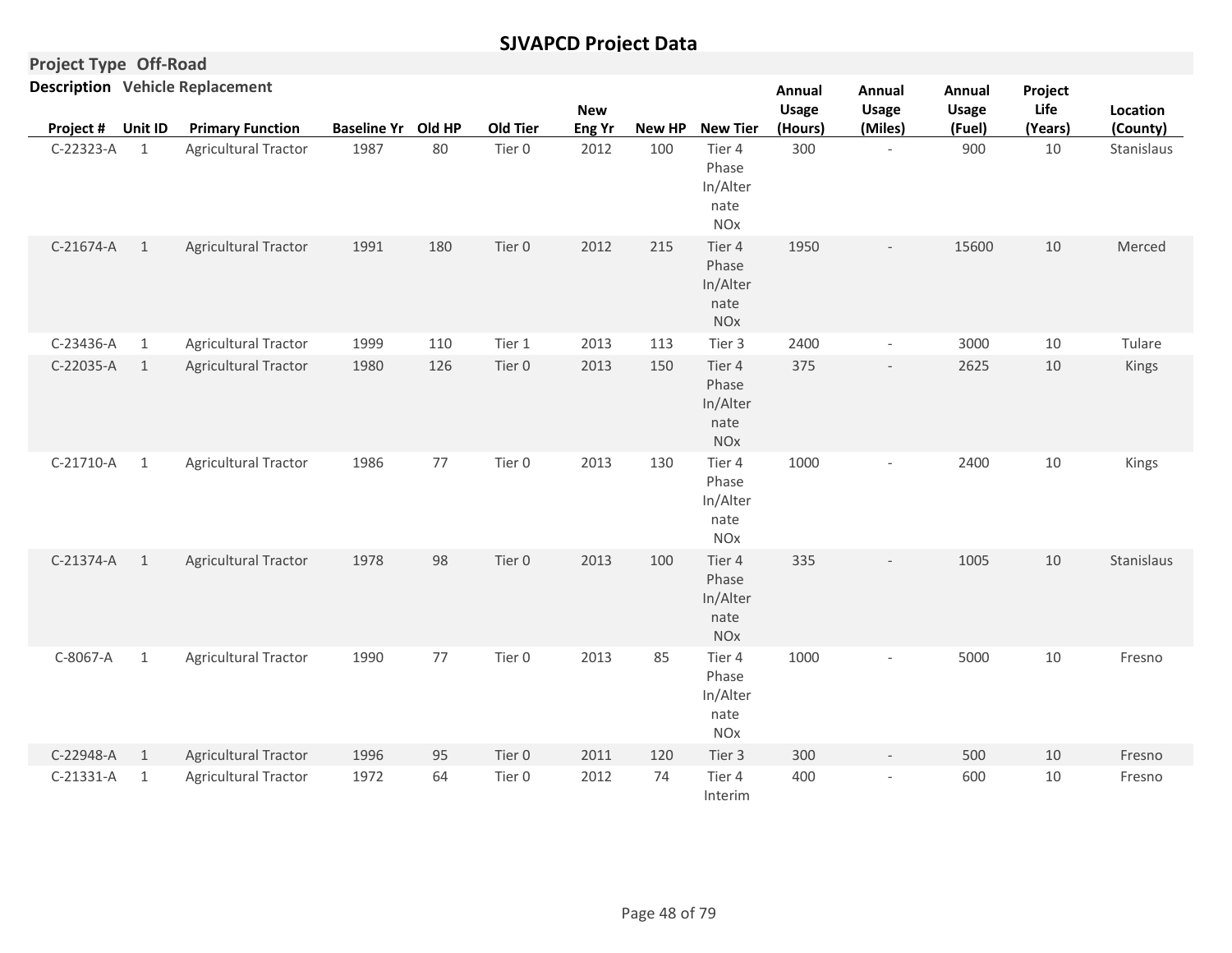|  | <b>Project Type Off-Road</b> |
|--|------------------------------|
|  |                              |

|                   |              | <b>Description</b> Vehicle Replacement |                    |     |                          |                      |               |                                                   | Annual                  | Annual                   | Annual                 | Project         |                      |
|-------------------|--------------|----------------------------------------|--------------------|-----|--------------------------|----------------------|---------------|---------------------------------------------------|-------------------------|--------------------------|------------------------|-----------------|----------------------|
| Project # Unit ID |              | <b>Primary Function</b>                | Baseline Yr Old HP |     | Old Tier                 | <b>New</b><br>Eng Yr | <b>New HP</b> | <b>New Tier</b>                                   | <b>Usage</b><br>(Hours) | <b>Usage</b><br>(Miles)  | <b>Usage</b><br>(Fuel) | Life<br>(Years) | Location<br>(County) |
| C-8303-A          | $\mathbf{1}$ | <b>Agricultural Tractor</b>            | 1988               | 70  | Tier 0                   | 2012                 | 100           | Tier 4<br>Phase<br>In/Alter<br>nate<br><b>NOx</b> | 792                     |                          | 285                    | $10\,$          | Merced               |
| C-21474-A         | 1            | Agricultural Tractor                   | 1971               | 162 | Tier 0                   | 2012                 | 150           | Tier 4<br>Phase<br>In/Alter<br>nate<br><b>NOx</b> | 750                     |                          | 3500                   | 10              | Fresno               |
| C-8846-A          | $\mathbf{1}$ | <b>Agricultural Tractor</b>            | 1984               | 90  | $\overline{\phantom{a}}$ | 2011                 | 101           | Tier 3                                            | 300                     |                          | 500                    | 10              | San Joaquin          |
| C-22346-A         | $\mathbf{1}$ | <b>Agricultural Tractor</b>            | 2000               | 108 | Tier 1                   | 2011                 | 105           | Tier 3                                            | 1000                    |                          | 2500                   | $10\,$          | Kern                 |
| C-21247-A         | $\mathbf{1}$ | <b>Agricultural Tractor</b>            | 1981               | 158 | Tier 0                   | 2013                 | 150           | Tier 4<br>Phase<br>In/Alter<br>nate<br><b>NOx</b> | 1800                    | $\overline{\phantom{a}}$ | 10800                  | $10\,$          | Kings                |
| C-22270-A         | $1\,$        | Agricultural Tractor                   | 1973               | 151 | Tier 0                   | 2012                 | 120           | Tier 3                                            | 600                     | $\overline{\phantom{a}}$ | 4500                   | $10\,$          | Kings                |
| C-21815-A         | $1\,$        | <b>Agricultural Tractor</b>            | 1967               | 58  | Tier 0                   | 2012                 | 74            | Tier 4<br>Interim                                 | 600                     | $\overline{\phantom{a}}$ | 1500                   | 10              | Fresno               |
| C-8191-A          | $\,1\,$      | <b>Agricultural Tractor</b>            | 1974               | 180 | Tier 0                   | 2013                 | 150           | Tier 4<br>Phase<br>In/Alter<br>nate<br><b>NOx</b> | 1238                    |                          | 12375                  | $10\,$          | Kings                |
| C-8953-A          | $\mathbf{1}$ | <b>Agricultural Tractor</b>            | 1997               | 84  | Tier 0                   | 2011                 | 95            | Tier 3                                            | 750                     |                          | 2950                   | 10              | Stanislaus           |
| C-23314-A         | $\mathbf{1}$ | Agricultural Tractor                   | 1985               | 73  | Tier 0                   | 2011                 | 72            | Tier 3                                            | 850                     | $\overline{\phantom{a}}$ | 3800                   | 10              | Kern                 |
| C-21620-A         | $\mathbf{1}$ | <b>Agricultural Tractor</b>            | 1968               | 76  | Tier 0                   | 2012                 | 100           | Tier 4<br>Phase<br>In/Alter<br>nate<br><b>NOx</b> | 250                     | $\overline{\phantom{a}}$ | 1300                   | $10\,$          | Fresno               |
| C-21833-A         | $\mathbf{1}$ | Agricultural Tractor                   | 1962               | 55  | Tier 0                   | 2013                 | 85            | Tier 4<br>Phase<br>In/Alter<br>nate<br><b>NOx</b> | 125                     |                          | 500                    | 10              | Kings                |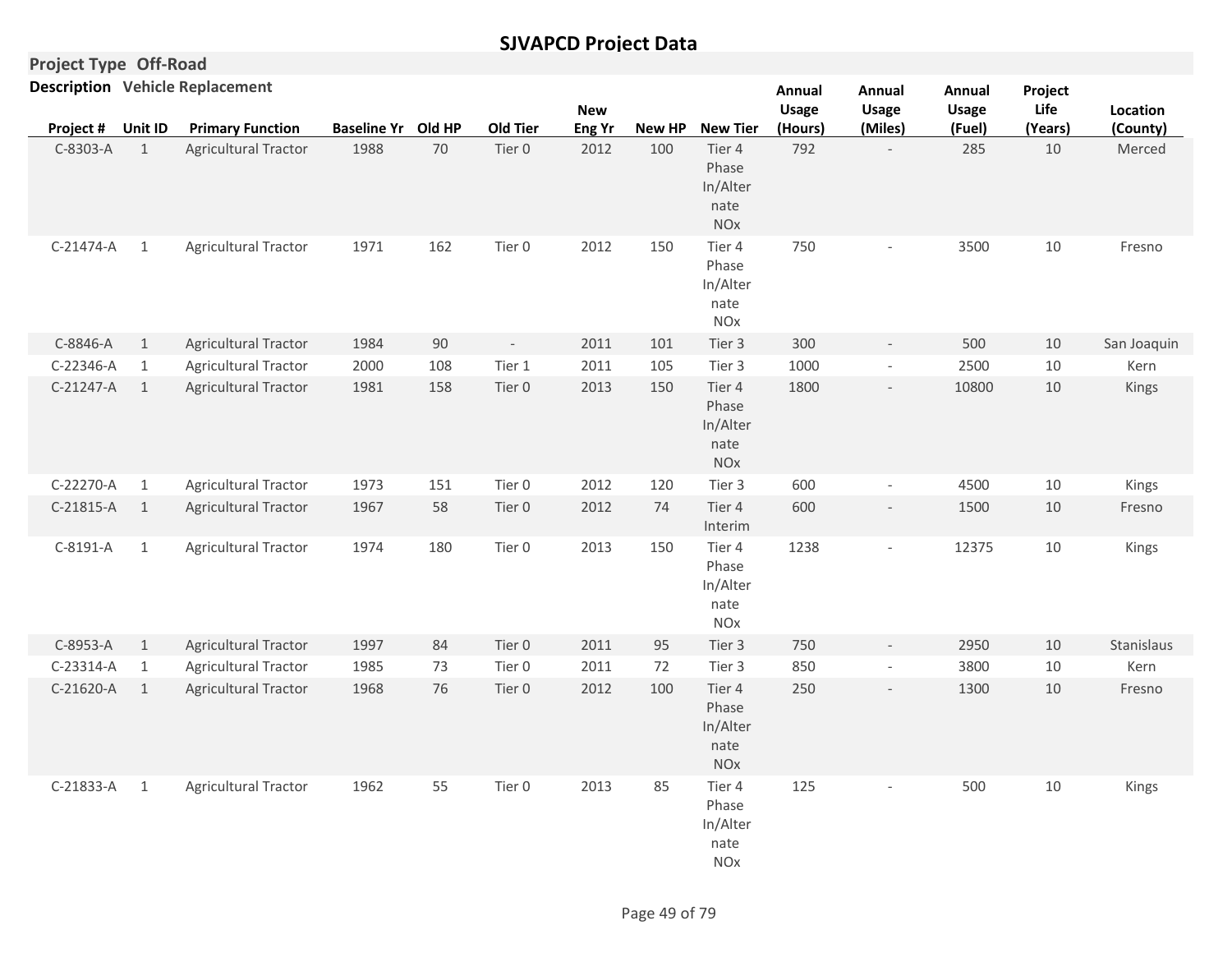10 Fresno

| <b>Project Type Off-Road</b> |              |                                        |                    |     |          |               |               |                                                              |                        |                          |                        |                 |             |
|------------------------------|--------------|----------------------------------------|--------------------|-----|----------|---------------|---------------|--------------------------------------------------------------|------------------------|--------------------------|------------------------|-----------------|-------------|
|                              |              | <b>Description</b> Vehicle Replacement |                    |     |          | <b>New</b>    |               |                                                              | Annual<br><b>Usage</b> | Annual<br><b>Usage</b>   | Annual<br><b>Usage</b> | Project<br>Life | Location    |
| Project # Unit ID            |              | <b>Primary Function</b>                | Baseline Yr Old HP |     | Old Tier | <b>Eng Yr</b> | <b>New HP</b> | <b>New Tier</b>                                              | (Hours)                | (Miles)                  | (Fuel)                 | (Years)         | (County)    |
| C-22621-A                    | $\mathbf{1}$ | <b>Agricultural Tractor</b>            | 1988               | 72  | Tier 0   | 2011          | 88            | Tier 4<br>Interim                                            | 1200                   | $\overline{\phantom{a}}$ | 800                    | 10              | Merced      |
| C-22622-A                    | $\mathbf{1}$ | <b>Agricultural Tractor</b>            | 1988               | 72  | Tier 0   | 2011          | 88            | Tier 4<br>Interim                                            | 1200                   | $\overline{\phantom{a}}$ | 800                    | $10\,$          | Merced      |
| $C-21441-A$                  | $\mathbf{1}$ | <b>Agricultural Tractor</b>            | 1981               | 69  | Tier 0   | 2013          | 85            | Tier 4<br>Phase<br>In/Alter<br>nate<br><b>NO<sub>x</sub></b> | 800                    | $\overline{\phantom{a}}$ | 5600                   | 10              | Stanislaus  |
| C-22434-A                    | $\mathbf{1}$ | <b>Agricultural Tractor</b>            | 1982               | 102 | Tier 0   | 2013          | 101           | Tier 3                                                       | 600                    | $\overline{\phantom{m}}$ | 3600                   | 10              | Fresno      |
| C-22073-A                    | $\mathbf{1}$ | <b>Agricultural Tractor</b>            | 1991               | 375 | Tier 0   | 2013          | 545           | Tier 4<br>Phase<br>In/Alter<br>nate<br><b>NOx</b>            | 800                    | $\overline{\phantom{a}}$ | 9600                   | 10              | Stanislaus  |
| C-22798-A                    | $\mathbf{1}$ | <b>Agricultural Tractor</b>            | 1987               | 115 | Tier 0   | 2013          | 115           | Tier 4<br>Phase<br>In/Alter<br>nate<br><b>NO<sub>x</sub></b> | 1000                   |                          | 800                    | 10              | Tulare      |
| C-22619-A                    | $\mathbf{1}$ | <b>Agricultural Tractor</b>            | 1988               | 72  | Tier 0   | 2011          | 88            | Tier 4<br>Interim                                            | 1200                   | $\overline{\phantom{a}}$ | 1000                   | 10              | Merced      |
| C-22314-A                    | $\mathbf{1}$ | <b>Agricultural Tractor</b>            | 1999               | 360 | Tier 1   | 2013          | 375           | Tier 4<br>Phase<br>In/Alter<br>nate<br><b>NOx</b>            | 1200                   | $\frac{1}{2}$            | 21600                  | $10\,$          | Kern        |
| C-22795-A                    | $\mathbf{1}$ | <b>Agricultural Tractor</b>            | 2000               | 92  | Tier 1   | 2012          | 108           | Tier 3                                                       | 500                    | $\mathcal{L}^{\pm}$      | 3200                   | 10              | San Joaquin |
| C-21909-A                    | $\mathbf{1}$ | <b>Agricultural Tractor</b>            | 1998               | 92  | Tier 1   | 2012          | 120           | Tier 3                                                       | 1800                   | $\overline{a}$           | 4500                   | 10              | Fresno      |
| C-21679-A                    | $\mathbf{1}$ | <b>Agricultural Tractor</b>            | 1998               | 240 | Tier 1   | 2013          | 230           | Tier 4<br>Phase<br>In/Alter<br>nate                          | 2796                   | $\overline{\phantom{a}}$ | 27964                  | 10              | Tulare      |

C-21300-A <sup>1</sup>

Agricultural Tractor <sup>1981</sup> <sup>98</sup> Tier 0 <sup>2011</sup> <sup>95</sup> Tier 3 <sup>800</sup> - <sup>2200</sup> Fresno

 NOxTier 3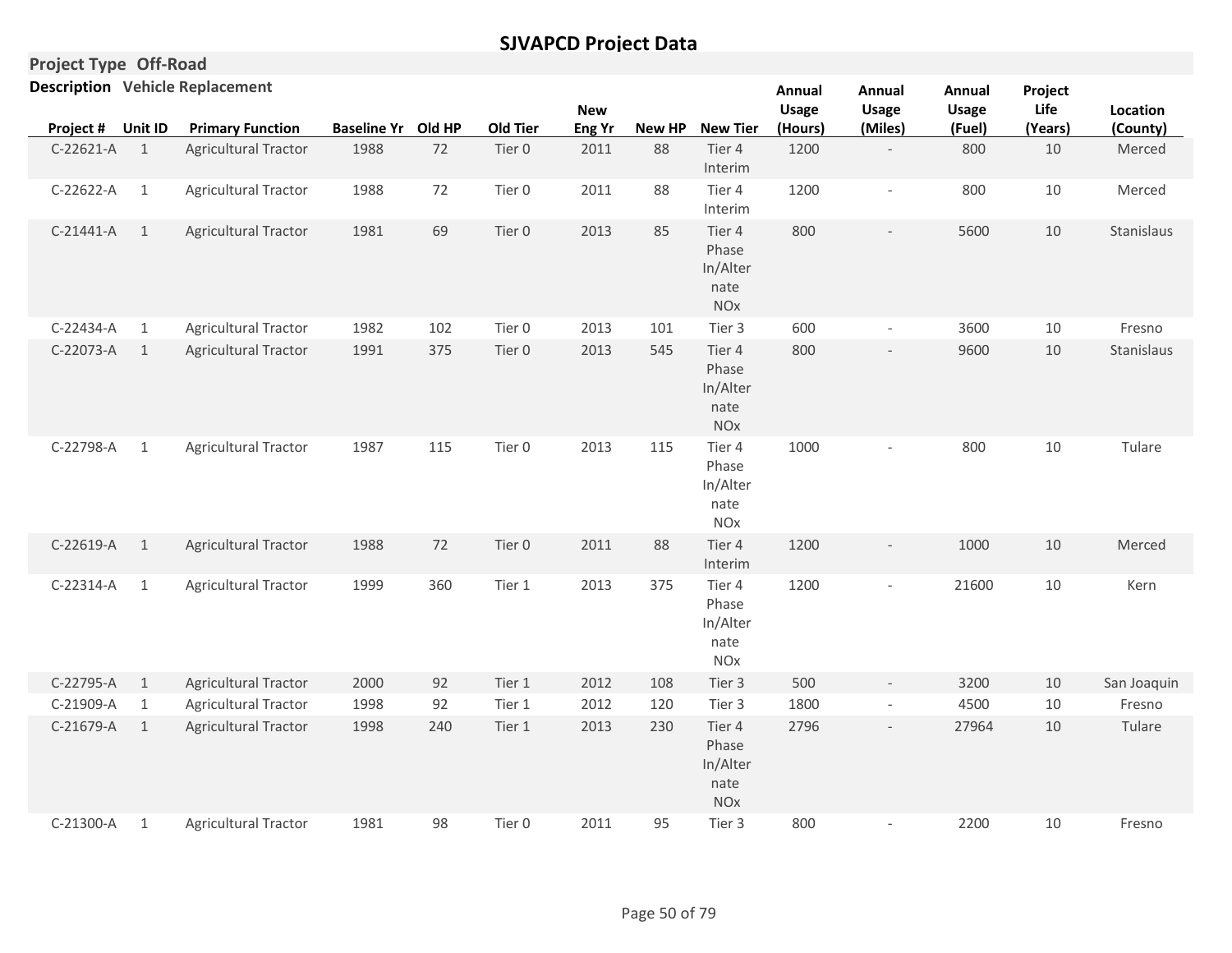**Project Type Off-Road Description Vehicle Replacement Project #Unit ID Primary Function Baseline Yr Old HP Old Tier New Eng Yr New HPNew Tier**<br>Tier 4 **Annual Usage (Hours)Annual Usage (Miles)Annual Usage (Fuel)Project Life (Years)Location** <u>D Primary Function Baseline Yr Old HP Old Tier Eng Yr New HP New Tier (Hours) (Miles) (Fuel) (Years) (County)</u> Agricultural Tractor 1981 72 Tier 0 2013 90 Phase In/Alternate NOxC-23363-A <sup>1</sup>1 Agricultural Tractor 1981 72 Tier 0 2013 90 Tier 4 300 - 1000 10 Tulare Agricultural Tractor <sup>1996</sup> <sup>162</sup> Tier 0 <sup>2012</sup> <sup>200</sup> Tier 4 Phase In/Alternate NOxC-22226-A <sup>1</sup>1 Agricultural Tractor 1996 162 Tier 0 2012 200 Tier 4 1250 - 6700 10 Fresno 10 Fresno Agricultural Tractor 1983 144 Tier 0 2013 150 Tier 4 Phase In/Alternate NOxTier 4 C-8828-A <sup>1</sup>1 Agricultural Tractor 1983 144 Tier 0 2013 150 Tier 4 991 - 8919 10 Kern 10 Kern Agricultural Tractor 1989 97 Tier 0 2013 105 Phase In/Alternate NOxC-8827-A <sup>1</sup>1 Agricultural Tractor 1989 97 Tier 0 2013 105 Tier 4 618 - 3711 10 Kern 10 Kern C-22813-A <sup>1</sup> Agricultural Tractor <sup>1965</sup> <sup>58</sup> Tier 0 <sup>2011</sup> <sup>79</sup> Tier 3 <sup>280</sup> - <sup>746</sup> Tulare <sup>10</sup> Agricultural Tractor <sup>2000</sup> <sup>282</sup> Tier 1 <sup>2013</sup> <sup>360</sup> Tier 4 Phase In/Alternate NOxC-22610-A <sup>1</sup>1 Agricultural Tractor 2000 282 Tier 1 2013 360 Tier 4 1100 - 15400 10 Kings C-22306-A <sup>1</sup>1 Agricultural Tractor 1994 87 Tier 0 2012 108 Tier 3 500 - - 2454 10 Fresno 10 Fresno C-22322-A <sup>1</sup> Agricultural Tractor <sup>1990</sup> <sup>69</sup> Tier 0 <sup>2011</sup> <sup>95</sup> Tier 3 <sup>400</sup> - <sup>1200</sup> Merced10 Merced Agricultural Tractor 1988 72 Tier 0 2011 88 Tier 4 InterimTier 4 C-22620-A <sup>1</sup>1 Agricultural Tractor 1988 72 Tier 0 2011 88 Tier 4 1200 - 1000 10 Merced 10 Merced Agricultural Tractor 1998 360 Tier 1 2013 410 Phase In/Alternate NOxC-21891-A <sup>1</sup>1 Agricultural Tractor 1998 360 Tier 1 2013 410 Tier 4 1100 - 16660 10 Kings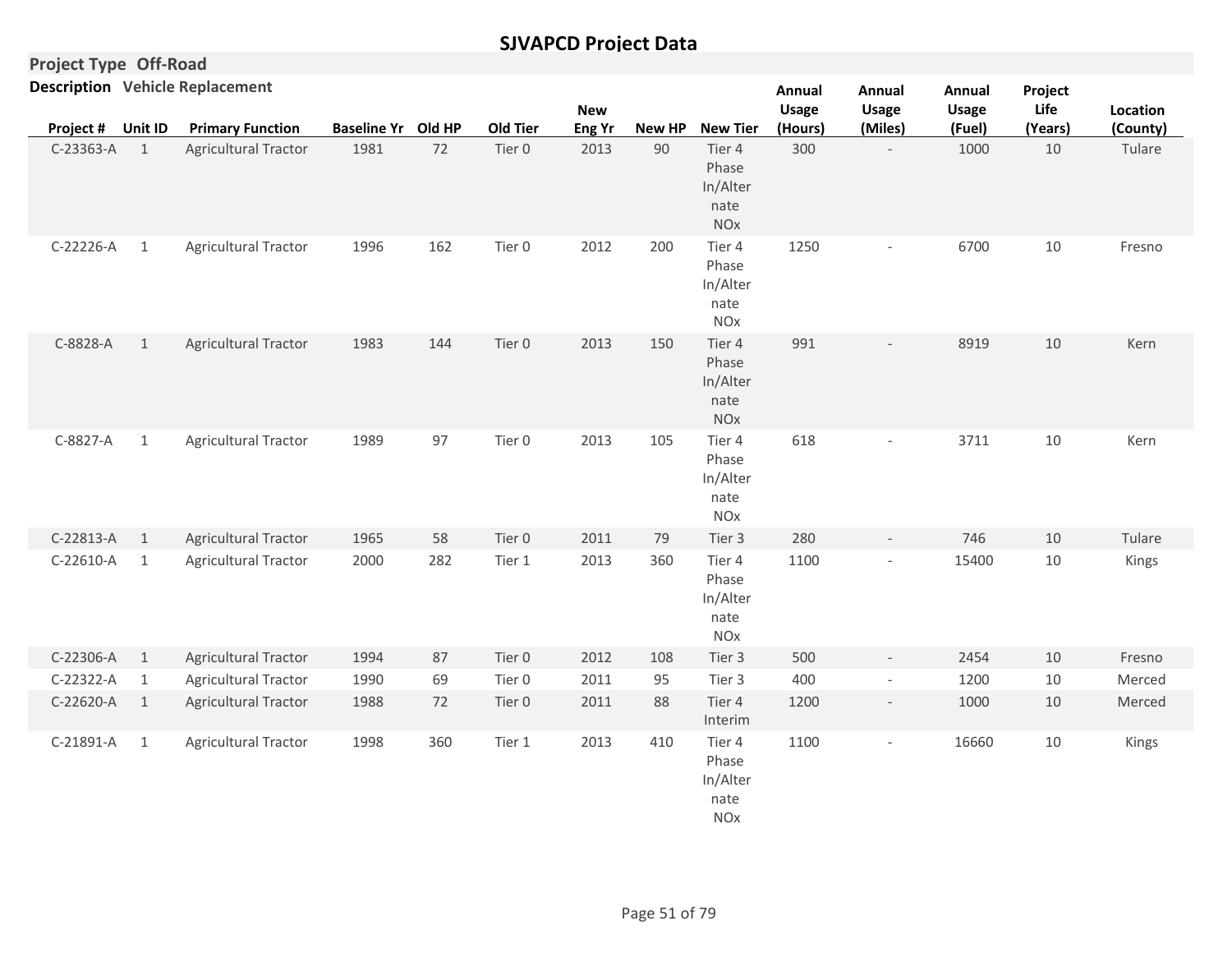**Project Type Off-Road Description Vehicle Replacement Project #Unit ID Primary Function Baseline Yr Old HP Old Tier New Eng Yr New HPNew Tier**<br>Tier 4 **Annual Usage (Hours)Annual Usage (Miles)Annual Usage (Fuel)Project Life (Years)Location** <u>D Primary Function Baseline Yr Old HP Old Tier Eng Yr New HP New Tier (Hours) (Miles) (Fuel) (Years) (County)</u> Agricultural Tractor 1986 95 Tier 0 2013 85 Phase In/Alternate NOxC-21631-A <sup>1</sup>1 Agricultural Tractor 1986 95 Tier 0 2013 85 Tier 4 300 - 1200 10 Fresno 10 Fresno Agricultural Tractor 1991 79 Tier 0 2013 115 Tier 4 Phase In/Alternate NOxC-22158-A <sup>1</sup>1 Agricultural Tractor 1991 79 Tier 0 2013 115 Tier 4 450 - 1218 10 Kings Agricultural Tractor 1987 81 Tier 0 2013 85 Tier 4 Phase In/Alternate NOxTier 3 C-21628-A <sup>1</sup>1 Agricultural Tractor 1987 81 Tier 0 2013 85 Tier 4 350 - 1400 10 Fresno 10 Fresno C-22802-A <sup>1</sup>1 Agricultural Tractor 1983 94 Tier 0 2011 105 Tier 3 1500 - 16000 10 Kings Agricultural Tractor 1988 72 Tier 0 2011 88 Tier 4 InterimTier 4 C-22623-A <sup>1</sup>1 Agricultural Tractor 1988 72 Tier 0 2011 88 Tier 4 1200 - 800 10 Merced 10 Merced Agricultural Tractor 1984 87 Tier 0 2013 71 InterimTier 4 C-22232-A <sup>1</sup>1 Agricultural Tractor 1984 87 Tier 0 2013 71 Tier 4 500 - 1750 10 Fresno 10 Fresno Agricultural Tractor 2000 55 Tier 1 2012 65 InterimTier 4 C-22791-A <sup>1</sup>1 Agricultural Tractor 2000 55 Tier 1 2012 65 Tier 4 400 - 800 10 Merced 10 Merced Agricultural Tractor 1988 180 Tier 0 2013 215 Phase In/Alternate NOxC-21672-A <sup>1</sup>1 Agricultural Tractor 1988 180 Tier 0 2013 215 Tier 4 1950 - 15600 10 Merced 10 Merced C-21192-A <sup>1</sup> Agricultural Tractor <sup>1990</sup> <sup>95</sup> Tier 0 <sup>2012</sup> <sup>105</sup> Tier 3 <sup>250</sup> - <sup>1250</sup> Fresno10 Fresno<br>10 Stanislaus C-22669-A <sup>1</sup>1 Agricultural Tractor 2002 120 Tier 1 2011 108 Tier 3 800 - 800 10 Stanislaus Agricultural Tractor 1982 98 Tier 0 2013 100 Tier 4 Phase In/Alternate NOxC-21554-A <sup>1</sup>1 Agricultural Tractor 1982 98 Tier 0 2013 100 Tier 4 450 - 1500 10 Fresno 10 Fresno C-21987-A <sup>1</sup> Agricultural Tractor <sup>1998</sup> <sup>240</sup> Tier 1 <sup>2010</sup> <sup>220</sup> Tier 3 <sup>2200</sup> - <sup>26400</sup> Merced10 Merced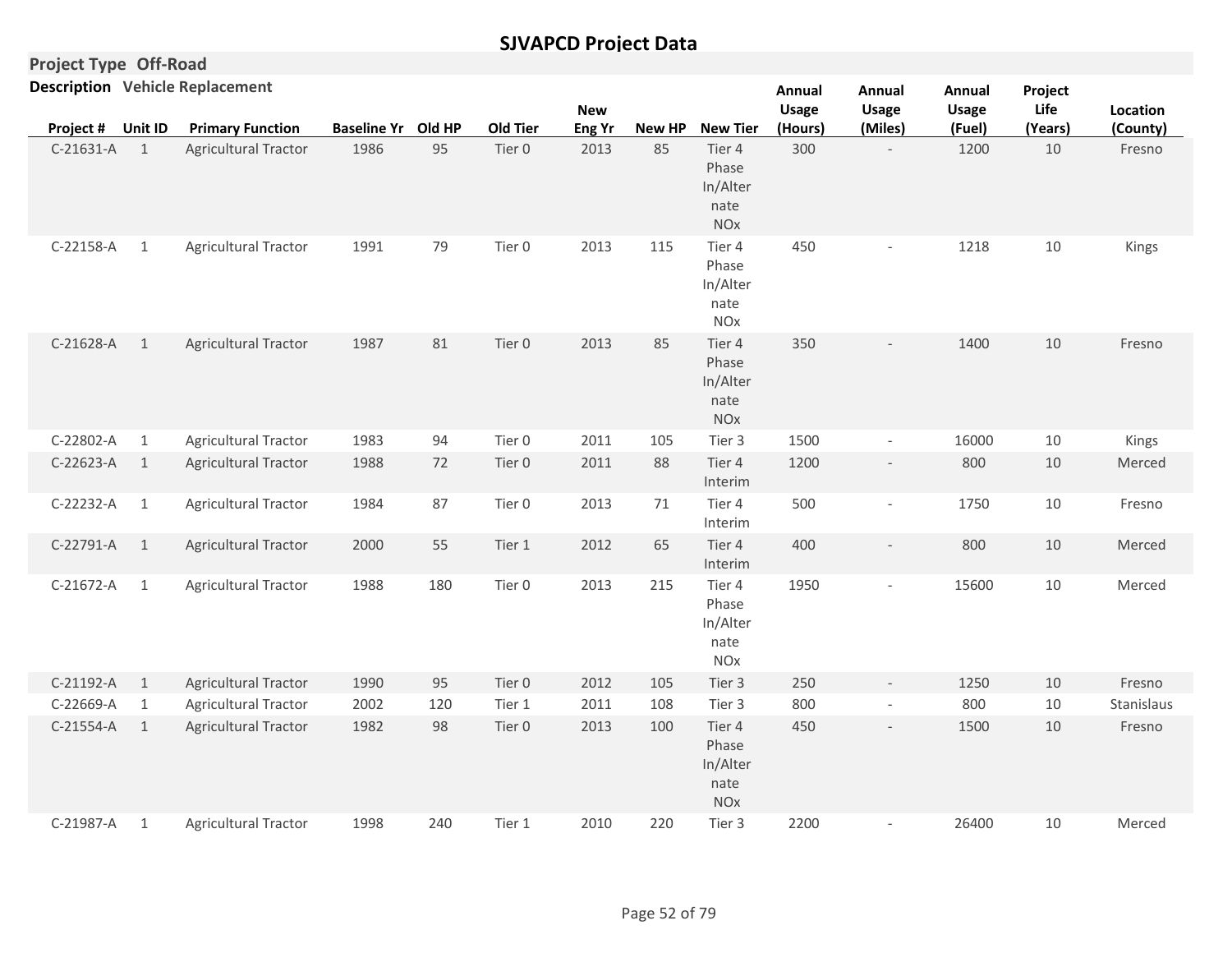|  | <b>Project Type Off-Road</b> |  |
|--|------------------------------|--|
|  |                              |  |

|                   |              | <b>Description</b> Vehicle Replacement |                    |     |          | <b>New</b>    |               |                                                   | Annual<br><b>Usage</b> | Annual<br><b>Usage</b>   | Annual<br><b>Usage</b> | Project<br>Life | Location   |
|-------------------|--------------|----------------------------------------|--------------------|-----|----------|---------------|---------------|---------------------------------------------------|------------------------|--------------------------|------------------------|-----------------|------------|
| Project # Unit ID |              | <b>Primary Function</b>                | Baseline Yr Old HP |     | Old Tier | <b>Eng Yr</b> | <b>New HP</b> | <b>New Tier</b>                                   | (Hours)                | (Miles)                  | (Fuel)                 | (Years)         | (County)   |
| C-21236-A 1       |              | <b>Agricultural Tractor</b>            | 1999               | 425 | Tier 1   | 2013          | 360           | Tier 4<br>Phase<br>In/Alter<br>nate<br><b>NOx</b> | 500                    |                          | 8000                   | $10\,$          | Kern       |
| C-22629-A         | $\mathbf{1}$ | <b>Agricultural Tractor</b>            | 2001               | 168 | Tier 1   | 2013          | 242           | Tier 4<br>Phase<br>In/Alter<br>nate<br><b>NOx</b> | 2500                   |                          | 20000                  | $10\,$          | Merced     |
| C-22670-A         | $\mathbf{1}$ | <b>Agricultural Tractor</b>            | 1993               | 88  | Tier 0   | 2012          | 108           | Tier 3                                            | 800                    | $\overline{\phantom{a}}$ | 1600                   | 10              | Stanislaus |
| C-21415-A         | $\mathbf{1}$ | <b>Agricultural Tractor</b>            | 1989               | 97  | Tier 0   | 2013          | 108           | Tier 3                                            | 500                    |                          | 1750                   | $10\,$          | Tulare     |
| C-22810-A         | $\mathbf{1}$ | <b>Agricultural Tractor</b>            | 1994               | 103 | Tier 0   | 2013          | 105           | Tier 3                                            | 1000                   | $\overline{\phantom{a}}$ | 3000                   | 10              | Tulare     |
| C-22675-A         | $\mathbf{1}$ | <b>Agricultural Tractor</b>            | 1984               | 81  | Tier 0   | 2013          | 100           | Tier 4<br>Phase<br>In/Alter<br>nate<br><b>NOx</b> | 500                    |                          | 500                    | 10              | Stanislaus |
| $C-21215-A$       | $\mathbf{1}$ | <b>Agricultural Tractor</b>            | 1995               | 216 | Tier 0   | 2013          | 260           | Tier 4<br>Phase<br>In/Alter<br>nate<br><b>NOx</b> | 500                    |                          | 5000                   | 10              | Kings      |
| C-22673-A         | $\mathbf{1}$ | <b>Agricultural Tractor</b>            | 1984               | 81  | Tier 0   | 2013          | 100           | Tier 4<br>Phase<br>In/Alter<br>nate<br><b>NOx</b> | 500                    |                          | 500                    | 10              | Stanislaus |
| C-22497-A         | $\mathbf{1}$ | <b>Agricultural Tractor</b>            | 1980               | 186 | Tier 0   | 2013          | 190           | Tier 4<br>Phase<br>In/Alter<br>nate<br><b>NOx</b> | 300                    |                          | 2940                   | $10\,$          | Kings      |
| C-21216-A         | $\mathbf{1}$ | <b>Agricultural Tractor</b>            | 1983               | 228 | Tier 0   | 2013          | 260           | Tier 4<br>Phase<br>In/Alter<br>nate<br><b>NOx</b> | 500                    |                          | 5000                   | 10              | Kings      |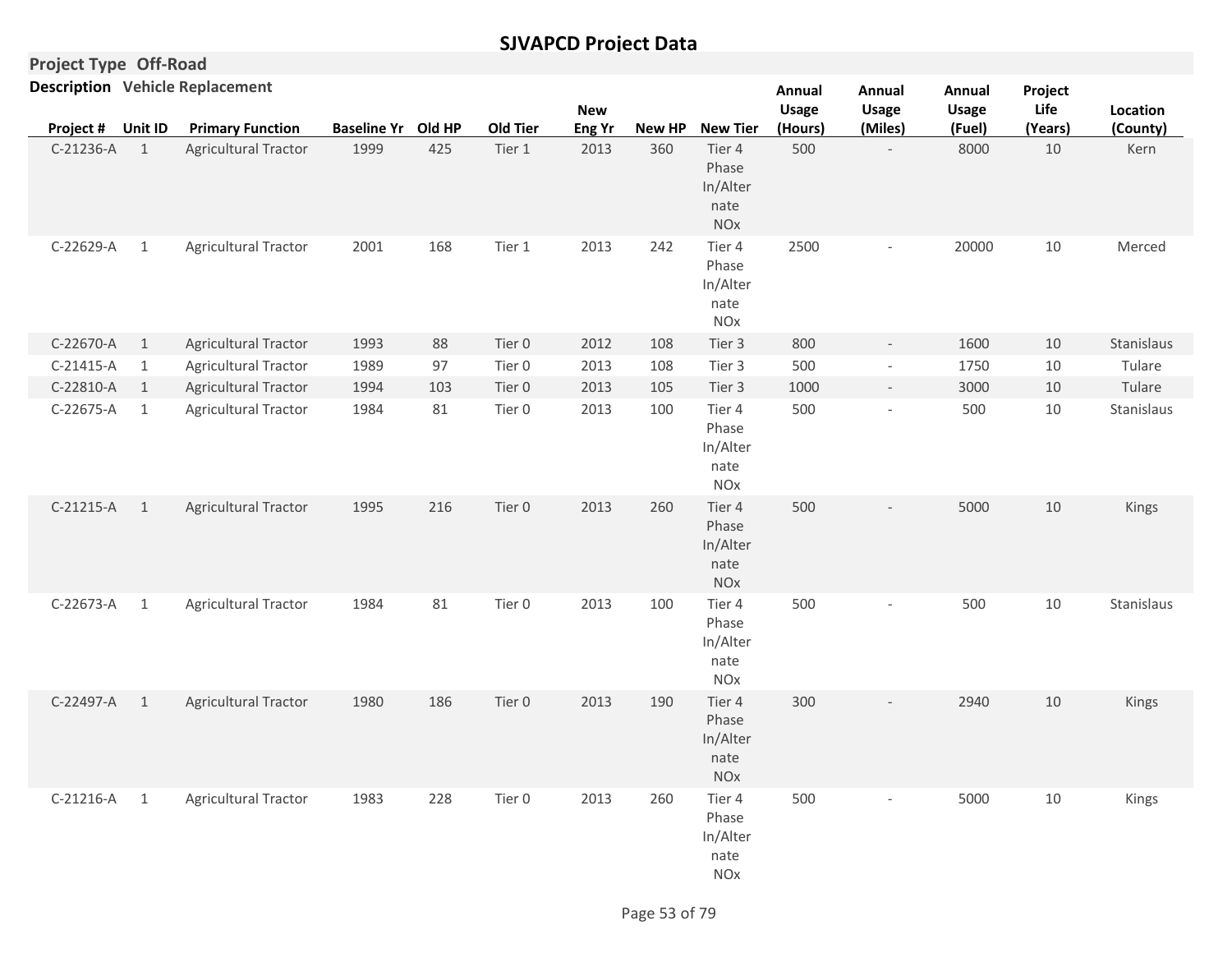**Project Type Off-Road**

|           |              | <b>Description</b> Vehicle Replacement |                    |     |          | <b>New</b>    |               |                                                              | Annual<br><b>Usage</b> | Annual<br><b>Usage</b>   | Annual<br><b>Usage</b> | Project<br>Life | Location    |
|-----------|--------------|----------------------------------------|--------------------|-----|----------|---------------|---------------|--------------------------------------------------------------|------------------------|--------------------------|------------------------|-----------------|-------------|
| Project # | Unit ID      | <b>Primary Function</b>                | Baseline Yr Old HP |     | Old Tier | <b>Eng Yr</b> | <b>New HP</b> | <b>New Tier</b>                                              | (Hours)                | (Miles)                  | (Fuel)                 | (Years)         | (County)    |
| C-7674-A  | $\mathbf{1}$ | Almond Shaker                          | 1979               | 100 | Tier 0   | 2011          | 139           | Tier 3                                                       | 500                    | $\overline{\phantom{a}}$ | 2500                   | 10              | Madera      |
| C-21813-A | $\mathbf{1}$ | Almond Shaker                          | 1987               | 121 | Tier 0   | 2012          | 129           | Tier 3                                                       | 484                    | $\overline{a}$           | 1800                   | 10              | San Joaquin |
| C-21308-A | $1\,$        | Almond Sweeper                         | 2001               | 80  | Tier 1   | 2012          | 74            | Tier 4<br>Interim                                            | 400                    | $\overline{\phantom{a}}$ | 1200                   | $10\,$          | Fresno      |
| C-23704-A | $\mathbf{1}$ | <b>Balers</b>                          | 1994               | 160 | Tier 0   | 2012          | 173           | Tier 3                                                       | 1354                   | $\overline{\phantom{a}}$ | 17325                  | 10              | Tulare      |
| C-23528-A | $\mathbf{1}$ | Combine                                | 1997               | 280 | Tier 1   | 2013          | 450           | Tier 4<br>Interim                                            | 700                    | $\overline{\phantom{a}}$ | 9800                   | $10\,$          | Fresno      |
| C-22440-A | $\mathbf{1}$ | Combine                                | 1997               | 280 | Tier 0   | 2010          | 373           | Tier 3                                                       | 738                    | $\overline{\phantom{a}}$ | 7500                   | 10              | Fresno      |
| C-23531-A | $\mathbf{1}$ | Combine                                | 1999               | 280 | Tier 1   | 2013          | 450           | Tier 4<br>Interim                                            | 700                    | $\overline{\phantom{a}}$ | 9800                   | $10\,$          | Fresno      |
| C-21830-A | $1\,$        | Swathers                               | 1992               | 165 | Tier 0   | 2013          | 220           | Tier 4<br>Phase<br>In/Alter<br>nate<br><b>NOx</b>            | 926                    |                          | 4630                   | 10              | Kings       |
| C-22076-A | $\mathbf{1}$ | Swathers                               | 1992               | 95  | Tier 0   | 2012          | 220           | Tier 4<br>Phase<br>In/Alter<br>nate<br><b>NOx</b>            | 450                    |                          | 3150                   | $10$            | Stanislaus  |
| C-22092-A | $\mathbf{1}$ | Swathers                               | 1990               | 95  | Tier 0   | 2012          | 220           | Tier 4<br>Phase<br>In/Alter<br>nate<br><b>NOx</b>            | 700                    | $\overline{\phantom{a}}$ | 4900                   | 10              | Stanislaus  |
| C-21848-A | $1\,$        | Swathers                               | 1998               | 100 | Tier 1   | 2012          | 188           | Tier 4<br>Phase<br>In/Alter<br>nate<br><b>NO<sub>x</sub></b> | 900                    |                          | 4100                   | $10$            | Fresno      |
| C-21828-A | $\mathbf{1}$ | Swathers                               | 1999               | 152 | Tier 1   | 2012          | 220           | Tier 4<br>Phase<br>In/Alter<br>nate<br><b>NOx</b>            | 970                    |                          | 4850                   | 10              | Kings       |
| C-23889-A | $\mathbf{1}$ | Swathers                               | 1988               | 110 | Tier 0   | 2011          | 148           | Tier 3                                                       | 225                    |                          | 1350                   | $10$            | Kings       |
| C-24096-A | $\mathbf{1}$ | Tomato Harvester                       | 1997               | 200 | Tier 1   | 2010          | 225           | Tier 3                                                       | 1250                   |                          | 10000                  | 10              | Fresno      |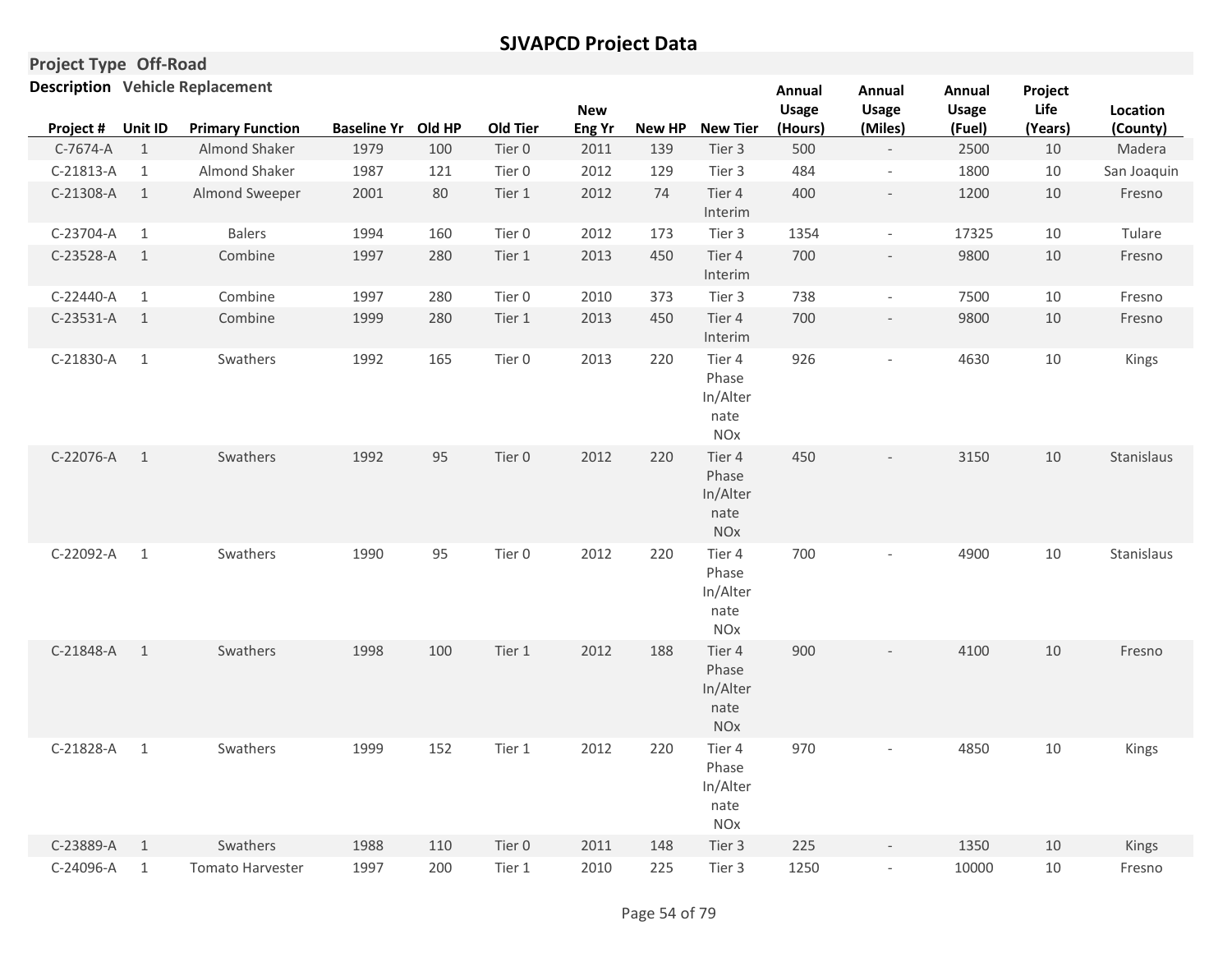| <b>Project Type Off-Road</b> |                |                                                                   |                           |     |          |                      |               |                                                              |                                   |                                   |                                  |                            |                      |
|------------------------------|----------------|-------------------------------------------------------------------|---------------------------|-----|----------|----------------------|---------------|--------------------------------------------------------------|-----------------------------------|-----------------------------------|----------------------------------|----------------------------|----------------------|
| Project # Unit ID            |                | <b>Description</b> Vehicle Replacement<br><b>Primary Function</b> | <b>Baseline Yr Old HP</b> |     | Old Tier | <b>New</b><br>Eng Yr | <b>New HP</b> | <b>New Tier</b>                                              | Annual<br><b>Usage</b><br>(Hours) | Annual<br><b>Usage</b><br>(Miles) | Annual<br><b>Usage</b><br>(Fuel) | Project<br>Life<br>(Years) | Location<br>(County) |
| C-22034-A 1                  |                | Wheel Loader                                                      | 1995                      | 125 | Tier 0   | 2013                 | 163           | Tier 4<br>Phase<br>In/Alter<br>nate<br><b>NOx</b>            | 1676                              | $\overline{\phantom{a}}$          | 5866                             | 10                         | Fresno               |
| C-8306-A                     | $\overline{2}$ | Wheel Loader                                                      | 1989                      | 165 | Tier 0   | 2013                 | 212           | Tier 4<br>Phase<br>In/Alter<br>nate<br><b>NOx</b>            | 3000                              | $\overline{\phantom{a}}$          | 12000                            | 10                         | San Joaquin          |
| C-8793-A                     | $\mathbf{1}$   | Wheel Loader                                                      | 1997                      | 170 | Tier 0   | 2013                 | 163           | Tier 4<br>Phase<br>In/Alter<br>nate<br><b>NOx</b>            | 2500                              | $\overline{a}$                    | 8000                             | $10\,$                     | Kern                 |
| C-24360-A                    | $\mathbf{1}$   | Wheel Loader                                                      | 1999                      | 170 | Tier 1   | 2013                 | 186           | Tier 4<br>Phase<br>In/Alter<br>nate<br><b>NOx</b>            | 2500                              | $\blacksquare$                    | 10000                            | 10                         | Madera               |
| C-21690-A                    | $\mathbf{1}$   | Wheel Loader                                                      | 1997                      | 257 | Tier 1   | 2013                 | 232           | Tier 4<br>Phase<br>In/Alter<br>nate<br><b>NO<sub>x</sub></b> | 1900                              | $\overline{\phantom{a}}$          | 28500                            | 10                         | Merced               |
| C-22437-A                    | $\mathbf{1}$   | Wheel Loader                                                      | 2000                      | 158 | Tier 1   | 2013                 | 186           | Tier 4<br>Phase<br>In/Alter<br>nate<br><b>NOx</b>            | 1500                              | $\frac{1}{2}$                     | 4714                             | 10                         | Fresno               |
| C-22042-A                    | $\mathbf{1}$   | Wheel Loader                                                      | 1982                      | 43  | Tier 0   | 2012                 | 173           | Tier 4<br>Phase<br>In/Alter<br>nate<br><b>NOx</b>            | 700                               | $\overline{\phantom{a}}$          | 1750                             | 10                         | Kings                |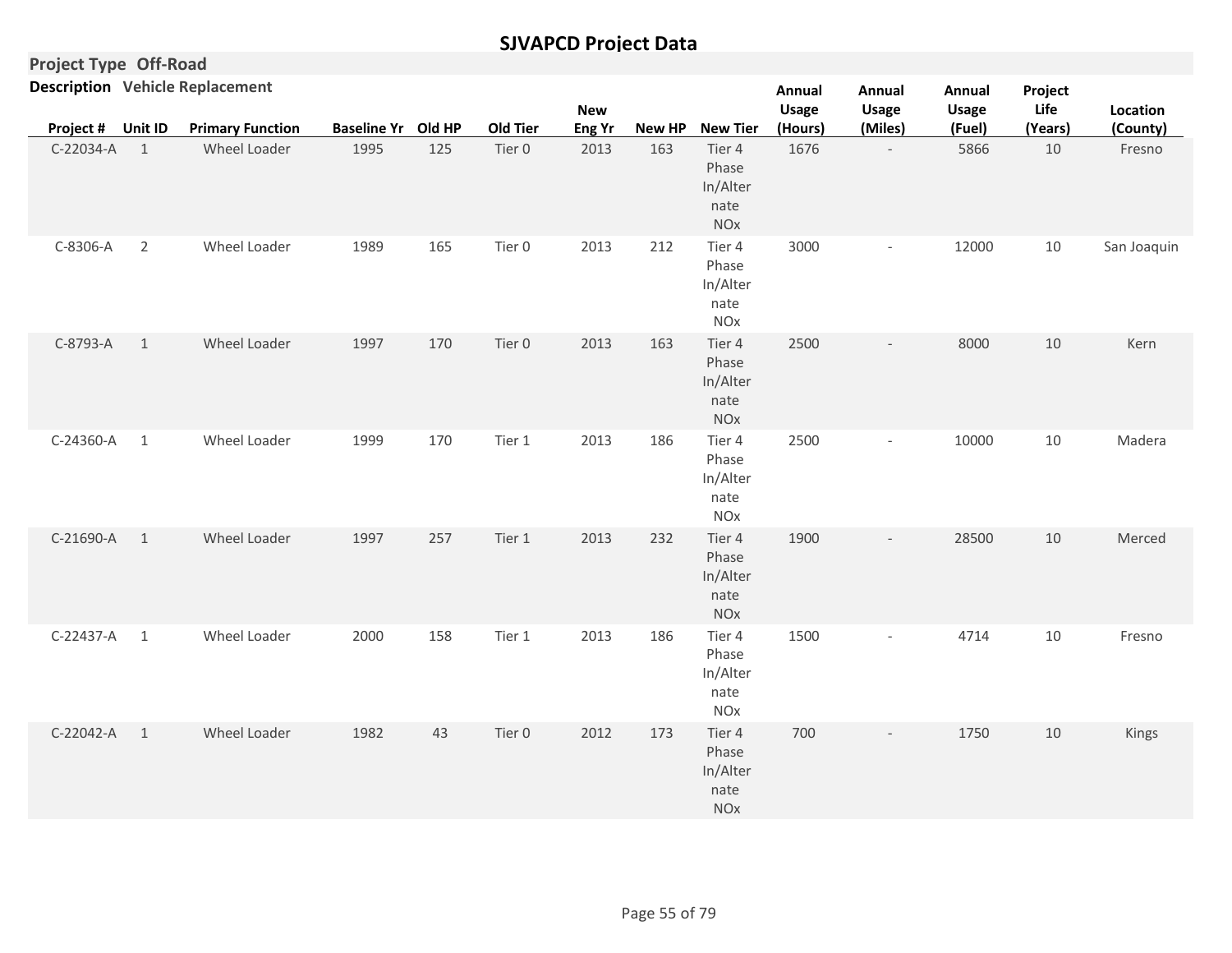| <b>Project Type Off-Road</b> |              |                                        |                    |     |          |               |               |                                                              |                        |                          |                        |                 |             |
|------------------------------|--------------|----------------------------------------|--------------------|-----|----------|---------------|---------------|--------------------------------------------------------------|------------------------|--------------------------|------------------------|-----------------|-------------|
|                              |              | <b>Description</b> Vehicle Replacement |                    |     |          | <b>New</b>    |               |                                                              | Annual<br><b>Usage</b> | Annual<br><b>Usage</b>   | Annual<br><b>Usage</b> | Project<br>Life | Location    |
| Project # Unit ID            |              | <b>Primary Function</b>                | Baseline Yr Old HP |     | Old Tier | <b>Eng Yr</b> | <b>New HP</b> | <b>New Tier</b>                                              | (Hours)                | (Miles)                  | (Fuel)                 | (Years)         | (County)    |
| C-24361-A                    | $\mathbf{1}$ | Wheel Loader                           | 1998               | 170 | Tier 1   | 2013          | 186           | Tier 4<br>Phase<br>In/Alter<br>nate<br><b>NOx</b>            | 1531                   | $\overline{\phantom{a}}$ | 6122                   | 10              | Madera      |
| C-22811-A                    | $\mathbf{1}$ | Wheel Loader                           | 1990               | 110 | Tier 0   | 2013          | 186           | Tier 4<br>Phase<br>In/Alter<br>nate<br><b>NOx</b>            | 898                    | $\overline{\phantom{a}}$ | 9337                   | 10              | Stanislaus  |
| C-21570-A                    | $1\,$        | Wheel Loader                           | 1993               | 138 | Tier 0   | 2012          | 144           | Tier 4<br>Phase<br>In/Alter<br>nate<br><b>NOx</b>            | 550                    | $\overline{\phantom{a}}$ | 5000                   | 10              | Madera      |
| C-21886-A                    | $\mathbf{1}$ | Wheel Loader                           | 1999               | 138 | Tier 1   | 2011          | 145           | Tier 3                                                       | 3650                   | $\overline{\phantom{a}}$ | 9125                   | 10              | Madera      |
| C-22277-A                    | $\mathbf{1}$ | Wheel Loader                           | 1999               | 114 | Tier 1   | 2012          | 130           | Tier 3                                                       | 2000                   | $\overline{\phantom{a}}$ | 8000                   | 10              | Stanislaus  |
| C-21475-A                    | $\mathbf{1}$ | Wheel Loader                           | 1999               | 135 | Tier 1   | 2012          | 141           | Tier 4<br>Phase<br>In/Alter<br>nate<br><b>NOx</b>            | 908                    | $\overline{\phantom{a}}$ | 4541                   | $10\,$          | Kings       |
| C-23766-A                    | $\mathbf{1}$ | Wheel Loader                           | 1999               | 135 | Tier 1   | 2013          | 148           | Tier 4<br>Phase<br>In/Alter<br>nate<br><b>NOx</b>            | 2000                   | $\overline{\phantom{a}}$ | 8000                   | 10              | San Joaquin |
| C-21692-A                    | $\mathbf{1}$ | Wheel Loader                           | 1994               | 149 | Tier 0   | 2013          | 186           | Tier 4<br>Phase<br>In/Alter<br>nate<br><b>NO<sub>x</sub></b> | 2100                   | $\overline{\phantom{a}}$ | 15540                  | 10              | Merced      |
| C-21698-A 1                  |              | Wheel Loader                           | 1974               | 160 | Tier 0   | 2013          | 186           | Tier 4<br>Phase<br>In/Alter<br>nate<br><b>NOx</b>            | 1500                   | $\overline{\phantom{a}}$ | 6375                   | $10\,$          | Tulare      |
| C-23448-A                    | $\mathbf{1}$ | Wheel Loader                           | 1979               | 103 | Tier 0   | 2011          | 173           | Tier 3                                                       | 1040                   | $\overline{\phantom{a}}$ | 5044                   | 10              | Fresno      |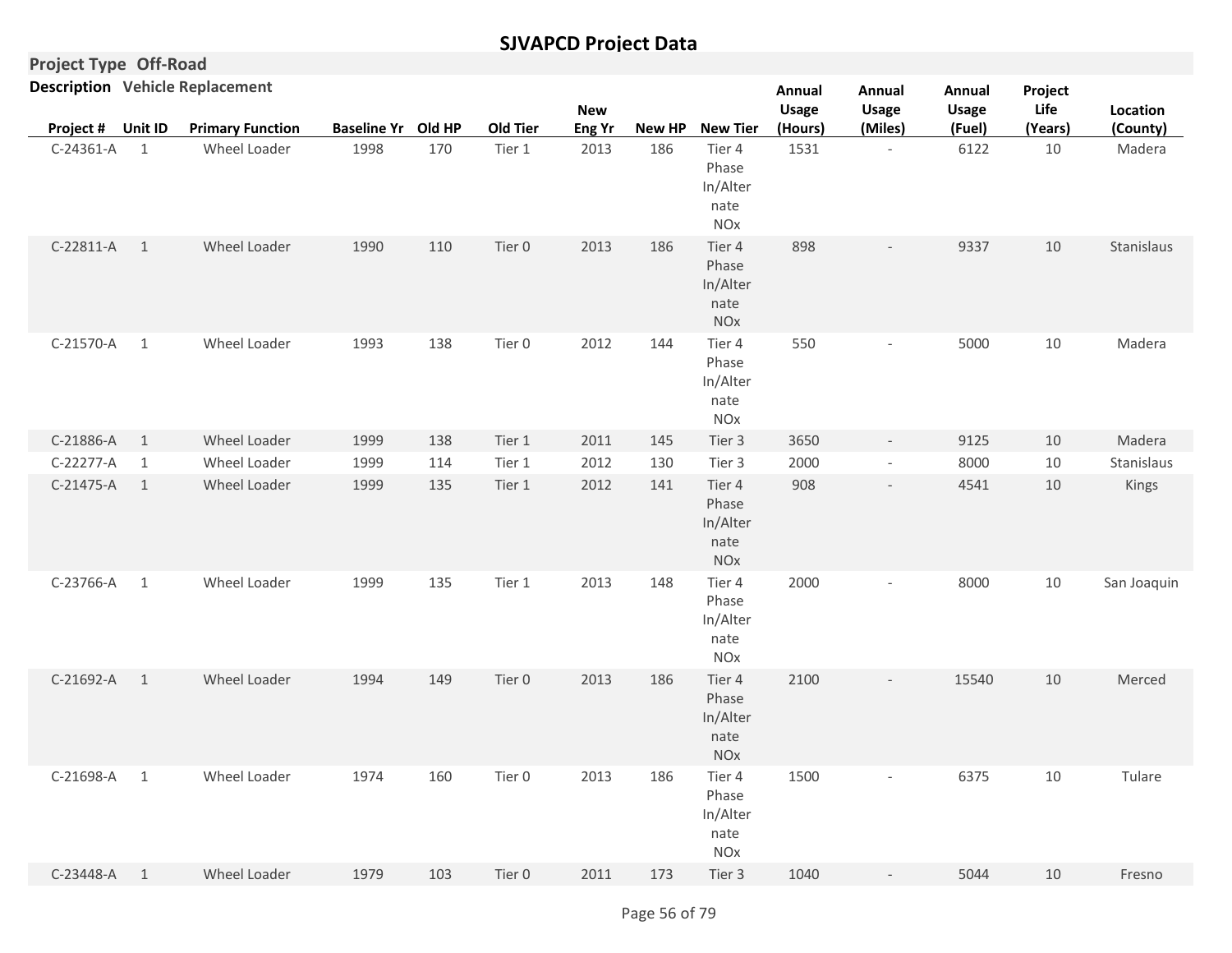| <b>Project Type Off-Road</b>       |              |                                         |                            |     |                    |                       |                      |                                                                                 |                        |                                     |                               |                 |                   |
|------------------------------------|--------------|-----------------------------------------|----------------------------|-----|--------------------|-----------------------|----------------------|---------------------------------------------------------------------------------|------------------------|-------------------------------------|-------------------------------|-----------------|-------------------|
|                                    |              | <b>Description</b> Vehicle Replacement  |                            |     |                    | <b>New</b>            |                      |                                                                                 | Annual<br><b>Usage</b> | Annual<br>Usage                     | <b>Annual</b><br><b>Usage</b> | Project<br>Life | Location          |
| Project # Unit ID<br>$C-21321-A$ 1 |              | <b>Primary Function</b><br>Wheel Loader | Baseline Yr Old HP<br>1978 | 102 | Old Tier<br>Tier 0 | <b>Eng Yr</b><br>2013 | <b>New HP</b><br>141 | <b>New Tier</b><br>Tier 4<br>Phase<br>In/Alter<br>nate<br><b>NO<sub>x</sub></b> | (Hours)<br>2500        | (Miles)<br>$\overline{\phantom{a}}$ | (Fuel)<br>10000               | (Years)<br>10   | (County)<br>Kings |
| C-21364-A                          | $\mathbf{1}$ | Wheel Loader                            | 1964                       | 130 | Tier 0             | 2012                  | 131                  | Tier 4<br>Phase<br>In/Alter<br>nate<br><b>NOx</b>                               | 1000                   | $\overline{\phantom{a}}$            | 1000                          | 10              | Kings             |
| C-23530-A                          | $\mathbf{1}$ | Wheel Loader                            | 2001                       | 129 | Tier 1             | 2013                  | 141                  | Tier 4<br>Phase<br>In/Alter<br>nate<br><b>NOx</b>                               | 1900                   | $\overline{\phantom{a}}$            | 7600                          | 10              | Merced            |
| C-23194-A                          | $\mathbf{1}$ | Wheel Loader                            | 2002                       | 137 | Tier 1             | 2013                  | 173                  | Tier 4<br>Phase<br>In/Alter<br>nate<br><b>NOx</b>                               | 2000                   | $\overline{\phantom{a}}$            | 6000                          | 10              | Fresno            |
| C-21677-A                          | $\mathbf{1}$ | Wheel Loader                            | 1986                       | 110 | Tier 0             | 2012                  | 141                  | Tier 4<br>Phase<br>In/Alter<br>nate<br><b>NOx</b>                               | 1601                   | $\overline{\phantom{a}}$            | 8200                          | 10              | Tulare            |
| C-21821-A                          | $\mathbf{1}$ | Wheel Loader                            | 1996                       | 161 | Tier 0             | 2012                  | 186                  | Tier 4<br>Phase<br>In/Alter<br>nate<br><b>NO<sub>x</sub></b>                    | 2086                   | $\overline{\phantom{a}}$            | 10428                         | 10              | Kings             |
| C-21316-A                          | $\mathbf{1}$ | Wheel Loader                            | 1988                       | 95  | Tier 0             | 2013                  | 124                  | Tier 4<br>Phase<br>In/Alter<br>nate<br><b>NO<sub>x</sub></b>                    | 2200                   |                                     | 9000                          | $10\,$          | Kings             |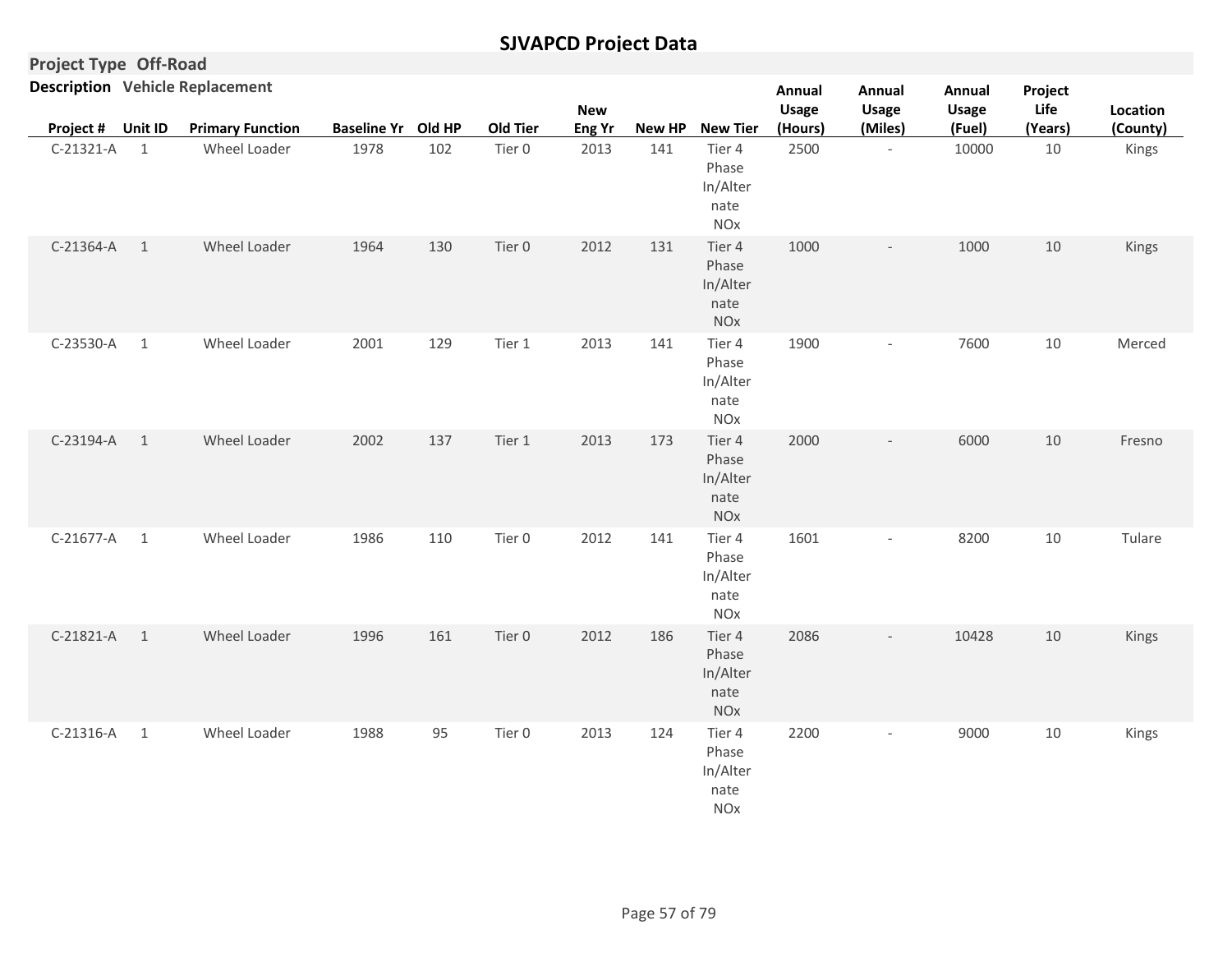| <b>Project Type Off-Road</b> |              |                                        |                    |     |          |               |        |                                                   |                        |                          |                        |                 |             |
|------------------------------|--------------|----------------------------------------|--------------------|-----|----------|---------------|--------|---------------------------------------------------|------------------------|--------------------------|------------------------|-----------------|-------------|
|                              |              | <b>Description</b> Vehicle Replacement |                    |     |          | <b>New</b>    |        |                                                   | Annual<br><b>Usage</b> | Annual<br><b>Usage</b>   | Annual<br><b>Usage</b> | Project<br>Life | Location    |
| Project # Unit ID            |              | <b>Primary Function</b>                | Baseline Yr Old HP |     | Old Tier | <b>Eng Yr</b> | New HP | <b>New Tier</b>                                   | (Hours)                | (Miles)                  | (Fuel)                 | (Years)         | (County)    |
| C-23977-A 1                  |              | Wheel Loader                           | 2002               | 185 | Tier 1   | 2012          | 186    | Tier 4<br>Phase<br>In/Alter<br>nate<br><b>NOx</b> | 1400                   | $\overline{\phantom{a}}$ | 12600                  | 10              | Madera      |
| C-22281-A                    | $\mathbf{1}$ | Wheel Loader                           | 1996               | 135 | Tier 0   | 2012          | 146    | Tier 4<br>Phase<br>In/Alter<br>nate<br><b>NOx</b> | 2500                   | $\overline{a}$           | 10000                  | $10\,$          | Tulare      |
| C-22942-A                    | $1\,$        | Wheel Loader                           | 1980               | 110 | Tier 0   | 2011          | 173    | Tier 3                                            | 600                    | $\overline{\phantom{a}}$ | 2400                   | $10\,$          | Stanislaus  |
| C-22438-A                    | $\mathbf{1}$ | Wheel Loader                           | 1980               | 80  | Tier 0   | 2013          | 158    | Tier 4<br>Phase<br>In/Alter<br>nate<br><b>NOx</b> | 2500                   | $\frac{1}{2}$            | 12000                  | 10              | Madera      |
| C-21392-A                    | $\mathbf{1}$ | Wheel Loader                           | 1986               | 157 | Tier 0   | 2013          | 186    | Tier 4<br>Phase<br>In/Alter<br>nate<br><b>NOx</b> | 2000                   | $\overline{\phantom{a}}$ | 10200                  | $10\,$          | Kern        |
| C-8307-A                     | $\mathbf{1}$ | Wheel Loader                           | 1997               | 195 | Tier 0   | 2013          | 225    | Tier 4<br>Phase<br>In/Alter<br>nate<br><b>NOx</b> | 3000                   | $\overline{\phantom{0}}$ | 12000                  | 10              | San Joaquin |
| C-22745-A                    | $\mathbf{1}$ | Wheel Loader                           | 1972               | 141 | Tier 0   | 2012          | 149    | Tier 3                                            | 500                    | $\overline{\phantom{a}}$ | 1500                   | 10              | Stanislaus  |
| C-22630-A                    | $\mathbf{1}$ | Wheel Loader                           | 2001               | 103 | Tier 1   | 2012          | 141    | Tier 4<br>Phase<br>In/Alter<br>nate<br><b>NOx</b> | 800                    | $\qquad \qquad -$        | 4000                   | 10              | Merced      |
| C-24856-A                    | $\mathbf{1}$ | Wheel Loader                           | 1998               | 130 | Tier 0   | 2012          | 160    | Tier 4<br>Phase<br>In/Alter<br>nate<br><b>NOx</b> | 2000                   | $\overline{\phantom{a}}$ | 9000                   | $10\,$          | Kern        |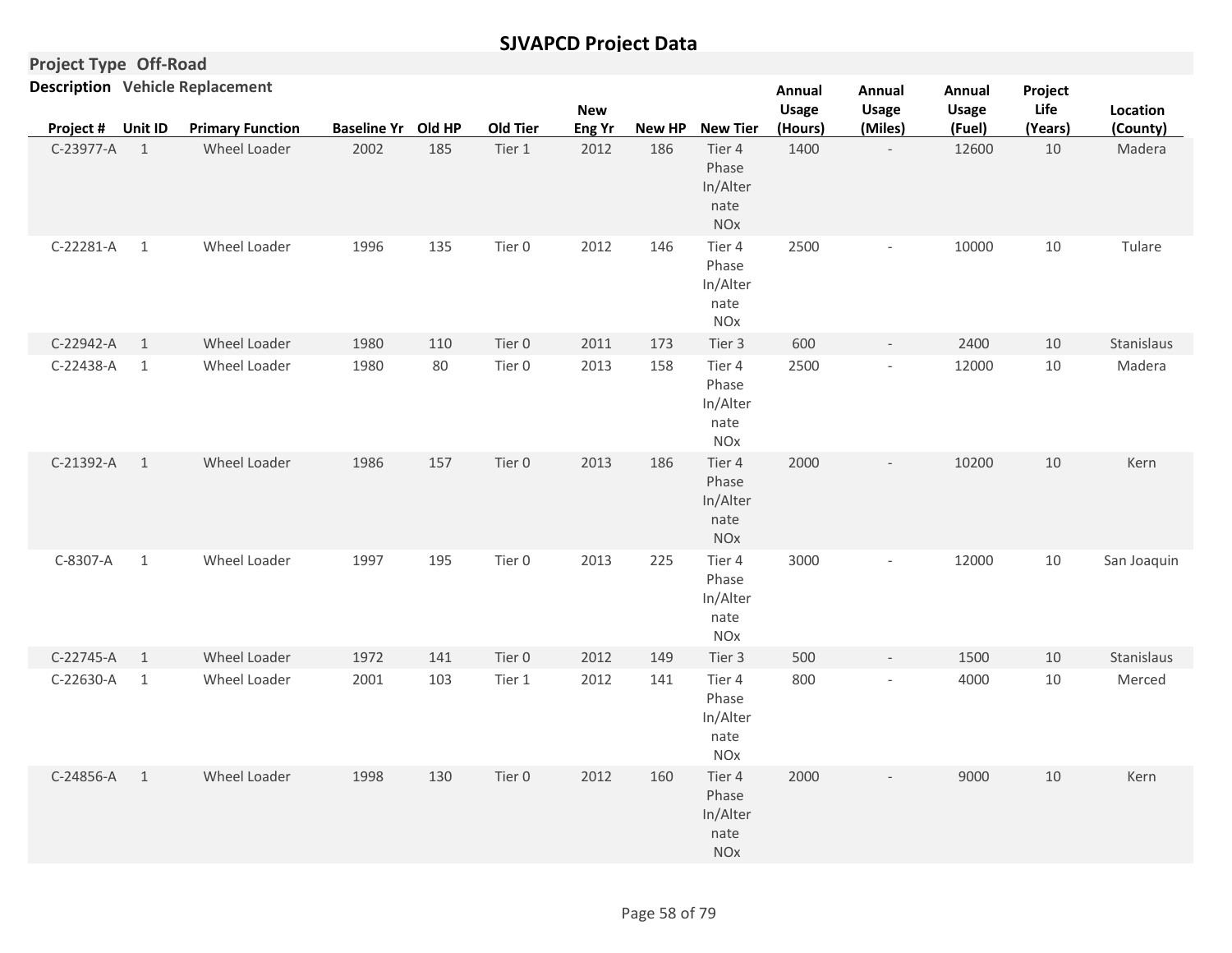|           | <b>Project Type Off-Road</b> |                                                                   |                    |        |          |                             |        |                                                   |                                   |                                   |                                  |                            |                      |
|-----------|------------------------------|-------------------------------------------------------------------|--------------------|--------|----------|-----------------------------|--------|---------------------------------------------------|-----------------------------------|-----------------------------------|----------------------------------|----------------------------|----------------------|
|           | Project # Unit ID            | <b>Description</b> Vehicle Replacement<br><b>Primary Function</b> | Baseline Yr Old HP |        | Old Tier | <b>New</b><br><b>Eng Yr</b> | New HP | <b>New Tier</b>                                   | Annual<br><b>Usage</b><br>(Hours) | Annual<br><b>Usage</b><br>(Miles) | Annual<br><b>Usage</b><br>(Fuel) | Project<br>Life<br>(Years) | Location<br>(County) |
| C-21822-A | $\mathbf{1}$                 | Wheel Loader                                                      | 1996               | 130    | Tier 0   | 2012                        | 163    | Tier 4<br>Phase<br>In/Alter<br>nate<br><b>NOx</b> | 2501                              | $\overline{\phantom{a}}$          | 12503                            | 10                         | Kings                |
| C-23653-A | $\mathbf{1}$                 | Wheel Loader                                                      | 1996               | $90\,$ | Tier 0   | 2011                        | 130    | Tier 3                                            | 800                               | $\sim$                            | 2000                             | 10                         | Merced               |
| C-21704-A | $\mathbf{1}$                 | Wheel Loader                                                      | 1999               | 135    | Tier 1   | 2012                        | 154    | Tier 4<br>Phase<br>In/Alter<br>nate<br><b>NOx</b> | 1200                              | $\overline{\phantom{a}}$          | 7200                             | $10\,$                     | Tulare               |
| C-21761-A | $\mathbf{1}$                 | Wheel Loader                                                      | 1995               | 210    | Tier 0   | 2013                        | 173    | Tier 4<br>Phase<br>In/Alter<br>nate<br><b>NOx</b> | 1700                              | $\overline{\phantom{a}}$          | 11900                            | $10\,$                     | Stanislaus           |
| C-22282-A | $1\,$                        | Wheel Loader                                                      | 1998               | 135    | Tier 1   | 2012                        | 146    | Tier 4<br>Phase<br>In/Alter<br>nate<br><b>NOx</b> | 2500                              | $\overline{\phantom{a}}$          | 10000                            | 10                         | Tulare               |
| C-25369-A | $\mathbf{1}$                 | Wheel Loader                                                      | 1979               | 100    | Tier 0   | 2012                        | 154    | Tier 4<br>Phase<br>In/Alter<br>nate<br><b>NOx</b> | 1000                              | $\overline{\phantom{a}}$          | 3000                             | $10\,$                     | Tulare               |
| C-21459-A | $\mathbf{1}$                 | Wheel Loader                                                      | 2001               | 137    | Tier 1   | 2013                        | 163    | Tier 4<br>Phase<br>In/Alter<br>nate<br><b>NOx</b> | 1693                              |                                   | 14700                            | $10\,$                     | Kern                 |
| C-9004-A  | $\,1\,$                      | Wheel Loader                                                      | 1994               | 138    | Tier 0   | 2013                        | 163    | Tier 4<br>Phase<br>In/Alter<br>nate<br><b>NOx</b> | 2000                              | $\overline{\phantom{a}}$          | 6200                             | 10                         | Kern                 |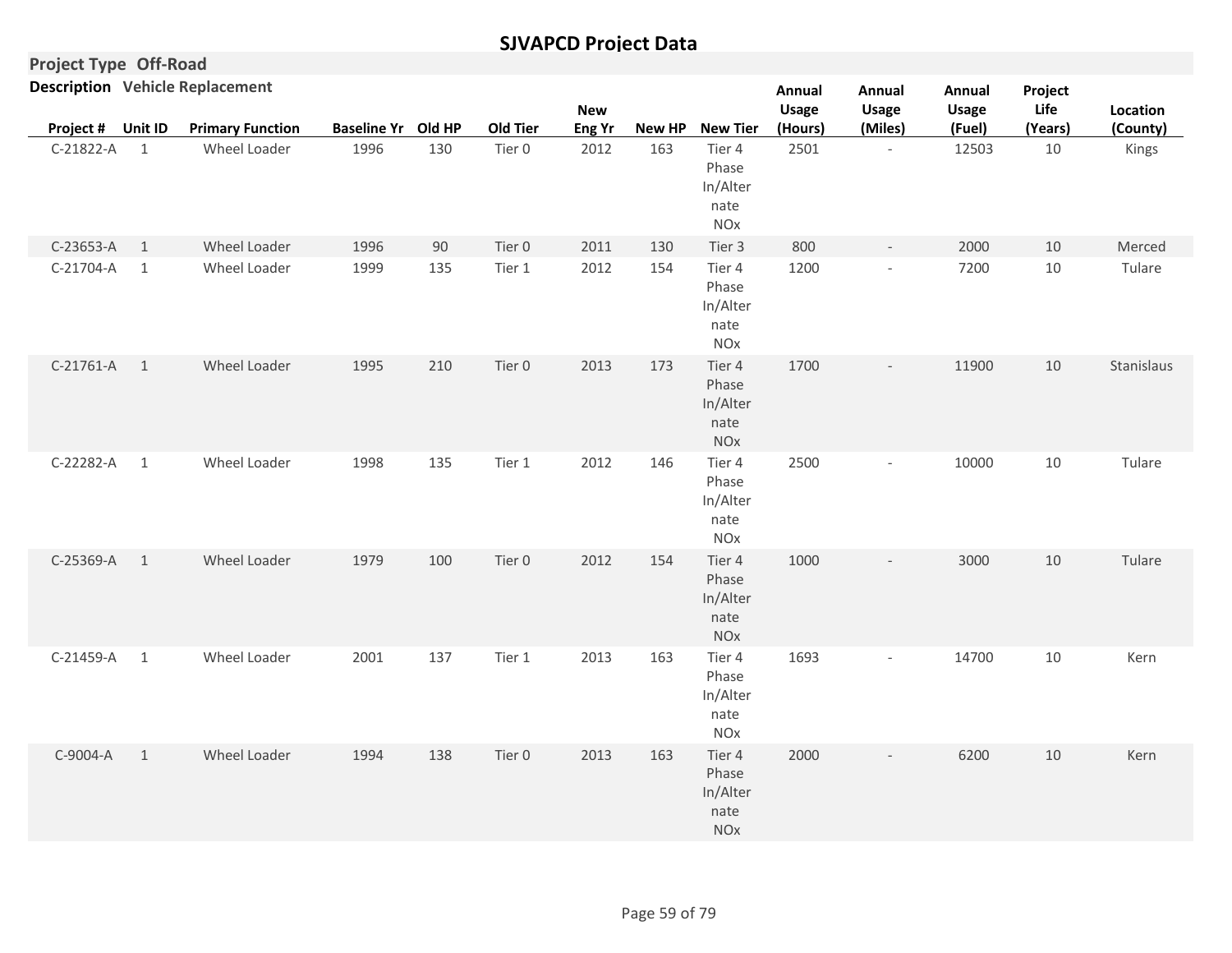| <b>Project Type Off-Road</b> |              |                                        |                    |     |          |               |               |                                                              |                        |                          |                        |                 |            |
|------------------------------|--------------|----------------------------------------|--------------------|-----|----------|---------------|---------------|--------------------------------------------------------------|------------------------|--------------------------|------------------------|-----------------|------------|
|                              |              | <b>Description</b> Vehicle Replacement |                    |     |          | <b>New</b>    |               |                                                              | Annual<br><b>Usage</b> | Annual<br><b>Usage</b>   | Annual<br><b>Usage</b> | Project<br>Life | Location   |
| Project #                    | Unit ID      | <b>Primary Function</b>                | Baseline Yr Old HP |     | Old Tier | <b>Eng Yr</b> | <b>New HP</b> | <b>New Tier</b>                                              | (Hours)                | (Miles)                  | (Fuel)                 | (Years)         | (County)   |
| C-8813-A                     | $\mathbf{1}$ | Wheel Loader                           | 1992               | 135 | Tier 0   | 2013          | 186           | Tier 4<br>Phase<br>In/Alter<br>nate<br><b>NOx</b>            | 1500                   | $\overline{\phantom{a}}$ | 5000                   | 10              | Kern       |
| $C-21151-A$                  | $\mathbf{1}$ | Wheel Loader                           | 1978               | 57  | Tier 0   | 2013          | 59            | Tier 4<br>Final                                              | 1500                   | $\overline{\phantom{a}}$ | 3750                   | 10              | Fresno     |
| C-21391-A                    | $\mathbf{1}$ | Wheel Loader                           | 1992               | 126 | Tier 0   | 2013          | 141           | Tier 4<br>Phase<br>In/Alter<br>nate<br><b>NO<sub>x</sub></b> | 1000                   | $\overline{\phantom{a}}$ | 5000                   | 10              | Kern       |
| C-24311-A                    | $\mathbf{1}$ | Wheel Loader                           | 1969               | 103 | Tier 0   | 2013          | 158           | Tier 4<br>Phase<br>In/Alter<br>nate<br><b>NOx</b>            | 1025                   |                          | 6500                   | 10              | Fresno     |
| C-24303-A                    | $\mathbf{1}$ | Wheel Loader                           | 1987               | 130 | Tier 0   | 2013          | 158           | Tier 4<br>Phase<br>In/Alter<br>nate<br><b>NOx</b>            | 1050                   |                          | 7200                   | 10              | Fresno     |
| C-23978-A                    | $\mathbf{1}$ | Wheel Loader                           | 1999               | 151 | Tier 1   | 2013          | 186           | Tier 4<br>Phase<br>In/Alter<br>nate<br><b>NOx</b>            | 1134                   |                          | 9072                   | 10              | Madera     |
| C-21702-A                    | $\mathbf{1}$ | Wheel Loader                           | 2000               | 130 | Tier 1   | 2013          | 163           | Tier 4<br>Phase<br>In/Alter<br>nate<br><b>NOx</b>            | 850                    |                          | 3600                   | 10              | Stanislaus |
| C-22943-A                    | $\mathbf{1}$ | Wheel Loader                           | 1970               | 113 | Tier 0   | 2013          | 149           | Tier 3                                                       | 300                    | $\overline{\phantom{a}}$ | 1500                   | 10              | Stanislaus |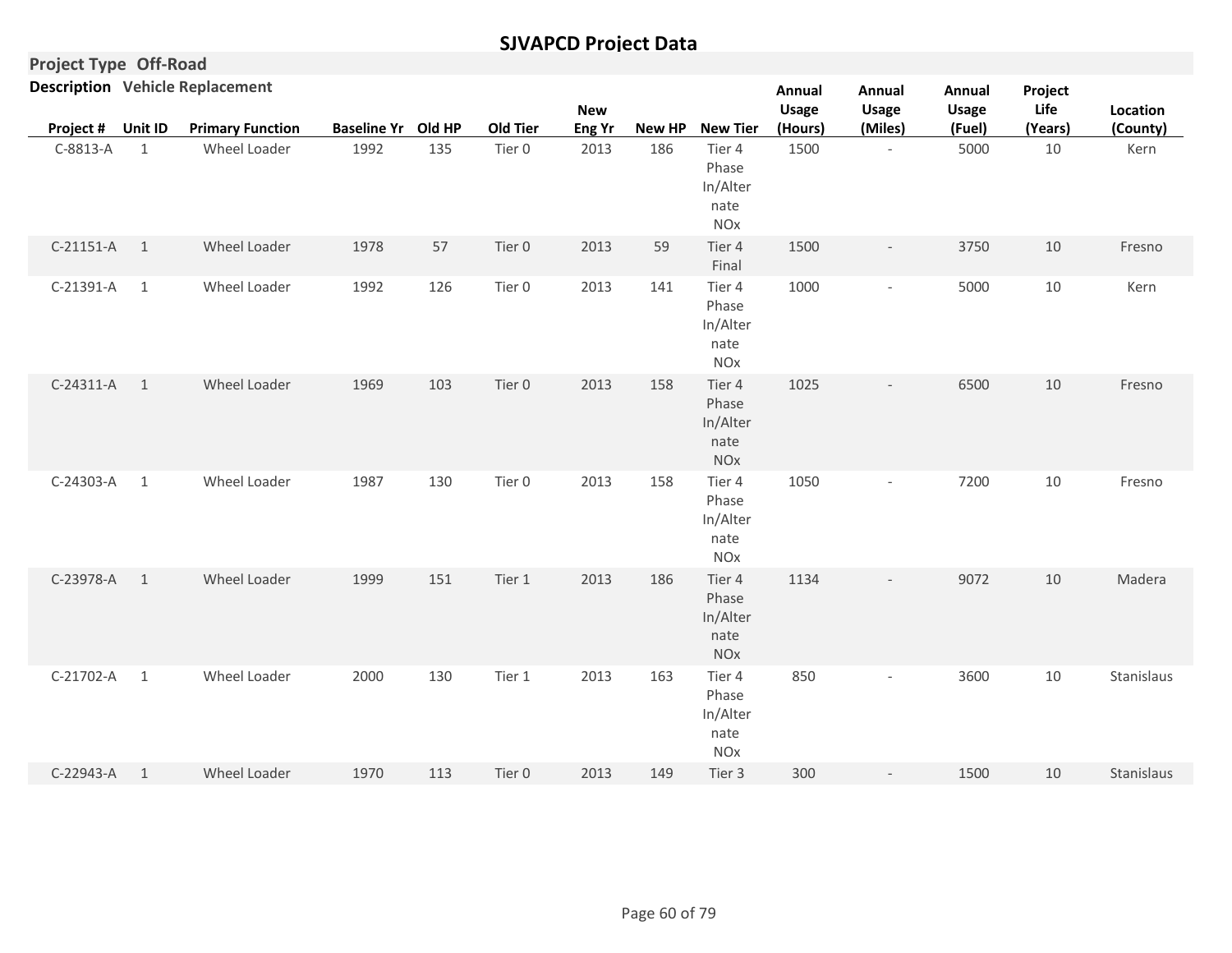| <b>Project Type Locomotive</b> |         |                                         |                    |        |          |               |      |                 |         |                          |              |                |            |
|--------------------------------|---------|-----------------------------------------|--------------------|--------|----------|---------------|------|-----------------|---------|--------------------------|--------------|----------------|------------|
|                                |         | <b>Description</b> New Vehicle Purchase |                    |        |          |               |      |                 | Annual  | Annual                   | Annual       | <b>Project</b> |            |
|                                |         |                                         |                    |        |          | <b>New</b>    |      |                 | Usage   | Usage                    | <b>Usage</b> | Life           | Location   |
| Project #                      | Unit ID | <b>Primary Function</b>                 | <b>Baseline Yr</b> | Old HP | Old Tier | <b>Eng Yr</b> |      | New HP New Tier | (Hours) | (Miles)                  | (Fuel)       | (Years)        | (County)   |
| C-10105-A                      |         | Switcher (Locomotive)                   | $-$                |        |          | 2013          | 2000 | Г3.             |         | $\overline{\phantom{0}}$ | 27715        |                | Stanislaus |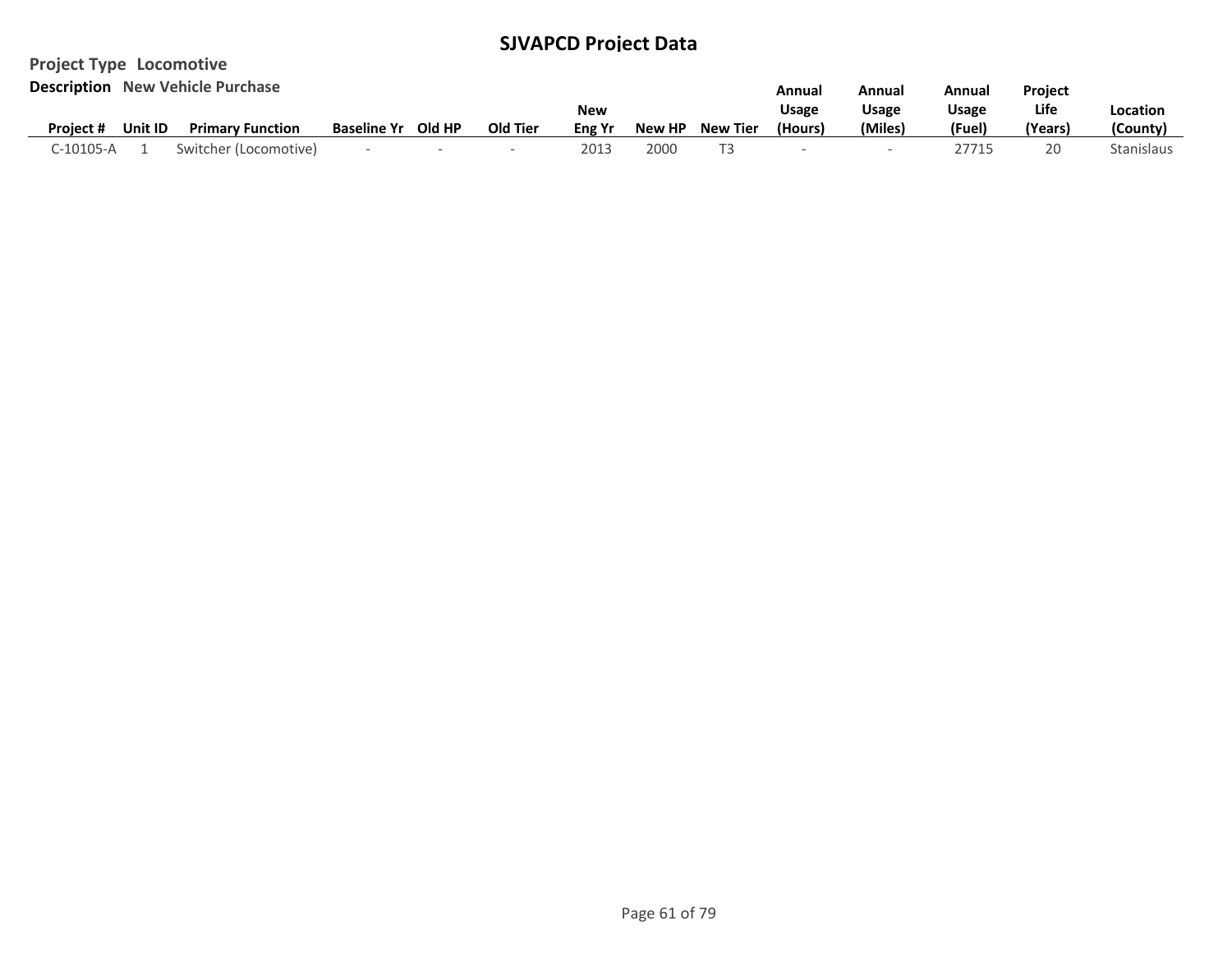| <b>Project Type Forklift</b>                        |         |                         |                          |                                 |                          |                      |        |                          |                            |                                   |                                  |                            |                             |
|-----------------------------------------------------|---------|-------------------------|--------------------------|---------------------------------|--------------------------|----------------------|--------|--------------------------|----------------------------|-----------------------------------|----------------------------------|----------------------------|-----------------------------|
| <b>Description New Electric</b><br><b>Project #</b> | Unit ID | <b>Primary Function</b> | <b>Baseline Yr</b>       | Old HP                          | Old Tier                 | <b>New</b><br>Eng Yr | New HP | New Tier                 | Annual<br>Usage<br>(Hours) | Annual<br><b>Usage</b><br>(Miles) | Annual<br><b>Usage</b><br>(Fuel) | Project<br>Life<br>(Years) | <b>Location</b><br>(County) |
| C-24797-A                                           |         | Forklift                |                          | $\overline{\phantom{a}}$        | $\qquad \qquad -$        | 2013                 | 25     |                          | 1600                       |                                   | $\overline{\phantom{a}}$         | 10                         | Fresno                      |
| C-24797-A                                           |         | Forklift                |                          |                                 | $\overline{\phantom{a}}$ | 2013                 | 25     | $-$                      | 1600                       |                                   | $\overline{\phantom{a}}$         | 10                         | Fresno                      |
| C-24797-A                                           |         | Forklift                | $\overline{\phantom{a}}$ | $\overline{\phantom{a}}$        | $\overline{\phantom{m}}$ | 2013                 | 25     |                          | 1600                       |                                   | $\overline{\phantom{a}}$         | 10                         | Fresno                      |
| C-25851-A                                           |         | Forklift                | $\overline{\phantom{a}}$ | $\overline{\phantom{a}}$        | $\qquad \qquad -$        | 2013                 | 18     | $-$                      | 2000                       | $\qquad \qquad -$                 | $\qquad \qquad -$                | 10                         | Kings                       |
| C-25851-A                                           |         | Forklift                | $\overline{\phantom{a}}$ | $\overline{\phantom{0}}$        | $\overline{\phantom{m}}$ | 2013                 | 18     | $\overline{\phantom{0}}$ | 2000                       |                                   | $\overline{\phantom{a}}$         | 10                         | Kings                       |
| $C-25851-A$                                         |         | Forklift                | $\overline{\phantom{a}}$ | $\hspace{0.1mm}-\hspace{0.1mm}$ | $\qquad \qquad -$        | 2013                 | 18     | $-$                      | 2000                       | $\qquad \qquad -$                 | $\qquad \qquad -$                | 10                         | Kings                       |
|                                                     |         |                         |                          |                                 |                          |                      |        |                          |                            |                                   |                                  |                            |                             |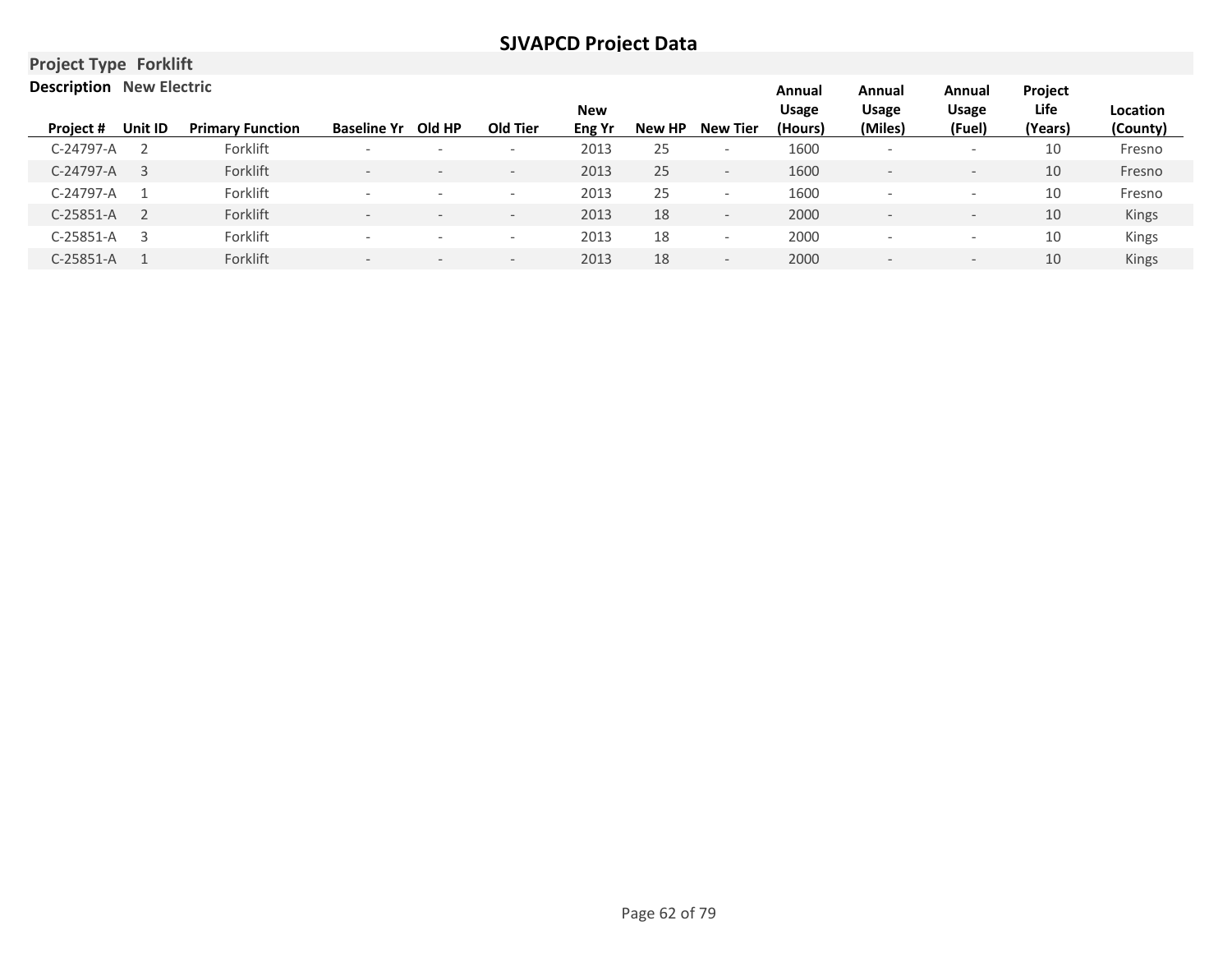**Project Type Ag Engine**

**Description Ag Diesel to Diesel**

| <b>Description</b> Ag Diesel to Diesel |                |                         |                    |     |          | <b>New</b> |               |                                                              | Annual<br><b>Usage</b> | Annual<br><b>Usage</b>   | Annual<br><b>Usage</b>   | Project<br>Life | Location |
|----------------------------------------|----------------|-------------------------|--------------------|-----|----------|------------|---------------|--------------------------------------------------------------|------------------------|--------------------------|--------------------------|-----------------|----------|
| Project # Unit ID                      |                | <b>Primary Function</b> | Baseline Yr Old HP |     | Old Tier | Eng Yr     | <b>New HP</b> | <b>New Tier</b>                                              | (Hours)                | (Miles)                  | (Fuel)                   | (Years)         | (County) |
| C-26327-A 18                           |                | <b>Irrigation Pump</b>  | 2002               | 180 | Tier 1   | 2013       | 225           | Tier 4<br>Phase<br>In/Alter<br>nate<br><b>NOx</b>            | 900                    | $\overline{\phantom{m}}$ | $\overline{\phantom{a}}$ | $\mathbf{1}$    | Kings    |
| C-25359-A                              | $\overline{4}$ | <b>Irrigation Pump</b>  | 1998               | 130 | Tier 1   | 2012       | 125           | Tier 4<br>Phase<br>In/Alter<br>nate<br><b>NOx</b>            | 600                    |                          |                          | $\mathbf{1}$    | Fresno   |
| C-25359-A                              | 5              | <b>Irrigation Pump</b>  | 1998               | 130 | Tier 1   | 2012       | 125           | Tier 4<br>Phase<br>In/Alter<br>nate<br><b>NOx</b>            | 900                    | $\overline{a}$           | $\overline{\phantom{a}}$ | $\mathbf{1}$    | Fresno   |
| C-25359-A                              | $6\,$          | <b>Irrigation Pump</b>  | 1998               | 130 | Tier 1   | 2012       | 125           | Tier 4<br>Phase<br>In/Alter<br>nate<br><b>NOx</b>            | 850                    |                          |                          | $\mathbf{1}$    | Fresno   |
| C-25359-A                              | $\overline{7}$ | <b>Irrigation Pump</b>  | 2002               | 120 | Tier 1   | 2012       | 125           | Tier 4<br>Phase<br>In/Alter<br>nate<br><b>NOx</b>            | 600                    |                          |                          | $\mathbf{1}$    | Fresno   |
| C-25359-A                              | $\mathbf{1}$   | <b>Irrigation Pump</b>  | 1998               | 120 | Tier 1   | 2012       | 125           | Tier 4<br>Phase<br>In/Alter<br>nate<br><b>NOx</b>            | 1200                   |                          |                          | $\mathbf{1}$    | Fresno   |
| C-25359-A                              | 8              | <b>Irrigation Pump</b>  | 2002               | 120 | Tier 1   | 2012       | 125           | Tier 4<br>Phase<br>In/Alter<br>nate<br><b>NO<sub>x</sub></b> | 600                    |                          |                          | $\mathbf{1}$    | Fresno   |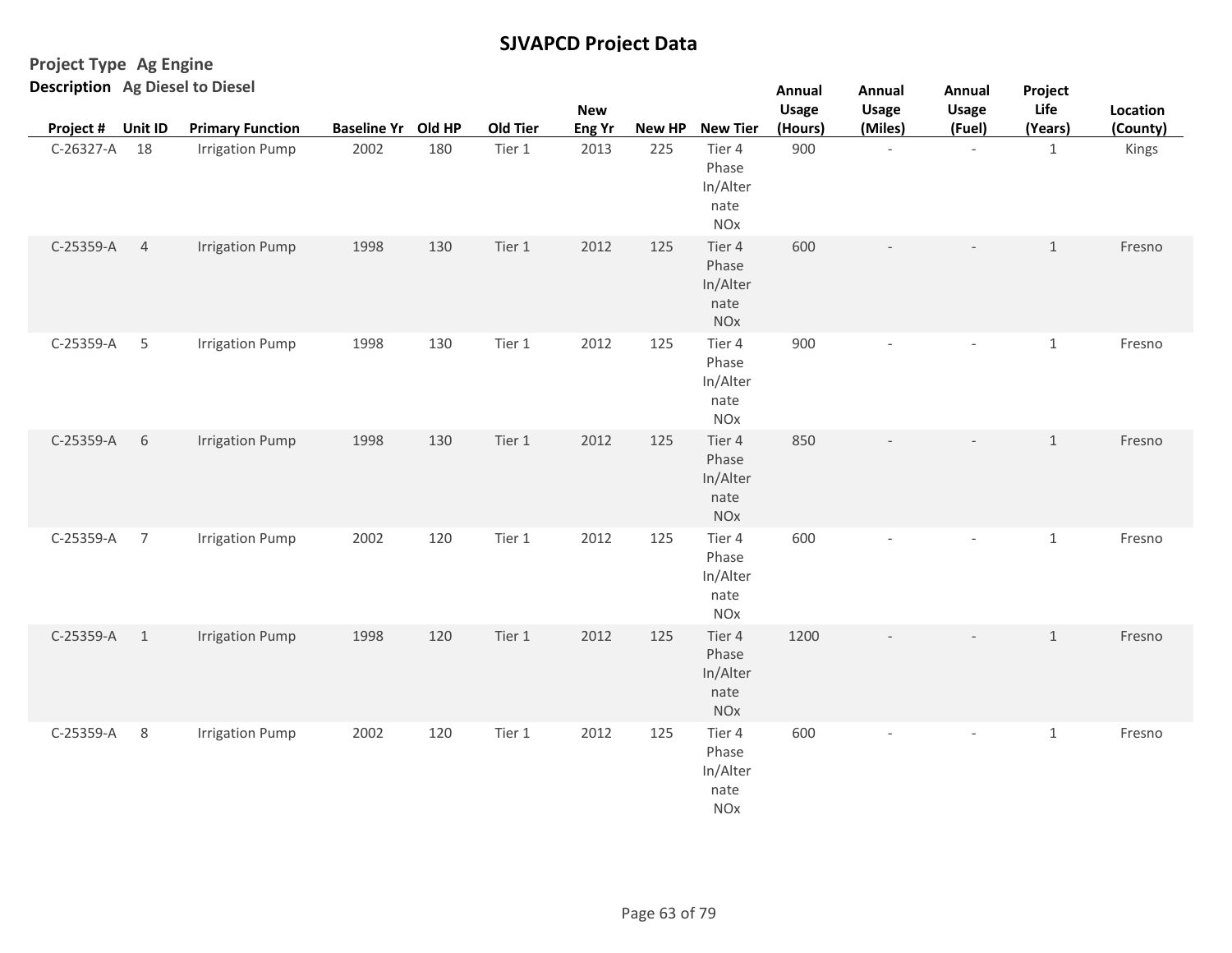| <b>Description</b> Ag Diesel to Diesel |                |                         |                           |     |          | <b>New</b> |        |                                                              | Annual<br><b>Usage</b> | Annual<br><b>Usage</b>   | Annual<br><b>Usage</b>   | Project<br>Life | Location |
|----------------------------------------|----------------|-------------------------|---------------------------|-----|----------|------------|--------|--------------------------------------------------------------|------------------------|--------------------------|--------------------------|-----------------|----------|
| Project # Unit ID                      |                | <b>Primary Function</b> | <b>Baseline Yr Old HP</b> |     | Old Tier | Eng Yr     | New HP | <b>New Tier</b>                                              | (Hours)                | (Miles)                  | (Fuel)                   | (Years)         | (County) |
| C-26327-A                              | 5              | <b>Irrigation Pump</b>  | 1999                      | 120 | Tier 1   | 2013       | 148    | Tier 4<br>Phase<br>In/Alter<br>nate<br><b>NO<sub>x</sub></b> | 900                    | $\overline{\phantom{a}}$ | $\overline{\phantom{a}}$ | $\mathbf{1}$    | Kings    |
| C-26327-A                              | $\overline{2}$ | <b>Irrigation Pump</b>  | 1997                      | 130 | Tier 1   | 2012       | 148    | Tier 4<br>Phase<br>In/Alter<br>nate<br><b>NOx</b>            | 900                    |                          |                          | $\,1\,$         | Kings    |
| C-26327-A                              | $\,6\,$        | <b>Irrigation Pump</b>  | 1999                      | 120 | Tier 1   | 2012       | 148    | Tier 4<br>Phase<br>In/Alter<br>nate<br><b>NOx</b>            | 900                    |                          |                          | $\mathbf{1}$    | Kings    |
| C-26327-A                              | $\overline{3}$ | <b>Irrigation Pump</b>  | 1998                      | 190 | Tier 1   | 2013       | 225    | Tier 4<br>Phase<br>In/Alter<br>nate<br><b>NOx</b>            | 900                    |                          | $\overline{\phantom{a}}$ | $\mathbf 1$     | Kings    |
| C-26327-A                              | 14             | <b>Irrigation Pump</b>  | 1998                      | 190 | Tier 1   | 2013       | 225    | Tier 4<br>Phase<br>In/Alter<br>nate<br><b>NOx</b>            | 900                    |                          |                          | $\mathbf{1}$    | Kings    |
| C-26327-A                              | $\overline{7}$ | <b>Irrigation Pump</b>  | 2002                      | 190 | Tier 1   | 2013       | 225    | Tier 4<br>Phase<br>In/Alter<br>nate<br><b>NOx</b>            | 900                    |                          | $\overline{\phantom{a}}$ | $\mathbf{1}$    | Kings    |
| C-26327-A                              | 11             | <b>Irrigation Pump</b>  | 2002                      | 190 | Tier 1   | 2013       | 225    | Tier 4<br>Phase<br>In/Alter<br>nate<br><b>NOx</b>            | 900                    |                          |                          | $1\,$           | Kings    |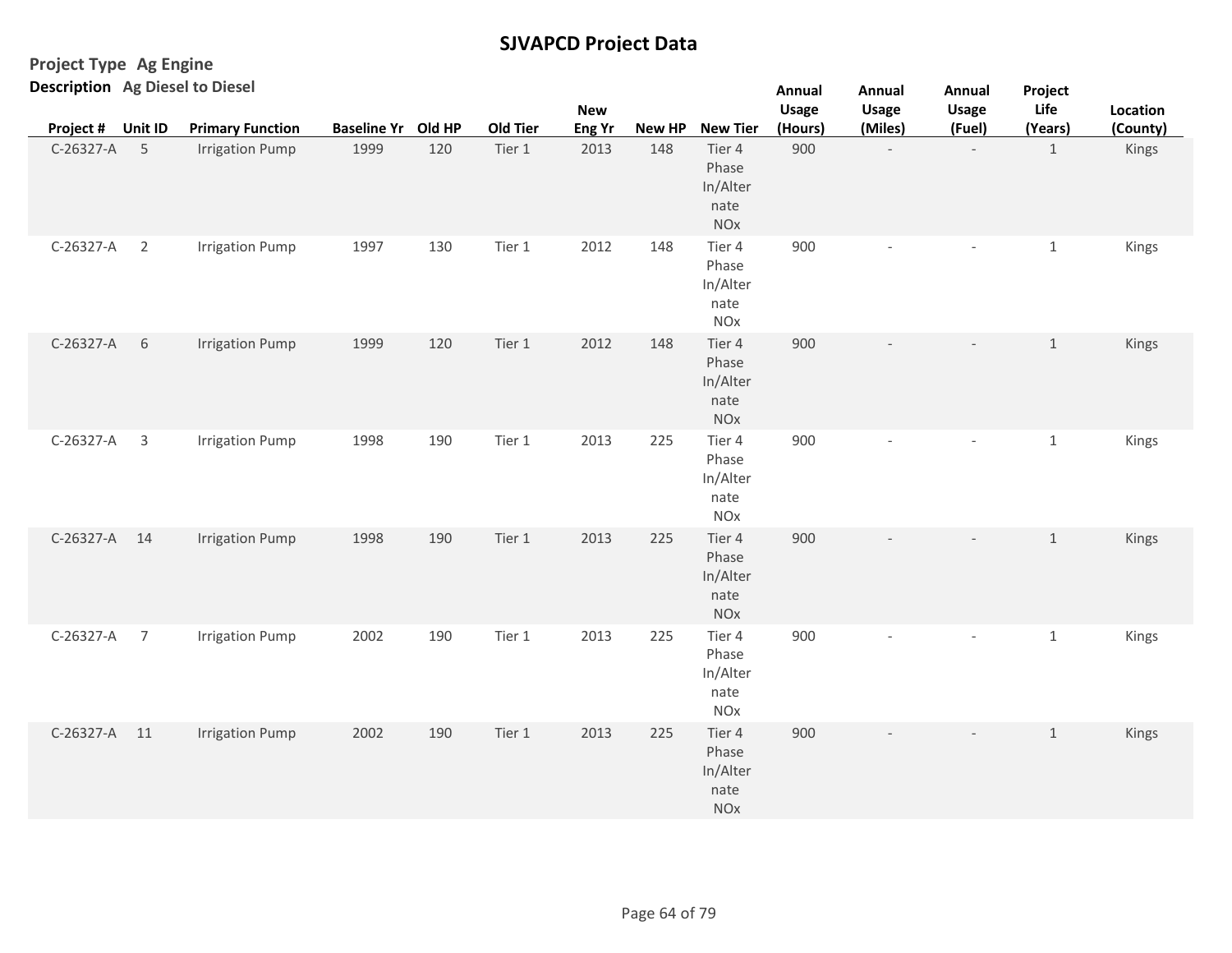**Project Type Ag Engine**

**Description Ag Diesel to Diesel**

| <b>Description</b> Ag Diesel to Diesel |                |                         |                    |     |          | <b>New</b>    |        |                                                   | Annual<br><b>Usage</b> | Annual<br><b>Usage</b>   | Annual<br><b>Usage</b>   | Project<br>Life | Location |
|----------------------------------------|----------------|-------------------------|--------------------|-----|----------|---------------|--------|---------------------------------------------------|------------------------|--------------------------|--------------------------|-----------------|----------|
| Project # Unit ID                      |                | <b>Primary Function</b> | Baseline Yr Old HP |     | Old Tier | <b>Eng Yr</b> | New HP | <b>New Tier</b>                                   | (Hours)                | (Miles)                  | (Fuel)                   | (Years)         | (County) |
| C-26327-A 13                           |                | <b>Irrigation Pump</b>  | 1998               | 190 | Tier 1   | 2013          | 225    | Tier 4<br>Phase<br>In/Alter<br>nate<br><b>NOx</b> | 900                    | $\overline{\phantom{a}}$ | $\overline{\phantom{a}}$ | $\mathbf{1}$    | Kings    |
| C-26327-A                              | 16             | <b>Irrigation Pump</b>  | 2000               | 190 | Tier 1   | 2013          | 225    | Tier 4<br>Phase<br>In/Alter<br>nate<br><b>NOx</b> | 900                    |                          |                          | $\mathbf{1}$    | Kings    |
| C-26327-A                              | $\overline{4}$ | <b>Irrigation Pump</b>  | 1998               | 190 | Tier 1   | 2013          | 225    | Tier 4<br>Phase<br>In/Alter<br>nate<br><b>NOx</b> | 900                    |                          | $\overline{\phantom{a}}$ | $1\,$           | Kings    |
| C-26327-A                              | 17             | <b>Irrigation Pump</b>  | 2002               | 190 | Tier 1   | 2013          | 225    | Tier 4<br>Phase<br>In/Alter<br>nate<br><b>NOx</b> | 900                    |                          |                          | $\mathbf{1}$    | Kings    |
| C-22809-A                              | $\mathsf{3}$   | <b>Irrigation Pump</b>  | 2005               | 250 | Tier 2   | 2012          | 275    | Tier 4<br>Phase<br>In/Alter<br>nate<br><b>NOx</b> | 2300                   |                          |                          | $\overline{4}$  | Merced   |
| C-25359-A                              | $\mathbf{3}$   | <b>Irrigation Pump</b>  | 1998               | 130 | Tier 1   | 2012          | 125    | Tier 4<br>Phase<br>In/Alter<br>nate<br><b>NOx</b> | 600                    |                          |                          | $\mathbf{1}$    | Fresno   |
| C-26327-A 15                           |                | <b>Irrigation Pump</b>  | 2001               | 190 | Tier 1   | 2013          | 225    | Tier 4<br>Phase<br>In/Alter<br>nate<br><b>NOx</b> | 900                    |                          |                          | $\,1$           | Kings    |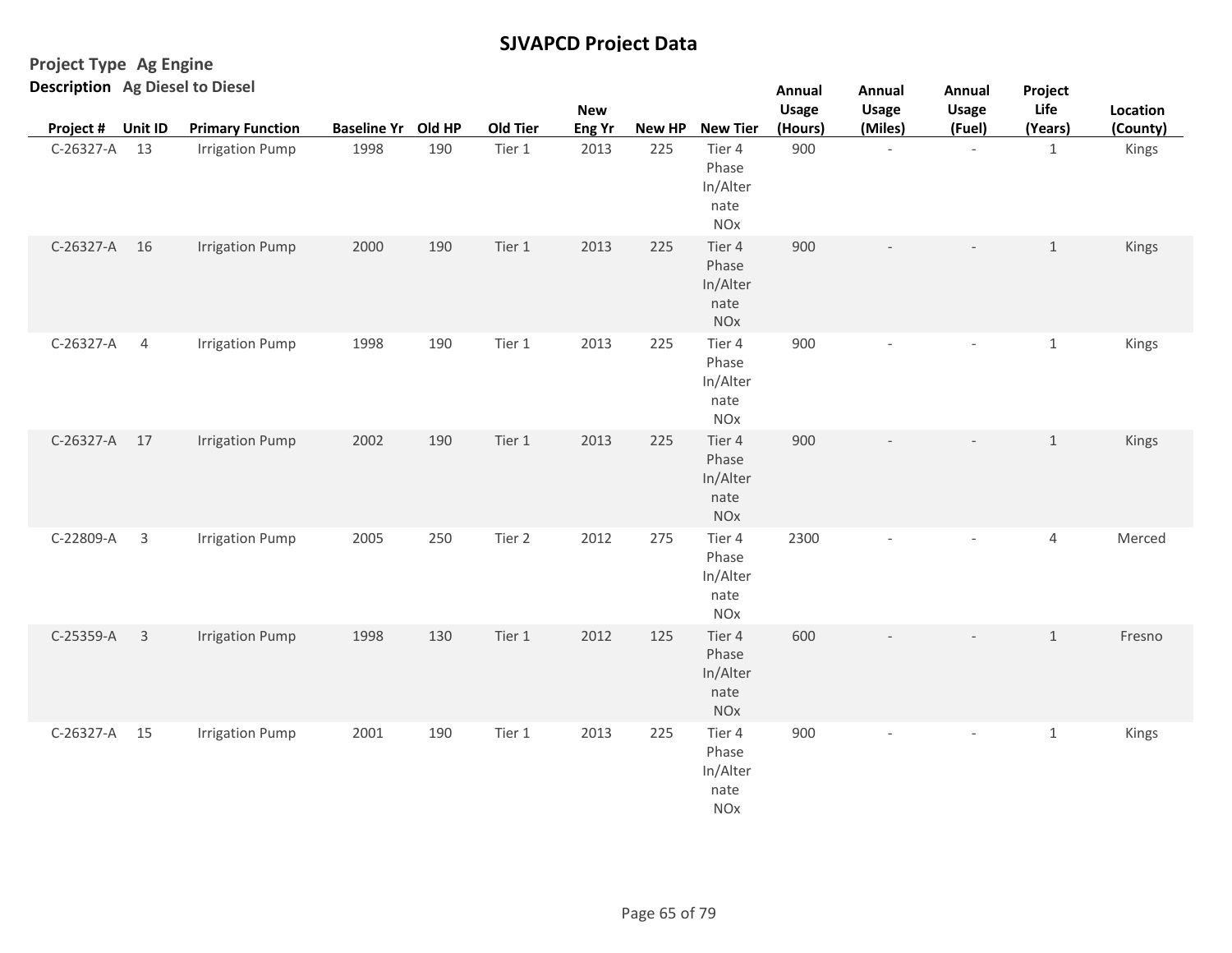| <b>Description</b> Ag Diesel to Diesel |                |                         |                    |        |          | <b>New</b>    |               |                                                   | Annual<br><b>Usage</b> | Annual<br><b>Usage</b>   | Annual<br><b>Usage</b>   | Project<br>Life | Location |
|----------------------------------------|----------------|-------------------------|--------------------|--------|----------|---------------|---------------|---------------------------------------------------|------------------------|--------------------------|--------------------------|-----------------|----------|
| Project # Unit ID                      |                | <b>Primary Function</b> | Baseline Yr Old HP |        | Old Tier | <b>Eng Yr</b> | <b>New HP</b> | <b>New Tier</b>                                   | (Hours)                | (Miles)                  | (Fuel)                   | (Years)         | (County) |
| C-24216-A                              | $\overline{7}$ | <b>Irrigation Pump</b>  | 2003               | 80     | Tier 1   | 2012          | 140           | Tier 4<br>Phase<br>In/Alter<br>nate<br><b>NOx</b> | 750                    | $\overline{\phantom{a}}$ | $\overline{\phantom{a}}$ | $1\,$           | Fresno   |
| C-22812-A                              | $\sqrt{5}$     | <b>Irrigation Pump</b>  | 2002               | $80\,$ | Tier 1   | 2013          | 174           | Tier 4<br>Phase<br>In/Alter<br>nate<br><b>NOx</b> | 2400                   |                          |                          | $\mathbf{1}$    | Merced   |
| C-24077-A                              | $\overline{1}$ | <b>Irrigation Pump</b>  | 2003               | 35     | Tier 1   | 2012          | 38            | Tier 4<br>Interim                                 | 800                    |                          | $\overline{\phantom{a}}$ | 10              | Merced   |
| C-25359-A                              | 12             | <b>Irrigation Pump</b>  | 2002               | 120    | Tier 1   | 2012          | 125           | Tier 4<br>Phase<br>In/Alter<br>nate<br><b>NOx</b> | 600                    |                          |                          | $\mathbf{1}$    | Fresno   |
| C-22809-A                              | $1\,$          | <b>Irrigation Pump</b>  | 2005               | 174    | Tier 2   | 2012          | 202           | Tier 4<br>Phase<br>In/Alter<br>nate<br><b>NOx</b> | 2300                   |                          |                          | $\overline{4}$  | Merced   |
| C-22809-A                              | $\overline{4}$ | <b>Irrigation Pump</b>  | 2005               | 250    | Tier 2   | 2012          | 275           | Tier 4<br>Phase<br>In/Alter<br>nate<br><b>NOx</b> | 2300                   |                          |                          | $\overline{4}$  | Merced   |
| C-22809-A                              | $\overline{2}$ | <b>Irrigation Pump</b>  | 2005               | 250    | Tier 2   | 2012          | 275           | Tier 4<br>Phase<br>In/Alter<br>nate<br><b>NOx</b> | 2300                   |                          |                          | 4               | Merced   |
| C-24216-A                              | $\mathsf{3}$   | <b>Irrigation Pump</b>  | 2002               | 155    | Tier 1   | 2012          | 140           | Tier 4<br>Phase<br>In/Alter<br>nate<br><b>NOx</b> | 2000                   |                          |                          | $\mathbf{1}$    | Fresno   |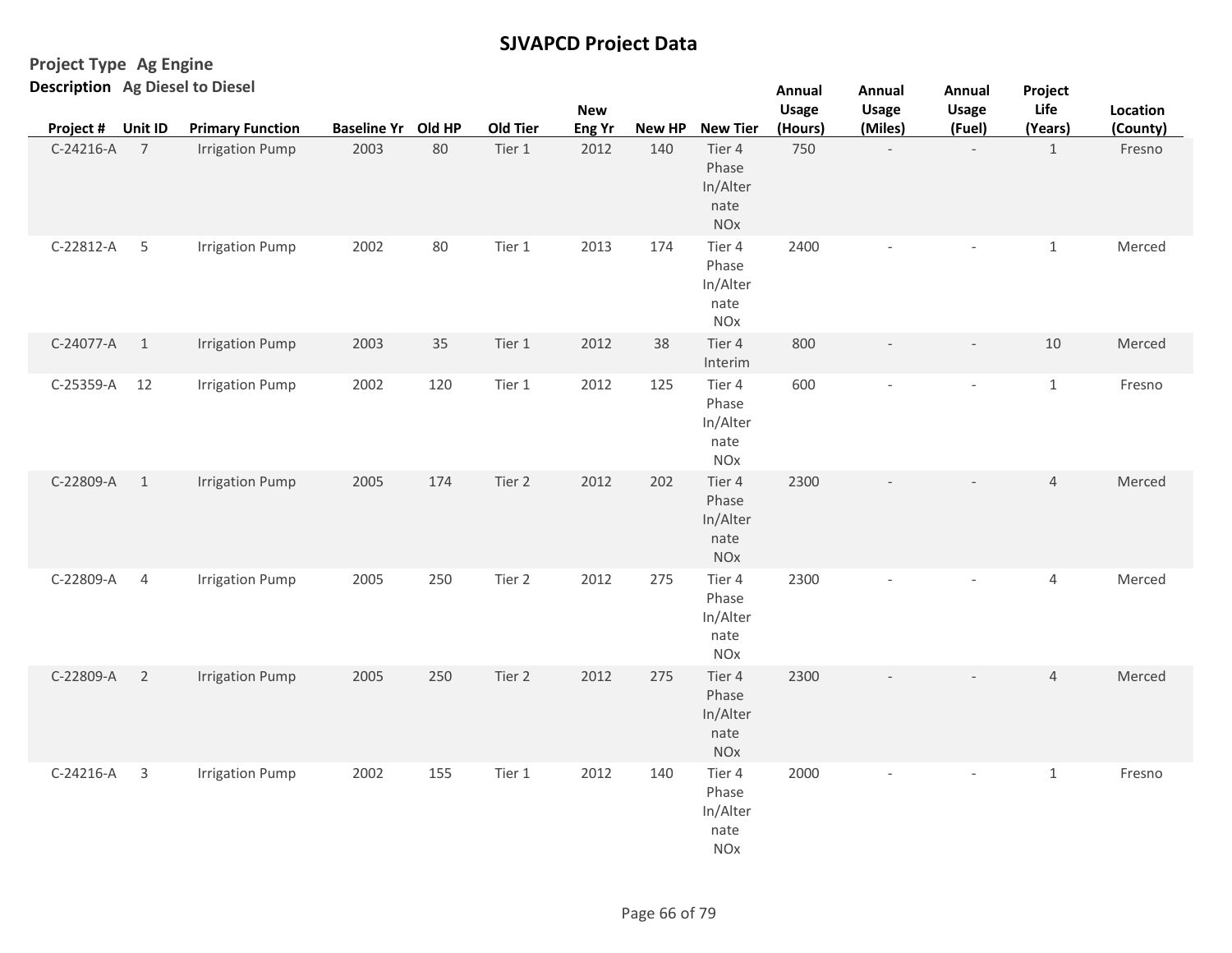| <b>Description</b> Ag Diesel to Diesel |                |                         |                    |     |          | <b>New</b>    |               |                                                              | Annual<br><b>Usage</b> | Annual<br><b>Usage</b> | Annual<br><b>Usage</b>   | Project<br>Life | Location |  |
|----------------------------------------|----------------|-------------------------|--------------------|-----|----------|---------------|---------------|--------------------------------------------------------------|------------------------|------------------------|--------------------------|-----------------|----------|--|
| Project # Unit ID                      |                | <b>Primary Function</b> | Baseline Yr Old HP |     | Old Tier | <b>Eng Yr</b> | <b>New HP</b> | <b>New Tier</b>                                              | (Hours)                | (Miles)                | (Fuel)                   | (Years)         | (County) |  |
| $C-24216-A$ 2                          |                | <b>Irrigation Pump</b>  | 2002               | 155 | Tier 1   | 2012          | 140           | Tier 4<br>Phase<br>In/Alter<br>nate<br><b>NOx</b>            | 2000                   |                        | $\overline{\phantom{a}}$ | $\,1\,$         | Fresno   |  |
| C-24216-A                              | 9              | <b>Irrigation Pump</b>  | 1996               | 28  | Tier 0   | 2012          | 48            | Tier 4<br>Interim                                            | 500                    |                        |                          | $10\,$          | Fresno   |  |
| C-22809-A                              | 5              | <b>Irrigation Pump</b>  | 2005               | 250 | Tier 2   | 2012          | 275           | Tier 4<br>Phase<br>In/Alter<br>nate<br><b>NOx</b>            | 2300                   |                        |                          | $\overline{4}$  | Merced   |  |
| C-24216-A                              | 6              | <b>Irrigation Pump</b>  | 2002               | 80  | Tier 1   | 2012          | 140           | Tier 4<br>Phase<br>In/Alter<br>nate<br><b>NO<sub>x</sub></b> | 750                    |                        |                          | $\,1$           | Fresno   |  |
| C-25359-A                              | $\overline{2}$ | <b>Irrigation Pump</b>  | 1998               | 130 | Tier 1   | 2012          | 125           | Tier 4<br>Phase<br>In/Alter<br>nate<br>$NOx$                 | 600                    |                        |                          | $\mathbf{1}$    | Fresno   |  |
| C-24216-A                              | 8              | <b>Irrigation Pump</b>  | 2004               | 80  | Tier 2   | 2012          | 140           | Tier 4<br>Phase<br>In/Alter<br>nate<br><b>NOx</b>            | 750                    |                        |                          | $\overline{2}$  | Fresno   |  |
| C-24216-A                              | $\mathbf{1}$   | <b>Irrigation Pump</b>  | 2002               | 155 | Tier 1   | 2012          | 140           | Tier 4<br>Phase<br>In/Alter<br>nate<br><b>NOx</b>            | 2000                   |                        |                          | $\mathbf{1}$    | Fresno   |  |
| C-24216-A                              | $\overline{4}$ | <b>Irrigation Pump</b>  | 2002               | 155 | Tier 1   | 2012          | 140           | Tier 4<br>Phase<br>In/Alter<br>nate<br><b>NO<sub>x</sub></b> | 2000                   |                        |                          | $\mathbf{1}$    | Fresno   |  |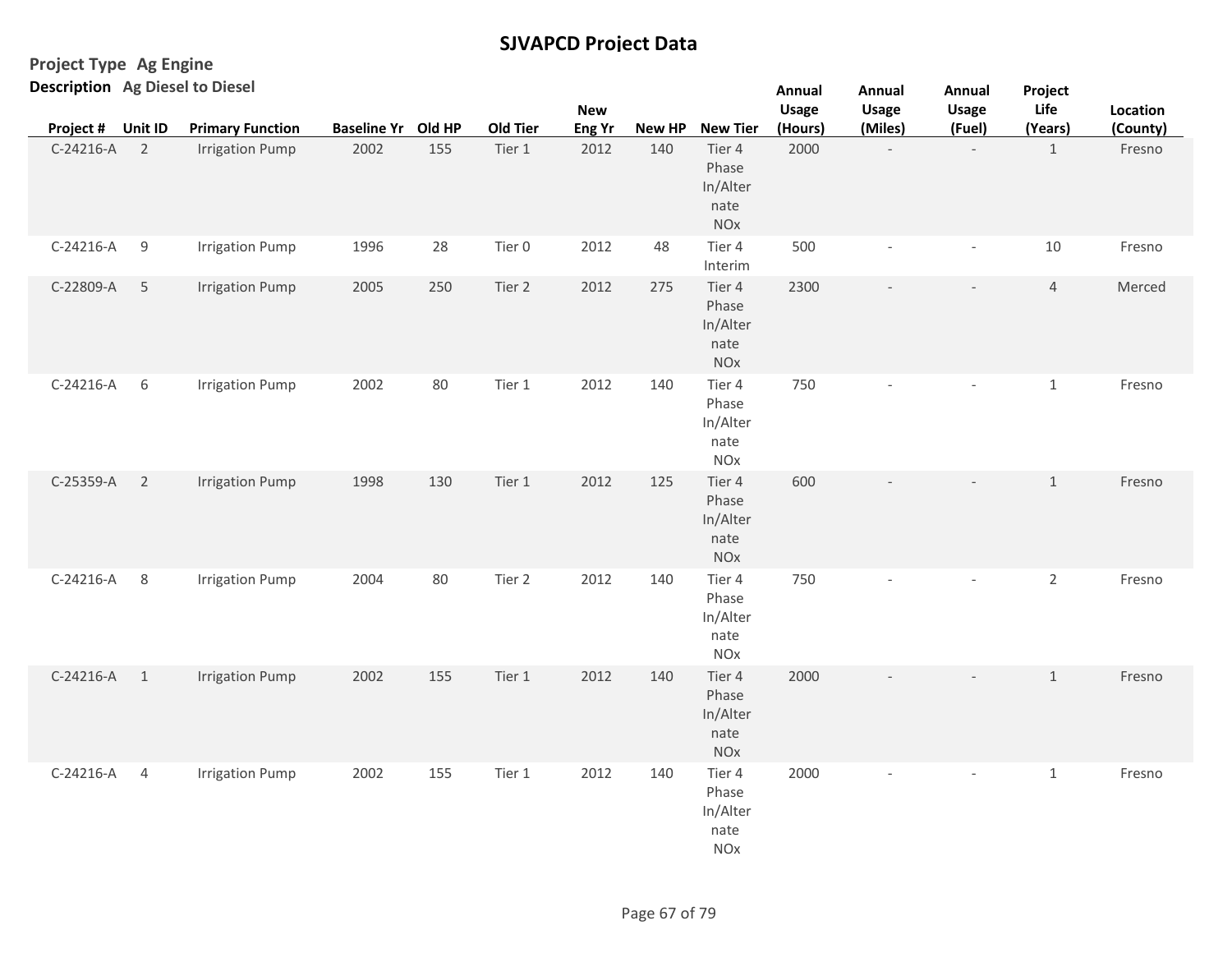| <b>Description</b> Ag Diesel to Diesel |                |                         |                    |     |          | <b>New</b> |        |                                                              | Annual<br><b>Usage</b> | Annual<br><b>Usage</b>   | Annual<br><b>Usage</b>   | Project<br>Life | Location |
|----------------------------------------|----------------|-------------------------|--------------------|-----|----------|------------|--------|--------------------------------------------------------------|------------------------|--------------------------|--------------------------|-----------------|----------|
| Project # Unit ID                      |                | <b>Primary Function</b> | Baseline Yr Old HP |     | Old Tier | Eng Yr     | New HP | <b>New Tier</b>                                              | (Hours)                | (Miles)                  | (Fuel)                   | (Years)         | (County) |
| C-24415-A 1                            |                | <b>Irrigation Pump</b>  | 2006               | 174 | Tier 2   | 2012       | 174    | Tier 4<br>Phase<br>In/Alter<br>nate<br><b>NOx</b>            | 1500                   | $\overline{\phantom{a}}$ | $\overline{\phantom{a}}$ | $\overline{4}$  | Kings    |
| C-24322-A                              | $\mathbf{1}$   | <b>Irrigation Pump</b>  | 2002               | 230 | Tier 1   | 2013       | 225    | Tier 4<br>Phase<br>In/Alter<br>nate<br><b>NOx</b>            | 1500                   |                          |                          | $1\,$           | Kings    |
| C-24322-A                              | $\overline{2}$ | <b>Irrigation Pump</b>  | 2002               | 230 | Tier 1   | 2013       | 225    | Tier 4<br>Phase<br>In/Alter<br>nate<br><b>NOx</b>            | 1500                   |                          |                          | $\,1$           | Kings    |
| C-24708-A                              | $\mathbf{1}$   | <b>Irrigation Pump</b>  | 2002               | 125 | Tier 1   | 2012       | 85     | Tier 4<br>Phase<br>In/Alter<br>nate<br><b>NOx</b>            | 3000                   |                          | $\overline{\phantom{a}}$ | $\mathbf{1}$    | Madera   |
| C-24708-A                              | $\overline{2}$ | <b>Irrigation Pump</b>  | 2000               | 185 | Tier 1   | 2013       | 250    | Tier 4<br>Phase<br>In/Alter<br>nate<br><b>NOx</b>            | 3000                   |                          |                          | $\mathbf{1}$    | Madera   |
| C-26015-A                              | $\mathbf{1}$   | <b>Irrigation Pump</b>  | 1999               | 300 | Tier 1   | 2012       | 250    | Tier 4<br>Phase<br>In/Alter<br>nate<br><b>NO<sub>x</sub></b> | 1825                   |                          | $\overline{a}$           | $\mathbf{1}$    | Madera   |
| C-24216-A                              | 5              | <b>Irrigation Pump</b>  | 2002               | 155 | Tier 1   | 2012       | 140    | Tier 4<br>Phase<br>In/Alter<br>nate<br><b>NOx</b>            | 2000                   |                          |                          | $\mathbf{1}$    | Fresno   |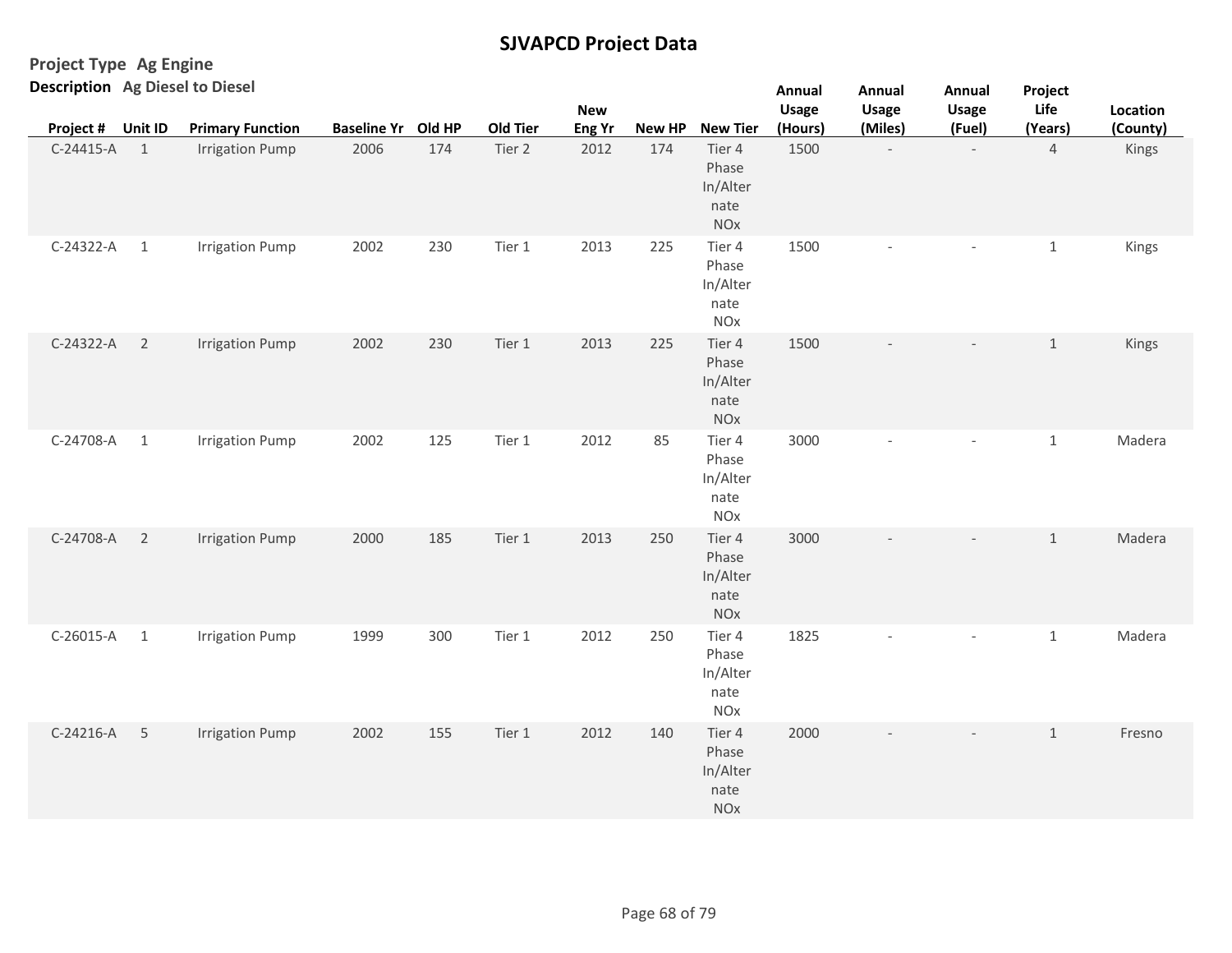**Project Type Ag Engine**

**Description Ag Diesel to Diesel**

| <b>Description</b> Ag Diesel to Diesel |                |                         |                    |     |          | <b>New</b>    |        |                                                              | Annual<br><b>Usage</b> | Annual<br><b>Usage</b>   | Annual<br><b>Usage</b>   | Project<br>Life | Location |
|----------------------------------------|----------------|-------------------------|--------------------|-----|----------|---------------|--------|--------------------------------------------------------------|------------------------|--------------------------|--------------------------|-----------------|----------|
| Project # Unit ID                      |                | <b>Primary Function</b> | Baseline Yr Old HP |     | Old Tier | <b>Eng Yr</b> | New HP | <b>New Tier</b>                                              | (Hours)                | (Miles)                  | (Fuel)                   | (Years)         | (County) |
| C-26773-A                              | $\mathbf{1}$   | <b>Irrigation Pump</b>  | 2002               | 109 | Tier 1   | 2013          | 121    | Tier 4<br>Phase<br>In/Alter<br>nate<br><b>NOx</b>            | 2000                   | $\overline{\phantom{a}}$ | $\overline{\phantom{a}}$ | $\mathbf{1}$    | Fresno   |
| C-20716-A                              | 6              | <b>Irrigation Pump</b>  | 2002               | 80  | Tier 1   | 2013          | 174    | Tier 4<br>Phase<br>In/Alter<br>nate<br><b>NOx</b>            | 3000                   |                          |                          | $\mathbf{1}$    | Merced   |
| C-22812-A                              | $\mathbf{3}$   | <b>Irrigation Pump</b>  | 2001               | 225 | Tier 1   | 2013          | 174    | Tier 4<br>Phase<br>In/Alter<br>nate<br><b>NOx</b>            | 1200                   |                          | $\overline{\phantom{a}}$ | $\mathbf{1}$    | Merced   |
| C-26327-A                              | 12             | <b>Irrigation Pump</b>  | 1998               | 190 | Tier 1   | 2013          | 225    | Tier 4<br>Phase<br>In/Alter<br>nate<br><b>NOx</b>            | 900                    |                          |                          | $\mathbf{1}$    | Kings    |
| C-26327-A                              | $8\phantom{1}$ | <b>Irrigation Pump</b>  | 2002               | 190 | Tier 1   | 2013          | 225    | Tier 4<br>Phase<br>In/Alter<br>nate<br><b>NOx</b>            | 900                    |                          |                          | $\mathbf{1}$    | Kings    |
| C-26327-A                              | $\mathsf 9$    | <b>Irrigation Pump</b>  | 2002               | 190 | Tier 1   | 2013          | 225    | Tier 4<br>Phase<br>In/Alter<br>nate<br><b>NO<sub>x</sub></b> | 900                    |                          |                          | $\mathbf{1}$    | Kings    |
| C-26327-A 10                           |                | <b>Irrigation Pump</b>  | 2002               | 190 | Tier 1   | 2013          | 225    | Tier 4<br>Phase<br>In/Alter<br>nate<br><b>NOx</b>            | 900                    |                          |                          | $\mathbf{1}$    | Kings    |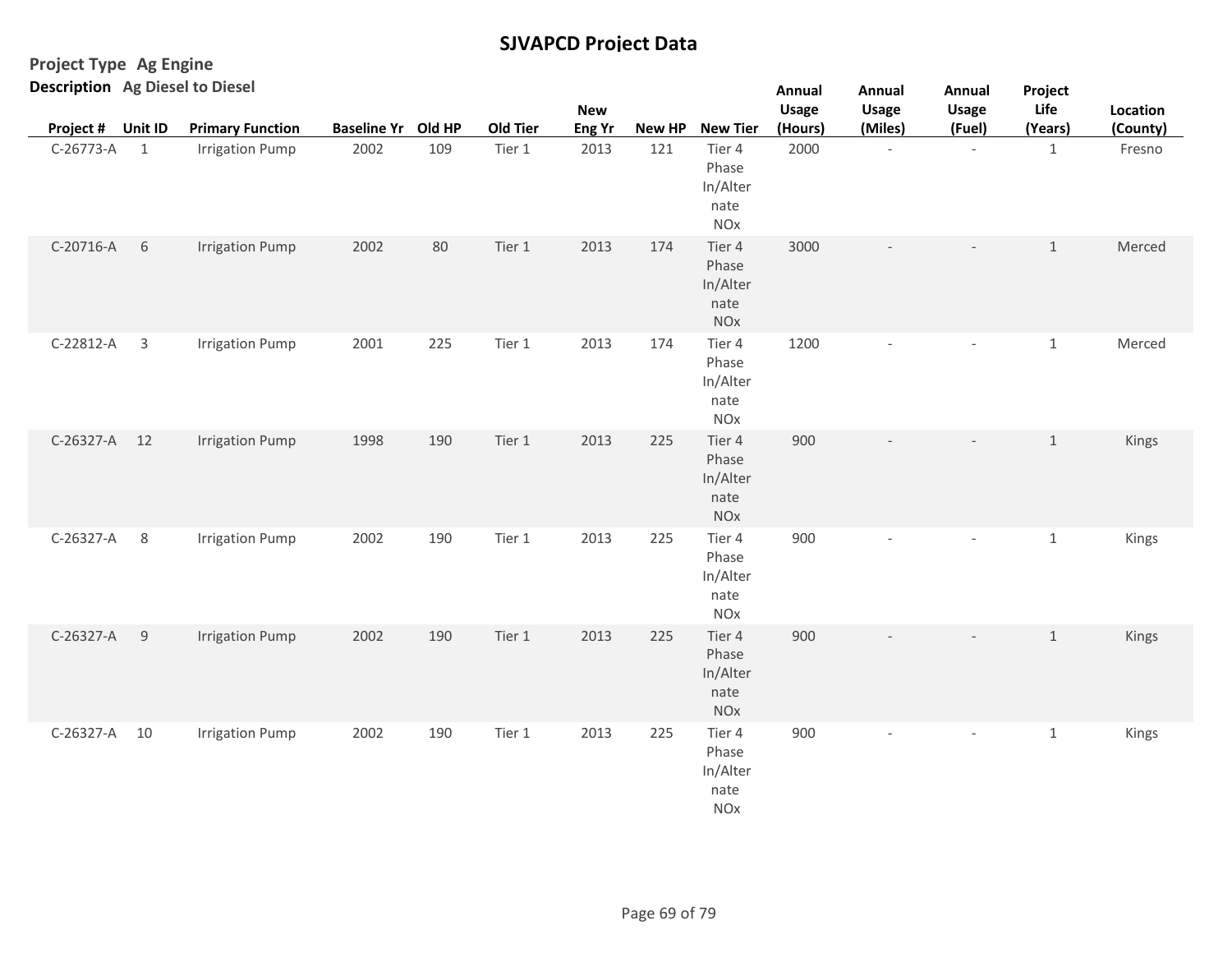**Project Type Ag Engine**

**Description Ag Diesel to Diesel Project #Unit ID Primary Function Baseline Yr Old HP Old Tier New Eng Yr New HPNew Tier**<br>Tier 4 **Annual Usage (Hours)Annual Usage (Miles)Annual Usage (Fuel)Project Life (Years)Location** <u>D Primary Function Baseline Yr Old HP Old Tier Eng Yr New HP New Tier (Hours) (Miles) (Fuel) (Years) (County)</u> Irrigation Pump 1999 155 Tier 1 2013 174 Phase In/Alternate NOxC-22812-A 4 4 Irrigation Pump 1999 155 Tier 1 2013 174 Tier 4 2300 - - - 1 Merced 1 Merced Irrigation Pump <sup>2002</sup> <sup>75</sup> Tier 1 <sup>2012</sup> <sup>74</sup> Tier 4 InterimTier 4 C-24891-A <sup>1</sup>1 Irrigation Pump 2002 75 Tier 1 2012 74 Tier 4 450 - - - 1 Merced 1 Merced Irrigation Pump 1997 150 Tier 1 2012 173 Phase In/Alternate NOxTier 4 C-27836-A <sup>3</sup>3 Irrigation Pump 1997 150 Tier 1 2012 173 Tier 4 500 - - - 1 Fresno 1 Fresno Irrigation Pump 2002 109 Tier 1 2013 121 Phase In/Alternate NOxTier 4 C-26772-A <sup>1</sup>1 Irrigation Pump 2002 109 Tier 1 2013 121 Tier 4 2000 - - - - 1 Fresno 1 Fresno Irrigation Pump 2000 230 Tier 1 2013 250 Phase In/Alternate NOxC-27836-A <sup>2</sup>2 Irrigation Pump 2000 230 Tier 1 2013 250 Tier 4 1000 - - - - 1 Fresno 1 Fresno Irrigation Pump <sup>2001</sup> <sup>115</sup> Tier 1 <sup>2012</sup> <sup>85</sup> Tier 4 Phase In/Alternate NOxTier 4 C-27959-A <sup>1</sup>1 Irrigation Pump 2001 115 Tier 1 2012 85 Tier 4 1300 - - - 1 Merced 1 Merced Irrigation Pump 2001 115 Tier 1 2012 85 Phase In/Alternate NOxTier 4 C-27959-A <sup>2</sup>2 Irrigation Pump 2001 115 Tier 1 2012 85 Tier 4 1300 - - - 1 Merced 1 Merced Irrigation Pump 1997 215 Tier 1 2011 225 Phase In/Alternate NOxC-27351-A <sup>1</sup>1 Irrigation Pump 1997 215 Tier 1 2011 225 Tier 4 1800 - - - - 1 Kern 1 Kern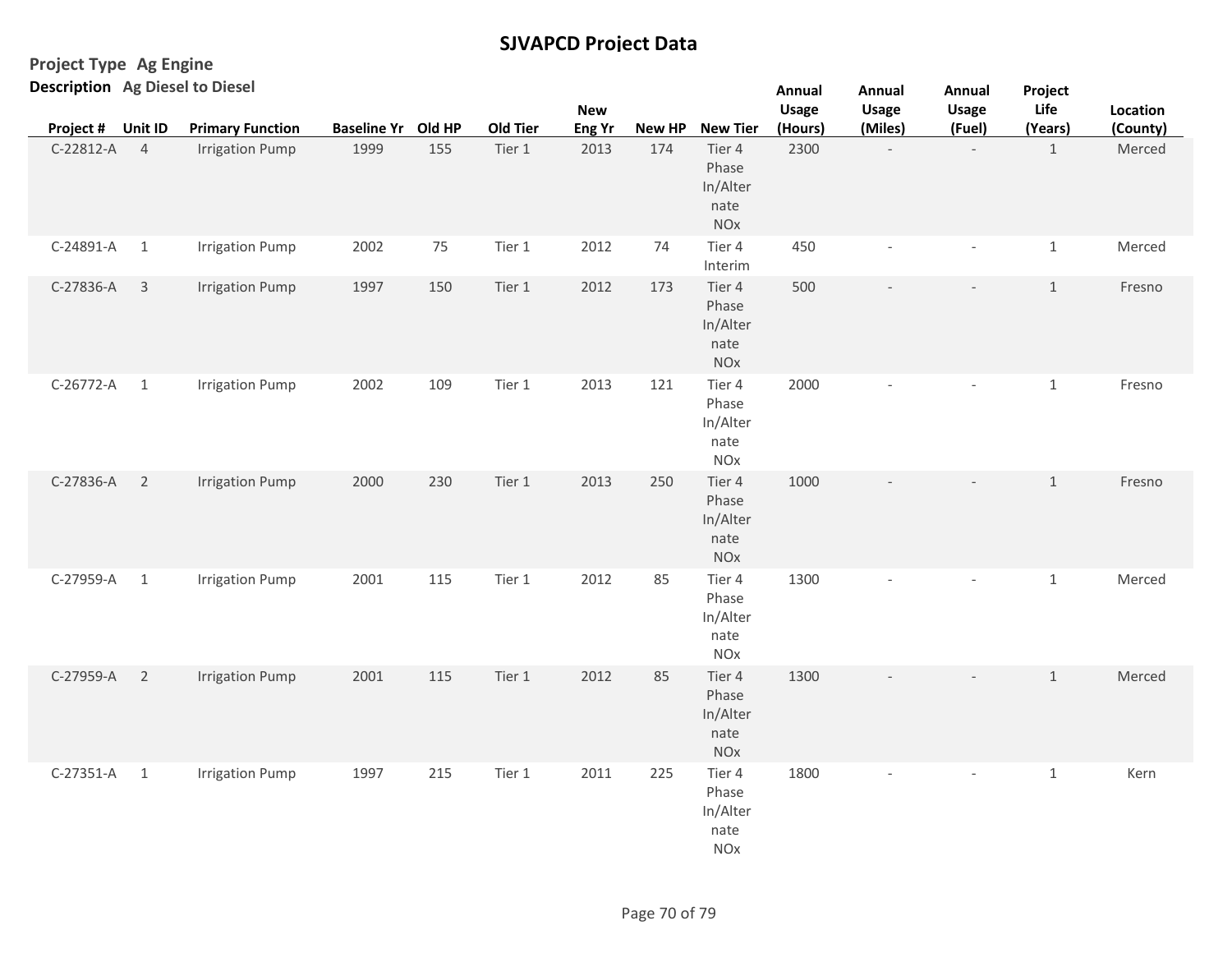| <b>Description</b> Ag Diesel to Diesel |                |                         |                    |        |          | <b>New</b>    |               |                                                              | Annual<br><b>Usage</b> | Annual<br><b>Usage</b>   | Annual<br><b>Usage</b>   | Project<br>Life | Location |
|----------------------------------------|----------------|-------------------------|--------------------|--------|----------|---------------|---------------|--------------------------------------------------------------|------------------------|--------------------------|--------------------------|-----------------|----------|
| Project # Unit ID                      |                | <b>Primary Function</b> | Baseline Yr Old HP |        | Old Tier | <b>Eng Yr</b> | <b>New HP</b> | <b>New Tier</b>                                              | (Hours)                | (Miles)                  | (Fuel)                   | (Years)         | (County) |
| C-27408-A                              | $\mathbf{1}$   | <b>Irrigation Pump</b>  | 2004               | 280    | Tier 2   | 2012          | 300           | Tier 4<br>Phase<br>In/Alter<br>nate<br><b>NOx</b>            | 2000                   | $\overline{\phantom{m}}$ | $\overline{\phantom{a}}$ | $\overline{2}$  | Kings    |
| C-28155-A                              | $\mathbf{1}$   | <b>Irrigation Pump</b>  | 2003               | 260    | Tier 2   | 2013          | 220           | Tier 4<br>Phase<br>In/Alter<br>nate<br><b>NOx</b>            | 1200                   |                          |                          | $1\,$           | Kern     |
| C-28155-A                              | $\overline{2}$ | <b>Irrigation Pump</b>  | 2003               | 290    | Tier 2   | 2013          | 220           | Tier 4<br>Phase<br>In/Alter<br>nate<br><b>NO<sub>x</sub></b> | 1300                   |                          |                          | $\mathbf{1}$    | Kern     |
| C-27836-A                              | $\mathbf{1}$   | <b>Irrigation Pump</b>  | 2002               | 230    | Tier 1   | 2013          | 250           | Tier 4<br>Phase<br>In/Alter<br>nate<br><b>NOx</b>            | 1000                   |                          |                          | $\mathbf{1}$    | Fresno   |
| C-25359-A                              | 16             | <b>Irrigation Pump</b>  | 2002               | 82     | Tier 1   | 2012          | 85            | Tier 4<br>Phase<br>In/Alter<br>nate<br><b>NOx</b>            | 600                    |                          |                          | $\mathbf{1}$    | Fresno   |
| C-26463-A                              | $\mathbf{1}$   | <b>Irrigation Pump</b>  | 2002               | $46\,$ | Tier 1   | 2012          | 48            | Tier 4<br>Interim                                            | 1000                   |                          | $\overline{\phantom{a}}$ | $10\,$          | Kern     |
| C-24891-A                              | $\overline{2}$ | <b>Irrigation Pump</b>  | 2001               | $80\,$ | Tier 1   | 2012          | 85            | Tier 4<br>Phase<br>In/Alter<br>nate<br><b>NOx</b>            | 1500                   |                          |                          | $\mathbf{1}$    | Merced   |
| C-25071-A                              | $\overline{2}$ | <b>Irrigation Pump</b>  | 2002               | 155    | Tier 1   | 2012          | 124           | Tier 4<br>Phase<br>In/Alter<br>nate<br><b>NOx</b>            | 1100                   |                          |                          | $1\,$           | Kern     |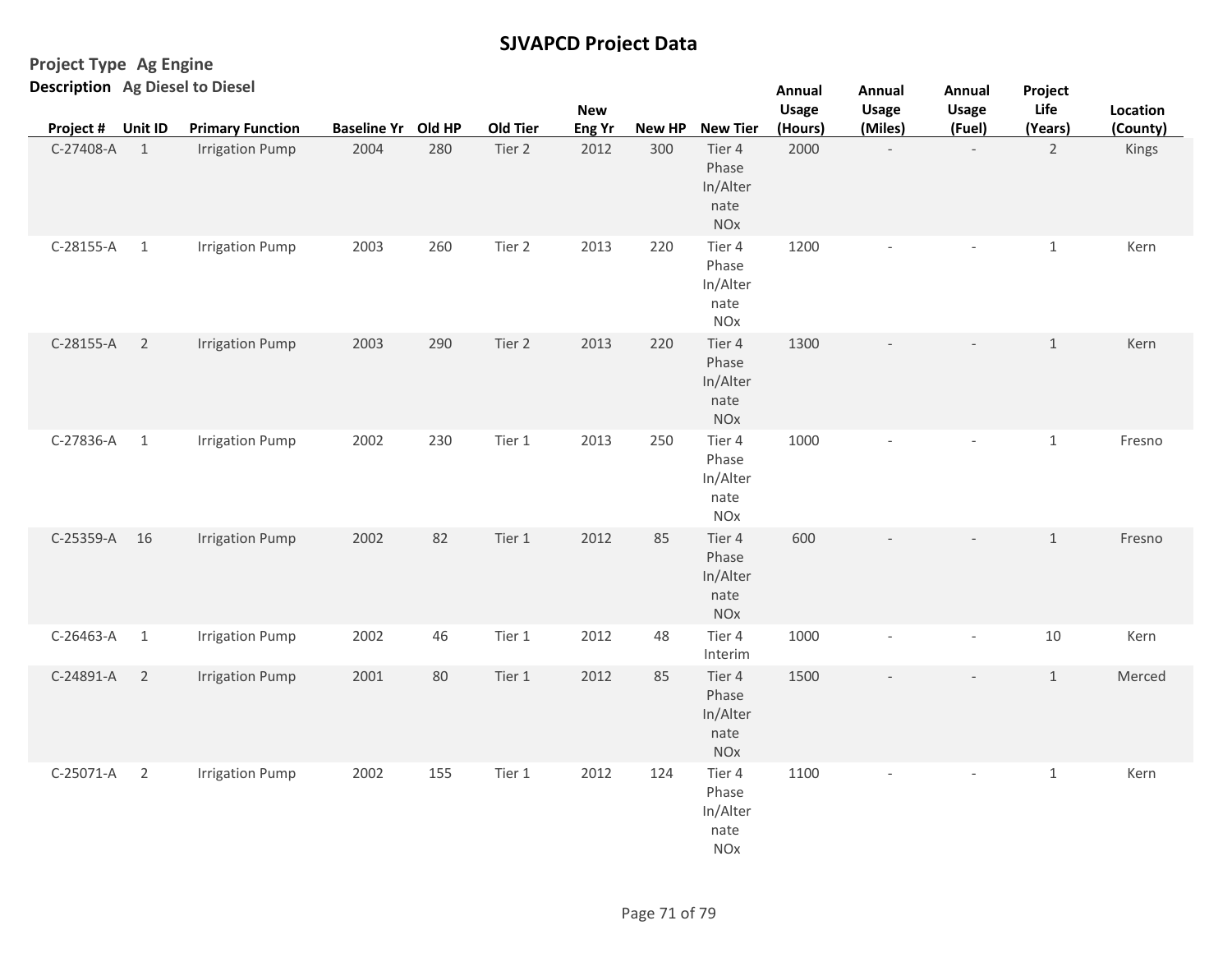**Project Type Ag Engine Ag Diesel to Diesel**

| <b>Description</b> Ag Diesel to Diesel |              |                         |                           |     |          | <b>New</b> |        |                                                              | Annual<br><b>Usage</b> | Annual<br><b>Usage</b>   | Annual<br><b>Usage</b>   | Project<br>Life | Location |
|----------------------------------------|--------------|-------------------------|---------------------------|-----|----------|------------|--------|--------------------------------------------------------------|------------------------|--------------------------|--------------------------|-----------------|----------|
| Project # Unit ID                      |              | <b>Primary Function</b> | <b>Baseline Yr Old HP</b> |     | Old Tier | Eng Yr     | New HP | <b>New Tier</b>                                              | (Hours)                | (Miles)                  | (Fuel)                   | (Years)         | (County) |
| C-26327-A 1                            |              | <b>Irrigation Pump</b>  | 1996                      | 170 | Tier 1   | 2013       | 202    | Tier 4<br>Phase<br>In/Alter<br>nate<br><b>NO<sub>x</sub></b> | 900                    | $\overline{\phantom{a}}$ | $\overline{\phantom{a}}$ | $\mathbf{1}$    | Kings    |
| C-25071-A                              | $\mathsf{3}$ | <b>Irrigation Pump</b>  | 2001                      | 155 | Tier 1   | 2012       | 124    | Tier 4<br>Phase<br>In/Alter<br>nate<br><b>NOx</b>            | 1100                   |                          |                          | $1\,$           | Kern     |
| C-25071-A                              | $\mathbf{1}$ | <b>Irrigation Pump</b>  | 2002                      | 155 | Tier 1   | 2012       | 124    | Tier 4<br>Phase<br>In/Alter<br>nate<br><b>NOx</b>            | 1100                   |                          |                          | $\mathbf{1}$    | Kern     |
| C-25071-A                              | 6            | <b>Irrigation Pump</b>  | 2001                      | 155 | Tier 1   | 2012       | 124    | Tier 4<br>Phase<br>In/Alter<br>nate<br><b>NOx</b>            | 1100                   |                          | $\overline{\phantom{0}}$ | $\mathbf{1}$    | Kern     |
| C-26327-A                              | 20           | <b>Irrigation Pump</b>  | 2000                      | 225 | Tier 1   | 2013       | 225    | Tier 4<br>Phase<br>In/Alter<br>nate<br><b>NOx</b>            | 900                    |                          |                          | $\mathbf{1}$    | Kings    |
| C-25071-A                              | 8            | <b>Irrigation Pump</b>  | 2000                      | 155 | Tier 1   | 2012       | 124    | Tier 4<br>Phase<br>In/Alter<br>nate<br><b>NOx</b>            | 1100                   |                          | $\overline{a}$           | $\mathbf{1}$    | Kern     |
| C-25071-A                              | 5            | <b>Irrigation Pump</b>  | 2000                      | 155 | Tier 1   | 2012       | 124    | Tier 4<br>Phase<br>In/Alter<br>nate<br><b>NOx</b>            | 1100                   |                          |                          | $\mathbf{1}$    | Kern     |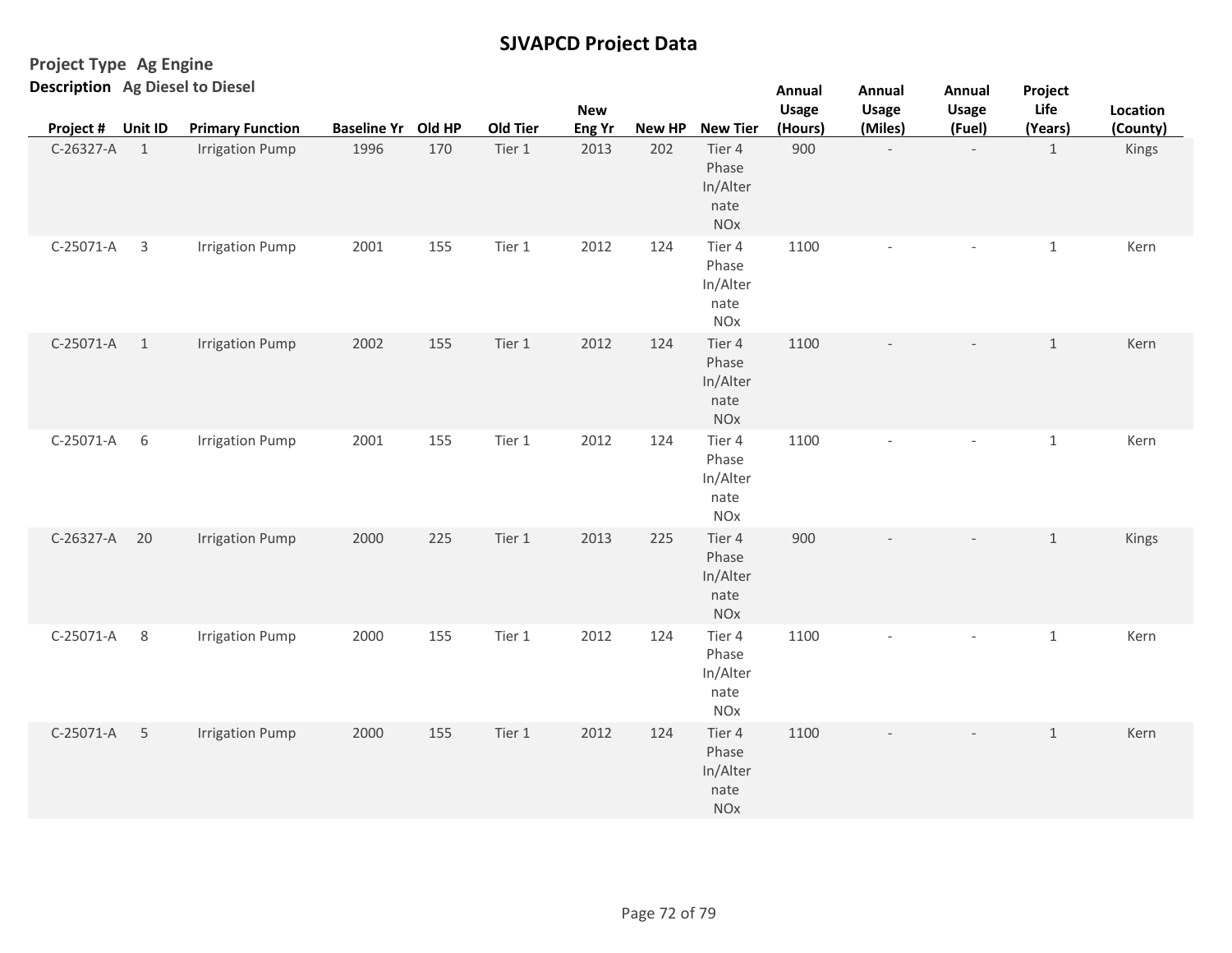| <b>Description</b> Ag Diesel to Diesel |                |                         |                           |     |          | <b>New</b> |        |                                                              | Annual<br><b>Usage</b> | Annual<br><b>Usage</b>   | Annual<br><b>Usage</b>   | Project<br>Life | Location   |
|----------------------------------------|----------------|-------------------------|---------------------------|-----|----------|------------|--------|--------------------------------------------------------------|------------------------|--------------------------|--------------------------|-----------------|------------|
| Project # Unit ID                      |                | <b>Primary Function</b> | <b>Baseline Yr Old HP</b> |     | Old Tier | Eng Yr     | New HP | <b>New Tier</b>                                              | (Hours)                | (Miles)                  | (Fuel)                   | (Years)         | (County)   |
| C-25071-A                              | $\overline{4}$ | <b>Irrigation Pump</b>  | 2001                      | 155 | Tier 1   | 2012       | 124    | Tier 4<br>Phase<br>In/Alter<br>nate<br><b>NO<sub>x</sub></b> | 1100                   | $\overline{\phantom{a}}$ | $\overline{\phantom{a}}$ | $\mathbf{1}$    | Kern       |
| C-25359-A                              | $9\,$          | <b>Irrigation Pump</b>  | 2002                      | 120 | Tier 1   | 2012       | 125    | Tier 4<br>Phase<br>In/Alter<br>nate<br><b>NOx</b>            | 900                    |                          |                          | $\mathbf{1}$    | Fresno     |
| C-25359-A                              | 11             | <b>Irrigation Pump</b>  | 2002                      | 120 | Tier 1   | 2012       | 125    | Tier 4<br>Phase<br>In/Alter<br>nate<br><b>NO<sub>x</sub></b> | 1000                   |                          | $\overline{\phantom{a}}$ | $\mathbf{1}$    | Fresno     |
| C-27313-A                              | $\mathbf{1}$   | <b>Irrigation Pump</b>  | 2000                      | 225 | Tier 1   | 2012       | 140    | Tier 4<br>Phase<br>In/Alter<br>nate<br>$NOx$                 | 600                    |                          |                          | $\mathbf{1}$    | Stanislaus |
| C-26327-A                              | 21             | <b>Irrigation Pump</b>  | 2002                      | 99  | Tier 1   | 2012       | 115    | Tier 4<br>Phase<br>In/Alter<br>nate<br><b>NOx</b>            | 900                    |                          | $\overline{\phantom{a}}$ | $\mathbf{1}$    | Kings      |
| C-25071-A                              | $\overline{7}$ | <b>Irrigation Pump</b>  | 2000                      | 155 | Tier 1   | 2012       | 124    | Tier 4<br>Phase<br>In/Alter<br>nate<br><b>NOx</b>            | 1100                   |                          |                          | $\mathbf{1}$    | Kern       |
| C-26327-A                              | 19             | <b>Irrigation Pump</b>  | 2000                      | 225 | Tier 1   | 2013       | 225    | Tier 4<br>Phase<br>In/Alter<br>nate<br><b>NOx</b>            | 900                    |                          |                          | $\,1$           | Kings      |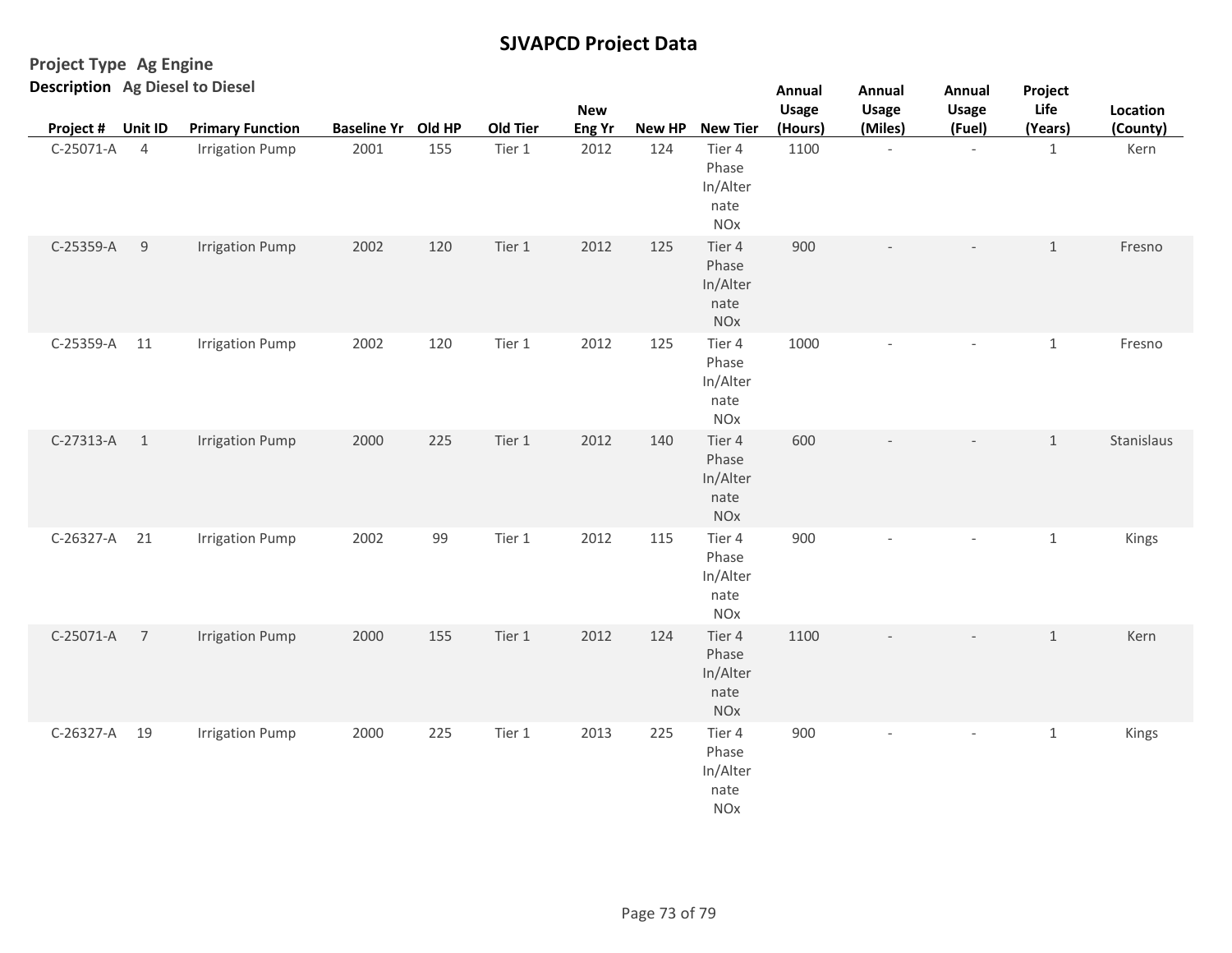**Project Type Ag Engine Ag Diesel to Diesel**

| <b>Description</b> Ag Diesel to Diesel |                |                         |                    |     |          | <b>New</b> |        |                                                              | Annual<br><b>Usage</b> | Annual<br><b>Usage</b>   | Annual<br><b>Usage</b>   | Project<br>Life | Location   |
|----------------------------------------|----------------|-------------------------|--------------------|-----|----------|------------|--------|--------------------------------------------------------------|------------------------|--------------------------|--------------------------|-----------------|------------|
| Project # Unit ID                      |                | <b>Primary Function</b> | Baseline Yr Old HP |     | Old Tier | Eng Yr     | New HP | <b>New Tier</b>                                              | (Hours)                | (Miles)                  | (Fuel)                   | (Years)         | (County)   |
| C-25359-A 13                           |                | <b>Irrigation Pump</b>  | 2002               | 120 | Tier 1   | 2012       | 125    | Tier 4<br>Phase<br>In/Alter<br>nate<br><b>NO<sub>x</sub></b> | 1000                   | $\overline{\phantom{a}}$ | $\overline{\phantom{a}}$ | $\mathbf{1}$    | Fresno     |
| C-26012-A                              | $\mathbf{1}$   | <b>Irrigation Pump</b>  | 2001               | 325 | Tier 1   | 2011       | 325    | Tier 4<br>Phase<br>In/Alter<br>nate<br><b>NO<sub>x</sub></b> | 1600                   |                          |                          | $\mathbf{1}$    | Stanislaus |
| C-22812-A                              | $\mathbf{1}$   | <b>Irrigation Pump</b>  | 1999               | 170 | Tier 1   | 2013       | 174    | Tier 4<br>Phase<br>In/Alter<br>nate<br><b>NO<sub>x</sub></b> | 800                    |                          |                          | $\mathbf{1}$    | Merced     |
| C-20716-A                              | $\overline{5}$ | <b>Irrigation Pump</b>  | 1999               | 80  | Tier 1   | 2013       | 174    | Tier 4<br>Phase<br>In/Alter<br>nate<br><b>NOx</b>            | 3000                   |                          | $\overline{\phantom{a}}$ | $\mathbf{1}$    | Merced     |
| C-25359-A                              | 15             | <b>Irrigation Pump</b>  | 2002               | 120 | Tier 1   | 2012       | 125    | Tier 4<br>Phase<br>In/Alter<br>nate<br><b>NOx</b>            | 900                    |                          |                          | $\mathbf{1}$    | Fresno     |
| C-25359-A                              | 10             | <b>Irrigation Pump</b>  | 2002               | 120 | Tier 1   | 2012       | 125    | Tier 4<br>Phase<br>In/Alter<br>nate<br><b>NOx</b>            | 1000                   |                          | $\overline{a}$           | $\mathbf{1}$    | Fresno     |
| C-25359-A                              | 14             | <b>Irrigation Pump</b>  | 2002               | 120 | Tier 1   | 2012       | 125    | Tier 4<br>Phase<br>In/Alter<br>nate<br><b>NOx</b>            | 1100                   |                          |                          | $\mathbf{1}$    | Fresno     |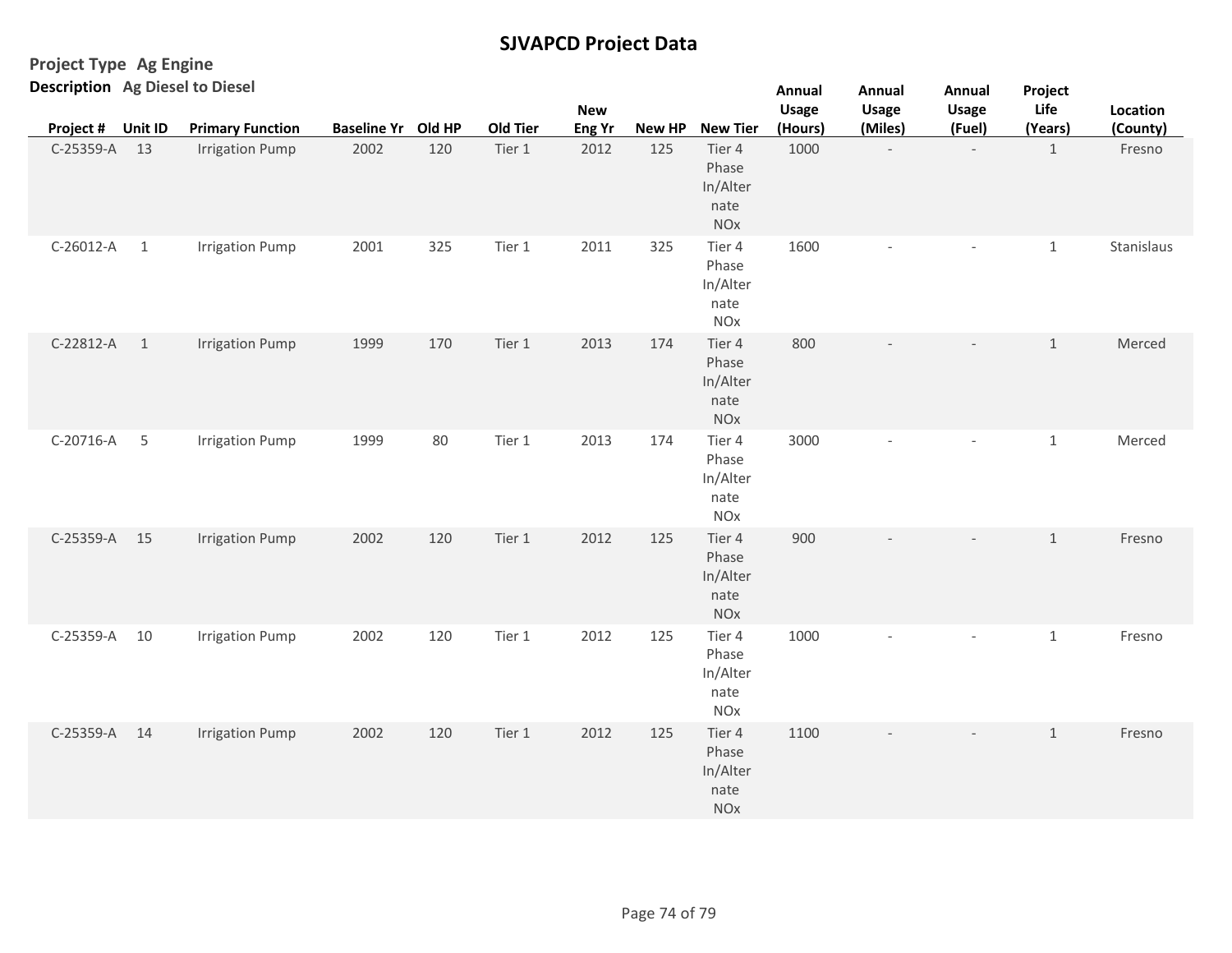| <b>Description</b> Ag Diesel to Elec |                |                         |                           |                          |                          | <b>New</b>               |                          |                          | Annual<br><b>Usage</b>   | Annual<br><b>Usage</b>   | Annual<br><b>Usage</b>   | Project<br>Life | Location    |
|--------------------------------------|----------------|-------------------------|---------------------------|--------------------------|--------------------------|--------------------------|--------------------------|--------------------------|--------------------------|--------------------------|--------------------------|-----------------|-------------|
| Project #                            | Unit ID        | <b>Primary Function</b> | <b>Baseline Yr Old HP</b> |                          | Old Tier                 | <b>Eng Yr</b>            | <b>New HP</b>            | <b>New Tier</b>          | (Hours)                  | (Miles)                  | (Fuel)                   | (Years)         | (County)    |
| C-25137-A                            | $\overline{2}$ | <b>Irrigation Pump</b>  | 2001                      | 67                       | Tier 1                   | 2013                     | 50                       |                          | 2500                     | $\overline{\phantom{a}}$ | $\overline{\phantom{a}}$ | $\mathbf{1}$    | Merced      |
| C-24710-B                            | 3              | Irrigation Pump         | 2003                      | 217                      | Tier 2                   | 2013                     | 200                      | $\frac{1}{2}$            | 2640                     |                          | $\overline{\phantom{a}}$ | $\overline{2}$  | Fresno      |
| C-24710-A                            | $\mathbf{1}$   | <b>Irrigation Pump</b>  | $\overline{\phantom{a}}$  | $\overline{\phantom{a}}$ | $\overline{\phantom{a}}$ | $\overline{\phantom{a}}$ | $\overline{\phantom{a}}$ | $\overline{a}$           | $\overline{\phantom{a}}$ |                          | $\overline{\phantom{a}}$ | 9               |             |
| C-24710-A                            | $\mathbf{1}$   | Irrigation Pump         | 2003                      | 217                      | Tier 2                   | 2013                     | 200                      | $\overline{\phantom{a}}$ | 2640                     |                          | $\overline{\phantom{a}}$ | $\mathbf{1}$    | Fresno      |
| C-25759-A                            | $\overline{2}$ | Irrigation Pump         | $\overline{\phantom{a}}$  | $\overline{\phantom{a}}$ | $\overline{\phantom{a}}$ | $\overline{\phantom{a}}$ | $\overline{\phantom{a}}$ | $\overline{a}$           | $\overline{\phantom{a}}$ |                          | $\overline{\phantom{a}}$ | 9               |             |
| C-25759-A                            | $\overline{2}$ | Irrigation Pump         | 2000                      | 165                      | Tier 1                   | 2013                     | 25                       | $\overline{\phantom{a}}$ | 628                      |                          | $\overline{\phantom{0}}$ | $\mathbf{1}$    | San Joaquin |
| C-25759-A                            | $\mathbf{1}$   | Irrigation Pump         | $\overline{\phantom{a}}$  | $\overline{\phantom{a}}$ | $\overline{a}$           | $\overline{\phantom{a}}$ | $\overline{a}$           |                          | $\overline{\phantom{0}}$ |                          | $\overline{a}$           | 9               |             |
| C-24710-B                            | $\overline{3}$ | <b>Irrigation Pump</b>  | $\overline{\phantom{a}}$  | $\overline{\phantom{a}}$ | $\overline{\phantom{a}}$ | $\overline{\phantom{a}}$ | $\overline{\phantom{a}}$ |                          | $\overline{\phantom{a}}$ |                          | $\overline{a}$           | 8               |             |
| C-25759-A                            | $\mathbf{1}$   | <b>Irrigation Pump</b>  | 1999                      | 135                      | Tier 1                   | 2013                     | 25                       |                          | 349                      |                          | $\overline{a}$           | $\mathbf{1}$    | San Joaquin |
| C-24810-A                            | $\mathsf{3}$   | <b>Irrigation Pump</b>  |                           | $\overline{\phantom{a}}$ | $\overline{\phantom{a}}$ | $\overline{\phantom{a}}$ | $\overline{\phantom{a}}$ |                          |                          |                          |                          | $\mathsf 9$     |             |
| C-24810-A                            | $\mathsf{3}$   | <b>Irrigation Pump</b>  | 2001                      | 110                      | Tier 1                   | 2013                     | 60                       | $\overline{\phantom{a}}$ | 1500                     |                          |                          | $\mathbf{1}$    | Kings       |
| C-24810-A                            | $\overline{2}$ | <b>Irrigation Pump</b>  |                           | $\overline{\phantom{a}}$ | $\overline{\phantom{a}}$ | $\overline{\phantom{a}}$ | $\overline{\phantom{a}}$ | $\overline{\phantom{0}}$ |                          |                          |                          | $\mathsf g$     |             |
| C-24810-A                            | $\overline{2}$ | Irrigation Pump         | 2001                      | 85                       | Tier 1                   | 2013                     | 75                       | $\overline{\phantom{a}}$ | 1200                     |                          | $\overline{\phantom{a}}$ | $1\,$           | Kings       |
| C-24810-A                            | $\mathbf{1}$   | <b>Irrigation Pump</b>  |                           | $\overline{\phantom{a}}$ | $\overline{\phantom{a}}$ | $\overline{\phantom{a}}$ | $\overline{\phantom{a}}$ | $\overline{\phantom{a}}$ |                          |                          |                          | $\mathsf g$     |             |
| C-24810-A                            | $\mathbf{1}$   | Irrigation Pump         | 2001                      | 85                       | Tier 1                   | 2013                     | 75                       | $\overline{\phantom{0}}$ | 1000                     |                          | $\overline{\phantom{a}}$ | $\mathbf{1}$    | Kings       |
| C-25606-A                            | $\mathbf{1}$   | Irrigation Pump         | 2004                      | 345                      | Tier 2                   | 2012                     | 100                      | $\overline{\phantom{a}}$ | 1800                     |                          |                          | $\overline{2}$  | Kern        |
| C-24323-A                            | $\mathbf{1}$   | Irrigation Pump         | $\overline{\phantom{a}}$  | $\overline{\phantom{a}}$ | $\overline{\phantom{a}}$ | $\overline{\phantom{a}}$ | $\overline{\phantom{a}}$ |                          | $\overline{\phantom{a}}$ |                          | $\overline{\phantom{0}}$ | 9               |             |
| C-24978-A                            | $\mathbf{1}$   | <b>Irrigation Pump</b>  | $\overline{\phantom{a}}$  | $\overline{\phantom{a}}$ | $\overline{\phantom{a}}$ | $\overline{\phantom{a}}$ | $\overline{\phantom{a}}$ | $\overline{a}$           | $\overline{\phantom{a}}$ |                          | $\overline{a}$           | $\mathsf g$     |             |
| C-25606-A                            | $\mathbf{1}$   | Irrigation Pump         | $\overline{\phantom{a}}$  | $\overline{\phantom{a}}$ | $\overline{\phantom{a}}$ | $\overline{\phantom{a}}$ | $\overline{\phantom{a}}$ | $\overline{a}$           | $\overline{\phantom{a}}$ |                          | $\overline{\phantom{0}}$ | 8               |             |
| C-24323-A                            | $\overline{2}$ | <b>Irrigation Pump</b>  | 2003                      | 300                      | Tier 2                   | 2012                     | 150                      | $\overline{a}$           | 2500                     |                          |                          | $\mathbf{1}$    | Kings       |
| C-24223-A                            | $\mathbf{1}$   | <b>Irrigation Pump</b>  | $\overline{\phantom{a}}$  | $\overline{\phantom{a}}$ | $\overline{\phantom{a}}$ | $\overline{\phantom{a}}$ | $\overline{\phantom{a}}$ | $\overline{a}$           | $\overline{\phantom{a}}$ |                          | $\overline{\phantom{a}}$ | 8               |             |
| C-24978-A                            | $\mathbf{1}$   | <b>Irrigation Pump</b>  | 1998                      | 230                      | Tier 1                   | 2013                     | 150                      | $\overline{a}$           | 3000                     |                          |                          | $\mathbf{1}$    | Kern        |
| C-24643-A                            | $\mathbf{1}$   | <b>Irrigation Pump</b>  | $\overline{\phantom{a}}$  | $\overline{\phantom{a}}$ | $\overline{\phantom{a}}$ | $\overline{\phantom{a}}$ | $\overline{\phantom{a}}$ |                          | $\overline{\phantom{a}}$ |                          | $\overline{a}$           | $\overline{7}$  |             |
| C-24643-A                            | $\mathbf{1}$   | <b>Irrigation Pump</b>  | 2004                      | 290                      | Tier 2                   | 2013                     | 200                      |                          | 1500                     |                          |                          | 3               | Stanislaus  |
| C-24080-A                            | $\mathbf{1}$   | <b>Irrigation Pump</b>  | $\overline{\phantom{a}}$  | $\overline{\phantom{a}}$ |                          | $\overline{\phantom{a}}$ | $\overline{\phantom{a}}$ |                          | $\overline{\phantom{a}}$ |                          | $\overline{\phantom{a}}$ | 9               |             |
| C-24080-A                            | $\mathbf{1}$   | <b>Irrigation Pump</b>  | 2003                      | 99                       | Tier 1                   | 2012                     | 60                       | $\overline{\phantom{a}}$ | 2400                     |                          |                          | $\mathbf{1}$    | Stanislaus  |
| C-26574-A                            | 3              | <b>Irrigation Pump</b>  |                           | $\overline{\phantom{a}}$ |                          | $\overline{\phantom{a}}$ | $\overline{\phantom{a}}$ |                          | $\overline{\phantom{a}}$ |                          | $\overline{\phantom{a}}$ | 9               |             |
| C-25706-A                            | $\mathbf{1}$   | <b>Irrigation Pump</b>  | $\overline{\phantom{a}}$  | $\overline{\phantom{a}}$ | $\overline{\phantom{a}}$ | $\overline{\phantom{a}}$ |                          |                          | $\overline{\phantom{a}}$ | $\qquad \qquad -$        | $\overline{\phantom{0}}$ | $\overline{7}$  |             |
| C-24323-A                            | $\overline{2}$ | <b>Irrigation Pump</b>  | $\overline{\phantom{a}}$  | $\overline{\phantom{a}}$ | $\overline{\phantom{m}}$ | $\overline{\phantom{a}}$ | $\overline{\phantom{a}}$ |                          | $\overline{\phantom{a}}$ |                          | $\overline{a}$           | 9               |             |
| C-25137-A                            | $\overline{2}$ | <b>Irrigation Pump</b>  | $\overline{\phantom{a}}$  | $\overline{\phantom{a}}$ | $\overline{\phantom{a}}$ | $\overline{\phantom{a}}$ | $\overline{\phantom{a}}$ | $\overline{\phantom{a}}$ | $\overline{\phantom{a}}$ |                          | $\overline{\phantom{0}}$ | 9               |             |
| C-24323-A                            | $\mathbf{1}$   | <b>Irrigation Pump</b>  | 2003                      | 205                      | Tier 2                   | 2012                     | 100                      | $\overline{a}$           | 2000                     |                          | $\overline{\phantom{a}}$ | $\mathbf 1$     | Kings       |
| C-25706-A                            | $\mathbf{1}$   | <b>Irrigation Pump</b>  | 2004                      | 275                      | Tier 2                   | 2013                     | 300                      | $\overline{\phantom{a}}$ | 1200                     | $\overline{a}$           | $\overline{\phantom{a}}$ | 3               | Tulare      |
| C-25706-A                            | $\overline{2}$ | <b>Irrigation Pump</b>  | $\overline{\phantom{a}}$  | $\overline{\phantom{a}}$ | $\overline{\phantom{a}}$ | $\overline{\phantom{a}}$ | $\overline{\phantom{a}}$ |                          | $\overline{\phantom{a}}$ |                          |                          | 7               |             |
| C-25706-A                            | $\overline{2}$ | <b>Irrigation Pump</b>  | 2004                      | 275                      | Tier 2                   | 2013                     | 300                      | $\overline{\phantom{a}}$ | 1200                     |                          |                          | 3               | Tulare      |
|                                      |                |                         |                           |                          |                          |                          |                          |                          |                          |                          |                          |                 |             |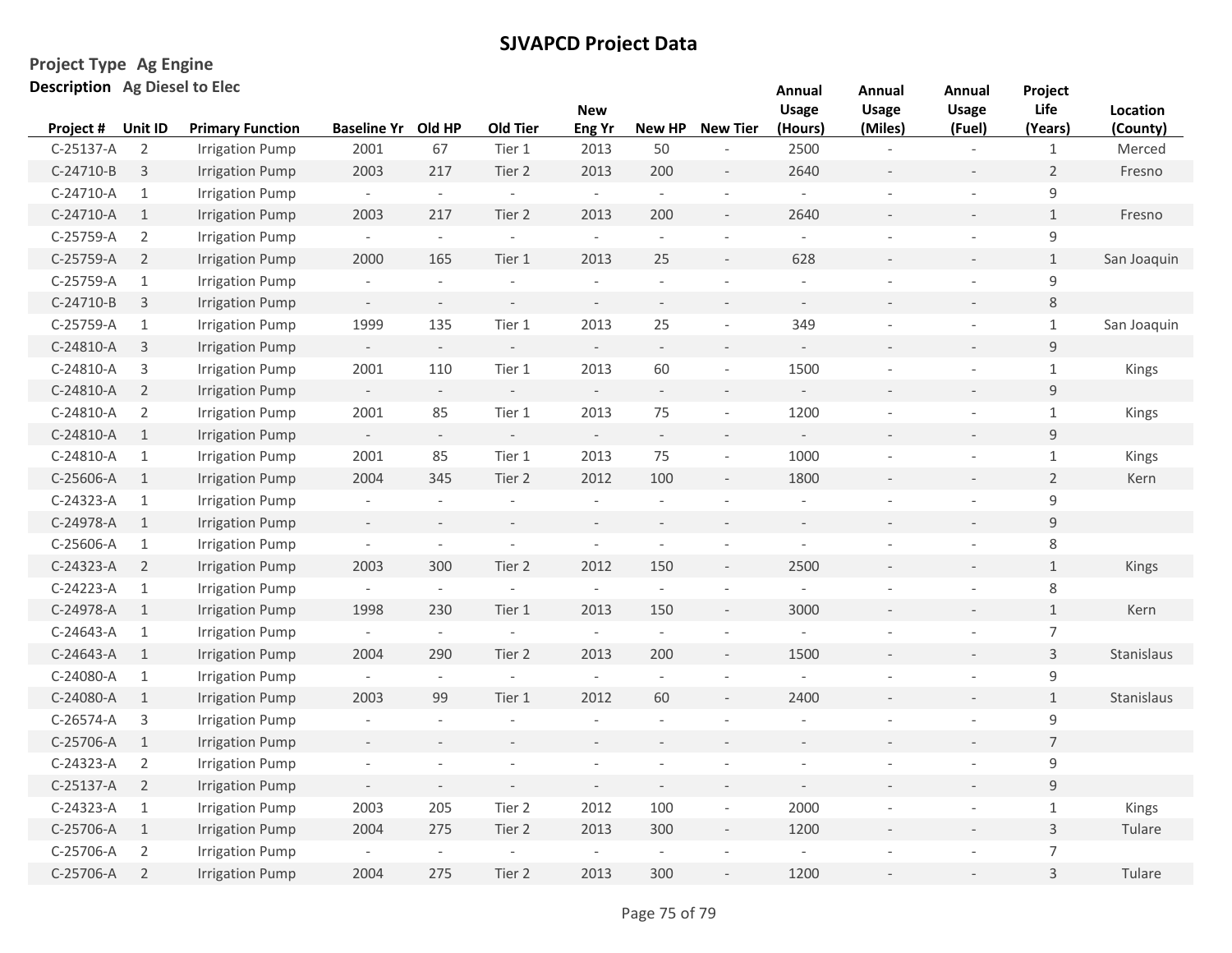| <b>Description</b> Ag Diesel to Elec |                |                         |                           |                          |                          | <b>New</b>                  |                          |                          | Annual<br><b>Usage</b>   | Annual<br><b>Usage</b>   | Annual<br><b>Usage</b>   | Project<br>Life | Location    |
|--------------------------------------|----------------|-------------------------|---------------------------|--------------------------|--------------------------|-----------------------------|--------------------------|--------------------------|--------------------------|--------------------------|--------------------------|-----------------|-------------|
| Project #                            | Unit ID        | <b>Primary Function</b> | <b>Baseline Yr Old HP</b> |                          | Old Tier                 | <b>Eng Yr</b>               | New HP                   | <b>New Tier</b>          | (Hours)                  | (Miles)                  | (Fuel)                   | (Years)         | (County)    |
| C-25218-A                            | $\mathbf{1}$   | Irrigation Pump         |                           | $\overline{\phantom{a}}$ | $\overline{\phantom{a}}$ | $\overline{\phantom{a}}$    | $\overline{\phantom{a}}$ |                          | $\overline{\phantom{a}}$ | $\overline{\phantom{a}}$ | $\overline{\phantom{a}}$ | 9               |             |
| C-25218-A                            | $\mathbf{1}$   | <b>Irrigation Pump</b>  | 2001                      | 475                      | Tier 1                   | 2013                        | 500                      | $\overline{\phantom{a}}$ | 3000                     |                          | $\overline{\phantom{a}}$ | $\mathbf{1}$    | Fresno      |
| C-25137-A                            | $\mathbf{1}$   | <b>Irrigation Pump</b>  | $\overline{\phantom{a}}$  | $\overline{\phantom{a}}$ | $\overline{\phantom{a}}$ | $\overline{\phantom{a}}$    | $\overline{\phantom{a}}$ |                          | $\overline{\phantom{a}}$ |                          | L,                       | $\mathsf 9$     |             |
| C-25137-A                            | $1\,$          | <b>Irrigation Pump</b>  | 2001                      | 85                       | Tier 1                   | 2013                        | 60                       |                          | 2500                     |                          | $\overline{\phantom{0}}$ | $\mathbf{1}$    | Merced      |
| C-26574-A                            | 3              | <b>Irrigation Pump</b>  | 2002                      | 185                      | Tier 1                   | 2013                        | 125                      |                          | 2200                     |                          | $\overline{\phantom{0}}$ | $\mathbf{1}$    | Merced      |
| C-21177-A                            | $\,1\,$        | <b>Irrigation Pump</b>  | $\overline{\phantom{a}}$  | $\overline{\phantom{a}}$ | $\overline{\phantom{a}}$ | $\overline{\phantom{a}}$    | $\overline{\phantom{a}}$ |                          | $\overline{\phantom{a}}$ |                          | $\overline{a}$           | $\mathsf g$     |             |
| C-24813-A                            | $\mathbf{1}$   | <b>Irrigation Pump</b>  | $\overline{\phantom{a}}$  | $\overline{\phantom{a}}$ | $\overline{\phantom{m}}$ | $\overline{\phantom{a}}$    |                          |                          | $\overline{a}$           |                          | $\overline{a}$           | 8               |             |
| C-24223-A                            | $\,1\,$        | <b>Irrigation Pump</b>  | 2004                      | 120                      | Tier 2                   | 2012                        | 75                       |                          | 3000                     |                          |                          | $\overline{2}$  | Tulare      |
| C-24635-A                            | $\mathbf 1$    | <b>Irrigation Pump</b>  | $\overline{\phantom{a}}$  | $\overline{\phantom{a}}$ | $\sim$                   | $\overline{\phantom{a}}$    | $\overline{\phantom{a}}$ |                          | $\overline{\phantom{0}}$ |                          |                          | 9               |             |
| C-24635-A                            | $\mathbf{1}$   | <b>Irrigation Pump</b>  | 1997                      | 125                      | Tier 1                   | 2012                        | 75                       |                          | 1500                     |                          |                          | $\mathbf{1}$    | Fresno      |
| C-25118-A                            | $1\,$          | <b>Irrigation Pump</b>  | $\overline{\phantom{a}}$  | $\overline{\phantom{a}}$ | $\overline{\phantom{a}}$ | $\overline{\phantom{a}}$    | $\overline{\phantom{a}}$ |                          | $\overline{\phantom{a}}$ |                          |                          | 8               |             |
| C-25118-A                            | $\mathbf{1}$   | <b>Irrigation Pump</b>  | 2004                      | 184                      | Tier 2                   | 2013                        | 125                      | $\overline{\phantom{a}}$ | 700                      |                          |                          | $\overline{2}$  | Fresno      |
| C-24522-A                            | $\mathbf 1$    | <b>Irrigation Pump</b>  | $\overline{\phantom{a}}$  | $\overline{\phantom{a}}$ | $\overline{\phantom{a}}$ | $\mathcal{L}_{\mathcal{A}}$ | $\overline{\phantom{a}}$ |                          | $\overline{\phantom{a}}$ |                          |                          | $\mathsf 9$     |             |
| C-24522-A                            | $\mathbf{1}$   | <b>Irrigation Pump</b>  | 1997                      | 125                      | Tier 1                   | 2013                        | 50                       | $\overline{\phantom{a}}$ | 500                      |                          | $\overline{\phantom{0}}$ | $\mathbf{1}$    | Fresno      |
| C-24813-A                            | $\mathbf{1}$   | <b>Irrigation Pump</b>  | 2003                      | 343                      | Tier 2                   | 2012                        | 250                      | $\overline{\phantom{a}}$ | 2000                     |                          |                          | $\overline{2}$  | Kern        |
| C-24371-A                            | $\mathbf{1}$   | <b>Irrigation Pump</b>  | 1996                      | 320                      | Tier 1                   | 2013                        | 250                      | $\overline{a}$           | 1900                     |                          |                          | $\mathbf{1}$    | Kern        |
| C-24370-A                            | $\mathbf{1}$   | Irrigation Pump         | 2000                      | 385                      | Tier 1                   | 2013                        | 300                      |                          | 2000                     |                          | $\overline{a}$           | $\mathbf{1}$    | San Joaquin |
| C-21177-A                            | $1\,$          | <b>Irrigation Pump</b>  | 2002                      | 155                      | Tier 1                   | 2012                        | 150                      |                          | 3200                     |                          |                          | $\mathbf{1}$    | Tulare      |
| C-23532-A                            | $1\,$          | <b>Irrigation Pump</b>  | $\overline{\phantom{a}}$  | $\overline{\phantom{a}}$ | $\overline{\phantom{a}}$ | $\sim$                      | $\overline{\phantom{a}}$ |                          | $\overline{\phantom{a}}$ |                          | $\overline{a}$           | 9               |             |
| C-23532-A                            | $\mathbf{1}$   | <b>Irrigation Pump</b>  | 2001                      | 185                      | Tier 1                   | 2013                        | 125                      |                          | 1200                     |                          |                          | $\mathbf{1}$    | Merced      |
| C-24414-A                            | $\overline{2}$ | <b>Irrigation Pump</b>  | $\overline{\phantom{a}}$  | $\overline{\phantom{a}}$ | $\overline{a}$           | $\sim$                      | $\overline{\phantom{a}}$ |                          | $\overline{\phantom{a}}$ |                          | $\overline{a}$           | 9               |             |
| $C-24414-A$                          | $\overline{2}$ | <b>Irrigation Pump</b>  | 2001                      | 100                      | Tier 1                   | 2013                        | 200                      |                          | 3500                     |                          |                          | $\mathbf{1}$    | Kings       |
| C-23145-A                            | $1\,$          | <b>Irrigation Pump</b>  | $\overline{\phantom{a}}$  | $\overline{\phantom{a}}$ | $\overline{a}$           | $\sim$                      | $\overline{\phantom{a}}$ |                          | $\overline{\phantom{a}}$ |                          | $\overline{a}$           | 9               |             |
| C-23145-A                            | $\mathbf{1}$   | <b>Irrigation Pump</b>  | 1998                      | 116                      | Tier 1                   | 2012                        | 60                       |                          | 2200                     |                          |                          | $\mathbf{1}$    | Fresno      |
| C-22358-A                            | $\mathbf{1}$   | Irrigation Pump         | $\overline{\phantom{a}}$  | $\overline{\phantom{a}}$ | $\overline{a}$           | $\overline{\phantom{a}}$    | $\overline{\phantom{a}}$ |                          | $\overline{\phantom{a}}$ |                          | $\overline{a}$           | 9               |             |
| C-24371-A                            | $\mathbf{1}$   | <b>Irrigation Pump</b>  | $\overline{\phantom{a}}$  | $\overline{\phantom{a}}$ | $\qquad \qquad -$        | $\overline{\phantom{a}}$    | $\overline{\phantom{a}}$ |                          | $\overline{\phantom{a}}$ |                          | $\overline{\phantom{0}}$ | 9               |             |
| C-26574-A                            | $\overline{4}$ | <b>Irrigation Pump</b>  | 2005                      | 150                      | Tier 2                   | 2013                        | 125                      | $\overline{\phantom{a}}$ | 1000                     |                          | $\overline{\phantom{0}}$ | 3               | Merced      |
| C-25360-A                            | $\mathbf{1}$   | <b>Irrigation Pump</b>  | 2001                      | 185                      | Tier 1                   | 2012                        | 75                       | $\overline{\phantom{a}}$ | 1800                     |                          | $\overline{\phantom{0}}$ | $\mathbf{1}$    | San Joaquin |
| C-24878-A                            | $\mathbf{1}$   | Irrigation Pump         | $\overline{\phantom{a}}$  | $\overline{\phantom{a}}$ | $\sim$                   | $\overline{\phantom{a}}$    | $\overline{\phantom{a}}$ |                          | $\overline{\phantom{a}}$ |                          | $\overline{a}$           | 9               |             |
| C-24878-A                            | $\mathbf{1}$   | <b>Irrigation Pump</b>  | 2001                      | 230                      | Tier 1                   | 2013                        | 150                      | $\overline{a}$           | 1500                     |                          | $\overline{a}$           | $\mathbf{1}$    | Fresno      |
| C-26332-A                            | $1\,$          | <b>Irrigation Pump</b>  | $\overline{\phantom{a}}$  | $\overline{\phantom{a}}$ | $\sim$                   | $\overline{\phantom{a}}$    | $\overline{\phantom{a}}$ |                          | $\overline{\phantom{a}}$ |                          |                          | 9               |             |
| C-26332-A                            | $\,1\,$        | <b>Irrigation Pump</b>  | 2002                      | 173                      | Tier 1                   | 2012                        | 300                      | $\overline{\phantom{a}}$ | 1500                     |                          |                          | $\mathbf{1}$    | Kings       |
| C-26574-A                            | $\overline{2}$ | <b>Irrigation Pump</b>  |                           | $\overline{\phantom{a}}$ | $\overline{\phantom{a}}$ |                             |                          |                          |                          |                          |                          | 9               |             |
| C-26574-A                            | $\overline{2}$ | <b>Irrigation Pump</b>  | 1999                      | 170                      | Tier 1                   | 2013                        | 125                      | $\overline{\phantom{a}}$ | 2600                     |                          |                          | $\mathbf{1}$    | Merced      |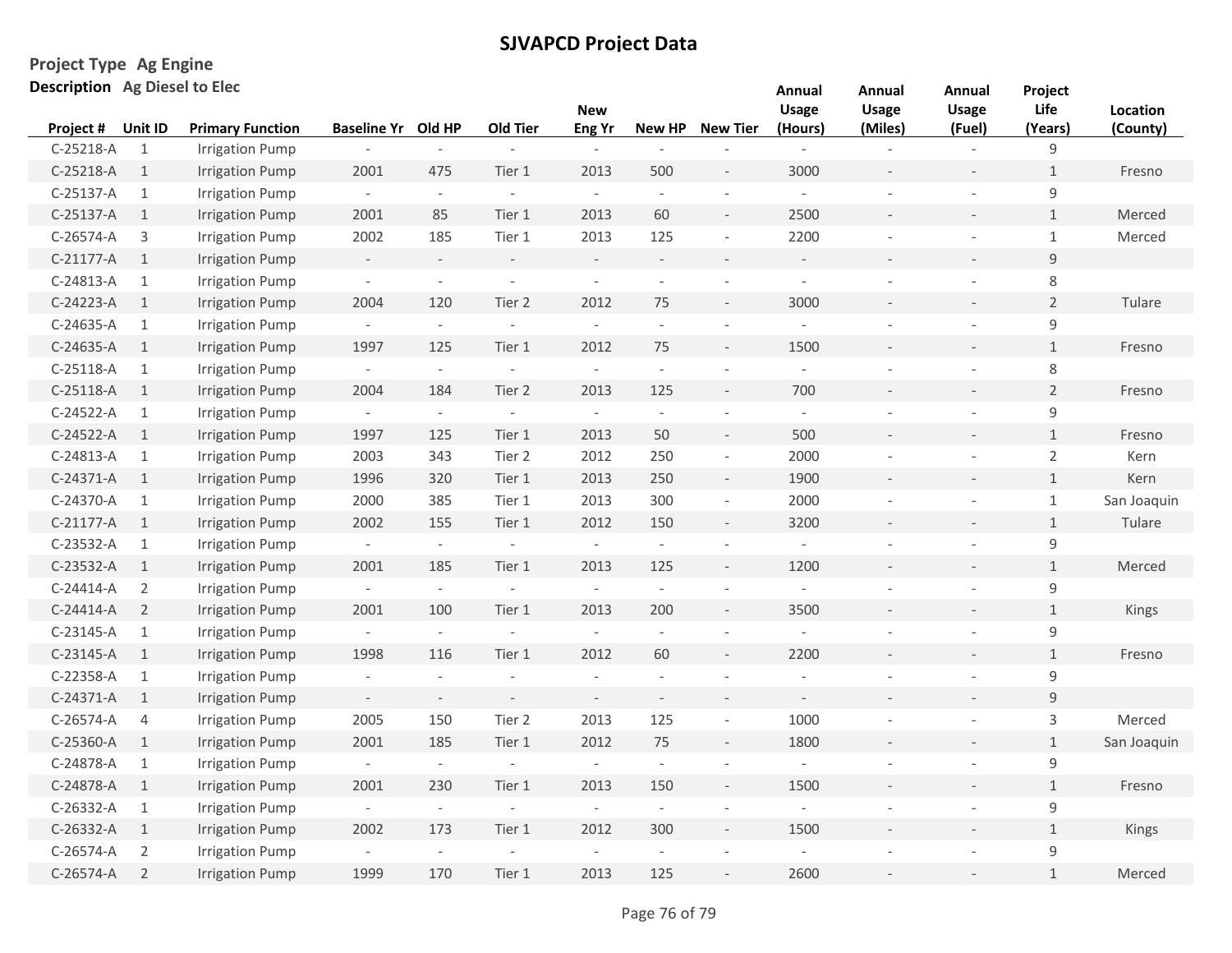| <b>Description</b> Ag Diesel to Elec |                |                         |                          |                          |                      | <b>New</b>               |                          |                          | Annual<br><b>Usage</b>   | Annual<br><b>Usage</b> | Annual<br><b>Usage</b>   | Project<br>Life | Location   |
|--------------------------------------|----------------|-------------------------|--------------------------|--------------------------|----------------------|--------------------------|--------------------------|--------------------------|--------------------------|------------------------|--------------------------|-----------------|------------|
| Project #                            | Unit ID        | <b>Primary Function</b> | Baseline Yr Old HP       |                          | Old Tier             | <b>Eng Yr</b>            | New HP                   | <b>New Tier</b>          | (Hours)                  | (Miles)                | (Fuel)                   | (Years)         | (County)   |
| C-26574-A                            | 5              | Irrigation Pump         |                          | $\overline{\phantom{a}}$ | $\qquad \qquad \Box$ |                          |                          |                          |                          |                        | $\overline{\phantom{a}}$ | 9               |            |
| C-20185-A                            | $\overline{4}$ | <b>Irrigation Pump</b>  | 2006                     | 158                      | Tier 2               | 2012                     | 125                      |                          | 1200                     |                        | $\overline{\phantom{0}}$ | $\overline{4}$  | Tulare     |
| C-26574-A                            | 4              | Irrigation Pump         |                          | $\overline{\phantom{a}}$ |                      |                          |                          |                          | $\overline{a}$           |                        | $\overline{a}$           | $\overline{7}$  |            |
| C-25360-A                            | $1\,$          | <b>Irrigation Pump</b>  | $\overline{\phantom{a}}$ | $\overline{\phantom{a}}$ | $\qquad \qquad -$    | $\overline{\phantom{a}}$ |                          |                          | $\overline{\phantom{a}}$ |                        | $\overline{\phantom{0}}$ | $\mathsf g$     |            |
| C-26574-A                            | $\mathbf{1}$   | <b>Irrigation Pump</b>  | $\overline{\phantom{a}}$ | $\overline{\phantom{a}}$ | $\overline{a}$       | $\sim$                   |                          |                          | $\overline{\phantom{a}}$ |                        | $\overline{a}$           | 9               |            |
| C-26574-A                            | $\mathbf{1}$   | <b>Irrigation Pump</b>  | 2003                     | 150                      | Tier 2               | 2012                     | 125                      |                          | 2500                     |                        | $\overline{a}$           | $\mathbf{1}$    | Merced     |
| C-24325-A                            | $\mathbf{1}$   | <b>Irrigation Pump</b>  |                          | $\overline{\phantom{a}}$ | $\frac{1}{2}$        |                          | $\overline{\phantom{a}}$ |                          |                          |                        |                          | 8               |            |
| C-24325-A                            | $\mathbf{1}$   | <b>Irrigation Pump</b>  | 2004                     | 330                      | Tier 2               | 2012                     | 300                      |                          | 1800                     |                        |                          | $\overline{2}$  | Kings      |
| C-24707-A                            | $\mathbf{1}$   | <b>Irrigation Pump</b>  | $\overline{\phantom{a}}$ | $\overline{\phantom{a}}$ | $\frac{1}{2}$        | $\overline{\phantom{a}}$ | $\overline{\phantom{a}}$ |                          | $\overline{\phantom{0}}$ |                        |                          | 8               |            |
| C-24707-A                            | $\mathbf{1}$   | Irrigation Pump         | 2004                     | 205                      | Tier 2               | 2013                     | 125                      |                          | 1000                     |                        |                          | $\overline{2}$  | Madera     |
| C-25357-A                            | $\mathbf{1}$   | <b>Irrigation Pump</b>  | $\overline{\phantom{a}}$ | $\overline{\phantom{a}}$ | $\frac{1}{2}$        | $\equiv$                 | $\overline{\phantom{a}}$ |                          | $\overline{\phantom{a}}$ |                        |                          | 9               |            |
| C-25357-A                            | $\mathbf{1}$   | Irrigation Pump         | 2000                     | 325                      | Tier 1               | 2013                     | 200                      | $\overline{\phantom{a}}$ | 1600                     |                        |                          | $\mathbf{1}$    | Stanislaus |
| C-26574-A                            | 5              | <b>Irrigation Pump</b>  | 2003                     | 135                      | Tier 2               | 2013                     | 125                      |                          | 2500                     |                        |                          | $\mathbf{1}$    | Merced     |
| C-18846-A                            | $\overline{7}$ | <b>Irrigation Pump</b>  | 2004                     | 300                      | Tier 2               | 2012                     | 250                      | $\overline{\phantom{a}}$ | 2000                     |                        | $\overline{a}$           | $\overline{3}$  | Tulare     |
| C-23615-A                            | $\mathbf{1}$   | <b>Irrigation Pump</b>  | 2002                     | 85                       | Tier 1               | 2013                     | 50                       |                          | 1000                     |                        |                          | $10\,$          | Merced     |
| C-21653-A                            | $\overline{2}$ | <b>Irrigation Pump</b>  | 2003                     | 230                      | Tier 2               | 2012                     | 300                      |                          | 1500                     |                        |                          | $\overline{2}$  | Kings      |
| C-21653-A                            | $\mathbf{1}$   | <b>Irrigation Pump</b>  | 2002                     | 230                      | Tier 1               | 2012                     | 300                      | $\overline{\phantom{a}}$ | 1800                     |                        | $\overline{a}$           | $\mathbf{1}$    | Kings      |
| C-22573-A                            | $\mathbf{1}$   | <b>Irrigation Pump</b>  | 2002                     | 510                      | Tier 2               | 2012                     | 200                      |                          | 1000                     |                        |                          | $10\,$          | Madera     |
| C-14221-A                            | $\overline{2}$ | <b>Irrigation Pump</b>  | 2004                     | 630                      | Tier 2               | 2011                     | 400                      | $\overline{\phantom{a}}$ | 3000                     |                        |                          | $\mathbf{1}$    | Fresno     |
| C-24374-A                            | $\mathbf{1}$   | <b>Irrigation Pump</b>  | 2007                     | 240                      | Tier 3               | 2013                     | 150                      |                          | 1500                     |                        |                          | $10\,$          | Fresno     |
| C-19106-A                            | 4              | Irrigation Pump         | 2008                     | 173                      | Tier 3               | 2011                     | 100                      | $\overline{\phantom{a}}$ | 1200                     |                        |                          | $10\,$          | Merced     |
| C-22259-A                            | $\mathbf{1}$   | <b>Irrigation Pump</b>  | 2000                     | 225                      | Tier 1               | 2013                     | 125                      | Tier 3                   | 600                      |                        |                          | $10\,$          | Merced     |
| C-18846-A                            | 16             | Irrigation Pump         | 2002                     | 330                      | Tier 1               | 2012                     | 300                      | $\overline{\phantom{a}}$ | 2000                     |                        |                          | $\mathbf{1}$    | Tulare     |
| C-22259-A                            | $\overline{2}$ | <b>Irrigation Pump</b>  | 2000                     | 225                      | Tier 1               | 2012                     | 60                       | Tier 3                   | 300                      |                        | $\overline{\phantom{0}}$ | $10\,$          | Merced     |
| C-18846-A                            | 5              | <b>Irrigation Pump</b>  | 2002                     | 330                      | Tier 1               | 2012                     | 300                      | $\overline{\phantom{a}}$ | 2000                     |                        | $\overline{a}$           | $\mathbf{1}$    | Tulare     |
| C-18846-A                            | $\overline{4}$ | <b>Irrigation Pump</b>  | 2002                     | 330                      | Tier 1               | 2012                     | 300                      | $\overline{\phantom{a}}$ | 2000                     |                        | $\overline{\phantom{0}}$ | $\mathbf{1}$    | Tulare     |
| C-25118-A                            | $\overline{2}$ | <b>Irrigation Pump</b>  | 2010                     | 197                      | Tier 3               | 2013                     | 125                      | $\overline{\phantom{a}}$ | 700                      |                        | $\overline{\phantom{0}}$ | $10\,$          | Fresno     |
| C-21026-A                            | $\mathbf{1}$   | <b>Irrigation Pump</b>  | 2002                     | 513                      | Tier 2               | 2012                     | 400                      | $\overline{\phantom{a}}$ | 1600                     |                        | $\overline{a}$           | $\mathbf{1}$    | Stanislaus |
| C-20721-A                            | $\mathbf{1}$   | <b>Irrigation Pump</b>  | 2008                     | 99                       | Tier 3               | 2013                     | 100                      | $\overline{\phantom{a}}$ | 1500                     |                        | $\overline{a}$           | $10\,$          | Madera     |
| C-18193-A                            | $\mathbf{1}$   | <b>Irrigation Pump</b>  | 2002                     | 425                      | Tier 1               | 2013                     | 200                      | $\overline{\phantom{a}}$ | 1000                     |                        | $\overline{a}$           | $\mathbf{1}$    | Kern       |
| C-22572-A                            | $\overline{2}$ | <b>Irrigation Pump</b>  | 2007                     | 225                      | Tier 3               | 2012                     | 125                      |                          | 500                      |                        |                          | 10              | Kings      |
| C-22572-A                            | $\mathbf{1}$   | <b>Irrigation Pump</b>  | 2007                     | 225                      | Tier 3               | 2012                     | 125                      |                          | 500                      |                        |                          | $10\,$          | Kings      |
| C-20293-A                            | $\mathbf{1}$   | <b>Irrigation Pump</b>  | 2003                     | 125                      | Tier 2               | 2012                     | 125                      |                          | 1200                     |                        |                          | 10              | Fresno     |
| C-18846-A                            | $\overline{2}$ | <b>Irrigation Pump</b>  | 2002                     | 330                      | Tier 1               | 2010                     | 300                      | $\overline{\phantom{a}}$ | 2000                     |                        |                          | $\mathbf{1}$    | Tulare     |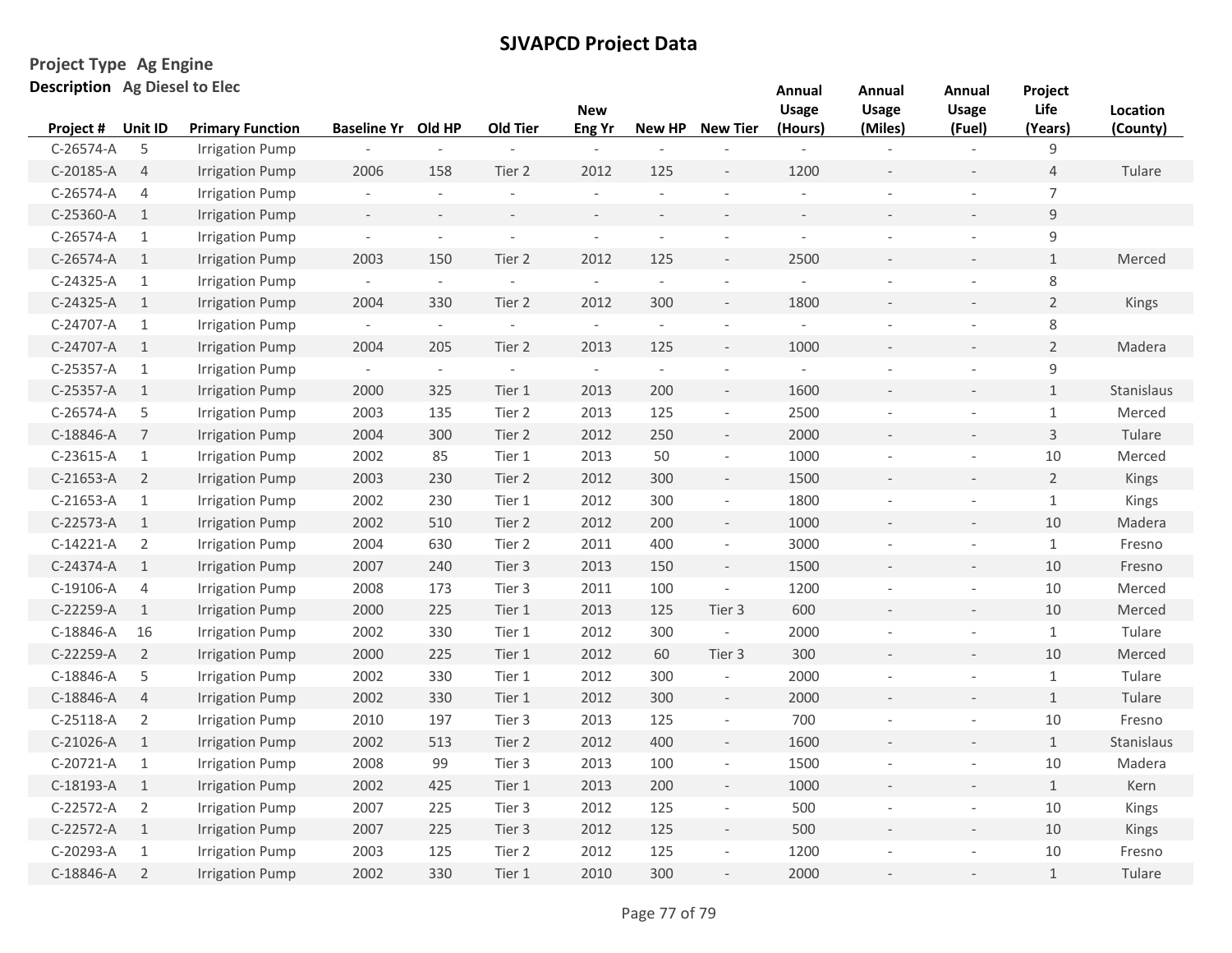| <b>Description</b> Ag Diesel to Elec |                |                         |                           |                          |                          | <b>New</b>               |                          |                          | Annual<br>Usage          | Annual<br><b>Usage</b>   | Annual<br><b>Usage</b>   | Project<br>Life | Location    |
|--------------------------------------|----------------|-------------------------|---------------------------|--------------------------|--------------------------|--------------------------|--------------------------|--------------------------|--------------------------|--------------------------|--------------------------|-----------------|-------------|
| Project #                            | Unit ID        | <b>Primary Function</b> | <b>Baseline Yr Old HP</b> |                          | Old Tier                 | <b>Eng Yr</b>            | <b>New HP</b>            | <b>New Tier</b>          | (Hours)                  | (Miles)                  | (Fuel)                   | (Years)         | (County)    |
| C-22358-A                            | $\mathbf{1}$   | Irrigation Pump         | 2001                      | 83                       | Tier 1                   | 2013                     | 50                       |                          | 1400                     | $\overline{\phantom{a}}$ | $\overline{\phantom{a}}$ | $\mathbf{1}$    | Madera      |
| C-15883-A                            | $\mathbf{1}$   | Irrigation Pump         | 2005                      | 85                       | Tier 2                   | 2011                     | $\overline{\phantom{a}}$ | $\overline{\phantom{a}}$ | 750                      |                          | $\overline{\phantom{a}}$ | $\overline{2}$  | Merced      |
| C-25607-A                            | $\mathbf{1}$   | Irrigation Pump         | 2008                      | 173                      | Tier 3                   | 2013                     | 125                      | $\overline{\phantom{a}}$ | 3200                     |                          | $\overline{\phantom{a}}$ | $10\,$          | Kings       |
| C-24374-B                            | $\overline{2}$ | <b>Irrigation Pump</b>  | 2007                      | 110                      | Tier 3                   | 2013                     | 100                      | $\overline{\phantom{a}}$ | 1500                     |                          | $\overline{\phantom{a}}$ | $10$            | Fresno      |
| C-20686-A                            | $\mathbf{1}$   | <b>Irrigation Pump</b>  | 2009                      | 440                      | Tier 3                   | 2013                     | 300                      | $\overline{\phantom{a}}$ | 1800                     |                          | $\overline{\phantom{a}}$ | 11              | Fresno      |
| C-26701-A                            | $1\,$          | <b>Irrigation Pump</b>  | 2000                      | 190                      | Tier 1                   | 2013                     | 75                       | $\overline{\phantom{a}}$ | 1312                     |                          | $\overline{\phantom{0}}$ | $10\,$          | San Joaquin |
| C-20338-A                            | $\mathbf{1}$   | <b>Irrigation Pump</b>  | 2004                      | 190                      | Tier 2                   | 2011                     | 200                      | $\overline{\phantom{a}}$ | 1200                     |                          | $\overline{a}$           | 4               | Tulare      |
| C-24710-A                            | $\overline{2}$ | <b>Irrigation Pump</b>  | 2010                      | 255                      | Tier 3                   | 2013                     | 200                      | $\overline{\phantom{a}}$ | 2640                     |                          | $\overline{\phantom{0}}$ | 10              | Fresno      |
| C-18846-A                            | 3              | <b>Irrigation Pump</b>  | 2002                      | 330                      | Tier 1                   | 2010                     | 300                      | $\overline{\phantom{0}}$ | 2000                     |                          |                          | $\mathbf{1}$    | Tulare      |
| C-20650-A                            | $\mathbf{1}$   | <b>Irrigation Pump</b>  | 2002                      | 200                      | Tier 1                   | 2012                     | 150                      | $\overline{\phantom{0}}$ | 2500                     |                          |                          | $\mathbf{1}$    | Tulare      |
| C-3575-A                             | $\mathbf{1}$   | <b>Irrigation Pump</b>  | 2000                      | 230                      | Tier 1                   | 2012                     | 150                      | $\frac{1}{2}$            | 2000                     |                          | $\overline{\phantom{a}}$ | $1\,$           | Kings       |
| C-22259-A                            | 4              | <b>Irrigation Pump</b>  | 2000                      | 425                      | Tier 1                   | 2013                     | 250                      | $\overline{\phantom{a}}$ | 1150                     |                          | $\overline{\phantom{a}}$ | $10\,$          | Merced      |
| C-24936-A                            | $\overline{2}$ | <b>Irrigation Pump</b>  | 2006                      | 80                       | Tier 2                   | 2012                     | 40                       | $\overline{\phantom{0}}$ | 1200                     |                          | $\overline{\phantom{a}}$ | $10\,$          | Stanislaus  |
| C-24936-A                            | $\mathbf{1}$   | Irrigation Pump         | 2007                      | 99                       | Tier 2                   | 2012                     | 50                       | $\overline{\phantom{a}}$ | 1200                     |                          | $\overline{\phantom{a}}$ | 10              | Stanislaus  |
| C-26701-A                            | $\mathsf{3}$   | Irrigation Pump         | 1998                      | 190                      | Tier 1                   | 2013                     | 75                       |                          | 506                      |                          | $\overline{\phantom{0}}$ | $10\,$          | San Joaquin |
| C-26701-A                            | $\overline{2}$ | Irrigation Pump         | 2000                      | 85                       | Tier 1                   | 2013                     | 25                       | $\overline{\phantom{a}}$ | 370                      |                          |                          | 10              | San Joaquin |
| C-22163-A                            | $\mathbf{1}$   | Irrigation Pump         | 2002                      | 230                      | Tier 1                   | 2012                     | 150                      | $\overline{\phantom{a}}$ | 1000                     |                          | $\overline{a}$           | $\mathbf{1}$    | Kings       |
| C-22259-A                            | 3              | <b>Irrigation Pump</b>  | 2000                      | 225                      | Tier 1                   | 2012                     | 60                       | Tier 3                   | 500                      |                          |                          | 10              | Merced      |
| C-18846-A                            | $\mathbf{1}$   | Irrigation Pump         | 2002                      | 300                      | Tier 1                   | 2012                     | 300                      | $\overline{\phantom{a}}$ | 2000                     |                          | $\overline{\phantom{0}}$ | $\mathbf{1}$    | Tulare      |
| C-20185-A                            | $\mathbf{1}$   | <b>Irrigation Pump</b>  | 2006                      | 300                      | Tier 3                   | 2012                     | 150                      |                          | 1200                     |                          |                          | 10              | Tulare      |
| C-24370-A                            | $\overline{2}$ | <b>Irrigation Pump</b>  | 2002                      | 385                      | Tier 2                   | 2013                     | 300                      | $\bar{\phantom{a}}$      | 2000                     |                          | $\overline{\phantom{a}}$ | $\mathbf{1}$    | San Joaquin |
| C-24370-A                            | $\overline{2}$ | <b>Irrigation Pump</b>  |                           |                          |                          |                          |                          |                          |                          |                          |                          | $\mathsf g$     |             |
| C-24414-A                            | $\mathbf{1}$   | <b>Irrigation Pump</b>  | 2003                      | 240                      | Tier 2                   | 2013                     | 200                      | $\frac{1}{2}$            | 4000                     |                          |                          | $\mathbf{1}$    | Kings       |
| $C-24414-A$                          | $\mathbf{1}$   | <b>Irrigation Pump</b>  |                           | $\overline{\phantom{a}}$ |                          |                          | $\overline{\phantom{a}}$ |                          |                          |                          |                          | 9               |             |
| C-24566-A                            | $\mathbf{1}$   | <b>Irrigation Pump</b>  | 2005                      | 200                      | Tier 2                   | 2013                     | 60                       | $\overline{\phantom{a}}$ | 1800                     |                          |                          | 3               | Fresno      |
| C-24566-A                            | $\mathbf{1}$   | <b>Irrigation Pump</b>  | $\overline{\phantom{a}}$  | $\overline{\phantom{a}}$ |                          | $\overline{\phantom{a}}$ | $\overline{\phantom{a}}$ | $\overline{\phantom{a}}$ |                          |                          | $\overline{a}$           | $7\overline{ }$ |             |
| C-19073-A                            | $\overline{2}$ | <b>Irrigation Pump</b>  | 2007                      | 360                      | Tier 3                   | 2012                     | 300                      | $\overline{\phantom{0}}$ | 2000                     |                          | $\overline{\phantom{a}}$ | $10\,$          | Madera      |
| C-16110-A                            | $\overline{2}$ | Irrigation Pump         | 1999                      | 115                      | Tier 1                   | 2011                     | 250                      | $\overline{\phantom{a}}$ | 2500                     | $\overline{\phantom{m}}$ | $\overline{\phantom{0}}$ | $\mathbf{1}$    | Tulare      |
| C-24370-A                            | $\mathbf{1}$   | Irrigation Pump         | $\overline{\phantom{a}}$  | $\overline{\phantom{a}}$ | $\overline{\phantom{a}}$ | $\overline{\phantom{a}}$ | $\overline{\phantom{a}}$ | $\overline{a}$           | $\overline{\phantom{a}}$ |                          | $\overline{\phantom{a}}$ | 9               |             |
| C-20185-A                            | $\overline{2}$ | <b>Irrigation Pump</b>  | 2006                      | 300                      | Tier 3                   | 2012                     | 150                      | $\overline{\phantom{a}}$ | 1200                     |                          | $\overline{a}$           | $10\,$          | Tulare      |
| C-20185-A                            | 3              | <b>Irrigation Pump</b>  | 2006                      | 300                      | Tier 3                   | 2012                     | 150                      | $\overline{a}$           | 1200                     |                          | $\overline{a}$           | 10              | Tulare      |
| C-22571-A                            | $1\,$          | <b>Irrigation Pump</b>  | 2000                      | 230                      | Tier 1                   | 2011                     | 400                      | $\overline{\phantom{a}}$ | 1500                     | $\overline{a}$           | $\overline{\phantom{m}}$ | 10              | Kings       |
| C-22571-A                            | $\overline{2}$ | <b>Irrigation Pump</b>  | 2000                      | 230                      | Tier 1                   | 2011                     | 400                      |                          | 1500                     |                          |                          | 10              | Kings       |
| C-21021-A                            | $\mathbf{1}$   | <b>Irrigation Pump</b>  | 2005                      | 630                      | Tier 3                   | 2012                     | 500                      | $\overline{\phantom{a}}$ | 1750                     |                          |                          | 10              | Fresno      |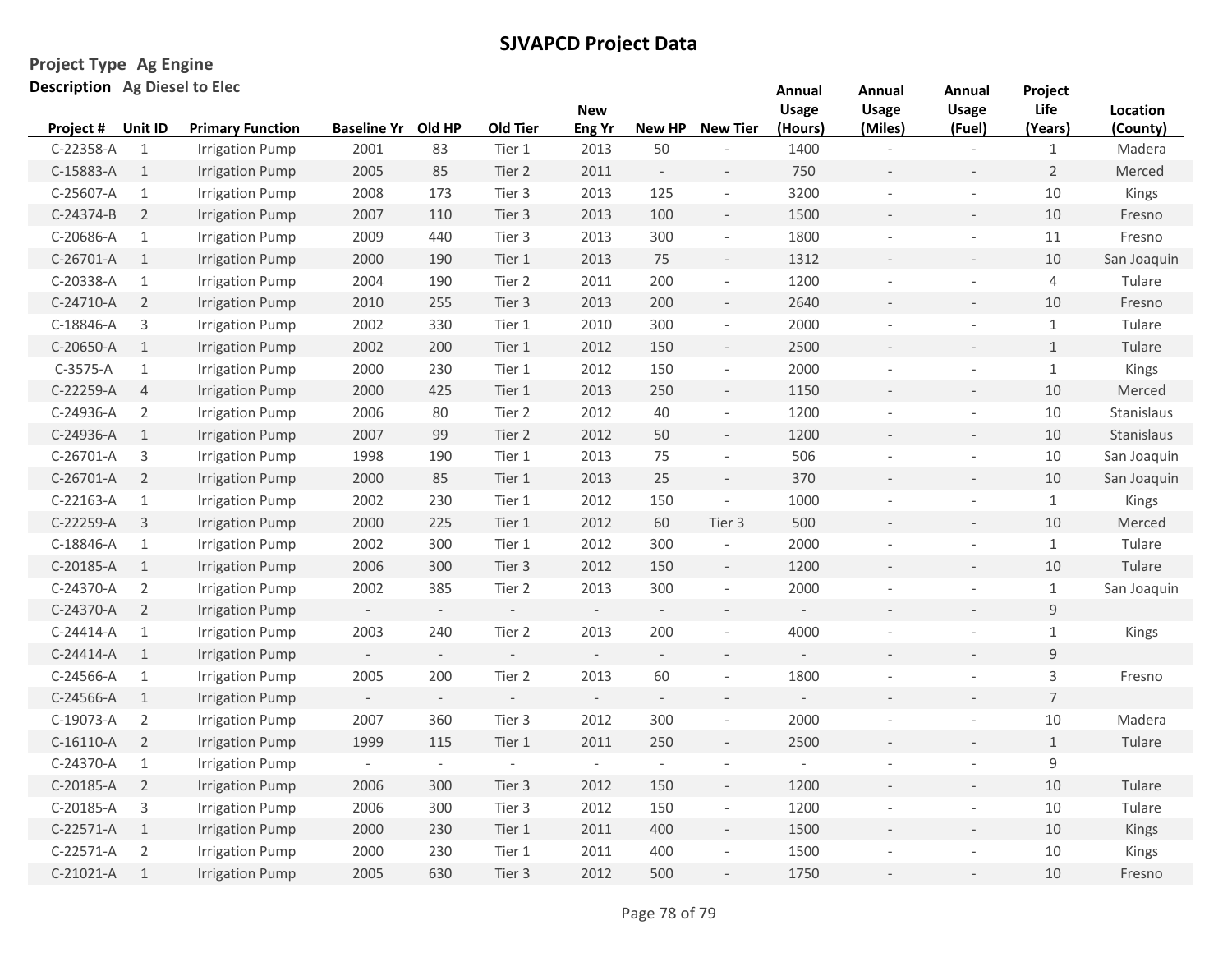**Project Type Ag Engine DescriptionAg Diesel to Elec**

| Description |              | Ag Diesel to Elec       |                    |        |          |            |        |                          | Annual       | Annual                   | Annual                   | <b>Project</b> |                 |
|-------------|--------------|-------------------------|--------------------|--------|----------|------------|--------|--------------------------|--------------|--------------------------|--------------------------|----------------|-----------------|
|             |              |                         |                    |        |          | <b>New</b> |        |                          | <b>Usage</b> | <b>Usage</b>             | Usage                    | Life           | <b>Location</b> |
| Project #   | Unit ID      | <b>Primary Function</b> | <b>Baseline Yr</b> | Old HP | Old Tier | Eng Yr     | New HP | <b>New Tier</b>          | (Hours)      | (Miles)                  | (Fuel)                   | (Years)        | (County)        |
| C-20867-A   |              | Irrigation Pump         | 2001               | 230    | Tier 1   | 2012       | 150    | $\overline{\phantom{a}}$ | 1500         | $\overline{\phantom{a}}$ | $\overline{\phantom{0}}$ |                | Merced          |
| C-19473-A   |              | Irrigation Pump         | 2003               | 180    | Tier 2   | 2013       | 200    | $ \,$                    | 1200         | $\overline{\phantom{a}}$ | $\overline{\phantom{0}}$ | $\overline{2}$ | Tulare          |
| C-20504-A   | $\mathbf{1}$ | Irrigation Pump         | 2005               | 500    | Tier 2   | 2012       | 400    | $\overline{\phantom{0}}$ | 2160         | $\overline{\phantom{a}}$ | $\overline{\phantom{0}}$ | 4              | Fresno          |
| C-20120-A   | 1            | Irrigation Pump         | 2002               | 155    | Tier 1   | 2012       | 125    | $-$                      | 2750         | $\overline{\phantom{a}}$ | $\overline{\phantom{a}}$ | $\mathbf{1}$   | San Joaquin     |
| C-19073-A   |              | Irrigation Pump         | 2007               | 335    | Tier 3   | 2012       | 200    | $\overline{\phantom{a}}$ | 2000         | $\overline{\phantom{a}}$ | $\overline{\phantom{0}}$ | 10             | Madera          |
| C-19106-A   | 3            | <b>Irrigation Pump</b>  | 2008               | 173    | Tier 3   | 2011       | 100    | $ \,$                    | 1200         | $\overline{\phantom{a}}$ | $\overline{\phantom{a}}$ | 10             | Merced          |
| C-20230-A   | 1            | Irrigation Pump         | 2002               | 230    | Tier 1   | 2011       | 250    | $\overline{\phantom{a}}$ | 1200         |                          | $\overline{\phantom{0}}$ | $\overline{2}$ | <b>Kings</b>    |
| C-22321-A   | 2            | Irrigation Pump         | 2002               | 475    | Tier 1   | 2012       | 300    | $ \,$                    | 1000         | $\overline{\phantom{a}}$ | $\sim$                   |                | <b>Kings</b>    |
| $C-22321-A$ | 3            | Irrigation Pump         | 2000               | 475    | Tier 1   | 2012       | 300    | $\overline{\phantom{a}}$ | 1000         | $\overline{\phantom{a}}$ | $\overline{\phantom{0}}$ | $\mathbf{1}$   | <b>Kings</b>    |
| C-19468-A   |              | Irrigation Pump         | 2001               | 300    | Tier 1   | 2011       | 200    | $ \,$                    | 1200         |                          | $\overline{\phantom{a}}$ | $\mathbf{1}$   | Tulare          |
| C-24168-A   |              | Irrigation Pump         | 2005               | 115    | Tier 2   | 2012       | 75     | $\overline{\phantom{a}}$ | 2000         | $\overline{\phantom{a}}$ | $\overline{\phantom{0}}$ | 3              | Stanislaus      |
| C-19106-A   | 2            | Irrigation Pump         | 2008               | 173    | Tier 3   | 2011       | 100    | $\overline{\phantom{a}}$ | 1200         |                          | $\qquad \qquad -$        | 10             | Merced          |
|             |              |                         |                    |        |          |            |        |                          |              |                          |                          |                |                 |

|                  |              | <b>Description</b> Ag New Electric Motor |                          |                              |                          |               |               |                          | Annual       | Annual                   | Annual                   | Project |              |
|------------------|--------------|------------------------------------------|--------------------------|------------------------------|--------------------------|---------------|---------------|--------------------------|--------------|--------------------------|--------------------------|---------|--------------|
|                  |              |                                          |                          |                              |                          | New           |               |                          | <b>Usage</b> | <b>Usage</b>             | <b>Usage</b>             | Life    | Location     |
| <b>Project #</b> | Unit ID      | <b>Primary Function</b>                  | <b>Baseline Yr</b>       | Old HP                       | Old Tier                 | <b>Eng Yr</b> | <b>New HP</b> | <b>New Tier</b>          | (Hours)      | (Miles)                  | (Fuel)                   | (Years) | (County)     |
| C-18087-A        | 5            | <b>Irrigation Pump</b>                   |                          | $\qquad \qquad \blacksquare$ | $\overline{\phantom{a}}$ | 2012          | 125           | $\overline{\phantom{a}}$ | 1500         | $\qquad \qquad -$        | $\overline{\phantom{m}}$ | 10      | Kern         |
| C-22465-A        |              | <b>Irrigation Pump</b>                   | $\qquad \qquad -$        | $\overline{\phantom{a}}$     | $\overline{\phantom{a}}$ | 2012          | 250           | $ \,$                    | 1800         | $\overline{\phantom{a}}$ | $\sim$                   | 10      | Fresno       |
| C-24014-A        | 1            | <b>Irrigation Pump</b>                   | $\overline{\phantom{a}}$ | $\overline{\phantom{a}}$     | $\sim$                   | 2013          | 50            | $\overline{\phantom{0}}$ | 1000         | $\overline{\phantom{a}}$ | $\overline{\phantom{a}}$ | 10      | Madera       |
| C-25072-A        | $\mathbf{1}$ | <b>Irrigation Pump</b>                   | $\qquad \qquad -$        | $\overline{\phantom{a}}$     | $\overline{\phantom{a}}$ | 2013          | 75            | $\qquad \qquad -$        | 1500         | $\overline{\phantom{a}}$ | $\overline{\phantom{0}}$ | 10      | Fresno       |
| C-18087-A        | 4            | <b>Irrigation Pump</b>                   | $\overline{\phantom{0}}$ | $\overline{\phantom{0}}$     | $\sim$                   | 2012          | 100           | $\overline{\phantom{0}}$ | 1500         | $\overline{\phantom{a}}$ | $\sim$                   | 10      | Kern         |
| C-18087-A        | 3            | Irrigation Pump                          | $\overline{\phantom{a}}$ | $\overline{\phantom{0}}$     | $\overline{\phantom{a}}$ | 2012          | 100           | $ \,$                    | 1500         | $\overline{\phantom{a}}$ | $\sim$                   | 10      | Kern         |
| C-18087-A        | 2            | <b>Irrigation Pump</b>                   | $\overline{\phantom{a}}$ | $\qquad \qquad -$            | $\sim$                   | 2012          | 125           | $\overline{\phantom{0}}$ | 1500         | $\qquad \qquad -$        | $\sim$                   | 10      | Kern         |
| C-26373-A        | 1            | Irrigation Pump                          |                          | $\overline{\phantom{0}}$     | $\overline{\phantom{a}}$ | 2012          | 200           | $ \,$                    | 1500         | $\overline{\phantom{a}}$ | $\sim$                   | 10      | Madera       |
| C-24979-A        | $\mathbf{1}$ | <b>Irrigation Pump</b>                   |                          | $\qquad \qquad -$            | $\sim$                   | 2012          | 300           | $\qquad \qquad -$        | 1500         | $\overline{\phantom{m}}$ | $\sim$                   | 10      | Kings        |
| C-18087-A        | 6            | <b>Irrigation Pump</b>                   |                          | $\overline{\phantom{0}}$     | $\overline{\phantom{a}}$ | 2012          | 125           | $ \,$                    | 1500         | $\overline{\phantom{a}}$ | $\sim$                   | 10      | Kern         |
| C-21244-A        | $\mathbf{1}$ | <b>Irrigation Pump</b>                   | $\overline{\phantom{a}}$ | $\overline{\phantom{a}}$     | $\overline{\phantom{a}}$ | 2013          | 300           | $\overline{\phantom{0}}$ | 2880         | $\overline{\phantom{a}}$ | $\overline{\phantom{a}}$ | 10      | Fresno       |
| C-24940-A        | $\mathbf{1}$ | Irrigation Pump                          |                          | $\overline{\phantom{a}}$     | $\overline{\phantom{a}}$ | 2013          | 400           | $\qquad \qquad -$        | 3000         | $\overline{\phantom{m}}$ | $-$                      | 10      | <b>Kings</b> |
| C-25704-A        | 1            | <b>Irrigation Pump</b>                   |                          | $\overline{\phantom{a}}$     | $\overline{\phantom{a}}$ | 2013          | 25            | $\overline{\phantom{a}}$ | 4000         | $\overline{\phantom{a}}$ | $\overline{\phantom{a}}$ | 10      | Tulare       |
| C-18087-A        |              | <b>Irrigation Pump</b>                   |                          | $\qquad \qquad -$            | $\overline{\phantom{a}}$ | 2012          | 125           | $\qquad \qquad -$        | 1500         | $\qquad \qquad$          | $\qquad \qquad -$        | 10      | Kern         |
|                  |              |                                          |                          |                              |                          |               |               |                          |              |                          |                          |         |              |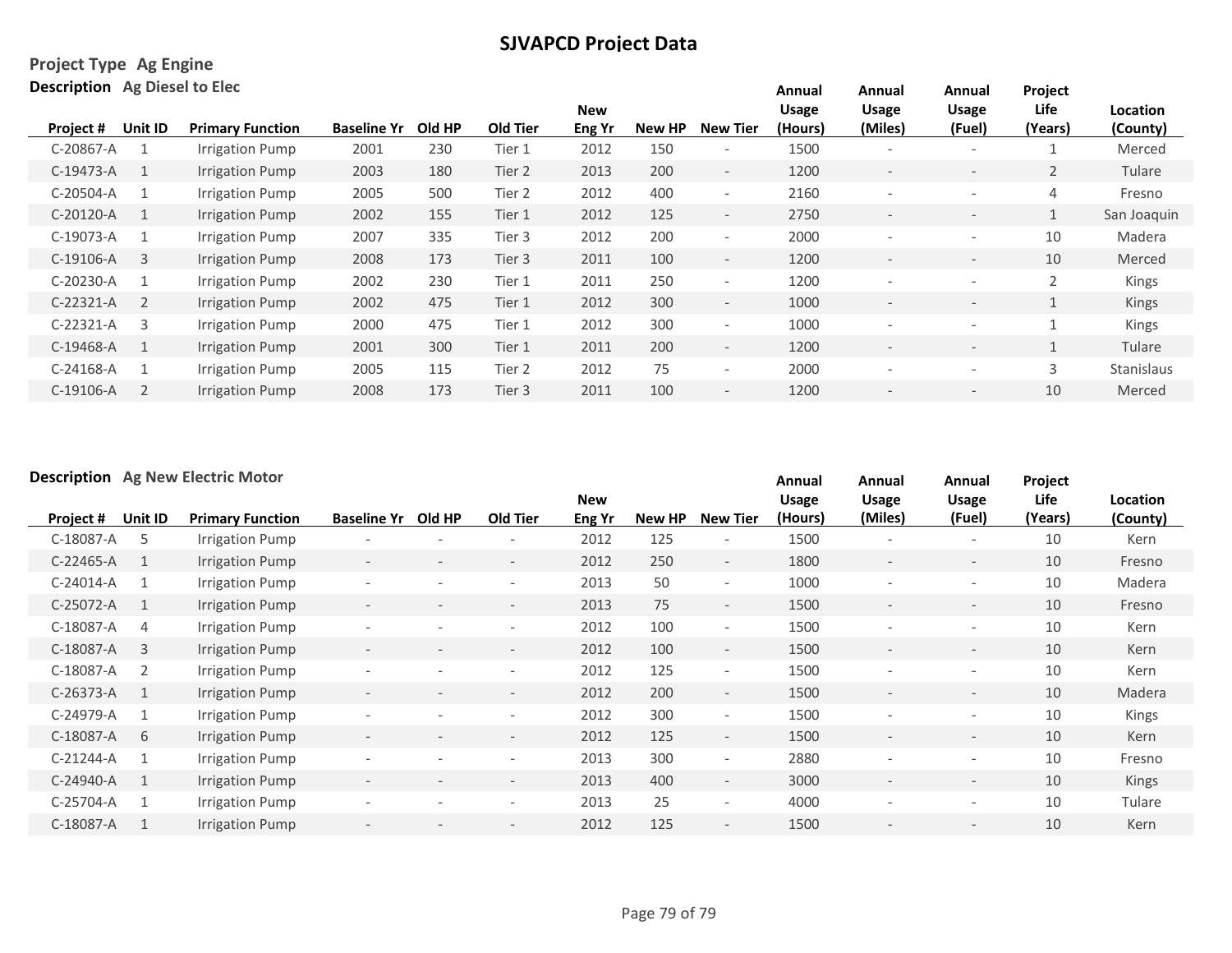Project Type NRCS EQIP **Description Vehicle Replacement** 

|                 |              |                                     |                    |            |                                        |              |               |                          | Annual       | Annual        | Annual | Project  |                          |
|-----------------|--------------|-------------------------------------|--------------------|------------|----------------------------------------|--------------|---------------|--------------------------|--------------|---------------|--------|----------|--------------------------|
|                 |              |                                     |                    |            |                                        | <b>New</b>   |               |                          | <b>Usage</b> | <b>Uasage</b> | Usage  | Life     |                          |
| <b>Project#</b> | Unit ID      | <b>Primary Function</b>             | <b>Baseline Yr</b> | Old HP     | Old Tier                               | Eng Yr       | <b>New HP</b> | <b>New Tier</b>          | (Hours)      | (Miles)       | (Fuel) | (years)  | <b>Location (County)</b> |
| 952             | 2292         | Tractor                             | 1983               | 98         | Tier <sub>0</sub>                      | 2012         | 235           | Tier 4 Alt NOx           | 1300         |               |        | 10       | Tulare                   |
| 952             | 2293         | Tractor                             | 1977               | 205        | Tier <sub>0</sub>                      |              |               |                          | 2600         |               |        | 10       | Tulare                   |
| 954             | 2693         | Tractor                             | 1969               | 116        | Tier <sub>0</sub>                      | 2011         | 120           | Tier 3                   | 1000         |               |        | 10       | Tulare                   |
| 954             | 2692         | Tractor                             | 1974               | 144        | Tier <sub>0</sub>                      |              |               |                          | 1000         |               |        | 10       | Tulare                   |
| 955             | 2573         | Tractor                             | 1999               | 88         | Tier 1                                 | 2013         | 100           | Tier 4 Alt NOx           | 350          |               |        | 10       | San Joaquin              |
| 955             | 2574         | Tractor                             | 1971               | 73         | Tier <sub>0</sub>                      |              |               |                          | 350          |               |        | 10       | San Joaquin              |
| 972             | 2655         | Crawler Tractor or Dozer            | 1978               | 106        | Tier <sub>0</sub>                      | 2012         | 133           | Tier 4 Alt NOx           | 1095         |               |        | 10       | Madera                   |
| 972<br>973      | 2654<br>2651 | Crawler Tractor or Dozer<br>Tractor | 1975<br>1967       | 65<br>115  | Tier <sub>0</sub><br>Tier <sub>0</sub> | 2012         | 180           | Tier 4 Alt NOx           | 1095         |               |        | 10       | Madera<br>Madera         |
| 973             | 2652         | Tractor                             | 1980               | 150        | Tier <sub>0</sub>                      |              |               |                          | 750<br>750   |               |        | 10<br>10 | Madera                   |
| 1041            | 2797         | Tractor                             | 1977               | 157        | Tier <sub>0</sub>                      | 2011         | 335           | Tier 4 Alt NOx           | 1000         |               |        | 10       | San Joaquin              |
| 1041            | 2798         | Tractor                             | 1990               | 280        | Tier <sub>0</sub>                      |              |               |                          | 1000         |               |        | 10       | San Joaquin              |
| 47              | 213          | Tractor                             | 1978               | 120        | Tier <sub>0</sub>                      | 2009         | 109           | Tier 3                   | 3000         |               |        | 10       | Fresno                   |
| 262             | 221          | Other Agriculture                   | 1998               | 540        | Tier 1                                 | 2008         | 625           | Tier 3                   | 1000         |               |        | 10       | Merced                   |
| 267             | 250          | Other Agriculture                   | 1980               | 120        | Tier <sub>0</sub>                      | 2010         | 125           | Tier 3                   | 750          |               |        | 10       | San Joaquin              |
| 268             | 26           | Other Agriculture                   | 1982               | 65         | Tier <sub>0</sub>                      | 2010         | 80            | Tier 3                   | 700          |               |        | 10       | San Joaquin              |
| 269             | 433          | Other Agriculture                   | 1990               | 163        | Tier 0                                 | 2009         | 156           | Tier 3                   | 2000         |               |        | 10       | San Joaquin              |
| 270             | 434          | Other Agriculture                   | 1998               | 130        | Tier 1                                 | 2009         | 139           | Tier 3                   | 2000         |               |        | 10       | San Joaquin              |
| 271             | 273          | Other Agriculture                   | 1998               | 80         | Tier 1                                 | 2008         | 85            | Tier 3                   | 750          |               |        | 10       | San Joaquin              |
| 616             | 1679         | Tractor                             | 1979               | 700        | Tier <sub>0</sub>                      | 2009         | 173           | Tier 3                   | 3600         |               |        | 10       | Madera                   |
| 784             | 1095         | Tractor                             | 1983               | 142        | Tier 0                                 | 2010         | 173           | Tier 3                   | 3500         |               |        | 10       | Fresno                   |
| 857             | 2485         | Tractor                             | 1974               | 81         | Tier <sub>0</sub>                      | 2012         | 100           | Tier 4 Alt NOx           | 1000         |               |        | 10       | Kings                    |
| 858             | 2488         | Tractor                             | 1988               | 112        | Tier <sub>0</sub>                      | 2012         | 108           | Tier 3                   | 2000         |               |        | 10       | Tulare                   |
| 859             | 2497         | Tractor                             | 1978               | 58         | Tier <sub>0</sub>                      | 2011         | 53            | Tier 4 Interim           | 1100         |               |        | 10       | Tulare                   |
| 860             | 2490         | Loader, Rubber-Tires                | 1970               | 190        | Tier 0                                 | 2013         | 134           | Tier 4 Alt NOx           | 550          |               |        | 10       | Tulare                   |
| 861             | 2492         | Tractor                             | 1998               | 150        | Tier 1                                 | 2011         | 188           | Tier 4 Alt NOx           | 1000         |               |        | 10       | Tulare                   |
| 862             | 2495         | Tractor                             | 1968               | 99         | Tier <sub>0</sub>                      | 2013         | 125           | Tier 4 Alt NOx           | 700          |               |        | 10       | Tulare                   |
| 881             | 2499         | Tractor                             | 1978               | 145        | Tier <sub>0</sub>                      | 2013         | 150           | Tier 4 Alt NOx           | 1200         |               |        | 10       | Tulare                   |
| 939             | 2501         | Tractor                             | 1979               | 180        | Tier 0                                 | 2013         | 210           | Tier 4 Alt NOx           | 2500         |               |        | 10       | Tulare                   |
| 945             | 2482         | Loader, Rubber-Tires                | 1975               | 150        | Tier <sub>0</sub>                      | 2012         | 157           | Tier 4 Interim           | 1825         |               |        | 10       | Merced                   |
| 946             | 2508         | Tractor                             | 1975               | 94         | Tier <sub>0</sub>                      | 2012         | 85            | Tier 4 Alt NOx           | 900          |               |        | 10       | Fresno                   |
| 947             | 2514         | Tractor                             | 1988               | 144        | Tier <sub>0</sub>                      | 2013         | 110           | Tier 4 Alt NOx           | 2000         |               |        | 10       | Fresno                   |
| 948             | 2516         | Tractor                             | 1994               | 186        | Tier <sub>0</sub>                      | 2012         | 180           | Tier 4 Alt NOx           | 2500         |               |        | 10       | Fresno                   |
| 949             | 2619         | Tractor                             | 1981               | 186        | Tier <sub>0</sub>                      | 2012         | 215           | Tier 4 Alt NOx           | 800          |               |        | 10       | Tulare                   |
| 950             | 2563         | Tractor                             | 1986               | 80         | Tier 0                                 | 2011         | 340           | Tier 4 Alt NOx           | 1600         |               |        | 10       | Merced                   |
| 951             | 2565         | Tractor                             | 1983               | 80         | Tier <sub>0</sub>                      | 2012         | 105           | Tier 3                   | 750          |               |        | 10       | Tulare                   |
| 953             | 2571         | Tractor                             | 1979               | 207        | Tier <sub>0</sub>                      | 2011         | 224           | Tier 3                   | 2900         |               |        | 10       | Tulare                   |
| 956             | 2630         | Crawler Tractor or Dozer            | 1970               | 100        | Tier 0                                 | 2012         | 132           | Tier 3                   | 2400         |               |        | 10       | Tulare                   |
| 957             | 2628         | Tractor                             | 1998               | 110        | Tier <sub>0</sub>                      | 2012         | 130           | Tier 4 Interim           | 3285         |               |        | 10       | Tulare                   |
| 958             | 2625         | Tractor                             | 1979<br>1982       | 305        | Tier <sub>0</sub>                      | 2012         | 290           | Tier 4 Alt NOx           | 1200         |               |        | 10<br>10 | Tulare                   |
| 959<br>960      | 2622<br>2616 | Tractor<br>Tractor                  | 1995               | 150<br>250 | Tier <sub>0</sub><br>Tier <sub>0</sub> | 2011<br>2012 | 115<br>310    | Tier 3<br>Tier 4 Alt NOx | 1920<br>1500 |               |        | 10       | Tulare<br>Tulare         |
| 961             | 2614         | Tractor                             | 1980               | 175        | Tier <sub>0</sub>                      | 2012         | 200           | Tier 4 Alt NOx           | 1200         |               |        | 10       | Tulare                   |
| 962             | 2612         | Tractor                             | 1958               | 130        | Tier <sub>0</sub>                      | 2011         | 130           | Tier 3                   | 500          |               |        | 10       | Tulare                   |
| 963             | 2609         | Tractor                             | 1980               | 250        | Tier <sub>0</sub>                      | 2012         | 354           | Tier 4 Alt NOx           | 3000         |               |        | 10       | Tulare                   |
| 964             | 2604         | Tractor                             | 1983               | 110        | Tier <sub>0</sub>                      | 2013         | 129           | Tier 4 Alt NOx           | 900          |               |        | 10       | Tulare                   |
| 965             | 2601         | Tractor                             | 1989               | 116        | Tier <sub>0</sub>                      | 2012         | 103           | Tier 4 Alt NOx           | 1200         |               |        | 10       | Tulare                   |
|                 |              |                                     |                    |            |                                        |              |               |                          |              |               |        |          |                          |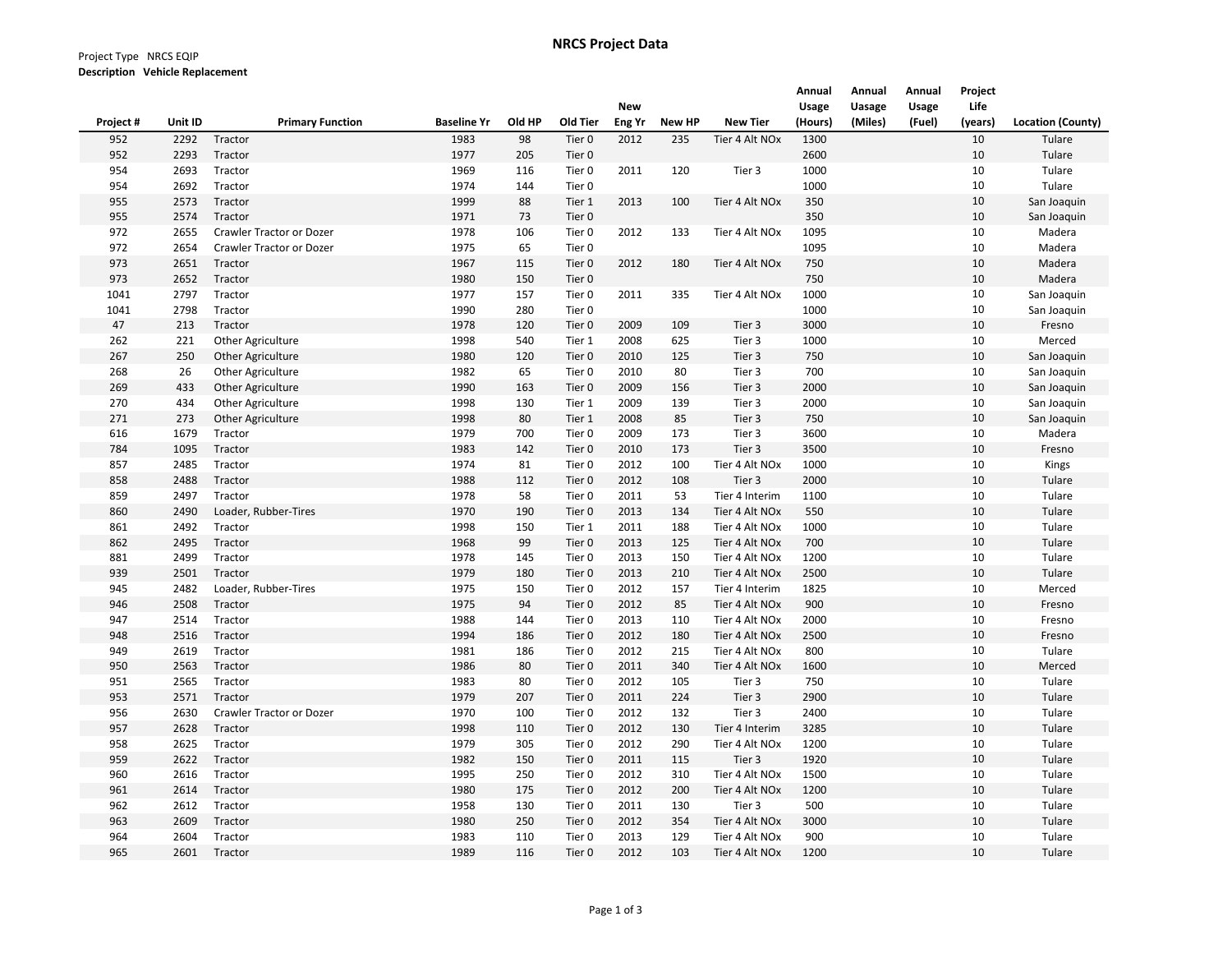Project Type NRCS EQIP **Description Vehicle Replacement** 

|          |         |                          |                    |        |          | New    |               |                 | Annual<br>Usage | Annual<br>Uasage | Annual<br>Usage | Project<br>Life |                   |
|----------|---------|--------------------------|--------------------|--------|----------|--------|---------------|-----------------|-----------------|------------------|-----------------|-----------------|-------------------|
| Project# | Unit ID | <b>Primary Function</b>  | <b>Baseline Yr</b> | Old HP | Old Tier | Eng Yr | <b>New HP</b> | <b>New Tier</b> | (Hours)         | (Miles)          | (Fuel)          | (years)         | Location (County) |
| 966      | 2599    | Tractor                  | 1976               | 78     | Tier 0   | 2012   | 53            | Tier 4 Interim  | 1100            |                  |                 | 10              | Tulare            |
| 967      | 2639    | Tractor                  | 2002               | 173    | Tier 1   | 2013   | 215           | Tier 4 Alt NOx  | 1400            |                  |                 | 10              | Kings             |
| 968      | 2642    | Crawler Tractor or Dozer | 1995               | 240    | Tier 0   | 2013   | 285           | Tier 4 Alt NOx  | 1400            |                  |                 | 10              | Kings             |
| 969      | 2671    | Tractor                  | 1972               | 109    | Tier 0   | 2011   | 120           | Tier 3          | 1000            |                  |                 | 10              | Madera            |
| 970      | 2661    | Tractor                  | 1992               | 230    | Tier 0   | 2012   | 285           | Tier 4 Alt NOx  | 1000            |                  |                 | 10              | Madera            |
| 971      | 2658    | Tractor                  | 1983               | 80     | Tier 0   | 2012   | 100           | Tier 4 Alt NOx  | 1000            |                  |                 | 10              | Madera            |
| 974      | 2649    | Tractor                  | 1978               | 192    | Tier 0   | 2012   | 115           | Tier 4 Alt NOx  | 2200            |                  |                 | 10              | Madera            |
| 975      | 2647    | Tractor                  | 1987               | 81     | Tier 0   | 2011   | 99            | Diesel, Tier 3  | 1350            |                  |                 | 10              | Madera            |
| 976      | 2584    | Crawler Tractor or Dozer | 1974               | 130    | Tier 0   | 2012   | 158           | Tier 4 Alt NOx  | 2920            |                  |                 | 10              | Kings             |
| 977      | 2607    | Tractor                  | 1980               | 70     | Tier 0   | 2011   | 95            | Tier 3          | 600             |                  |                 | 10              | Tulare            |
| 978      | 2582    | Tractor                  | 1965               | 79     | Tier 0   | 2011   | 83            | Tier 4 Interim  | 1200            |                  |                 | 10              | Kings             |
| 979      | 2580    | Tractor                  | 1970               | 104    | Tier 0   | 2010   | 108           | Tier 3          | 2000            |                  |                 | 10              | Kings             |
| 980      | 2576    | Tractor                  | 1994               | 103    | Tier 0   | 2013   | 125           | Tier 4 Alt NOx  | 2000            |                  |                 | 10              | San Joaquin       |
| 981      | 2578    | Tractor                  | 1978               | 149    | Tier 0   | 2012   | 112           | Tier 3          | 2000            |                  |                 | 10              | Kings             |
| 982      | 2637    | Tractor                  | 1984               | 73     | Tier 0   | 2012   | 74            | Tier 4 Interim  | 1500            |                  |                 | 10              | Tulare            |
| 983      | 2634    | Crawler Tractor or Dozer | 1972               | 410    | Tier 0   | 2012   | 500           | Tier 4 Alt NOx  | 800             |                  |                 | 10              | Tulare            |
| 984      | 2632    | Tractor                  | 1982               | 310    | Tier 0   | 2012   | 285           | Tier 4 Alt NOx  | 2000            |                  |                 | 10              | Tulare            |
| 985      | 2697    | Tractor                  | 1979               | 75     | Tier 0   | 2012   | 85            | Tier 4 Alt NOx  | 1500            |                  |                 | 10              | Merced            |
| 986      | 2699    | Tractor                  | 1978               | 210    | Tier 0   | 2013   | 260           | Tier 4 Alt NOx  | 1200            |                  |                 | 10              | Stanislaus        |
| 988      | 2709    | Tractor                  | 1980               | 207    | Tier 0   | 2012   | 235           | Tier 4 Alt NOx  | 1700            |                  |                 | 10              | Stanislaus        |
| 989      | 2711    | Tractor                  | 1977               | 81     | Tier 0   | 2012   | 100           | Tier 4 Alt NOx  | 400             |                  |                 | 10              | Stanislaus        |
| 991      | 2715    | Tractor                  | 1977               | 470    | Tier 0   | 2012   | 460           | Tier 4 Alt NOx  | 900             |                  |                 | 10              | Stanislaus        |
| 992      | 2705    | Crawler Tractor or Dozer | 1959               | 235    | Tier 0   | 2012   | 135           | Tier 4 Alt NOx  | 1000            |                  |                 | 10              | Stanislaus        |
| 993      | 2680    | Loader, Rubber-Tires     | 1982               | 112    | Tier 0   | 2011   | 130           | Tier 3          | 2200            |                  |                 | 10              | Kings             |
| 994      | 2678    | Tractor                  | 1980               | 207    | Tier 0   | 2012   | 184           | Tier 3          | 2555            |                  |                 | 10              | Kings             |
| 995      | 2746    | Tractor                  | 1964               | 72     | Tier 0   | 2011   | 85            | Tier 4 Interim  | 800             |                  |                 | 10              | Fresno            |
| 996      | 2748    | Tractor                  | 1997               | 95     | Tier 0   | 2011   | 119           | Tier 3          | 1500            |                  |                 | 10              | Fresno            |
| 997      | 2750    | Tractor                  | 1978               | 95     | Tier 0   | 2012   | 85            | Tier 4 Alt NOx  | 1000            |                  |                 | 10              | Fresno            |
| 998      | 2752    | Tractor                  | 1964               | 58     | Tier 0   | 2012   | 65            | Tier 4 Alt NOx  | 1200            |                  |                 | 10              | Fresno            |
| 999      | 2754    | Tractor                  | 1979               | 129    | Tier 0   | 2012   | 155           | Tier 4 Alt NOx  | 1825            |                  |                 | 10              | Fresno            |
| 1000     | 2756    | Tractor                  | 1975               | 100    | Tier 0   | 2010   | 92            | Tier 3          | 400             |                  |                 | 10              | Fresno            |
| 1001     | 2758    | Tractor                  | 1973               | 65     | Tier 0   | 2012   | 65            | Tier 4 Alt NOx  | 500             |                  |                 | 10              | Fresno            |
| 1002     | 2766    | Crawler Tractor or Dozer | 1962               | 128    | Tier 0   | 2010   | 150           | Tier 3          | 1000            |                  |                 | 10              | Kings             |
| 1003     | 2685    | Tractor                  | 1974               | 180    | Tier 0   | 2012   | 200           | Tier 4 Alt NOx  | 1000            |                  |                 | 10              | Kings             |
| 1004     | 2770    | Tractor                  | 1981               | 261    | Tier 0   | 2012   | 115           | Tier 4 Alt NOx  | 200             |                  |                 | 10              | San Joaquin       |
| 1005     | 2772    | Tractor                  | 1973               | 145    | Tier 0   | 2013   | 170           | Tier 4 Alt NOx  | 800             |                  |                 | 10              | San Joaquin       |
| 1006     | 2775    | Tractor                  | 1990               | 165    | Tier 0   | 2012   | 125           | Tier 3          | 2500            |                  |                 | 10              | Kings             |
| 1007     | 2777    | Tractor                  | 1976               | 185    | Tier 0   | 2013   | 115           | Tier 4 Alt NOx  | 400             |                  |                 | 10              | San Joaquin       |
| 1008     | 2779    | Tractor                  | 1978               | 92     | Tier 0   | 2011   | 115           | Tier 3          | 200             |                  |                 | 10              | San Joaquin       |
| 1009     | 2781    | Tractor                  | 1979               | 250    | Tier 0   | 2010   | 337           | Tier 4 Alt NOx  | 1300            |                  |                 | 10              | San Joaquin       |
| 1010     | 2787    | Tractor                  | 1966               | 80     | Tier 0   | 2011   | 65            | Tier 4 Interim  | 800             |                  |                 | 10              | Merced            |
| 1011     | 2789    | Tractor                  | 1977               | 150    | Tier 0   | 2012   | 115           | Tier 4 Alt NOx  | 300             |                  |                 | 10              | Merced            |
| 1012     | 2791    | Tractor                  | 1975               | 102    | Tier 0   | 2013   | 115           | Tier 4 Alt NOx  | 1200            |                  |                 | 10              | San Joaquin       |
| 1013     | 2904    | Tractor                  | 1975               | 310    | Tier 0   | 2012   | 215           | Tier 4 Alt NOx  | 210             |                  |                 | 10              | San Joaquin       |
| 1014     | 2901    | Crawler Tractor or Dozer | 1986               | 174    | Tier 0   | 2011   | 215           | Tier 4 Alt NOx  | 1500            |                  |                 | 10              | San Joaquin       |
| 1015     | 2898    | Tractor                  | 1976               | 52     | Tier 0   | 2012   | 75            | Tier 4 Interim  | 800             |                  |                 | 10              | San Joaquin       |
| 1016     | 2894    | Tractor                  | 1990               | 235    | Tier 0   | 2012   | 260           | Tier 4 Alt NOx  | 1800            |                  |                 | 10              | San Joaquin       |